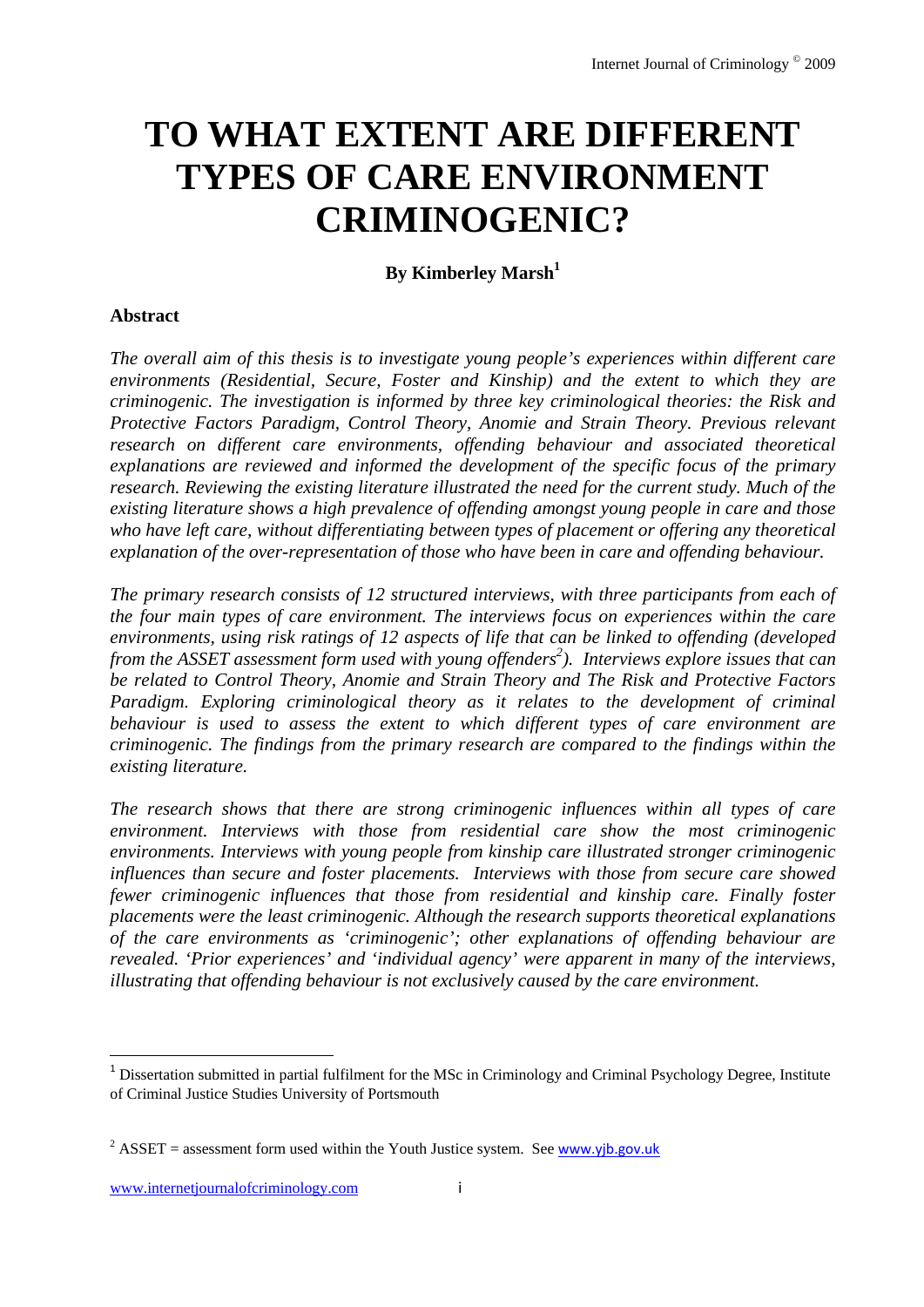*Nevertheless it is concluded that local authorities are failing their duties as corporate parents to provide young people with the care and support they require to resist offending.* 

*This thesis advocates a stronger focus on reducing offending by children in care as a more prominent part of the life chances agenda in the future.*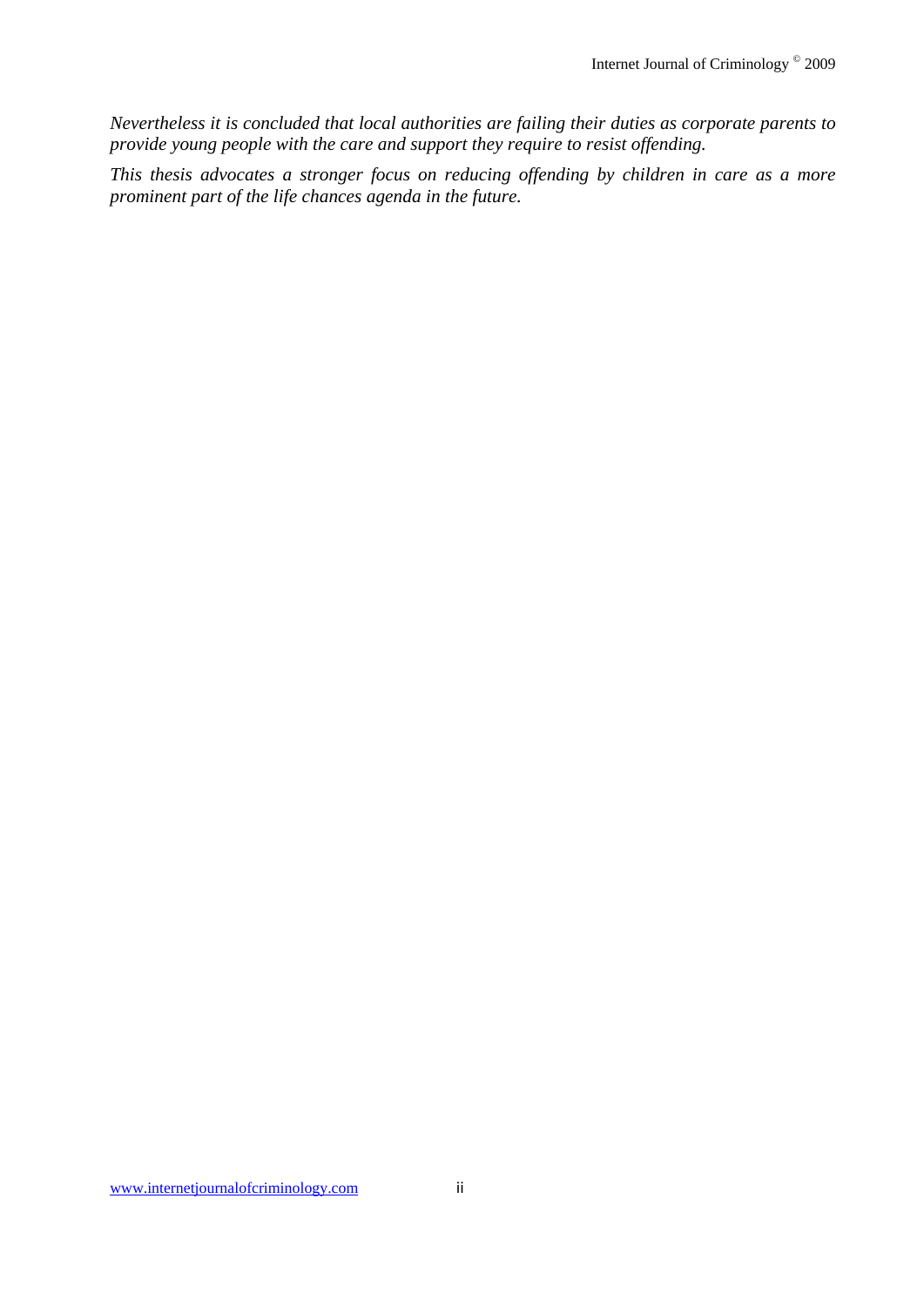#### **Acknowledgements**

Firstly I would like to thank Dr Carol Hayden for her encouragement and allowing me to have the confidence to develop the research and the consistent support and guidance which has been invaluable to the production of this thesis.

Secondly my thanks goes to all of the participants of this study allowing me to gain insights of their experiences and making my role as an interviewer to be one of ease. Without their crucial inputs the research would have not been possible.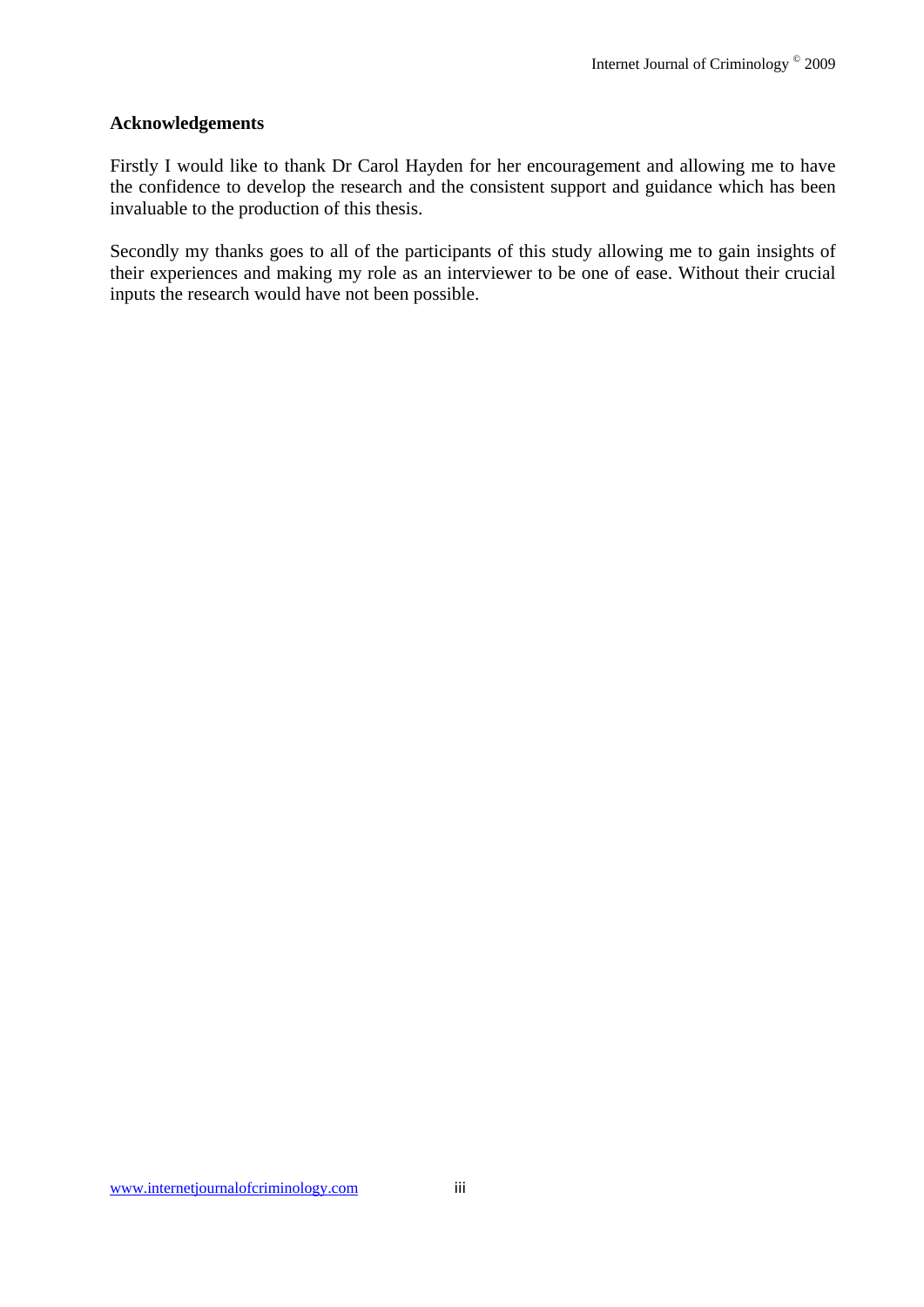#### **Chapter One**

#### **Introduction**

#### **Summary**

*This chapter lays the foundations of the thesis. It will explain the rationale behind the research and outline the broader issues around young people from different types of care environment (CE) and their involvement in any criminal activity. It will argue the importance of looking at different types of placements within the CE and the possible influences to the onset of their offending behaviour. This chapter introduces the key themes of life in care and after; looking at issues such as stability, attachment, education and employment and the possible influence on offending behaviour. The relationship between the themes and offending behaviour are then introduced with the possible explanations offered through criminological theory. Finally the chapter will outline the rationale behind the focus for the primary research upon which the thesis is based. The overall aims, objectives and organisation of the thesis are outlined.* 

#### **Focus of the Thesis**

The thesis will investigate young people's experiences within different care environments (CEs): Residential, Secure, Foster and Kinship and the extent to which they may be judged as criminogenic ('producing crime or criminality'); this being reinforced through the Risk and Protective Factors Paradigm and the associated concepts of vulnerability and resilience, Control Theory and Anomie and Strain Theory. Through reviewing relevant academic literature relating to the different CEs, offending behaviour, theoretical explanations and gathering perceptions through structured interviews from each of the four placements; discussion of possible criminogenic influences will be used to show the potential of the care system in reducing offending by looked after children.

#### **Care Environments and Offending Behaviour**

Government monitoring shows that children who were looked after for more than a year, are two and a half times more likely to be convicted of a crime or subject to a final warning compared to their peers (DfES, 2008a) a figure represented year after year within prison statistics (Department for Education and Skills [DfES], 2008a). Perceptions continually link those in care with offending; with an entrenched stigma associated with the care system. Lower aspirations and expectations are frequently represented in research in both achievement and behaviour (Jackson & Simon, 2006).The majority of research on looked after children shows the predominance of offending without explanation; it is assumed to exist regardless of what we know about the topic (Taylor, 2006).

This thesis provides evidence about the extent to which the types of CE may be criminogenic, from the perspectives of care leavers themselves. Criminological theory used within this research allows an explorative study giving a detailed and well balanced observation of the different CEs and offending; showing possible implications of developments within social care policy (DfES, 2006).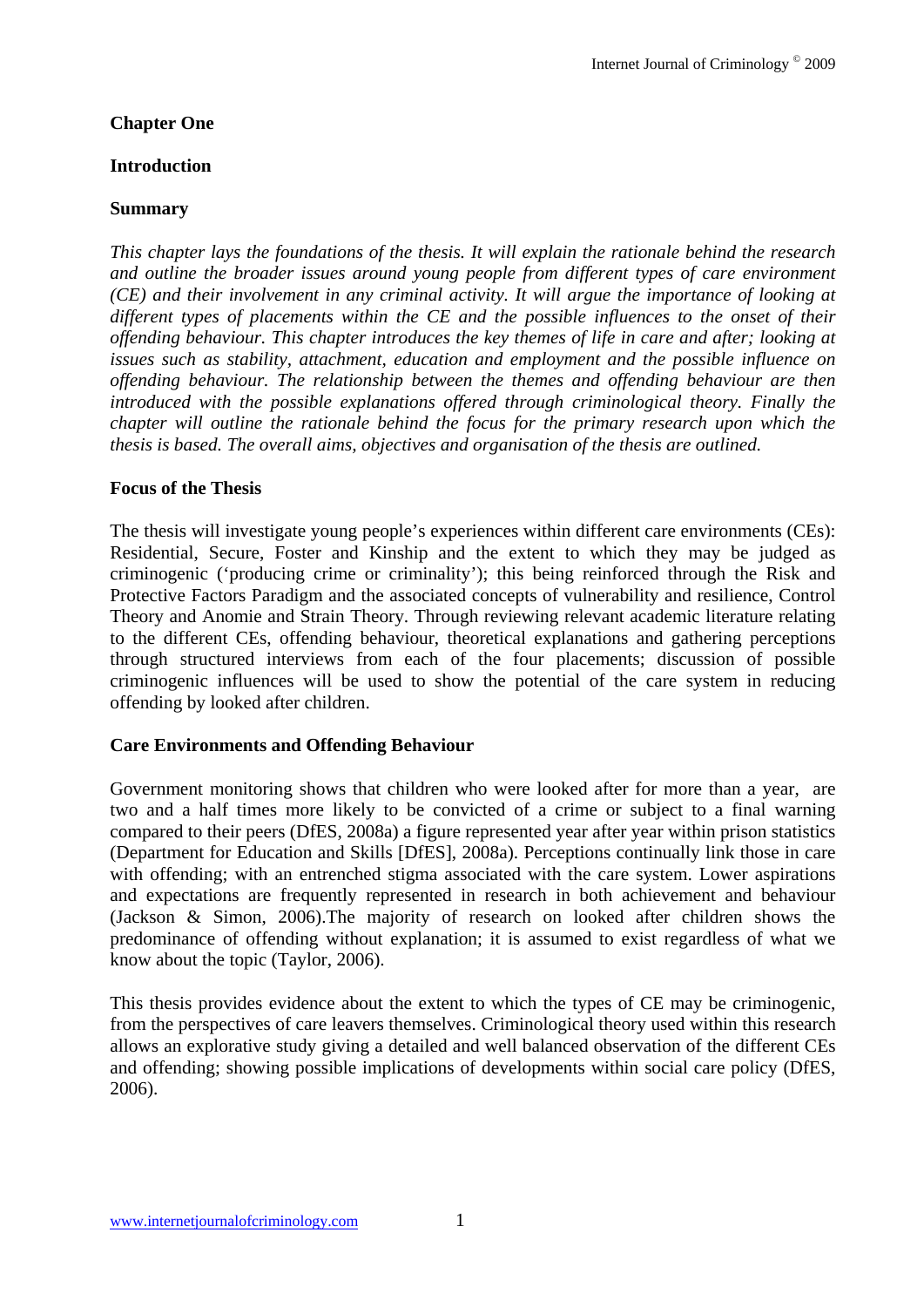## **Background Literature and Theoretical Considerations**

With extensive literature on why people offend showing one of the key influences to be the family, it follows that those in care often have poorer relationships and are more likely to offend (Solanki, 2003). Furthermore, lack of stability and continuity in the care system is likely to cause low attachments, expectations and support that affect educational successes, hinder life chances and reduces protection from offending (Mendes & Moslehuddin, 2006). With the importance of education in deterring crime and the under attainment in care leavers, it poses evidence of the potential problems within the care system. Care leavers possess legacies of their prior negative experiences reflecting high levels of social exclusion through isolation, lack of emotional and material support, high levels of unemployment, homelessness, substance use and involvement in crime, to name just a few (Stein, 2008).

Few attempts have been made to explicitly explain the criminogenic themes within the care system, explaining certain aspects of the environment rather than universal experiences. Attachment Theory has shown the link of offending to be determined by limited attachments to family and Labelling Theory showed low expectations leading to self fulfilling prophecies whereby people in care feel there is little point in trying to behave (Taylor, 2006).

Three theories provide explanations of the key themes apparent in care and their relationship to offending. Hirschi's (1969) Control Theory allows investigation into the extent to which those in care can develop the four social bonds; 'Attachment' reflecting sensitivity to others; 'commitment' flowed from investment in time and energy; 'involvement' stemmed from engrossment in conventional activity; and 'belief' in legal rules, which have the potential to deter them from crime (Barth, Crea, John, Thoburns & Quinton, 2005; Rock, 2007).

Anomie and Strain Theory developed by Durkheim (1893 in 1964), Merton (1938) and Cohen (1957) shows we all share the same goals but some people are limited in their applicability in terms of time, place, persons and social circumstances. The accepted means of gaining goals are through education and employment, without these it increases the likelihood of taking criminal means (Pond, 1999). This theory will allow an analysis of the extent to which conventional means are available in order to adopt a non -offending lifestyle.

The Risk and Protective Factors Paradigm offers a strong relevance whilst looking at CEs and offending. Risk is distributed differently within different circumstances (Farrington, 1996). It is important to identify the ways in which CEs may heighten these risks causing vulnerabilities to offending (e.g. poor attachments, low achievement) and the extent they offer protective factors providing possible resilience (e.g. good attachments, stability and encouragement) (Gilligan, 2001a; Youth Justice Board [YJB], 2001).

With this in mind, this thesis will provide a further and better understanding of criminogenic influences within different CEs and furthermore produce theoretical evidence of the assumptions already made. This will highlight the potential of the care system in reducing offending amongst those who have been in care.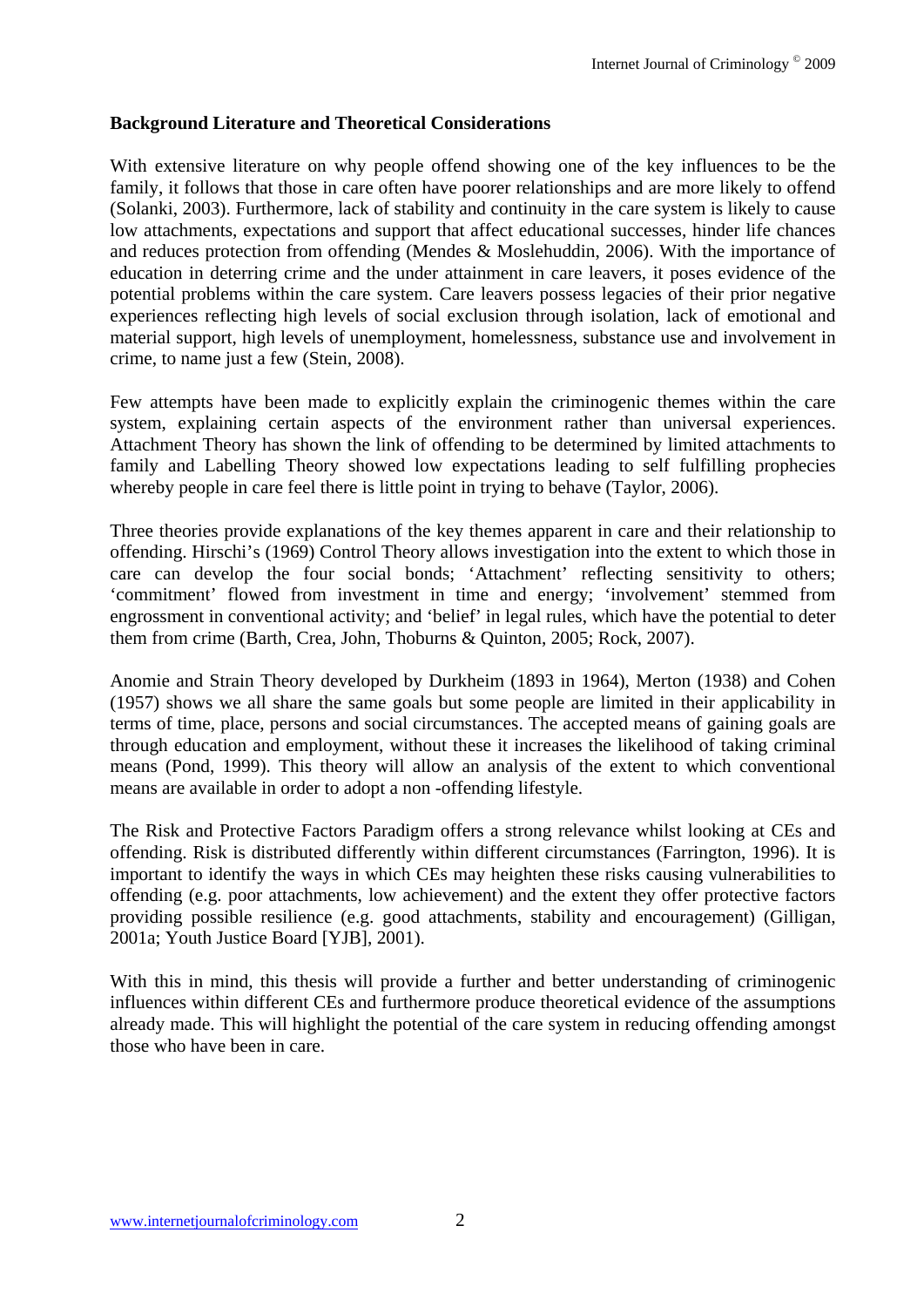#### **Rationale for Primary Research**

The research aims to examine the extent to which different types of CE are criminogenic, drawing upon the existing literature and carrying out further primary research linking what is established through Control Theory, Anomie and Strain Theory and The Risk and Protective Factors Paradigm. As a result the purpose of the research is to explore the barriers of the care system addressing what needs to change to improve outcomes for those leaving care (Geenen & Powers, 2007).

#### **The Thesis Aims, Objectives and its Organisation**

The overall aim of this thesis is to evaluate the evidence about the extent to which different types of CE may be criminogenic.

To achieve the aim, the thesis has the following objectives:

- To investigate and analyse official sources to provide the background context of care leavers and their offending behaviour, addressing its extent and seriousness.
- To review the research evidence about care leavers' experiences within different types of placements and their possible relationships to becoming involved in crime.
- To explore secondary data by using existing literature and national statistics on care leavers and criminal behaviour, highlighting the specific situation of care leavers.
- To collect and analyse primary data through interviews with care leavers to explore experiences within different types of placements and explanations for criminal behaviour.
- To summarise and evaluate criminological explanations for the onset of care leavers heightened criminal behaviours within different types of placements and the evidence base of contributing factors.
- To evaluate the evidence in the thesis in relation to how it might inform model(s) of intervention which addresses current social care policy for individuals in care, helping to reduce crime levels within the care leaving population.

The thesis will be organised into the following chapters:

- **Chapter 2** Review of the relevant literature on young people who have been in care, types of CEs and offending behaviour, including reviews of theoretical considerations needed to explore the extent to which different CEs are criminogenic
- **Chapter 3** Methodology for the research
- **Chapter 4** Analysis of research findings

#### **Chapter 5** Discussion, Conclusions and Implications.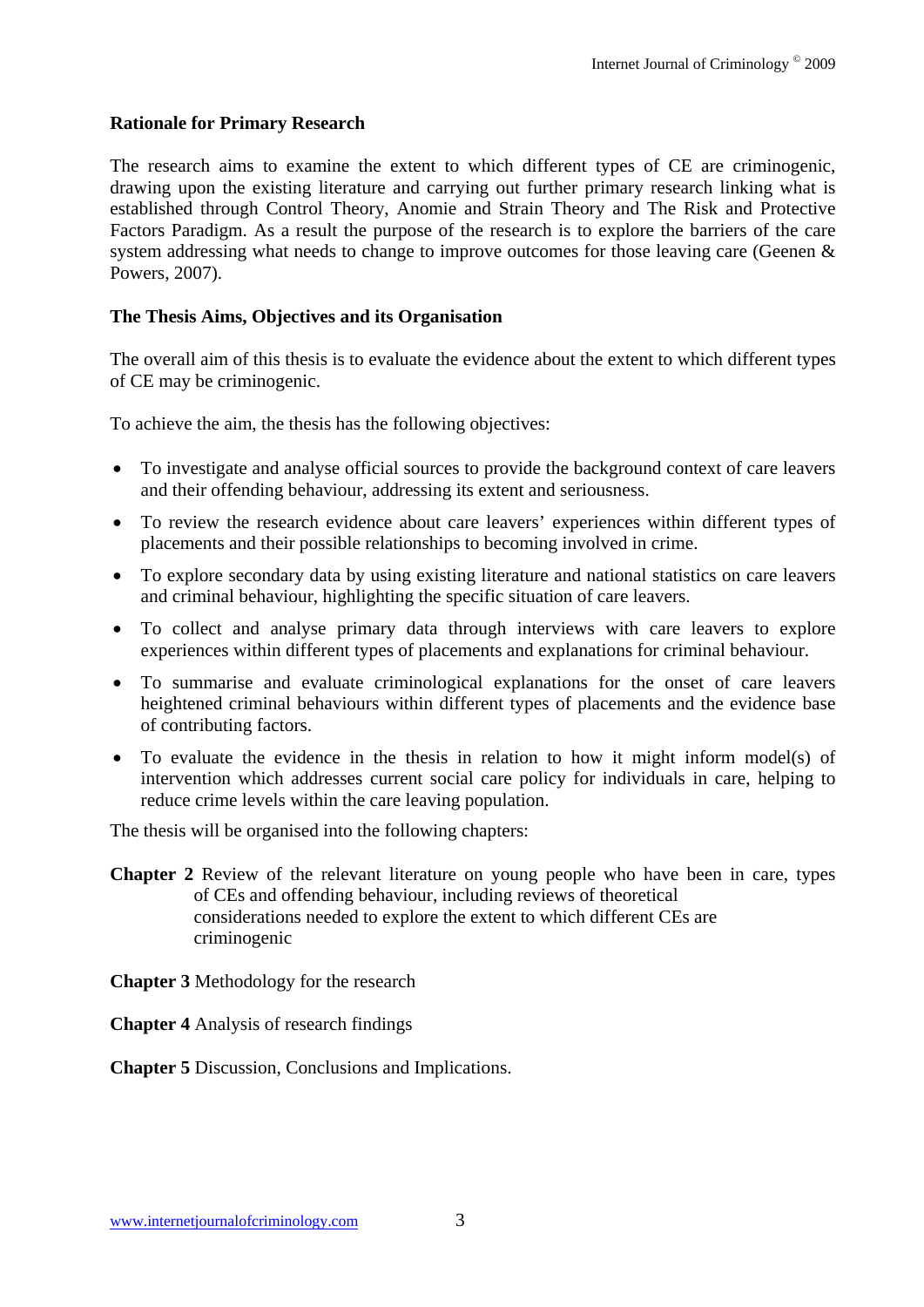### **Chapter Two**

#### **Literature Review**

#### **Summary**

*This chapter reviews the existing literature on young people who have been in care and their offending behaviour; drawing on the historical background of the care system and current situations. The review focuses on research exploring different types of CEs, experiences involved and national statistics on the young people's involvement in crime. The chapter also discusses the aspects of everyday life in the care experience and life chances they experience after care. Finally the chapter considers the possible theoretical explanations for the onset of criminal behaviour within the different CEs as a rationale for the focus of the thesis.* 

#### **Introduction**

Care leavers are one of the most disadvantaged groups in society, facing particular difficulties in accessing educational, employment, housing and other developmental and transitional opportunities; often resulting in offending (Montgomery, Donkoh & Underhill, 2006). There has been a long history of the perception that being 'in care' is associated with being 'in trouble' (Hayden, 2007). It has been argued that the relationship between care and offending is not only neglected, but assumed to exist regardless of what we actually know (Taylor, 2006). A search strategy was developed in order to systematically review the evidence (Appendix A).

#### **Historical Background of the Care System**

Being in trouble with the law in the nineteenth century was synonymous with being poor; both were connected to families who were described as 'feckless', 'neglectful' or 'destitute'(Hayden, 2007:3). The connection of being poor, offending and parents failing their responsibilities was established through the need to have residential options for children in 'trouble' or 'in need' as early as the nineteenth century. Since then there has been developments within legislations on how children 'in need' are to be protected and provided for, highlighting the provisions needed to protect those in care (Appendix B).

#### **The Care System Today**

'*Quality Protects'* was launched in September 1998 to improve the care and life chances of children in care (Jackson, 2006). *The Children (Leaving Care) Act (CLCA)* 2000 ensured local authorities were to provide adequate support and services, access to education /training/ employment, and improved opportunities for social relationships; aiding their transition from care up until the age of 21 or 24 if in full time education (Broad, 2005). *Choice Protects* (2002) aimed to improve placement stability and give greater choice over placements (Chase, Simon & Jackson, 2006). Finally *The Children Act* (2004) placed duties on local authorities to promote educational achievement (Jackson & Simon, 2006). It is crucial to examine the extent these provisions equate to reality within care.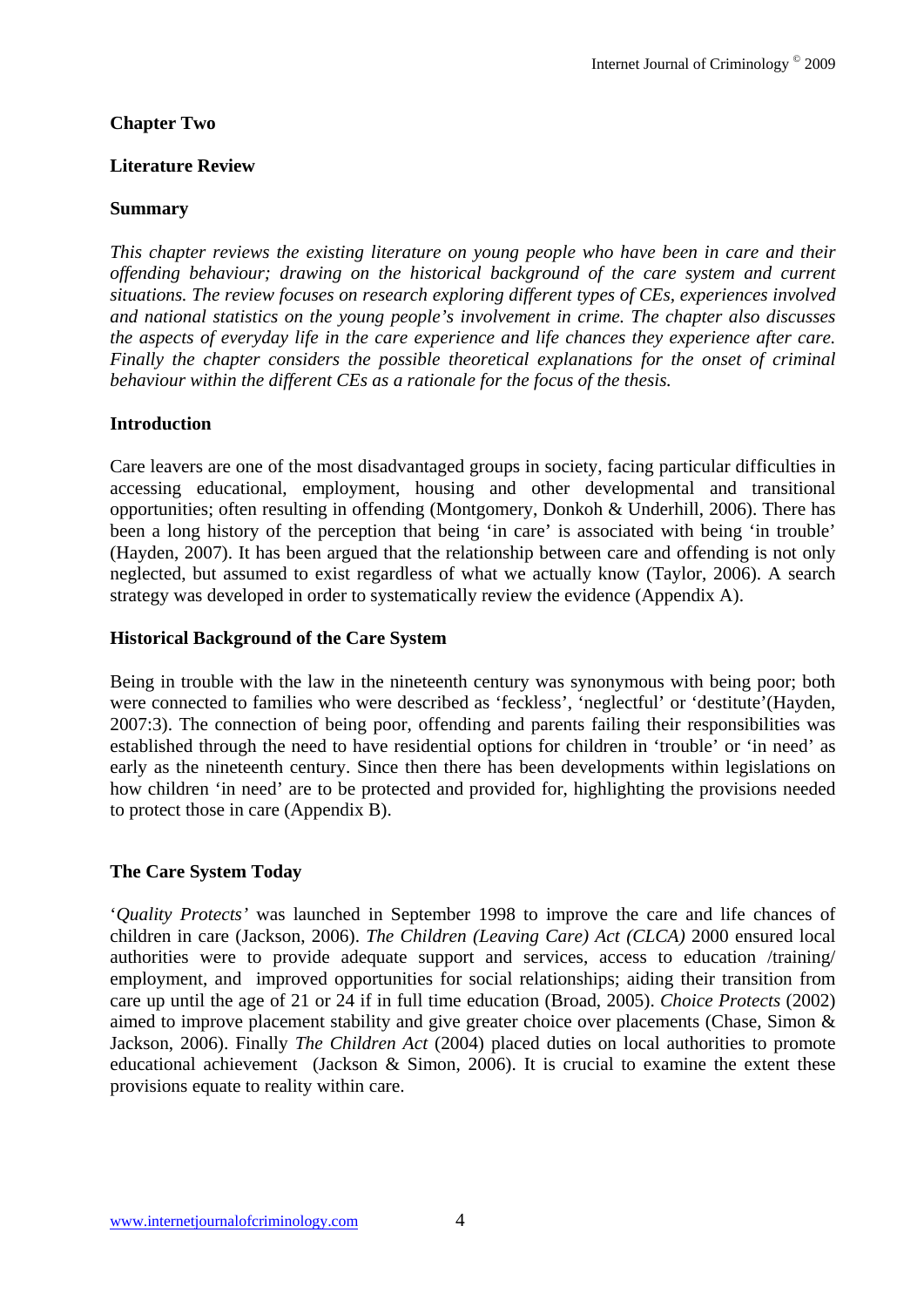## **Identifying the Statistics on Care Leavers Involvement in Crime**

The disproportionate number of young offenders who have been in care is reproduced every year in the prison statistics, 41 percent of children and 23 percent of adults in custody are shown to have lived in care at some point (National Association for the Care and Resettlement of Offenders [Nacro], 2006; Taylor, 2006). This is also highlighted in offending rate figures, showing that children who are looked after for over a year are two and a half times more likely to be convicted of a crime or subject to a final warning compared to their peers (DfES, 2008a). Reducing the prevalence of care leavers offending behaviour was included in the list of projects of '*Quality Protects'*, highlighting Governments concerns of the link between care and offending (Department of Health [DH], 1998).

## **Views of Care Leavers**

Popular perceptions link children in care with trouble, with an entrenched stigma associated with the care system (Taylor, 2006). Research shows those involved in corporate parenting have lower aspirations and expectations for young people in care, in terms of achievement and behaviour (Jackson & Simon, 2006). There is an acceptance that disproportionate numbers of care leavers will end up in prison; reflecting the general low status attached to being in care. Taylor (2006) sought to challenge this topic; she interviewed 39 people; 20 in custody and 19 who were not, those who received foster placements were more likely to form attachments and resist offending. Her clear conclusions show attachments and types of placements to be crucial for positive experiences.

## **Types of Placements**

The CEs of looked after children are diverse. It is important to identify experiences within each CE (Taylor 2006).

## **Residential**

Although only 11 percent of those in care are in residential settings (DfES, 2007) it is the most widely researched type of CE; traditionally being a recurrent theme in offending behaviour (Taylor, 2006). Evidence suggests it exposes residents to risks associated with offending such as; living with criminals, feelings of alienation, disruption and lack of attachment (Home Office, 2004; Crown Prosecution Service [CPS], 2006). Feelings of difference are highlighted through restrictions on what the young people can be involved in, hindering experiences that contribute to personal development; which aids protection from crime (Milligan & Stevens, 2006).

Higher levels of movements are apparent compared to other CEs (Oosterman *et al*, 2007). Those in stable placements are likely to experience many care givers due to high staff turnover (Holland, Faulkner & Perez-del-Aguila, 2005). Attendance at school is lower than those in alternative placements with higher prevalence's of turning to crime to 'fit in' (Taylor, 2006). The absence of emotional, social and educational protective factors hinders the development of personal resilience needed to avoid offending. Sinclair and Gibbs (1998) showed that 40 percent of people with no convictions prior to entering care had a conviction six months after living in a residential placement; reflecting their offending to be a direct consequence of being in care.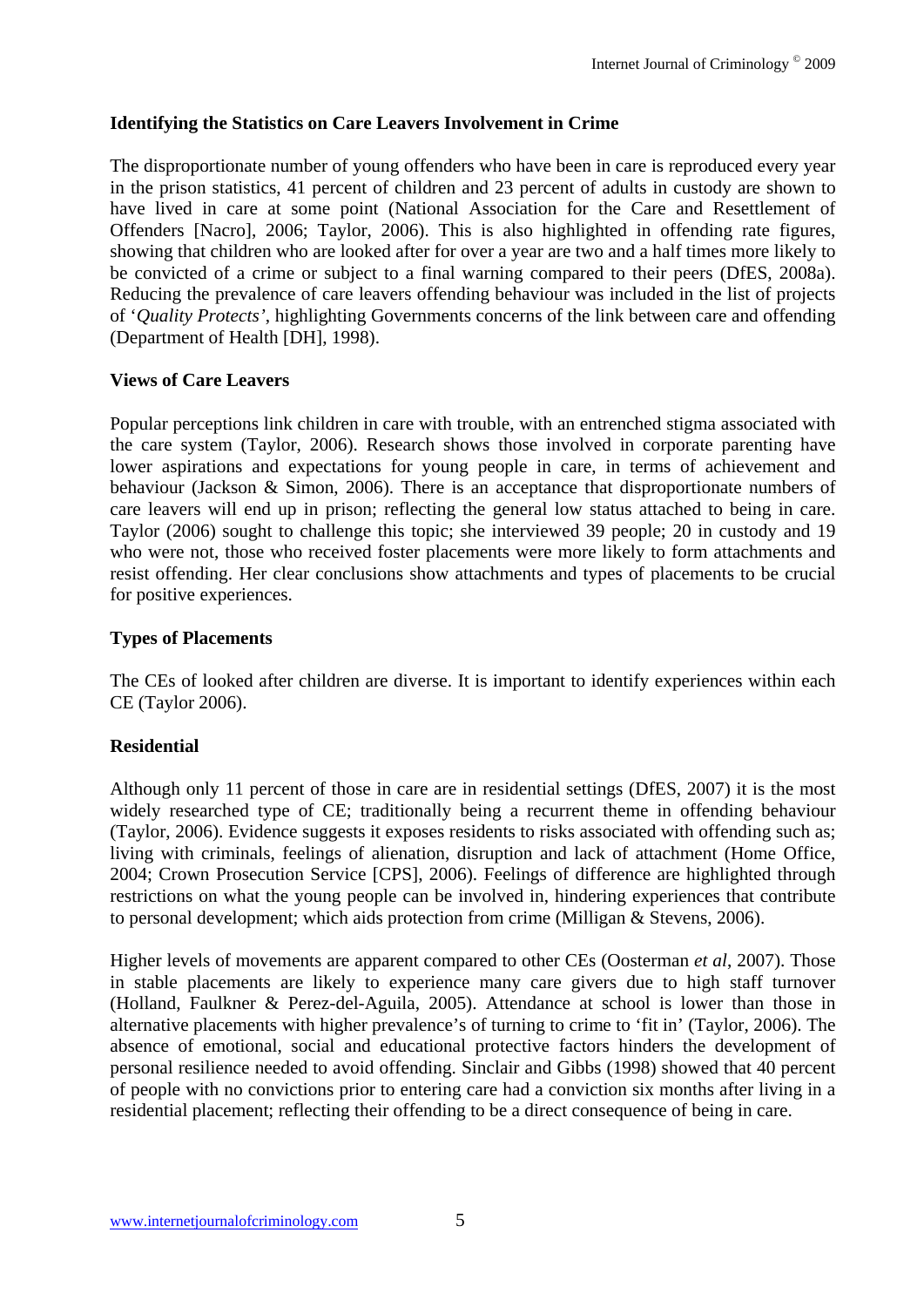### **Secure**

Secure placements accommodate 'at risk' children for welfare reasons and child 'offenders' (O'Neill, 2001). Only 1 percent of the looked after population are placed in secure, yet there are many causes for concern (Taylor, 2006; DfES, 2008b). It is reflected that secure placements not only fail to provide the required solutions but instead becomes part of the problem; with a low priority being given to preventive work related to personal relationships, drug and alcohol abuse (O'Neill, 2001).

Secure placements are shown to be counterproductive in terms of preventing future offending (Howard League, 1997). Criminal identity is confirmed by being placed in secure units, consequently showing high rates of reoffending and social isolation (O'Neill, 2001). Young people leave angry, alienated, more expert in the ways of crime and more likely to commit offences (Goldson, 2002). Re-offending rates are high; 78.2 per cent of young people sentenced to custody re-offend within one year (Home Office, 2006).

Negative representations are not universal, with educational facilities reflected to be of high standards (Hayden, 2008). Situations of 204 graduates from secure showed better attitudes to school work, stronger relationships, with no evidence of life chances being reduced (Bullock, Litte & Millham, 1998). The extent to which improvements are due to being heavily supervised is a key issue within the successes of secure placements (Harrington *et al*, 2005). Placements are shown not to be effective in achieving change of behaviours after release (O'Neill, 2001).

### **Foster and Kinship**

71 percent of those in care are placed in foster placements, with 8 percent of those being placed within kinship care (DfES, 2007). Research into foster placements has gained momentum in recent years, with particular concerns including the value of kinship care (Taylor, 2006). Research shows kinship placements to be preferable, allowing the child in need of protection to be placed within the family (Broad, Hayes & Rushforth 2001). Schofield (2003) also highlights the importance of foster care to provide an alternative to family life; drawing on the importance of attachment and stability.

Research on long term foster and kinship placements offers good insight into how improvements can be made (Monck*,* Reynolds & Wigfall 2003). It cannot be said that children will be better looked after by their extended families, but evidence suggests it is likely to promote better welfare for the child's progression into adulthood (Ritchie, 2005). Placements with relatives are less disruptive and tend to last longer than non – relative placements (Chamberlain *et al*, 2006).

Flynn (2000) shows kinship to be most preferable although facing barriers of being poorer with older carers. The carers receive less assessment, training and financial support than non kinship carers (Richards & Tapsfield, 2003).

#### **Movements within Placements**

Movements within care can be disruptive, reflecting great instability (Taylor, 2006). Research shows that about three quarters of care leavers have experienced frequent changes in placements during their time in care (Ward & Skuse, 2001; Holland *et al,* 2005).Well established recommendations suggest placement changes should be minimal in order to provide stability and continuity for those in care (Taylor, 2006). These movements show inadequacies of the care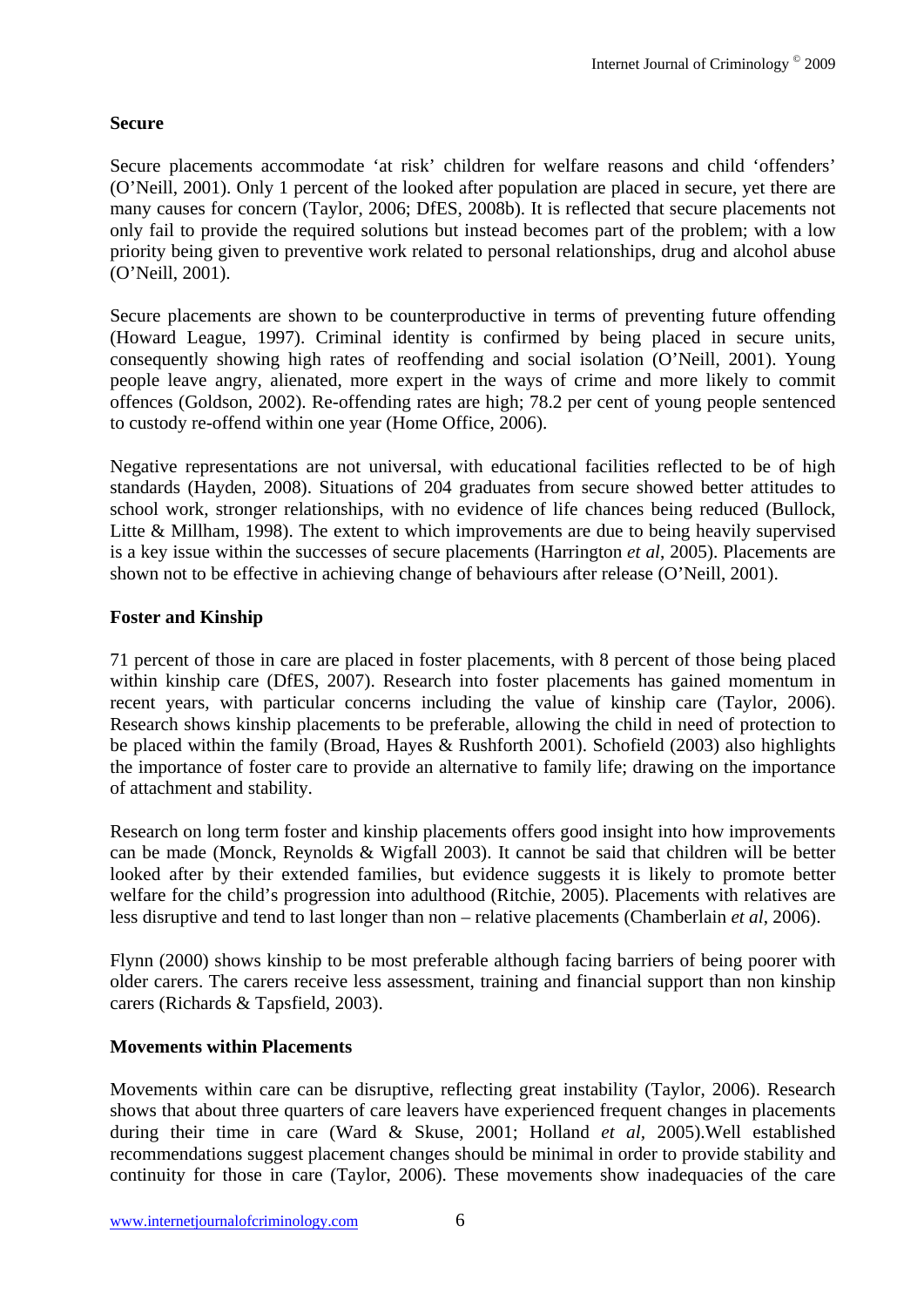system, highlighting the detrimental effects of placement shifts on developing attachments (Mendes & Moslehuddin, 2006).

Cashmore and Paxman (2006) found significant relationships between the number of placements experienced and emotional security. Leathers (2006) examined the relationship between placement disruption and behaviour, concluding that integration in foster placements was highly predictive of placement stability and lowered the chances of offending (James, Landsverk & Slymen, 2004).

## **Aspects of Everyday Life in the Care Experience**

### **Attachments**

There is extensive literature on why people start to offend, with one of the key influences to be the family (Farrington, 1994). 'Broken Homes' have regularly featured as a contributor to offending (Solanki, 2003). Attachment to the family can provide protection against deviant behaviour; there is a strong link between offending and having poor relationships with parents (Graham & Bowling, 1995). Taylor (2006) showed the positive effects of developing meaningful attachments within CEs, resulting in lower crime rates. The type of CE experienced influences the chances of attachments occurring, with kinship and other long term fostering provided the most positive outcomes.

### **Stability**

Children who experience stable family life are less likely to offend (Home Office, 1998). Evidentially those in care have less stable families than their peers (Jackson, 2002). Governments targets for 2008 aimed to have 80 percent of children looked after for two and a half years to have been in the same placement for two years, allowing those in care to be less effected by absent family environments (DfES, 2005).

Children experiencing supportive and stable placements in care are more likely to overcome adversities when they leave (Mendes & Moslehuddin, 2004). Lack of stability and continuity in placements is linked with low attachments, expectations and support; affecting education and hindering successful transitions towards independence (Mendes & Moslehuddin, 2006). It is vital that attachments developed through stability offer supervision, involvement and discipline in regards to all aspect of the young person's life; protecting them from offending (Kurtz, Thornes & Bailey, 1998).

## **Education**

There is an increased amount of truancy within the care population (Taylor, 2006) and heighten school exclusion (DH, 2003) which are shown to link to offending (McCarthy, Laing & Walker, 2004). The Market and Opinion Research International (MORI) 2004 survey shows that 75 percent of children who truanted in year eleven committed offences with 60 percent of those offenders being previously excluded from school. Care leavers reflect lower educational attainment compared to their peers, in 2006/07 only 13 percent of those who had been in care gained five or more GCSE's, compared to 62 percent of all young people. After leaving school, 66 percent of care leavers were involved in education or training; compared to 80 percent of all school leavers (DfES, 2008a). Finally an estimated 1 percent of care leavers enter university compared to 40 percent of all school leavers (Jackson, Ajayi & Quigley, 2003).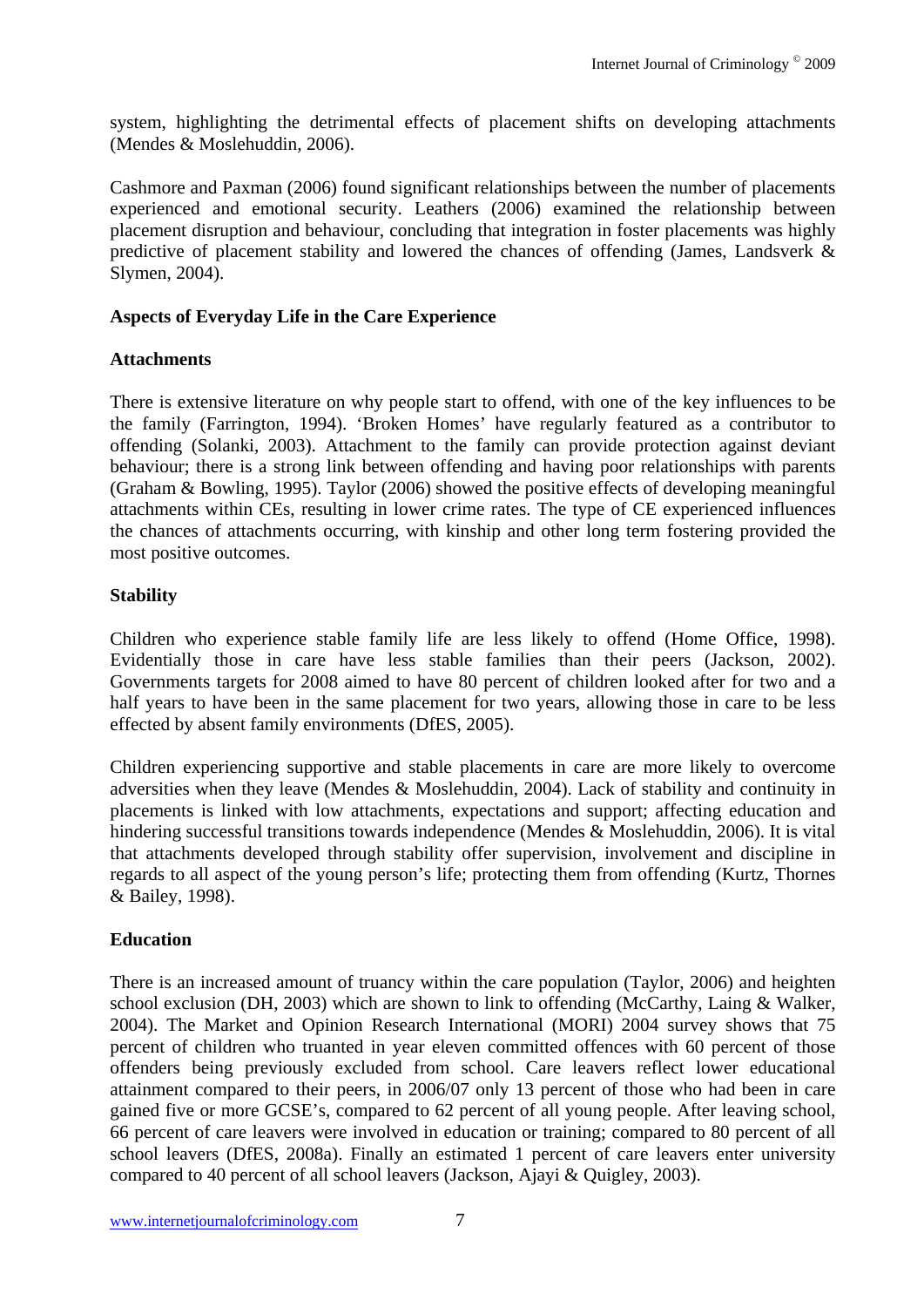Jackson and Martin (1998) researched protective factors associated with educational success within care leavers, showing that care leavers can be high achievers if they receive encouragement, attachment and stability from their carer's. Although this is concentrating on education, it highlights successes in care leavers contrary to popular perceptions. Educational attainment and involvement in school promotes young people's self esteem and protects them against involvement in crime (Hayden, 2008).With the importance in education in deterring offending and the under attainment in care leavers, it reflects aspects of the care system being criminogenic.

#### **Substance Use**

Research suggests that care leavers are more likely to use drugs and alcohol. The latest statistics show 5 percent of children looked after were identified as having a substance misuse problem during 2007 (DfES, 2008a). A study into heroin users in Glasgow showed nearly a third had been in care (Neale, 2002).

## **Life after Care**

Social exclusion is prominent for care leavers; highlighting risk factors and poor life chances. Recent evidence shows high frequencies of loneliness, feelings of rejection, isolation, lack of emotional and material support, high levels of unemployment, homelessness, substance use, dependence on benefits and involvement in crime (Stein, 2006).

### **Accommodation**

30 percent of young homeless people have been in care (Simon & Owen, 2006). Stability in accommodation after young people leave care is shown to enhance positive outcomes for these individuals; increasing chances of employment that protects individuals from crime and aids successful transition into adulthood (Wade & Dixon, 2006).

## **Employment**

The legacy of poor educational attainment is apparent in the high rates of unemployment among care leavers (Dixon & Stein, 2005). In 2007, 17 percent of children who had been in care were unemployed compared to 5 percent of all school leavers (DfES, 2008a).It has been suggested that care leavers are more likely to get low paid semi-skilled or unskilled jobs than their peers (Simon & Owen, 2006:40).

#### **Local Authorities as Corporate Parents**

If care leavers are not provided with adequate and appropriate support, they are more likely to offend (Mendes & Moslehuddin, 2006). Young people leaving care do not receive the support that a good parent would be expected to provide (Blome, 1997). The transition into adulthood is apparent much younger with those leaving care than their peers (Osterling & Hines, 2006). The continued availability of most family homes as a 'safety net' to which young people can return is not available for care leavers (Aldgate, 1994).

Research highlights those who experience transitional support are less likely to offend (Stein, 2008). Successful corporate parenting could transform offending within care leavers, removing a third of our prisoners and shift nearly half of all prisoners under 25 (Sergeant, 2006). Practical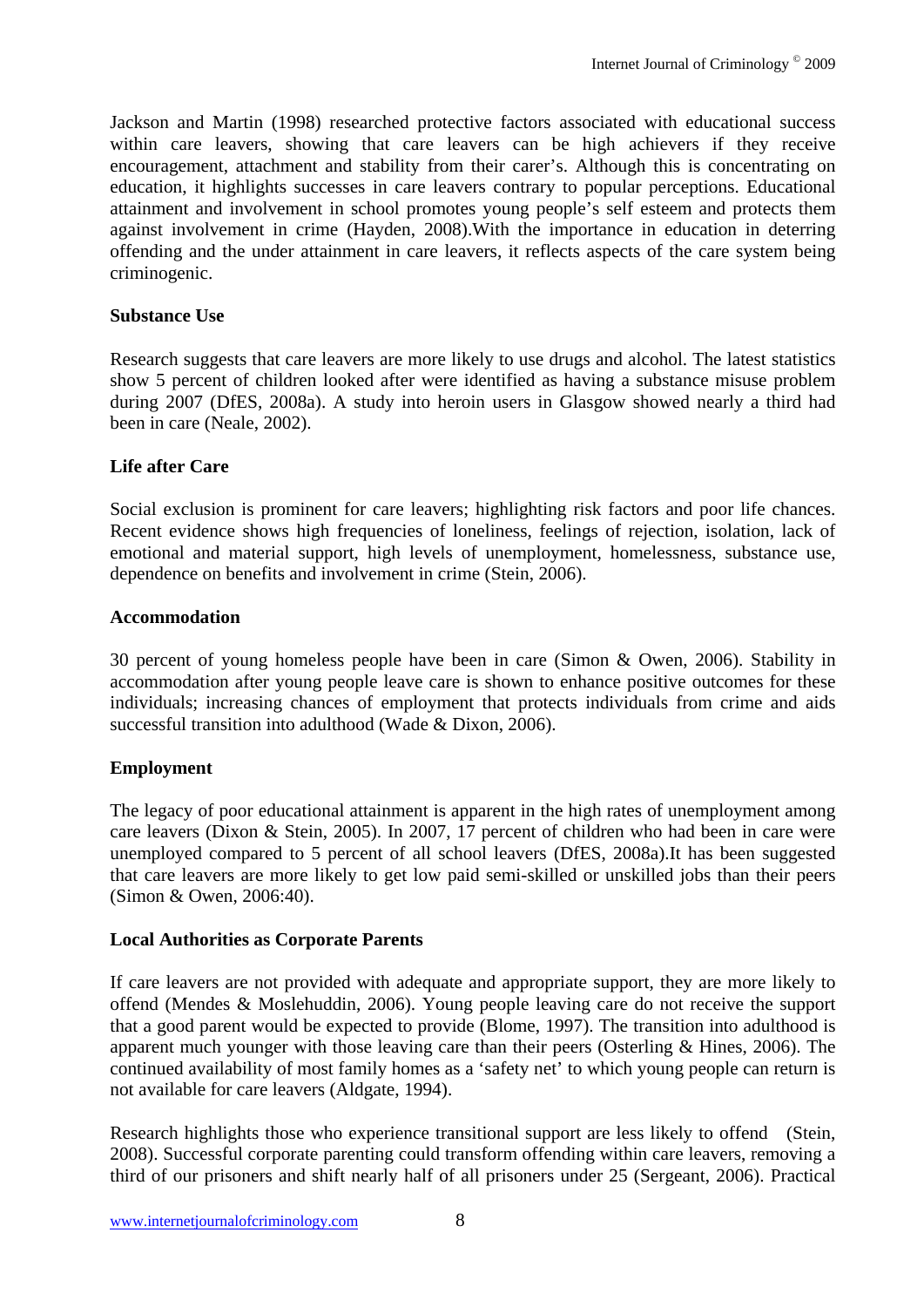and emotional support is needed for those in care and after, Taylor's (2006) study showed practical support with the majority absent of emotional support. In conclusion care leavers need stable relationships, jobs and social networks; to ensure successful transition into adulthood (Nacro, 2005; Cashmore & Paxman, 2006).

## **Theoretical Themes**

### **Control Theory**

Hirschi (1969) control theory sees individuals who commit crime to be free of attachments, aspirations and moral beliefs that bind most people to a life within the law. It highlights 'Why do people not commit crime' rather than 'Why do people commit crime' (Taylor, 2006). Four bonds induce people to comply with rules: attachment, commitment, involvement and belief (Rock, 2007). Attachment reflects sensitivity to others opinions; commitment flowed from an investment in time and energy; involvement stemmed from engrossment in conventional activity; and belief in obeying legal rules. A sense of stability and the need to have a place in society are crucial deterrents from offending (Biehal, Clayden, Stein & Wade, 1995).

It is evident within the literature that those in care are unable to successfully obtain these social bonds. Attachments are shown to be low; with reference to instability and movements within placements. Commitment is reflected to be hindered within the CEs, with barriers in educational and employment opportunities made through instability, low expectations and low attachments. Involvement within the CEs is reflected to be highly affected by the system itself; drawing on the prevalence of truancy, exclusion and low achievement in relation to educational involvement.

Belief is not covered in the literature reviewed, although the experiences in care and the rates of offending/re offending draws on possible implications CEs may present to the view of believing in rules that evidentially punish these individuals who offend.

Payne *et al* (2003) researched control theory in relation to attachments and education; those with attachments, investment and involvement in school activities and belief in the rules were less likely to be deviant. This theory draws on the most documented protective factors of offending behaviour; attachments and education, thus providing a case for investigation into the extent to which those in care can develop these bonds which have the potential to deter them from crime (Gottfredson & Hirschi, 1990; Barth *et al*, 2005).

#### **Anomie and Strain Theory**

Research highlights care leavers disadvantages from their initial low educational achievements to their prevalence in homeless statistics. This provides evidence of Anomie and Strain developed by Durkheim ( 1893 in 1964) later Merton ( 1938) and Cohen (1957), showing we all share the same goals but some people are limited in their applicability in terms of time, place, persons and social circumstances (Sykes & Matza, 1957). The accepted means of achieving these goals are through education and hard work (Pond, 1999). 'Education is the basis of employability, employability is the route away from poverty, and this in turn reduces crime' (Hayden, 2007:35).Often care leavers are not subjected to the accepted means of education and employment and have less successful transitions into adulthood; affecting their life chances and increasing the likelihood of taking criminal means to achieve goals. This theory will allow an analysis of the life chances and goals they possess in relation to the onset of their offending.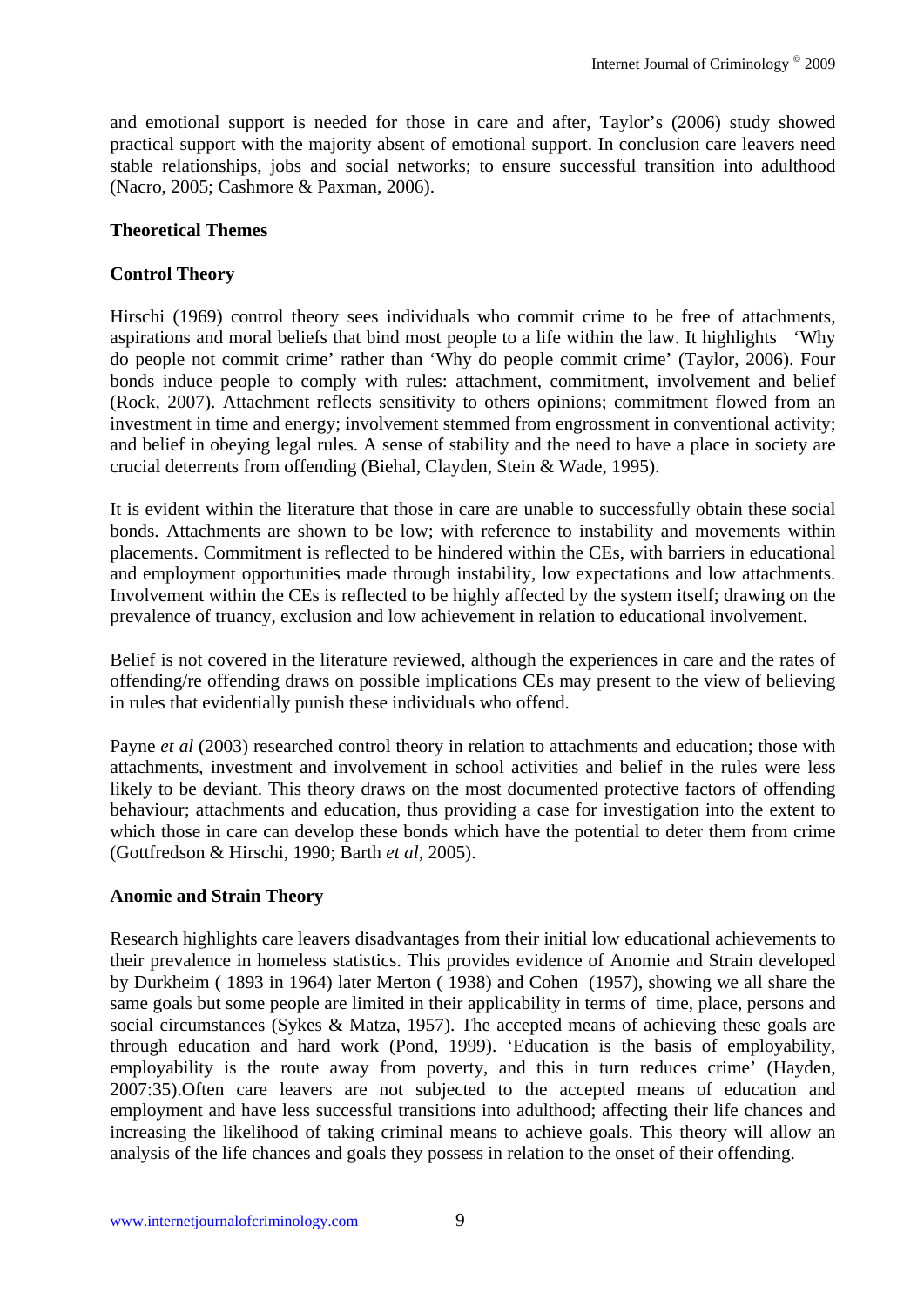#### **The Risk and Protective Factors Paradigm**

The Risk and Protective Factors Paradigm is strongly related to the CE and offending behaviour. Risk is distributed differently within different circumstances (Farrington, 1996). It is important to identify the ways in which the CE may heighten these risks causing vulnerabilities (e.g. poor attachments, low achievement) and the extent they offer protective factors providing possible resilience (e.g. good attachments, stability and encouragement) (Gilligan, 2001a; YJB, 2001; McCarthy, 2004), allowing them to 'work well', 'love well' and 'expect well' absent of criminality (Gilgun, 1999).

The literature reviewed shows CEs to impose vulnerabilities of low attachments, expectations, achievements and aspirations; instability due to high amounts of movements; living conditions involving isolation and living with criminals; through to the higher amounts of substance use and experiences of leaving care; poorer transition to adulthood, high levels of unemployment and poor accommodation.

Although vulnerabilities are reflected it is essential to examine whether CEs offer resilience to crime. Rutter, Giller and Hagell (1998) showed protective factors aiding young people in care to be resilient to crime; the promotion of self esteem through secure and supportive relationships and availability of positive opportunities through education and careers (Bynner, 2001; Osterling & Hines, 2006). If these are available young people make rational choices about offending (Gilligan, 2001b; Sutherland, Merrington, Jones, Baker & Roberts, 2005); although some argue it depends risk exposures (Luthar, Cicchetti & Becker, 2000).

Stein (2006) researched care leavers in a resilience framework showing them to fall into three groups 'moving on' possessing stability, attachments, educational and transitional successes; reflecting their resilience to be enhanced by being in care. 'Survivors' reflect instability, movements and disruptions leading to few qualifications and early transitions affecting their life chances. With 'victims' experiencing high levels of instability, no qualifications and profoundly affected transitions into adulthood; resulting in poor life chances. Not being able to overcome the difficulties faced in care leads to an increased likelihood of offending (Wade & Dixon, 2006). There are different pathways for care leavers; directly related to the quality of care they experience (Stein, 2008). It is important to examine the extent young people who offend fall into the 'victims' of the care system; possessing adverse life chances offering no resilience to crime.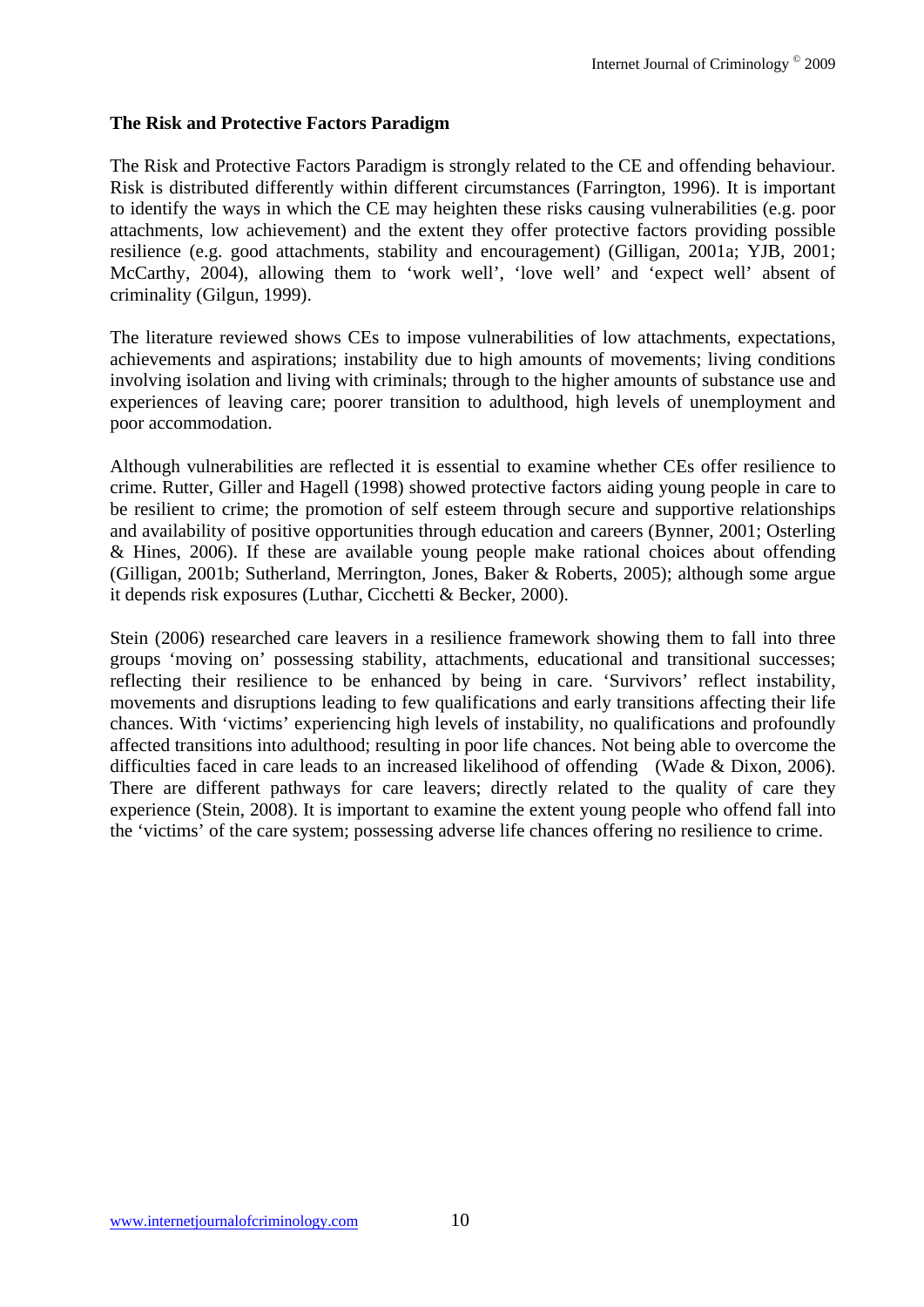## **Conclusion**

It is difficult to show a cause or effect of the care system on offending since we cannot know the outcomes if individuals had not been in care. What can be concluded is the care system is highlighted to show criminogenic influences, differing within types of CEs.

Assumptions between care and offending need to be carefully investigated as although popular perceptions connect care with crime; there is very little research which confirms this association. Biehal *et al* (1995) showed 85 percent of care leavers never having involvement with the police and Government statistics showing only just over 9 percent offend (DfES, 2008a).

It is important to explore the barriers of the care system addressing what needs to change to improve outcomes for those leaving care, the research will include interviews with care leavers from each type of CE ( residential, secure, foster and kinship) who have committed crime; allowing their experiences to be viewed as realities rather than generalisations (Oliver, 2006). This alongside consideration of the existing literature and theoretical considerations of Control Theory, Anomie and Strain Theory and The Risk and Protective Factors Paradigm will allow an examination into the extent to which different CEs are criminogenic.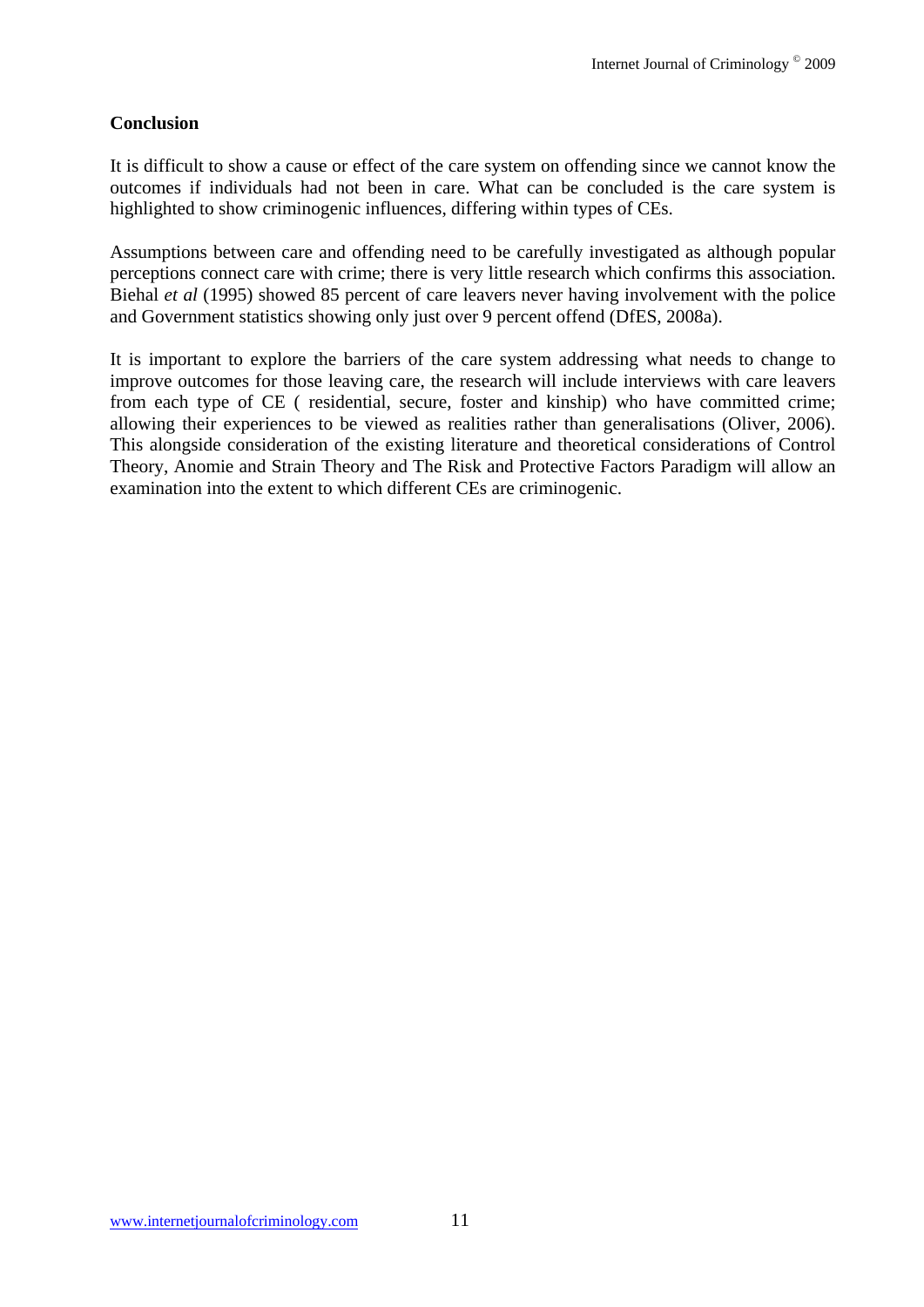### **Chapter Three**

#### **Methodology**

#### **Summary**

*This chapter presents the methodology, design and justification for the primary research. It will discuss the reason for choosing the structured interview and the advantages/disadvantages of this method in gathering valid and reliable data. It explains how access to carry out the primary research was gained, and the nature of the sample. Key ethical considerations are highlighted, specifically issues regarding the sensitivity and confidentiality needed for the area of the interviewees' experiences in care and criminal involvement.*

#### **Research Design**

The interview schedule (Appendix F) consisted of three parts. Section 1: A brief questionnaire styled set of questions gaining basic information on the participant, type(s)/amount(s) of placements and details of offending. Section 2: Adapted ASSEST Risk Assessment (YJB, 2008) focusing on aspects of life in care. The participants were asked to judge 12 aspects of life in care and how important they were in relation to their offending. Finally Section 3: Consisted of open ended questions, following up information given in the previous two sections. It allowed key risks from previous sections to be discussed with further questions asked in relation to the Risk and Protective Factors Paradigm, Control Theory and Anomie and Strain Theory.

The final part was recorded and permission was given prior to interview through reading the information sheet (Appendix D) and signing a consent form (Appendix E). In addition 'Explanations of Risk Factors' (Appendix G) were used to allow Section 2 to be easily understood and to guide the participants in the follow up questions. This was not to lead the participants in any way but gave them areas to prompt their memories in relation to the given questions (Hagan, 2000).The schedule was intended to explore the possible risks the types of CE may exhibit and draw out possible evidence of the theories and key themes highlighted through the participant's responses.

Mixed methods were used to reduce inappropriate certainty and aid a sound conclusion of the extent to which different type of CE are criminogenic (Robson, 1993). Firstly an analysis of secondary data was conducted, including a review of existing research evidence and national statistics informing the research of the existing position of care leaver's criminal involvement. In addition primary research was carried out in the form of structured interviews with care leavers who had offended; care was taken prior to interviews to ensure all participants had offended.

Structured interviews were used to examine the usefulness of theory (Jupp, 1989). The interview was developed through a piloted interview informed by existing literature and theory (Appendix I). Descriptive statements, opinions and feelings of the CE and its possible criminogenic factors were given (Silverman, 2005) forming analysis relating to the secondary data.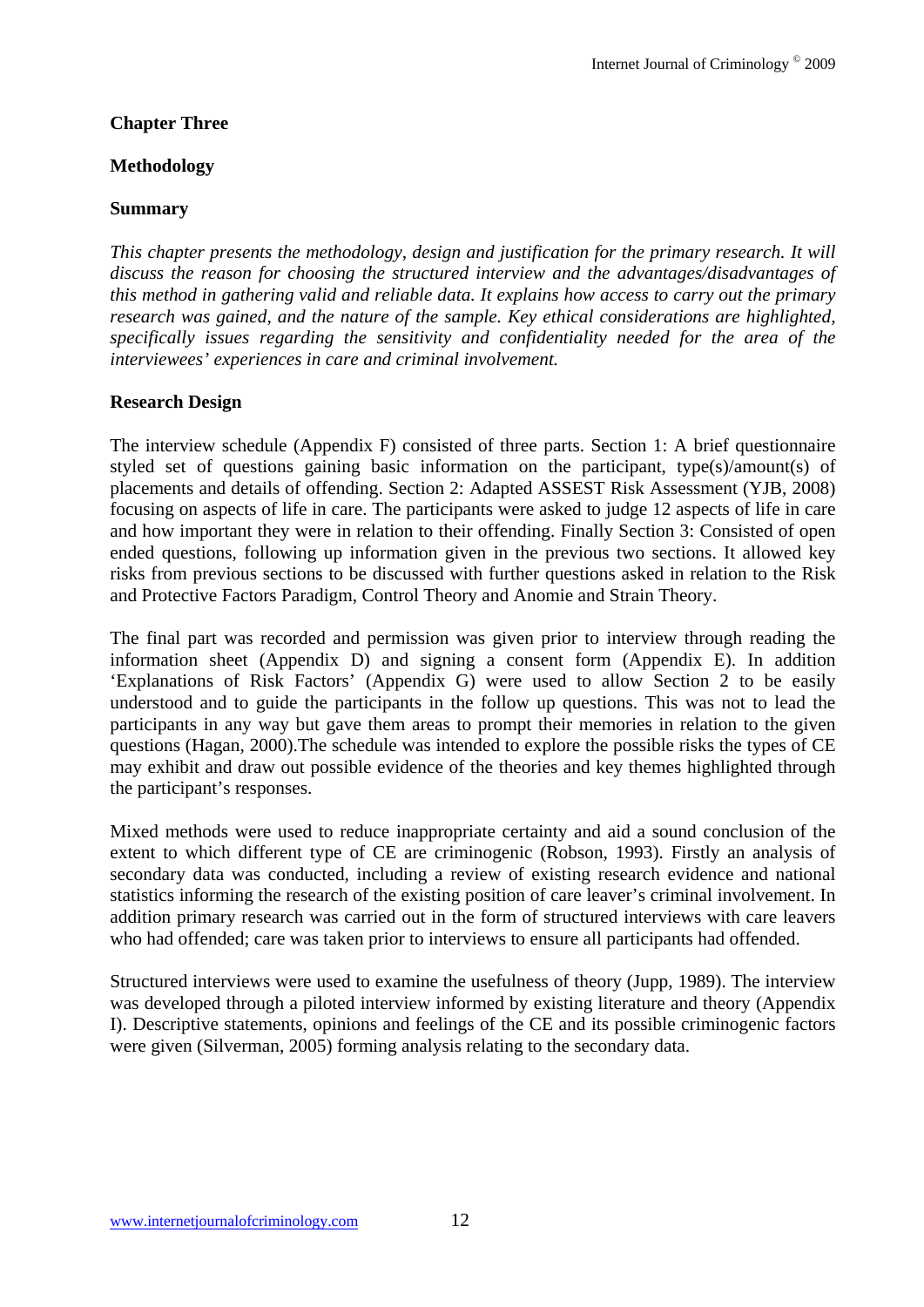Although it is noted structured interviews inevitably limit responses compared to unstructured interviews (Robson, 1993), they were chosen as they emphasise reliability and allow clear analysis in relation to the theories examined (Hayden & Shawyer, 2004). With a detailed and developed schedule with clear intentions of examining theories, this type of interview was deemed most appropriate in aiding analysis and forming conclusions of the thesis, which unstructured interviews would struggle to achieve (Hagan, 2000).

Closed questions were used for risk rating within section 2, it was appropriate to restrict this area with fixed alternatives to allow ratings to be apparent. The remainder of the interview schedule adopted open ended questions; although the schedule was highly structured it allowed production of unexpected and unanticipated responses, giving a degree of flexibility to what the participants were comfortable with disclosing (Robson, 1993). Limitations to open questions are referred to 'losing control' and being 'difficult to analyse', this was not apparent within the research as all questions were structured to examine theoretical evidence, thus the analysis was not affected.

## **Gaining Access**

A non probability sample was used, selected to cover the four types of CEs; residential, secure, foster and kinship placements. A letter was sent to Waves Community Centre which to gain participants (Appendix C). Twelve interviews were conducted, with three interviewees for each type of placement. This allowed the research to distinguish between different placements, showing differences and similarities of individual's experiences in relation to crime (Robson, 1993).

# **Analysis**

The interviews were taped with the interviewee's permission to allow full transcription for a thorough analysis (Silverman, 2001). Although Interviewer biases were eliminated through full transcriptions, limitations were apparent through its time consuming nature (Hagan, 2000).

As the schedule was developed to test the theories examined, the analysis investigated participant's responses in light of the theories and concluded the extent to which the theories explained participants offending. Open coding was used to establish themes, then axial coding provided links and finally selective coding highlighted the key themes to be used for the final analysis. This interpretative and flexible coding practice reflected the key patterns in the participant's response, informing full discussion of the extent to which different CEs maybe criminogenic (Robson, 1993).

## **Ethical Considerations**

Ethical considerations were considered prior to researching care experiences and offending, as they are extremely sensitive areas. Care was made to ensure the interviewer held an up to date Criminal Record Check. All interviewees were over eighteen, volunteered and gave informed consent. They were aware of the need to talk about their care experiences and their offending.

As their experiences in care and criminal involvement could be distressing, caution was taken to avoid the creation of physical, psychological or emotional stress (Hayden & Shawyer, 2004). The interviewees were only invited to describe their experiences and probing questions were not used; allowing interviewees to only add information they felt comfortable with.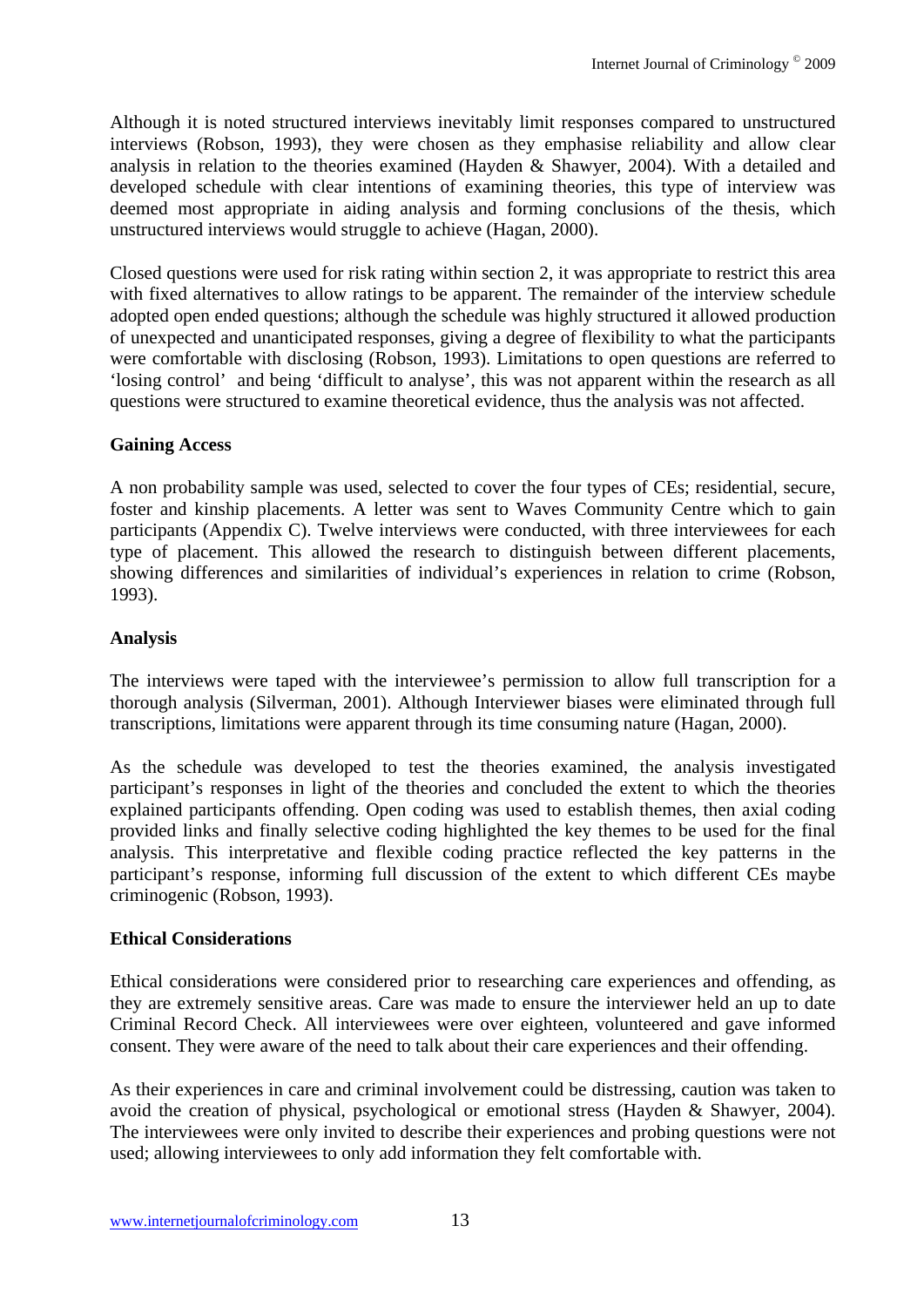Access to counselling was available through the trained staff at Waves Community Centre in which all participants were familiar with.

Looking into care experiences and crime involves personal and confidential information, all participants held the right to anonymity and confidentiality and at no point was identifiable information used (British Society of Criminology [BSC], 2008). No role conflict was apparent, due to independence from the centre and participation being freely consented. Data protection was not an ethical consideration as all secondary sources used were freely accessible in the public domain. Finally risk was assessed to be illuminated interviews were carried out at the centre. All participants were briefed of the research intentions, nature of questions and the right to withdraw at any stage of the research.

#### **Evaluation of Methodology**

Due to the completion of the twelve interviews with all the desired participants and the schedules clear testing of the theories examined, clear analysis of the participants responses in light of the theories were made. Thus the methodology adopted for the primary research was successful. However due to the small sample, generalisations of the CEs criminogenic natures cannot be made. The young people in this study represent the extreme cases of offending and are not representative of all young people in care. Nevertheless the results still provide interesting insights into experiences within different CEs and their criminogenic influences.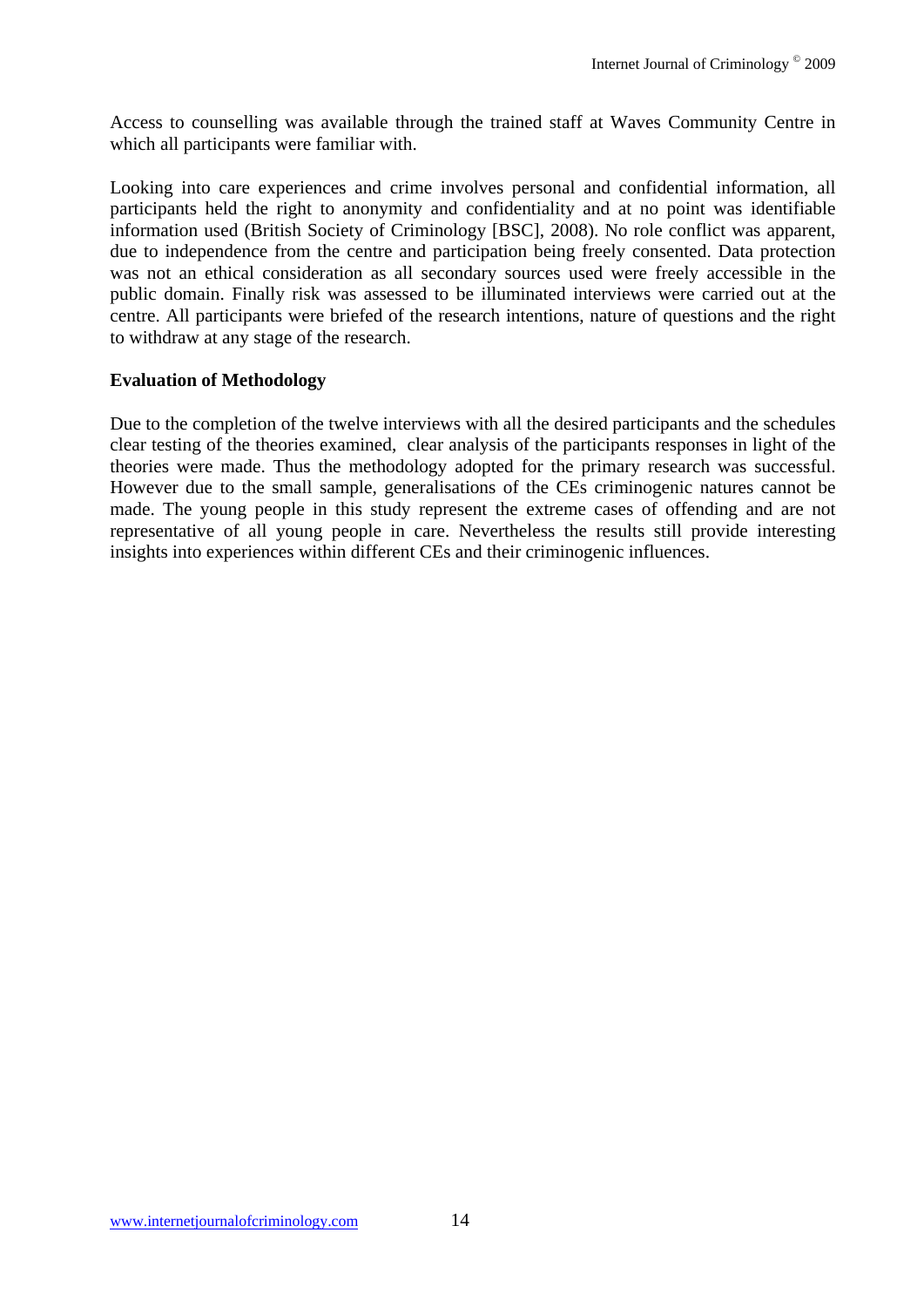### **Chapter Four**

#### **Analysis**

### **Summary**

*This chapter discusses and analyses the findings from the interviews conducted, in the following three themes. Firstly, the characteristics and circumstances of the interviewees; the placements experienced, amount of time in care, stability and movements; the types and severity of the offences committed. Secondly, through an analysis of risk factors experienced whilst in different types of placement. Finally through an analysis of the data in relation to the three main theoretical perspectives: The Risk and Protective Factor Paradigm, Control Theory and Anomie and Strain Theory. The Conclusion of this chapter highlights the participant's views of the care experience and its effect on their offending.*

### **Introduction**

The interviewees consisted of twelve participants; three for each type of CE; Residential, Secure, Foster and Kinship. This allowed an investigation into each CE and their possible criminogenic influences; acknowledging the possible differences. Each participant had been in care Pre *CLCA* 2000 and committed an offence which had resulted in cautions or convictions. Care was made prior to the interview to ensure participants had offended and comfortable talking about the surrounding issues. For the comfort of the participant and the interviewer; non recorded crimes were not part of the analysis.

Analysis was made by using the themes of the interview schedule (Chapter Three). The schedule was intended to explore the possible risks the CEs may exhibit in relation to offending behaviour and draw out possible evidence of the theories and key themes highlighted through the participant's responses.

Tables are used to present overall analysis of the key points, with qualitative quotes from the participant's responses.

The following table illustrates how the participants will be referenced.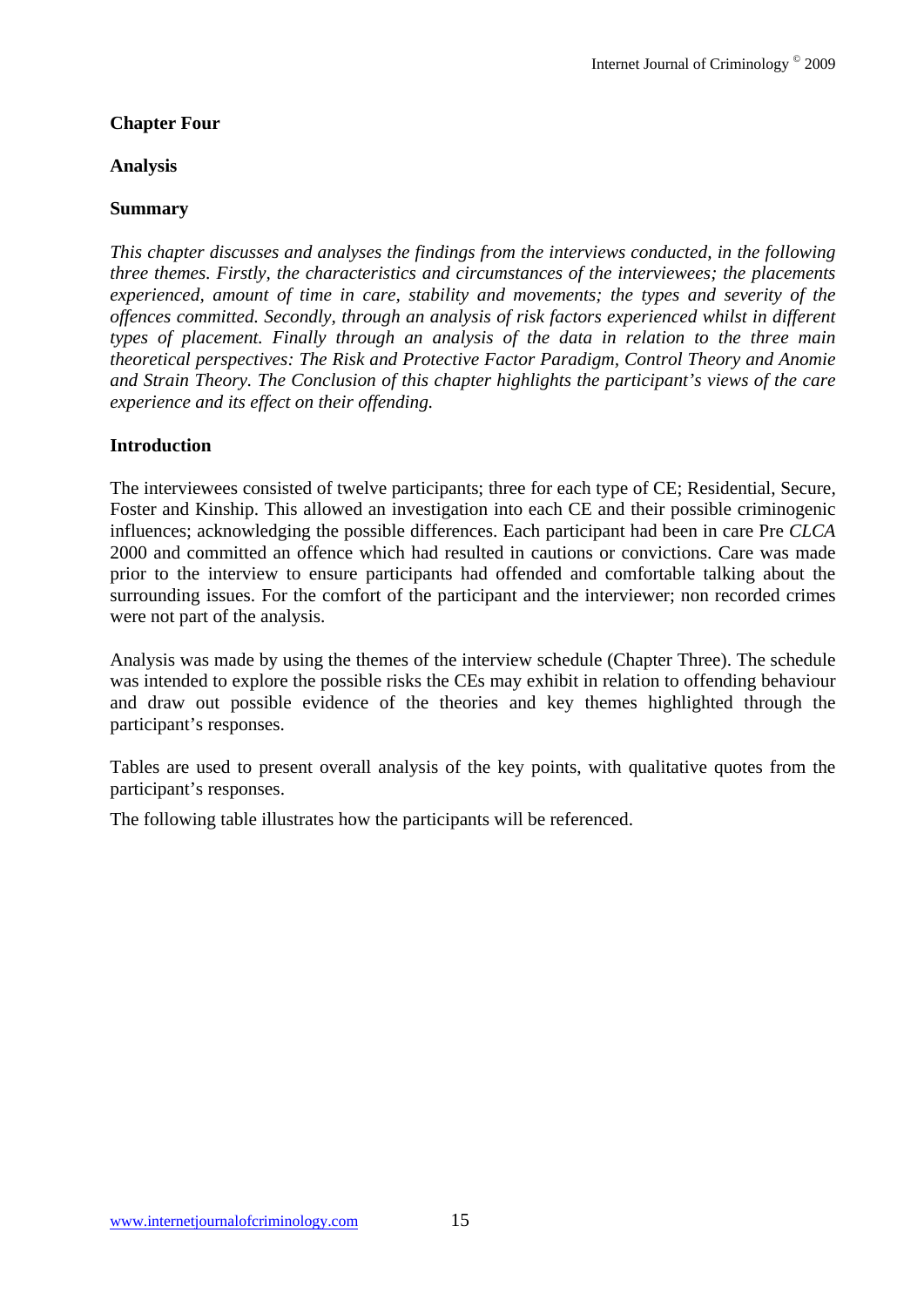| <b>Participants</b> | <b>Referenced as</b> | <b>Appendices for Full Transcripts and Responses</b> |
|---------------------|----------------------|------------------------------------------------------|
| Residential 1       | R1                   | $\mathbf{J}$                                         |
| Residential 2       | R <sub>2</sub>       | $\bf K$                                              |
| Residential 3       | R <sub>3</sub>       | L                                                    |
| Secure 1            | S <sub>1</sub>       | M                                                    |
| Secure 2            | S <sub>2</sub>       | $\mathbf N$                                          |
| Secure 3            | S <sub>3</sub>       | $\Omega$                                             |
| Foster 1            | F1                   | $\mathbf{P}$                                         |
| Foster 2            | F2                   | Q                                                    |
| Foster 3            | F <sub>3</sub>       | $\mathbf R$                                          |
| Kinship 1           | K1                   | S                                                    |
| Kinship 2           | K2                   | T                                                    |
| Kinship 3           | K <sub>3</sub>       | U                                                    |

**Table 1:** References to Participants and Location of Full Responses

Relevant section/question numbers from the interview schedule (Appendix F) will be highlighted to inform the analysis and tables, allowing the analysis to be easily followed in relation to each participant's responses (Appendices J – U).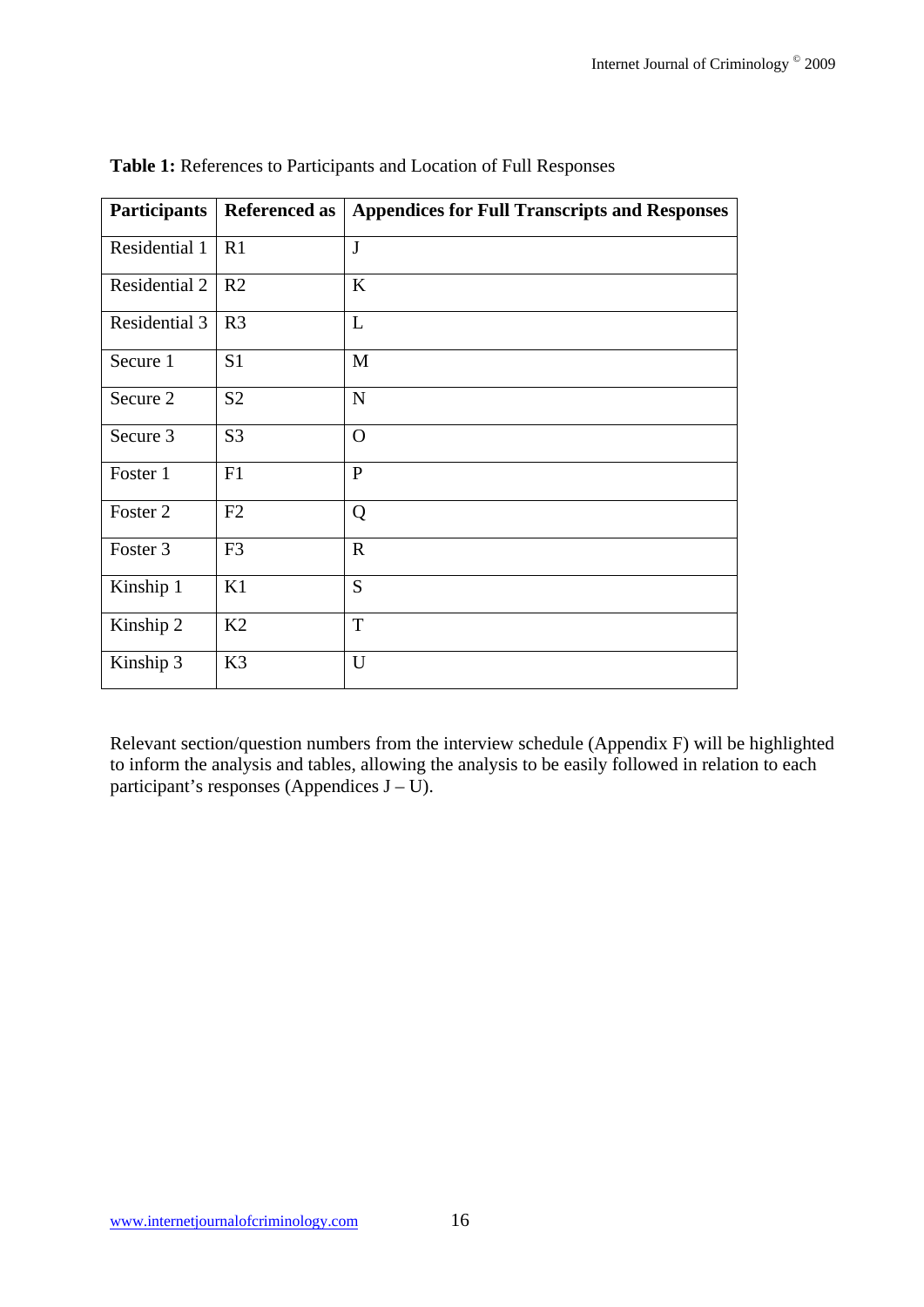## **Key Characteristics and Circumstances of Participants (Section1)**

**Table 2:** Participants: Age and Sex, Care Experience, Current Situation and Amount of Offences **Committed** 

| Participant    | Age and<br>sex | Age and<br>(Duration)<br>of time in<br>care | <b>Types and</b><br>(amount) of<br><b>Placements</b> | What they<br>are doing<br>now | <b>Offences</b><br>(Amount)         |
|----------------|----------------|---------------------------------------------|------------------------------------------------------|-------------------------------|-------------------------------------|
| R1             | 20female       | $11 - 18(7yrs)$                             | Foster(2)<br>Residential(4)                          | Unemployed                    | Cautions $(3)$<br>Convictions(2)    |
| R2             | 20male         | $13 - 18$<br>(5yrs)                         | Residential(3)                                       | Unemployed                    | Cautions(4)<br>Convictions(2)       |
| R <sub>3</sub> | 19female       | $8 - 16(8yrs)$                              | Residential(6)                                       | Unemployed                    | Cautions(2)<br>Convictions(1)       |
| S <sub>1</sub> | 20male         | $15 - 17(2yrs)$                             | Secure(1)                                            | Unemployed                    | Cautions $(3)$<br>Convictions(2)    |
| S <sub>2</sub> | 20female       | $13 - 16(3yrs)$                             | Residential(1)<br>Secure(1)                          | Unemployed                    | Cautions $(3)$<br>Convictions(2)    |
| S <sub>3</sub> | 19male         | $9 - 17\frac{1}{2}(8\frac{1}{2})$<br>yrs)   | Foster(2)<br>Residential(1)<br>Secure(1)             | Unemployed                    | Cautions $(5)$<br>Convictions(4)    |
| F1             | 19female       | $11 - 18(7yrs)$                             | Foster(1)                                            | Employed                      | Cautions $(3)$                      |
| F2             | 22male         | $8 - 18(10yrs)$                             | Foster $(3)$                                         | Unemployed                    | Cautions $(3)$<br>Convictions $(2)$ |
| F <sub>3</sub> | 21female       | $11 - 16$<br>$(5 \text{ yrs})$              | Residential(1)<br>Foster $(5)$                       | Unemployed                    | Cautions $(2)$                      |
| K1             | 19male         | $12 - 18(6yrs)$                             | Kinship $(1)$                                        | Training                      | Cautions(2)                         |
| K <sub>2</sub> | 21male         | $7-$<br>18(11yrs)                           | Foster(1)<br>Kinship(1)                              | Unemployed                    | Cautions $(3)$<br>Convictions(1)    |
| K <sub>3</sub> | 20female       | $5 - 18(13yrs)$                             | Foster(2)<br>Kinship(1)                              | Unemployed                    | Cautions $(2)$<br>Convictions(1)    |

The sample was evenly divided between males and females; ranging in age from nineteen to twenty two years, at the time of interview. The length of placement varied between two (S1) and thirteen years (K3). The amount of placements experienced ranged from one (F1, K3) to six (R1, R3, F3).

Ten of the twelve participants were unemployed, with F1 being employed and K1 training. Variations of cautions and convictions were prominent with the lowest criminal behaviour being evident in F1, F3 and K1. The highest criminal behaviour was present in S3, although through the nature of secure placements this was not alarming.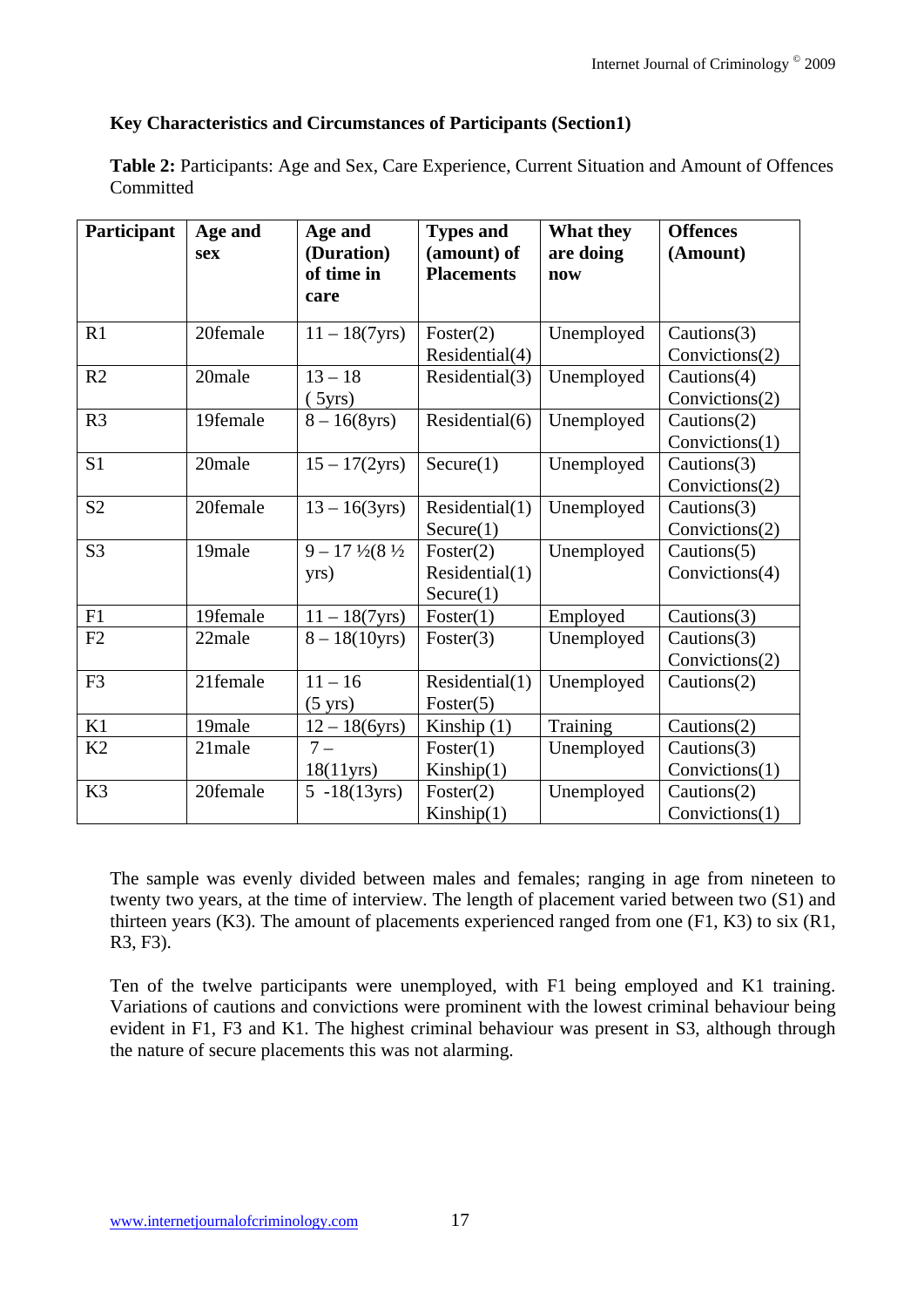| Participant,<br>(Age and<br>Sex) | Age and<br>(Duration)<br>of time in<br>care          | <b>Types and</b><br>(amount) of<br><b>Placements</b> | <b>Cautions</b><br>(Amount)                                                    | <b>Convictions</b><br>(Amount)              | Why they<br>committed the<br>crime $(Q3)$                            |
|----------------------------------|------------------------------------------------------|------------------------------------------------------|--------------------------------------------------------------------------------|---------------------------------------------|----------------------------------------------------------------------|
| R1(20female)                     | $11-18(7yrs)$                                        | Foster(2)<br>Residential(4)                          | Drunk and<br>Disorderly(1)<br>${\rm Figure (1)}$<br>Stealing (1)               | Assault(1)<br>Possession of<br>Cannabis(1)  | Attention,<br>Substance use.                                         |
| $R2(20)$ male)                   | $13-18(5yrs)$                                        | Residential(3)                                       | Drunk and<br>Disorderly(1)<br>Vandalism(1)<br>Stealing(1)<br>${\rm Figure 1)}$ | Assault(1)<br>Attempted<br>A rson(1)        | Boredom,<br>Attention,<br>Substance use,<br>Anger, no<br>boundaries. |
| R3(19female)                     | $8-16(8yrs)$                                         | Residential(6)                                       | Stealing(1)<br>Vandalism(1)                                                    | Assault(1)                                  | Boredom,<br>Jealously, Anger.                                        |
| S1(20male)                       | $15-17(2yrs)$                                        | Secure(1)                                            | Drunk and<br>Disorderly(1)<br>Figure(1)<br>Breech of Peace(1)                  | ABH(1)<br>Robbery(1)                        | Substance use,<br>Anger.                                             |
| S2(20female)                     | $13-16(3yrs)$                                        | Residential(1)<br>Secure(1)                          | Breech of $peace(1)$<br>Drunk and<br>Disorderly(1)<br>${\rm Figure 1)}$        | ABH(1)<br>Assault(1)                        | Anger, Isolated,<br>Substance use.                                   |
| $S3(19)$ male)                   | $9 - 17\frac{1}{2}$<br>$(8 \frac{1}{2} \text{ yrs})$ | Foster(2)<br>Residential(1)<br>Secure(1)             | Breach of Peace (1)<br>Public Order (2)<br>Shoplifting (1)<br>Assault(1)       | Shoplifting(1)<br>Armed<br>Robbery(3)       | Boredom, Anger,<br>Substance use,<br>No role models.                 |
| F1(19female)                     | $11-18(7yrs)$                                        | Foster(1)                                            | Shoplifting (1)<br>Assault(1)<br>Drunk and<br>Disorderly(1)                    |                                             | Boredom, Anger,<br>Substance use.                                    |
| F2(22<br>male)                   | $8-18(10yrs)$                                        | Foster $(3)$                                         | ${\rm Figure 1)}$<br>Shoplifting(2)                                            | Assaulting a<br>Police Officer(1)<br>ABH(1) | Anger.                                                               |
| F3(21female)                     | $11-16(5yrs)$                                        | Residential(1)<br>Foster(5)                          | $\overline{\text{Shoplifting}}(2)$                                             |                                             | No money.                                                            |
| K1(19male)                       | $12-18(6yrs)$                                        | Kinship (1)                                          | ${\rm Figure 1)}$<br>$\text{Shoplifting}(1)$                                   |                                             | Isolated, Anger,<br>Substance use.                                   |
| $K2(21)$ male)                   | $7-18(11yrs)$                                        | Foster(1)<br>Kinship(1)                              | Vandalism(1)<br>Drunk and<br>Disorderly(1)<br>$\text{Shoplifting}(1)$          | Assault(1)                                  | Destructive,<br>Substance use, No<br>money, Anger.                   |
| K3(21female)                     | $5 - 18(13yrs)$                                      | Foster(2)<br>Kinship(1)                              | $\text{Shoplifting}(1)$<br>Assault(1)                                          | $\text{Shoplifting}(1)$                     | Jealously, No<br>money, Anger.                                       |

**Table 3:** Care Experience and Offending (Section 1 and Q3)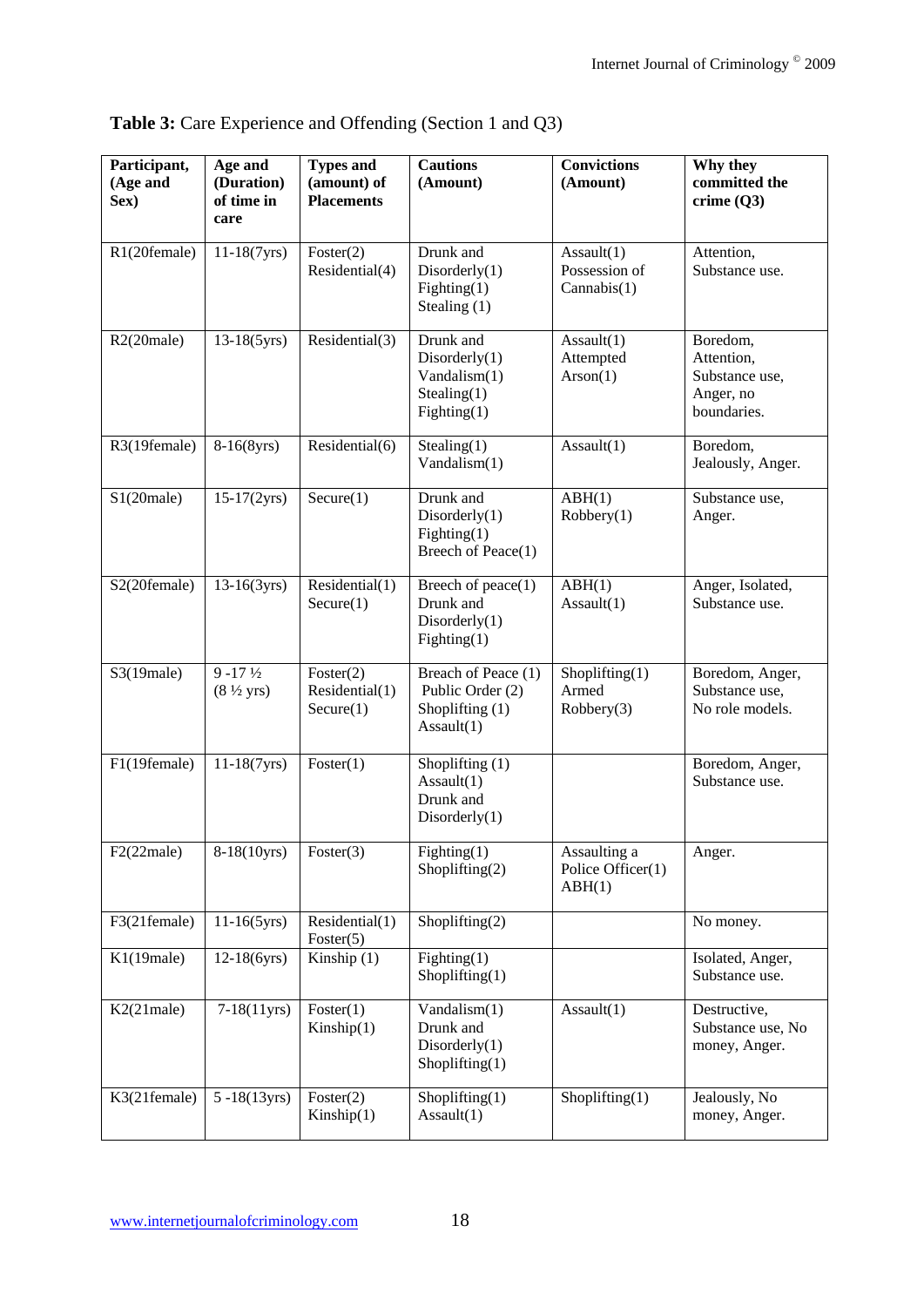Eleven of the twelve participants committed offences relating to violence, with ten reflecting **anger** to be a reason for their offences. **Substance use** was prominent, with eight participants committing an offence caused or involving alcohol and substances. **Boredom**, **isolation**, **jealousy** and **need for attention** also influenced their offending.

Nine of the twelve participants received convictions, with F1, F3 and K1 only receiving cautions. It is interesting to note that F1 and K1 only had one placement; showing **stability** providing protection to more serious offending. Those with the most placements were in residential; with their offending being the highest. The link between stability and crime is shown here, reflecting residential placements to be at the highest disadvantage in relation to stability. The remainder of this chapter will analyse all aspects of life within the different CEs, paying attention to the extent theory explains offending.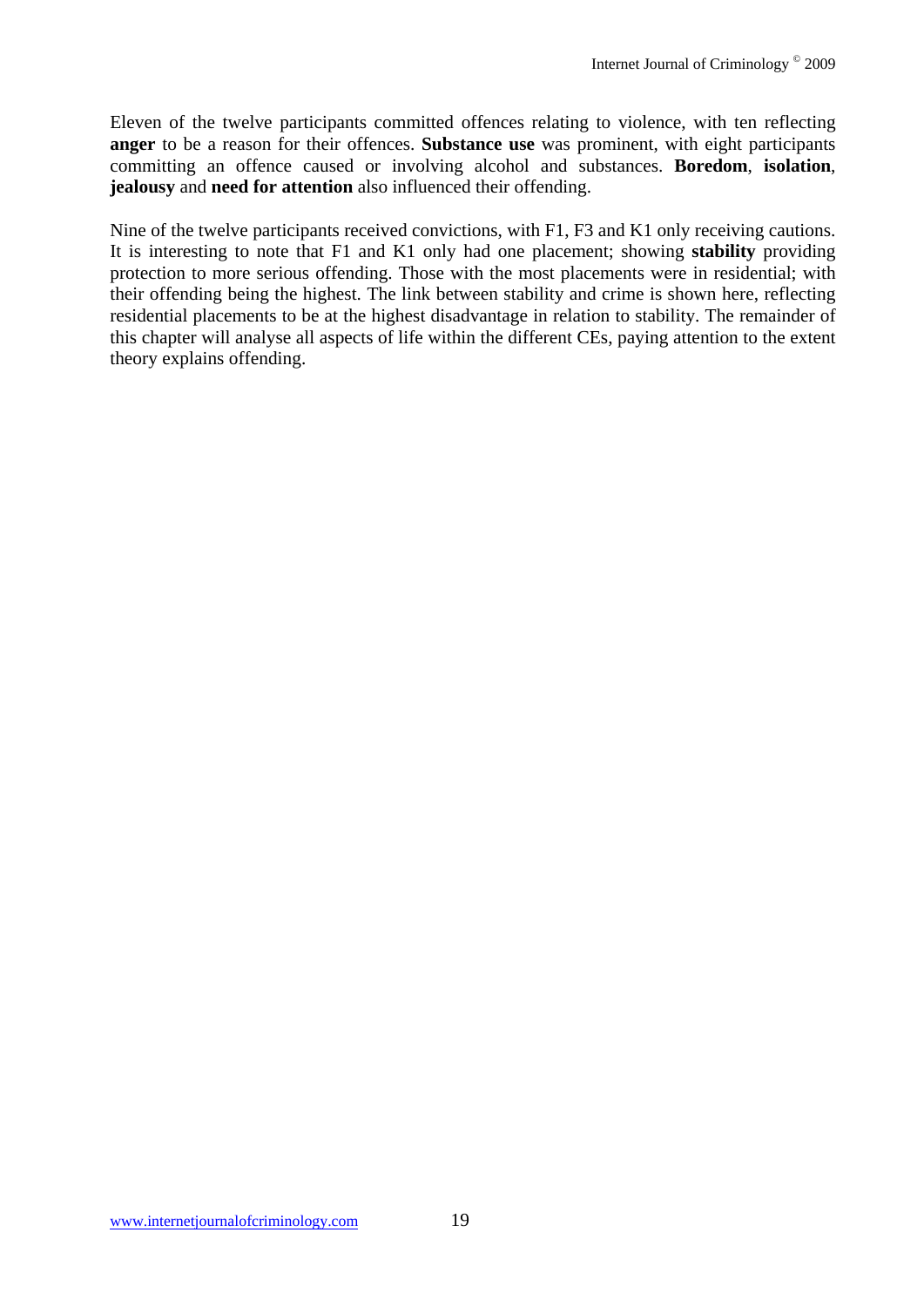#### **Risk Factors in the Care Experience (Section 2)**

**Table 4:** Participants Risk Rating of 12 Aspects of Everyday Life in Their Care Experience – How important were they in relation to their offending behaviour?

1=Not important (being in care was a positive experience in this respect) 4=Very important (being in care was a negative experience in this respect)

#### **\*Figures rounded to one decimal place**

| Participant                       | Risk 1<br>Living<br>Arrangements | Risk 2<br>Family and<br>Personal<br>Relationships | Risk 3<br>Education,<br>Training and<br>Employment | Risk 4<br>Neighbour<br>-hood | Risk 5<br>Lifestyle | Risk 6<br>Substance<br>Use | Risk 7<br>Physical<br>Health | Risk 8<br>Emotional<br>and Mental<br>Health | Risk 9<br>Perception<br>of self and<br>others | Risk 10<br>Thinking<br>and<br>Behaviour | Risk 11<br>Attitudes<br>to<br>Offending | Risk 12<br><b>Motivation</b><br>to Change | Overall<br><b>Risk out</b><br>of a<br>possible<br>48 and<br>level of<br>Risk** |
|-----------------------------------|----------------------------------|---------------------------------------------------|----------------------------------------------------|------------------------------|---------------------|----------------------------|------------------------------|---------------------------------------------|-----------------------------------------------|-----------------------------------------|-----------------------------------------|-------------------------------------------|--------------------------------------------------------------------------------|
| R <sub>1</sub>                    |                                  |                                                   | 3                                                  | $\sim$                       | 3                   | 3                          | 3                            | 3                                           | 3                                             |                                         | 3                                       | 3                                         | 38 H                                                                           |
| R2                                |                                  | 4                                                 | $\overline{\mathcal{L}}$                           | 3                            | 3                   | 3                          | $\overline{2}$               | $\sim$                                      | 3                                             | 3                                       | 3                                       | 3                                         | 37 H                                                                           |
| R <sub>3</sub>                    |                                  | 4                                                 | 3                                                  | 3                            | 3                   | 3                          | $\overline{2}$               | $\sim$                                      | 3                                             | 3                                       | 3                                       | 3                                         | 37 H                                                                           |
| S <sub>1</sub>                    |                                  | $\sim$                                            |                                                    | 3                            |                     |                            |                              | $\sim$                                      | 3                                             |                                         | 3                                       |                                           | 26 M/H                                                                         |
| S <sub>2</sub>                    |                                  | $\sim$                                            | $\overline{2}$                                     |                              |                     |                            |                              | $\bigcap$                                   | $\overline{4}$                                |                                         | 3                                       | $\bigcap$                                 | 31 M/H                                                                         |
| S <sub>3</sub>                    |                                  |                                                   |                                                    | 3                            |                     | 3                          | $\overline{c}$               |                                             | $\mathcal{D}$                                 |                                         | 3                                       | 3                                         | 35 H                                                                           |
| F1                                | $\sim$                           | $\sim$<br>∠                                       | $\overline{2}$                                     | $\bigcap$                    | 3                   | 3                          | $\overline{2}$               | 3                                           | 3                                             | $\bigcap$                               | $\gamma$                                | $\sim$                                    | 28 M/H                                                                         |
| ${\rm F2}$                        |                                  | 3                                                 | $\overline{2}$                                     | $\sim$                       | 3                   | $\overline{2}$             | $\overline{2}$               | 3                                           | 3                                             | 3                                       | 3                                       | 3                                         | 31 M/H                                                                         |
| F <sub>3</sub>                    | $\sim$                           | 4                                                 | 3                                                  | 3                            | 3                   | 3                          | $\overline{2}$               | 3                                           | 3                                             | 3                                       | 3                                       | $\sim$                                    | 36 H                                                                           |
| K1                                |                                  | $\sim$                                            | $\overline{2}$                                     | $\bigcap$                    | 3                   | 3                          |                              | $\sim$                                      | 3                                             | 3                                       | 3                                       | 3                                         | 28 M/H                                                                         |
| K2                                | 2.5                              | $\sim$                                            | 3                                                  | 3                            | 3                   | 3                          | $\overline{2}$               | 3                                           | 3                                             | 3                                       | 3                                       | 3                                         | 33.5 H                                                                         |
| K3                                | $\overline{2}$                   | $\overline{2}$                                    | 3                                                  | $\overline{2}$               | 3                   | $\overline{2}$             |                              | $\bigcap$                                   | $\overline{2}$                                | 3                                       | 3                                       | 3                                         | 28 M/H                                                                         |
| <b>Mean</b><br>rating of<br>Risk* | 2.9                              | 2.9                                               | 2.4                                                | 2.7                          | 3                   | 2.5                        | 1.8                          | 2.8                                         | 2.9                                           | 2.9                                     | 2.9                                     | 2.8                                       | 32.4M/H                                                                        |

**\*\*Calculations based on YJB ASSEST Risk Assessment (Appendix H)**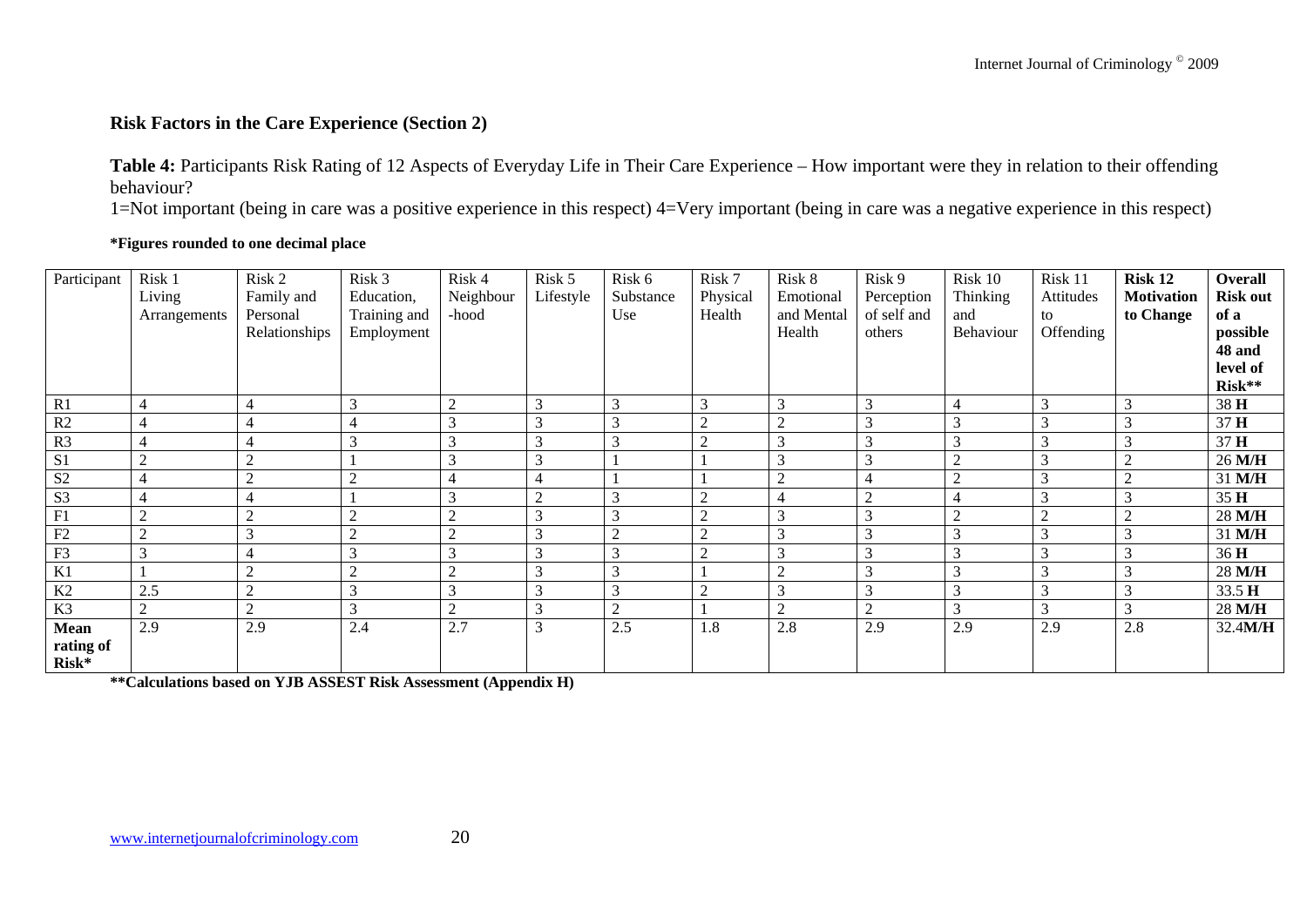### **Overall Risk Scores**

All placements offer *medium to high* risk of offending/reoffending; with a mean of 32.4. The mean allows an analysis of the CE as a whole; it is therefore beneficial to look at the mean risk scores for different placements.

| <b>Type of Placement</b> | Mean Risk* | <b>Ranking of Risk</b>    |
|--------------------------|------------|---------------------------|
| Residential              | 37.3       | 1 St                      |
| Foster                   | 31.        | $\sim$ nd                 |
| Secure                   | 30.7       | $\gamma$ rd               |
| Kinship                  | 29.8       | $\varDelta$ <sup>th</sup> |

#### **Table 5:** Mean Risk Scores for Each Type of Placement

#### **\*Figures rounded to one decimal place**

All placements held risks with residential being the only placement holding *high* risk*.* It is therefore logical to analyse the individual aspects of life (to be referred to as risk factors from this point forward) experienced in each type of placement.

### **Living Arrangements: Mean 2.9 (Q4)**

Living Arrangements (Risk 1) held a high mean, with residential participants rating it as a four. The first theme apparent was **stability**.

R1: Six placements in seven years.

*"It was awful. Words cannot describe what it was like.. What it is like to be left by your mum then to get settled and moved around again...... It all started going downhill in there. No one loved me..."* 

This is also reflected in R2 and R3; all of whom had numerous placements and all referred to their placements leaving them 'moved around', 'having no love or stability'. This shows the highest detrimental effect in regards to living arrangements to be the **instability** caused by movements and uncertainty of their length of stay in placements.

Those who had stability rated this risk as a positive experience:

K1: One placement in six years (Rated 1)

*"I had a lot of love and stability... I was safe and never went without the basics. I wouldn't say I had anything really disruptive about living with my Nan...."* 

F1: One placement in seven years (Rated 2)

*"..I had a lot of love and support from my carers and mum ... I knew that my carers were going to look after me until I was eighteen... they promised me that... so in this sense I knew I was not going to be moved again... I grew to love them like my own parents."*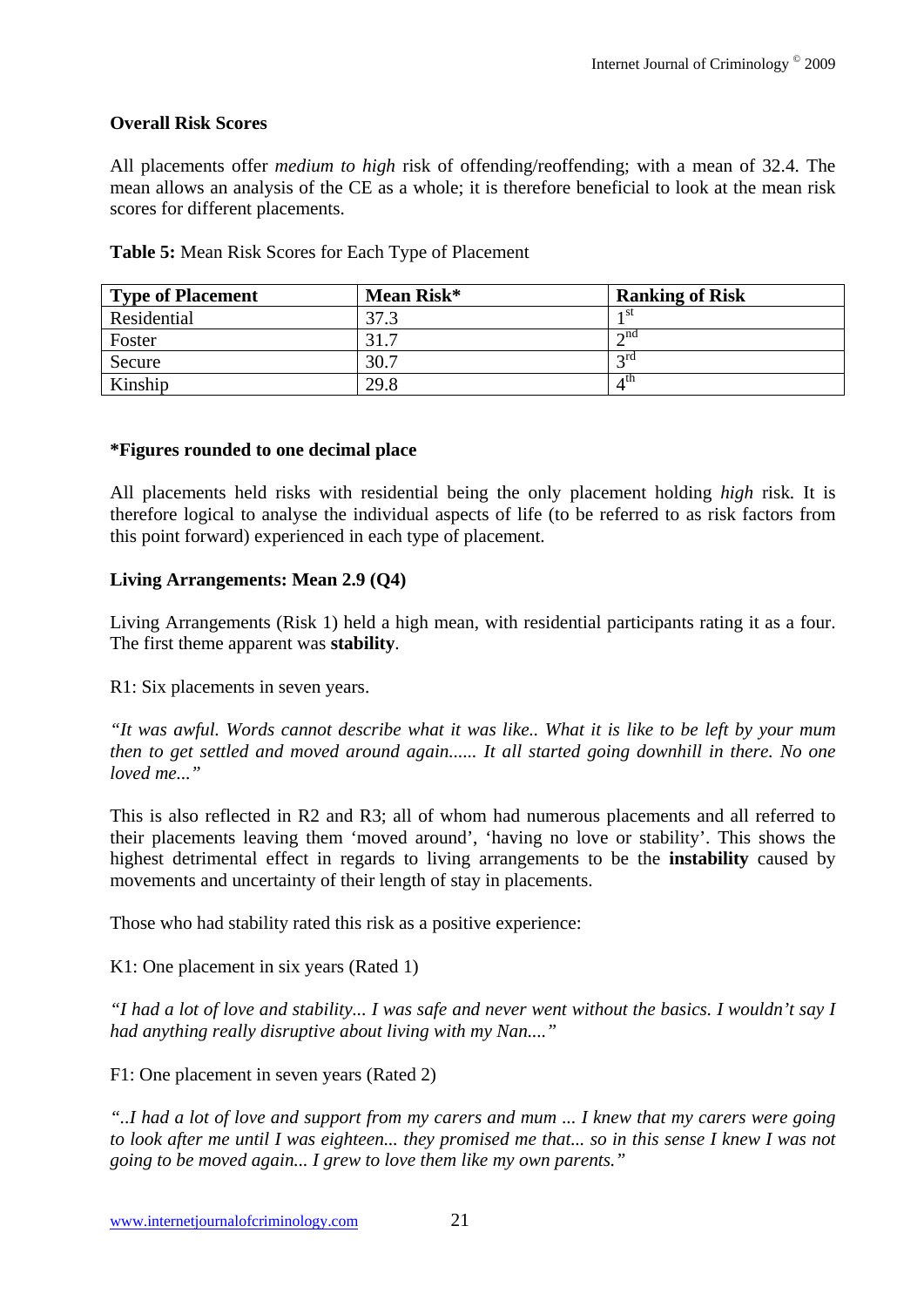These participants referred to their experiences as holding 'love' 'stability' and 'safety', responses which are directly opposite to residential participants. Stability allowed participants to relate their experiences more positively than those with numerous placements.

The alternative theme was **living with criminals**; two of the secure participants rated their living arrangements as a four.

S2: Two placements in three years

*"...it made them worse. I was with loadsa over criminals...we spent a lot of time... plotting stuff. You know thinking and talking about our next jobs as such."* 

The nature of the secure placement held high risk levels in relation to living arrangements.

## **Family and Personal Relationships: Mean 2.9 (Q5)**

Family and Personal Relationships (Risk 2) held an equally high mean risk. The theme presented was **contact with family**.

Residential participants had no contact with their families affecting their relationships with others.

### $R3$ :

*"I had no contact with parents... this led me to lose respect and trust for people so my other relationships were affected. If the people who are supposed to love you forever left me and abused me... then everyone else would."* 

In contrast the kinship participants rated their relationships as two, showing strong relationships with their care givers. F1 from a long term placement highlighted positive experiences as they still saw their mother.

The relationships negatively affected residential participants, those with placements similar to or actual family environments did not exhibit the same risk in relation to their offending.

## **Education, Training and Employment: Mean 2.4 (Q6)**

Education, Training and Employment (Risk 3) presented a lower mean risk, with only one participant rating this as four. The main themes presented in explanation of this high risk were shown through **instability** and **lack of encouragement**.

 $R2$ :

*"I had to move schools every time I moved placement and got expelled from two...I got three GCSE's not exactly achieving I don't think... no one cared or encouraged me...It was full of disruptions with no positive influences at all."* 

This was also presented in R1 and R3, showing 'being moved' and 'no one caring' to be hindrances in their educational experiences.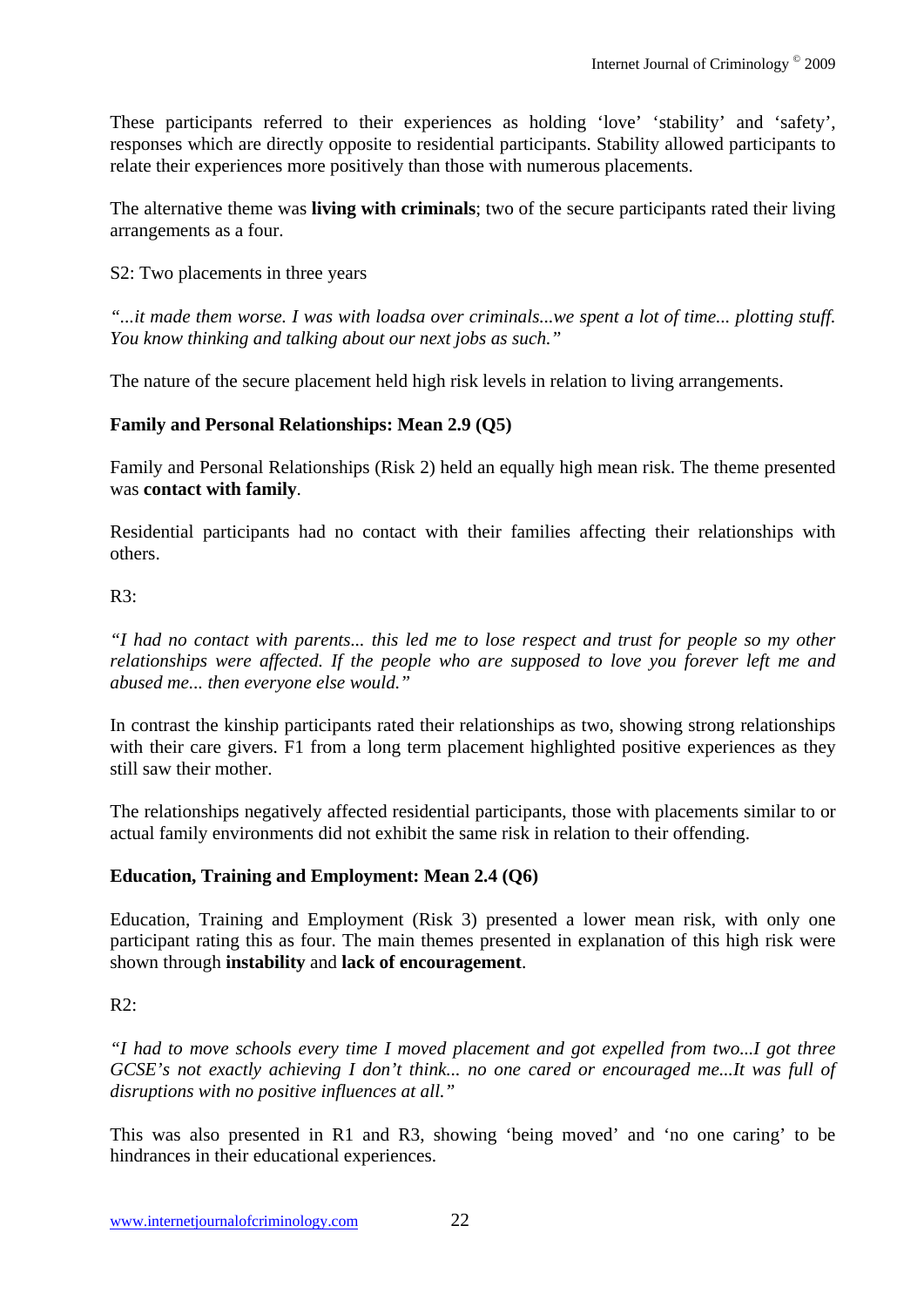Two secure participants presented very positive scores for their experiences, reflecting **no disruptions** and **good education**:

 $S1$ 

*"I had to go to the classes. ... No disruptions like..."* 

 $S3$ :

*"The education was very good in secure...."* 

An emphasis is made on having to do it; whatever the reasons education was a positive experience.

Themes for employment were directly related to the experiences had within education. As shown in Table 2, ten of the twelve participants are unemployed, each participant reflecting their experiences in education be a causal effect to their unemployment and offending.

#### **Neighbourhood: Mean 2.7 (Q7)**

Neighbourhood (Risk 4) held a high mean risk; no participants rated this as a positive experience. Although only one participant rated this aspect as a four; half of the participants rated it as a three.

The theme present for this risk was **isolation**.

 $R2$ :

*"It was in the middle of the sticks.... That's why I ran away as I never got to see anyone."* 

 $R3$ :

"*It was a long way away from friends that I had outside the home and ... so this had a bad affect on me as the positive people on my life were disappearing as I couldn't see them... pushing me into being mates with others like me."*

Isolation showed R2 to 'run away', with R3 making reference to losing contact with 'positive people'. 'Negative role models' and 'bad influences' were also highlighted in F3 and K2, drawing on negative effects apparent through isolation.

#### **Lifestyle: Mean 3 (Q8)**

Lifestyle (Risk 5) held the highest mean of 3. Although only one participant rated it as a four, ten of the twelve rated it as a three. **Boredom**, **substance use**, having **criminal friends**, **lack of money** and **stealing** were shown to be prominent themes in negative experiences of lifestyles.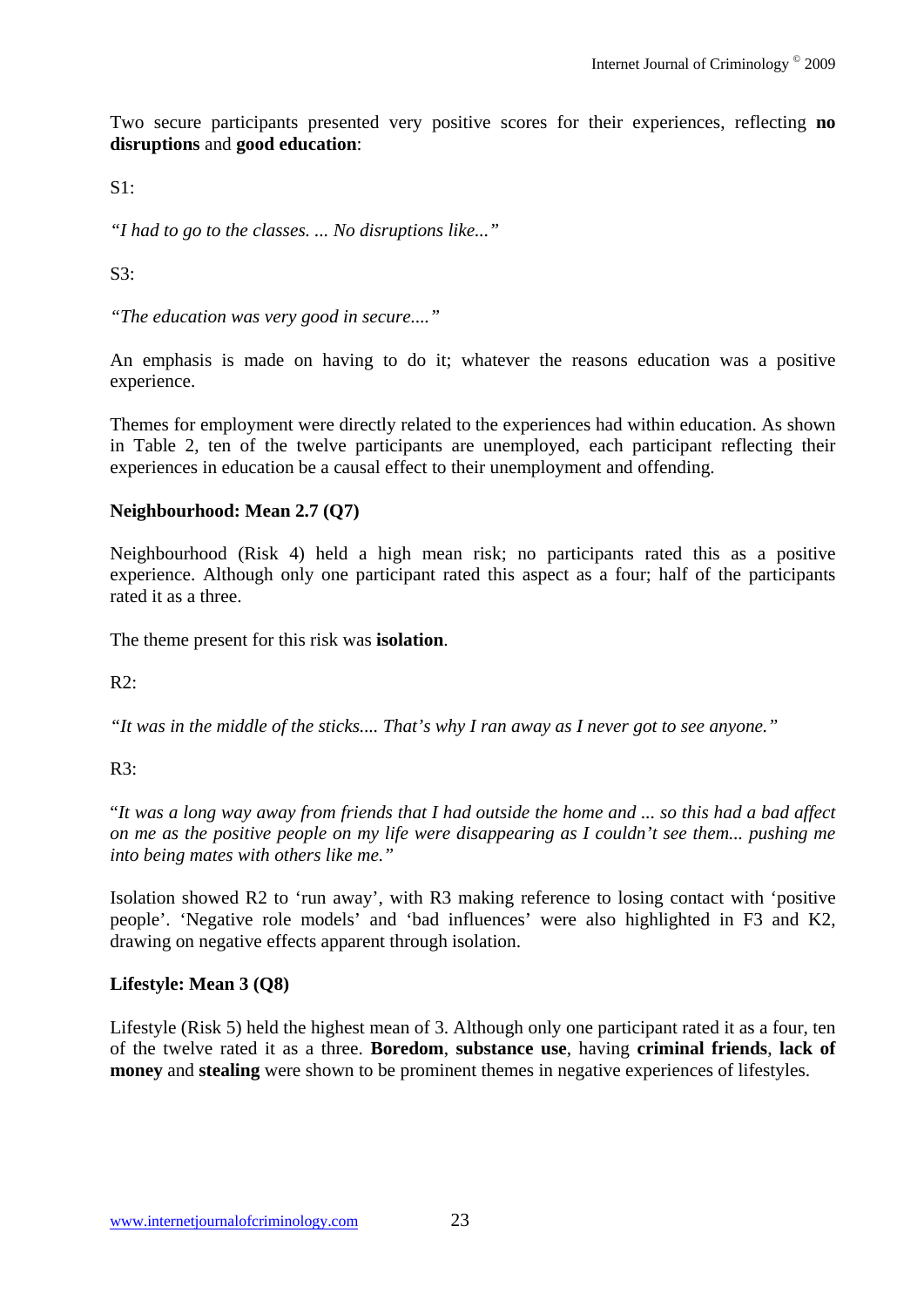## R1:

*"... I started hanging out with kids from the homes...That was the start of all my bad behaviour. We used to get so bored we would start trouble that kind of thing, that was our spare time."* 

 $F3:$ 

*".....I started to go into bad circles. The more my friends consisted of criminals the more I did.... I started to use my spare time to behave badly and drink."* 

# $K2$ :

*"...I had a lot of friends but a lot of them were hard nuts always in trouble. I soon started stealing for something to do and plus I did not have any money at all..."* 

All placements showed negative experiences in lifestyles resulting in their offending.

# **Substance Use: Mean 2.5 (Q9)**

Substance use (Risk 6) held an average mean level of risk. No participants rated this as a four but eight of the twelve participants rated it as a three.

Those in secure did not use substances, with the remaining participants either using drink and/or drugs. The majority of participants noted the CE itself was not related to their substance use; with the **reasons they were in care** (F1, F2, K2) **lack of respect/discipline** (F2, K1) **escapism**  (F3) and the acceptance that **everyone does it** (K3) being the causes.

Residential participants noted the care experience to influence their substance use:

 $R1$ 

*"Everyone was doing drugs and drinking so I started to fit in..."* 

R2:

*"...Everyone was doing them. Think a lot of people done it for attention to be quite honest... including me."* 

# $R3:$

*"...Everyone else did it so I thought I would too... to fit in and that. Wanted to be liked."* 

The reference to 'everyone was doing it', using for 'attention' and 'need to fit in' and 'be liked'; highlights the influences residential placements has on substance use.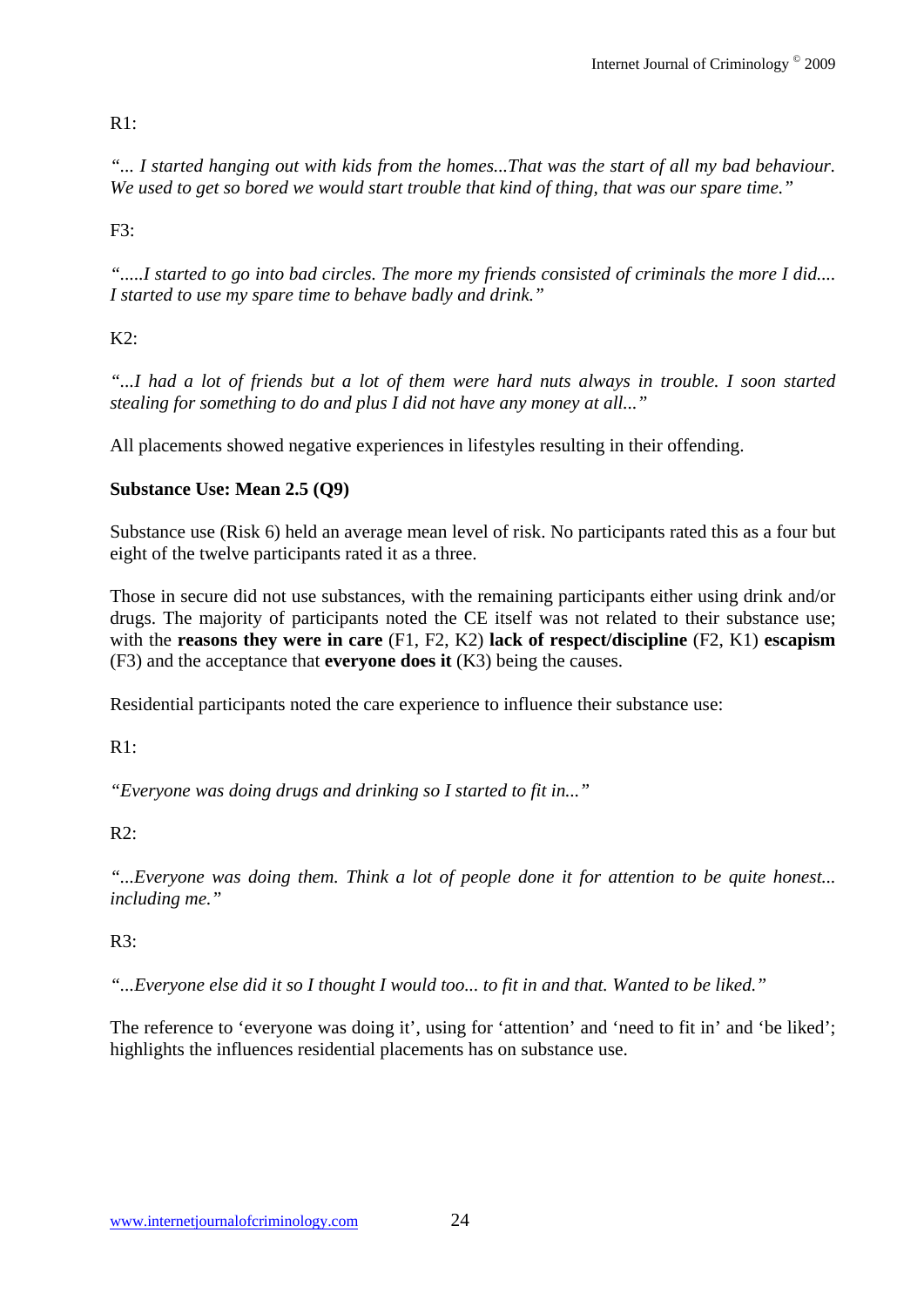## **Physical Health: Mean 1.8 (Q10)**

Physical Health (Risk 7) was the most positive experience for all placements and the least related to offending. Only one participant rated it as a three.

## $R1:$

*"Not too good at all, abortions... sleeping around and all that... I couldn't talk to my careers about having sex as they would have had ago.... Self harm and drinking came next. Yes it was affected by the care system, I had been rejected so many times.... No one gave a shit for me after my foster placements so why should I look after myself."* 

This participant shows the care experience to cause detrimental effect on their health; drawing on quite serious consequences. As there is only one example it is difficult to form an analysis in regards to the residential placement.

Remaining participants rated this aspect as either one or a two, stating their physical health was either Good (K1, K2, R2, S2) Ok (S3) or good except self inflicted drugs/drink/unprotected sex (F2, F3, K3, R3, S1).

One participant rated their experience in foster care to make their health better:

 $F1:$ 

*"...The care environment made it better as my mum failed to keep up with doctors and jabs..."* 

All placements highlighted positive experiences of health, suggesting that this risk is not prevalent in the CEs; whilst also suggesting that certain environments may in fact make physical health better.

## **Emotional and Mental Health: Mean 2.8 (Q11)**

Emotional and Mental Health (Risk 8) held a high mean level of risk. Eight of the twelve participants rated it as a three or four.

Themes highlighted were divided into two categories. Those **not in a family environment** 'Feeling alone' 'unloved' and 'worthless' (R1, R3, F2, F3) resulting in 'self harm' and 'attempted suicide' (R1, R3).

## $R1:$

*"I felt so down and alone I started to self harm...I even attempted suicide by taking tablets... think it was a cry for help and that. Even then I only got a lot of attention for a while then they forgot... no one really cared."*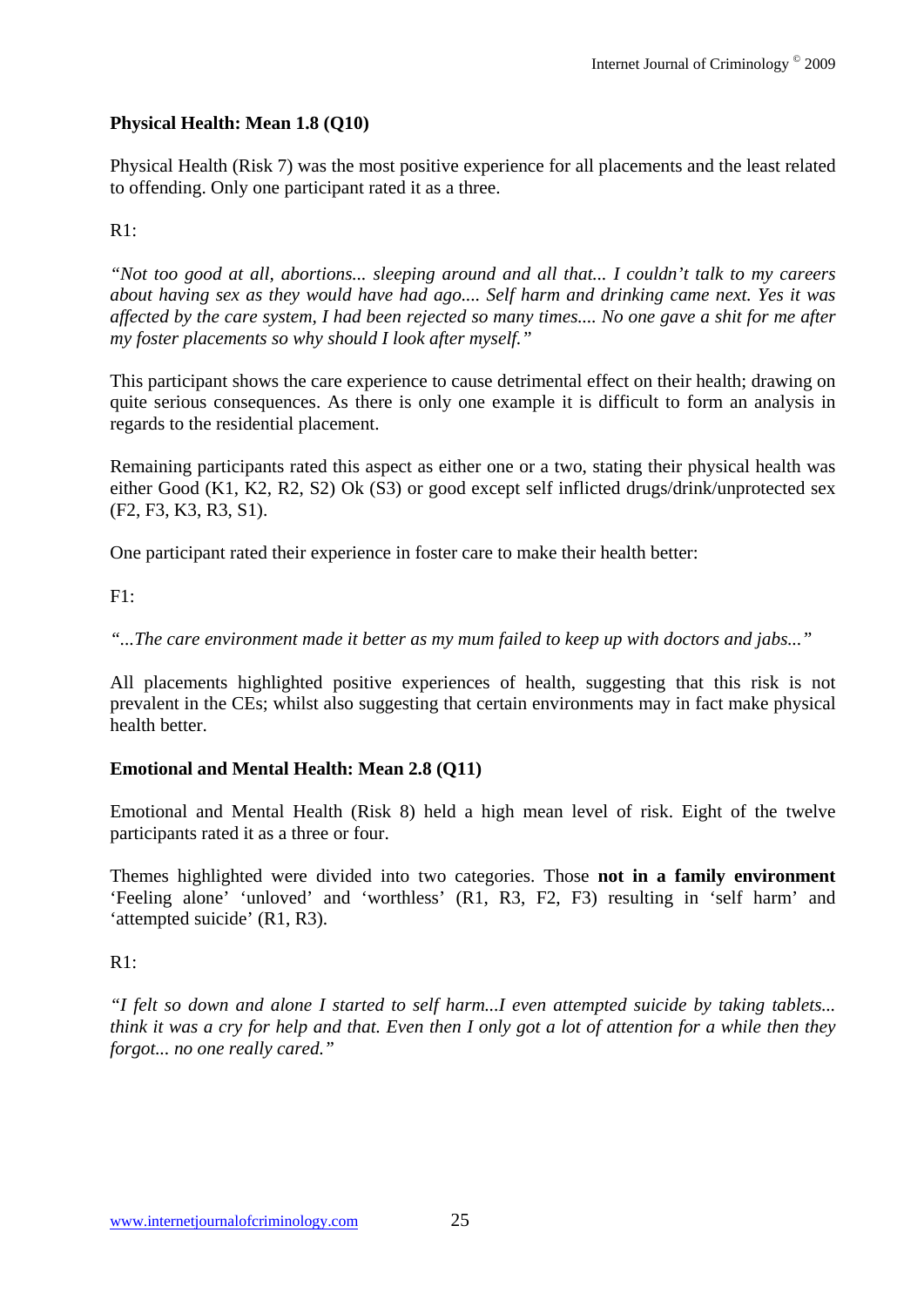Emphasis is made through looking at those in a family environment:

## $K1$ :

*"It had no effect, what happened to me before had an affect but not living with my Nan. She helped me that's all. She couldn't change what made me sad though."* 

The carer helped with the emotional and mental health of the participant; showing that 'someone cared', directly opposite to the experiences of residential participants. It could be noted that placements which displayed belonging were at a minimal risk; with those from residential 'feeling alone' and 'uncared for', providing evidence that the residential placement offers the highest risk in this area.

Other placements displayed negative experiences due to circumstances not caused by the CE, showing **prior experiences** that the CE 'could not address' (S3, F1, F2, K2) highlighting the 'worry of their parents wellbeing' (F1), 'feeling neglected' (F2) and 'grief' (K2).

Accounts of the care experience having 'minimal effect' on participant's emotional and mental health were made (R2, S2) with the remaining participants showing 'no effect'(K1, K3).

### **Perception of Self and Others: Mean 2.9 (Q12)**

Perception of Self and Others (Risk 9) showed a high mean level of risk. Ten of the twelve participants rated it as a three or four.

The first theme presented for this risk was based on **feelings** 'no trust' (R1, R3), 'no respect' (R1, R2), 'no self esteem' (R1, F1, F2), 'jealously' (F3, K2) and 'feelings of worthlessness' (R2, F3) were all shown to be heightened by being in care.

The secure participants highlight the **nature of punishment** resulting in further 'criminal identity'. All placements reflect some sense of negativity.

#### **Thinking and Behaviour: Mean 2.9 (Q13)**

Thinking and Behaviour (Risk 10) held a high mean risk, with nine of the twelve participants showing a rating of three or four.

Residential placements showed **direct causes of offending**, highlighting 'no belonging' (R1), 'other criminal residents' (R1) 'need to rebel' (R2) and 'need for attention' (R3).

Kinship placements showed influences due to **lack of discipline**, not the actual environment. Remaining participants showed **low expectations** through being 'labelled as bad' (F3) **individual choice** of the participant 'to be bad' (F2) and the **nature of secure** 'making them behave' (S3) as the reasons they rated their experience negatively.

Those in secure commented on how it helped, with 'influential boundaries' (S1) 'reasons to behave' (S2, S3). It is evident that secure offers less negative influences on behaviour compared to the other placements; although the extent to which it was 'just to get out'(S3) and 'temporarily beneficial' (S2) shows this placement may not hold be entirely positive.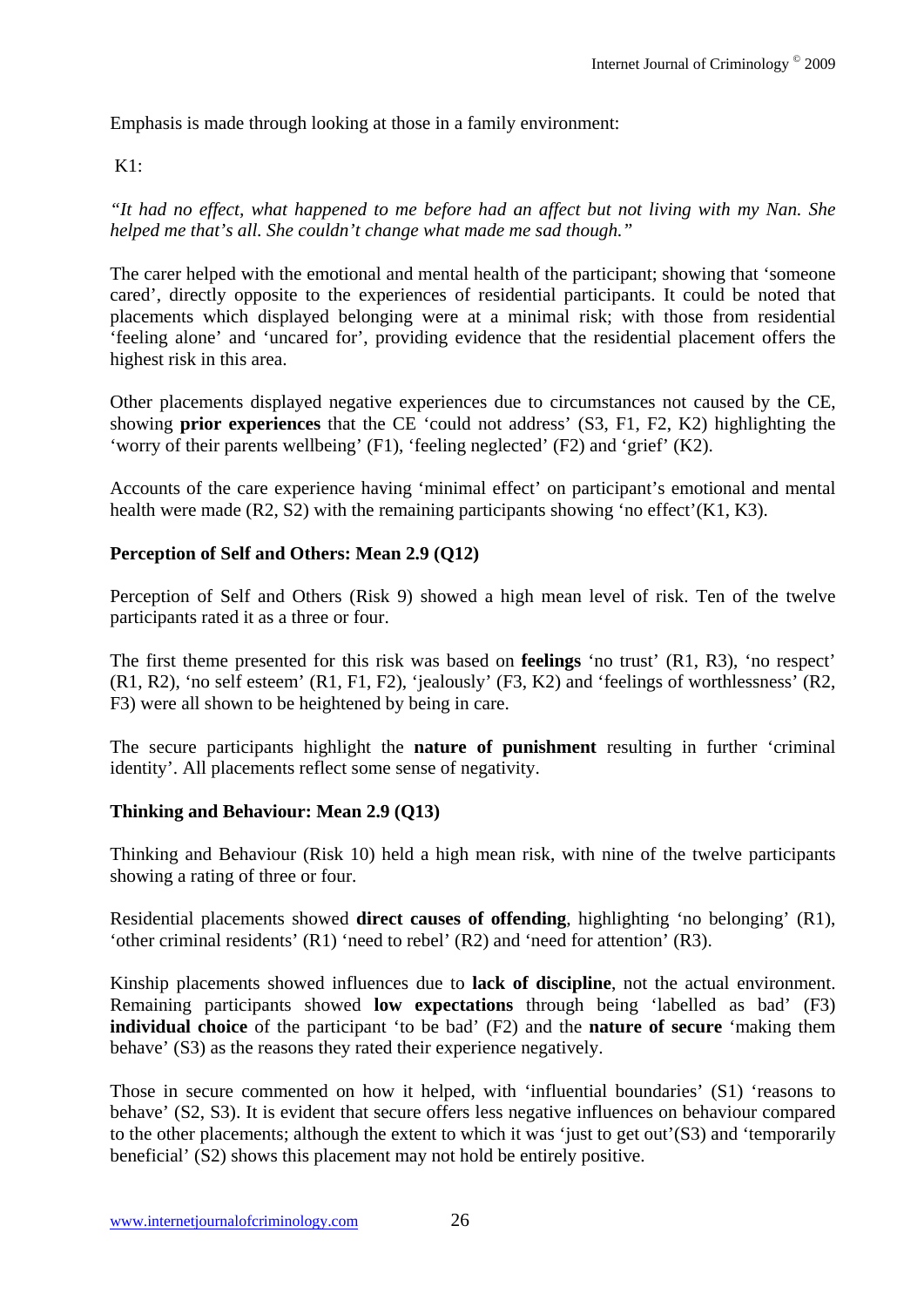## **Attitude to Offending: Mean 2.9 (Q14)**

Attitudes to Offending (Risk 11) showed a high mean risk level. Eleven of the twelve participants rated this risk as a three.

The first theme was the environments **direct influence** with residential participants stating 'everyone else' in the home was offending, and secure placements showing 'inevitability' to offend (S2) due to 'criminal identities' (S2,S3).

Lack of discipline was apparent within kinship participants; not relating negative experiences to the CE.

Finally **individual choice** was presented within the foster placements.

 $F1:$ 

*"I knew it was wrong. My carers reinforced this and tried to help me by offering counselling and stuff like that to address my need for drinking and anger. I chose to offend and I knew what I was doing..."* 

Foster participants drew on the aspect of their own choice, with this participant even showing how their placement attempted to help.

## **Motivation to Change: Mean 2.8 (Q15)**

Motivation to Change (Risk 12) held a high mean risk level. Nine of the twelve participants rated this risk as a three.

Eight of the participants showed no motivations to change their offending behaviour, due to **no incentives** (R1), already being **labelled as criminal** (R3) **temporarily changing** to get out (S3) **crime being the only way** (K3) and **easy to get away with** (F2,F3,K1,K2).

Although the remaining participants stated they were motivated to change, it was 'to be released' (S1) and 'to gain freedom' (F1). The only 'real' motivation to change was shown by a secure participant.

 $S2$ :

*"Yes, I did. Showed me what happened when you get done for your crime and do your time... Guess I had the intentions to do so, it deffo helps you there."* 

This was the only participant providing a positive experience of care.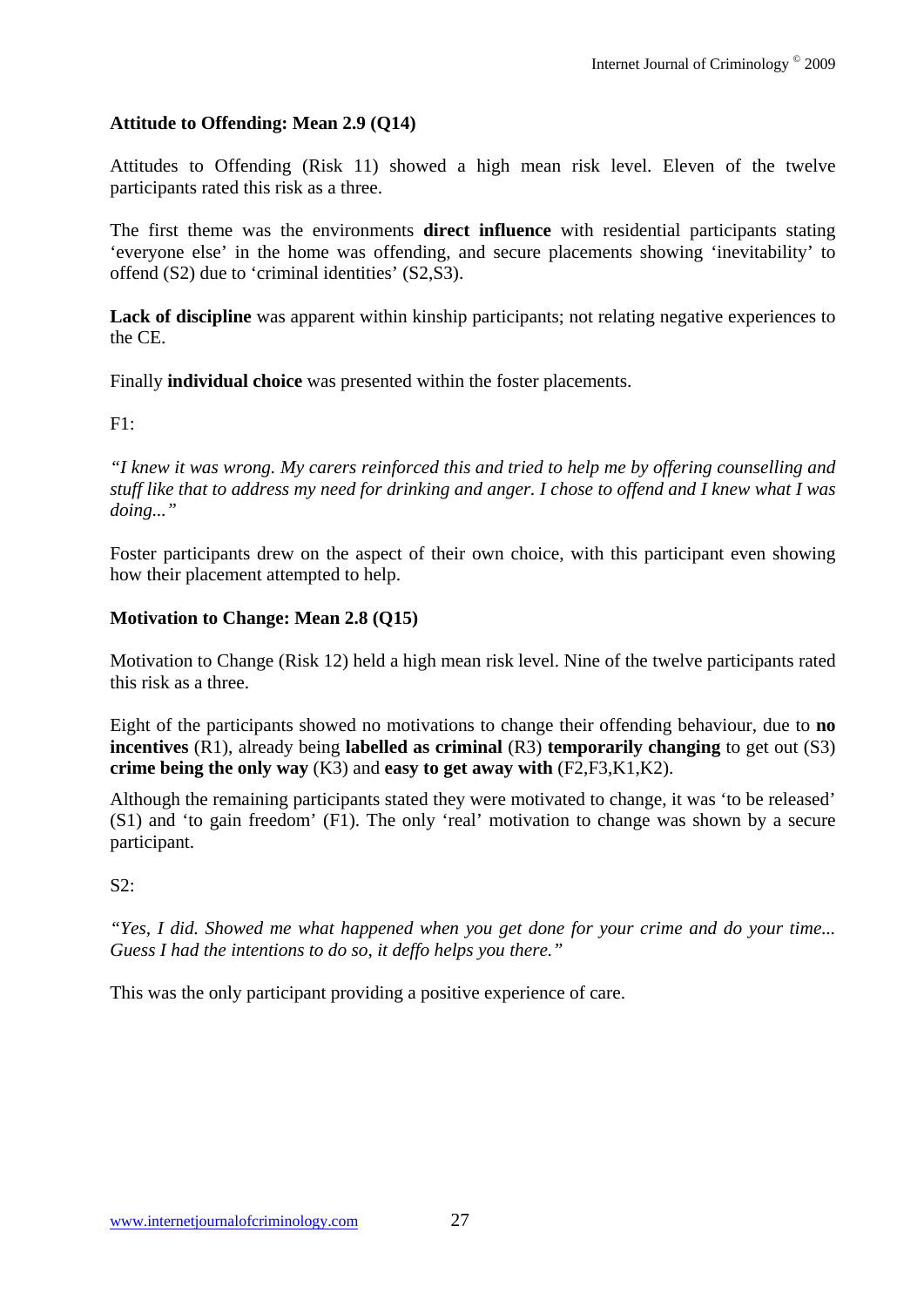#### **The Risk and Protective Factors Paradigm (Q20 – Q34)**

In this part of the interview questions were asked expanding on the previous sections whilst paying attention to theoretical considerations. This section explores the extent to which different types of placements offered vulnerabilities to offending behaviour in regards to their risks or possible resilience to offending in relation to protective factors present.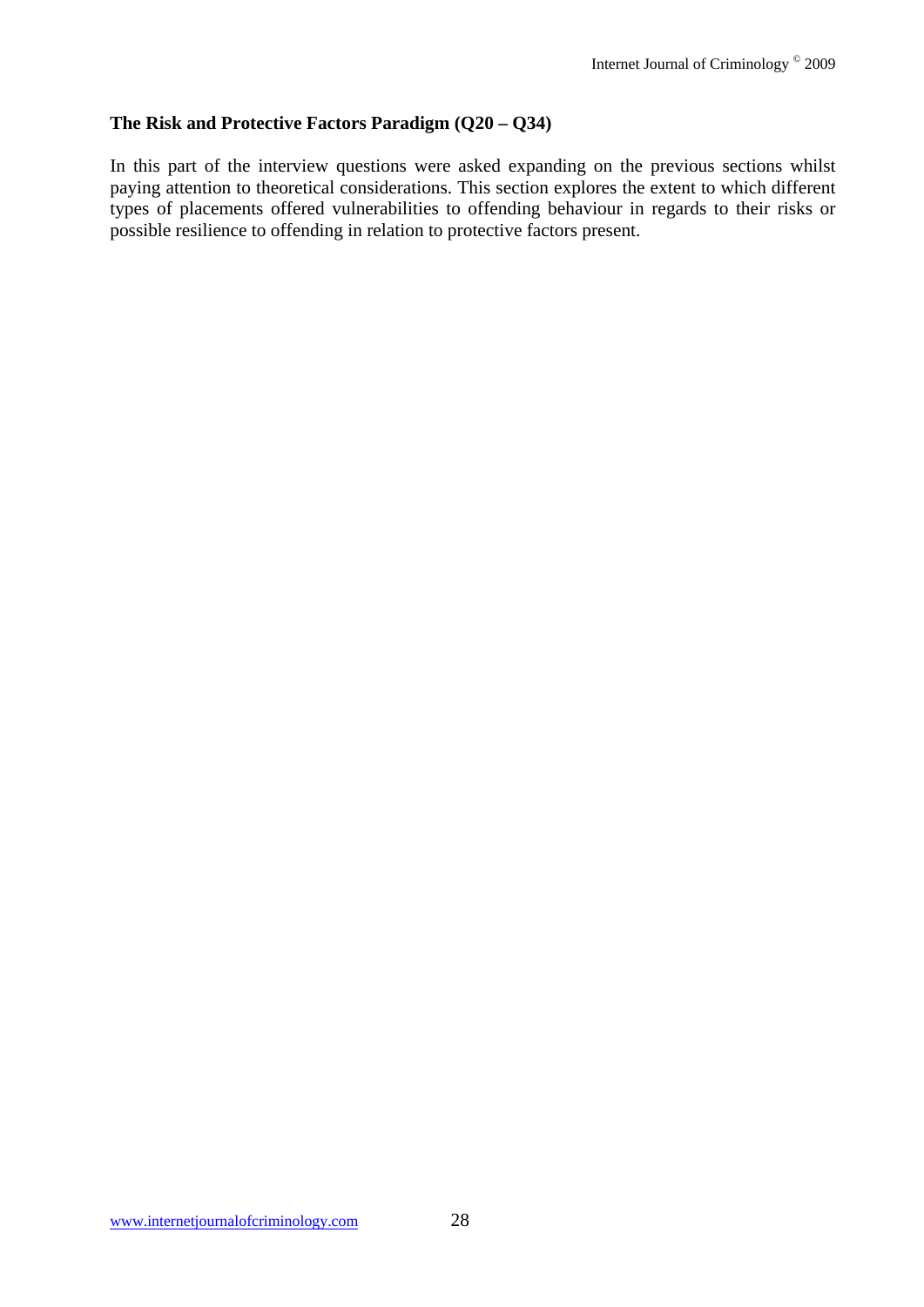## **Risk Factors (Q20 – Q27)**

**Table 6:** Risk Factors Experienced by Each Participant

| Participant                                            | R1(Q20)<br><b>Isolation</b> | R2(Q21)<br>Little<br><b>Supervision</b><br>and<br><b>Discipline</b> | R3(Q22)<br>Low<br><b>Attachments</b><br>with Family | R4(Q23)<br>Low<br><b>Attachments</b><br>with Others | R5(Q24)<br><b>Criminal</b><br><b>History</b> in<br>Family | R6(Q25)<br>Low<br>Achievement<br>at School | R7(Q26)<br><b>Truancy</b> | R8(Q27)<br>Poor<br>relationship<br>with<br><b>Education</b> | <b>Total</b><br><b>Risk</b><br><b>Factors</b><br>(out of 8) |
|--------------------------------------------------------|-----------------------------|---------------------------------------------------------------------|-----------------------------------------------------|-----------------------------------------------------|-----------------------------------------------------------|--------------------------------------------|---------------------------|-------------------------------------------------------------|-------------------------------------------------------------|
| R1                                                     | X                           | $\mathbf X$                                                         | X                                                   | $\mathbf{X}$                                        | $\mathbf X$                                               | $\mathbf X$                                | $\mathbf{X}$              | $\mathbf X$                                                 | 8                                                           |
| R2                                                     | $\mathbf X$                 | $\mathbf X$                                                         | X                                                   | $\mathbf X$                                         | $\mathbf X$                                               | $\mathbf X$                                | X                         | $\mathbf X$                                                 | 8                                                           |
| R3                                                     | $\mathbf X$                 | $\mathbf X$                                                         | $\mathbf X$                                         | $\mathbf X$                                         |                                                           | $\mathbf X$                                | $\mathbf X$               | $\mathbf X$                                                 | $\mathcal{I}$                                               |
| S1                                                     |                             |                                                                     |                                                     |                                                     | $\mathbf X$                                               | $\mathbf X$                                | $\mathbf X$               |                                                             | $\overline{4}$                                              |
| S <sub>2</sub>                                         | $\mathbf X$                 |                                                                     | X                                                   | $\mathbf X$                                         | $\mathbf X$                                               | $\mathbf X$                                |                           | $\mathbf X$                                                 | 6                                                           |
| S <sub>3</sub>                                         | $\mathbf X$                 |                                                                     | $\mathbf X$                                         | $\mathbf{X}$                                        | $\mathbf X$                                               |                                            |                           | $\mathbf X$                                                 | 5                                                           |
| F1                                                     |                             |                                                                     |                                                     |                                                     |                                                           |                                            | X                         |                                                             |                                                             |
| F2                                                     | $\mathbf X$                 |                                                                     | X                                                   |                                                     | $\mathbf X$                                               | $\mathbf X$                                | $\mathbf X$               | $\boldsymbol{\mathrm{X}}$                                   | 6                                                           |
| F3                                                     | $\mathbf X$                 | X                                                                   | X                                                   |                                                     | $\mathbf X$                                               | X                                          | $\mathbf{X}$              | X                                                           | $\overline{7}$                                              |
| K1                                                     |                             | X                                                                   |                                                     |                                                     |                                                           | X                                          | X                         | $\mathbf X$                                                 | $\overline{4}$                                              |
| K2                                                     | $\mathbf X$                 | $\mathbf X$                                                         |                                                     | $\mathbf X$                                         |                                                           | $\mathbf X$                                | $\mathbf X$               | $\mathbf X$                                                 | 6                                                           |
| K3                                                     |                             | X                                                                   |                                                     | X                                                   | $\mathbf X$                                               | $\mathbf{X}$                               | $\mathbf{X}$              | $\mathbf{X}$                                                | 6                                                           |
| <b>Total who</b><br>experienced<br>each risk<br>factor | 8                           | $\overline{7}$                                                      | $\mathbf{r}$                                        | 7                                                   | 8                                                         | 10                                         | 10                        | 10                                                          |                                                             |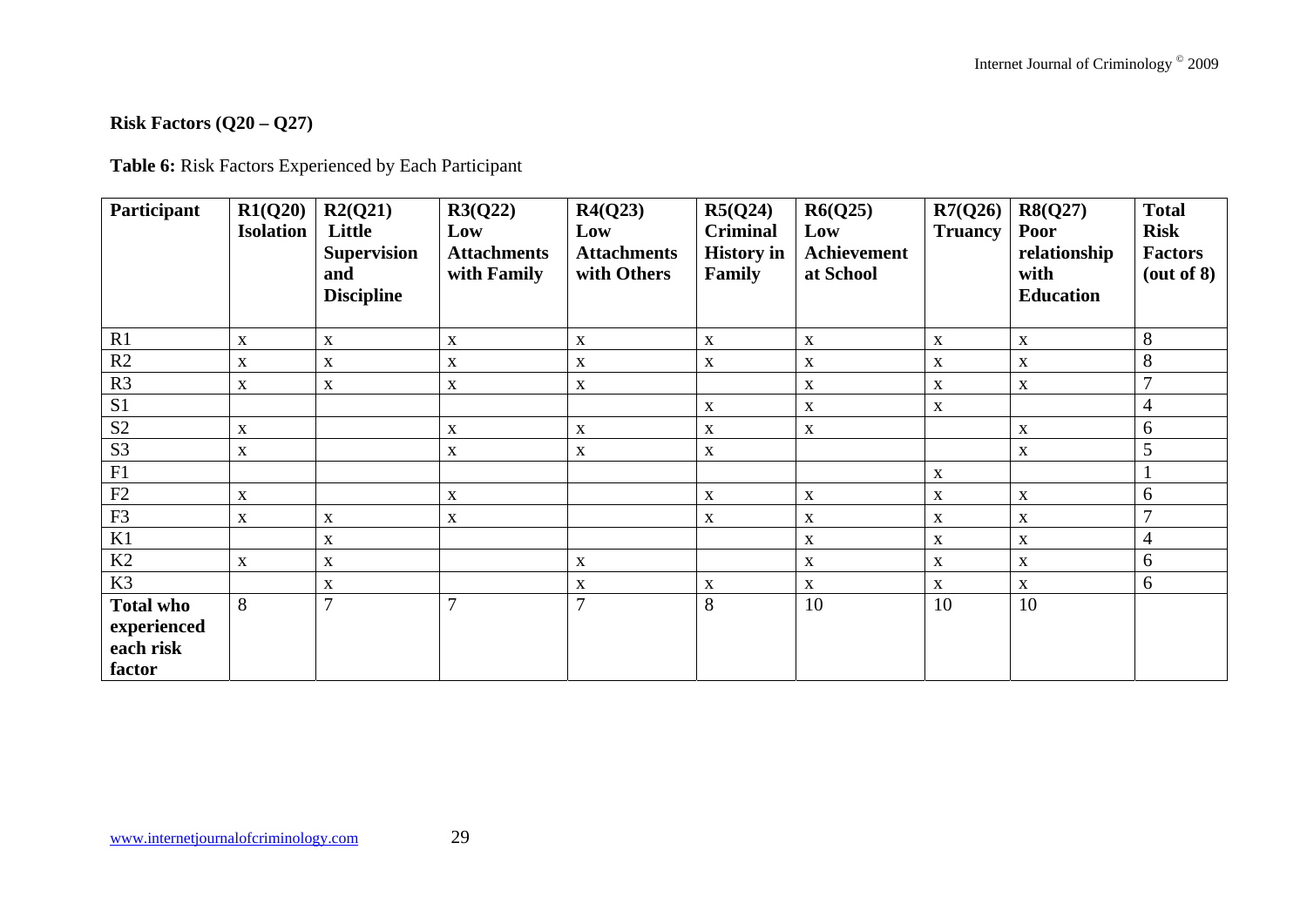Residential participants held the most risks with other placements show a variety of risk levels. Through looking at the mean risk levels for each placement it gives a clear analysis of what is portrayed as the most and least vulnerable.

| <b>Type of placement</b> | Mean Risk Factor* out of a | <b>Ranking of Risk</b> |
|--------------------------|----------------------------|------------------------|
|                          | possible 8                 | (Vulnerabilities)      |
| Residential              | די                         | 1 St                   |
| Kinship                  | 5.3                        | $\lambda$ nd           |
| Secure                   |                            | $\sigma$ rd            |
| Foster                   | 4.7                        | 4th                    |

**Table 7:** Mean Risk Factors for Each Type of Placement

### **\*Figures rounded to one decimal place**

Looking at the means offers an initial comparison to the information gathered in Table 5. Once again the residential placement offers the highest level of risk and therefore underneath the Risk and Protective Factors Paradigm shows the most vulnerable placement in relation to risk of offending. Kinship shows heightened vulnerability than shown in previous analysis. It therefore is crucial to analyse the risk factors drawing on the reasons why they are present in different types of placements.

### **Isolation (Q20)**

Eight of the twelve participants stated isolation to be a risk, due to **physical isolation**, shown through 'strict rules' (R1), 'being locked up' (S2, S3) and 'distance' (R2, R3) and **emotional isolation**, showing 'feelings of difference' (F3, K2) and 'lack of attachments' (F2).

#### **Little Supervision and Discipline (Q21)**

Seven of the twelve participants stated they received little supervision and discipline due to **lack of attention** highlighting 'no one caring' (R3) 'staff ratio too low' (R2) and 'low expectations' of their behaviour (R1, R2). **Softness of discipline** was presented by the remaining participants who rated this as a risk factor (F3, K1, K2, K3).

## **Low Attachments with Family and Others (Q22 – Q23)**

Nine of the twelve participants showed an element of risk in relation to attachments; with five of the participants rating risks in both areas (R1, R2, R3, S2, S3). The consequences of the low attachments were **being alone** (R1, R3, S2, S3, F2, K2, K3) and **low perceptions of self and others**, highlighting feelings of 'low self worth' (S3, F3) and 'no respect to others' (R2).

#### **Criminal History in Family (Q24)**

Eight of the twelve participants showed criminal history within their families through **theft** (R1, R2, S1, F3) **assault** (S2, K3) **petty crime** (F2), and **sex offences** (S3).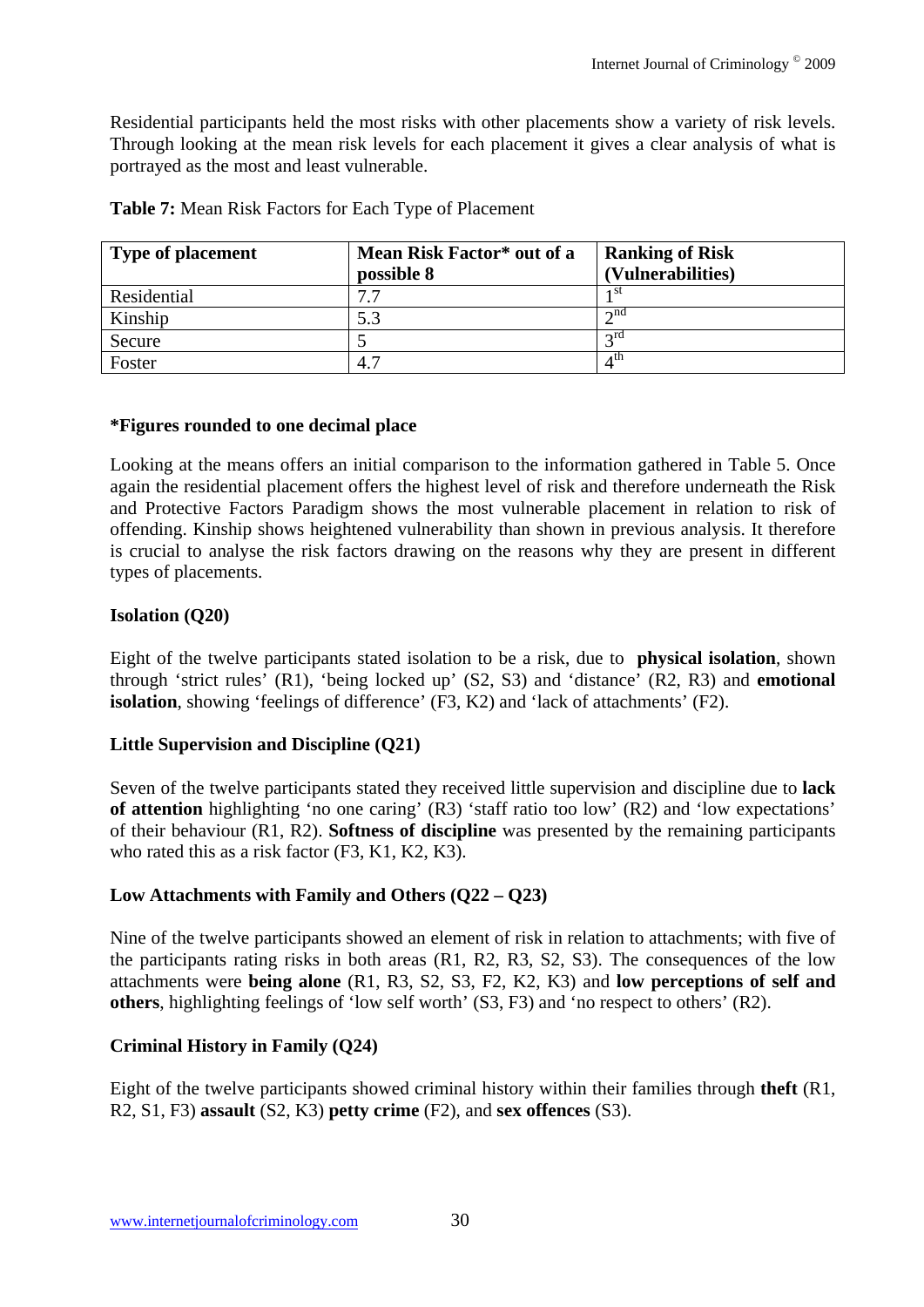## Education; Low Achievement, Truancy and Poor Relationship with Education (Q25 – Q27)

All participants rated some aspect of education to be a risk; the only risk which was universally experienced in all placements.

Ten of the twelve participants showed risk in Low Achievement through **instability** reflected in the residential participants, **low standards of education** in the secure participants, **no encouragement** being referenced to in F3 and **feelings of difference** for kinship participants.

Two participants noted low achievement due to their **reckless behaviour** (F2, K1). This is interesting as the interpretation of these risks highlight the possible causes of crime; with their accounts showing a contrasting idea that crime caused the low achievement.

Ten of the twelve participants showed truancy to be a risk factor; due to **reckless behaviour**  (F2, K3) **poor relationship with education** (R2, F3, K3) and **feelings of difference** (R1, R3, K2, K3).

Poor Relationship with Education was a prominent risk with ten of the twelve participants holding this risk factor, the themes emerged through low achievement and truancy was also present for this risk factor.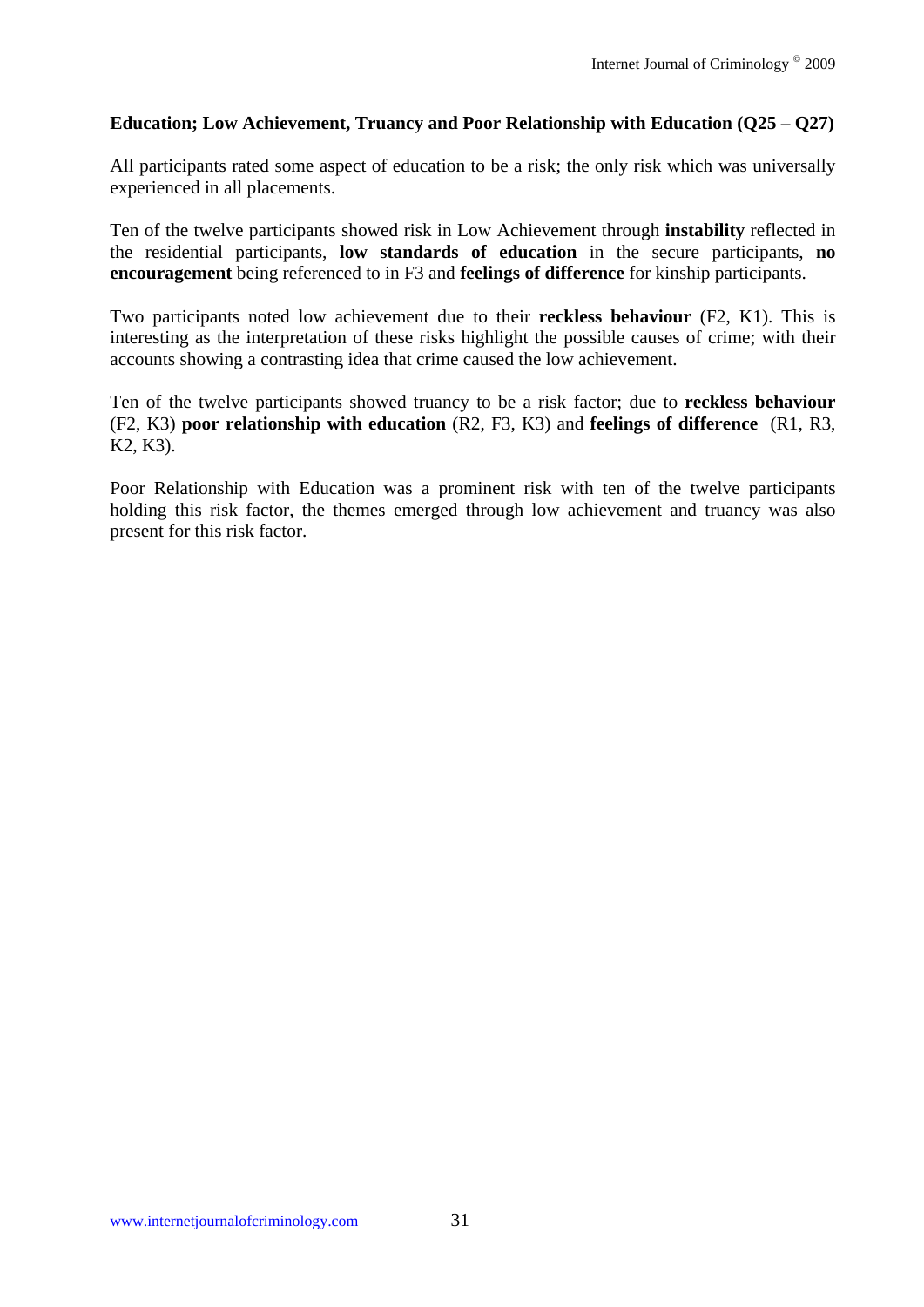# **Protective Factors (Q28 – Q34)**

**Table 8:** Protective Factors Experienced by Each Participant

| Participant      | P1(Q28)<br><b>Positive</b><br><b>Attitude to</b><br><b>Schooling</b> | P2(Q29)<br><b>Achievement</b><br>at School | P3(Q30)<br><b>Positive</b><br><b>Attachments</b> | P4(Q31)<br>Encouragement<br>and Guidance | P5(Q32)<br><b>Supervision</b><br>and<br><b>Discipline</b> | P6(Q33)<br>Recognition<br>and Praise | P7(Q34)<br><b>Expectations</b><br>from Others | <b>Total</b><br><b>Protective</b><br><b>Factors</b><br>$(\text{out of } 7)$ |
|------------------|----------------------------------------------------------------------|--------------------------------------------|--------------------------------------------------|------------------------------------------|-----------------------------------------------------------|--------------------------------------|-----------------------------------------------|-----------------------------------------------------------------------------|
| R1               |                                                                      |                                            |                                                  |                                          | $\mathbf{X}$                                              |                                      |                                               |                                                                             |
| R2               |                                                                      |                                            |                                                  |                                          |                                                           |                                      |                                               | $\overline{0}$                                                              |
| R3               |                                                                      |                                            |                                                  |                                          | $\boldsymbol{\mathrm{X}}$                                 |                                      |                                               |                                                                             |
| S1               |                                                                      |                                            | $\mathbf X$                                      | $\mathbf X$                              | X                                                         | $\mathbf X$                          | $\mathbf X$                                   | 5                                                                           |
| $\mathbf{S2}$    |                                                                      |                                            |                                                  | X                                        | X                                                         | $\mathbf X$                          |                                               | 3                                                                           |
| S <sub>3</sub>   |                                                                      |                                            | X                                                | X                                        | X                                                         | X                                    | $\mathbf{X}$                                  | 5                                                                           |
| F1               |                                                                      | $\mathbf X$                                | $\mathbf X$                                      | $\mathbf X$                              | X                                                         | $\boldsymbol{\mathrm{X}}$            | $\mathbf X$                                   | 6                                                                           |
| F2               |                                                                      | $\mathbf X$                                | $\mathbf X$                                      | $\mathbf X$                              | X                                                         | X                                    | $\mathbf{X}$                                  | 6                                                                           |
| F3               |                                                                      |                                            | $\mathbf X$                                      |                                          | $\mathbf X$                                               | X                                    |                                               | 3                                                                           |
| K1               |                                                                      |                                            | X                                                | X                                        |                                                           | $\mathbf X$                          | $\mathbf X$                                   | 4                                                                           |
| K2               |                                                                      |                                            | $\mathbf X$                                      |                                          |                                                           | X                                    |                                               | $\overline{2}$                                                              |
| K3               |                                                                      |                                            | $\mathbf X$                                      |                                          |                                                           | $\mathbf X$                          | $\mathbf X$                                   | 3                                                                           |
| <b>Total who</b> | $\overline{0}$                                                       | $\overline{2}$                             | 8                                                | 6                                        | 8                                                         | 9                                    | 6                                             |                                                                             |
| experienced      |                                                                      |                                            |                                                  |                                          |                                                           |                                      |                                               |                                                                             |
| each             |                                                                      |                                            |                                                  |                                          |                                                           |                                      |                                               |                                                                             |
| protective       |                                                                      |                                            |                                                  |                                          |                                                           |                                      |                                               |                                                                             |
| factor           |                                                                      |                                            |                                                  |                                          |                                                           |                                      |                                               |                                                                             |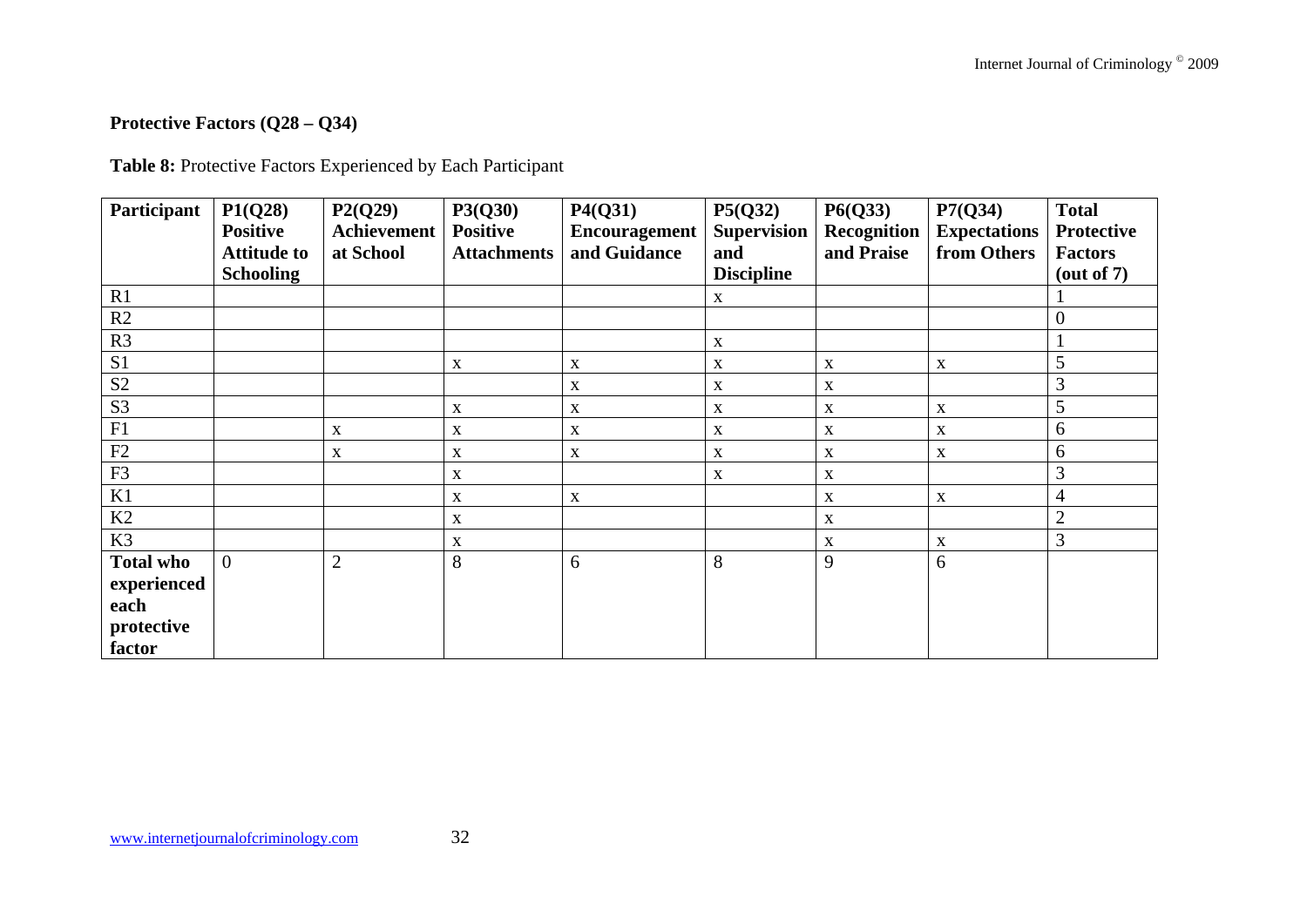Protective factors were present in all participants except R2. Residential showed the most risks within this theory (Table's 6 and 7) also showed the lowest protection; with R1, R3 only recording one protective factor. The remaining placements show variations of protection. Through looking at the mean protection levels for each placement, clear analysis shows the most and least resilient.

| <b>Type of placement</b> | <b>Mean Protective Factor out</b> | <b>Ranking of Protection</b> |
|--------------------------|-----------------------------------|------------------------------|
|                          | of a possible 7                   | (Resilience)                 |
| Foster                   |                                   | 1 SU                         |
| Secure                   | 4.3                               | $\lambda$ nd                 |
| Kinship                  |                                   | $\sigma$ rd                  |
| Residential              | 0.7                               | 4 <sup>th</sup>              |

**Table 9:** Mean Protective Factors for Each Type of Placement

### **\*Figures rounded to one decimal place**

Foster placements show the highest level of protection; with a mean of five. This is interesting as this theory suggests these participants experiences offered resilience to offending. Whilst it is evident that all participants committed crime; it is useful to look at the individual aspects of these protective factors and how they affected experiences in care. This will allow an exploration on issues that would suggest that the different type of CEs may not be criminogenic or alternatively add evidence to the risk factors if protective factors are not offered.

## **Education; Positive Attitudes and Achievement (Q28 – Q29)**

No participant showed a positive attitude to schooling, unfortunately due to the interview schedule (Appendix F); reasons were not asked. This will be drawn upon in the evaluation of the methodology (Chapter Five). Two of the twelve participants held educational achievement with nine GCSE's (F1) and five GCSE's (F2); with the other placements not experiencing this protection.

#### **Positive Attachments (Q30)**

Eight of the twelve participants experienced positive attachments. This is alarming as both risk factors relating to attachments were shown to be a risk for nine of the twelve participants. Positive attachments were administered through **family** (S1,F1,F3,K1,K2,K3), **carers/social workers** (S3,F1,F2) and **friends** (F3). Residential participants held both risks on attachment and no protection of positive attachments.

#### **Positive Influences from Others; Encouragement and Guidance, Supervision and Discipline, Recognition and Praise and Expectations (Q31– Q34)**

Eleven of the twelve participants reported positive influences from others. Half of the participants stated Encouragement and Guidance as a protective factor; **carers** (F1, F2, K1) and **social/ key workers** (S1, S2, S2) offered this support. All residential participants stated they did not have this protection due to **low expectations**.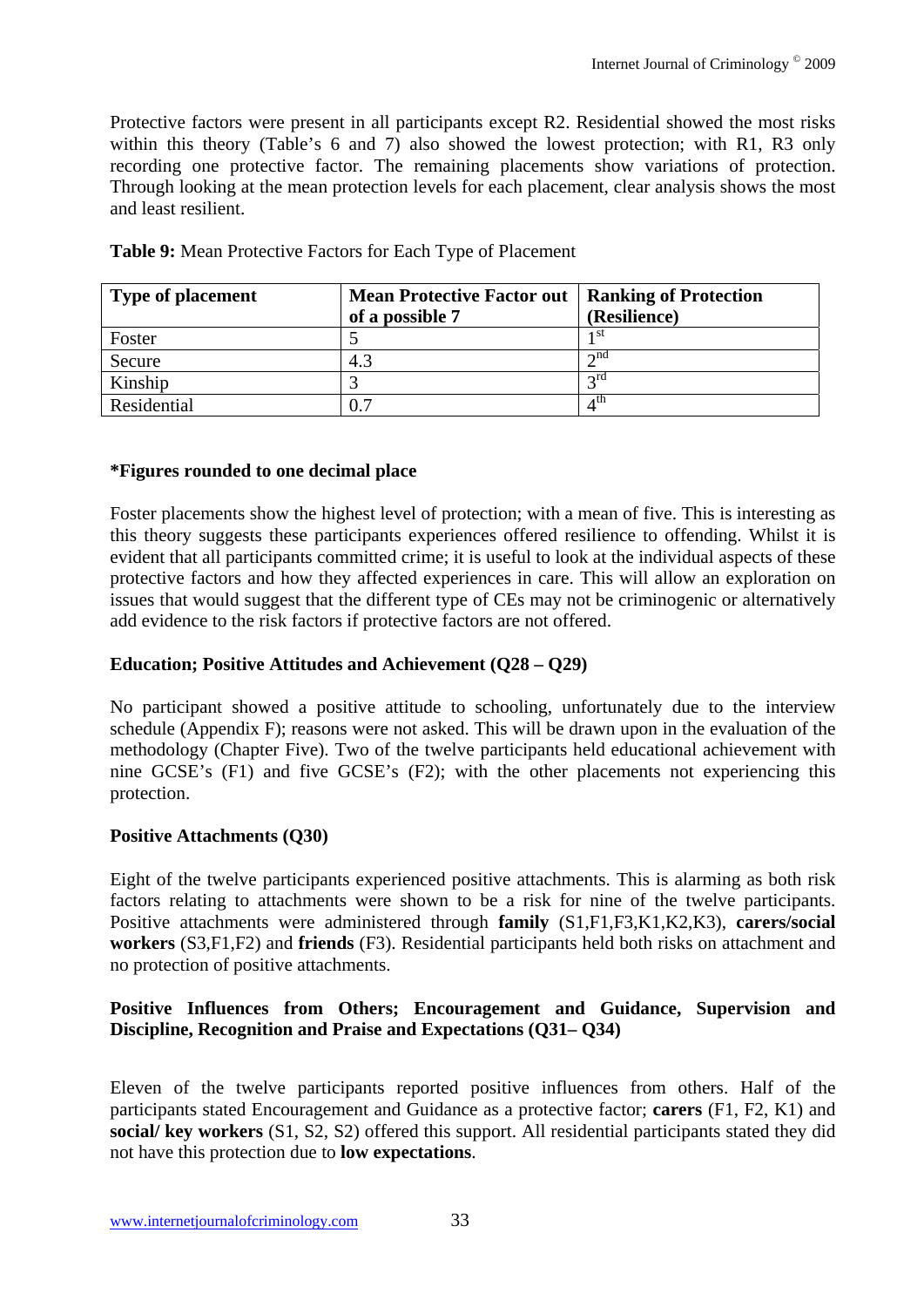Supervision and Discipline was a protective factor for eight of the twelve participants. **Both supervision and discipline** was shown in secure and foster participants and **only supervision** for residential participants. The only protective factor reflected in any of the residential participants was limited; both stating inadequate discipline. Through this protective factor being an overall judgement it is difficult to conclude an overall analysis, this is considered in conclusions of this thesis (Chapter Five).

Recognition and Praise was the highest positive influence; nine of the twelve participants held this protective factor with the exception of residential participants. **Carers** provided this protection; with those in residential stating **lack of attention** and **negative attention** explaining their absence of protection. Expectations were present within half of the participants; with good **levels of expectations** (S1, S3, F1, F2) and **low standards** (K1, K3). Where expectations were absent, reasons highlighted **no educational expectations**; only emphasis on 'being good' (R1, S2, F3, K2).

## **Vulnerabilities and Resilience (Q20 – Q34)**

The Risk and Protective Factors Paradigm illustrated the extent to which different placements offer risk and protective factors. Risk factors are highlighted to cause vulnerabilities to offending; with the protective factors being associated to offer some resilience. Although it is evident that all participants committed crime; it is interesting to see the extent to which the paradigm reflects the placements possible vulnerabilities and resilience; thus showing the differences in the criminogenic nature of each placement. Looking at the risk and protective factors together establishes the extent to which each type of placement either holds more risk factors (vulnerabilities) or more protective factors (resilience) to offending.

| Table 10: Risk V's Protective Factors: Does the placement present vulnerabilities or resilience |  |  |  |
|-------------------------------------------------------------------------------------------------|--|--|--|
| to crime?                                                                                       |  |  |  |

| Participant    | <b>Amount of Risks</b><br><b>Factors out of a</b> | <b>Amount of</b><br><b>Protective Factors</b> | Vulnerabilities or<br><b>Resilience</b> |
|----------------|---------------------------------------------------|-----------------------------------------------|-----------------------------------------|
|                | possible 8<br>(Vulnerabilities)                   | out of a possible 7<br>(Resilience)           |                                         |
| R1             | 8                                                 |                                               | <b>Vulnerabilities</b>                  |
| R2             | 8                                                 | $\Omega$                                      | <b>Vulnerabilities</b>                  |
| R <sub>3</sub> | 7                                                 |                                               | <b>Vulnerabilities</b>                  |
| S <sub>1</sub> | 4                                                 | 5                                             | <b>Resilience</b>                       |
| S <sub>2</sub> | 6                                                 | 3                                             | <b>Vulnerabilities</b>                  |
| S <sub>3</sub> | 5                                                 | 5                                             | <b>Neutral</b>                          |
| F1             |                                                   | 6                                             | <b>Resilience</b>                       |
| F2             | 6                                                 | 6                                             | <b>Neutral</b>                          |
| F <sub>3</sub> | 7                                                 | 3                                             | <b>Vulnerabilities</b>                  |
| K1             | 4                                                 | 4                                             | <b>Neutral</b>                          |
| K2             | 6                                                 | 2                                             | <b>Vulnerabilities</b>                  |
| K3             | 6                                                 | 3                                             | <b>Vulnerabilities</b>                  |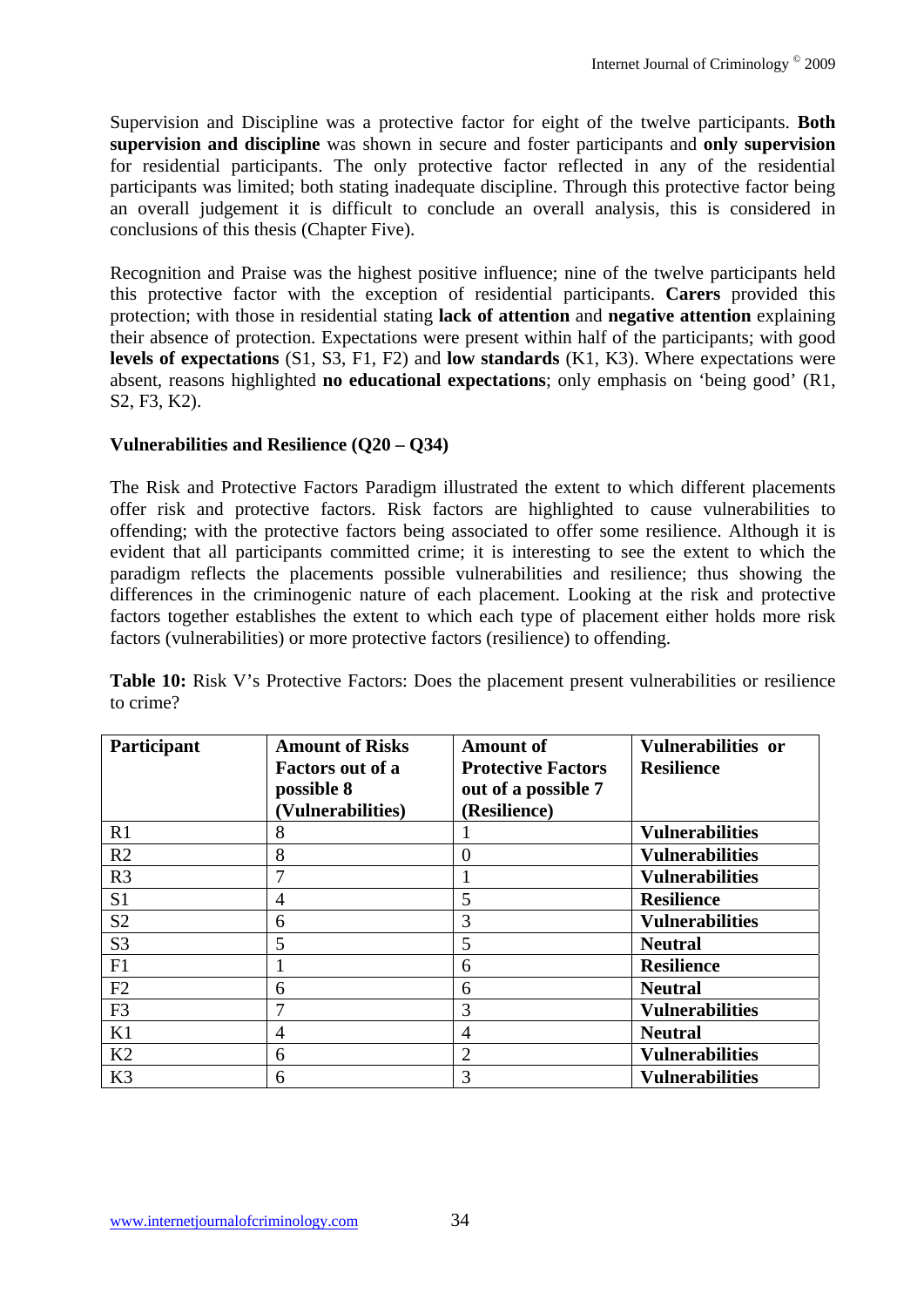Residential participants showed more risk factors than protective factors; offering no resilience. Resilience is portrayed in S1 and F1 highlighting their possible protection from crime, showing less criminogenic experiences than residential placements. The most resilient was F1, possessing one risk and six protective factors and were least exposed to criminogenic influences.

Those who are 'vulnerable' show that they are in an environment which is deemed to be criminogenic within this paradigm; with the residential placement being the most criminogenic. Those who are 'neutral' (possessing a balance of risk and protective factors) or 'resilient' are not seen to be criminogenic; the foster placement being the least criminogenic.

# **Control Theory (Q35 – Q44)**

It is important to see the extent to which different CEs offer the four social bonds; attachment, commitment, involvement and belief that deter individuals from crime. Residential placements offered no social bonds with the other placements offering at least two elements of the social bonds. The strength of these bonds varied, therefore further analysis is needed.

# **Attachment (Q35 – Q38)**

Eight of the twelve participants held attachment as a bond. The **amount of placements** had a direct influence on the Attachments formed and Stability; those with 'little/no movements' (S1, S2, F1, F2, K1, K2, K3) holding this bond and those with the 'most amount of placements' failing to hold this bond. Only one participant stated having Sensitivity to Others; those who did not hold this element of attachment showed **lack of strong attachments** leading to having 'no one to let down' (R1, R2, R3, S2, S3, F3). **Good attachments** and **stability** allowed participants to hold respect for carers (S1, F1, K1, K2, K3).

## **Commitment (Q39 – Q40)**

Four of the twelve participants held Commitments, all stating they were committed to **education**  (S1, S3, F1, F2) although the secure participants stated the **environment** led them to 'having to commit'. Those who did not hold commitment presented themes of **low expectations** (R3, F3, K2), **criminal involvement** (R3, K1, K2), **instability** (R1, R2) and **no interest** (R2, S3).

## **Involvement (Q41 – Q42)**

With nine of the twelve participants holding an element of involvement, it is the most common social bond experienced by all the participants; except residential who were absent of any bonds. Involvement in day to day activities were apparent due to **having no choice** (S1, S2, S3, F1, F2); therefore not a conscious decision. Lack of involvement was due to **health and safety** (R1, R2, R3) and **no boundaries** (K1, K2)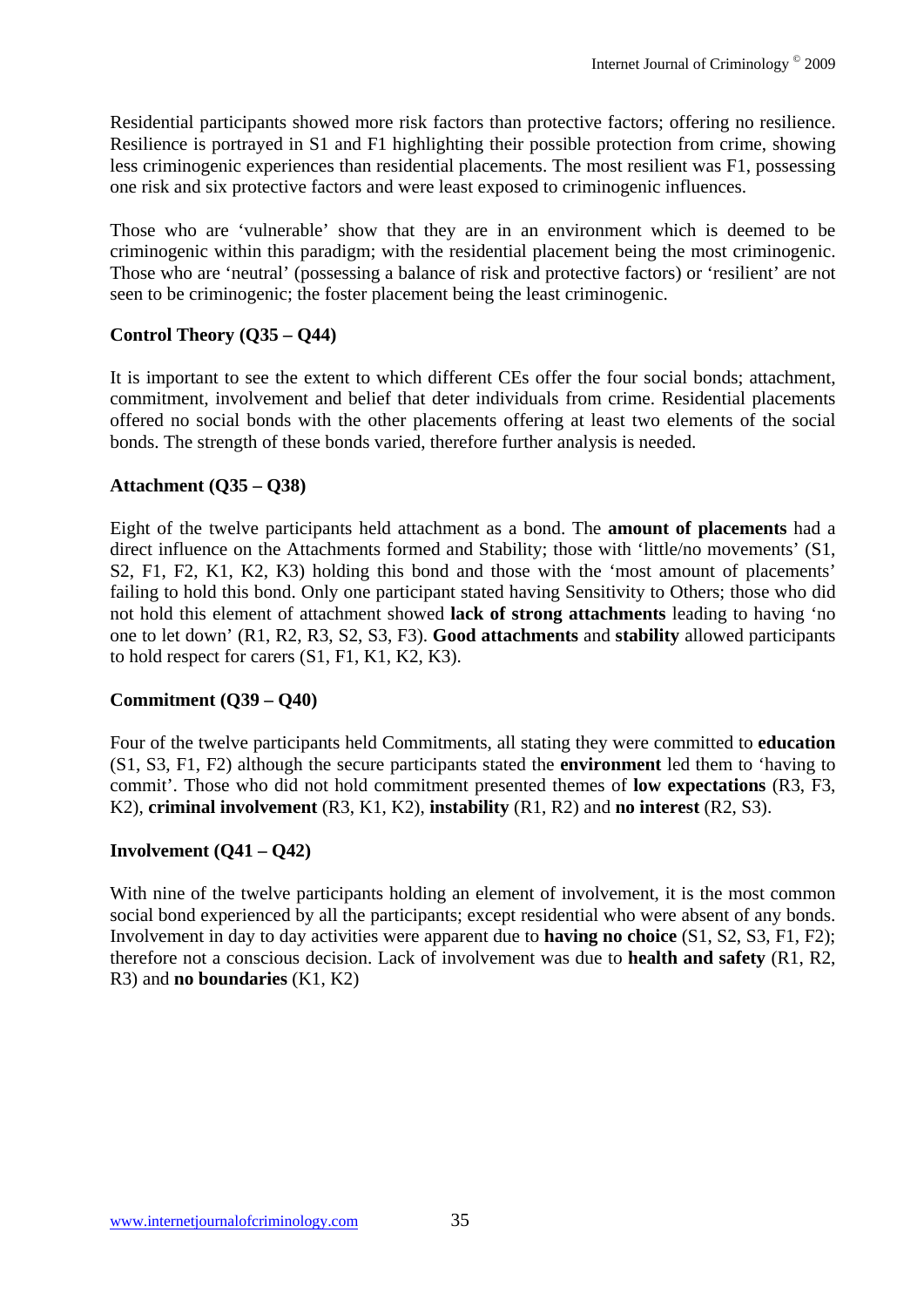| Participant                                                   | A1(Q35)<br><b>Attachments</b> | A2(Q36)<br><b>Stability</b> | A3(Q37)<br><b>Sensitivity</b> | A4(Q38)<br><b>Respect</b> | C1(Q39)<br><b>Commitments</b> | C2(Q40)<br><b>Commitments</b> | I1(Q41)<br>Involvement         | I2(Q42)<br><b>Involved</b> in | B1(Q43)<br><b>Belief</b> in | B2(Q44)<br><b>Respect</b> | <b>Bonds</b><br>experienced*               |
|---------------------------------------------------------------|-------------------------------|-----------------------------|-------------------------------|---------------------------|-------------------------------|-------------------------------|--------------------------------|-------------------------------|-----------------------------|---------------------------|--------------------------------------------|
|                                                               | to Family<br>and Friends      |                             | to<br>Opinion<br>of others    | for<br><b>Carers</b>      | in General                    | to norms                      | in day to<br>day<br>activities | conventional<br>activities    | rules                       | rules                     |                                            |
| R1                                                            |                               |                             |                               |                           |                               |                               |                                |                               |                             |                           | None                                       |
| $\overline{R2}$                                               |                               |                             |                               |                           |                               |                               |                                |                               |                             |                           | None                                       |
| R <sub>3</sub>                                                |                               |                             |                               |                           |                               |                               |                                |                               |                             |                           | None                                       |
| S <sub>1</sub>                                                | $\mathbf X$                   | $\mathbf X$                 |                               | X                         | $\mathbf X$                   |                               | $\mathbf X$                    | X                             | $\mathbf{X}$                | $\mathbf X$               | All Bonds                                  |
| $\mathbf{S2}$                                                 |                               | $\mathbf X$                 |                               |                           |                               |                               | $\mathbf X$                    | $\mathbf X$                   |                             |                           | Attachment<br>Involvement                  |
| S <sub>3</sub>                                                |                               |                             |                               | $\mathbf X$               | $\mathbf X$                   |                               | $\mathbf X$                    | $\mathbf X$                   | $\mathbf{X}$                | $\mathbf X$               | All Bonds                                  |
| F1                                                            | $\mathbf X$                   | $\mathbf X$                 | $\mathbf X$                   | X                         | $\mathbf X$                   | $\mathbf X$                   | $\mathbf X$                    | $\mathbf X$                   |                             | $\mathbf X$               | All Bonds                                  |
| F2                                                            | $\mathbf X$                   | $\mathbf X$                 |                               |                           | $\mathbf X$                   | $\mathbf X$                   | $\mathbf{X}$                   | $\mathbf X$                   |                             | $\mathbf X$               | All Bonds                                  |
| F3                                                            |                               |                             |                               |                           |                               |                               |                                | $\mathbf X$                   |                             | $\mathbf{X}$              | Involvement<br><b>Belief</b>               |
| K1                                                            | $\mathbf X$                   | $\mathbf X$                 |                               | $\mathbf X$               |                               |                               |                                | $\mathbf X$                   |                             |                           | Attachment.<br>Involvement                 |
| K2                                                            | $\mathbf X$                   | $\mathbf X$                 |                               | X                         |                               |                               |                                | $\mathbf X$                   |                             |                           | Attachment<br>Involvement                  |
| K3                                                            | $\mathbf X$                   | $\mathbf X$                 |                               | X                         |                               |                               |                                | $\mathbf X$                   |                             | $\mathbf X$               | Attachment<br>Involvement<br><b>Belief</b> |
| <b>Total who</b><br>experienced<br>each Social<br><b>Bond</b> | 6                             | $\tau$                      |                               | 6                         | $\overline{4}$                | $\overline{2}$                | 5                              | 9                             | $\overline{2}$              | 6                         |                                            |

|  |  |  | <b>Table 11:</b> A Summary of Participants Experiences of the Four Social Bonds ( $A$ = Attachment C= Commitment I= Involvement B = Belief) |  |
|--|--|--|---------------------------------------------------------------------------------------------------------------------------------------------|--|
|--|--|--|---------------------------------------------------------------------------------------------------------------------------------------------|--|

**\*If any aspect of the A, C, I or B's were present there is evidence of the Social Bond.**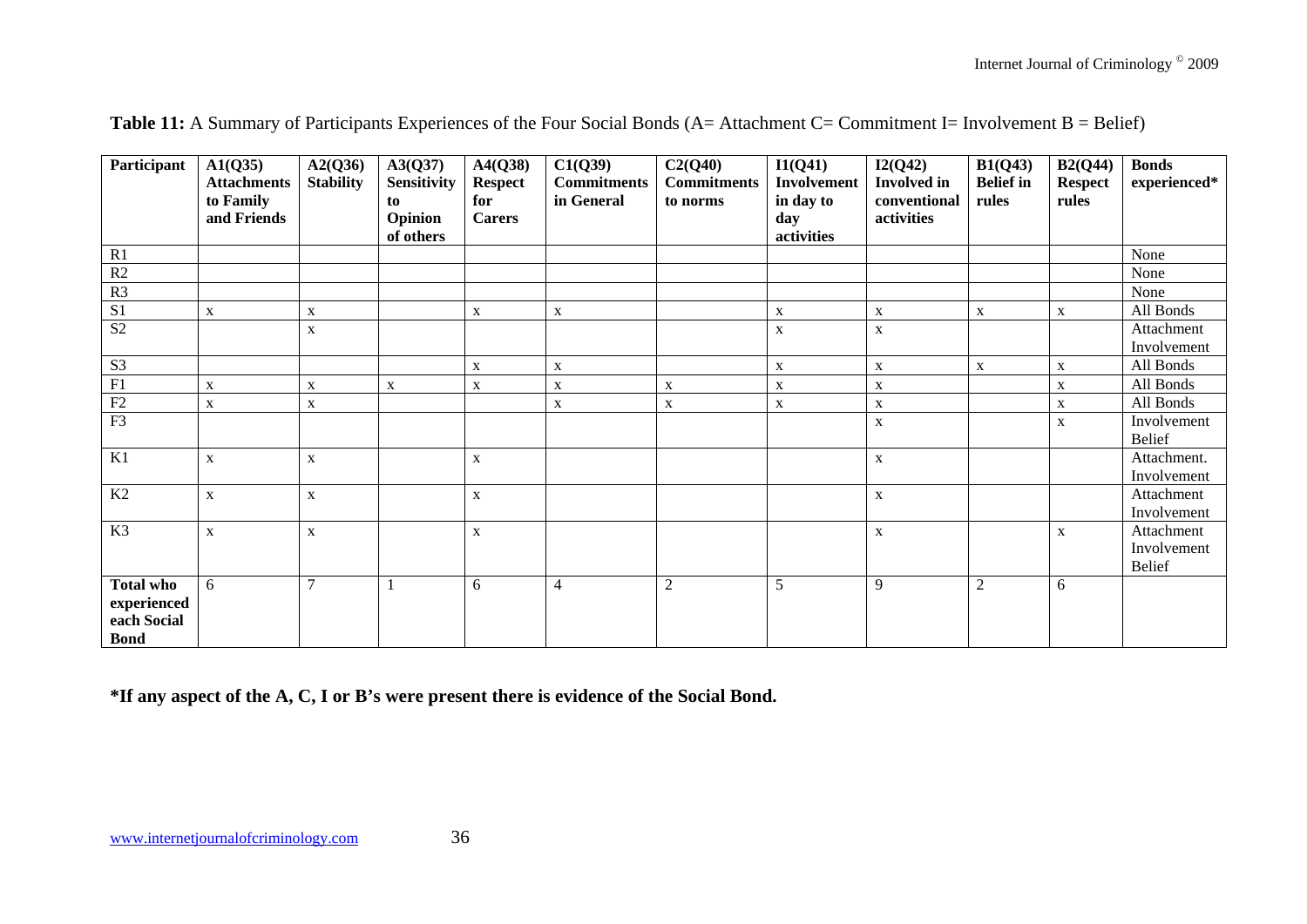**Education** was the main involvement in conventional activities; with all except F3 noting education being an aspect of their lives. Although this administers a social bond; only F1 and F2 rated their education to be at a high level. Boundaries to involvement in employment were due to **criminal records** (R1, R3). **Belief (Q43 – Q44)**

Half of the participants held belief as a social bond due to a need for **boundaries** making references to serious crimes. Those who did not believe rules stated how they **ignored them** (R1, R2, F1, F2, K1), **didn't protect them** (R3, K2) and need to **rebel for attention**  (R2,R3)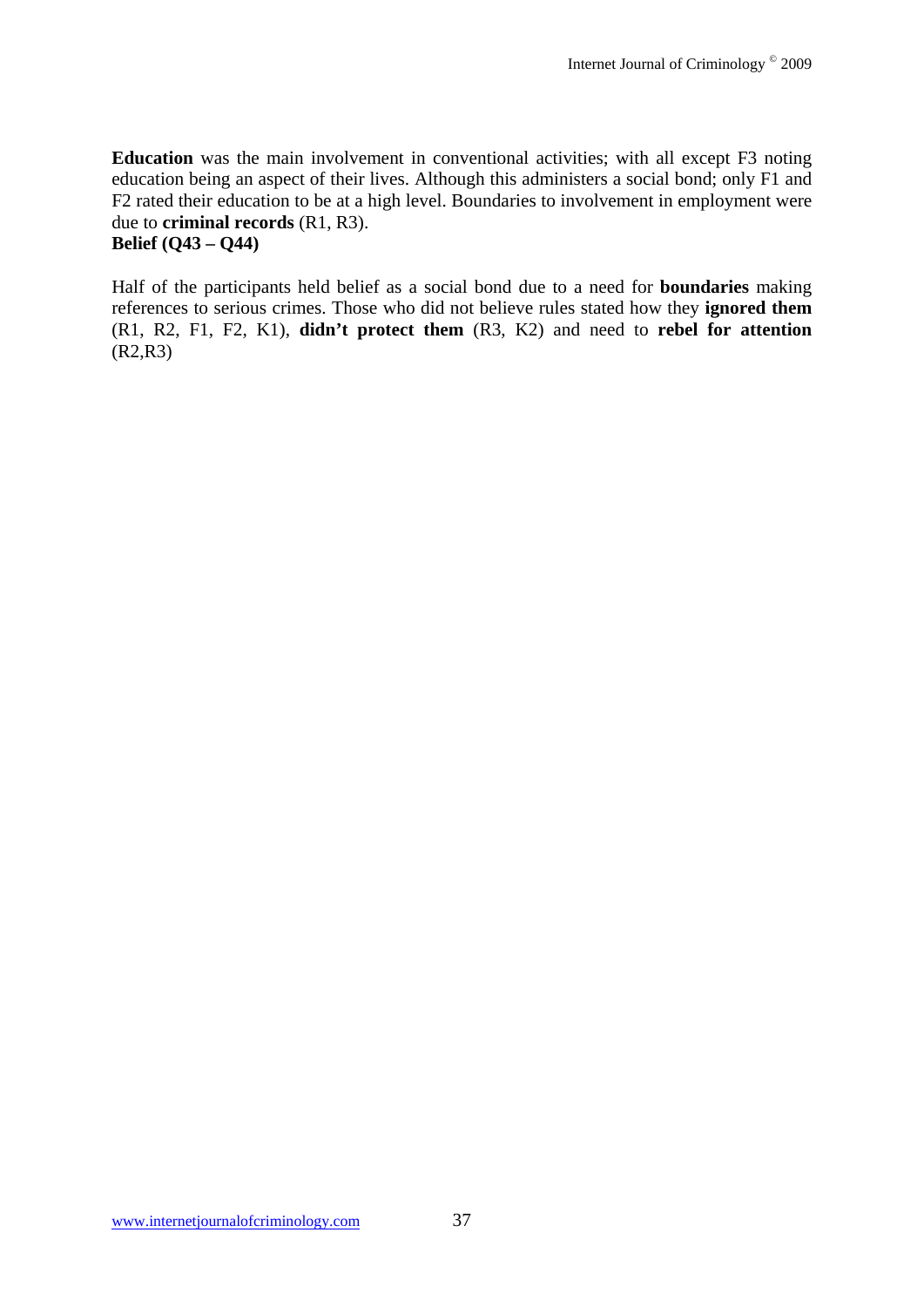| Participant            | M1(Q45)          | M2(Q46)           | M3(Q47)               | M4(Q48)        | G1(Q49)                  | G2(Q50)           | <b>Summary</b>                     |
|------------------------|------------------|-------------------|-----------------------|----------------|--------------------------|-------------------|------------------------------------|
|                        | <b>Education</b> | <b>Employment</b> | <b>Financial</b>      | <b>Illegal</b> | <b>Ability to fulfil</b> | <b>Ability to</b> |                                    |
|                        |                  |                   | <b>Security/Aided</b> | <b>Means</b>   | <b>Aspirations</b>       | live life         |                                    |
|                        |                  |                   | into Adulthood        |                |                          | legally           |                                    |
| R1                     |                  |                   |                       | $\mathbf X$    |                          |                   | Means: criminal activity           |
| R2                     |                  |                   |                       | $\mathbf X$    |                          |                   | Means: criminal activity           |
| R <sub>3</sub>         |                  |                   |                       | $\mathbf X$    |                          |                   | Means: criminal activity           |
| S <sub>1</sub>         |                  |                   |                       | $\mathbf X$    |                          |                   | Means: criminal activity           |
| S <sub>2</sub>         |                  |                   |                       | $\mathbf X$    |                          |                   | Means: criminal activity           |
| S <sub>3</sub>         |                  |                   |                       | $\mathbf X$    | $\mathbf X$              |                   | Means: criminal activity,          |
|                        |                  |                   |                       |                |                          |                   | demonstrating goals in education   |
| F1                     | $\mathbf X$      | $\mathbf X$       | $\mathbf X$           | $\mathbf X$    | $\mathbf X$              | $\mathbf X$       | Had all means available, chose to  |
|                        |                  |                   |                       |                |                          |                   | use illegal means, held both goals |
| F2                     | $\mathbf X$      | $\mathbf X$       | $\mathbf X$           |                | $\mathbf X$              | $\mathbf X$       | Held all means, held both goals.   |
| F <sub>3</sub>         |                  |                   |                       | $\mathbf X$    |                          | $\mathbf X$       | Means: criminal activity, held     |
|                        |                  |                   |                       |                |                          |                   | one goal.                          |
| K1                     | $\mathbf X$      | $\mathbf X$       | $\mathbf{X}$          |                | X                        | $\mathbf X$       | Held all means and goals           |
| K <sub>2</sub>         |                  |                   |                       | $\mathbf X$    |                          |                   | Means: criminal activity           |
| K <sub>3</sub>         |                  |                   |                       | $\mathbf X$    |                          |                   | Means: criminal activity           |
| <b>Total amount of</b> | 3                | 3                 | 3                     | 10             | 4                        | $\overline{4}$    |                                    |
| participants who       |                  |                   |                       |                |                          |                   |                                    |
| experienced            |                  |                   |                       |                |                          |                   |                                    |
| each                   |                  |                   |                       |                |                          |                   |                                    |
| means/goals            |                  |                   |                       |                |                          |                   |                                    |

# **Table 12:** A Summary of Participants Life Chances: Identifying Available Means (M) and Goals (G)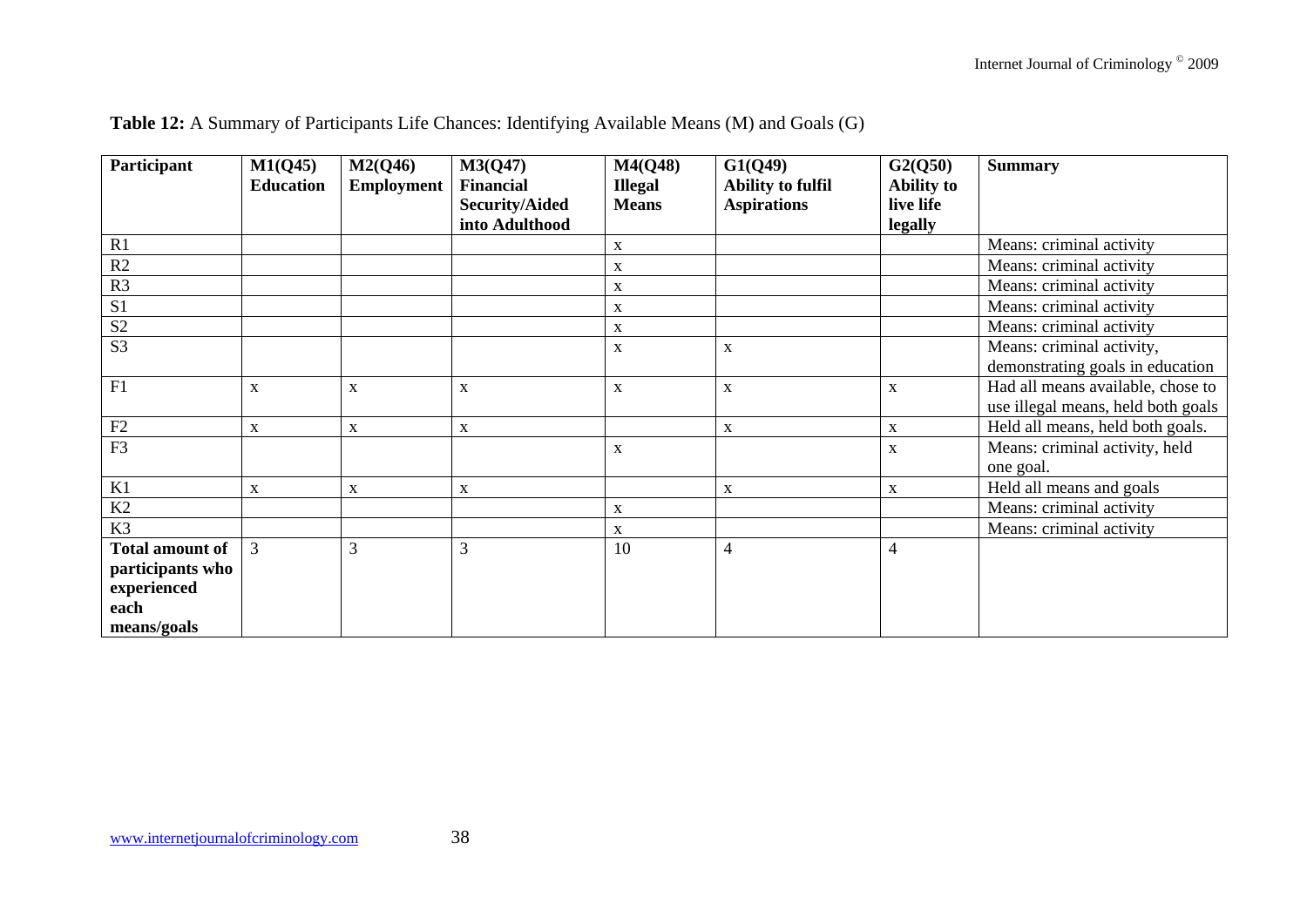## **Anomie and Strain Theory (Q45 – Q50)**

The extent to which the CE allows individuals to have or develop the means to achieve their goals is crucial as it is evident that those who have limited means may be pushed into offending. Through identifying the CEs affects on life chances, it offers possible conclusion into the extent to which different types of placements may hinder life chances; pushing them into crime.

Illegal means were prominent; with only three of the twelve participants feeling the CE offered them the ability to have life chances through education (M1) employment (M2) and financial security (M3). Four participants stated they had the ability to fulfil their aspirations, with similar accounts for the ability to live life legally. Only foster and kinship placements offered life chances to be available through legal means. Although this summary offers initial accounts of criminogenic factors, it is beneficial to look at the means and goals independently referring to the justifications of participant's judgements.

## **Means (Q45 – Q48)**

There was a clear importance of Education; with those who did not hold this mean only having illegal means. Only three of the twelve participants held this mean and all emphasised it being their **own choice** (F1, F2, K3) to not fulfil their capabilities. Placement types had key themes reflecting this restricted mean; **no discipline** (K2, K3), **instability** (R1, R2, R3) and **low educational levels** (S1, S2, S3).

Employment was restricted due to **lack of education** (F3, K2, K3) **feelings of difference** (R2) and **criminal identities** (R1, R3, S1, S2, S3). Financial security was shown through **practical assistance** (F1, F2, K1) with the remaining stating how the CEs provided **insufficient funds**. Criminal involvement was evident due to **insufficient funds** (S3, F3, K2, K3), **substance use**  (R1, R3, F1, K1), **excitement** (R2) and **criminal peers** (S1, S2).

### **Goals (Q49 – Q50)**

Four of the twelve participants held a goal related to **education** (S3) and **employment** (F1, F2, K1). Those who did not have the ability to fulfil their aspirations were due to **criminal records.** Those with the ability to live legally referenced the 'difficulty' of doing so; those who didn't possess this aspect reflecting **poor education** and **criminal records** to be the hindrances.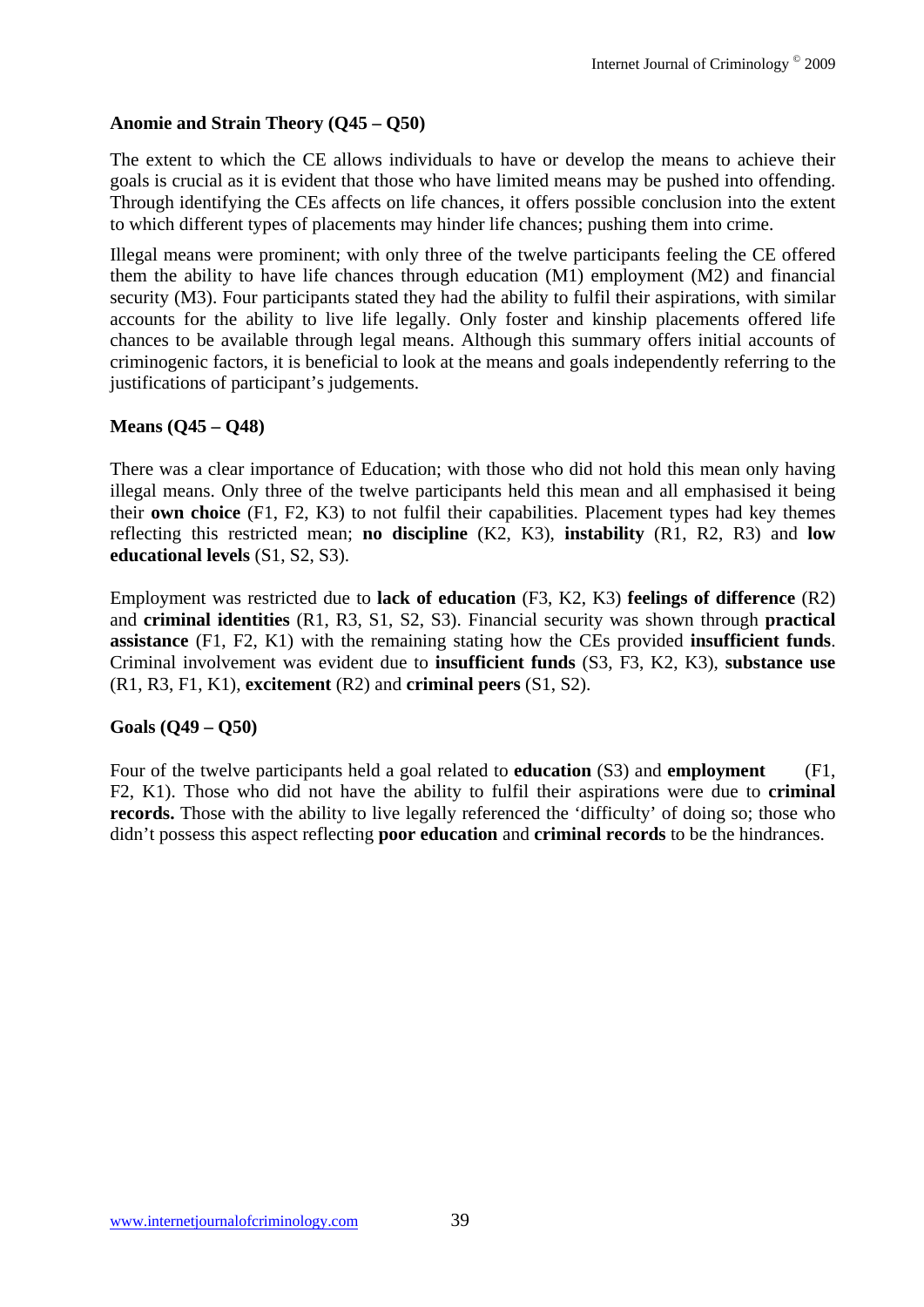# **Overall Opinions about the Care Experience (Q51 – Q55)**

**Table 13:** Participants General Opinions on the Care Experience

| Participant    | Most Negative experience in<br>relation to Offending<br>Behaviour(Q51) | <b>Positive Aspects of Care</b><br>Experience(Q52) | <b>Effect of Care Experience on</b><br><b>Offending Behaviour (Q53)</b> | What would help the CE in<br>relation to offending<br>behaviour(Q54) | Other<br>Comments(Q55)           |  |
|----------------|------------------------------------------------------------------------|----------------------------------------------------|-------------------------------------------------------------------------|----------------------------------------------------------------------|----------------------------------|--|
| R1             | Living with criminals, No one<br>caring, instability                   | Safety, physically looked<br>after well            | Worse                                                                   | Higher Staff: Resident ratios                                        |                                  |  |
| R2             | Not being with family                                                  | Safety, material needs met                         | Worse                                                                   | Change residential placement                                         | Higher expectations              |  |
| R <sub>3</sub> | No one caring                                                          | Safety                                             | Worse                                                                   | More love/emotional attention                                        |                                  |  |
| S <sub>1</sub> | Living with criminals                                                  | Lowered risks                                      | No effect(Own Choice)                                                   | Follow up after secure                                               |                                  |  |
| S <sub>2</sub> | Criminal influences                                                    | Punishment                                         | Worse                                                                   | Look at why you offend                                               | Follow up to stop<br>reoffending |  |
| S <sub>3</sub> | Lack of emotional support                                              | Safety, stability, routine                         | <b>Better</b>                                                           | <b>Emotional</b> support                                             | Follow up to stop<br>reoffending |  |
| F1             | Own choice                                                             | Safety, love                                       | No effect(Own Choice)                                                   | Counselling                                                          | Not due to all<br>placements     |  |
| F2             | Not being with family, Own choice                                      | Safety                                             | No effect(Own Choice)                                                   | Seeing family                                                        | Own choice                       |  |
| F <sub>3</sub> | Isolated, alone, lost                                                  | Safety, comfort                                    | Worse                                                                   | Care, support                                                        | Need to look at<br>futures       |  |
| K1             | No discipline, lifestyle                                               | Love, support                                      | No effect(Own Choice)                                                   | Help for carers                                                      |                                  |  |
| K2             | No money/discipline                                                    | Love, security                                     | Worse                                                                   | Help for carers, more kinship care                                   | More financial help              |  |
| K <sub>3</sub> | No punishment                                                          | Love, safety                                       | No effect(Own Choice)                                                   | Financial help for carers                                            |                                  |  |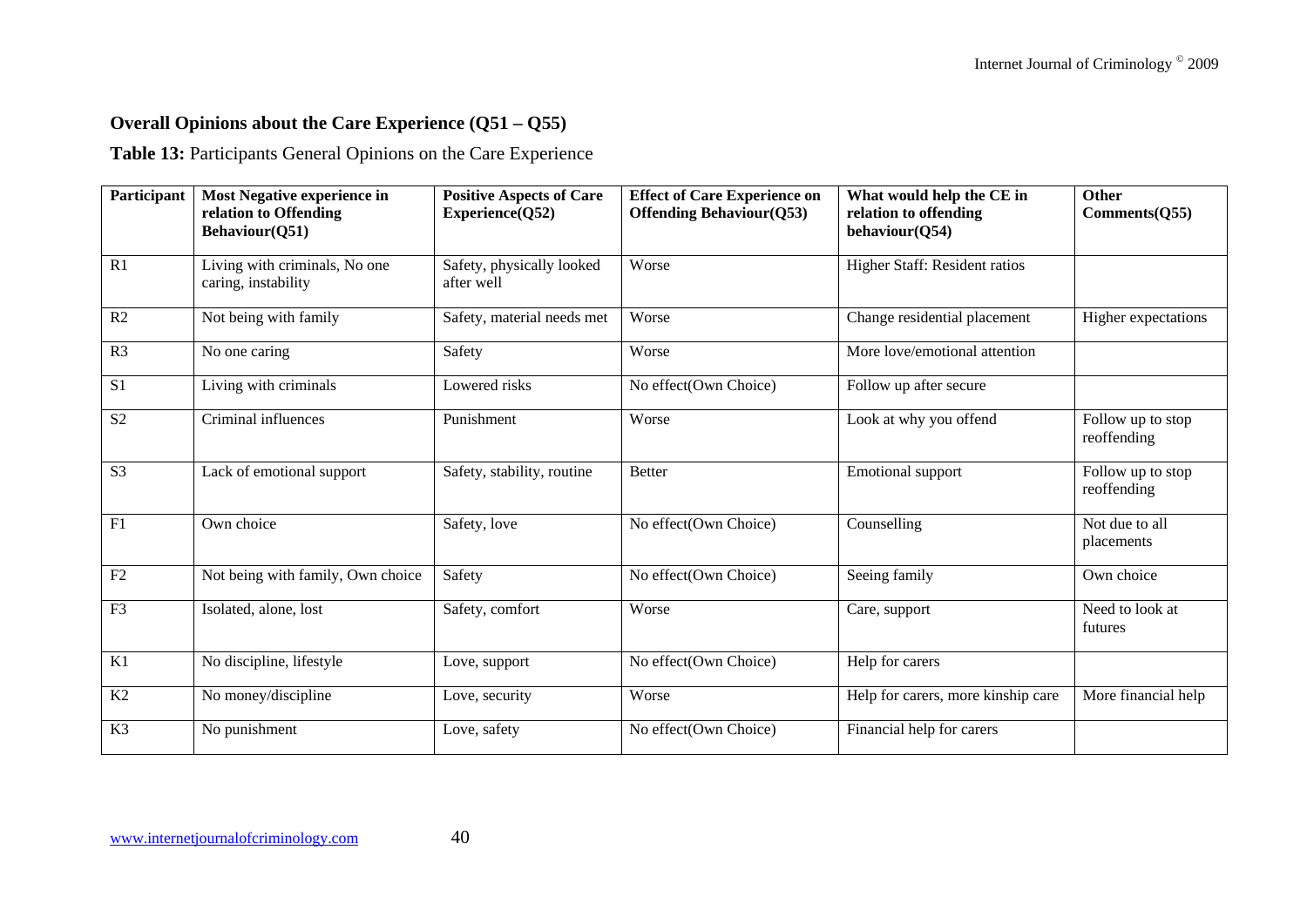Negative aspects are reflected through **criminal influences** (R1,S1,S2) **lack of attachments, care and support** (R1,R2,R3,S3,F2,F3) and **limited discipline** (K1,K2,K3). This was also reflected in the participant's perceived areas of improvement for the CEs in relation to offending behaviour with additional areas of more **practical help for carers** and **follow up care** after leaving care. Positive aspects of the care experience are shown through **safety** and **practical comforts** in all placements, with **love** only being shown in kinship and foster placements.

Half of the participants stated their care experience made their offending 'worse', with only one stating it made it 'better'. The remaining participants stated that their experiences had 'no effect' and made reference to it being their **own choice**; a concept that will be discussed in the final chapter.

It is evident that different analysis offers different representations on the types of CEs and their possible criminogenic influences. Discussion of these results will be presented in the next chapter; showing an overview of the research findings in relation to the theories examined whilst drawing together the findings of this research with secondary data.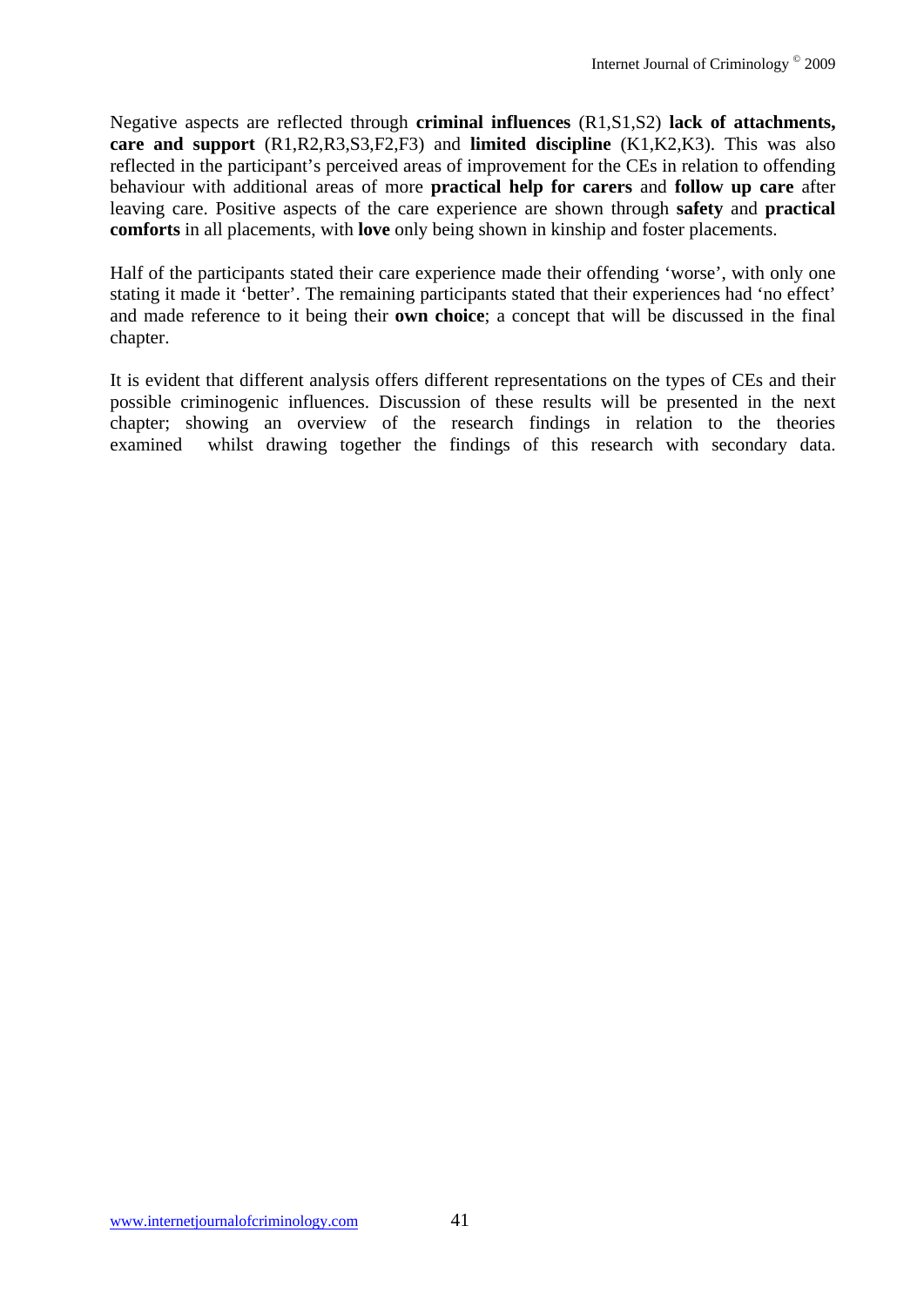## **Chapter Five**

### **Discussion, Conclusions and Implications**

### **Summary**

*This chapter begins by assessing the evidence derived from both the literature review on young people from different types of CEs and their criminal involvement, and the primary research into the extent to which different CEs are criminogenic. The evidence is assessed in relation to the theories investigated and the extent to which they are present in the research participants' experiences. The chapter moves on to outline the overall conclusions of this thesis along with a brief evaluation of the methodology. The thesis ends by considering the implications for future research.* 

### **Introduction**

Analysis of the existing research on statistics of criminal involvement, care experiences; theoretical perspectives and primary research shows a strong evidence base for the contributing criminogenic factors of different CEs. Key issues identified were: instability, attachment, access to and achievement in education, transitions into adulthood and criminal influences within the care environment. These issues provide an indication about the areas of focus for interventions to reduce crime levels within the care leaving population.

### **Discussion**

### **A review of relevant literature**

Government monitoring shows that children who were looked after for more than a year, are two and a half times more likely to be convicted of a crime or subject to a final warning compared to their peers (DfES, 2008a). Research highlights the protective factors against offending and the criminogenic experiences of these elements within care.

Stability protects individuals from offending (Mendes & Moslehuddin, 2004); yet three quarters of care leavers have frequent changes in care and hold great 'instability' (Ward & Skuse, 2001).

Attachments to significant others enables resistance to offending (Taylor, 2006) 'Lack of attachments' is connected to instability and changes of placement and is frequently referenced to in research for all placements except kinship care (Home Office, 2004).

The importance of education in deterring offending is evident (Hayden, 2007) 'Low aspirations and expectations' (Jackson & Simon, 2006) 'high levels of truancy' and 'exclusion' (DH, 2003) and 'lower educational achievement' (DfES, 2008) were highlighted in research of those in care. The legacy of poor educational achievement is apparent in 'high rates of unemployment' for care leavers (Dixon & Stein, 2005).With research reflecting the importance of employability reducing crime (Hayden, 2007); the initial problems in education and its effect on employment offers concerns for those leaving care and their potential participation in offending.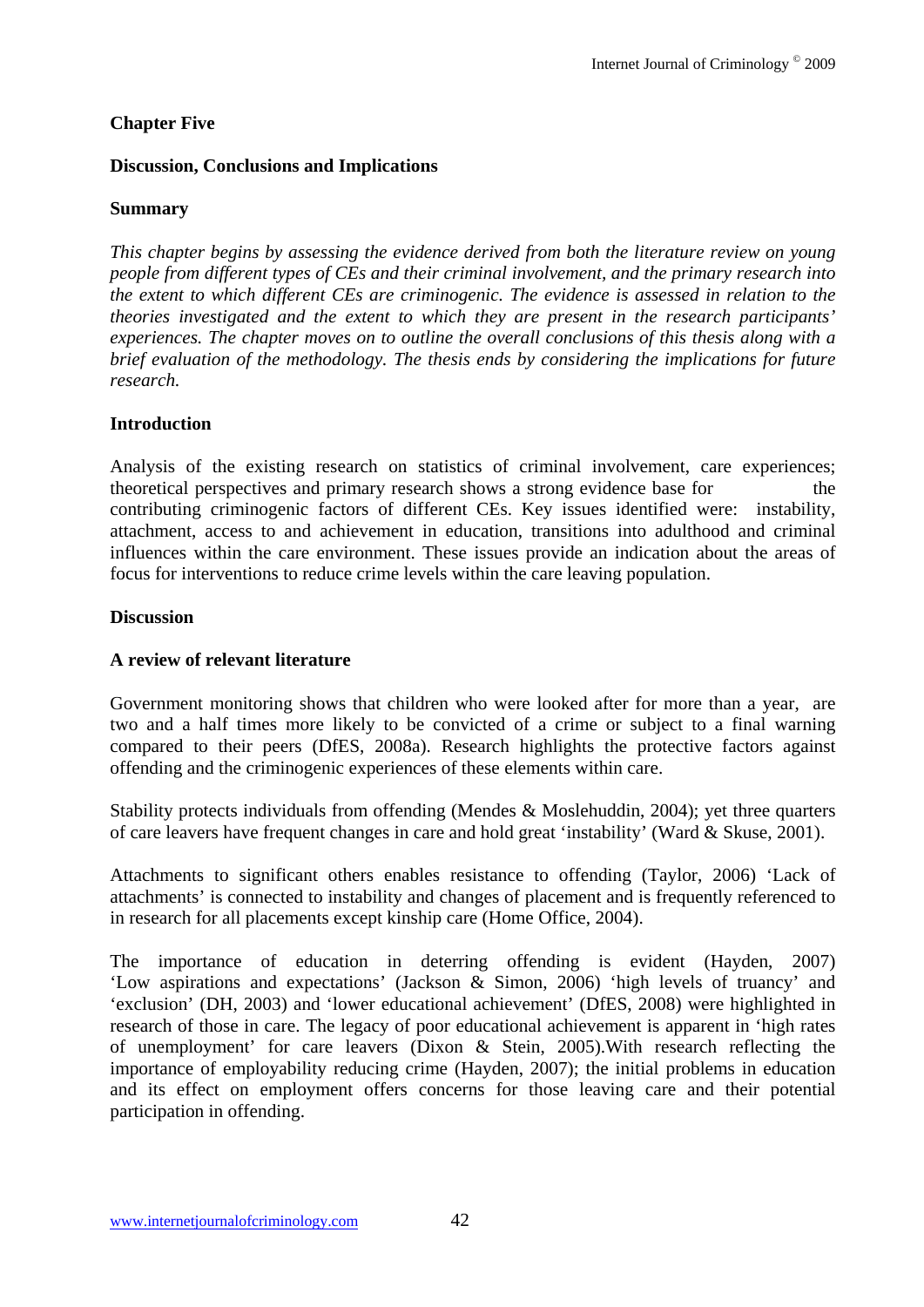Transitional support into adulthood is highlighted to protect individuals from crime (Stein, 2008).It is evident that those leaving care are 'not offered the support' they need (Stein, 2006) 'transitioning earlier' (Osterling & Hines, 2006) and are 'absent of emotional support' (Taylor, 2006).

The care experience was highlighted to be diverse with different outcomes for each placement, some being more subjected to the criminogenic influences of the CE. Residential care was highlighted to be a reoccurring theme in offending behaviour (Taylor, 2006). The literature highlighted many problems within this placement; 'low educational attainment',' lower attendance', 'living with criminals', 'alienation', 'disruption' , 'lack of attachment' , 'high placement movements' and ' high staff turnover' (Home Office,2004;Taylor, 2006). Evidence suggested that the placement itself was a direct cause to offending, thus highly criminogenic (Sinclair & Gibbs, 1998).

Secure placements present particular criminogenic influences. Research showed 'living with criminals' resulted in more expertise in offending (Goldson, 2002) and 'higher rates of recidivism' (Home Office, 2006). With other research concluding evidence of better attitudes to schooling, stronger relationships and no life chances being reduced (Bullock *et al*, 1998). Although change is apparent in some research accounts, it is shown only to be effective when heavily supervised within the unit (Harrington *et al*, 2005). There are areas of criminogenic influences, although compared to residential placements it holds more positive experiences.

Kinship placements are generally viewed as the most preferred type of placement (Broad *et al*, 2001) with long term foster care that provides an alternative to family life also protecting individuals from crime (Taylor, 2006). Kinship and foster care are seen as offering good insights on how improvements can be made within the care system (Holland *et al*, 2005). There were aspects of kinship related to risk, being more likely to be 'poorer' (Flynn, 2000) due to less financial support (Richard & Tapsfield, 2003). The criminogenic nature of these placements was not highlighted to be of concern.

### **Analysis of the primary research**

### **Evaluation of Risk Ratings**

It is evident through Table 4 that all placements held medium to high levels of risk, with residential offering the highest level and kinship offering the least. Eleven of the twelve assessed mean risks were above 2.4 (of 4) reflecting the riskiest areas to be the participants 'lifestyles', 'living arrangements', 'family and personal relationships' and issues to do with 'thinking', 'perceptions' and 'behaviour'. In contrast the lowest mean area of risk was physical health (1.8).

The risks were paramount; Table 14 identifies the extent to which these risks were present due to criminogenic influences in the different CEs or alternative influences.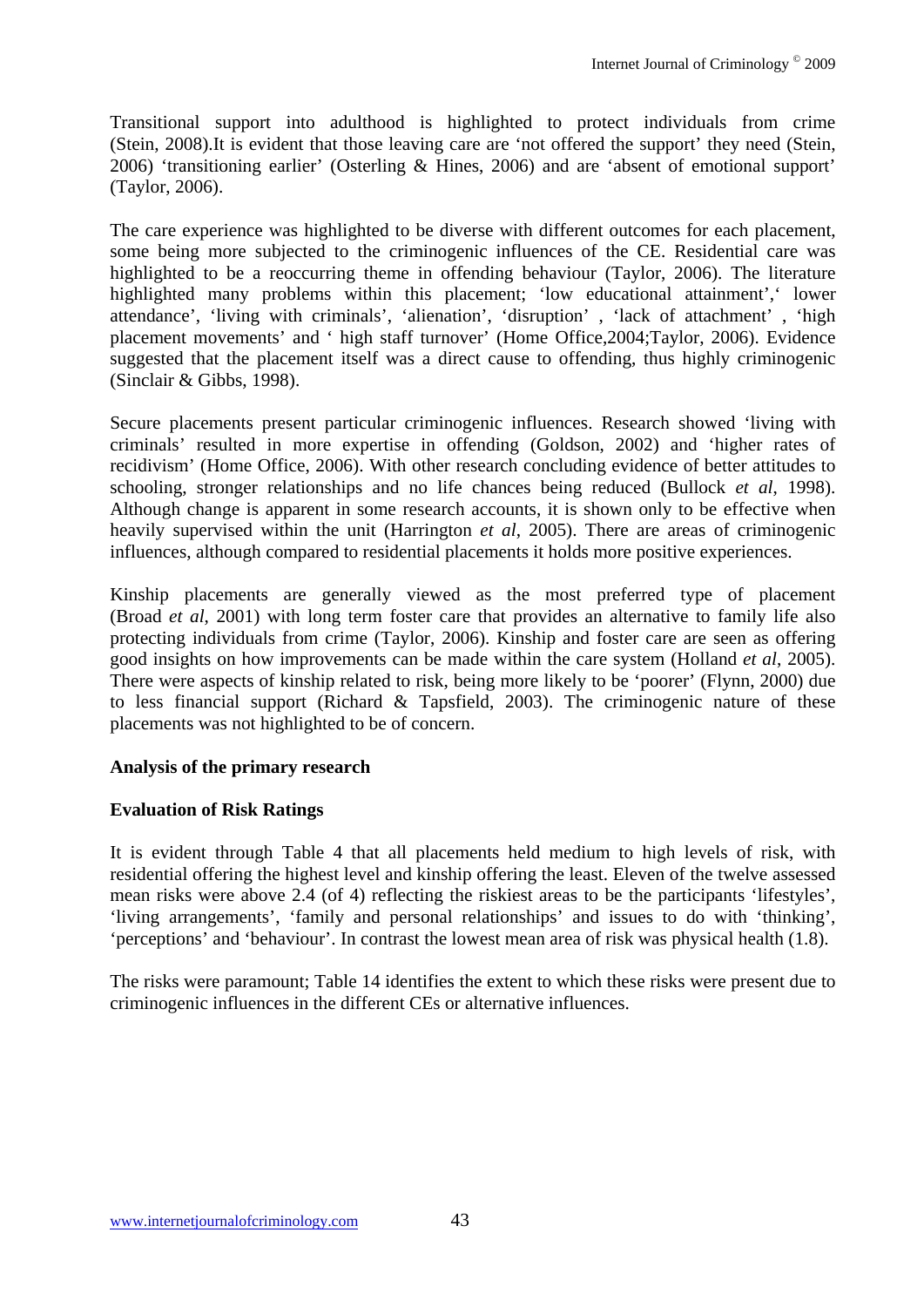| <b>Type of</b><br><b>Placement</b> | <b>Risk 1</b><br>Living | <b>Risk 2</b><br><b>Family and</b> | Risk 3<br><b>Education,</b> | Risk 4<br>Neighbourhood | Risk 5<br>Lifestyle | Risk 6<br><b>Substance</b> | <b>Risk 7</b><br><b>Physical</b> | <b>Risk 8</b><br><b>Emotional</b> | Risk 9<br><b>Perception</b> | <b>Risk 10</b><br><b>Thinking</b> | <b>Risk 11</b><br><b>Attitudes</b> | Risk 12<br><b>Motivation</b> |
|------------------------------------|-------------------------|------------------------------------|-----------------------------|-------------------------|---------------------|----------------------------|----------------------------------|-----------------------------------|-----------------------------|-----------------------------------|------------------------------------|------------------------------|
|                                    | <b>Arrangements</b>     | <b>Personal</b>                    | <b>Training and</b>         |                         |                     | <b>Use</b>                 | <b>Health</b>                    | and Mental                        | of self and                 | and                               | to                                 | to Change                    |
|                                    |                         | <b>Relationships</b>               | <b>Employment</b>           |                         |                     |                            |                                  | <b>Health</b>                     | others                      | <b>Behaviour</b>                  | <b>Offending</b>                   |                              |
|                                    |                         |                                    |                             |                         |                     |                            |                                  |                                   |                             |                                   |                                    |                              |
| Residential                        | <b>Instability</b>      | Low                                | <b>Instability</b>          | <b>Isolation</b>        | <b>Criminal</b>     | <i>Influences</i>          | Good                             | Feeling                           | Low Self                    | $N_{0}$                           | Criminal                           | Criminal                     |
|                                    |                         | <b>Attachments</b>                 | Lack of                     |                         | <b>Friends</b>      | in                         | Health                           | Alone and                         | <b>Esteem</b>               | <b>Belonging,</b>                 | <b>Influences</b>                  | <b>Identity</b>              |
|                                    |                         |                                    | Encouragement               |                         |                     | placement                  |                                  | <b>Unloved</b>                    |                             | Need for                          |                                    |                              |
|                                    |                         |                                    |                             |                         |                     |                            |                                  |                                   |                             | <i><b>Attention</b></i>           |                                    |                              |
|                                    |                         |                                    |                             |                         |                     |                            |                                  |                                   |                             | and                               |                                    |                              |
|                                    |                         |                                    |                             |                         |                     |                            |                                  |                                   |                             | Criminal                          |                                    |                              |
|                                    |                         |                                    |                             |                         |                     |                            |                                  |                                   |                             | <b>Influences</b>                 |                                    |                              |
| Secure                             | Living with             |                                    | No Disruptions              | <b>Isolation</b>        | <b>Criminal</b>     | Did not use                | Good                             | <b>Criminalised</b>               | <b>Criminal</b>             | Had to                            | <b>Criminal</b>                    |                              |
|                                    | <i>Criminals</i>        |                                    | Good Education              |                         | <b>Friends</b>      | <b>Substances</b>          | Health                           |                                   | <i>Identity</i>             | Behave                            | <i>Identity</i>                    |                              |
| Foster                             | Stability               | Strong                             |                             | <b>Isolation</b>        | Criminal            | Prior                      | Good                             | Prior                             | Low Self                    |                                   | Individual                         | Lack of                      |
|                                    |                         | <b>Attachments</b>                 |                             |                         | <i>Friends</i>      | Experiences                | Health                           | Experiences                       | <b>Esteem</b>               |                                   | Choice                             | <b>Discipline</b>            |
| Kinship                            | Stability               | Strong                             |                             | <b>Isolation</b>        | Criminal            | Lack of                    | Good                             | Prior                             | <b>Jealousy</b>             | Lack of                           | Lack of                            | Lack of                      |
|                                    |                         | Attachments                        |                             |                         | <b>Friends</b>      | <b>Discipline</b>          | Health                           | Experiences                       |                             | <b>Discipline</b>                 | <b>Discipline</b>                  | <b>Discipline</b>            |
|                                    |                         |                                    |                             |                         | Insufficient        |                            |                                  |                                   |                             |                                   |                                    |                              |
|                                    |                         |                                    |                             |                         | funds               |                            |                                  |                                   |                             |                                   |                                    |                              |

**Table 14:** Main Themes\* Highlighted in Each Type of Placement

*\*Criminogenic Themes* of the placement are presented as italic bold, with the remaining not reflecting the CE to influence their behaviour and therefore 'not criminogenic'. Some responses did not indicate clear themes so have been omitted from this final table.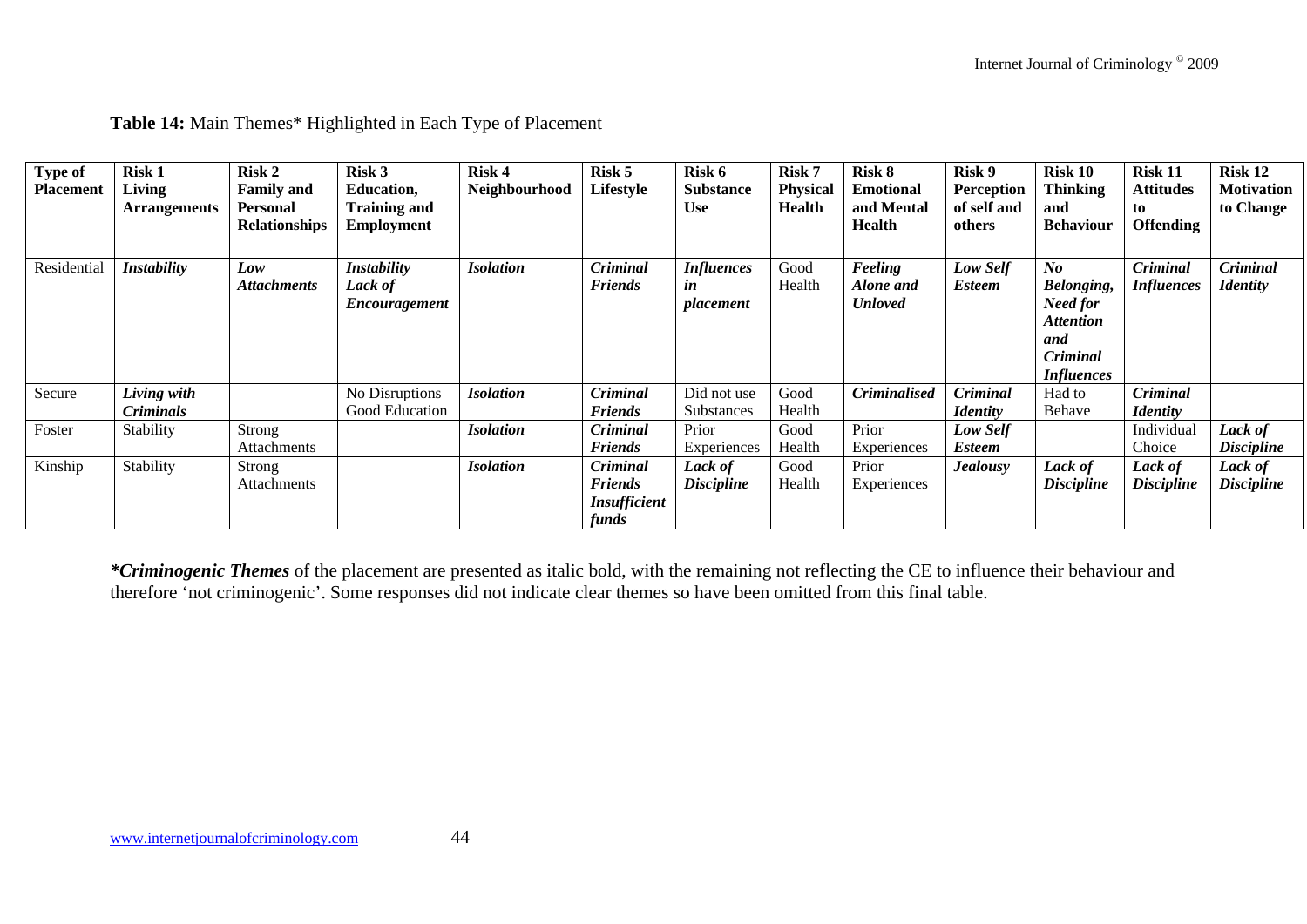Residential possess the most criminogenic influences; with eleven of the twelve assessed risks relating to the CE. Interestingly although foster placements did not hold the lowest mean level of risk, it is evident that in relation to the CEs influences; only four of the twelve reflect criminogenic influences of the placement.

The remaining placements showed a more varied interpretation of the CE; some aspects reflecting criminogenic influences of their experiences in care with other areas not related to the CE. It is therefore beneficial to discuss the evidence in relation to the theories investigated in order to conclude the extent to which the CEs are criminogenic or if in fact there are alternative explanations adding emphasis on the CEs not being criminogenic.

### **Theoretical Conclusions**

Eleven of the participants showed reflections of at least one theory, with seven providing evidence of all three. The Risk and Protective Factors Paradigm offered the most accurate explanation for the criminogenic influences of the CEs, drawing on the vulnerabilities to offending the participants possessed due to high risk factors and limited protection in ten of the twelve participants.

Through exploring the theoretical explanations, a further explanation emerged. 'Individual agency' was present in five of the participants, with F1 not experiencing evidence of any criminogenic influences established through the theoretical explanations. Agency highlights the freewill, competence and self efficacy possessed by individuals to make choices (Hitlin & Elder, 2007). 'Choice is part of the human condition, its content contained in the subjective experiences of the person emerging in and through social process' (Barnes, 2000; Stryker & Vryan, 2003:4).This addresses the 'Agency Vs Structure' debate, suggesting offending is not necessarily due to CE and provides evidence that individuals chose to commit crime, rather than the CE being criminogenic.

The final table highlights the theoretical explanations for offending and reflects the extent to which they provide evidence of the criminogenic influences of the CEs.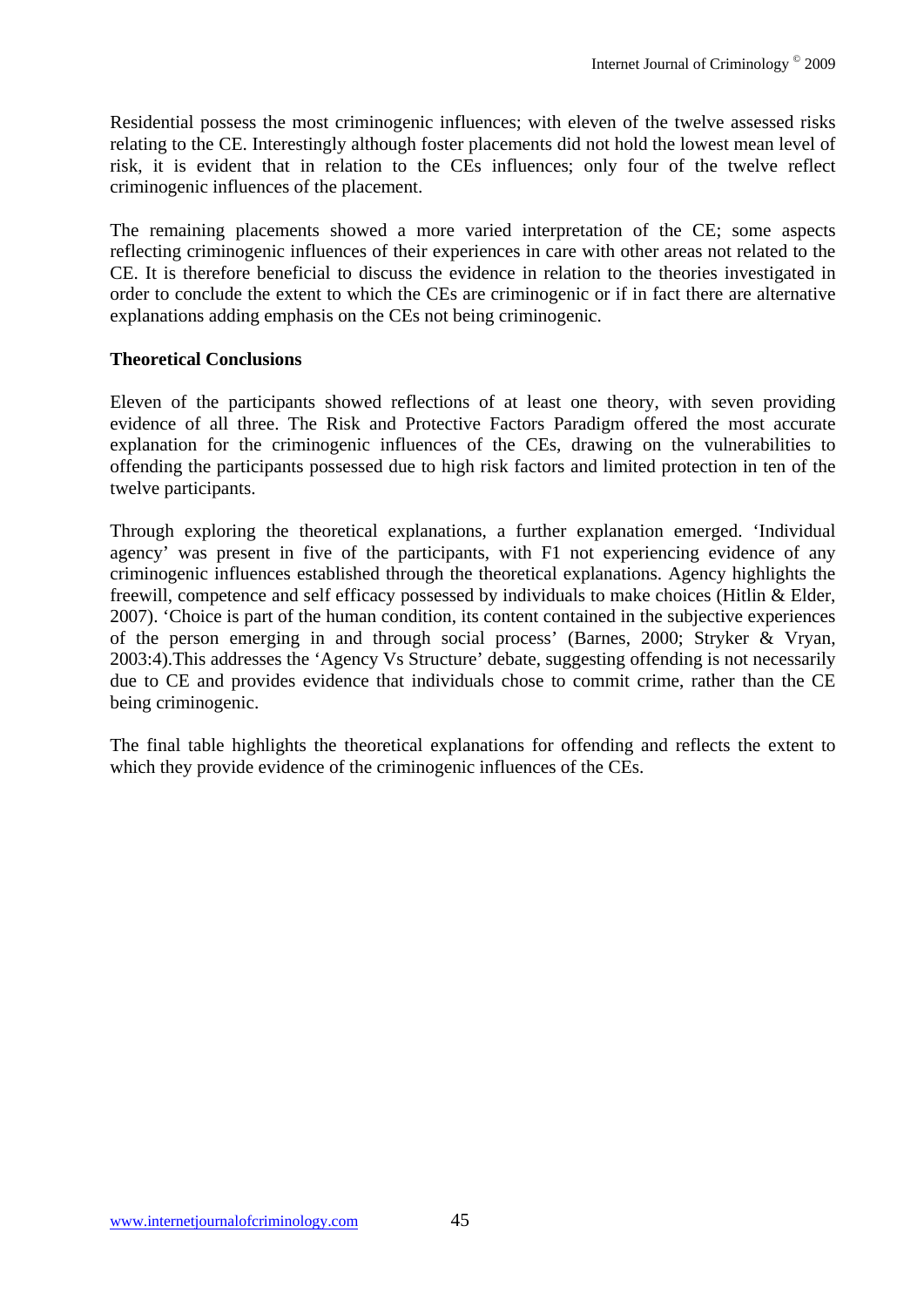|                | <b>Risk and Protective</b> | Does the Risk and         | <b>Control Theory</b> | <b>Does Control</b> | <b>Anomie and Strain</b> | <b>Does Anomie and</b>     | <b>Explanations</b>  | <b>Alternative</b>  |
|----------------|----------------------------|---------------------------|-----------------------|---------------------|--------------------------|----------------------------|----------------------|---------------------|
|                | <b>Factors Paradigm</b>    | <b>Protective Factors</b> | $(Q35 - Q44)$         | <b>Theory offer</b> | <b>Theory</b>            | <b>Strain Theory offer</b> | present for          | <b>Explanations</b> |
|                | $(Q20 - Q34)$              | Paradigm offer            | <b>Social Bonds</b>   | explanations for    | $(Q40 - Q50)$            | explanations for a         | discussion           |                     |
|                | <b>Vulnerabilities or</b>  | explanations for a        | Held                  | a criminogenic      | <b>Means Available</b>   | criminogenic CE?           |                      |                     |
|                | <b>Resilience</b>          | criminogenic CE?          |                       | CE?                 |                          |                            |                      |                     |
| R1             | Vulnerabilities            | Yes                       | None                  | Yes                 | Means: criminal          | Yes                        | All three            | N <sub>o</sub>      |
|                |                            |                           |                       |                     | activity                 |                            |                      |                     |
| R <sub>2</sub> | Vulnerabilities            | Yes                       | None                  | Yes                 | Means: criminal          | Yes                        | All three            | N <sub>o</sub>      |
|                |                            |                           |                       |                     | activity                 |                            |                      |                     |
| R3             | Vulnerabilities            | Yes                       | None                  | Yes                 | Means: criminal          | Yes                        | All three            | N <sub>o</sub>      |
|                |                            |                           |                       |                     | activity                 |                            |                      |                     |
| S1             | Resilience                 | N <sub>o</sub>            | All Bonds             | N <sub>o</sub>      | Means: criminal          | Yes                        | Anomie and           | Individual          |
|                |                            |                           |                       |                     | activity                 |                            | <b>Strain Theory</b> | agency              |
| S <sub>2</sub> | Vulnerabilities            | Yes                       | Attachment,           | Yes to some         | Means: criminal          | Yes                        | All three            | N <sub>o</sub>      |
|                |                            |                           | Involvement           | extent              | activity                 |                            |                      |                     |
| S3             | Neutral                    | Yes to some extent        | All Bonds             | N <sub>o</sub>      | Means: criminal          | Yes                        | Risk and             | N <sub>o</sub>      |
|                |                            |                           |                       |                     | activity, demonstrating  |                            | Protective           |                     |
|                |                            |                           |                       |                     | goals in education.      |                            |                      |                     |
| F1             | Resilience                 | N <sub>o</sub>            | All Bonds             | No                  | Had all means            | N <sub>o</sub>             | None                 | Individual          |
|                |                            |                           |                       |                     | available, chose to use  |                            |                      | agency              |
|                |                            |                           |                       |                     | illegal means, held      |                            |                      |                     |
|                |                            |                           |                       |                     | both goals.              |                            |                      |                     |
| F2             | Neutral                    | Yes to some extent        | All Bonds             | N <sub>o</sub>      | Held all means           | N <sub>o</sub>             | Risk and             | Individual          |
|                |                            |                           |                       |                     | available, held both     |                            | Protective           | agency              |
|                |                            |                           |                       |                     | goals.                   |                            |                      |                     |
| F3             | Vulnerabilities            | Yes                       | Involvement,          | Yes to some         | Means: criminal          | Yes                        | All three            | No                  |
|                |                            |                           | <b>Belief</b>         | extent              | activity, held one goal. |                            |                      |                     |
| K1             | Neutral                    | Yes to some extent        | Attachment.           | Yes to some         | Held all means and       | N <sub>o</sub>             | Risk and             | Individual          |
|                |                            |                           | Involvement           | extent              | goals                    |                            | Protective,          | agency              |
|                |                            |                           |                       |                     |                          |                            | Control              |                     |
|                |                            |                           |                       |                     |                          |                            | Theory               |                     |
| K2             | Vulnerabilities            | Yes                       | Attachment,           | Yes to some         | Means: criminal          | Yes                        | All three            | N <sub>o</sub>      |
|                |                            |                           | Involvement           | extent              | activity                 |                            |                      |                     |
| K3             | Vulnerabilities            | Yes                       | Attachment,           | Yes to some         | Means: criminal          | Yes                        | All three            | Individual          |
|                |                            |                           | Involvement,          | extent              | activity                 |                            |                      | agency              |
|                |                            |                           | <b>Belief</b>         |                     |                          |                            |                      |                     |

**Table 15:** An Overview of the Theoretical Explanations for the Participants Offending Behaviour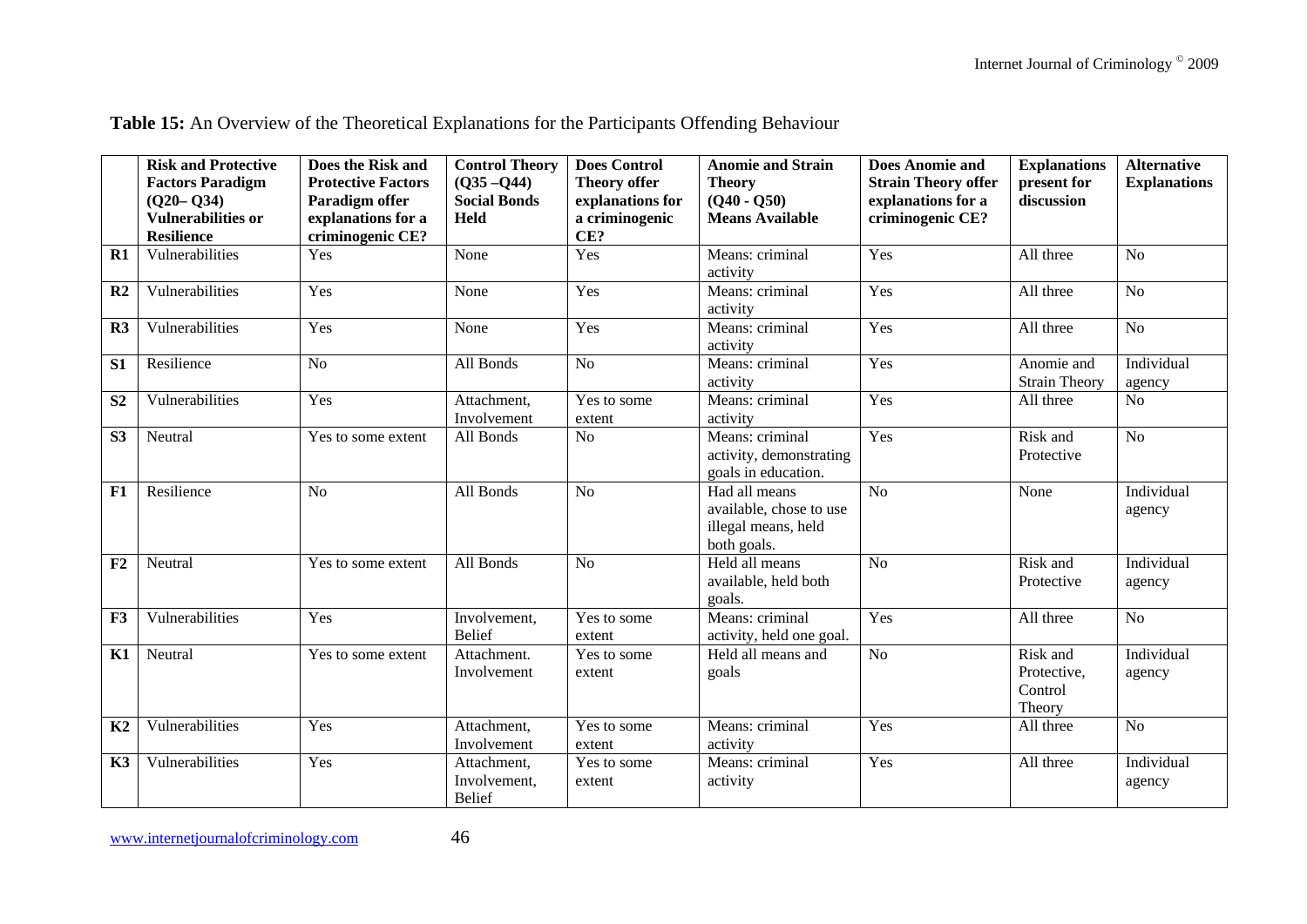## **The Risk and Protective Factors Paradigm**

Ten of the twelve participants did not show resilience to offending, seven of whom presented vulnerabilities with the remaining showing what can be seen as a 'neutral' situation due to the balance of risk and protective factors. This type of analysis was found to be relevant in most cases.

Table 10 highlighted the different placements levels of vulnerabilities and resilience to crime: residential and kinship care was shown to be the most criminogenic CEs. Resilience was relatively rare.

One of the risks evident in CEs was high levels of 'isolation' with those in residential and secure showing 'physical isolation' and foster and kinship emphasising ' emotional isolation', evidently the CE is reflected to heighted risks by not providing the participants with the integration they require physically and the emotional needs they require to resist offending.

'Low attachments' were evident within all CEs, reflecting consequences of 'feeling alone' and 'holding no respect'. All placements with the exception of kinship reflected lack of attachments with families which are vital to resist offending, it is not clear if attachments could be available, but it is evident that the CEs produce a criminogenic influence that is crucial to deter them from crime. Finally 'education' was affected due to 'instability' 'low expectations' and 'no encouragement', this also reflects the CE to not provide the initial stability that encourages carers to form interest in the children looked after.

It is important to note the limitations of this theory holding individualistic explanations of offending, often not able to provide a complete and accurate explanation of offending generally (Farrington, 1996; Sutherland *et al*, 2005). Thus it must be acknowledged that the extent to which the CEs are deemed criminogenic is focused on individual's experiences, not on the environment universally.

### **Anomie and Strain Theory**

Interviews with nine of the twelve participants reflected Anomie and Strain Theory; highlighting life chances to be hindered by the CE.

Table 12 highlighted residential and secure placements to be the most criminogenic; with all participants not having the conventional means to adopt non -offending lifestyles. Kinship and foster placements reflected conflicting interpretations, with some participants holding all of the conventional means, referencing 'individual agency' to be an alternative explanation, thus showing the CE not to hold criminogenic influences.

Restrictions of the conventional means of 'education' were linked to the type of CE; residential referenced 'instability', secure 'low educational levels' and kinship 'no discipline'. With education being a vital means to enhance life chances and resist offending, all placements with the exception of foster presented criminogenic influences. The foster participant not holding this mean, stated it was their 'own choice' and not a consequence of the CE. 'Unemployment' was directly related to the legacies of 'low education achievement' providing conclusive effects of the criminogenic restrictions to life chances evident in the CEs, leaving nine of the participants only possessing illegal means.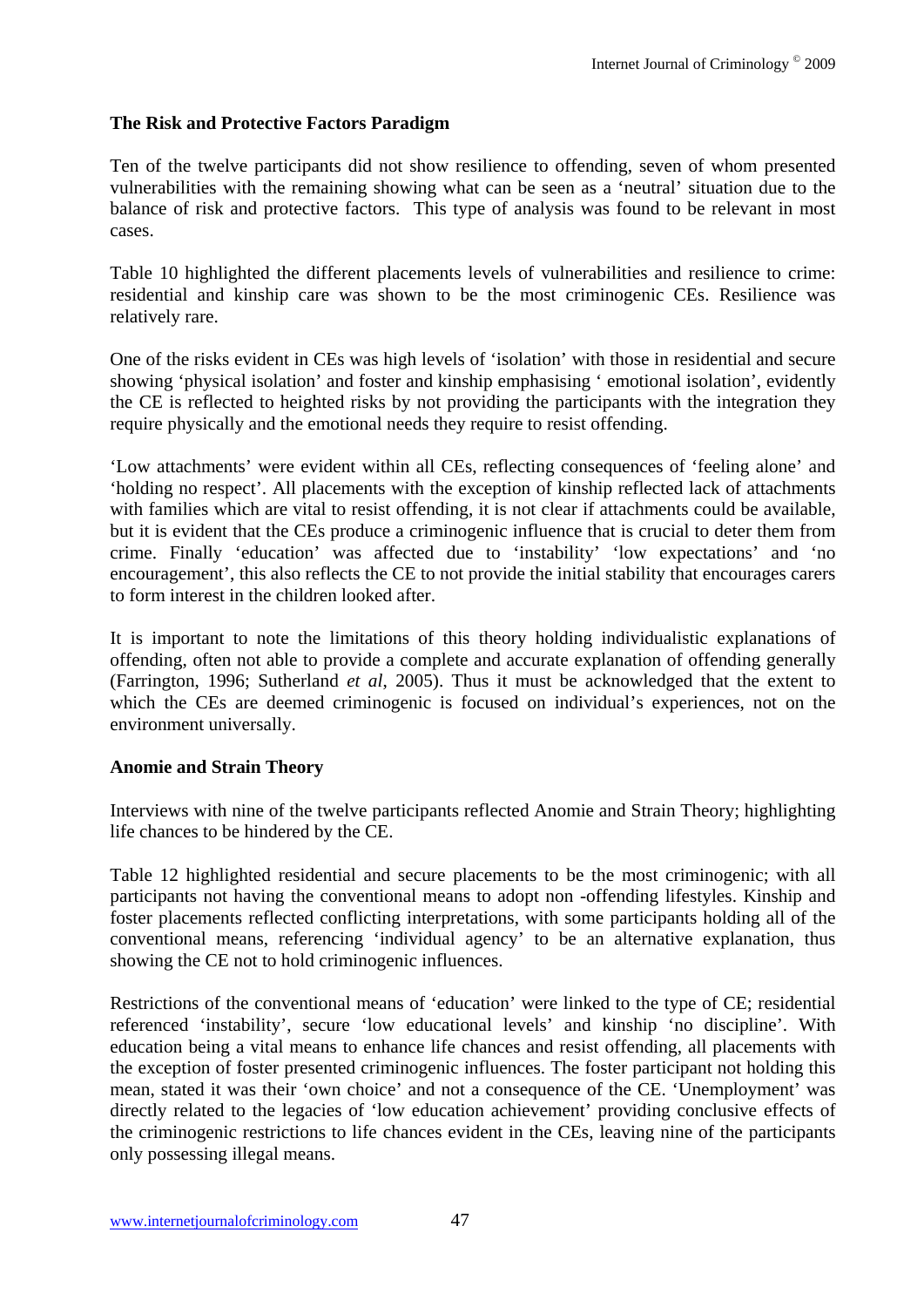A crucial limitation found within this analysis was the extent to which the restriction of conventional means resulted in offending or the criminal records the participants possessed affecting their ability to hold these means. It is important to acknowledge that this theory is based on consensus beliefs that we all share the same goals (Durkheim, 1964). Emphasis is made within this theory to explain the goals of material goods and offers explanations of offending such as stealing. It does not offer explanations of all offending, which the other theories offer.

### **Control Theory**

Interviews with eight of the twelve participants reflected control theory; reflecting the CE not providing the four social bonds that protect individuals from offending.

Table 11 highlighted variations in the criminogenic nature of the placements; with all residential participants not holding any of the social bonds, thus informing it to be the most criminogenic. The remaining placements offered at least two bonds, with four participants from secure and foster highlighting possession of all bonds and offering alternative explanations of their offending to be reflected due to 'individual agency'.

'Stability' was evidently the most prominent indicator of the ability to form social bonds. Those with 'instability' failed to form 'attachments' with the legacies of instability causing 'low educational achievement', 'low expectations' (restricting commitment and involvement within education) and 'criminal involvement' ( restricting belief in rules). It is evident that movements need to be kept to a minimum in order to give individuals the potential to hold these bonds. Although kinship held stability 'lack of discipline and boundaries' restricted their social bonds with the exception of attachment, reflecting the carers inability to provide discipline needed to encourage commitment and involvement within education and belief in resisting offending.

Control theory offers a sound explanation of offending behaviour for residential and kinship placements, but it must be noted that it is an individualistic concept that assumes human impulses need to be controlled (Hirschi, 1969).

#### **Criminogenic Placements**

Residential placements present the most criminogenic influences, with all participants providing evidence of all the theories and no evidence of 'individual agency'. Kinship is shown to be the second most criminogenic placement, with theoretical evidence of criminogenic influences being displayed within the high vulnerabilities to crime and the lack of all social bonds to deter them from offending. Although conflicting evidence displayed through Anomie and Strain Theory; it is evident that life chances were affected in two of the three participants. Although there are clear illustrations of criminogenic influences, two of the participants noted 'individual agency' as an alternative explanation, showing evidence of their offending also being reflected through their choices.

Secure offers contrasting evidence of the criminogenic influences; with one participant displaying resilience to offending and two cases highlighting all social bonds. Life chances of all the participants were shown to be affected by the CE, providing evidence of criminogenic influences. The remaining theoretical considerations were not reflected at a high level, reflecting this placement to not hold the criminogenic influences that residential and kinship offer.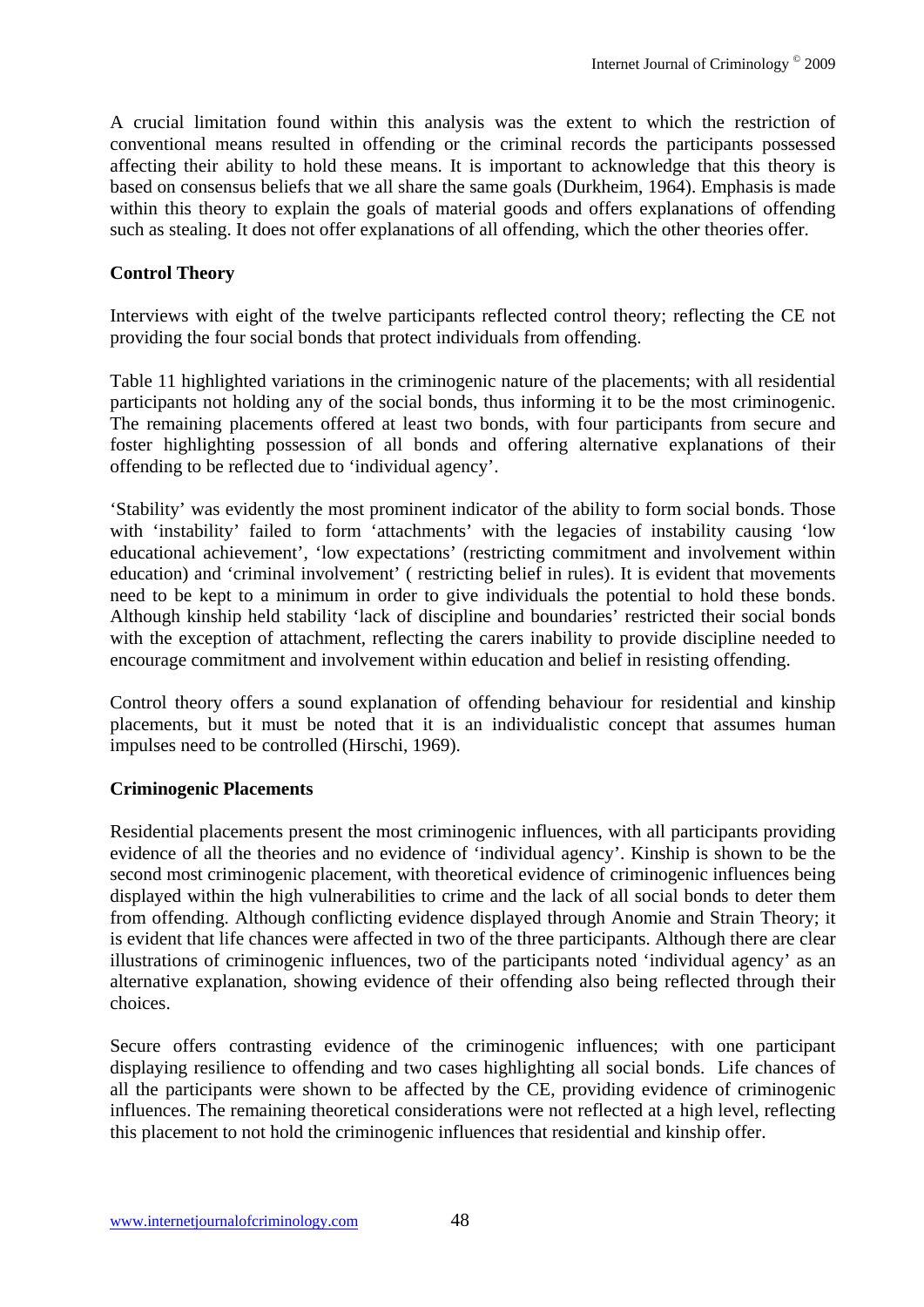Foster placements reflect the least criminogenic placement with one participant displaying resilience to offending and two highlighting all social bonds. What allows foster to be seen as the least criminogenic is through the effects on life chances; two of the three participants that experienced all of the conventional life chances to deter them from offending were from foster placements. Evidently two of the three participants stated 'individual agency' to be an explanation of the offending, one of which offered no criminogenic influences established through the theories examined. This key finding suggests that this placement offered an illustration of no criminogenic influences; directly opposite to the residential placement who offered evidence in every case of a highly criminogenic environment.

### **Conclusions**

The literature highlights concerning levels of 'instability' displaying the interconnections between ' low attachments', ' low educational achievement' and ' high rates of unemployment'; 'living with criminals',' lack of emotional support' and ' early transitions' all reflecting criminogenic influences. Residential care was shown to be the most criminogenic CE, through the high levels of these influences reflecting direct causes of offending. Secure offered different evidence of 'criminal influences', with those in kinship and foster care showing the least criminogenic influences. The latter CEs are often referred to as how CEs should be (Holland *et al*, 2005).

Analysis of the evidence using key theories showed residential care to be the most criminogenic reflecting 'isolation', 'criminal influences' and 'instability' causing ' low attachments' 'lack of encouragement' and 'low education achievement and legacies into unemployment'. Kinship care in this study showed heightened criminogenic influences compared with secure and foster placements; a finding contrasting to those examined in the literature reviewed. These participants reflected high concerns about 'lack of discipline' and 'insufficient funds'. These criminogenic influences can offer further explanation of the potential problems of kinship care, due to being poorer and having older carers (Richard & Tapsfield, 2003).

Secure care presented experiences of 'living with criminals', 'low levels of education', 'isolation' and 'instability' but presented fewer criminogenic influences compared with residential and kinship care. Foster placements were the least criminogenic holding lower levels of the themes presented and the highest level of choice explained through 'individual agency'.

Literature focuses on the CEs criminogenic aspects, neglecting alternative influences on behaviour. It is evident through the analysis in this thesis that alternative explanations can be made, drawing on 'prior experiences' and a theoretical concept of 'individual agency'. Although it is evident that residential placements are highly criminogenic with no alternative explanations, the remaining interviewees in the study saw their offending as not exclusively caused by the CE.

The risk of offending within this thesis shows areas of concern within all CEs, with residential care being the most in need of intervention. Corporate parents are shown to be failing their duties through the evidence of the interconnection between 'instability' in placements and the strong connection with 'low attachments' and 'low educational achievement'.

Availability of long term placements is evidentially a problem within the care system, presenting hindrances to placement planning to ensure 'stability'. Foster parents have been replaced with 'foster carers', today's care system is increasingly becoming professionalised, and 'attachment' to the children is not encouraged within any placement with the exception of kinship.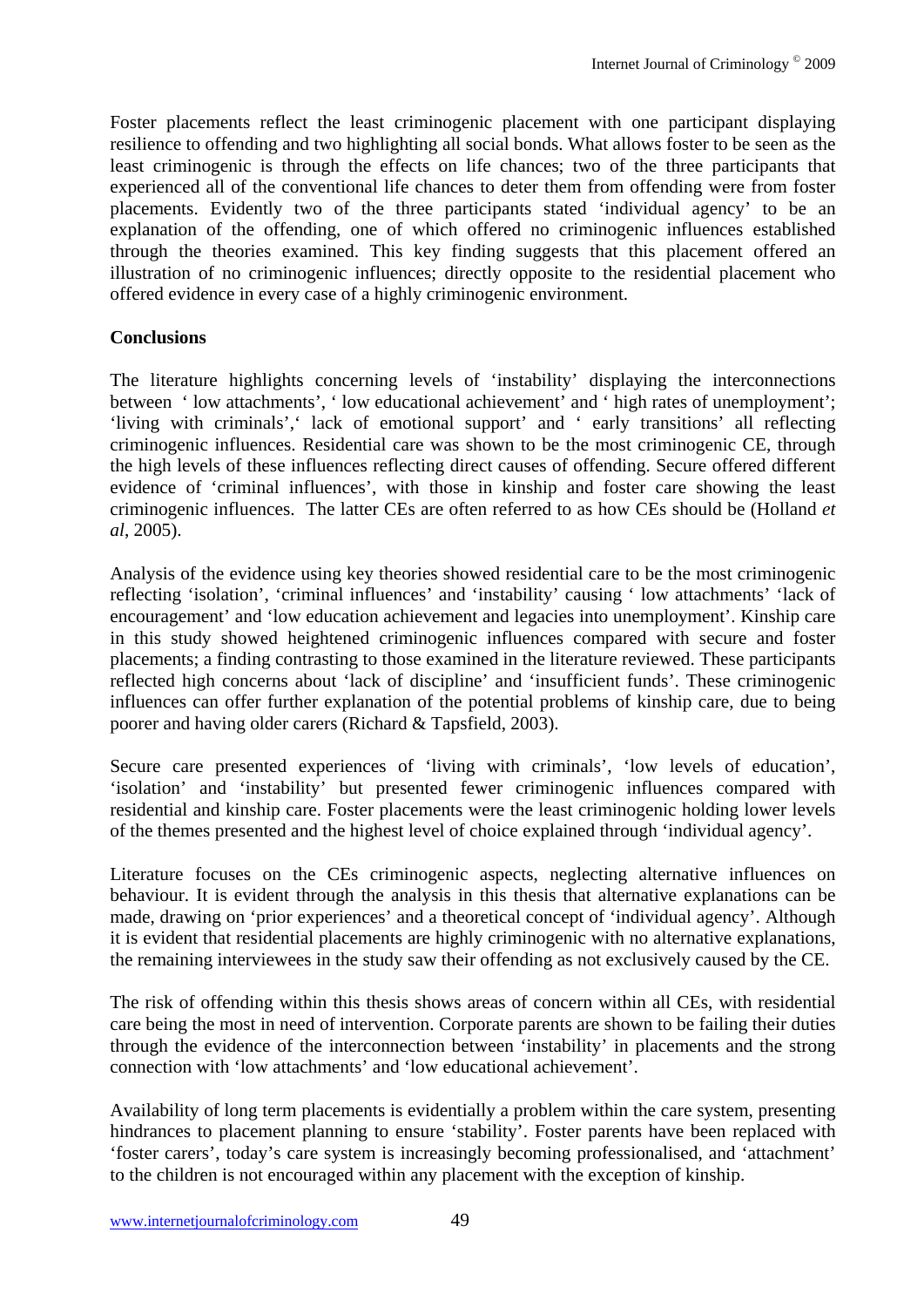The very nature of secure care presents the key problem of 'living with criminals', hence the development of alternatives such as remand foster care. Kinship care evidently offers protection through high levels of continuity, love, stability and attachments (Schofield, 2003), but faces criminogenic influences of 'insufficient funds' and 'lack of discipline'. Interventions need to ensure that kinship carers are provided with the same provisions as non kinship foster carers.

Legislation is aiming to prevent the criminogenic influences presented. *Choice Protects* (2002) acknowledges that movements within placements should be kept to a minimum avoiding 'instability', *CLCA* 2000 and *The Children Act* 2004, aims to ensure that provisions prevent ' low educational achievement' ,' high rates of unemployment', ' early transitions' and ' lack of support'. It may be some time before these aims are made a reality. It should be noted that the participants in the current research were in care prior to the full implementation of the above legislation. It is possible that more positive experiences may be found in future research.

## **Evaluation of Research Methodology**

Gaining access to the required number of research participants and building the rapport necessary to undertake these interviews was a particularly successful aspect of this study. Nevertheless, although the interview schedule was piloted, limitations were apparent. The questions exploring the protective factors of education (Q28, Q29) failed to ask reasons for which the protection was available, resulting in incomplete analysis. Another problem was found within the protective factors, Q32 showed 'supervision and discipline'. Numerous participants reflected only one of these protective factors (i.e. supervision *or* discipline).

A key issue apparent is the repetitive nature of the interview schedule. It was evident that many themes of offending were explored within the risk ratings and the theoretical considerations. However, this did mean that answers were verified during the process of the interview, enhancing the reliability of the findings.

## **Implications for Future Research**

This thesis presents evidence for the criminogenic influences of CEs; further research is needed to identify the extent to which the CEs actually *heighten* criminogenic influences.

Conducting the same study with a cohort consisting of those who have been in care and those who have not, would allow an analysis of the extent to which those in care have *heightened* risks compared to their peers. This would offer a comparison of the extent to which these risks are apparent for those who have not experienced being in care.

Not all experiences in care equate to offending; only nine percent of those in care have a record of offending in a year (DfES, 2008a). This thesis looked at the extreme cases of offending within the care system. To adopt a comparative study on those who have been in care and have not offended, would allow a more conclusive examination of the different CEs criminogenic influences.

Finally, adopting the same study with a cohort of looked after children post CLCA 2000 would allow an examination into the realities of the provisions provided and allow a full analysis of the extent to which the interventions equate to protection from offending.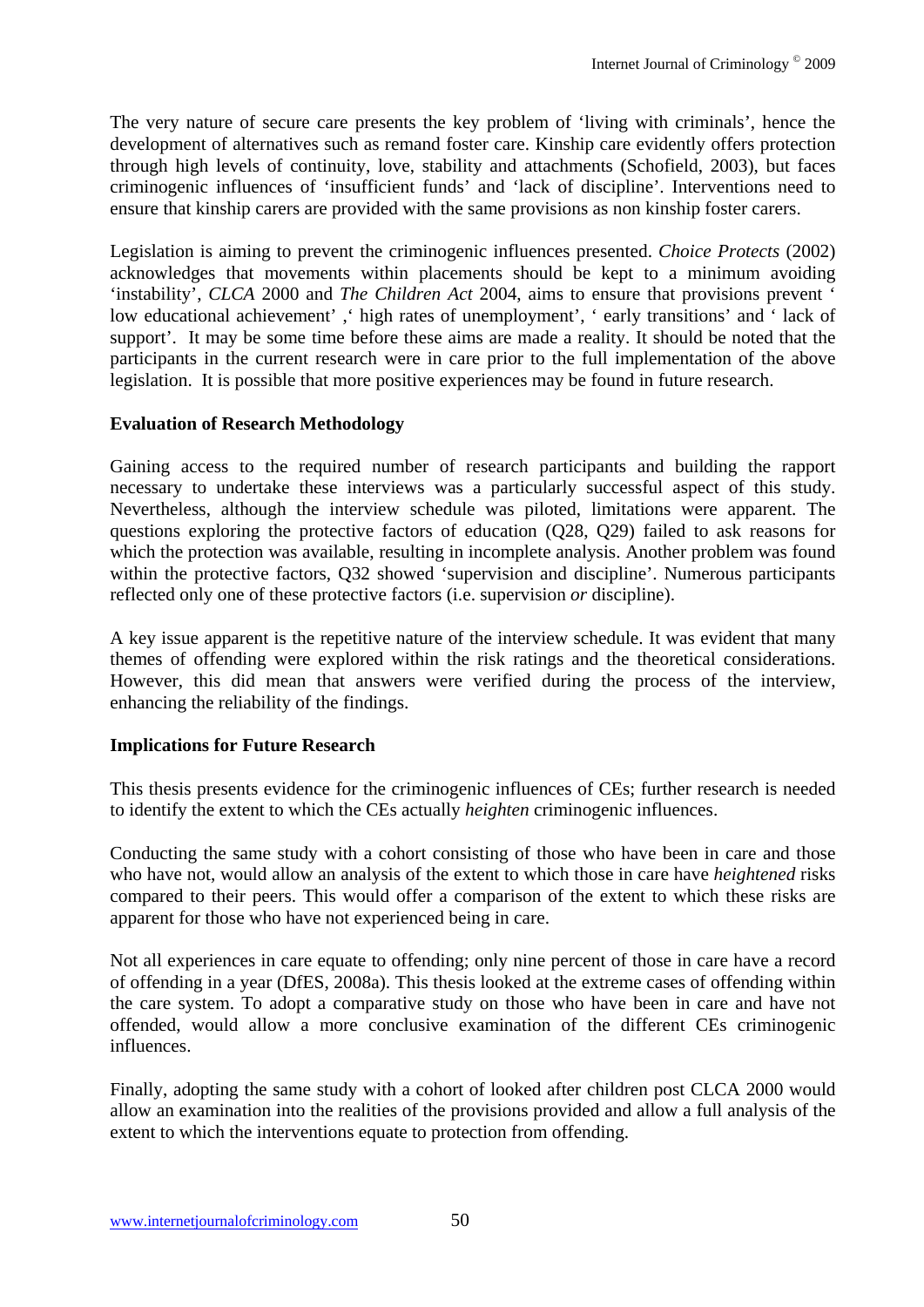### **APPENDICES**

| Appendix B: Acts of Parliament and Other National Policies55 |  |
|--------------------------------------------------------------|--|
|                                                              |  |
|                                                              |  |
|                                                              |  |
|                                                              |  |
|                                                              |  |
|                                                              |  |
|                                                              |  |
|                                                              |  |
|                                                              |  |
|                                                              |  |
|                                                              |  |
|                                                              |  |
|                                                              |  |
|                                                              |  |
|                                                              |  |
|                                                              |  |
|                                                              |  |
|                                                              |  |
|                                                              |  |

**\***All Three Sections of the Interview Schedule and participants ratings and responses are included. All names were changed to protect confidentiality and are not referred to within the thesis.

**NOTE: this dissertation includes very long appendices; including the full transcript of interviews.** 

**These transcripts are useful in illustrating the connection between data collected and thesis written.** 

**It is acknowledged that most theses at this level would not include this level of detail**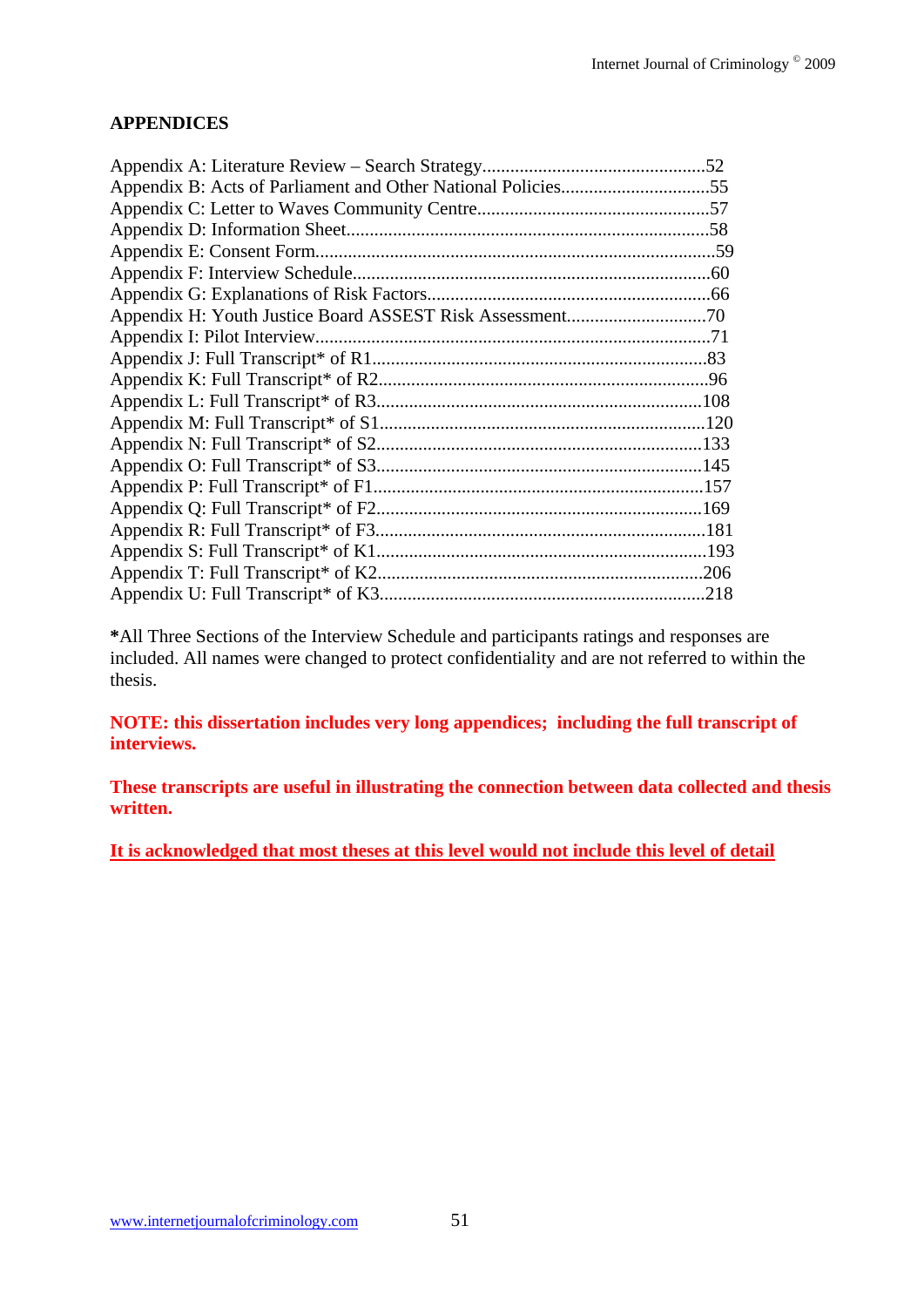# **APPENDIX A**

## **Literature Review - Search Strategy**

## **Broad topic area**

 Care System, Care environments( Residential, Secure, Foster and Kinship) Local Authorities as ' corporate parents' and Criminal/ Offending behaviour, Theoretical considerations

## **More specific focus/ question(s**

- Establishing the extent to which different types of CE may be criminogenic.
- Review social care and criminology literature on offending behaviour and children who have been in care
- Establishing the relationship between the care system and how it could explain criminal behaviour in care leavers.
- To explore theoretical explanations of offending that could explain criminogenic influences of the care environments.
- To investigate and analyse official sources to provide the background context of care leavers and their offending behaviour, addressing its extent and seriousness.
- To review the research evidence about care leavers' experiences within different types of placements and their possible relationships to becoming involved in crime.
- To explore existing literature and national statistics on care leavers and criminal behaviour, highlighting the specific situation of care leavers.

## **Seminal texts and key authors**

Broad, B. (2005). *Improving the Health and Wellbeing of Young People Leaving Care.* Lyme Regis: Russell House

Broad, B., Hayes, R. and Rushforth, C. (2001).*Kith and kin: Kinship care for vulnerable young people.* York: Joseph Rowntree Foundation/National Children's Bureau.

Durkheim, E. (1964). *The Division of Labour in Society.* New York: Free Press.

Farrington, D. (1996). *Understanding and Preventing Youth Crime.* York: York Publishing Services Ltd/ Joseph Rowntree Foundation.

Gilligan, R. (2001). *Promoting Resilience*. London: British Agencies for Adoption and Fostering.

Hayden, C. (2007). *Children in trouble: the role of families, schools and communities.*  Basingstoke: Palgrave Macmillan.

Hirschi, T. (1969). *Causes of Delinquency.* Berkeley: University of California Press.

Jackson, S. (2006). Looking after children away from home: Past and present. In E.Chase, A. Simon and S. Jackson (Eds) *In Care and After: A positive perspective* (pp.  $9 - 25$ ). London: Routledge.

Rutter, M., Giller, H., Hagell, A. (1998) *Antisocial Behaviour by Young People*, ambridge: Cambridge University Press.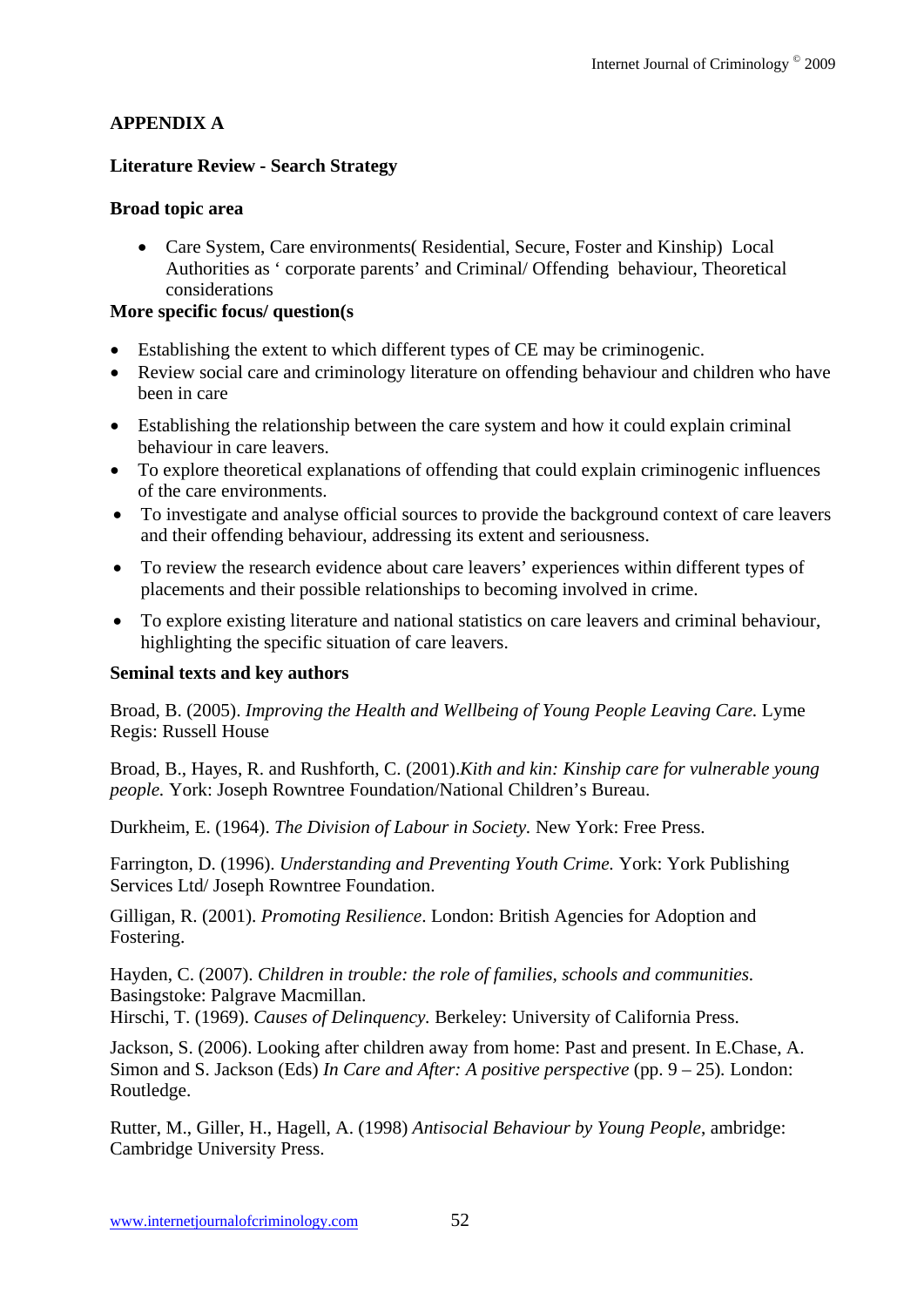Stein, M. (2006). Research Review: Young people leaving care. *Child and Family Social Work,*  11, 273 – 279.

Stein, M. (2008). *Young People Leaving Care* Highlight no 240. London: National Children's Bureau.

Taylor, C. (2006). *Young People in Care and Criminal Behaviour.* London: Jessica Kingsley Publishers.

## **Key words/search terms used**

- Crim<sup>\*</sup> Care system
- Crim\* Care Leaver
- Crime and Looked After Children or Care Leavers
- Criminal behaviour and Looked After Children or Care Leavers

## **Timescale**

Theory non specific time line, research from 2000 onwards

### **Bibliographic databases**

Databases used:

• CSA ( Cambridge Scientific Abstract)

### **Journals**

- American Sociological Review
- British Journal of Social Work
- Child Abuse and Neglect Child Abuse Review
- Child and Adolescent Social Work Journal
- Child and Family Social Work
- Child Care in Practice
- Child Development
- Children and Society
- Children and Youth Services Review
- Criminology
- Criminal Behaviour and Mental Health
- European Journal of Social Work
- International Journal of Social Welfare
- Journal of Adolescence
- Journal of Child Psychology and Psychiatry
- Journal of Social Work
- Pastoral Care in Education
- Social Work Education
- Sociological Review
- Youth Justice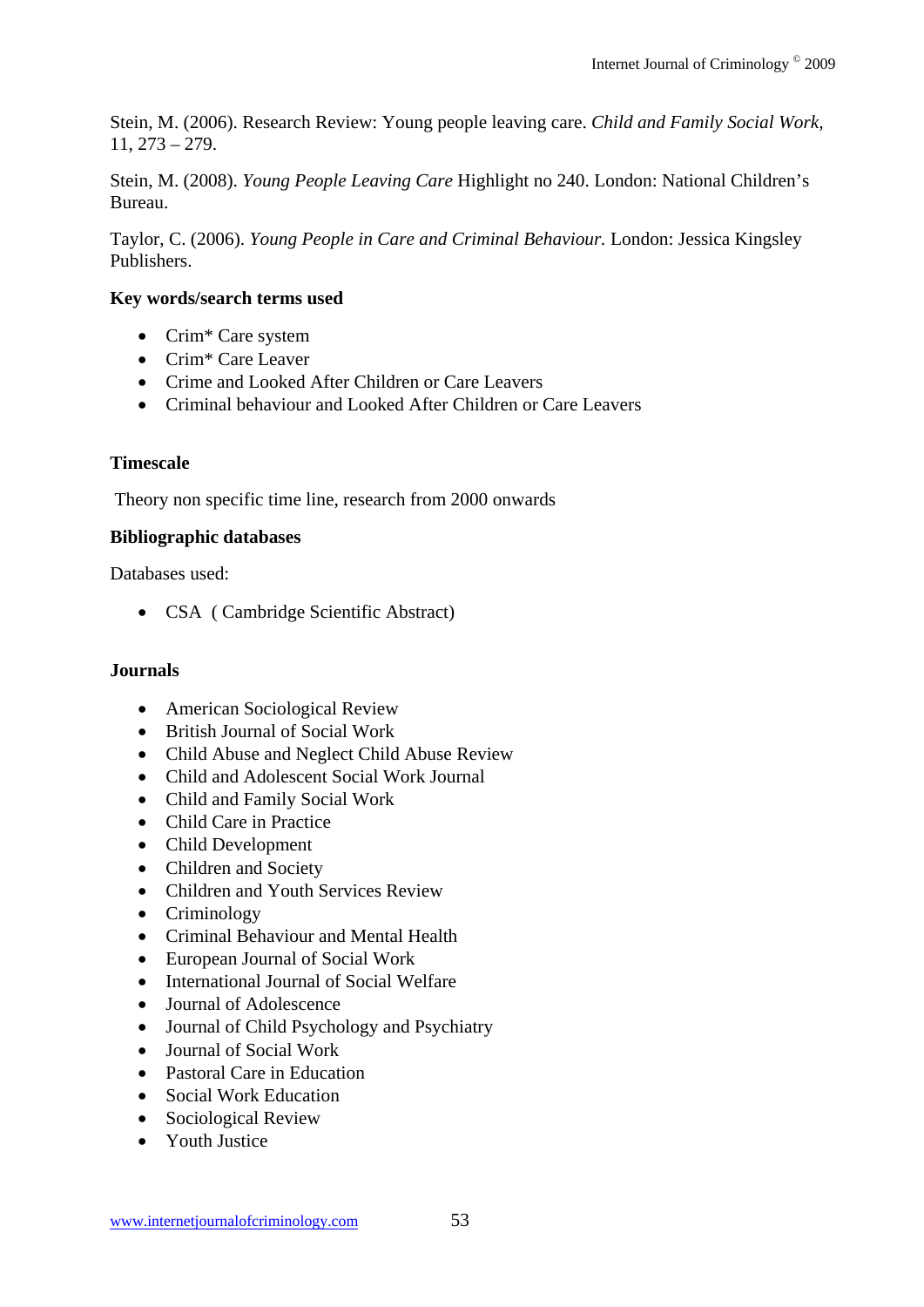### **Websites**

- www.britsoc.com
- www.homeoffice.com
- www.jrf.org.uk
- www.nacro.org.uk
- www.youthjusticeboard.gov.uk
- www.esrcsocietytoday.ac.uk
- www.crimereduction.gov.uk
- www.nationalstatistics.gov.uk
- www.uncjin.org
- www.statistics.gov.uk
- www.soc.surrey.ac.uk
- www.centrepoint.org.uk

# **Other**

- Commission for Social Care Inspection
- Crown Prosecution Service (CPS)
- Department of Education and Skills (DfES) outcomes indicators , publications and website
- Department of Health (DH) publications and website
- Joseph Rowntree Foundation
- National Association for the Care and Resettlement of Offenders (Nacro)
- National Children's Bureau Highlights
- Who Cares? Trust
- Youth Justice Board (YJB) ASSET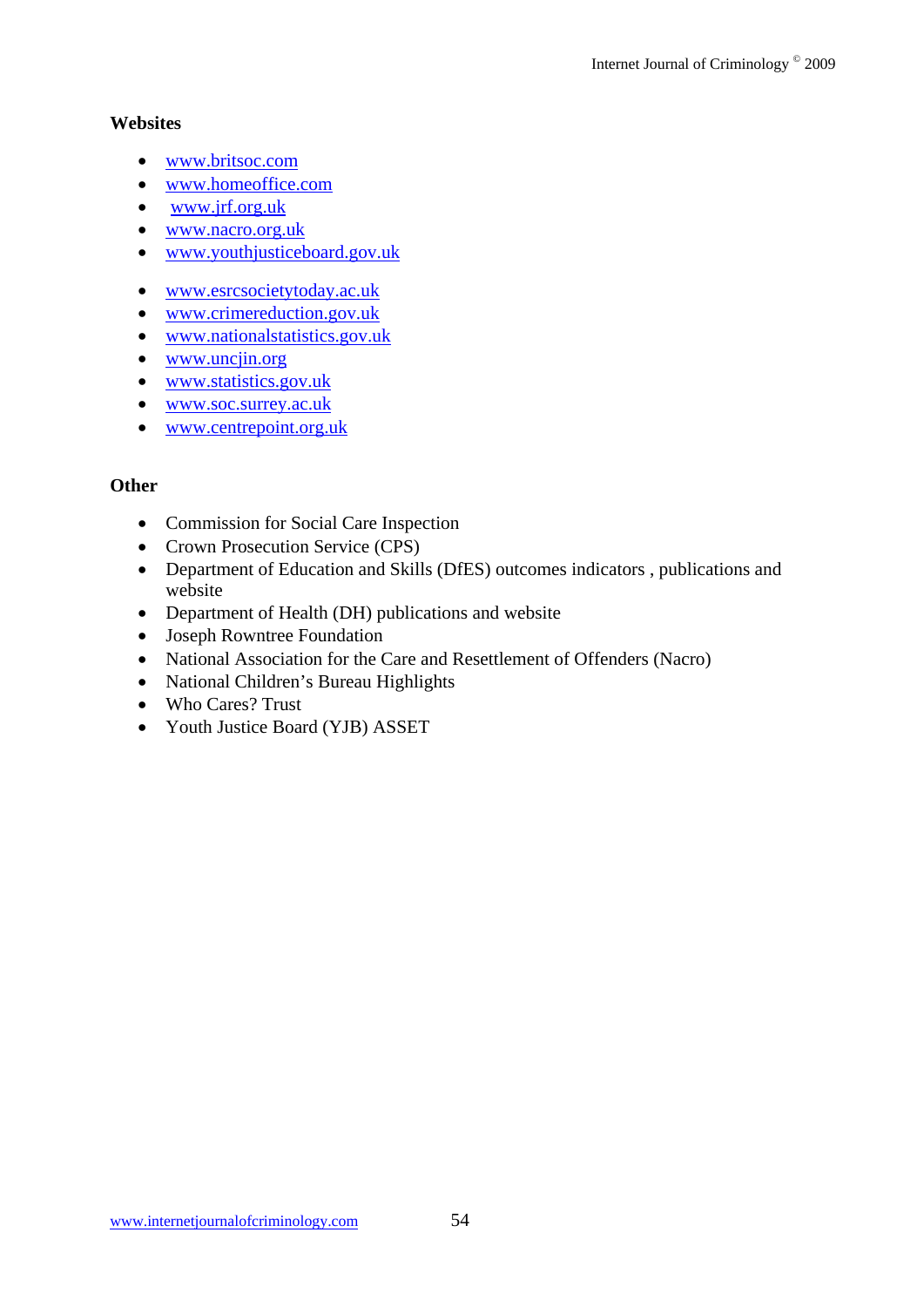## **APPENDIX B**

### **Acts of Parliament and Other National Policies (Chase, Simon and Jackson, 2006: Appendix)**

**The Poor Law (1834)** was introduced as a measure to tackle poverty and remove homeless people from the streets. Poor people were accommodated in workhouses, clothed and fed, and children received some basic education. In return they would have to work for several hours each day.

**Infant Life Protection Act (1872)** made it law that any person who took in and looked after two or more children under one year of age for more than twenty four hours for payment had to be registered by the local authority.

**Adoption of Children Act (1926)** introduced a legal framework for adoption and formalised adoption arrangements for the first time.

**Children and Young Persons Act (1933)** defined neglect and abuse with regard to children and young people, regulated children's employment and introduced the prosecution of children in England and Wales for homicide and other grave offences.

**Education Act (1944)** raised the school – leaving age to 15 and provided universal free schooling in three types of schools: grammar, secondary modern and technical. Entry to these schools was based on the  $11+$  examination.

**Children's Act (1948)** established a children's committee and a children's officer in each local authority. It followed the creation of the Parliamentary Care of Children Committee in 1945 following the death of 13 year old Dennis O'Neill at the hands of his foster parents.

**National Assistance Act (1948)** abolished the old Poor Law and provided assistance to persons whose resources were insufficient to meet their needs. Distinctions between different groups of persons in need were replaced by a single system of national assistance administered by the National Assistance Board.

**Children and Young Person's Act (1963)** enabled local authorities in England and Wales for the first time to spend money on preventive measures to keep children with their families.

**Children and Young Person's Act (1969)** integrated services for children in need under local authority control in England and Wales. Its provisions were replaced by the Children Act 1989 which came into force in October 1991.

**Local Authority Social Services Act (1970)** established local authority social services departments in England and Wales. These combined the former children's, health and welfare departments.

**Children Act (1975)** was designed to make it easier for children to be freed for adoption without their parents consent. It also introduced a new category of 'custodianship' intended to give greater security to foster parents. However, its provisions were contingent on the availability of resources with the result that it was never fully implemented.

**Children Act (1989)** reformed the law relating to children and their families and adopted the rights of the child as a fundamental principle. It emphasised the child's welfare as paramount and enjoined courts not to impose a care order unless it was in the interests of the child to do so.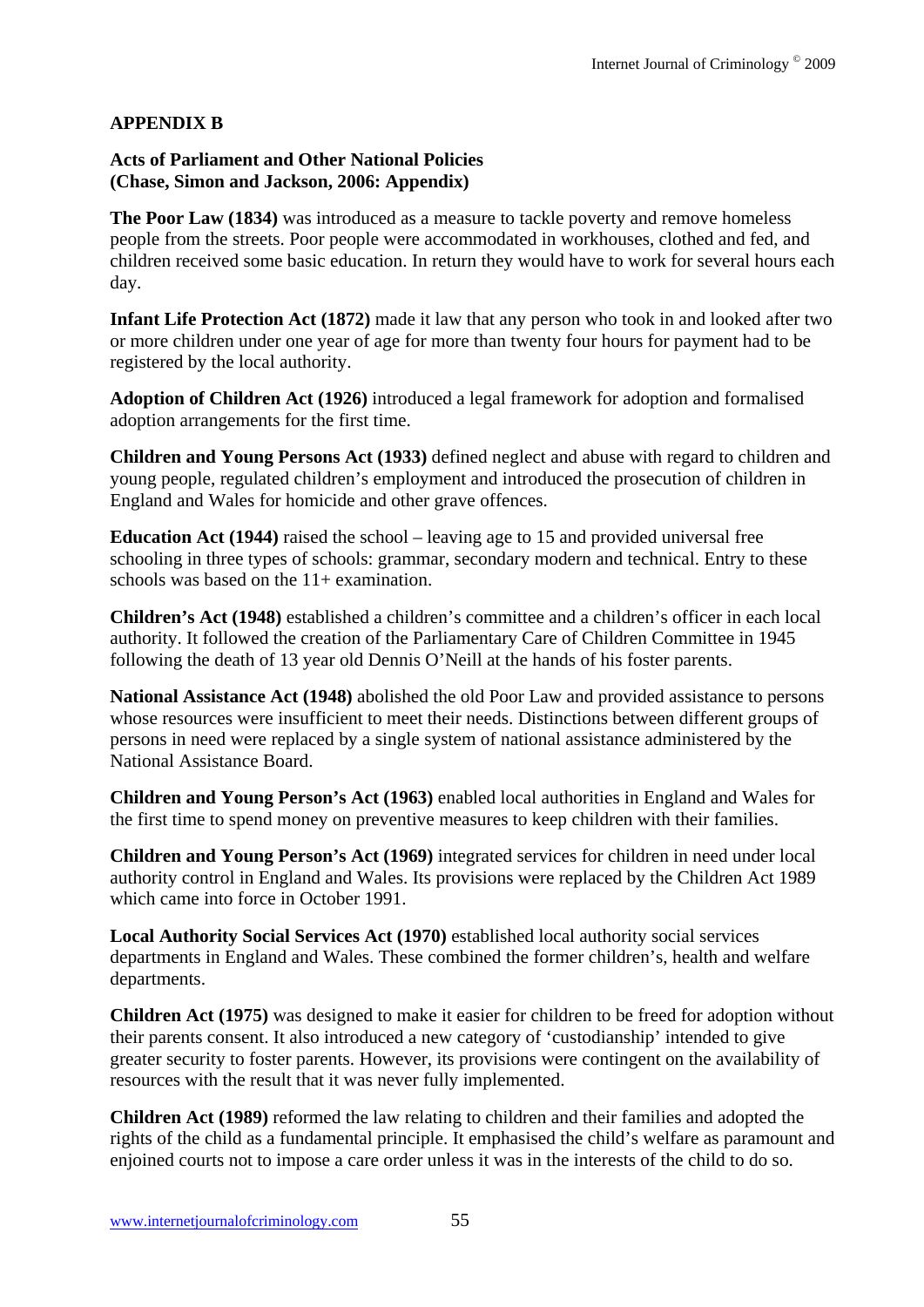**Children (Scotland) Act (1995)** brought together different areas of law affecting children such as family, child care and adoption law. Its emphasis was on child centred principles based on the United Nations Convention on the Rights of the Child.

**Children (Northern Ireland) Order (1995)** based on the 1989 Children Act (England) placed new responsibilities on local authorities to protect and promote children's welfare and to prepare children's service plans.

**Quality Protects (1998)** was part of a wider strategy to address social exclusion, and in particular aimed to improve serviced for children in local authority care and those leaving care through local authority management action plans.

**Children (Leaving Care) Act (2000)** ensured that children and young people accommodated by local authorities under the Children Act (1989) were provided with due care and support during their transition from care up until the age of 21 years or 24 if in full time education.

**Care Standards Act (2000)** was introduced to ensure that the care of vulnerable people (including young people) in different types of supported housing was properly regulated, improve care standards and introduce consistency in the regulation of social care and independent health services.

**Adoption and Children Act (2002)** modernised the legal framework for domestic and inter country adoption and introduced a new legal order, special guardianship, offering legal permanence for children for whom adoption is not suitable.

**Choice Protects (2002)** was launched to improve outcomes for looked after children by providing a degree of placement stability and giving children and young people and their families' greater choice over their placements.

**Children Act (2004)** provides the legislative framework for improving children's lives and cover both universal services, accessed by all children, and targeted services for those with additional needs. It aims to encourage the integrated planning, commissioning and delivery of health, social care and educational services.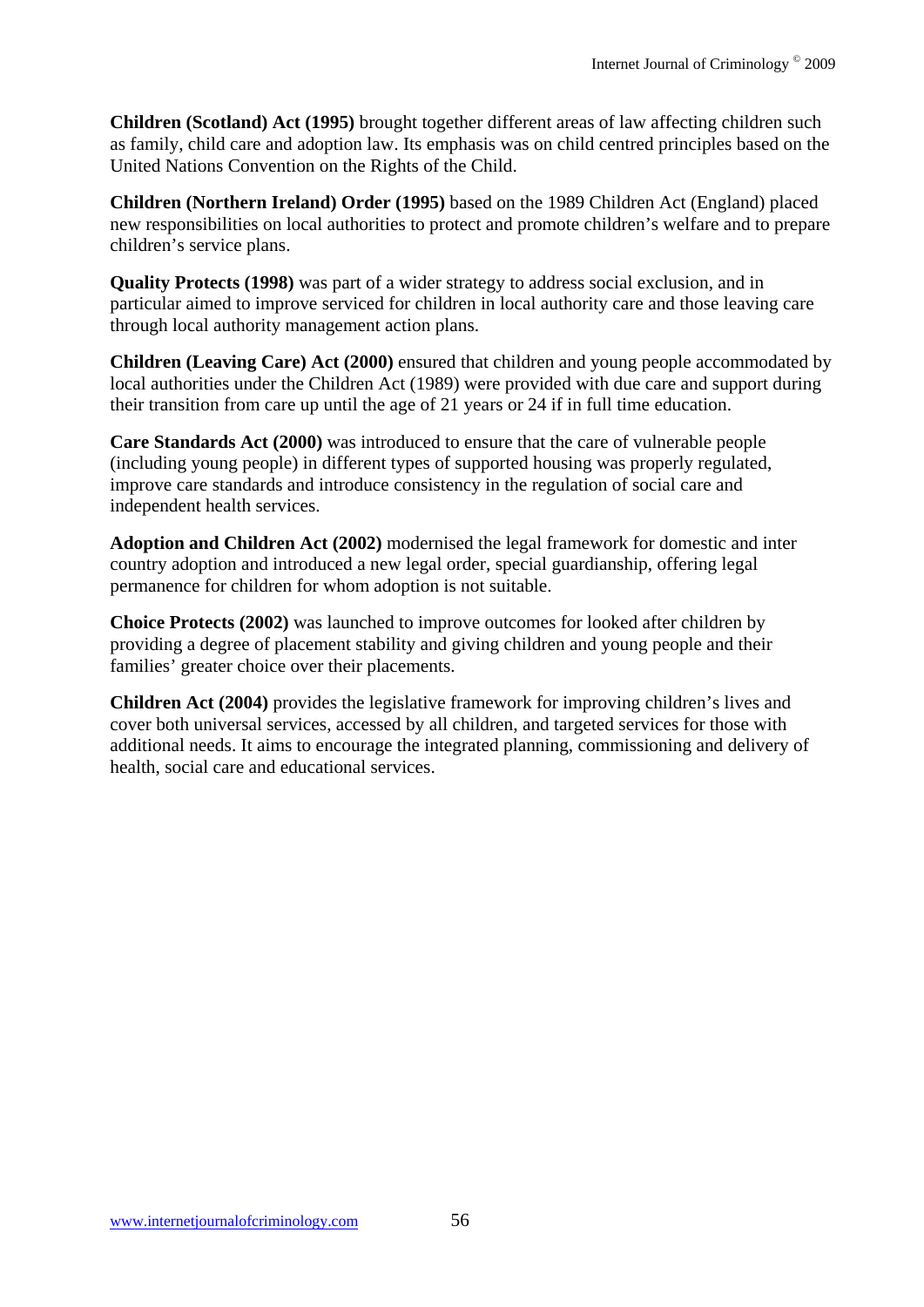### **APPENDIX C**

### **Letter to Waves Community Centre**

Kimberley Marsh

#### XXXXXXXXX

#### **RE: Gaining participants for research on the 'To what extent are different types of care environment criminogenic'**

Dear XXXX,

I am writing to follow up our telephone conversation on 03/02/08. As you aware I am a student at the University of Portsmouth undertaking an MSc Degree in Criminology and Criminal Psychology. From my voluntary work at the centre, I was fortunate to meet some individuals who inspired my research study to look into the extent different types of care environments may be criminogenic.

I am now looking for twelve participants who have experienced being in care, preferably three from each of these care environments: Residential, Secure, Foster and Kinship. I would be extremely grateful if you could circulate the information sheet at your centre,

It includes the aims of the research, why the research is worth doing, what the interview involves and confirmation of the confidentiality of the research.

I have included my contact information that you can distribute to interested persons. I am extremely grateful for your initial interest and hope that participants can be gathered from the centre to enable me to carry out the research.

I would also like to take this opportunity to confirm the arrangements made on the phone regarding access to the centre, if all goes to plan and twelve participants are gathered I would need a room in the centre for around an hour for each interview; equalling twelve hours. As we discussed using the centre could prove to be more appealing than an outside location.

If you require confirmation that I am doing the research as a student from the University of Portsmouth you can contact my supervisor **Dr Carol Hayden** on 023 9284 5554 or carol.hayden@port.ac.uk .

Once I have received confirmation from yourself and interest in the research from potential participants I will be in touch to finalise dates/times in which to carry out the research.

Thank you in advance

Yours Sincerely

Kimberley Marsh

0778XXXXXXXXX

XXXXXX@hotmail.com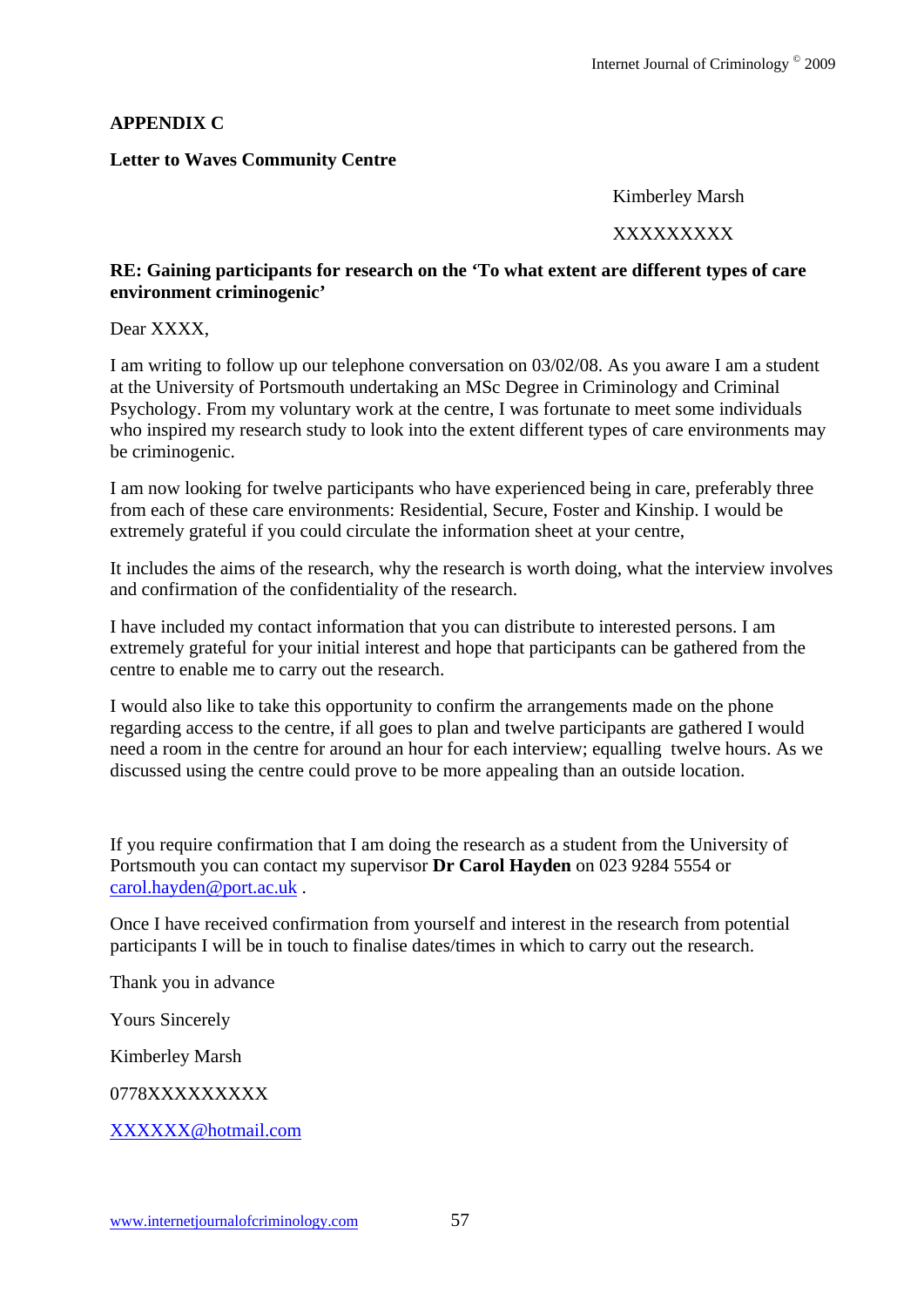## **APPENDIX D**

#### **Information Sheet**

**Research Title**: 'To what extent are different types of care environment criminogenic?'

**What is the research for?** The above research dissertation is for part fulfilment of an MSc in Criminology and Criminal Psychology Degree at The University of Portsmouth.

**What is the aim of the research?** The aim is to evaluate the evidence about the extent to which different types of care environments may be criminogenic. The extent and seriousness of care leavers offending behaviour will be analysed through existing research and official statistics; highlighting the specific situation of care leavers versus the general population. Interviews will be carried out to explore experiences of care leavers within different types of placements and explanations for criminal behaviour. With the existing research and the information gathered through the interviews for this piece of research; attempts will be made to examine the extent to which criminological, sociological and psychological theory may provide evidence to suggest that certain care environments may be criminogenic.

**Why is the research worth doing?** Young people leaving care are one of the most disadvantaged groups in society and unfortunately this is reflected in their participation in crime. Prison Statistics show that 41 percent of people in custody had at some point in their lives been in care. This is reflected year after year and has generally been taken as a given. To explore the way in which different care environments maybe criminogenic will highlight reasons why there is heightened criminal behaviour instead of purely highlighting the predominance of it. It is vital that your voices are heard to enable insights of your experiences; if certain types of placements hold the possibility of heightening criminal behaviour then these needs to be addressed to show possible implications of developments within social care policy. Young people should have a far more positive and supportive experience of care and afterwards.

**What does the Interview involve?** The interview consists of three sections:

- The first is formed in a brief questionnaire style; you can fill it in or ask the researcher to do it. It consists of **basic information about yourself**, type(s) of placements you have experienced and details of any criminal behaviour.
- The second part focuses on **aspects of life in care.** You will be asked to judge 12 aspects of life in care and how important they may have been in relation to criminal behaviour.
- The final part will consist of asking **open questions**, following up information given in the previous two sections. It will allow key risks addressed in section two to be discussed, whilst asking further questions on them and surrounding issues. With your permission I would like to record this part of the interview.

**Confidentiality** The information you give in this interview is confidential. That means you will not be named or made identifiable in the way the research is written up. All names will be changed and you have the right to withdraw at any time or request that any information you give during interview is not used in the final report.

If you are happy to take part in this study we would like you to complete the research consent form.

If you have any questions about the research or require a copy of the final report, please contact myself **Kimberley Marsh on 07884310832 or kimberley.a.marsh@hotmail.com.** 

**If you want to check that I am doing this research as a student of the University of Portsmouth**  you can contact my supervisor **Dr Carol Hayden on 023 9284 5554 or carol.hayden@port.ac.uk .** 

**Thank you for taking the time to read this.**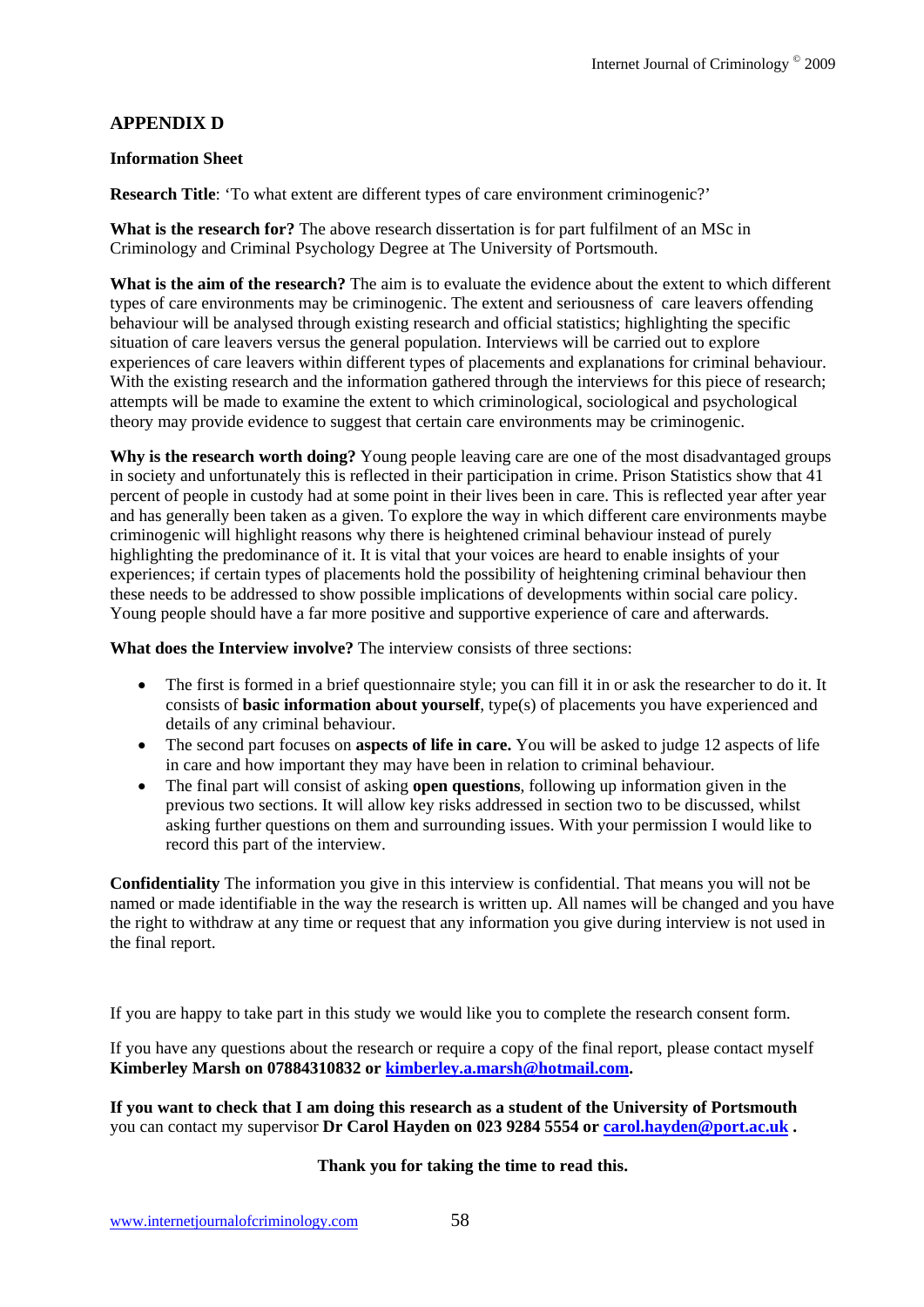## **APPENDIX E**

### **Consent Form (Confidential)**

**Research Title**: 'To what extent are different types of care environment criminogenic?

|    | <b>1.</b> Have you read the information sheet highlighting the aims of the<br>research and your requirements as a participant?                                                    | Yes $\Box$         | No $\square$   |
|----|-----------------------------------------------------------------------------------------------------------------------------------------------------------------------------------|--------------------|----------------|
|    | <b>2.</b> Have you had the opportunity to ask any questions about<br>what the research will involve?                                                                              | Yes $\Box$         | $No$ $\Box$    |
|    | 3. Have you received enough information about this study?                                                                                                                         | $Yes \Box$         | $No$ $\Box$    |
| 4. | Do you understand that you are free to withdraw from this study:                                                                                                                  |                    |                |
|    | At any time?<br>$\bullet$                                                                                                                                                         | Yes $\blacksquare$ | $No$ $\Box$    |
|    | Without having to give a reason for withdrawing?                                                                                                                                  | Yes $\Box$         | $No$ $\Box$    |
|    | <b>5.</b> If needed, are you aware that Waves Community Centre will<br>offer assistance in any emotional, mental or practical problems<br>brought to light through this research? | Yes $\Box$         | $No$ $\Box$    |
|    | <b>6.</b> Do you agree to take part in this study?                                                                                                                                | $Yes \square$      | N <sub>0</sub> |
|    |                                                                                                                                                                                   |                    |                |

## **Types of Placement experienced:**

**Name:** 

**Participant Signature:** 

**Date:** 

# **Researcher Signature (Kimberley Marsh, University of Portsmouth):**

**Date:**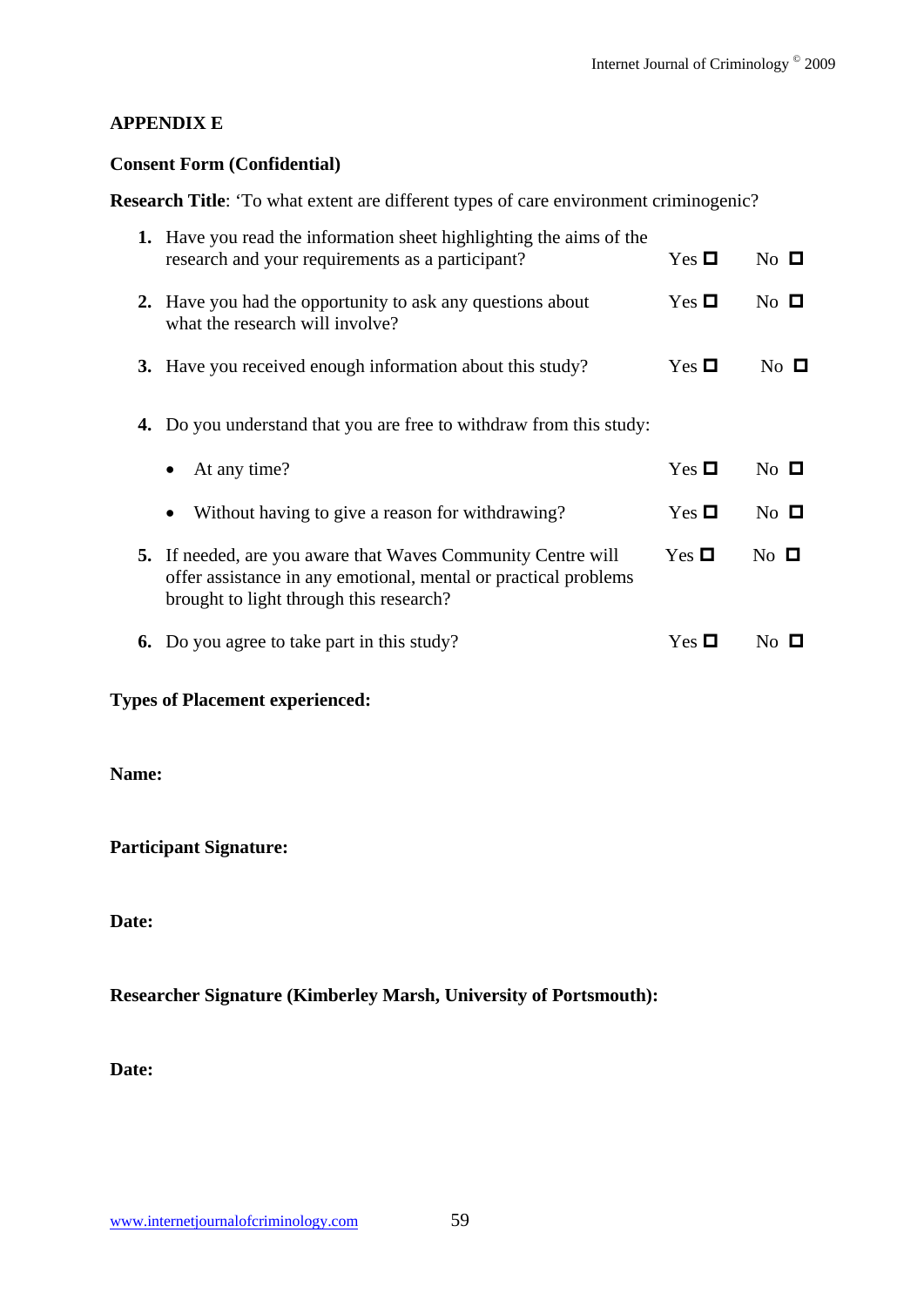### **APPENDIX F**

#### **Interview Schedule**

**Name:** 

**Type of Placement:** 

#### **Section 1 – About you/ Background**

#### **General**

Age:

Sex:

Ethnicity:

What are you doing now? (Education, training, employment)

### **Time in care**

Age at first placement:

Time spent in care (years/months):

Number of placement(s):

Type(s) of placement:

### **Offending Behaviour**

Number of Offences:

Of which were cautions?

Of which were convictions?

Type of offence(s) committed: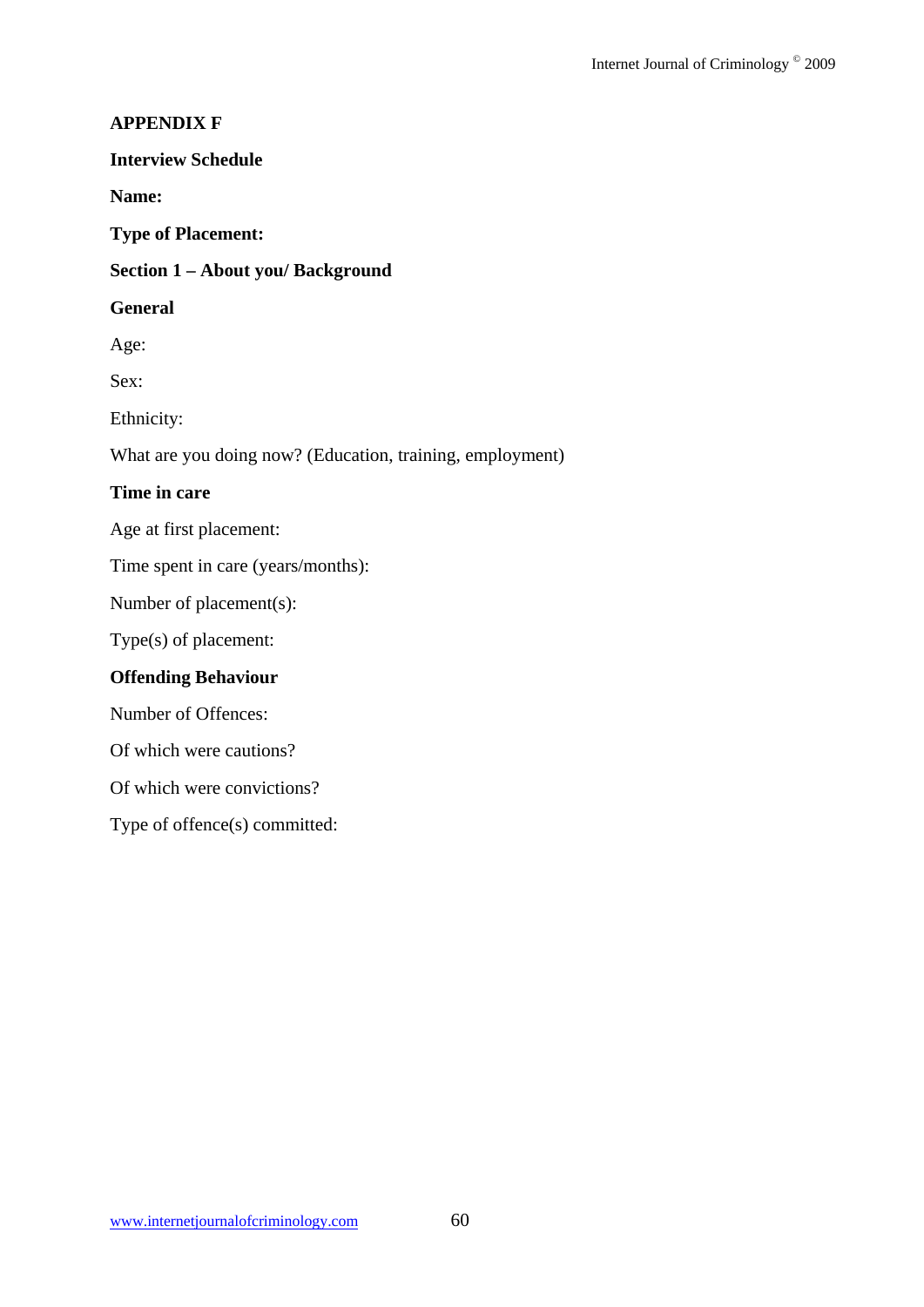**Name:** 

# **Type of Placement:**

**Section 2 –The overall Care Environment/Experience and its impact on criminal behaviour** 

**The following 12 aspects of life are known to relate to offending behaviour. How important were they for you in relation to the start of your offending behaviour?** (Please see the 'Explanations of Risk Factors' for guidance on the meanings of each of these risks)

1= Not important (being in care was a positive experience in this respect)

4= Very important (being in care was a negative experience in this respect)

| Please circle one number for each<br>influence or N/A if not applicable | Not important<br>(positive<br>experience) 1 |                |   | <b>Very</b><br>important<br>(negative<br>experience) 4 |
|-------------------------------------------------------------------------|---------------------------------------------|----------------|---|--------------------------------------------------------|
| 1. Living arrangements                                                  | $\mathbf{1}$                                | $\overline{2}$ | 3 | $\overline{4}$                                         |
| 2. Family and Personal<br>relationships                                 | $\mathbf{1}$                                | $\overline{2}$ | 3 | $\overline{4}$                                         |
| 3. Education, training and<br>employment                                | $\mathbf{1}$                                | $\overline{2}$ | 3 | $\overline{4}$                                         |
| 4. Neighbourhood/ Area lived in                                         | $\mathbf{1}$                                | $\overline{2}$ | 3 | $\overline{4}$                                         |
| 5. Lifestyle                                                            | $\mathbf{1}$                                | $\overline{2}$ | 3 | $\overline{4}$                                         |
| 6. Substance Use                                                        | 1                                           | $\overline{2}$ | 3 | $\overline{4}$                                         |
| 7. Physical Health                                                      | $\mathbf{1}$                                | $\overline{2}$ | 3 | $\overline{4}$                                         |
| 8. Emotional and Mental Health                                          | 1                                           | $\overline{2}$ | 3 | $\overline{4}$                                         |
| 9. Perception of self and others                                        | 1                                           | $\overline{2}$ | 3 | $\overline{4}$                                         |
| 10. Thinking and behaviour                                              | $\mathbf{1}$                                | $\overline{2}$ | 3 | $\overline{4}$                                         |
| 11. Attitudes to offending                                              | $\mathbf{1}$                                | $\overline{2}$ | 3 | $\overline{4}$                                         |
| 12. Motivation to change                                                | $\mathbf{1}$                                | $\overline{2}$ | 3 | $\overline{4}$                                         |

**Areas with highest risk (Vulnerabilities): What do you feel made you offend/offend more?** 

**Areas with lowest risk: Which risk(s) do you feel had little impact on your offending behaviour?** 

**Available protective factors (Resilience): What helped you keep out of trouble/ stop offending/offend less? What would have helped you keep out of trouble?**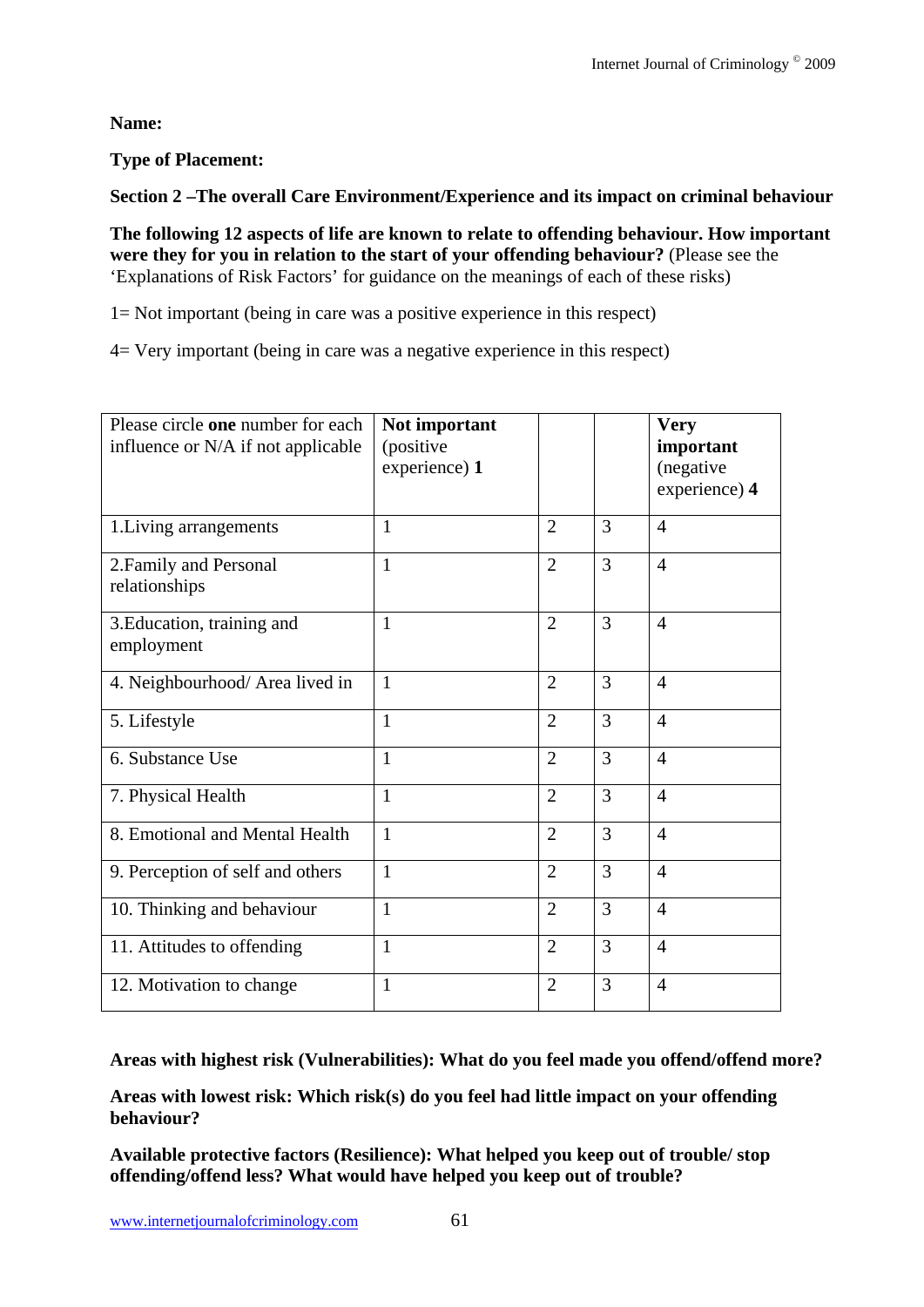**Name:** 

# **Type of Placement:**

## **Section 3 – Open ended Questions linking Section 1 and 2, plus further questions on care environment/experience. Only relevant questions will be asked.**

# **Questions from Section 1**

Q1 Could I start by asking you to give a brief description of your time in care, highlighting the time spent, types of placement, changes in placement and reasons for any changes?

Q2a) Could you tell me what it was like growing up/spending time in care?

b) How do you think this compares with children growing up at home with their parents?

Q3 Can you tell me more about the circumstances of your offence(s)? E.g. what happened and when; why you think you offended at that time?

# **Questions from Section 2**

You assessed the key influences on offending behaviour in Section 2 of this interview. We will now discuss the relevant influences in relation to your care experience and involvement in criminal behaviour.

Q4 Risk 1. Can you describe your living arrangements, drawing on any particular aspects you feel may have been helpful and positive or alternatively disruptive or negative?

Q5 Risk 2. Through being in care, was your personal relationship with your friends, parents/wider family affected, if at all?

Q6 Risk 3. Could you give a brief description of your educational experiences (e.g. change of school, attendance, achievement, any exclusions, attitudes of teachers and other yps) whilst in care and any further training and employment afterwards? Were there any disruptions or hindrances in gaining your full potential? Was there a positive influence?

Q7 Risk 4. Please give a brief description of the location (i.e. where it was; town, city, rural or urban area, near home/long way away) of your main placement and how this affected your life if at all?

Q8 Risk 5. How do you feel your general lifestyle was whilst in care, e.g. friendships, influence of other yps in care, how you used your spare time, financial issues e.g. pocket money?

Q9 Risk 6. Did you misuse substances before you were in care? Did you have any experiences of substance misuse whilst in care? If so please explain if/how these related to being in care.

Q10 Risk 7. Could you briefly describe your physical health whilst in care? Was this affected by the care environment?

Q11 Risk 8. What affect if any, did your care experience have on your emotional and mental health? Please give examples.

Q12 Risk 9. Was your perception of yourself and others affected by your care experience?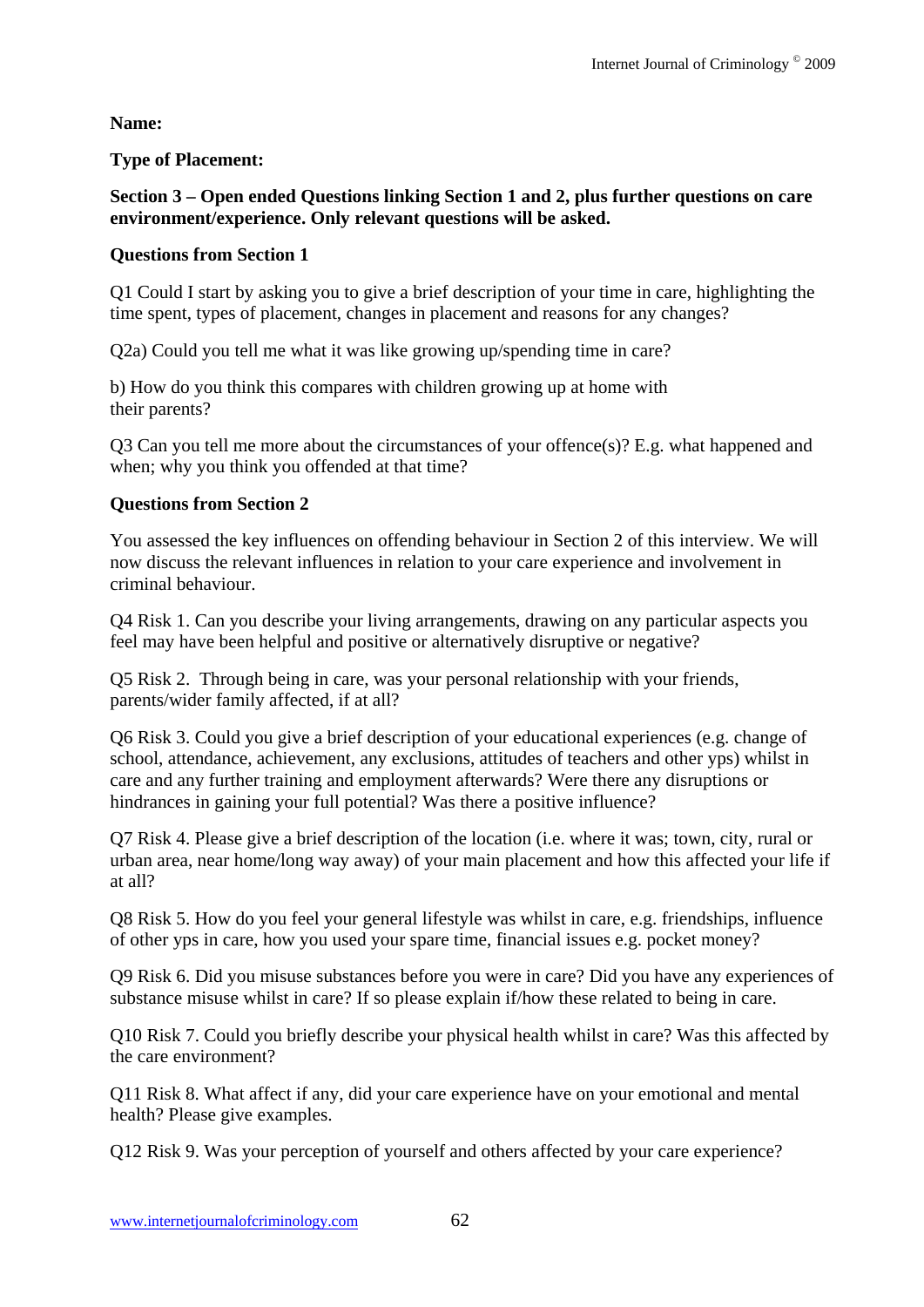Q13 Risk 10. What was your behaviour like whilst in care? (towards other young people, staff, and other adults) What were your attitudes to life? How did the placement influence your behaviour?

Q14 Risk 11. Did you feel it was ok to offend or knew it was wrong? Did your experiences in care affect this? If so, how?

Q15 Risk 12. Did you feel motivated to change whilst in care? If so, how? If not, why?

Q16 Which of the twelve risks do you feel was most important in relation to your offending behaviour in your care experience? Why?

Q17 Which of the twelve risks do you feel was least important in relation to your offending behaviour in your care experience? Why?

Q18 Do you feel your situation may have been different if not in care?

Q19 If so why?

## **Questions expanding on previous sections paying attention to theoretical considerations**

## **Risk and Protective Paradigm**

Q20 **R1** Do you feel that you were isolated whilst being in care? If so why?

Q21 **R2** Do you feel you received little supervision and discipline? If so why

Q22 **R3** Did you hold low attachments to your parents/family? How did this affect you?

Q23 **R4** Did you hold low attachments with others, e.g. peers? How did this affect you?

Q24 **R5** Did your family have a history of criminal activity? If so what?

Q25 **R6** Did you have low achievement in school? Why do you feel this was?

Q26 **R7** Did you play truant from school? If so why?

Q27 **R8** Did you have a poor relationship with the educational system? If so why?

Q28 **P1** Do you feel you held a positive attitude to schooling?

Q29 **P2** Did you achieve at school?

Q30 **P3** Did you hold positive attachments with people? If so who?

Q31 **P4** Did you have encouragement and guidance for positive achievements, e.g. educational achievement? If so, who from?

Q32 **P5** Did you receive supervision and discipline, if so who from?

Q33 **P6** Did you receive recognition and praise for your positive actions?

Q34 **P7** Did you have expectations from others in relation to your achievements and actions? Please illustrate your answer.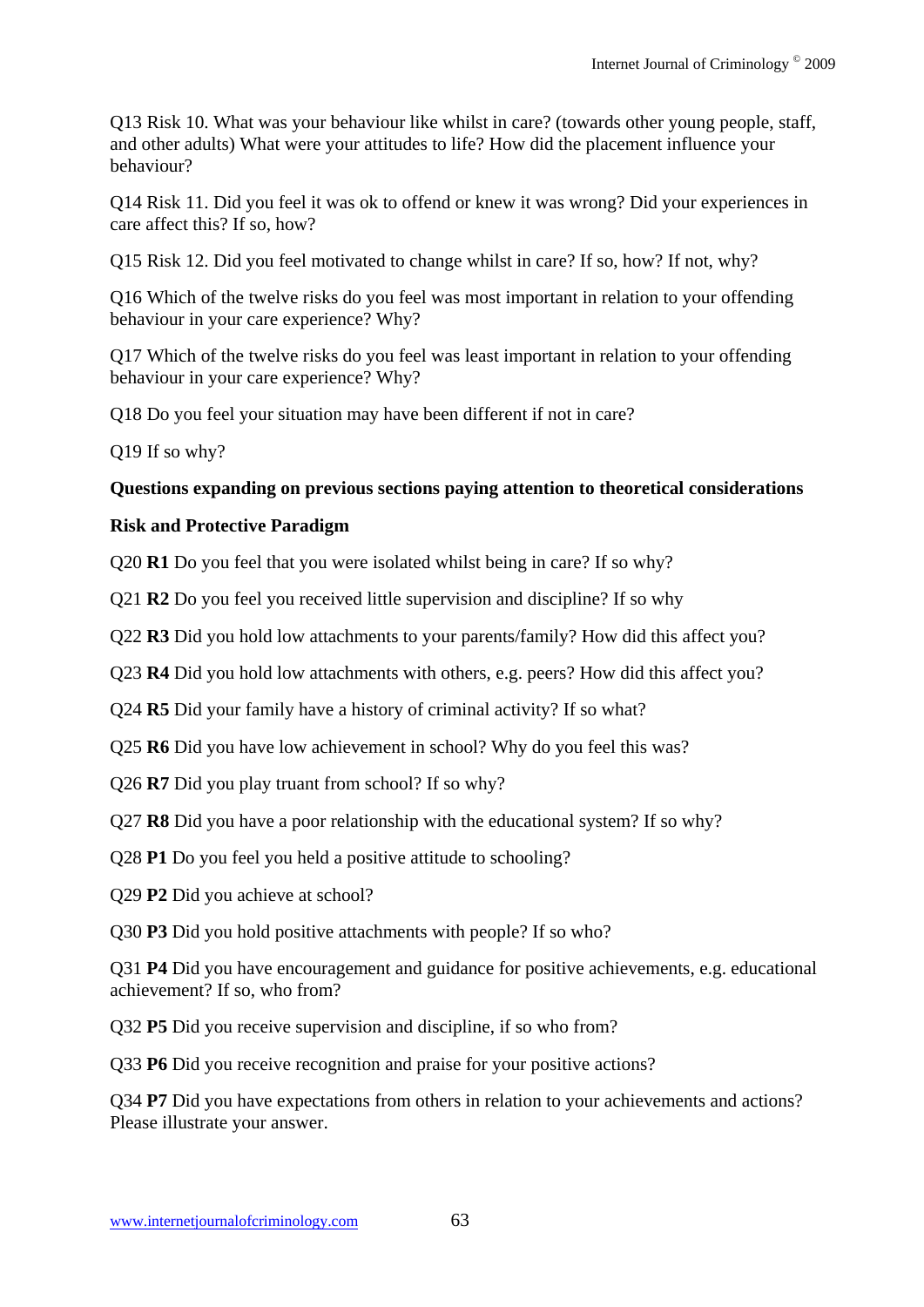## **Control Theory and Social Bonds**

Q35 **A1** Could you tell me a bit more about your relationships with your carers and family and friends? Did you feel close to anyone in particular?

Q36 **A2** Do you feel you had stability in your placement(s)? Who were you attached to? (Birth parents, carers, friends, staff) Please illustrate your answer with the reasons why.

Q37 **A3** Did you hold a sensitivity to the opinion of others in relation to choosing your actions? Please illustrate your answer.

Q38 **A4** Did you hold respect for your carers/family/close network? Please give details of your answer.

Q39 **C1** Were you committed to anything in particular whilst in care, e.g. education, interests, hobbies? Please give an example of your commitments or why you feel you were not able to commit to anything in particular.

Q40 **C2** Do you feel that you were committed to the norms of a person of your age group whilst in care, e.g. achieving at school, planning for the future? Did you carers help or hinder this at all?

Q41 **I1** Did you involve yourself in day to day activities whilst in care? (E.g. washing up, cooking, cleaning) Please illustrate your answer.

Q42 **I2** Have you whilst in care/after care been involved in conventional activities?

School/Education/Training?

Employment?

Hobbies?

Q43 **B1** Did you agree and believe in the rules you were made to follow to whilst in care? Please illustrate your answer.

Q44 **B2** Do you respect the legal rules attributed to people's actions including your own? E.g. believe in punishment for the protection of others. Please give reasons for your answer.

### **Anomie and Strain**

Q45 **M1** Do you feel the care system allowed you to achieve your full potential in relation to educational achievement? Did you have the potential to fulfil your capabilities? Did the care experience restricted life chances? Please explain your answer, illustrating ways in which it may have helped or hindered your achievements.

Q46 **M2** Do you feel your early experiences in care have allowed you to gain a job which caters for your financial and material needs? Do you have the potential to fulfil your capabilities? Has the care experience restricted life chances? Please explain why you feel this is the case.

Q47 **M3** Are you financially secure now? Were you aided in your transition to adulthood?

Q48 **M4** Do you feel you committed any offences to gain anything otherwise not easily available to you? Did the circumstances of the care experience have an influence on your offending behaviour? Please give examples.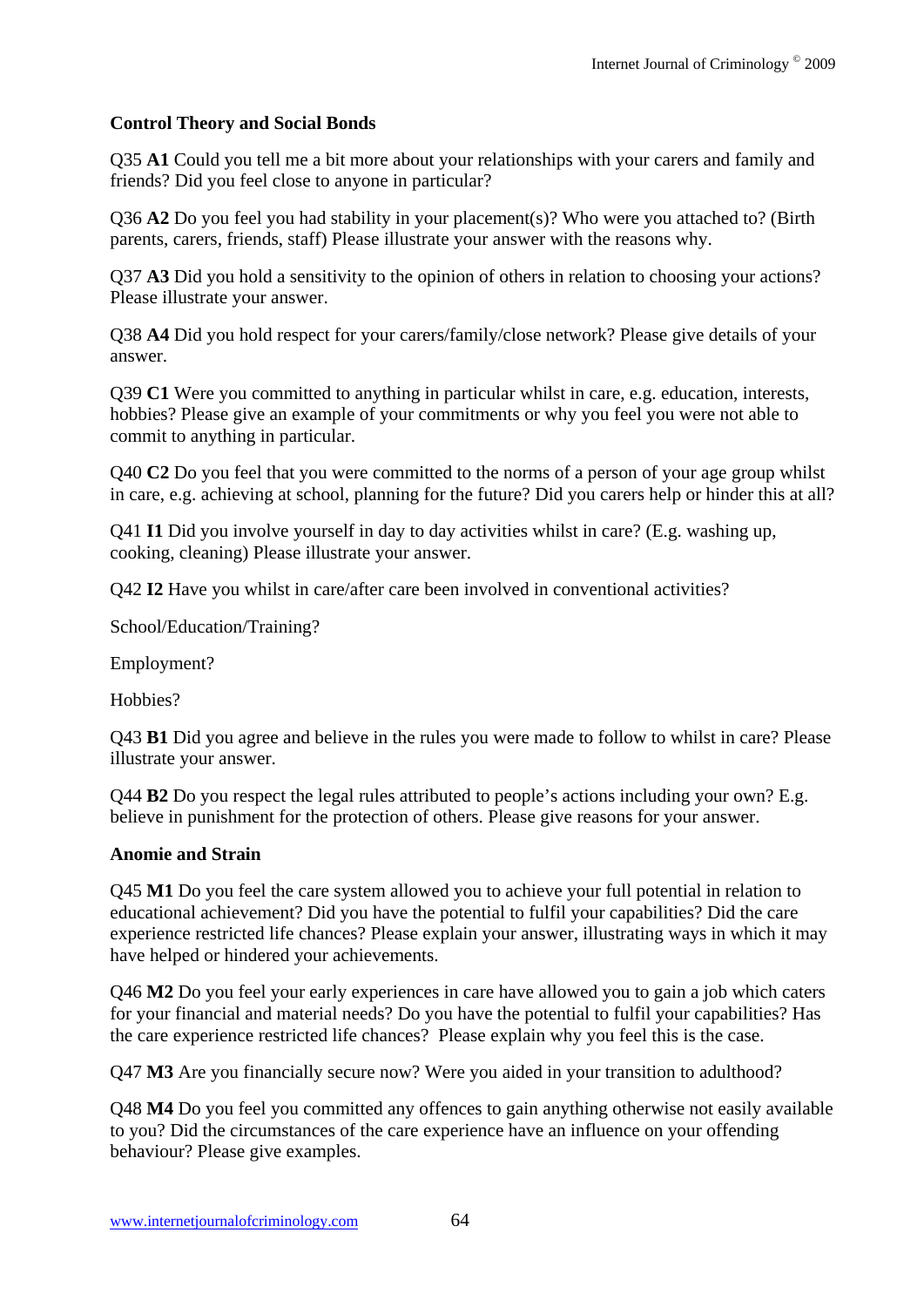Q49 **G1** What do you feel your main aspirations are? Do you feel you have the means of gaining them? Please give examples.

Q50 **G2** Do you feel you have the ability to live a life legally whilst still gaining the financial needs you require?

#### **Summary**

Q51 What do you feel was the most negative experience whilst being in care in relation to the onset of your criminal behaviour?

Q52 Positively, what do you feel the care experience offered?

Q53 Did the care experience make things better or worse in relation to your offending behaviour?

Q54 What do you believe is needed to aid the problem of the prevalence of criminal careers within the care environment and after?

Q55 Is there anything else you would like to add in relation to your care experience and criminal behaviour, e.g. your main concerns.

**Thank you for taking part in this interview. All information will be held confidentially and you have the right to withdraw from the research at any point. Please be aware of the services at Waves Community Centre if needed, or alternatively with issues surrounding content of the interview contact myself on the information given prior to the interview.**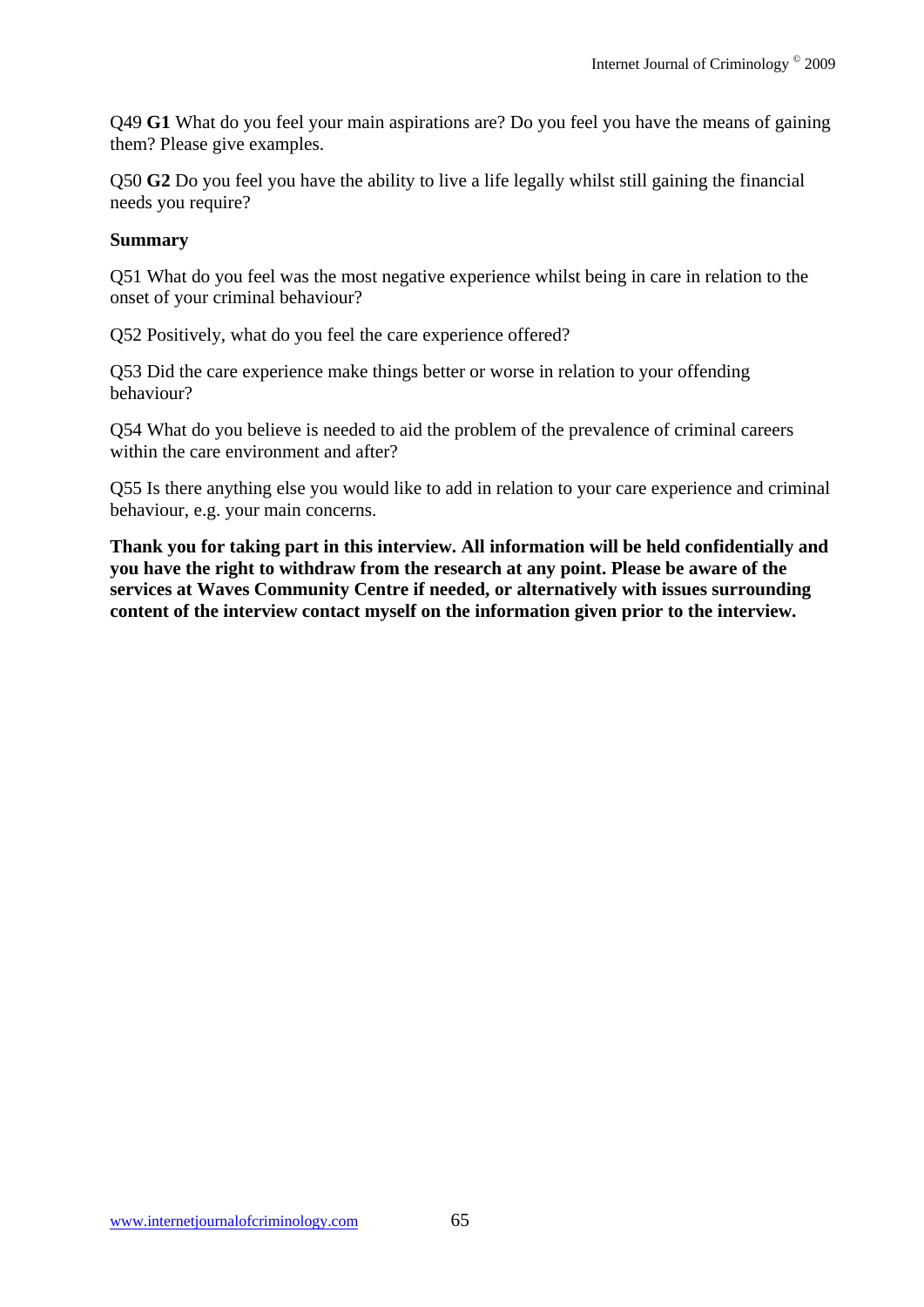# **APPENDIX G**

## **Explanations of Risk Factors (Youth Justice Board, 2008)**

### **Risk 1 - Living Arrangements**

- Who you have been living with; Mother ,Father, Step-parent, Foster carer/s, Sibling/s, Grandparent/s, Other family, By self, Partner, Own child(ren),Friend/s, Residents of home or institution , Other/s
- Suitability of living conditions; does not meet his/her needs (e.g. overcrowded, lacks
- basic amenities).Deprived household (e.g. dependent on benefits, entitlement to free school meals)
- Living with known offender/s
- Absconding or staying away (e.g. ever reported as missing person)
- Disorganised/chaotic (e.g. different people coming and going)
- Other problems (e.g. uncertainty over length of stay).

## **Risk 2 - Family and Personal Relationships**

- Contact with: Birth mother, Birth father, Adoptive parent/s, Step-parent , Foster carer/s, Grandparent/s, Sibling/s, Partner, Own child(ren), Other family ,Other significant adults (e.g. neighbour, family friend),Other/s
- Evidence of family members or carers with whom the young person has been in contact over the last six months being involved in criminal activity
- Evidence of family members or carers with whom the young person has been in contact over the last six months being involved in heavy alcohol misuse
- Evidence of family members or carers with whom the young person has been in contact over the last six months being involved in drug or solvent misuse
- Significant adults fail to communicate with or show care/interest in the young person
- Inconsistent supervision and boundary setting
- Experience of abuse (i.e. physical, sexual, emotional, neglect)
- Witnessing other violence in family context
- Significant bereavement or loss
- Difficulties with care of his/her own children
- Other problems (e.g. parent with physical/mental health problem, loss of contact, acrimonious divorce of parents, other stress/tension).

### **Risk 3 - Education, training and employment**

- Engagement in education, training or employment (ETE):Mainstream school, Special school, Pupil referral unit, Other specialist unit, Community home with education, Home tuition, Work experience, Full time work, Part time work, Casual/temporary work Unemployed, New Deal, Pre-employment/life skills training, College /further education, Other training courses
- Educational attainment: any educational qualifications? Vocational/practical qualifications? Difficulties with literacy? Difficulties with numeracy? Difficulties caused by a severe lack of English language skills?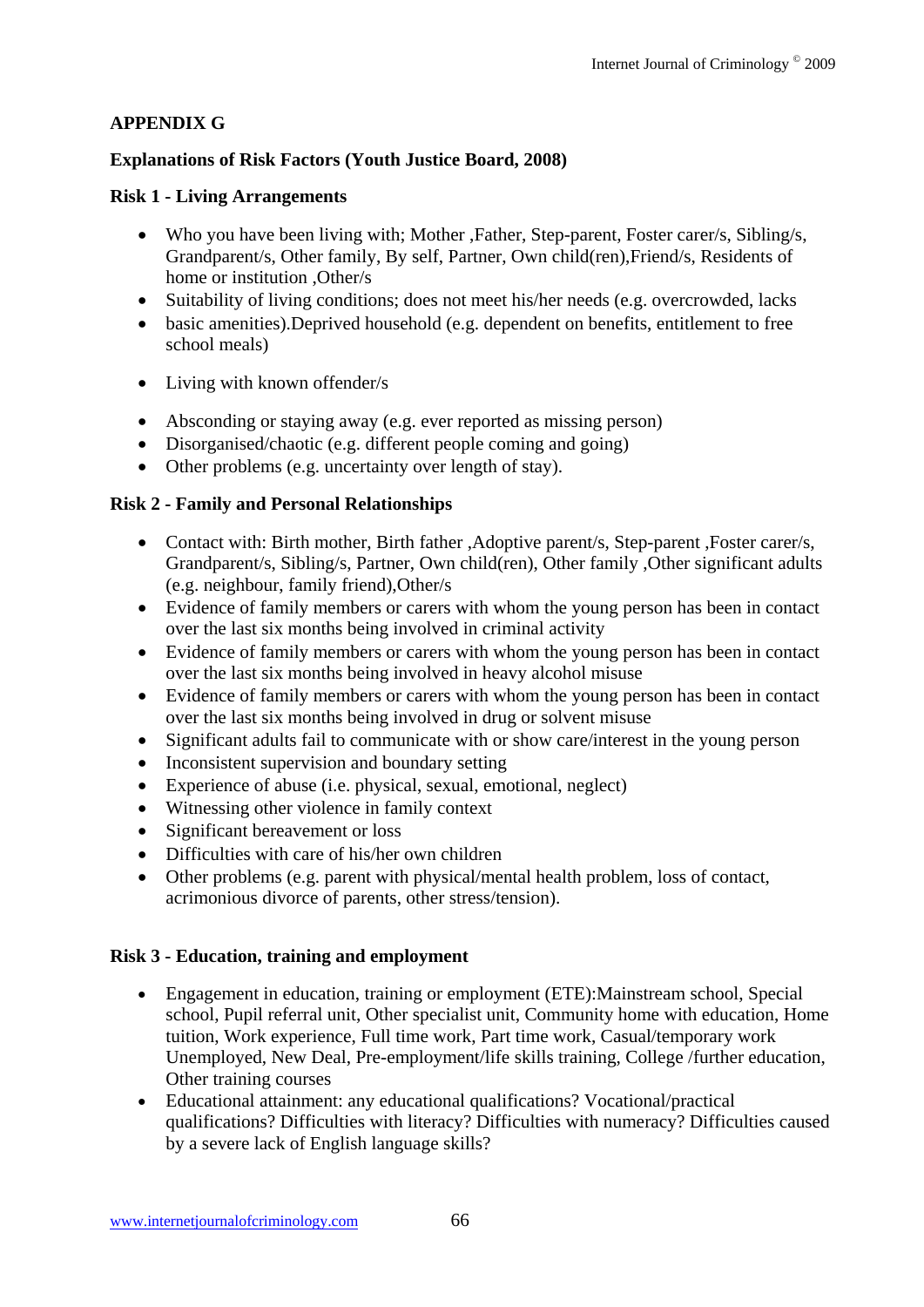Other factors relating to engagement in ETE: Negative attitudes towards ETE, Lack of attachment to current ETE provision (e.g. wants to leave, cannot see benefits of learning)Bullied, Bullies others, Poor relationships with most teachers/tutors/ employers/colleagues, Negative parental/carer attitudes towards education/training or employment, Other problems (e.g. frequent changes of school/educational placement, school is unchallenging/boring, disability, lack of stable address meaning difficulties securing work, no money to buy books/tools/equipment).

## **Risk 4 - Neighbourhood**

- Obvious signs of drug dealing and/or usage
- Isolated location/lack of accessible transport
- Lack of age-appropriate facilities (e.g. youth clubs, sports facilities)
- Racial or ethnic tensions
- Other problems (e.g. lack of amenities such as shops or post office, opportunities to sell stolen goods, red-light district, tension between police and local community).

## **Risk 5 - Lifestyle**

- Lack of age-appropriate friendships
- Associating with predominantly pro-criminal peers
- Lack of non-criminal friends
- Has nothing much to do in spare time
- Participation in reckless activity
- Inadequate legitimate personal income
- Other problems (e.g. gambling, staying out late at night, loneliness).

### **Risk 6 – Substance use**

- Use of: Tobacco, Alcohol Solvents (glue, gas and volatile substances e.g. petrol, lighter fuel),Cannabis,Ecstasy,Amphetamines,LSD,Poppers,Cocaine,Crack,Heroin,Methadone (obtained legally or illegally),Tranquilisers or Steroids
- Sees substance use as positive and/or essential to life
- Noticeably detrimental effect on education, relationships, daily functioning
- Offending to obtain money for substances
- Other links to offending (e.g. offending while under influence, possessing/supplying illegal drugs, obtaining substances by deception).

### **Risk 7 - Physical health**

- Health condition which significantly affects everyday life functioning
- Physical immaturity/delayed development
- Problems caused by not being registered with GP
- Lack of access to other appropriate health care services (e.g. dentist)
- Health put at risk through his/her own behaviour (e.g. hard drug use, unsafe sex, prostitution)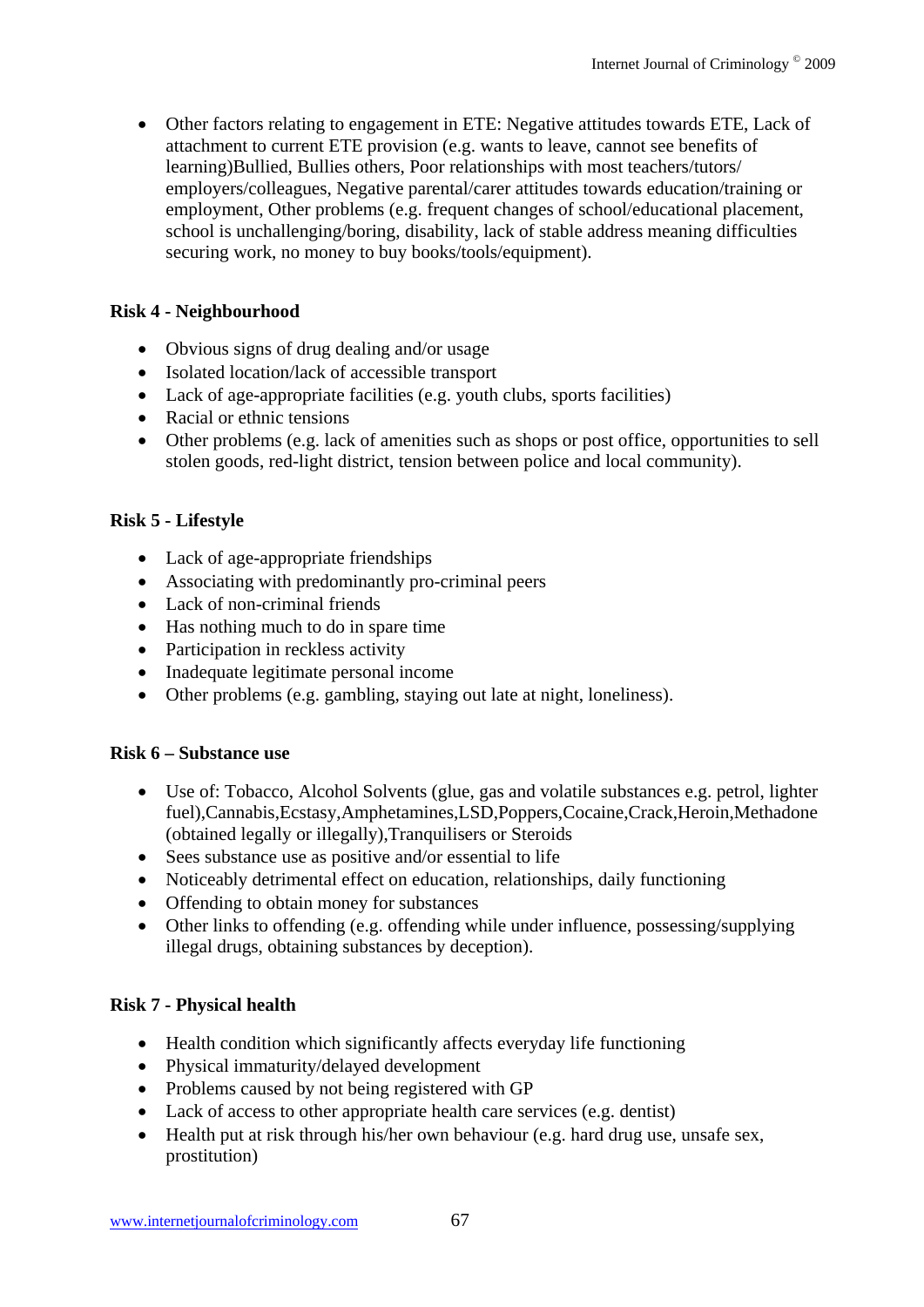Other problems (prescribed medication, binge drinking, obesity, poor diet, smoking, hyperactivity, early or late physical maturation).

## **Risk 8 - Emotional and Mental health**

- Coming to terms with significant past event/s (e.g. feelings of anger, sadness, grief, bitterness)
- Current circumstances (e.g. feelings of frustration, stress, sadness, worry/anxiety)
- Concerns about the future (e.g. feelings of worry/anxiety, fear, uncertainty)
- Diagnosis of mental illness
- Affected by other emotional or psychological difficulties (e.g. phobias, eating or sleep disorders, suicidal feelings not yet acted out, obsessive compulsive disorder, hypochondria).
- Deliberate self harming
- Attempted suicide.

### **Risk 9 - Perception of self and others**

- Difficulties with self-identity.
- Inappropriate self-esteem (e.g. too high or too low).
- Mistrust of others.
- See yourself as a victim of discrimination or unfair treatment (e.g. in the home, school, community, prison).
- Display discriminatory attitudes towards others (e.g. race, ethnicity, religion, gender, age, class, disability, sexuality).
- Perceive yourself as having a criminal identity.

### **Risk 10 - Thinking and behaviour**

- Hold a lack of understanding of consequences (e.g. immediate and longer term outcomes, direct and indirect consequences, proximal and distal consequences)
- Impulsiveness
- Need for excitement (easily bored)
- Giving in easily to pressure from others (lack of assertiveness)
- Poor control of temper
- Inappropriate social and communication skills
- Destruction of property
- Aggression towards others (e.g. verbal, physical)
- Sexually inappropriate behaviour
- Attempts to manipulate/control others.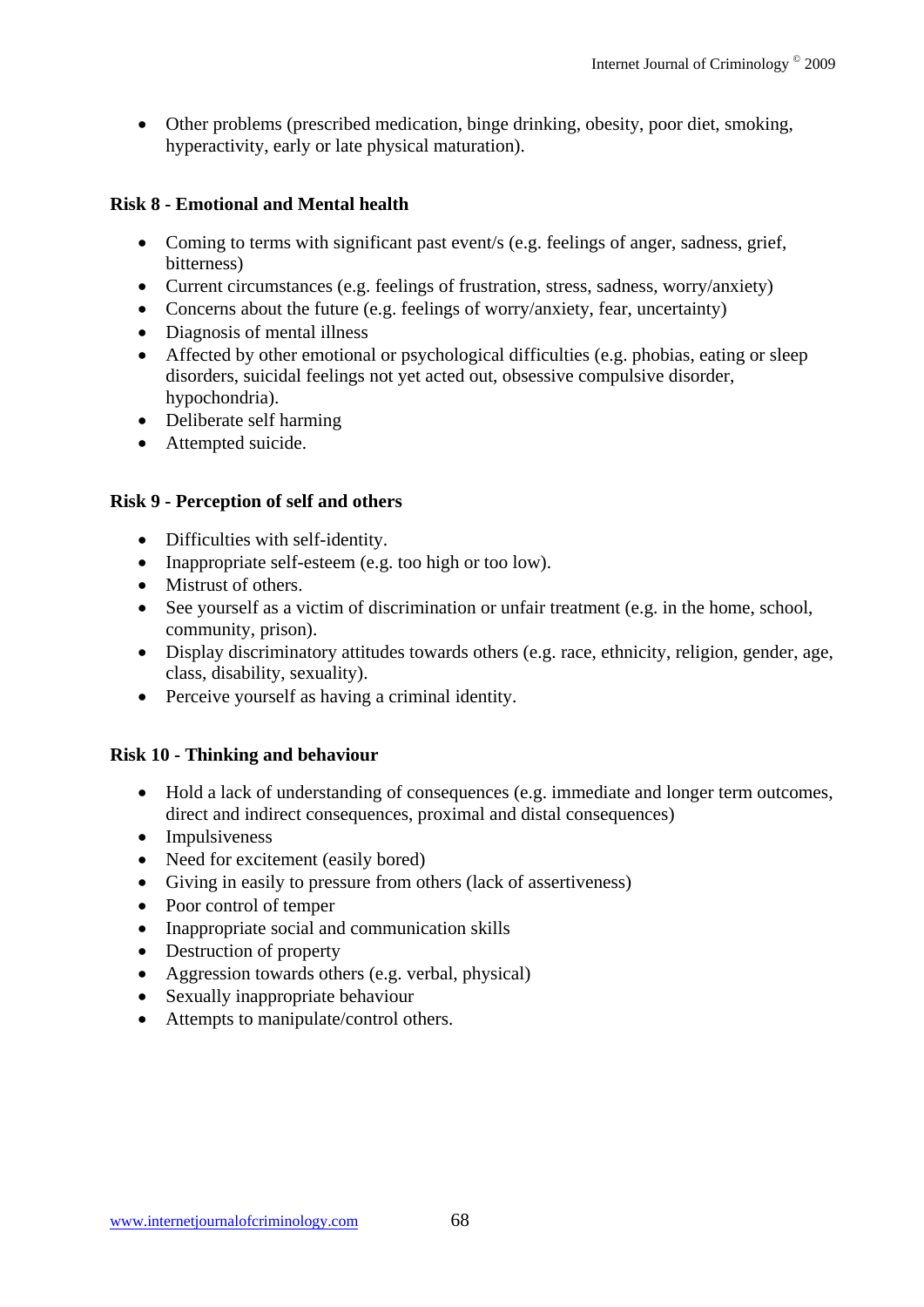## **Risk 11 - Attitudes to offending**

- Denial of the seriousness of his/her behaviour
- Reluctance to accept any responsibility for involvement in most recent offence/s
- Lack of understanding of the effect of his/her behaviour on victims (if victimless, on society)
- Lack of remorse
- Lack of understanding about the effects of his/her behaviour on family/carers
- A belief that certain types of offences are acceptable
- A belief that certain people/groups are acceptable 'targets' of offending behaviour
- Belief that further offending is inevitable.

## **Risk 12 - Motivation to change**

- Hold an appropriate understanding of the problematic aspects of his/her own behaviour
- Shows real evidence of wanting to deal with problems in his/her life
- Understands the consequences for him/herself of further offending
- Has identified clear reasons or incentives for him/her to avoid further offending
- Shows real evidence of wanting to stop offending
- Will receive positive support from family, friends or others during any intervention
- Is willing to co-operate with others (family, YOT, other agencies) to achieve change.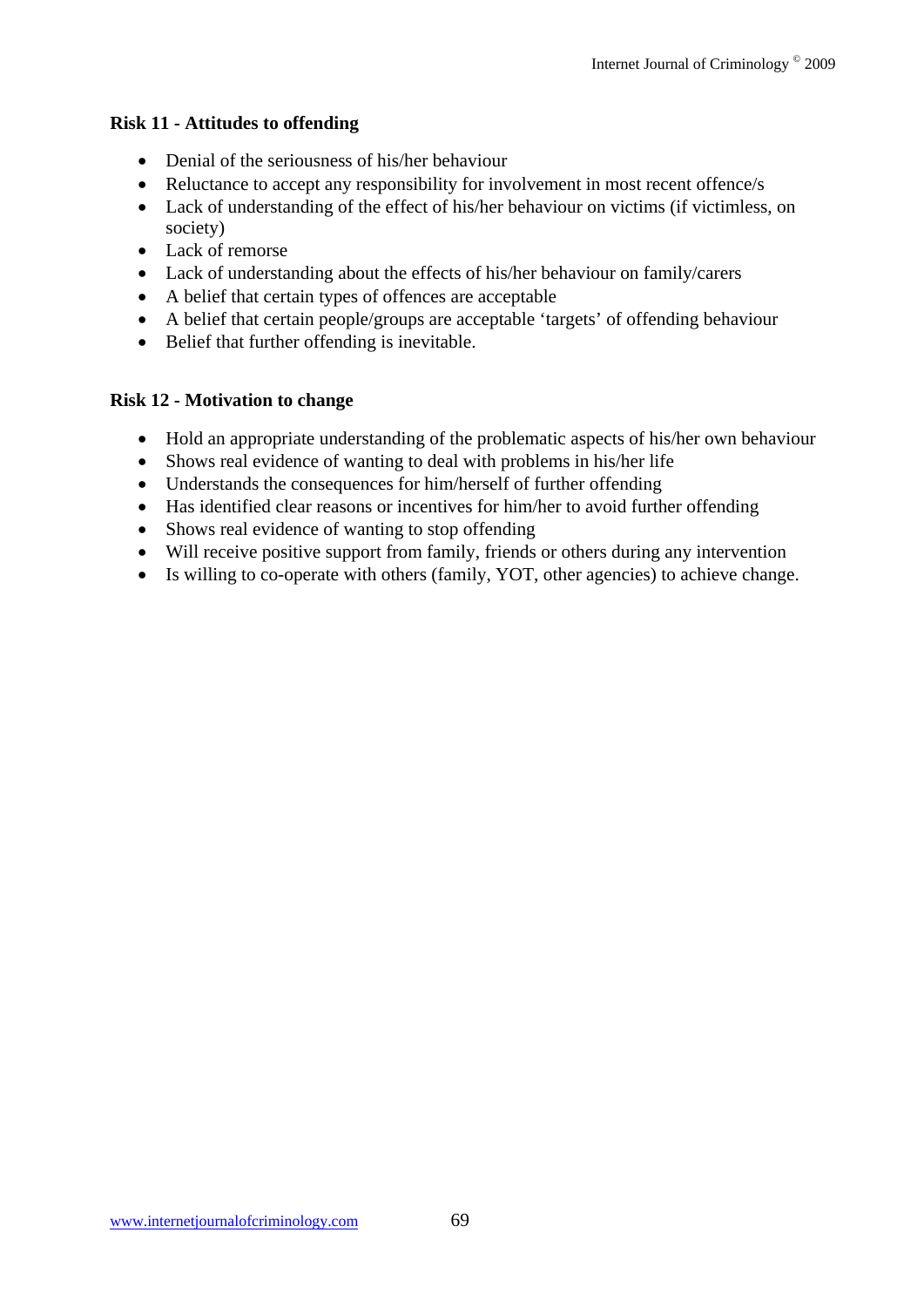## **APPENDIX H**

#### **Youth Justice Board ASSEST Risk Assessment**

## **(Baker, Jones, Merrington & Roberts; 2005:19)**

| Score out of<br>48                                           | $0 - 8$ | $9 - 14$          | $15 - 23$ | $24 - 32$        | $33 +$ |
|--------------------------------------------------------------|---------|-------------------|-----------|------------------|--------|
| <b>Risk of</b><br><b>Offending</b><br>and/or re<br>offending | Low     | $Low -$<br>Medium | Medium    | Medium -<br>High | High   |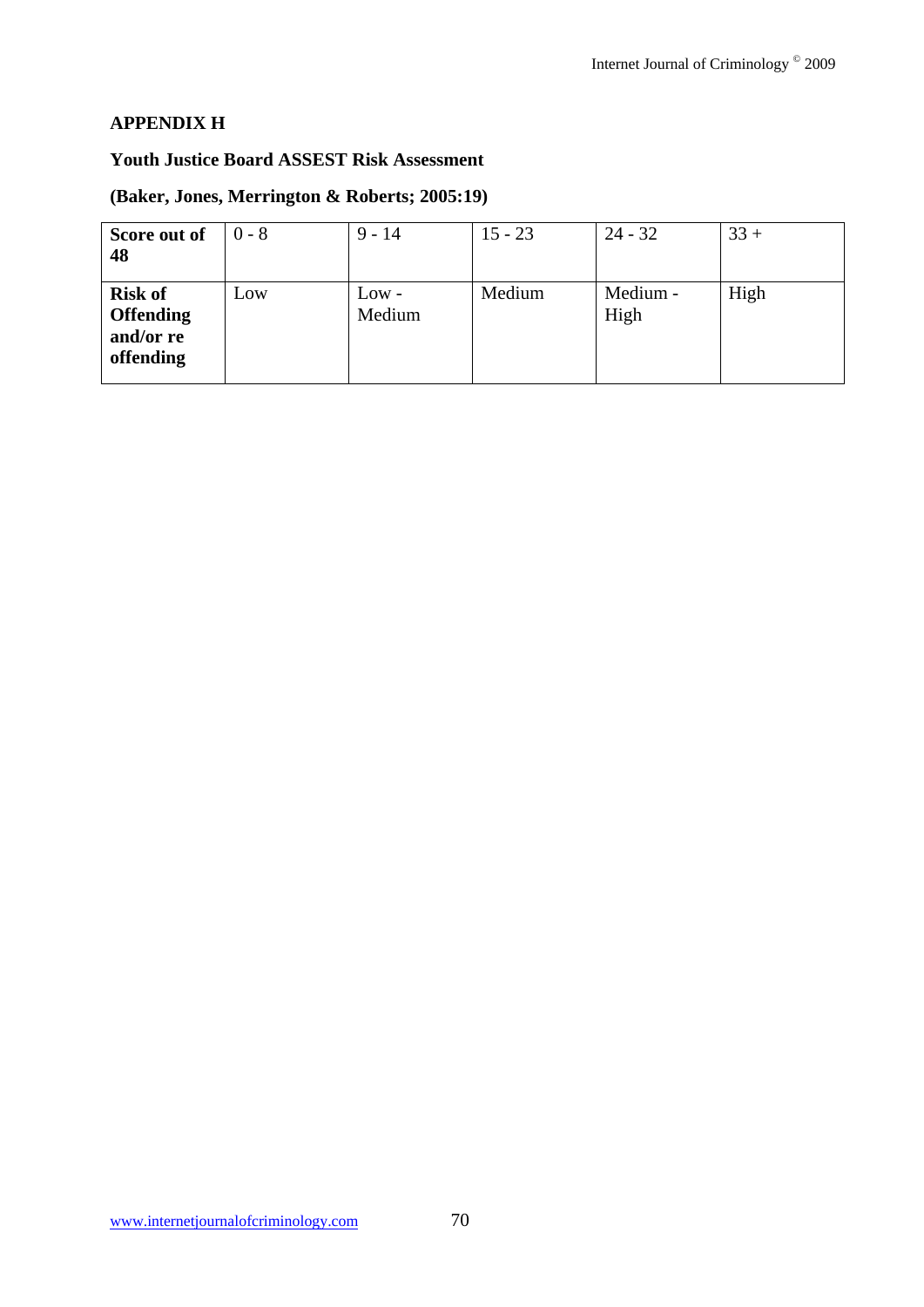# **APPENDIX I Pilot Interview Name: Dale\* Type of Placement: Foster Section 1 – About you/ Background General**  Age: 19 Sex: Male Ethnicity: British What are you doing now? (Education, training, employment) Employed **Time in care**  Age at first placement: 14 Time spent in care (years/months): 2 Number of placement(s): 2 Type(s) of placement: 2 x Foster **Offending Behaviour**  Number of Offences: 2 Of which were cautions? 1 Of which were convictions? 1 Type of offence(s) committed: 1x Shoplifting 1x Assault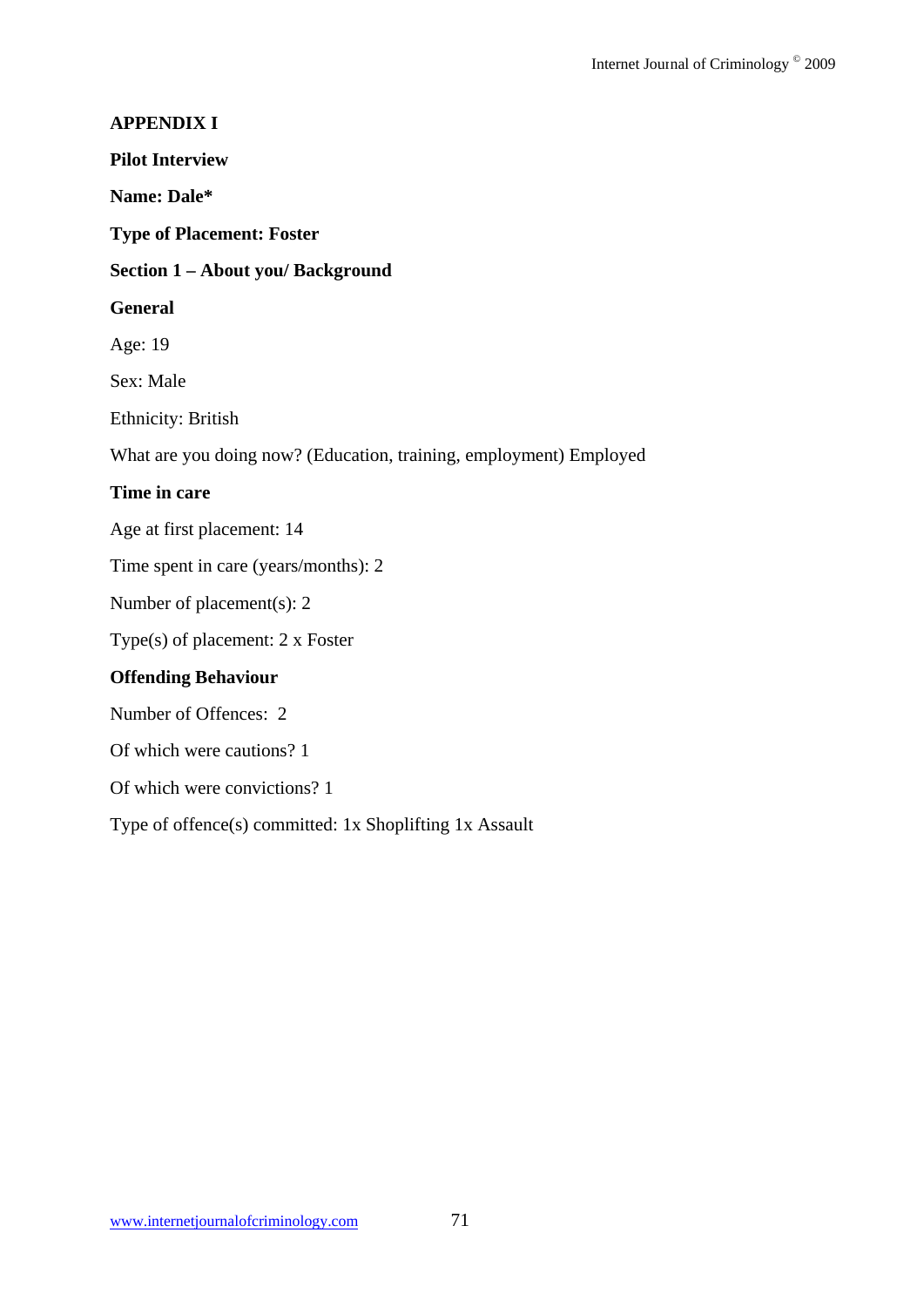#### **Section 2 – The overall Care Environment/Experience and its impact on criminal behaviour**

**The following 12 aspects of life are known to relate to offending behaviour. How important were they for you in relation to the start of your offending behaviour?** (Please see the 'Explanations of Risk Factors' for guidance on the meanings of each of these risks)

1= Not important (being in care was a positive experience in this respect)

4= Very important (being in care was a negative experience in this respect)

| Please circle one number for each<br>influence or N/A if not applicable | Not important<br>(positive<br>experience) 1 |                |                         | <b>Very</b><br>important<br>(negative<br>experience) 4 |
|-------------------------------------------------------------------------|---------------------------------------------|----------------|-------------------------|--------------------------------------------------------|
| 1. Living arrangements                                                  | $\mathbf{1}$                                | $\overline{2}$ | 3                       | $\overline{\mathbf{4}}$                                |
| 2. Family and Personal<br>relationships                                 | $\mathbf{1}$                                | $\overline{2}$ | 3                       | $\overline{\mathbf{4}}$                                |
| 3. Education, training and<br>employment                                | $\mathbf{1}$                                | $\overline{2}$ | 3                       | $\overline{4}$                                         |
| 4. Neighbourhood/ Area lived in                                         | $\mathbf{1}$                                | $\overline{2}$ | 3                       | $\overline{4}$                                         |
| 5. Lifestyle                                                            | $\mathbf{1}$                                | $\overline{2}$ | $\overline{\mathbf{3}}$ | $\overline{4}$                                         |
| 6. Substance Use                                                        | $\mathbf{1}$                                | $\overline{2}$ | $\overline{\mathbf{3}}$ | $\overline{4}$                                         |
| 7. Physical Health                                                      | $\mathbf 1$                                 | $\overline{2}$ | 3                       | $\overline{4}$                                         |
| 8. Emotional and Mental Health                                          | $\mathbf{1}$                                | $\overline{2}$ | 3                       | $\overline{4}$                                         |
| 9. Perception of self and others                                        | $\mathbf{1}$                                | $\overline{2}$ | 3                       | $\overline{4}$                                         |
| 10. Thinking and behaviour                                              | $\mathbf{1}$                                | $\overline{2}$ | $\overline{\mathbf{3}}$ | $\overline{4}$                                         |
| 11. Attitudes to offending                                              | 1                                           | $\overline{2}$ | 3                       | $\overline{4}$                                         |
| 12. Motivation to change                                                | 1                                           | $\overline{2}$ | 3                       | $\overline{4}$                                         |

## **Areas with highest risk (Vulnerabilities): What do you feel made you offend/offend more?**

Living Arrangements and Personal Relationships.

## **Areas with lowest risk: Which risk(s) do you feel had little impact on your offending behaviour?**

Physical Health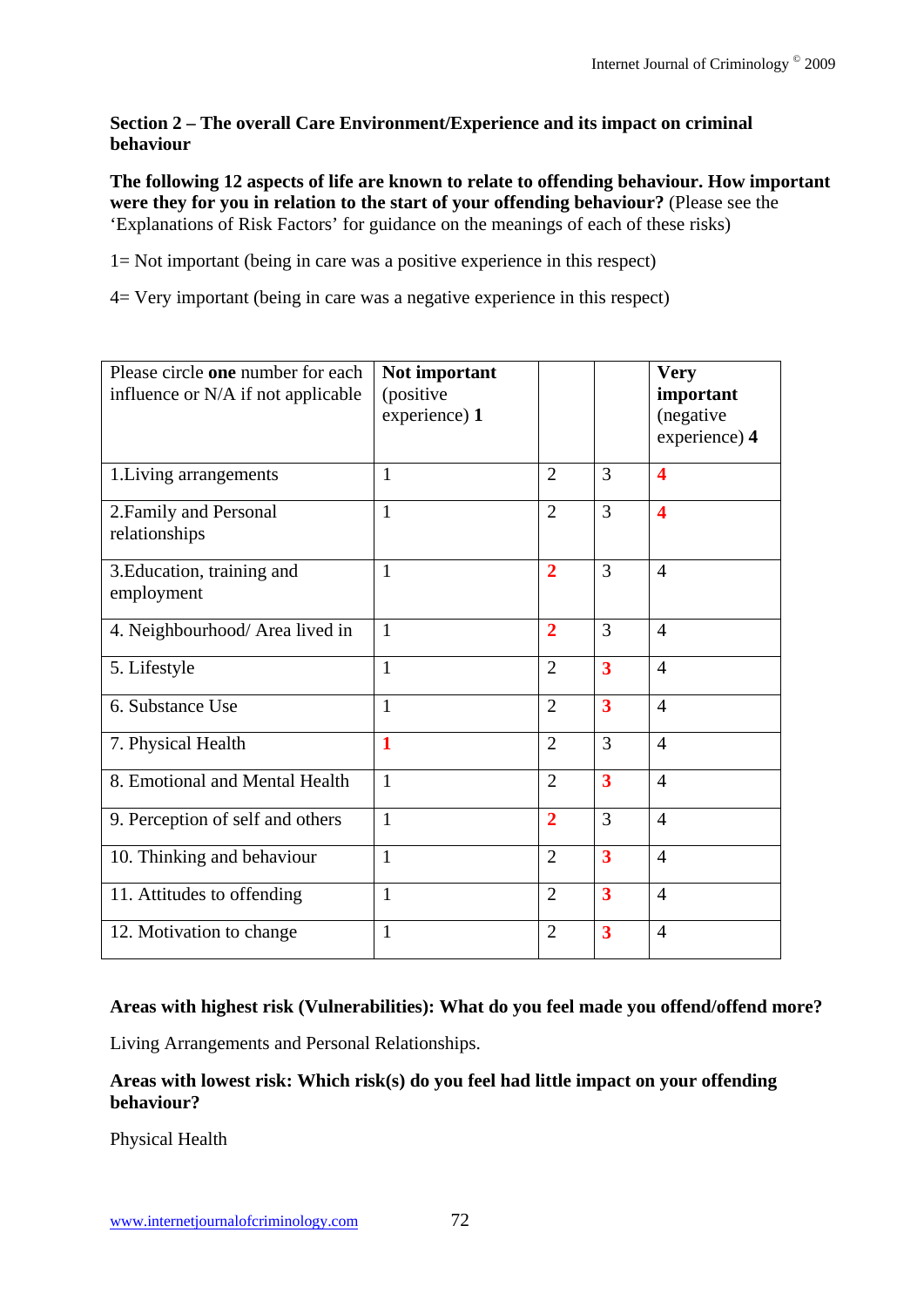#### **Available protective factors (Resilience): What helped you keep out of trouble/ stop offending/offend less? What would have helped you keep out of trouble?**

If I lived with dad (NB Mum had passed away, resulting in being out in care).

**Section 3 – Open ended Questions linking Section 1 and 2, plus further questions on care environment/experience. Only relevant questions will be asked.**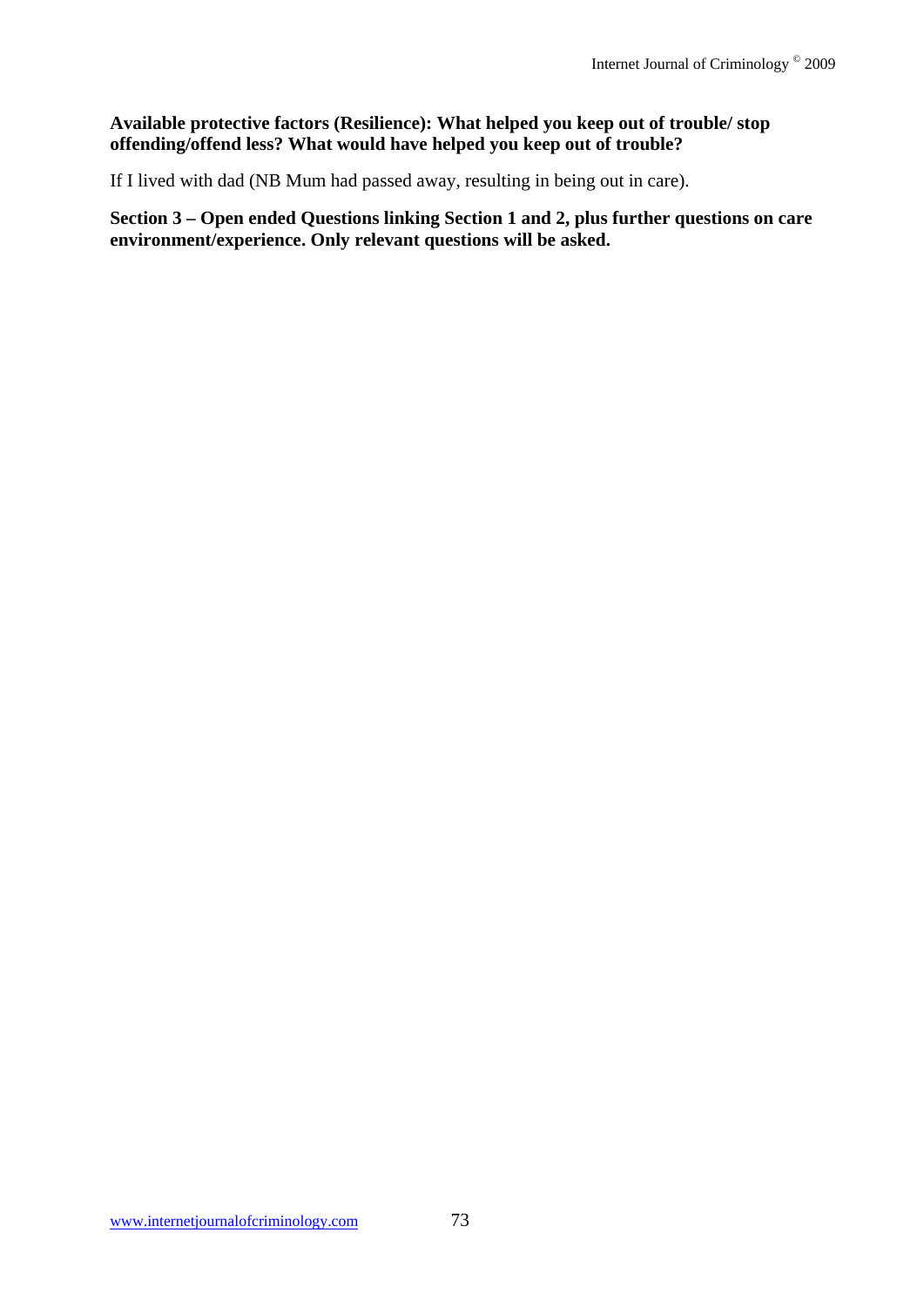## **Questions from Section 1**

Q1

*Interviewer:* **Could I start by asking you to give a brief description of your time in care, highlighting the time spent, types of placement, changes in placement and reasons for any changes?** 

*Dale:* I was put into care when my mum passed away, spent six months in one carers place then I was put into another one... as I went on the rampage.

 $O(2a)$ 

## *Interviewer:* **Could you tell me what it was like growing up/spending time in care?**

*Dale:* Crap.

b)

#### *Interviewer:* **How do you think this compares with children growing up at home with their parents?**

*Dale:* Can't be compared... it is nothing like it.... nothing like it at all.

Q3

## *Interviewer:* Can you tell me more about the circumstances of your offence(s)? E.g. what **happened and when; why you think you offended at that time?**

*Dale:* I was angry and lost. I had started going off the rails when mum became ill.... she was ill for two years... so ummm that would have made me be about twelve when I started to misbehave. I just couldn't deal with seeing her like it. I didn't really break the law that much back then as I respected her and didn't want to let her down... but now she is gone I got nothing to lose or gain really.

## **Questions from Section 2**

*Interviewer:* **You assessed the key influences on offending behaviour in Section 2 of this interview. We will now discuss the relevant influences in relation to your care experience and involvement in criminal behaviour.** 

Q4 Risk 1.

## *Interviewer:* **Can you describe your living arrangements, drawing on any particular aspects you feel may have been helpful and positive or alternatively disruptive or negative?**

*Dale:* Two stuffy twats.... never had kids of their own and were weird. Lived in a nice house though so I suppose it could have been worse.

Q5 Risk 2.

## *Interviewer:* **Through being in care, was your personal relationship with your friends, parents/wider family affected, if at all?**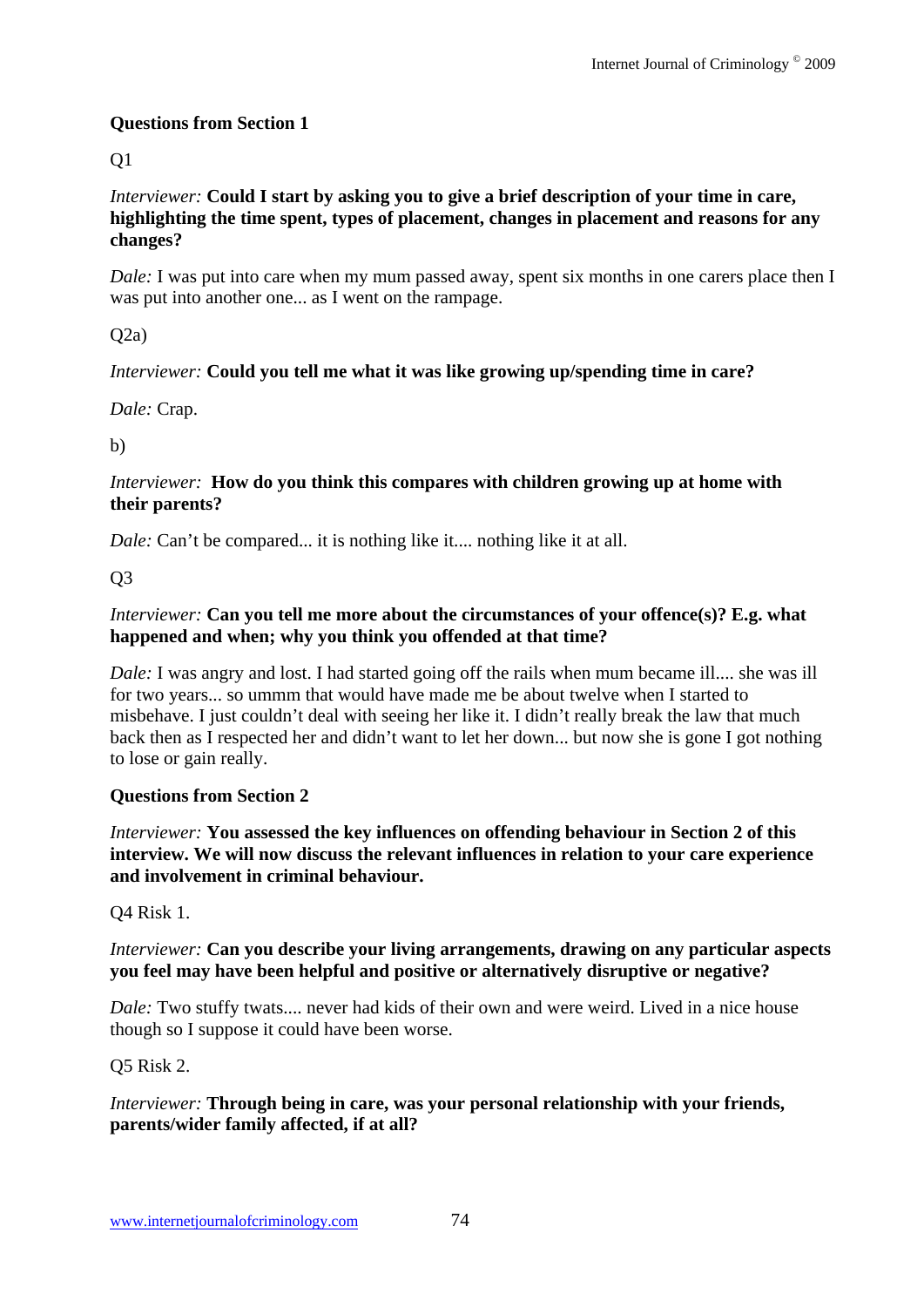*Dale:* Yeah... I never realised my dad didn't care about me. When mum died he never went to get custody of me... he said I would be better in care... sorry better off in care. I still saw my friends and that though.

## Q6 Risk 3.

*Interviewer:* **Could you give a brief description of your educational experiences** (e.g. change of school, attendance, achievement, any exclusions, attitudes of teachers and other yps) **whilst in care and any further training and employment afterwards? Were there any disruptions or hindrances in gaining your full potential? Was there a positive influence?**

*Dale:* I went to Wey Valley School, and then got suspended at thirteen when mum got really ill. I hated the teachers as they treated me differently to everyone else. I did sit my exams though so I could get a job, work in labouring.

## Q7 Risk 4.

*Interviewer:* **Please give a brief description of the location** (i.e. where it was; town, city, rural or urban area, near home/long way away) **of your main placement and how this affected your life if at all?** 

*Dale:* It was just down the road to where me and mum lived. In the town so I like had loads of my mates living in just a few streets down from me... that was what kept me going.

## Q8 Risk 5.

#### *Interviewer:* **How do you feel your general lifestyle was whilst in care, e.g. friendships, influence of other yps in care, how you used your spare time, financial issues e.g. pocket money?**

*Dale:* It was ok... I was just a normal lad... doing things all my friends did.

Q9 Risk 6.

#### *Interviewer:* **Did you misuse substances before you were in care?**

*Dale:* Not really just a bit of weed but that's not really hardcore... I mean my mates Nan smokes it for god's sake!

#### *Interviewer:* **Did you have any experiences of substance misuse whilst in care? If so please explain if/how these related to being in care.**

*Dale:* Did a few e's and a bit of Charlie. I guess I felt different and that so I did it to feel good...everyone does that for that reason.

Q10 Risk 7.

#### *Interviewer:* **Could you briefly describe your physical health whilst in care? Was this affected by the care environment?**

*Dale:* It was ok. Was ill when I was ill, nothing to do with the foster parents.

Q11 Risk 8.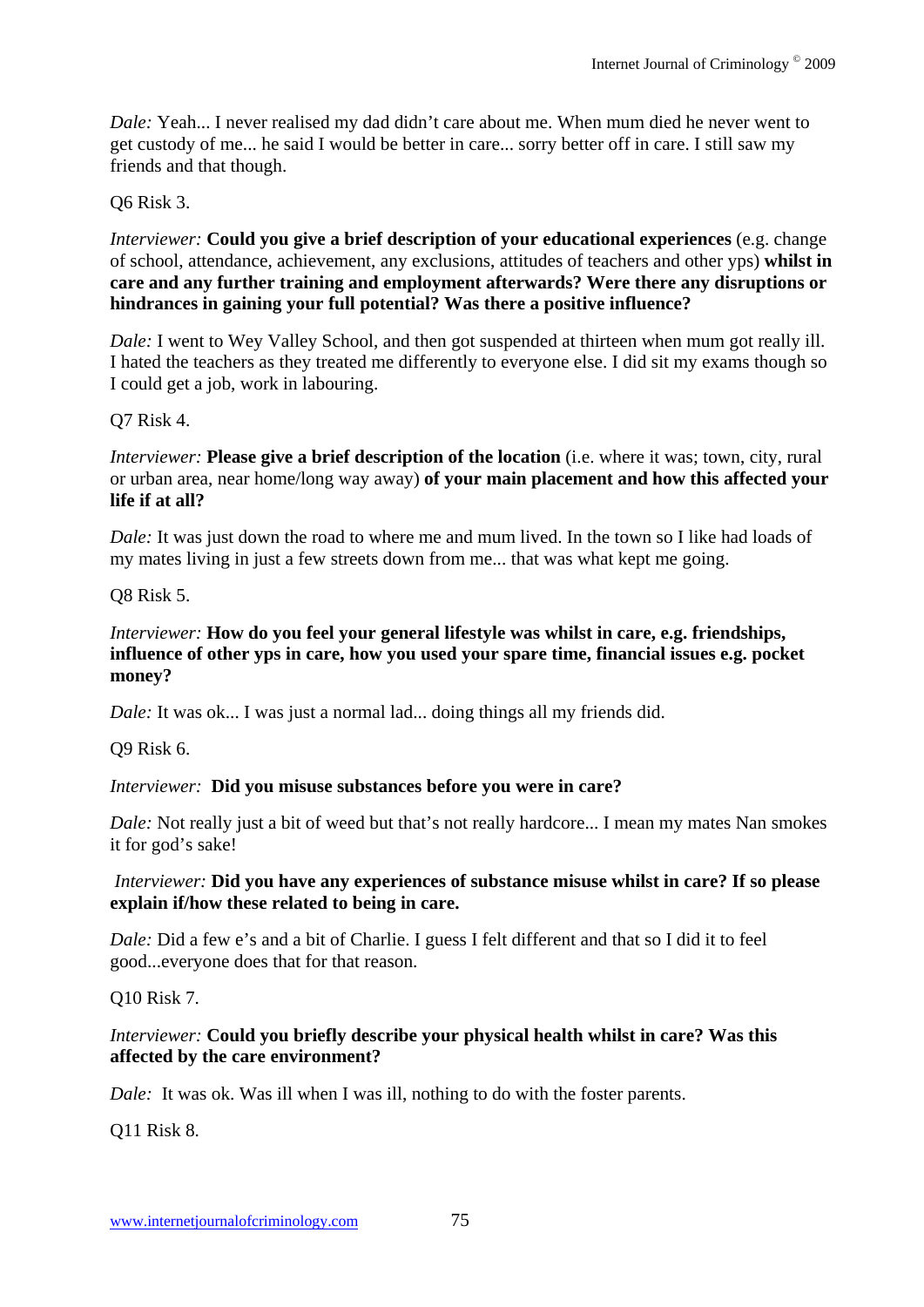#### *Interviewer:* **What affect if any, did your care experience have on your emotional and mental health? Please give examples.**

*Dale:* It wasn't the experience that made me sad, but my mum dieing... even if I had fitted in it would have been the same.

## Q12 Risk 9.

## *Interviewer:* **Was your perception of yourself and others affected by your care experience?**

*Dale:* Not really.

Q13 Risk 10.

#### *Interviewer:* **What was your behaviour like whilst in care?** (**towards other young people, staff, and other adults)**

*Dale:* Not that good I didn't respect anyone or anything really.

#### *Interviewer:* **What were your attitudes to life? How did the placement influence your behaviour?**

*Dale*: Had a bit of a bad attitude... just thought about having fun and being stupid. My placement, well they were so stuffy that I wanted to just wind them up as they were pricks.

Q14 Risk 11.

#### *Interviewer:* **Did you feel it was ok to offend or knew it was wrong? Did your experiences in care affect this? If so, how?**

*Dale:* I knew it was wrong and they certainly reinforced that but made me feel as if i needed to rebel.

Q15 Risk 12.

## *Interviewer:* **Did you feel motivated to change whilst in care? If so, how? If not, why?**

*Dale:* No as I didn't care what they thought.

Q16

## *Interviewer:* **Which of the twelve risks do you feel was most important in relation to your offending behaviour in your care experience? Why?**

*Dale:* Not being with my family as I would have respected them.

Q17

## *Interviewer:* **Which of the twelve risks do you feel was least important in relation to your offending behaviour in your care experience? Why?**

*Dale:* My health as I was looked after in that sense.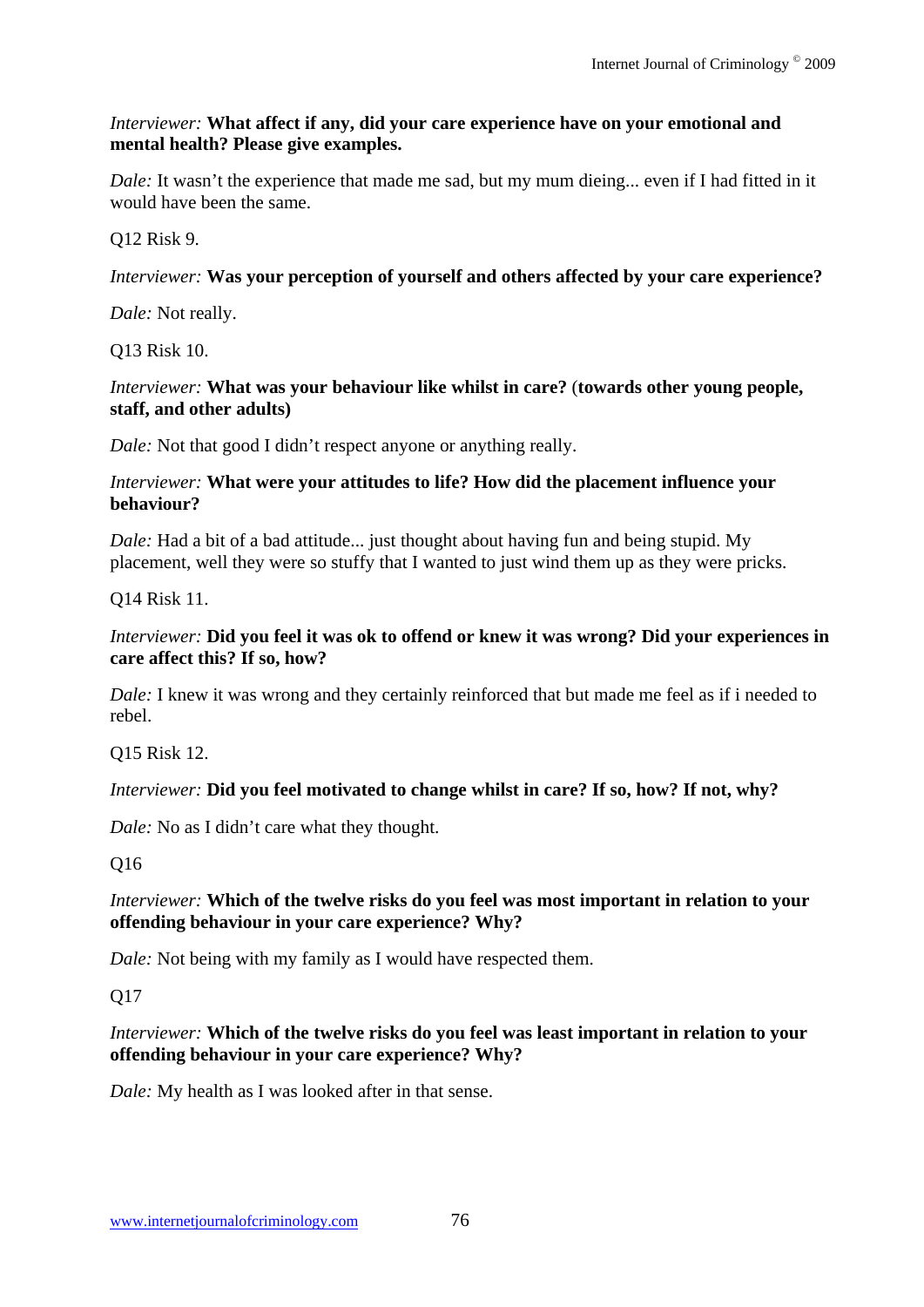# Q18

# *Interviewer:* **Do you feel your situation may have been different if not in care?**

*Dale:* Yes.

Q19

*Interviewer:* **If so why?** 

*Dale:* As I said before I would have respected my mum if she was here or any other my family.

# **Questions expanding on previous sections paying attention to theoretical considerations**

# **Risk and Protective Paradigm**

# Q20 **R1**

*Interviewer:* **Do you feel that you were isolated whilst being in care? If so why?** 

*Dale:* No not really.

Q21 **R2** 

# *Interviewer:* **Do you feel you received little supervision and discipline? If so why?**

*Dale:* I received too much!

# Q22 **R3**

## *Interviewer:* **Did you hold low attachments to your parents/family? How did this affect you?**

*Dale:* The one person who I loved to bits was my mum and now she gone I'm not really attached to anyone, makes me feel a bit shitty to be quite honest.

# Q23 **R4**

# *Interviewer:* **Did you hold low attachments with others, e.g. peers? How did this affect you?**

*Dale:* I had good friends so no that's not what it was like.

# Q24 **R5**

# *Interviewer:* **Did your family have a history of criminal activity? If so what?**

*Dale:* No.

## Q25 **R6**

# *Interviewer:* **Did you have low achievement in school? Why do you feel this was?**

*Dale:* Well got myself a few exams, as I didn't like my teachers they treated me differently.

## Q26 **R7**

## *Interviewer:* **Did you play truant from school? If so why?**

*Dale:* Yeah as I hated it.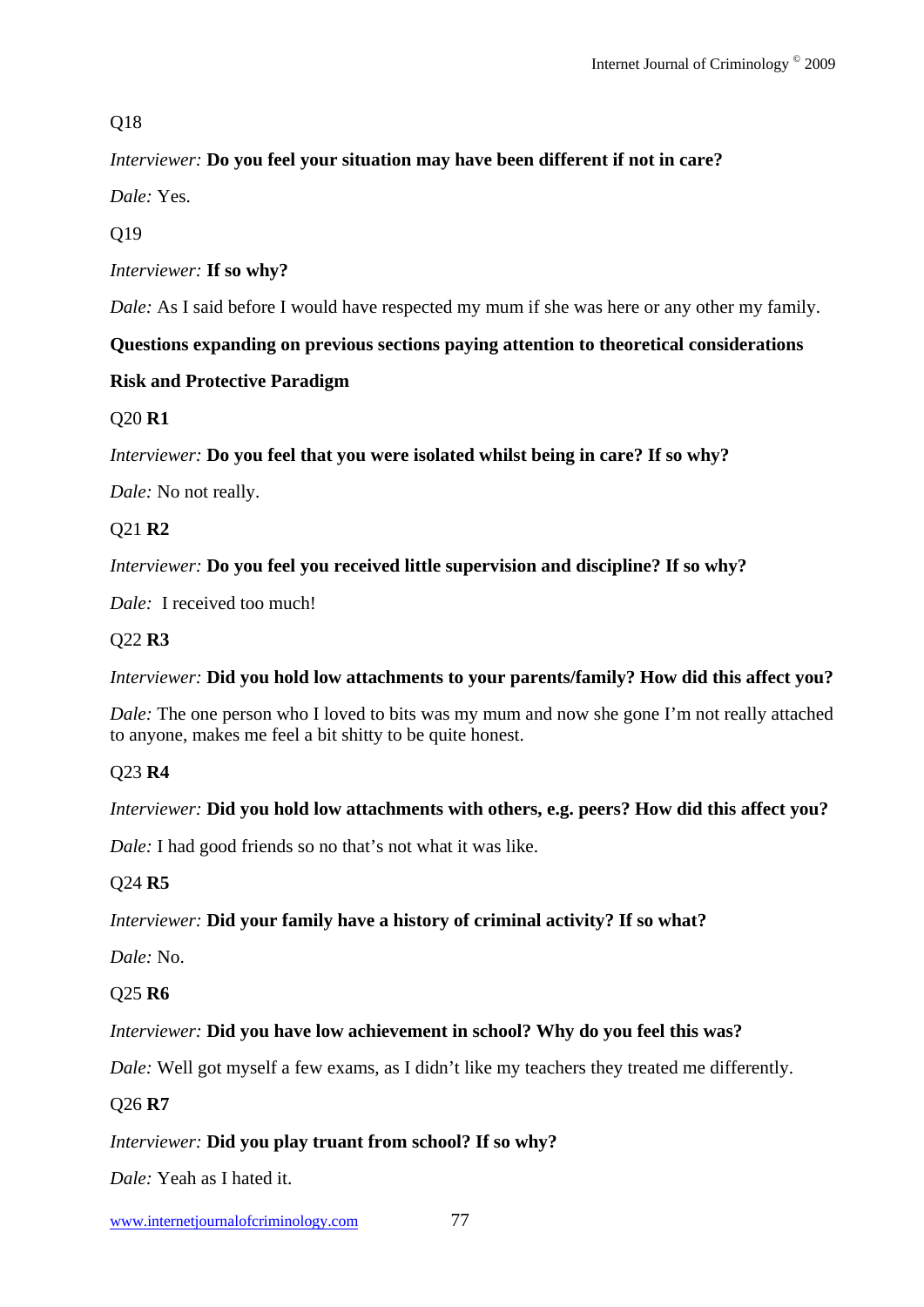## Q27 **R8**

## *Interviewer:* **Did you have a poor relationship with the educational system? If so why?**

*Dale:* Yes as I hated it... the teachers were pricks.

# Q28 **P1**

# *Interviewer:* **Do you feel you held a positive attitude to schooling?**

*Dale:* No.

# Q29 **P2**

*Interviewer:* **Did you achieve at school?**

*Dale:* Not really.

# Q30 **P3**

*Interviewer:* **Did you hold positive attachments with people? If so who?** 

*Dale:* Yes my mates.

## Q31 **P4**

## *Interviewer:* **Did you have encouragement and guidance for positive achievements, e.g.educational achievement? If so, who from?**

*Dale:* No, they were too busy telling me off... not that I achieved much anyway buts that not the point.

## Q32 **P5**

#### *Interviewer:* **Did you receive supervision and discipline, if so who from?**

*Dale:* Loads from my carers but it was too much made me worse as I couldn't breathe.

## Q33 **P6**

## *Interviewer:* **Did you receive recognition and praise for your positive actions?**

*Dale:* Not really.

## Q34 **P7**

#### *Interviewer:* **Did you have expectations from others in relation to your achievements and actions? Please illustrate your answer.**

*Dale:* No as I was only noticed for bad reasons.

#### **Control Theory and Social Bonds**

## Q35 **A1**

*Interviewer:* **Could you tell me a bit more about your relationships with your carers and family and friends? Did you feel close to anyone in particular?**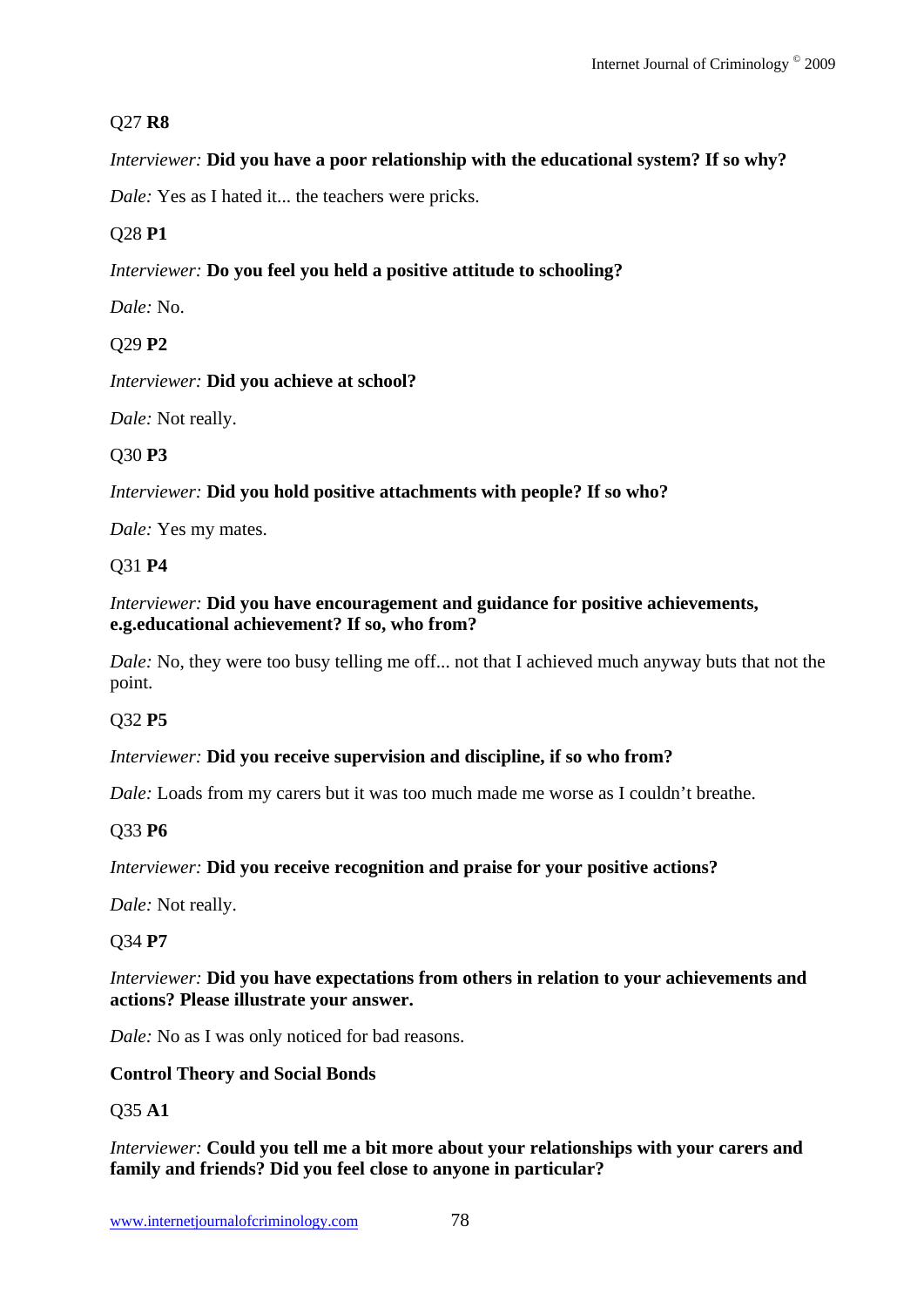*Dale:* There was no one in my family was in contact really. But my friends were close to me, had the same group of mates all through my life.

## Q36 **A2**

*Interviewer:* **Do you feel you had stability in your placement(s)? Who were you attached to?** (Birth parents, carers, friends, staff) **Please illustrate your answer with the reasons why.** 

*Dale:* Not really sure as I did get moved... can't really answer that. Sorry is that ok?

*Interviewer:* That's fine, could you tell me who you were attached too?

*Dale:* My mates.

## Q37 **A3**

*Interviewer:* **Did you hold a sensitivity to the opinion of others in relation to choosing your actions? Please illustrate your answer.** 

*Dale:* No as I didn't respect them.

#### Q38 **A4**

*Interviewer:* **Did you hold respect for your carers/family/close network? Please give details of your answer.** 

*Dale:* No as they were pricks... my carers I mean.

#### Q39 **C1**

*Interviewer:* Were you committed to anything in particular whilst in care, e.g. education, **interests, hobbies? Please give an example of your commitments or why you feel you were not able to commit to anything in particular.** 

*Dale:* No as I wasn't interested I just wanted to be with my mates and be stupid and that.

#### Q40 **C2**

*Interviewer:* **Do you feel that you were committed to the norms of a person of your age group whilst in care, e.g. achieving at school, planning for the future? Did you carers help or hinder this at all?** 

*Dale:* No. I think they were too strict and paid no attention to me even when I was going to school. So maybe they did like hinder it for me.

#### Q41 **I1**

*Interviewer:* **Did you involve yourself in day to day activities whilst in care?** (E.g. washing up, cooking, cleaning) **Please illustrate your answer.** 

*Dale:* I took the dog for a walk and groomed it, I liked doing it and I got paid so that was cushty.

#### Q42 **I2**

#### *Interviewer:* **Have you whilst in care/after care been involved in conventional activities?**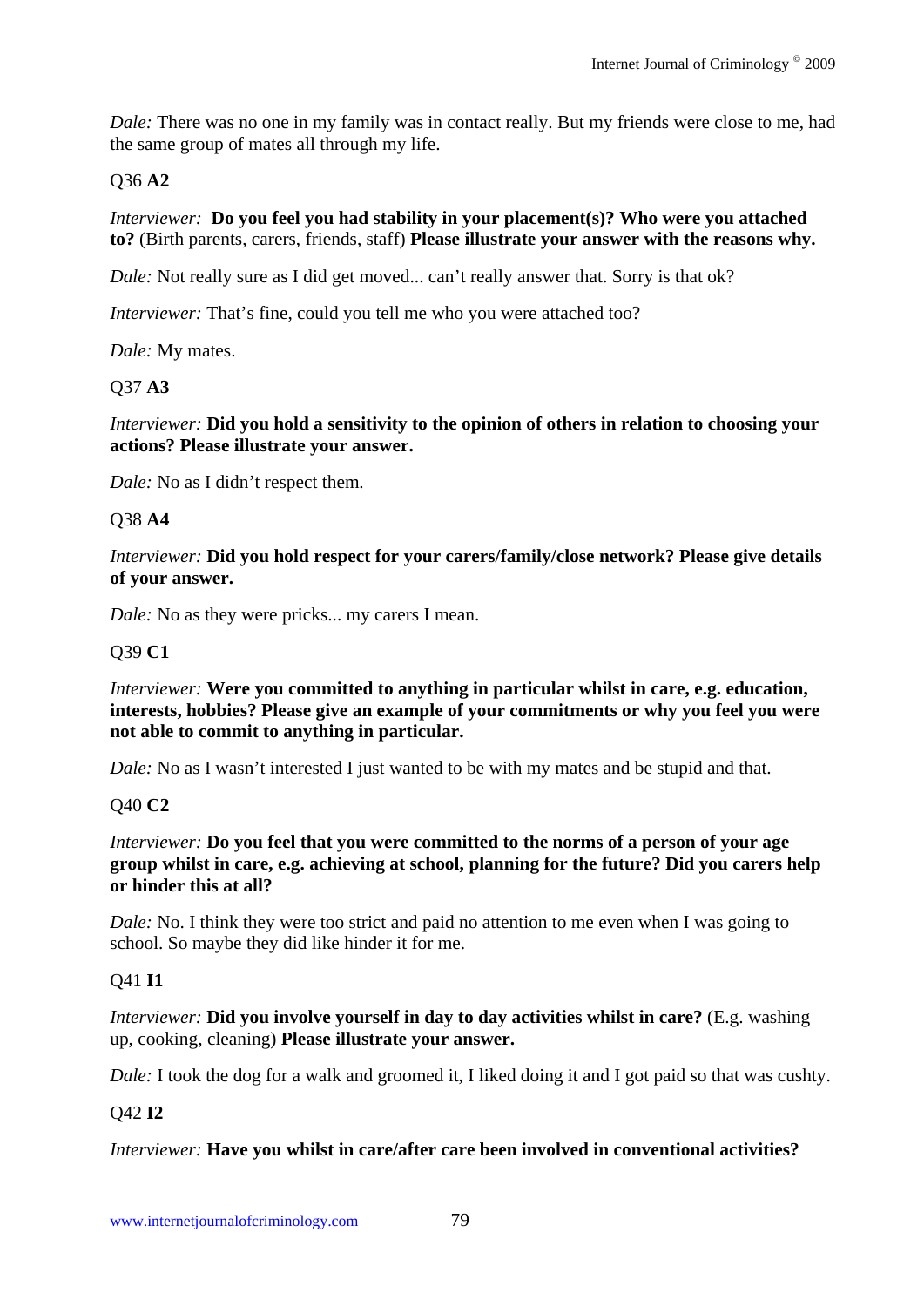## **School/Education/Training?**

*Dale:* Got a few GCSE's.

#### *Interviewer:* **Employment?**

*Dale:* I am a labourer.

*Interviewer:* **Hobbies?** 

*Dale:* No.

#### Q43 **B1**

#### *Interviewer:* **Did you agree and believe in the rules you were made to follow to whilst in care? Please illustrate your answer.**

*Dale:* No as they were forcing me to behave like an angel with no room for mistakes, they were so controlling.

#### Q44 **B2**

*Interviewer:* **Do you respect the legal rules attributed to people's actions including your own?** E.g. believe in punishment for the protection of others. **Please give reasons for your answer.** 

*Dale:* Well if I was a dirty pervert or something then yeah but I hardly abused or killed anyone.

#### **Anomie and Strain**

#### Q45 **M1**

*Interviewer:* **Do you feel the care system allowed you to achieve your full potential in relation to educational achievement?**

*Dale:* No.

#### *Interviewer:* **Did you have the potential to fulfil your capabilities?**

Dale: No.

#### *Interviewer:* **Did the care experience restricted life chances? Please explain your answer, illustrating ways in which it may have helped or hindered your achievements.**

*Dale:* Yes as no one cared if I was doing well, just had ago at me. I gave up trying for them as I hated them.

#### Q46 **M2**

#### *Interviewer:* **Do you feel your early experiences in care have allowed you to gain a job which caters for your financial and material needs?**

*Dale:* Well I have a job so that's not really a major problem, but I could have had a choice in what I did.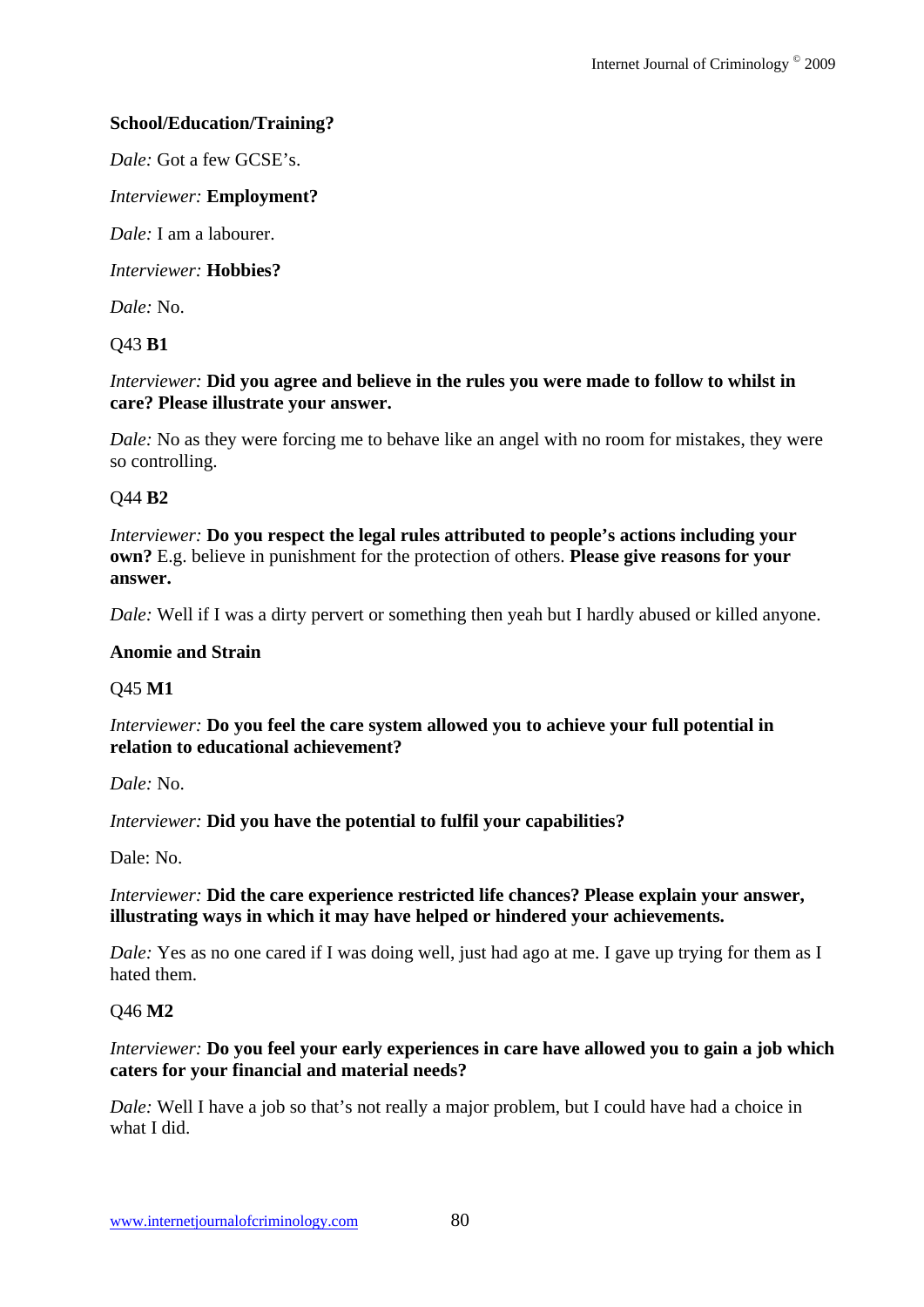#### *Interviewer:* **Do you have the potential to fulfil your capabilities? Has the care experience restricted life chances? Please explain why you feel this is the case.**

*Dale:* Well now I have a record I can't really get another job, whether that was due to care I don't know, but I am guessing it is.

# Q47 **M3**

#### *Interviewer:* **Are you financially secure now? Were you aided in your transition to adulthood?**

*Dale:* Well I make a bit of money yeah. I wasn't helped at all really I just got a place from the care team then after I came out I got a job and that.

## Q48 **M4**

#### *Interviewer:* **Do you feel you committed any offences to gain anything otherwise not easily available to you?**

*Dale:* Yes I stole and my assault was when my friends were stealing. So yes I guess I did.

#### *Interviewer:* **Did the circumstances of the care experience have an influence on your offending behaviour? Please give examples.**

*Dale:* Yes. I can't really pin point it, but I know that the way they were with me made me worse.

## Q49 **G1**

*Interviewer:* **What do you feel your main aspirations are? Do you feel you have the means of gaining them? Please give examples.** 

*Dale:* Don't really have any, just to be comfortable that's about it.

## Q50 **G2**

*Interviewer:* **Do you feel you have the ability to live a life legally whilst still gaining the financial needs you require?**

*Dale:* Yes I think I do now, I have learnt my lesson the hard way.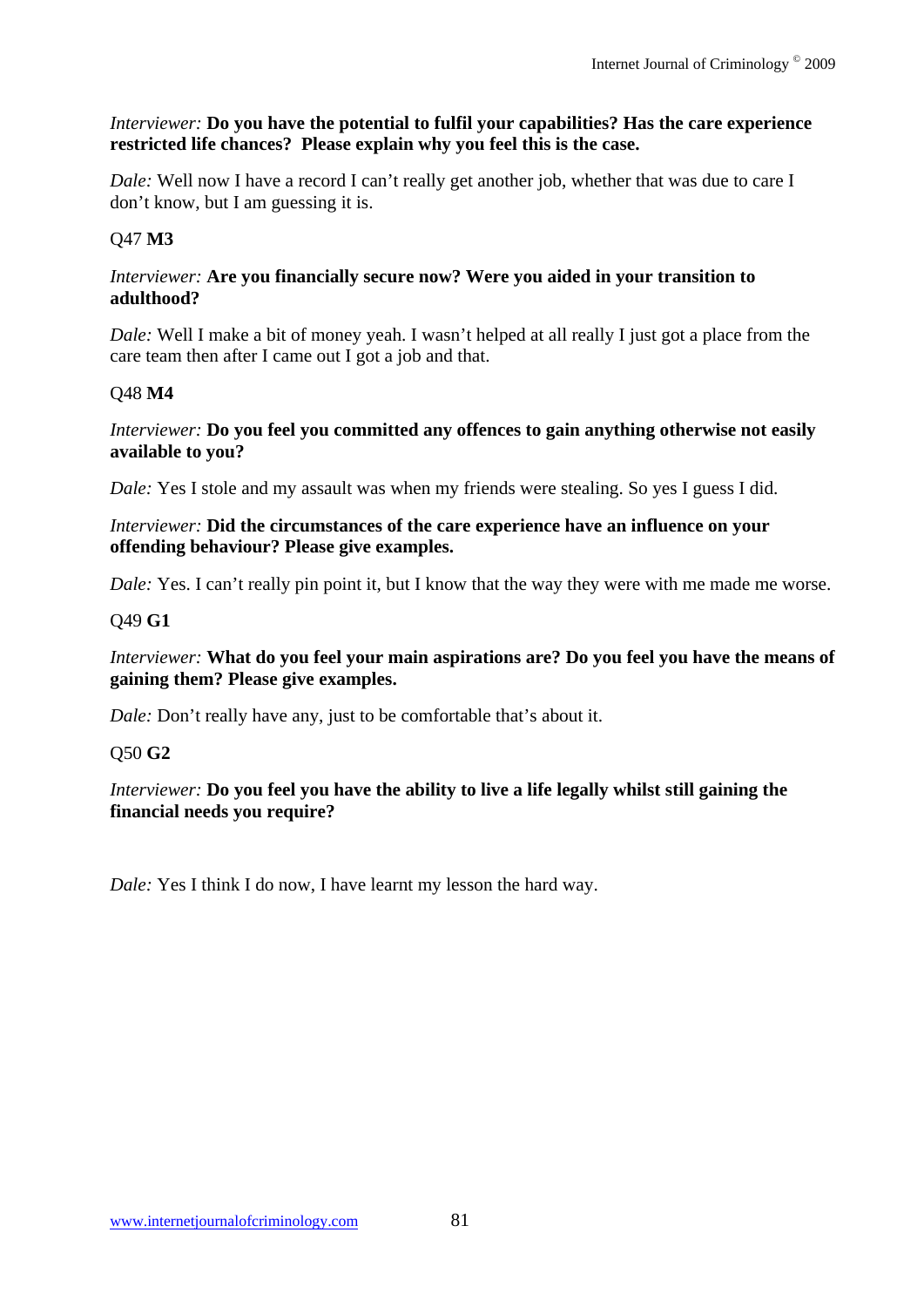# **Summary**

Q51

*Interviewer:* **What do you feel was the most negative experience whilst being in care in relation to the onset of your criminal behaviour?** 

*Dale:* Not being with my family or anyone that cared.

Q52

*Interviewer:* **Positively, what do you feel the care experience offered?** 

*Dale:* Safety and comfort I suppose.

Q53

*Interviewer:* **Did the care experience make things better or worse in relation to your offending behaviour?** 

*Dale:* Worse.

Q54

*Interviewer:* **What do you believe is needed to aid the problem of the prevalence of criminal careers within the care environment and after?**

*Dale:* I really am not sure.

Q55

*Interviewer:* **Is there anything else you would like to add in relation to your care experience and criminal behaviour**, e.g. your main concerns.

Dale: No that's all I got to say.

*Interviewer:* **Thank you for taking part in this interview. All information will be held confidentially and you have the right to withdraw from the research at any point. Please be aware of the services at Waves Community Centre if needed, or alternatively with issues surrounding content of the interview contact myself on the information given prior to the interview.**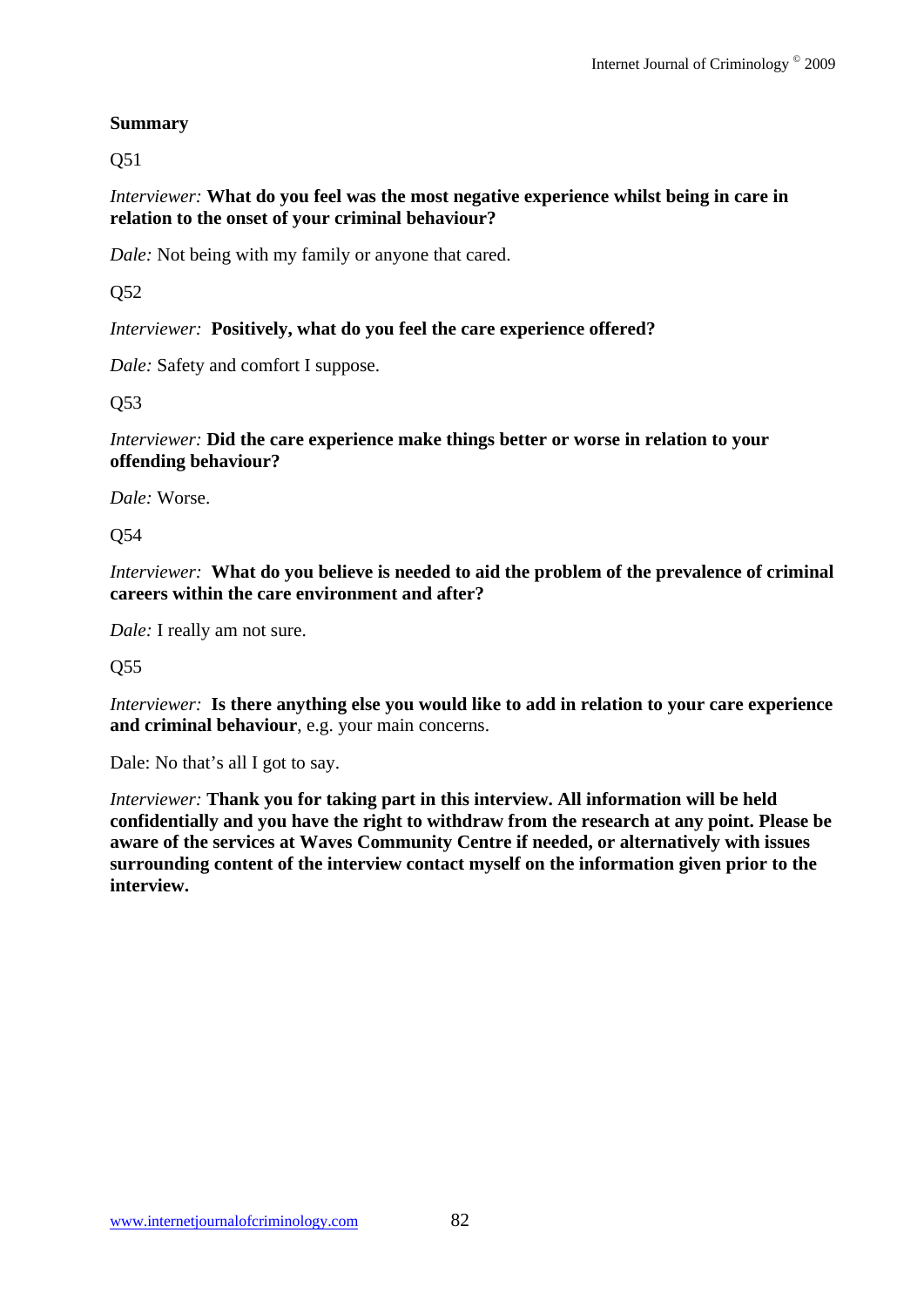# **APPENDIX J Full Transcript of R1 (Residential 1) Name: Ayesha\* Type of Placement: Residential Section 1 – About you/ Background General**  Age: 20 Sex: Female Ethnicity: Afro Caribbean What are you doing now? (Education, training, employment) Unemployed **Time in care**  Age at first placement: 11 Time spent in care (years/months): 7 years Number of placement(s): 6 Type(s) of placement: 2 x foster  $(11 - 12$  and  $12 - 14)$  4 x residential **Offending Behaviour**  Number of Offences: 5 Of which were cautions? 3 – Drunk and disorderly, fighting and stealing. Of which were convictions? 2 – Assault and Possession of cannabis

Type of offence(s) committed: As above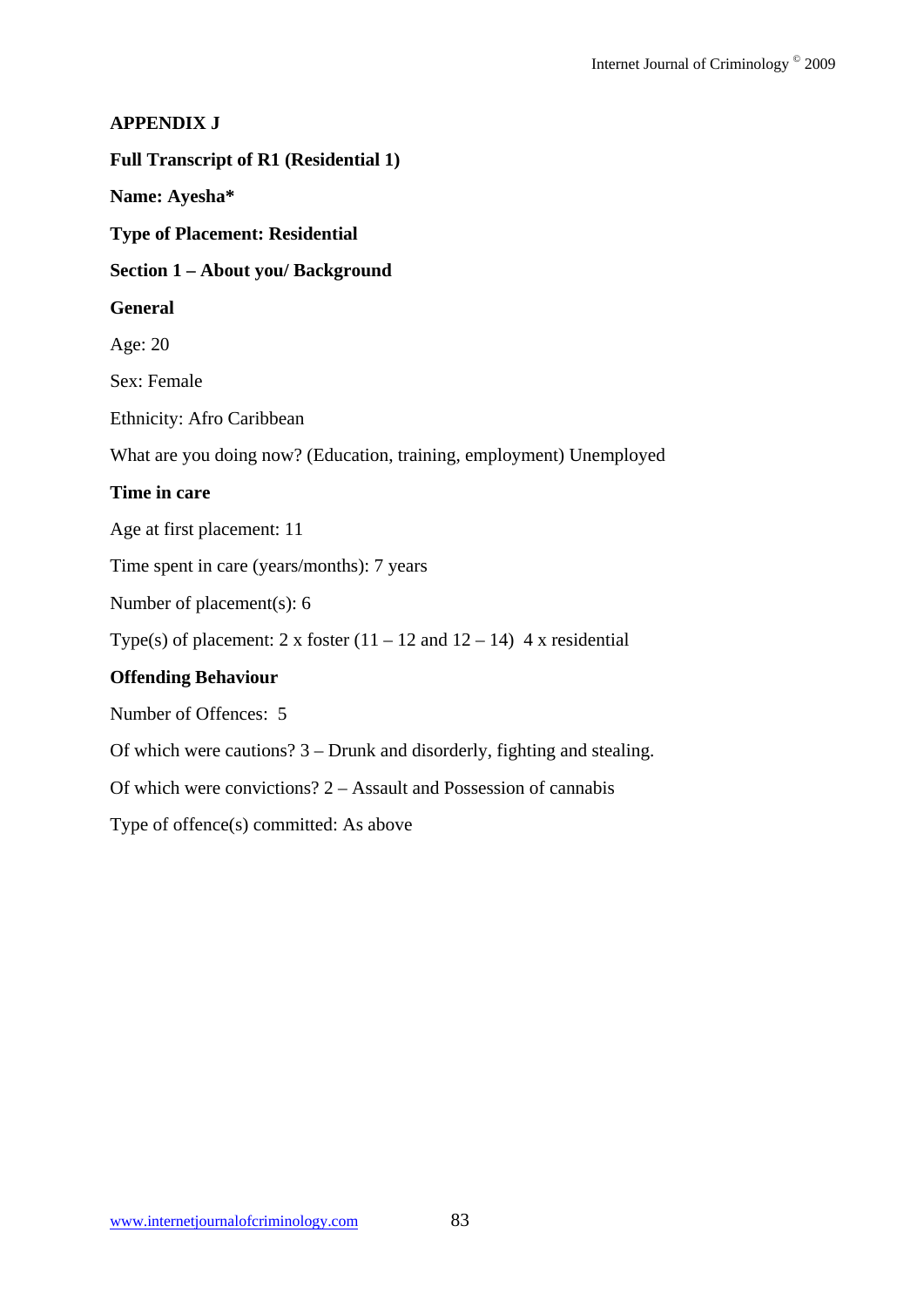## **Section 2 –The overall Care Environment/Experience and its impact on criminal behaviour**

**The following 12 aspects of life are known to relate to offending behaviour. How important were they for you in relation to the start of your offending behaviour?** (Please see the 'Explanations of Risk Factors' for guidance on the meanings of each of these risks)

1= Not important (being in care was a positive experience in this respect)

4= Very important (being in care was a negative experience in this respect)

| Please circle one number for each<br>influence or N/A if not applicable | Not important<br>(positive<br>experience) 1 |                |                         | <b>Very</b><br>important<br>(negative<br>experience) 4 |
|-------------------------------------------------------------------------|---------------------------------------------|----------------|-------------------------|--------------------------------------------------------|
| 1. Living arrangements                                                  | $\mathbf{1}$                                | $\overline{2}$ | 3                       | $\overline{\mathbf{4}}$                                |
| 2. Family and Personal<br>relationships                                 | $\mathbf{1}$                                | $\overline{2}$ | 3                       | $\overline{\mathbf{4}}$                                |
| 3. Education, training and<br>employment                                | $\mathbf{1}$                                | $\overline{2}$ | $\overline{\mathbf{3}}$ | $\overline{4}$                                         |
| 4. Neighbourhood/ Area lived in                                         | $\mathbf{1}$                                | $\overline{2}$ | 3                       | $\overline{4}$                                         |
| 5. Lifestyle                                                            | $\mathbf{1}$                                | $\overline{2}$ | $\overline{\mathbf{3}}$ | $\overline{4}$                                         |
| 6. Substance Use                                                        | 1                                           | $\overline{2}$ | $\overline{\mathbf{3}}$ | $\overline{4}$                                         |
| 7. Physical Health                                                      | $\mathbf{1}$                                | $\overline{2}$ | $\overline{\mathbf{3}}$ | $\overline{4}$                                         |
| 8. Emotional and Mental Health                                          | 1                                           | $\overline{2}$ | $\overline{\mathbf{3}}$ | $\overline{4}$                                         |
| 9. Perception of self and others                                        | $\mathbf{1}$                                | $\overline{2}$ | $\overline{\mathbf{3}}$ | $\overline{4}$                                         |
| 10. Thinking and behaviour                                              | 1                                           | $\overline{2}$ | 3                       | $\boldsymbol{4}$                                       |
| 11. Attitudes to offending                                              | $\mathbf{1}$                                | $\overline{2}$ | $\overline{\mathbf{3}}$ | $\overline{4}$                                         |
| 12. Motivation to change                                                | $\mathbf{1}$                                | $\overline{2}$ | $\overline{\mathbf{3}}$ | $\overline{4}$                                         |

#### **Areas with highest risk (Vulnerabilities): What do you feel made you offend/offend more?**

Risk 1: Known offenders in residential home, didn't misbehave when with two previous foster placements. Great instability.

Risk 2: Didn't see family, dada was absent and mum got put in prison then never bothered on her release.

#### **Areas with lowest risk: Which risk(s) do you feel had little impact on your offending behaviour?**

Risk 4: Areas lived in were always nice.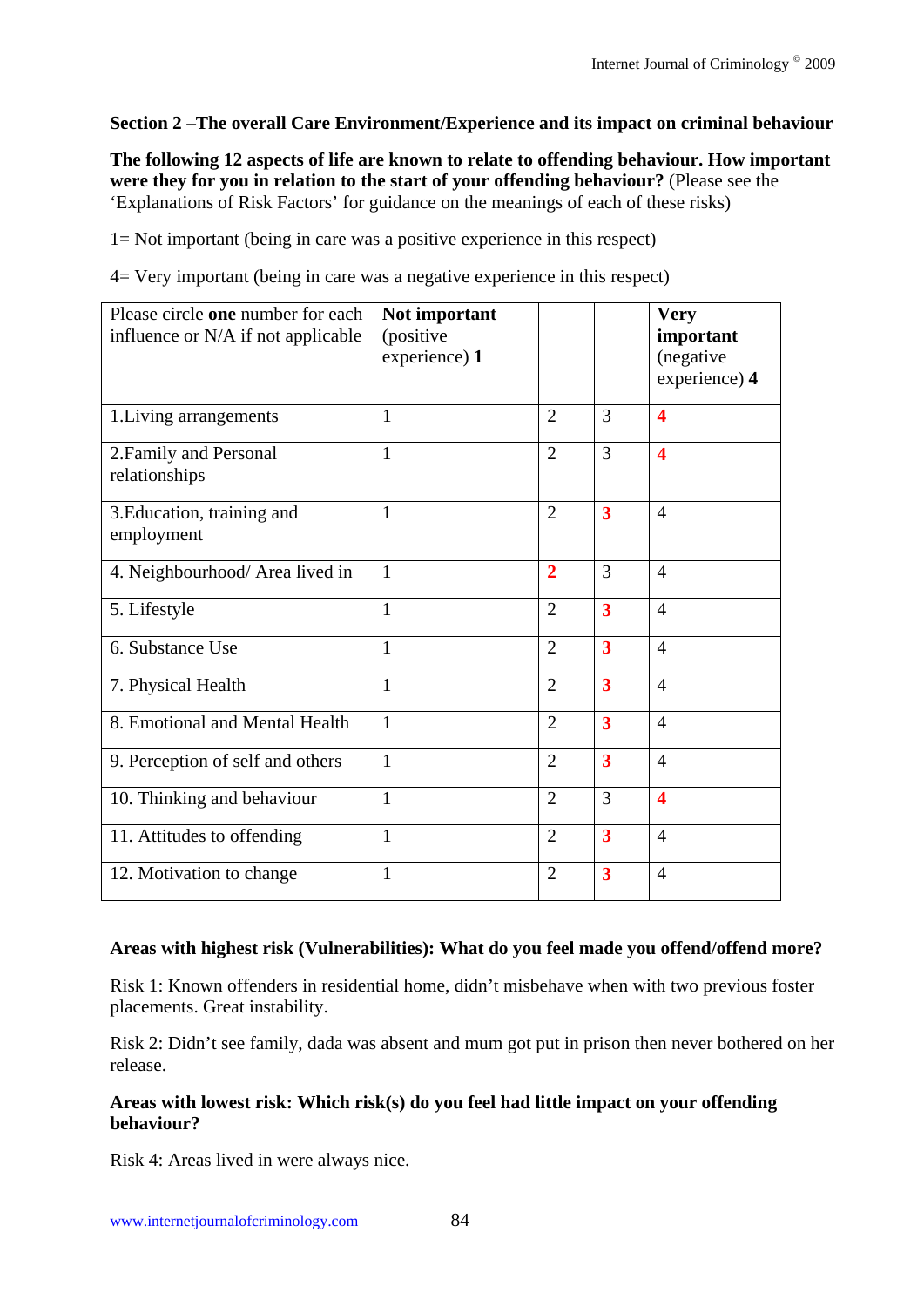## **Available protective factors (Resilience): What helped you keep out of trouble/ stop offending/offend less? What would have helped you keep out of trouble?**

Nothing helped.

Would have: Stability and less people around that misbehaved.

#### **Section 3 – Open ended Questions linking Section 1 and 2, plus further questions on care environment/experience.**

## **Only relevant questions will be asked.**

## **Questions from Section 1**

## Q1

#### *Interviewer:* **Could I start by asking you to give a brief description of your time in care, highlighting the time spent, types of placement, changes in placement and reasons for any changes?**

*Ayesha:* Yeah certainly, I was in care for seven years. Went into care at the age of eleven as my mum was put into prison and had no other family member who wanted to help. I was initially put into a foster placement where I stayed a year, then at twelve I went into another one until I was fourteen. That placement went really well indeed, but then the family moved away and didn't take me away with them. I was gutted, felt like being abounded all over again. So I was dumped into a residential place. I ended up going to four of them as I started to misbehave after being in that kind of environment. I ran away misbehaved and all. It was in summary an absolute living nightmare.

## $O(2a)$

## *Interviewer:* **Could you tell me what it was like growing up/spending time in care?**

*Ayesha:* Really bad. Every time I got settled in myself I got moved.. It mucked me right up. Didn't know if I was coming or going. It hit me really hard after I got moved from my successful foster placement, all the disruptions just happened again.. Just didn't know what was happening.

#### b) *Interviewer:* **How do you think this compares with children growing up at home with their parents?**

*Ayesha:* Totally different, I mean what normal person's mum goes to prison. It doesn't happen every day. It was just a total nightmare.

## $O<sub>3</sub>$

#### *Interviewer:* **Can you tell me more about the circumstances of your offence(s**)? E.g. **what happened and when; why you think you offended at that time?**

*Ayesha:* Well I offended a hell of a lot. Like I got away with an awful lot. But if we are talking about cautions and convictions.. Are we?

*Interviewer:* Yes please, if you feel comfortable with that.

*Ayesha:* Well cautions were for drunk and disorderly or whatever you call it when I was fourteen, fighting at fifteen and stealing. It was for attention I think and I had no one to let down.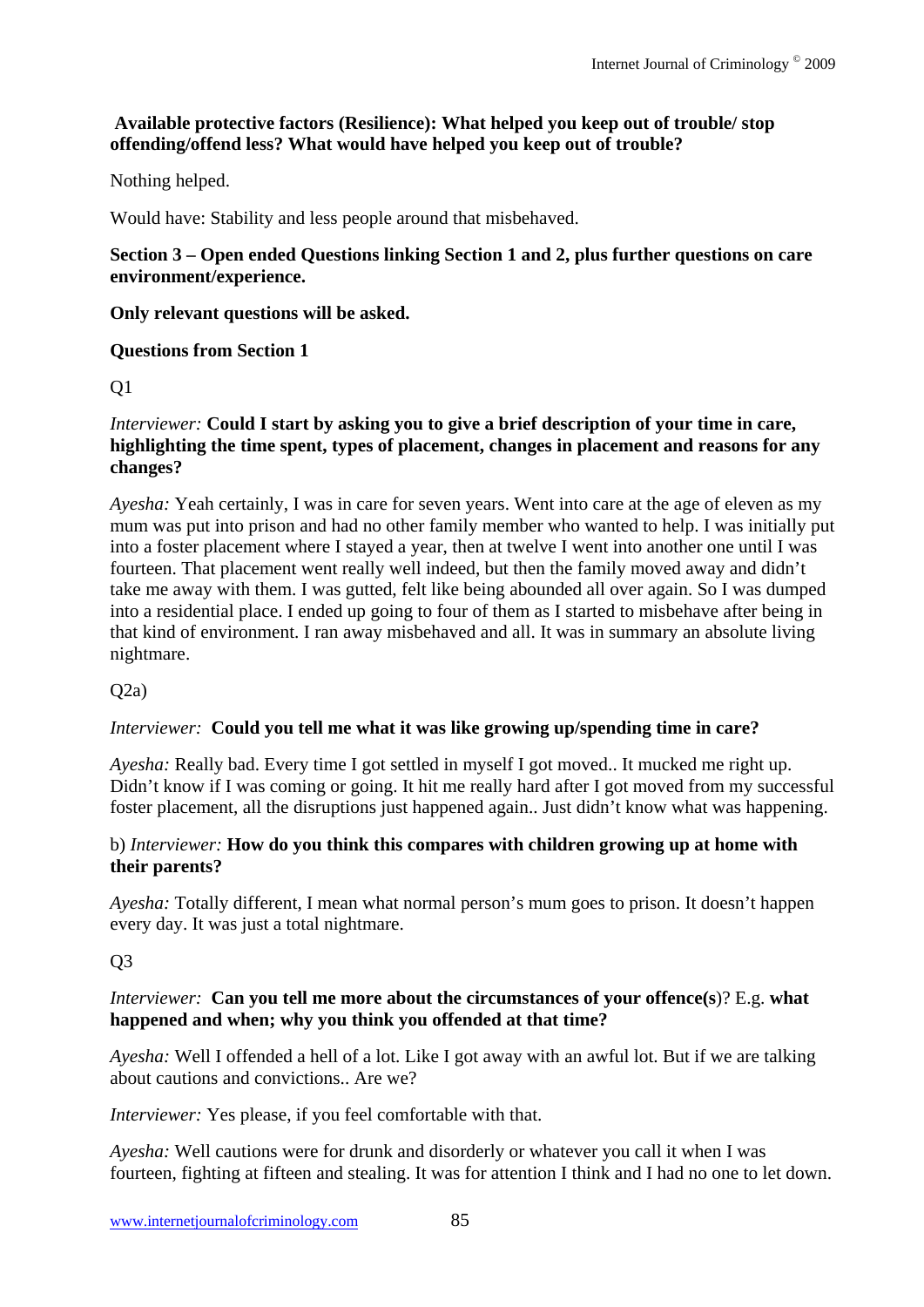I think it might have been for attention maybe. Things got worse and after I left the last home I was convicted of possession of drugs and assault. I think this was because I was rock bottom and that. Drugs got my name out there and earn me money.. Good job I didn't get done for dealing ( Laughs).

## **Questions from Section 2**

*Interviewer:* **You assessed the key influences on offending behaviour in Section 2 of this interview. We will now discuss the relevant influences in relation to your care experience and involvement in criminal behaviour.**

Q4 Risk 1.

#### *Interviewer:* **Can you describe your living arrangements, drawing on any particular aspects you feel may have been helpful and positive or alternatively disruptive or negative?**

*Ayesha:* It was awful. Words cannot describe what it was like.. What it is like to be left by your mum then to get settled and moved around again. I behaved well before I went into the dumping ground.. It all started going downhill in there. No one loved me, I was just another misfit bunged in there. There was so much chaos and that going on in the residential placements. I do not think a day went by without the police coming out.

## Q5 Risk 2.

#### *Interviewer:* **Through being in care, was your personal relationship with your friends, parents/wider family affected, if at all?**

*Ayesha:* Well my mum went into prison so that was screwed up.. I did visit her a few times but it made me sad. So social workers and carers stopped them. Never had a dad and as for friends every time I got close to them I moved somewhere else.

Q6 Risk 3.

#### *Interviewer:* **Could you give a brief description of your educational experiences** (e.g. *for example* **change of school, attendance, achievement, any exclusions, attitudes of teachers and other yps) whilst in care and any further training and employment afterwards?**

*Ayesha:* My education was good until I was fourteen, then moved so many times at the time I should have been settled. Got myself expelled so had home tuition. No one gave a crap what I was doing, was really really bad, no one cared. Employment ...umm none at all.

#### *Interviewer:* **Were there any disruptions or hindrances in gaining your full potential? Was there a positive influence?**

*Ayesha:* The constant instability and being bunged in other homes when got a bit hard to handle. I couldn't concentrate knowing I would probably be moved again even if I did work hard like I had in my foster placement. Things just happen I guess but it mucked up my education. Worried too much that's all.

#### Q7 Risk 4.

#### *Interviewer:* **Please give a brief description of the location** (i.e. *for example* **where it was; town, city, rural or urban area, near home/long way away) of your main placement and how this affected your life if at all?**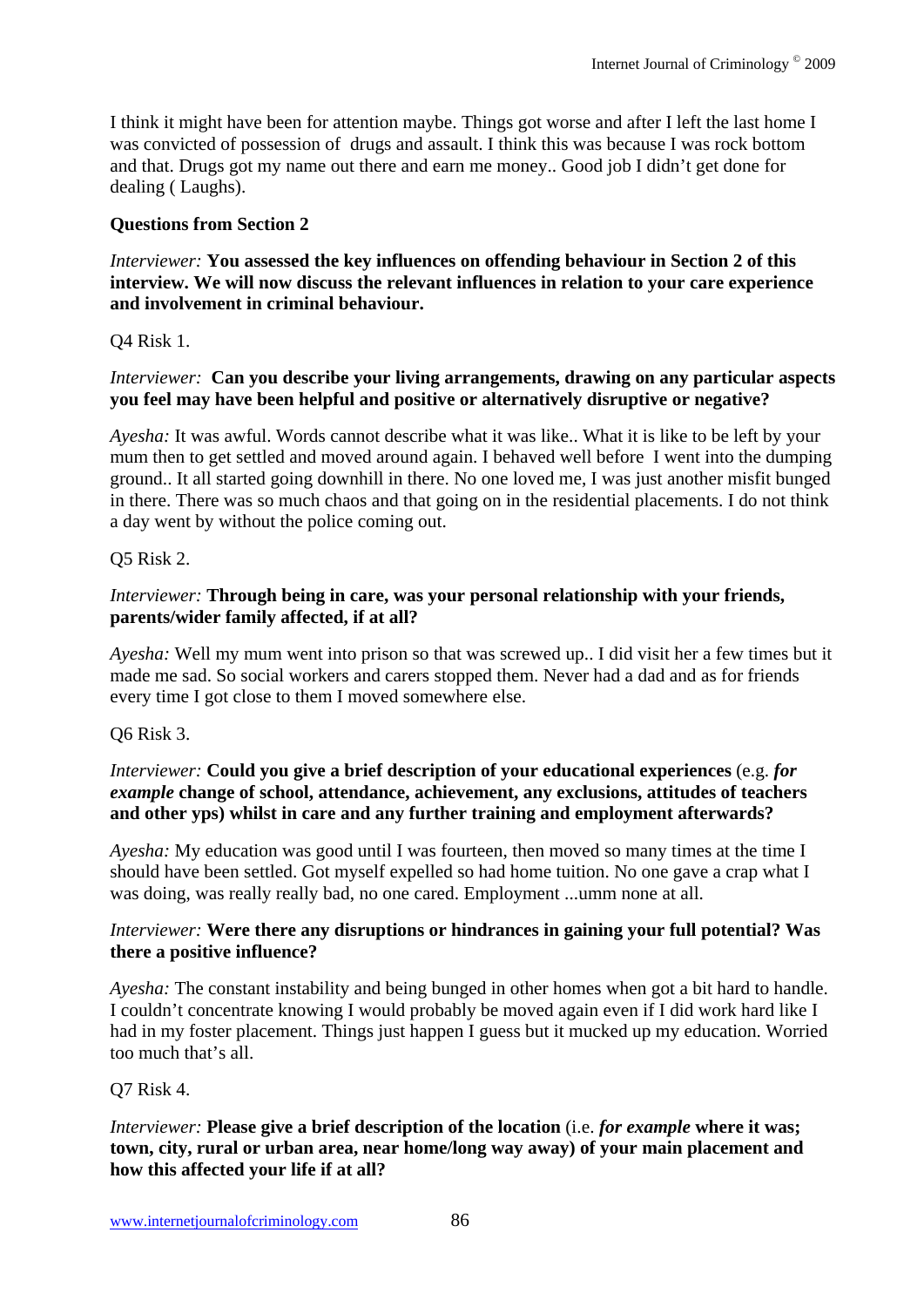*Ayesha:* well I had loads but all of them were in nice areas.. but were really far away from my friends I did still have.

Q8 Risk 5.

*Interviewer:* **How do you feel your general lifestyle was whilst in care, e.g.** *for example* **friendships, influence of other yps in care, how you used your spare time, financial issues** e.g. pocket money?

*Ayesha:* It was crappy. I started hanging out with kids from the homes as I couldn't see my old friends. I copied them, starting bunking and that. No one even noticed. That was the start of all my bad behaviour. We used to get so bored we would start trouble that kind of thing,, that was our spare time.

Q9 Risk 6.

#### *Interviewer:* **Did you misuse substances before you were in care?**

*Ayesha:* Not before residential homes I didn't

#### *Interviewer:* **Did you have any experiences of substance misuse whilst in care? If so please explain if/how these related to being in care.**

*Ayesha:* Everyone was doing drugs and drinking so I started to fit in. After a while I started dealing.. it was all kinda umm easy to do. People respected me as they relied on me for drugs.

Q10 Risk 7.

#### *Interviewer:* **Could you briefly describe your physical health whilst in care? Was this affected by the care environment?**

*Ayesha:* Not too good at all, abortions... I had two. I Was sleeping around and all that and being careless. I couldn't talk to my careers about having sex as they would have had ago.. they never understood me in any situation. Self harm and drinking came next. Yes it was affected by the care system, I had been rejected so many times it wasn't even funny. No one gave a shit for me after my foster placements so why should I look after myself.

#### Q11 Risk 8.

#### *Interviewer:* **What affect if any, did your care experience have on your emotional and mental health? Please give examples.**

*Ayesha:* I felt so down and alone I started to self harm but not silently as you would imagine but for attention. I even attempted suicide by taking tablets... think it was a cry for help and that. Even then I only got a lot of attention for a while then they forgot.. no one really cared.

#### Q12 Risk 9.

#### *Interviewer:* **Was your perception of yourself and others affected by your care experience?**

*Ayesha:* I used to respect peeps but since first home I lost all my respect for others and myself. I had no self esteem or trust. Just existed with no meanings really.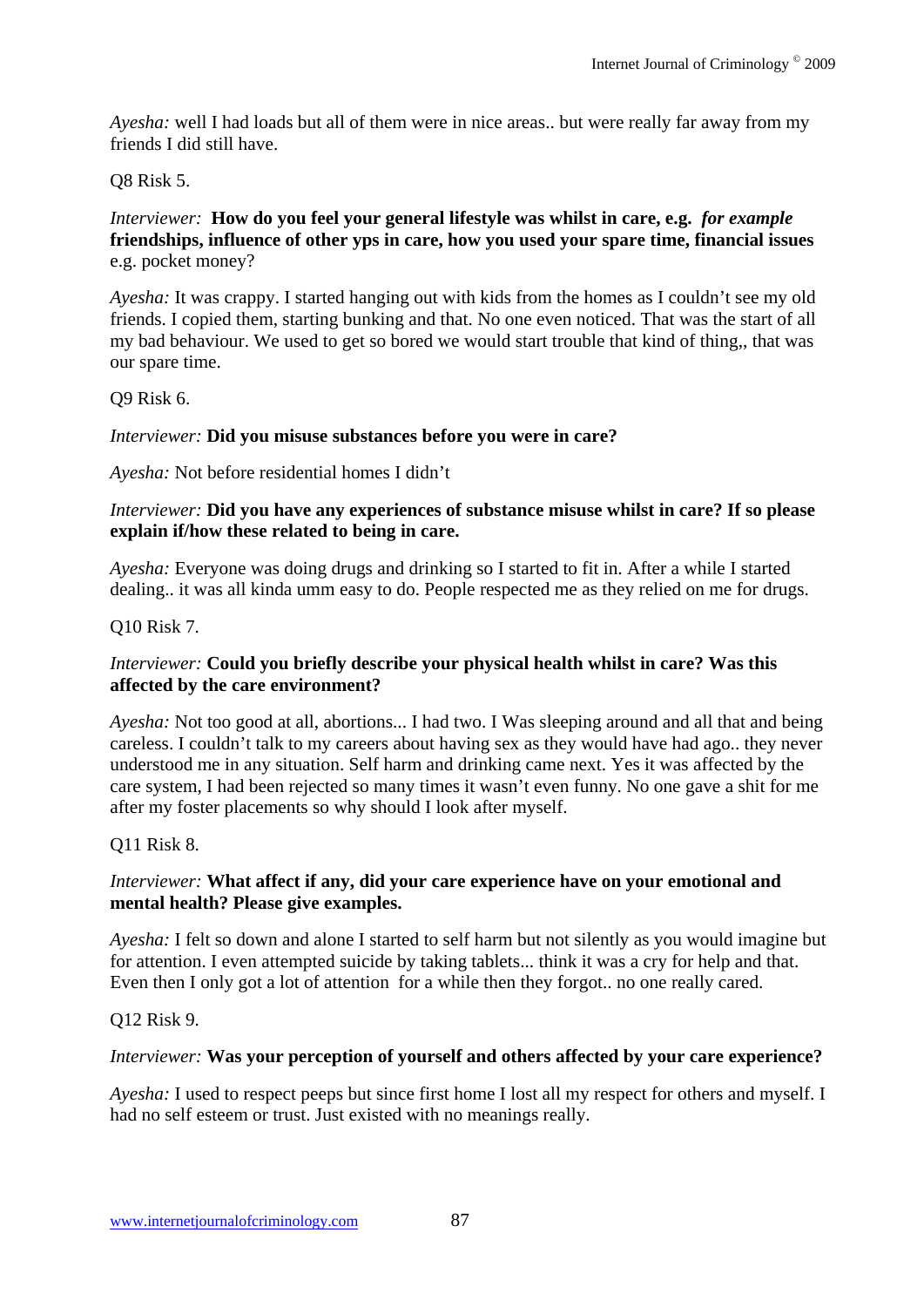#### Q13 Risk 10.

#### *Interviewer:* **What was your behaviour like whilst in care? (towards other young people, staff, and other adults) What were your attitudes to life? How did the placement influence your behaviour?**

*Ayesha:* I behaved really bad and had a bad attitude.. didn't really care about anyone or anything. It made me feel so uneasy being in those homes.. I had no sense of belonging and they didn't help., so it made me misbehave for something to do. Also others influenced me to misbehave... think everyone in those homes just cause carnage.

## Q14 Risk 11.

#### *Interviewer:* **Did you feel it was ok to offend or knew it was wrong? Did your experiences in care affect this? If so, how?**

*Ayesha:* I thought it was ok to offend. I mean my mum did it and so did all the people I had contact with. I was like left with no role models that showed me positive things. The homes were filled with bad people.... if they did it why shouldn't I? That's what I felt.

#### Q15 Risk 12.

#### *Interviewer:* **Did you feel motivated to change whilst in care? If so, how? If not, why?**

*Ayesha:* Nope, there was no incentives. Even if I behaved I would still be stuck in there so I thought I may as well not even bother to behave as it would get me nowhere.

#### Q16*Interviewer:* **Which of the twelve risks do you feel was most important in relation to your offending behaviour in your care experience? Why?**

*Ayesha:* The first one, think it was living situation. I lived with all people who were mucked up and that and were naughty. Until I was subjected to that I behaved as I respected my foster parents.

#### Q17

#### *Interviewer:* **Which of the twelve risks do you feel was least important in relation to your offending behaviour in your care experience? Why?**

*Ayesha:* Risk four, always lived in good areas.. although being so far out forced me to make friends with those in my homes.

#### Q18

#### *Interviewer:* **Do you feel your situation may have been different if not in care?**

*Ayesha:* Yes

Q19

#### *Interviewer:* If so **why?**

*Ayesha:* Someone would have loved me like my foster parents did. All I had was shift workers reinforcing it was no family in there. They would say stuff like ' can't wait to go home' and stuff like that. Got me so so upset it was unreal. I wouldn't have gone through that if I had a family.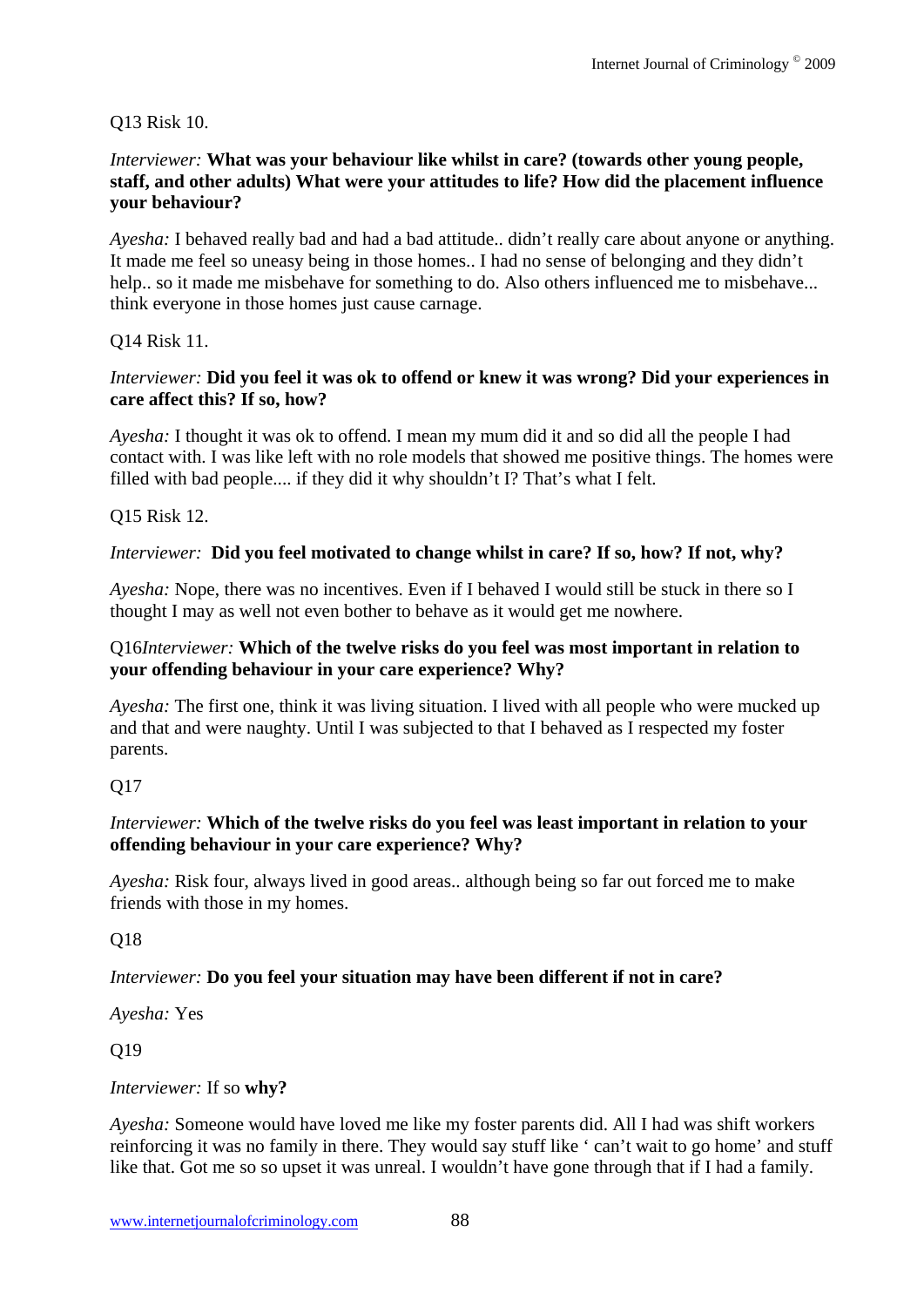## **Questions expanding on previous sections paying attention to theoretical considerations**

# **Risk and Protective Paradigm**

# Q20 **R1**

## *Interviewer:* **Do you feel that you were isolated whilst being in care? If so why?**

*Ayesha:* Yes as there were heavy rules.

# Q21 **R2**

## *Interviewer:* **Do you feel you received little supervision and discipline? If so why?**

*Ayesha:* Yes well had supervision but discipline was quite low. There were no aims for us to get, as if they already had decided we would be troublesome.

# Q22 **R3**

# *Interviewer:* **Did you hold low attachments to your parents/family? How did this affect you?**

*Ayesha:* Yes... no one loved me. I knew I was just out for myself.. like I had no one to let down.

# Q23 **R4**

# *Interviewer:* **Did you hold low attachments with others, e.g. peers? How did this affect you?**

*Ayesha:* Not at first but when went into residential placements I like lost all contact with what I look back on as my good mates. I kept moving so every time I tried to make friends I just lost touch or something happened. I felt alone so started hanging around with other peeps in the home.. this started making me naughtier and that.. you could say criminal.

## Q24 **R5**

## *Interviewer:* **Did your family have a history of criminal activity? If so what?**

*Ayesha:* Yeah my mum committed theft by deception or fraud or something. That's why I got taken away from here.. well mot taken away but put into care as she had to go to prison.

## Q25 **R6**

## *Interviewer:* **Did you have low achievement in school? Why do you feel this was?**

*Ayesha:* Yes as moved school and then expelled at fifteen . I then had this stupid home tuition for my GCSE's. It was all because of me being somewhere one day and then not the next. I only got three GCSE's as everything went wrong at this crucial time. I hate everyone for doing this to me... it made me even worse. I had nothing to keep me focused.

## Q26 **R7**

## *Interviewer:* **Did you play truant from school? If so why?**

*Ayesha:* Yes as I was bullied and hated it.

## Q27 **R8**

## *Interviewer:* **Did you have a poor relationship with the educational system? If so why?**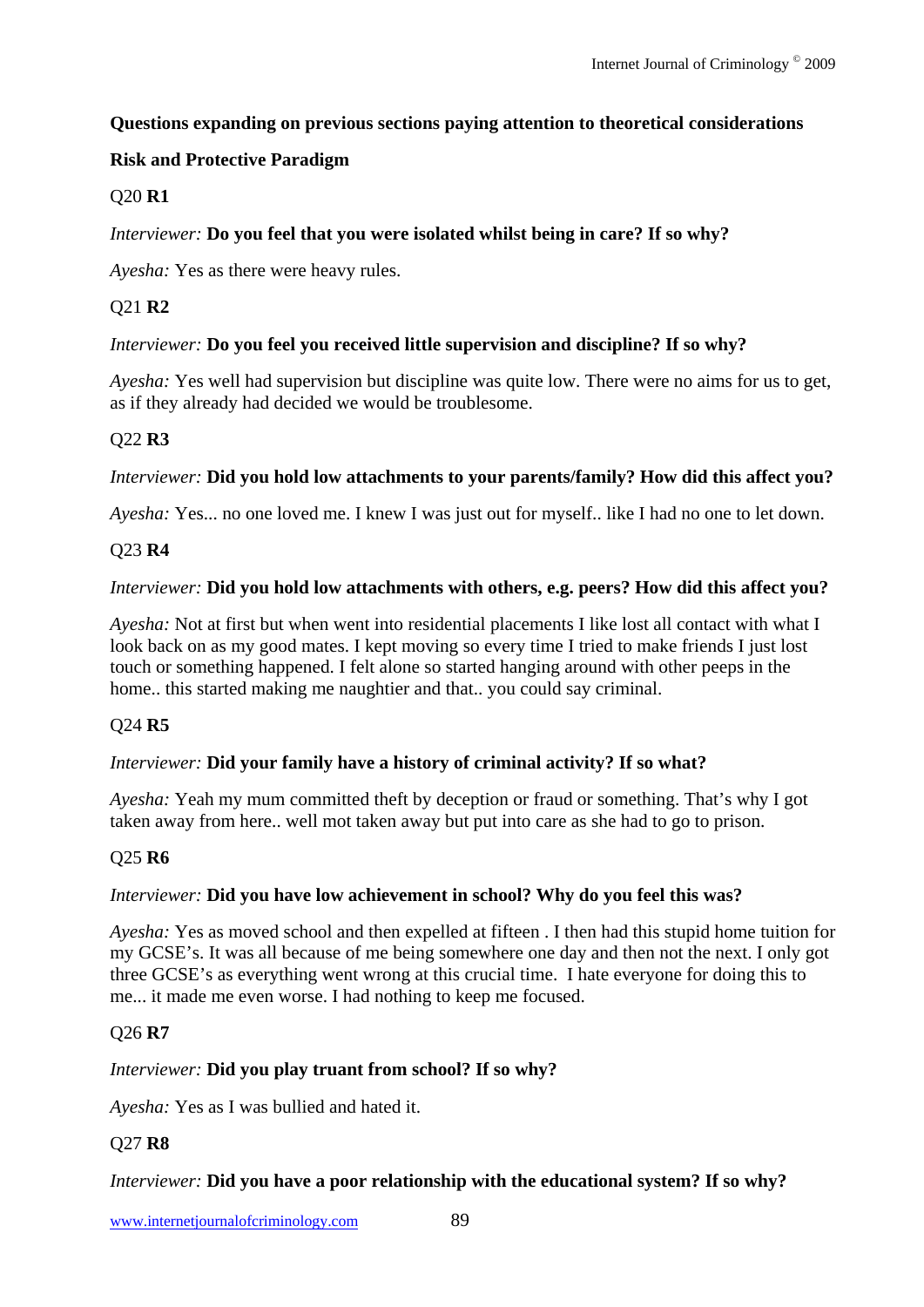*Ayesha:* I fell behind and looked really stupid. Everyone put me in the stupid classes I hated that. No one took the time to think I may have been upset.

## Q28 **P1**

## *Interviewer:* **Do you feel you held a positive attitude to schooling?**

*Ayesha:* I hated it.

## Q29 **P2**

## *Interviewer:* **Did you achieve at school?**

*Ayesha:* No, did that HT thing just got three GCSE's in the main ones. Science I got an E, maths and English I got F's. Hardly worth bothering.

## Q30 **P3**

## *Interviewer:* **Did you hold positive attachments with people? If so who?**

*Ayesha:* No.

## Q31 **P4**

#### *Interviewer:* **Did you have encouragement and guidance for positive achievements,** e.g. *for example* **educational achievement? If so, who from?**

*Ayesha:* No they expected minimum from me. No one talked to me about the future and that.

#### Q32 **P5**

#### *Interviewer:* **Did you receive supervision and discipline, if so who from?**

*Ayesha:* Yes but not good enough discipline. Almost as if they watched but didn't see what was going on. They couldn't have cared enough.

#### Q33 **P6**

#### *Interviewer:* **Did you receive recognition and praise for your positive actions?**

*Ayesha:* No.. nothing was really noticed. Always something else going on and that. Like there was always trouble they had to deal with so being good wasn't something they had time to address.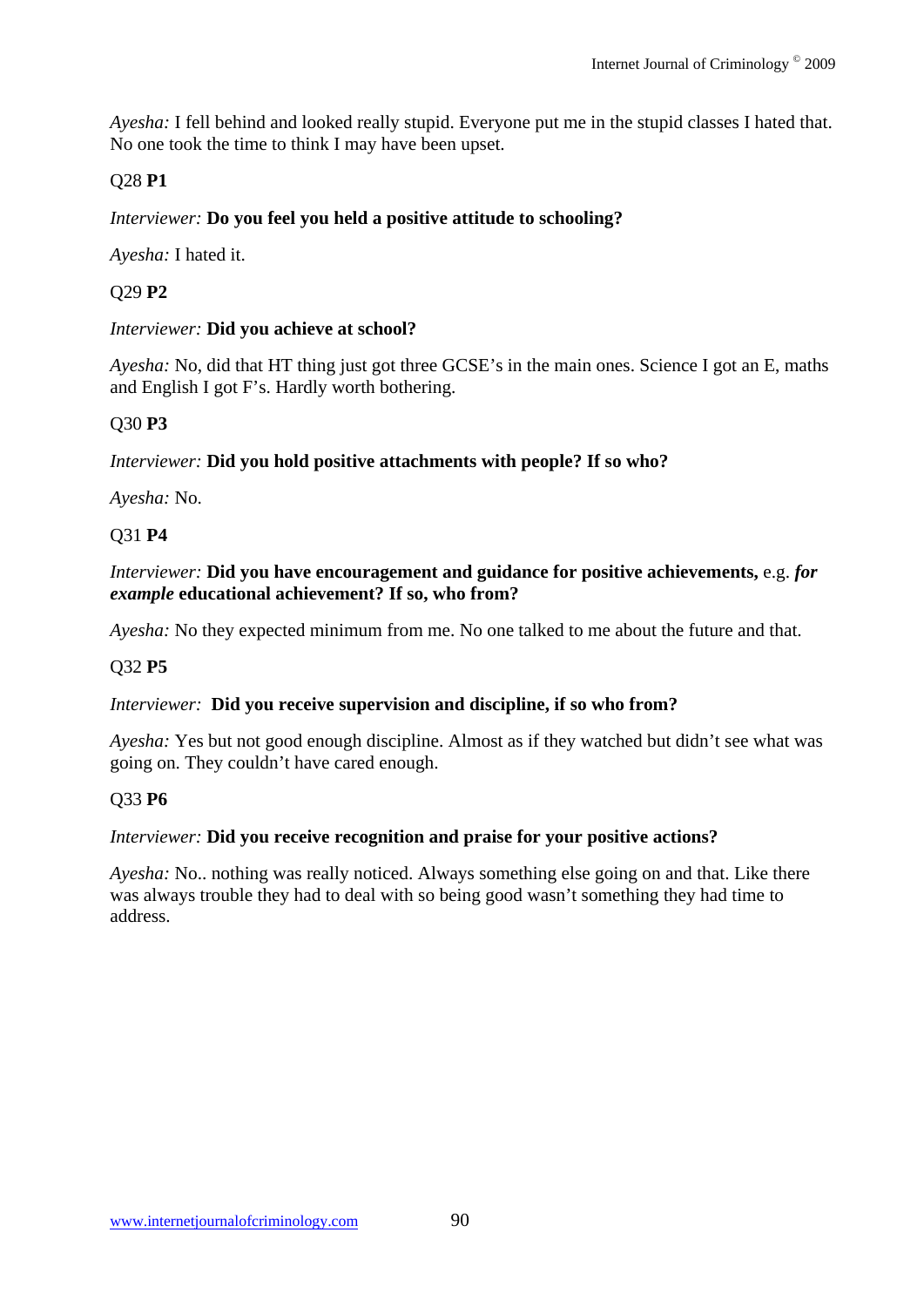## Q34 **P7**

#### *Interviewer:* **Did you have expectations from others in relation to your achievements and actions? Please illustrate your answer.**

*Ayesha:* No not really. To go to school was their expectations not to do well or anything. I think they expected less than normal parents would, as they would hold an interest. They never cared just wanted to do their shift and to their real families.

## **Control Theory and Social Bonds**

Q35 **A1** 

*Interviewer:* **Could you tell me a bit more about your relationships with your carers and family and friends? Did you feel close to anyone in particular?**

*Ayesha:* No I was distant from everyone.

## Q36 **A2**

*Interviewer:* **Do you feel you had stability in your placement(s)? Who were you attached to?**  (Birth parents, carers, friends, staff) **Please illustrate your answer with the reasons why.** 

*Ayesha:* I was attached to my foster parents to a certain extent I felt like I belonged. It was like a real family, I forgot they got paid as they really cared for me and respected me like I did them. When I went into residential I had no attachment or stability as I kept on getting moved on and that.

## Q37 **A3**

#### *Interviewer:* **Did you hold a sensitivity to the opinion of others in relation to choosing your actions? Please illustrate your answer.**

*Ayesha:* No, no one noticed me at all. I couldn't have cared less what anyone thought of me or what I did.

#### Q38 **A4**

#### *Interviewer:* **Did you hold respect for your carers/family/close network? Please give details of your answer.**

*Ayesha:* No I hated everyone they all had it in for me.

#### Q39 **C1**

#### *Interviewer:* **Were you committed to anything in particular whilst in care,** e.g. *for example* **education, interests, hobbies? Please give an example of your commitments or why you feel you were not able to commit to anything in particular.**

*Ayesha:* No was so so unsettled. There was no point in getting involved when the whole time I knew I would up and go.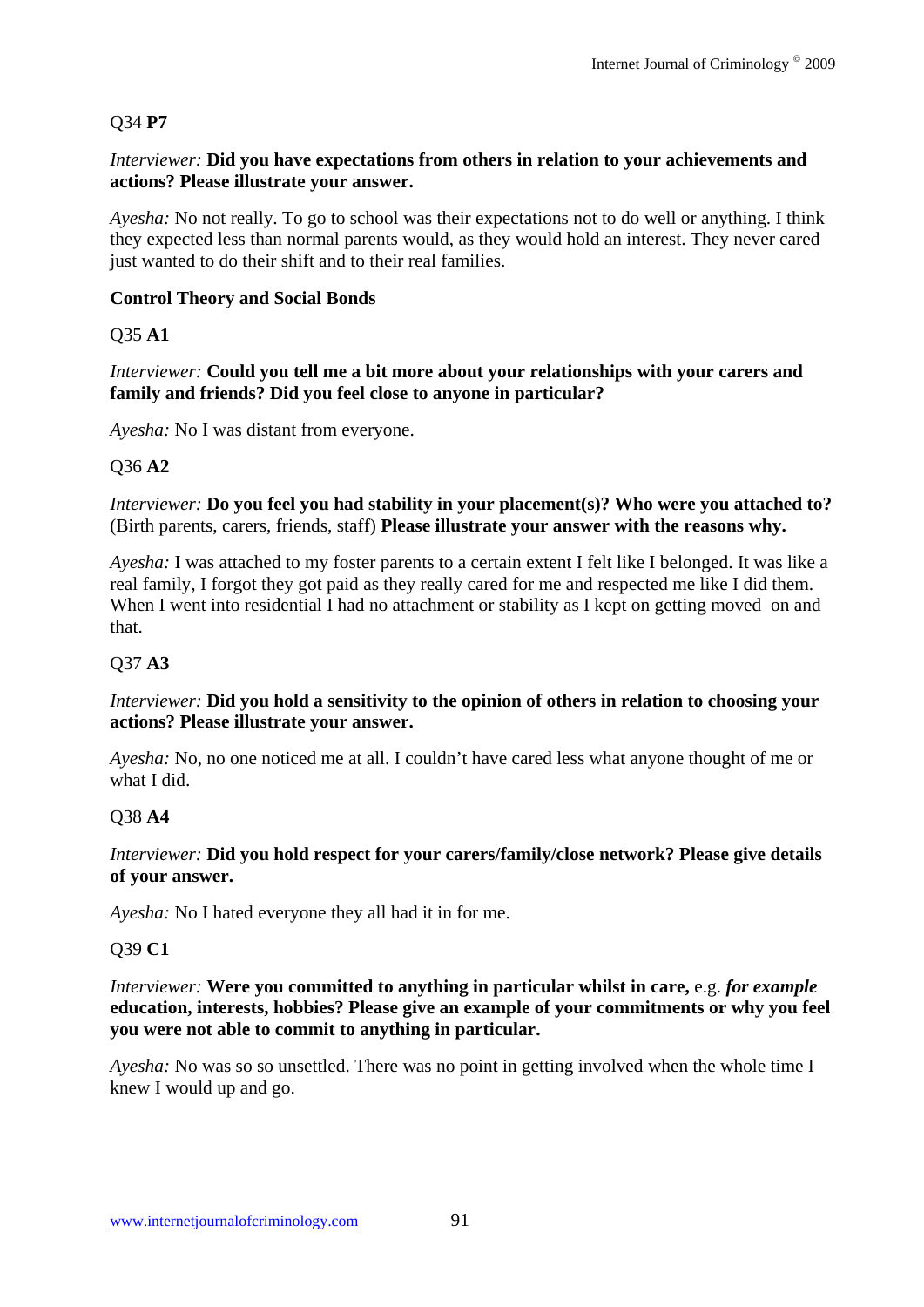# Q40 **C2**

#### *Interviewer:* **Do you feel that you were committed to the norms of a person of your age group whilst in care,** e.g. *for example* **achieving at school, planning for the future? Did you carers help or hinder this at all?**

*Ayesha:* I was before I was in the homes. When I moved schools and that then got expelled I couldn't be bothered. I then had HT and they did try and help with it but it was too late as I could only do minimum. If they had done their jobs probably I would have been able to stay at school, they mucked it right up. I couldn't commit to school when I was so worried about where I was moving too next. All of this led me to have zero attention for the future as the present was so bad.

## Q41 **I1**

#### *Interviewer:* **Did you involve yourself in day to day activities whilst in care?** (E.g. *for example* **washing up, cooking, cleaning) Please illustrate your answer.**

*Ayesha:* Wasn't allowed. Stupid health and safety rules or something. I mean sometimes I would try and be good but I got so bored as I could do nothing in the house. I mean day to day normal life wasn't in there.. I didn't even have a key for god's sake. Was so so weird.

# Q42 **I2**

#### *Interviewer:* **Have you whilst in care/after care been involved in conventional activities? Like**

#### **School/Education/Training?**

*Ayesha:* three GSCE's

#### *Interviewer:* **Employment?**

*Ayesha:* Nah I have a record.

*Interviewer:* **Hobbies?** 

*Ayesha:* No.

## Q43 **B1**

#### *Interviewer:* **Did you agree and believe in the rules you were made to follow to whilst in care? Please illustrate your answer.**

*Ayesha:* No.. felt as if it was just to make their lives easier. It defiantly wasn't for my umm well being. It was all for a quiet life.

#### Q44 **B2**

*Interviewer:* **Do you respect the legal rules attributed to people's actions including your own?** E.g. *for example* **believe in punishment for the protection of others. Please give reasons for your answer.** 

*Ayesha:* I do now, but at the time didn't even think about them.

#### **Anomie and Strain**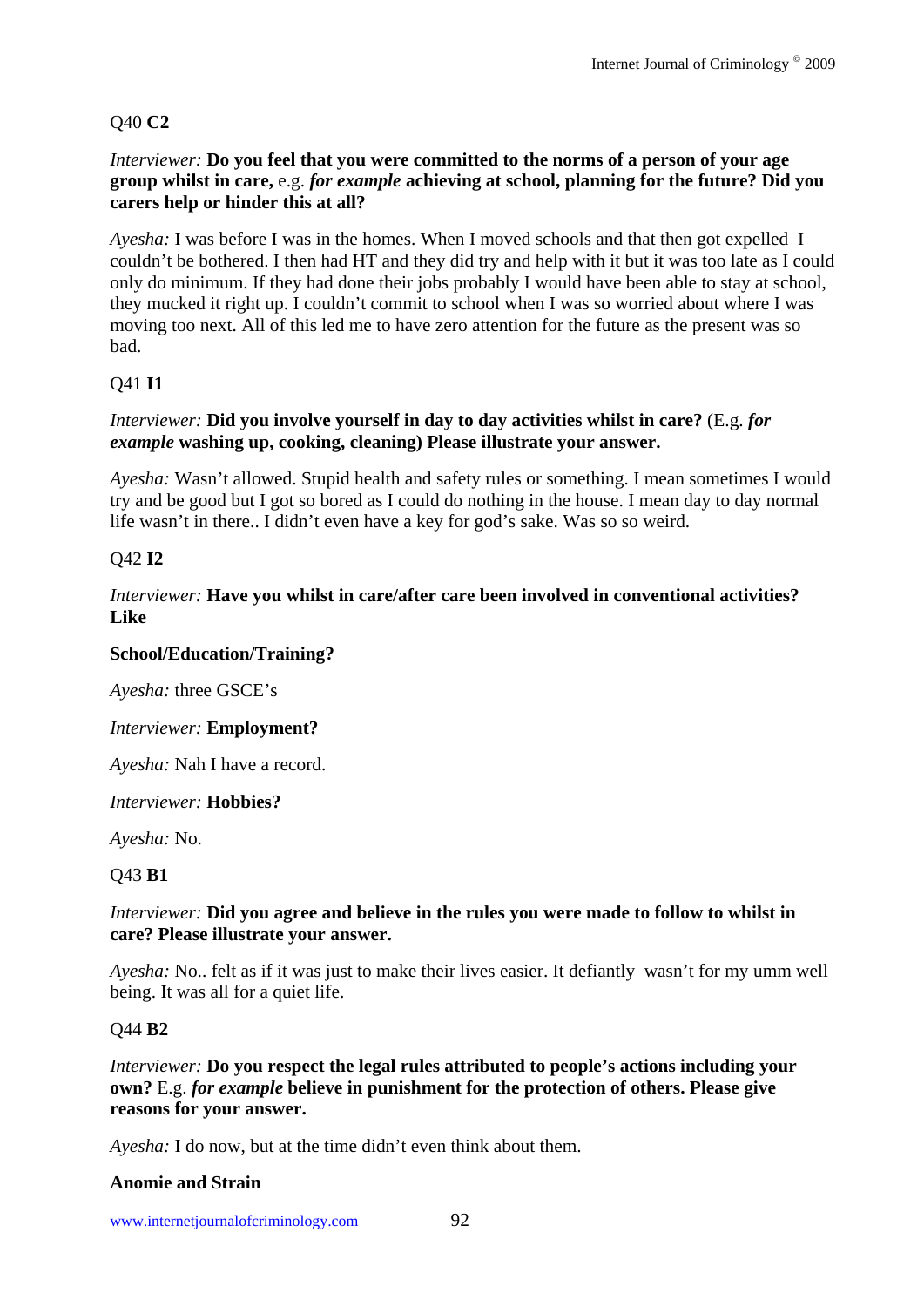## Q45 **M1**

*Interviewer:* **Do you feel the care system allowed you to achieve your full potential in relation to educational achievement?**

#### *Ayesha:* No.

*Interviewer:* **Did you have the potential to fulfil your capabilities? Did the care experience restricted life chances? Please explain your answer, illustrating ways in which it may have helped or hindered your achievements.**

*Ayesha:* No I was moved around at crucial times and it ruined all my chances of doing well

#### Q46 **M2**

#### *Interviewer:* **Do you feel your early experiences in care have allowed you to gain a job which caters for your financial and material needs?**

*Ayesha:* No.

#### *Interviewer: Do* **you have the potential to fulfil your capabilities?**

*Ayesha:* No.

#### *Interviewer:* **Has the care experience restricted life chances? Please explain why you feel this is the case.**

*Ayesha:* Yes it drove me to commit crime, with all those idiots in there it encouraged me. They took away my happiness and replaced it with a life full of bad people. They never acted like parents to me and broke me.

#### Q47 **M3**

#### *Interviewer:* **Are you financially secure now? Were you aided in your transition to adulthood?**

*Ayesha:* No. Was put into sheltered accommodation and that is when my behaviour got worse. Big spiral that went bad... I started drug dealing more regularly and committed assault which led me to be convicted.

#### Q48 **M4**

#### *Interviewer:* **Do you feel you committed any offences to gain anything otherwise not easily available to you?**

*Ayesha:* Yes I stole to feed my habits.

#### *Interviewer:* **Did the circumstances of the care experience have an influence on your offending behaviour? Please give examples.**

*Ayesha:* Yes it made me worse by teaching me how to do stuff, kind of made it easier for me to do it and justify it. The care experience made me aware of how no one cared so now I know that I don't care at all.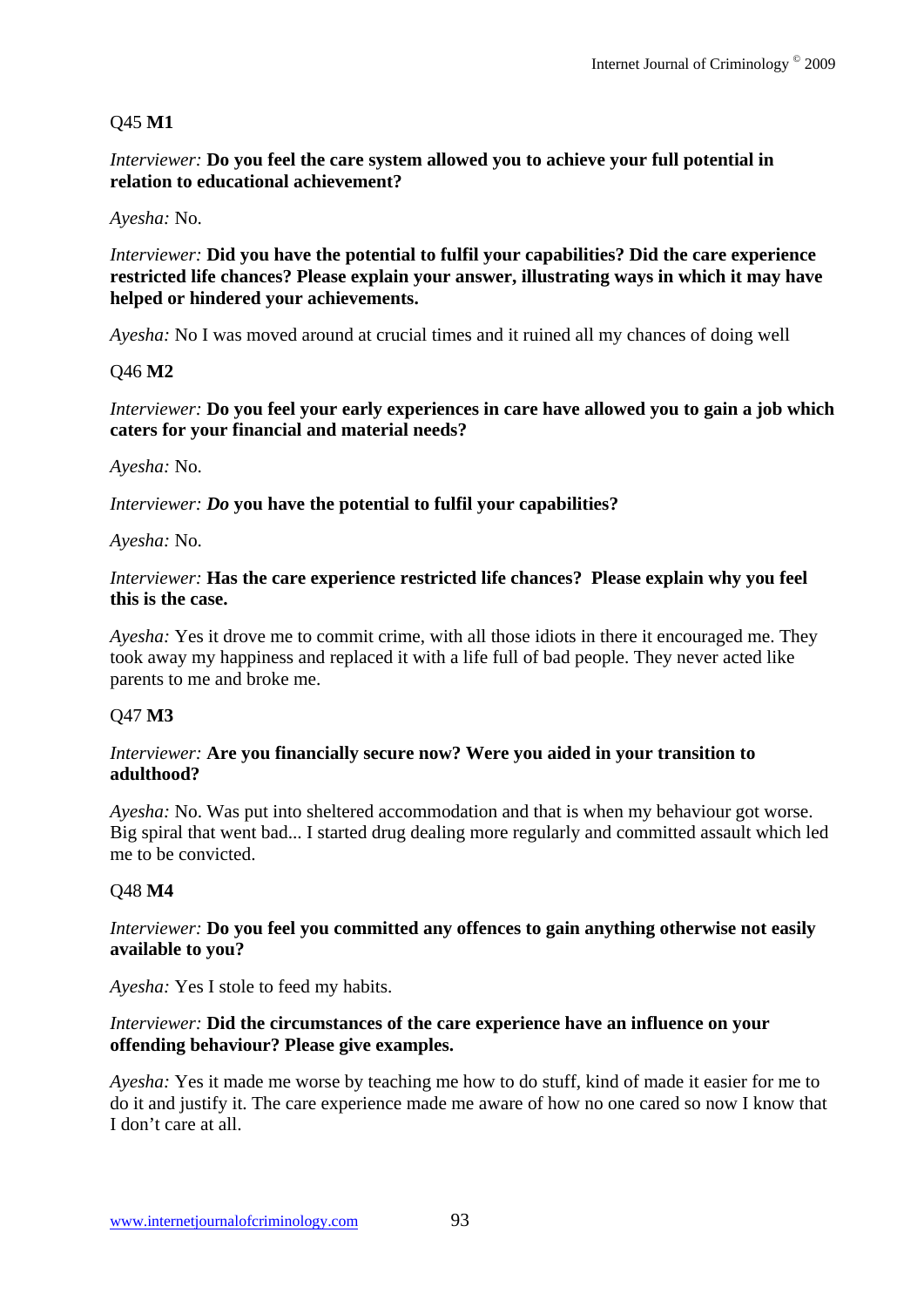# Q49 **G1**

*Interviewer:* **What do you feel your main aspirations are? Do you feel you have the means of gaining them? Please give examples.**

*Ayesha:* I want a nice house or flat. Now I got a record I will never be able to get them now. I guess I am screwed like screwed over.

# Q50 **G2**

#### *Interviewer:* **Do you feel you have the ability to live a life legally whilst still gaining the financial needs you require?**

*Ayesha:* I'll try.

## **Summary**

Q51

#### *Interviewer:* **What do you feel was the most negative experience whilst being in care in relation to the onset of your criminal behaviour?**

*Ayesha:* Living with a load of crack heads has got to be a major cause and also having no one cared and being moved around I think has well affected me.

Q52

## *Interviewer:* **Positively, what do you feel the care experience offered?**

*Ayesha:* Safety, I won't argue about that. I was safe there. Also you were looked after in terms of necessities and that.

## Q53

#### *Interviewer:* **Did the care experience make things better or worse in relation to your offending behaviour?**

*Ayesha:* Worse as before I was 14 and lived in foster places I was fine. Then went into residential care I was mucked up. It could be my age but I had got through the early teenage years not giving into negative influences, but somehow living in homes mucked it all up.

## Q54

## *Interviewer:* **What do you believe is needed to aid the problem of the prevalence of criminal careers within the care environment and after?**

*Ayesha:* Residential homes shouldn't be how they are.. like changes need to be made and quickly. If you are putting seven troublesome people in a home together there is going to be more trouble.

## Q55

## *Interviewer:* **Is there anything else you would like to add in relation to your care experience and criminal behaviour,** e.g. your main concerns.

*Ayesha:* No.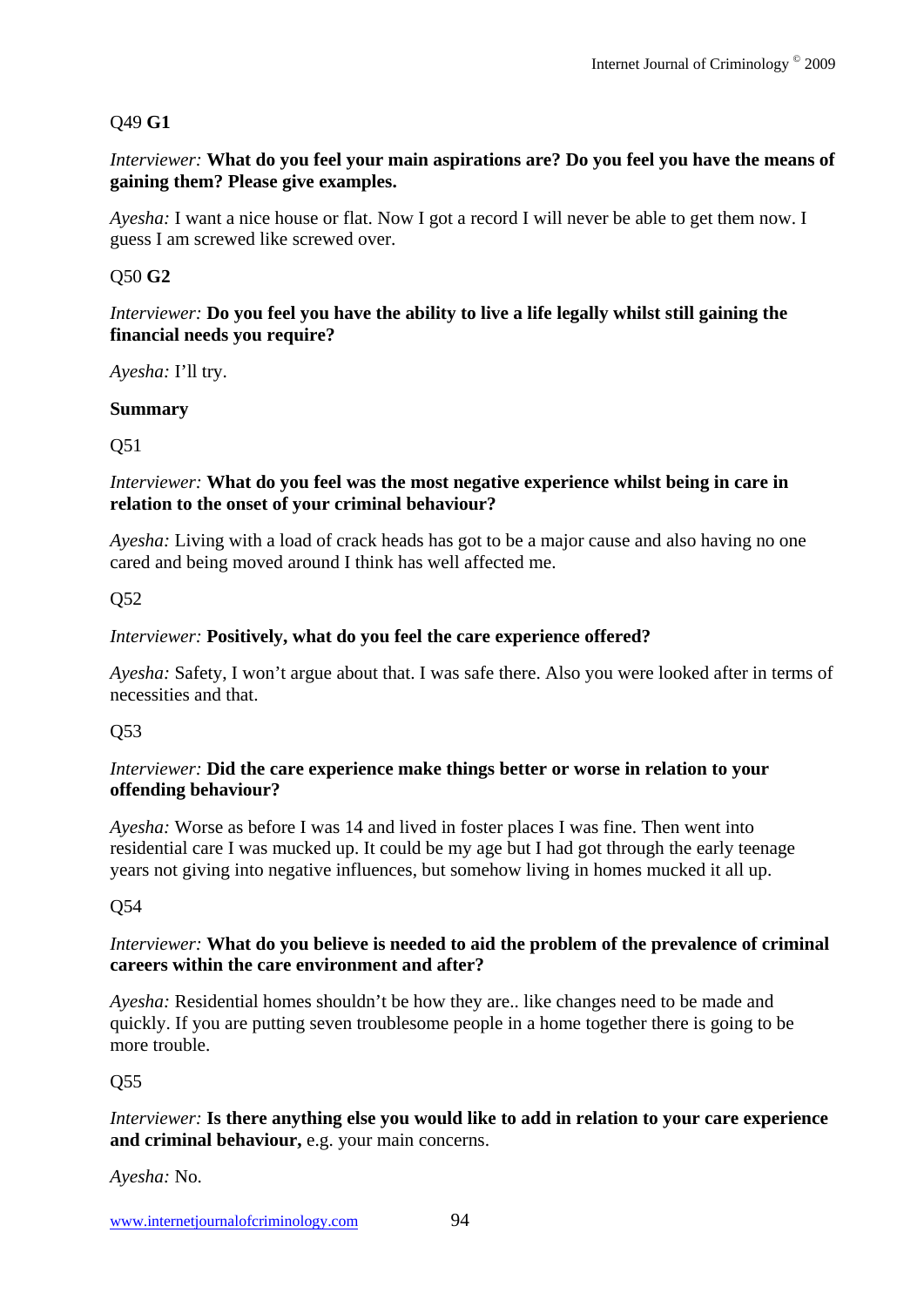*Interviewer:* **Thank you for taking part in this interview. All information will be held confidentially and you have the right to withdraw from the research at any point. Please be aware of the services at Waves Community Centre if needed, or alternatively with issues surrounding content of the interview contact myself on the information given prior to the interview.**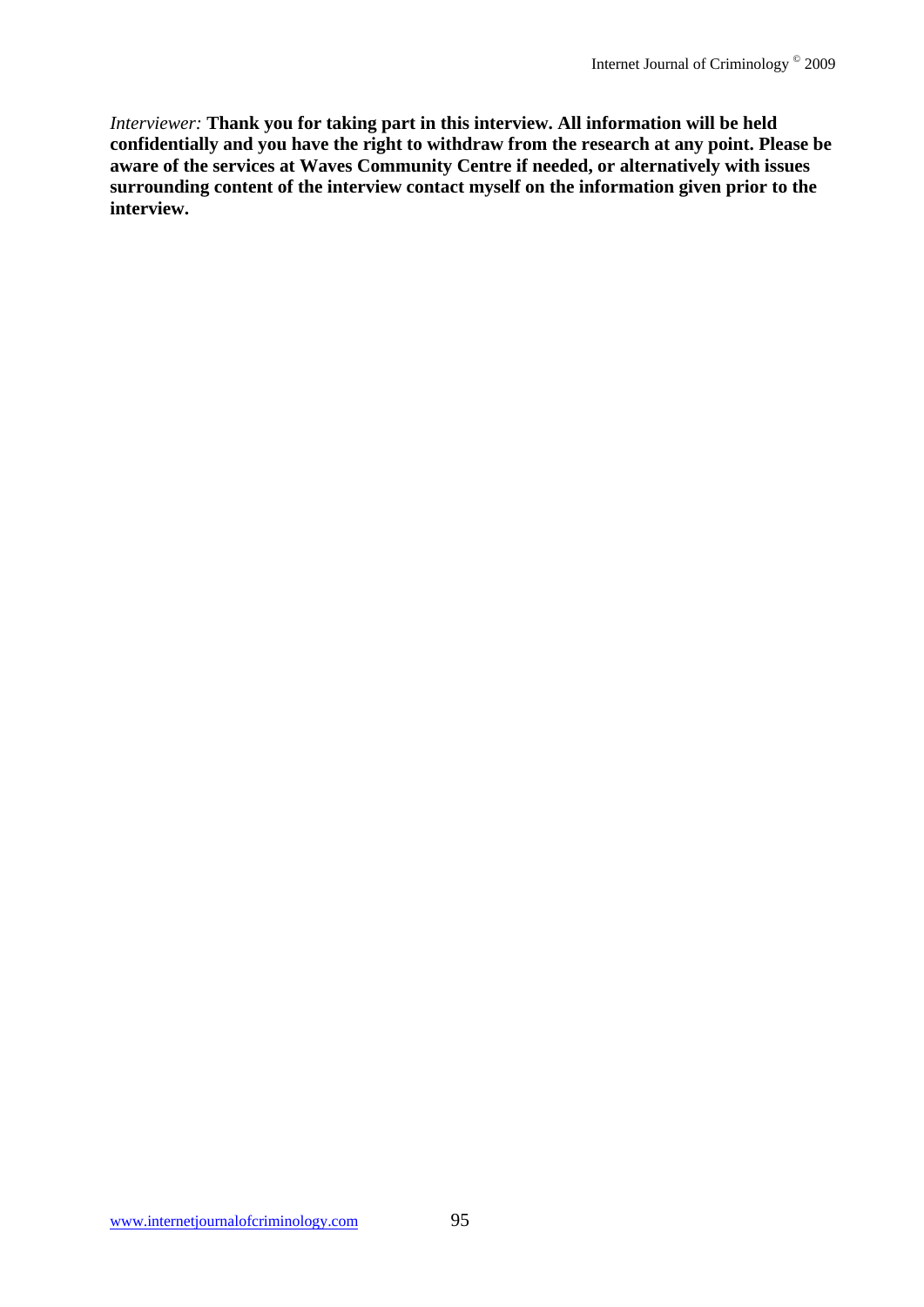#### **APPENDIX K**

 **Full Transcript of R2 (Residential 2)** 

**Name: Luke\*** 

**Type of Placement: Residential** 

**Section 1 – About you/ Background** 

#### **General**

Age: 20

Sex: Male

Ethnicity: White British

What are you doing now? (Education, training, employment) Unemployed

#### **Time in care**

Age at first placement: 13

Time spent in care (years/months): 5

Number of placement(s): 3

Type(s) of placement: Residential

## **Offending Behaviour**

Number of Offences: 6

Of which were cautions? 4

Of which were convictions? 2

Type of offence(s) committed:

Cautions – drunk and disorderly, vandalism, stealing and fighting.

Convictions – Assault and attempted arson.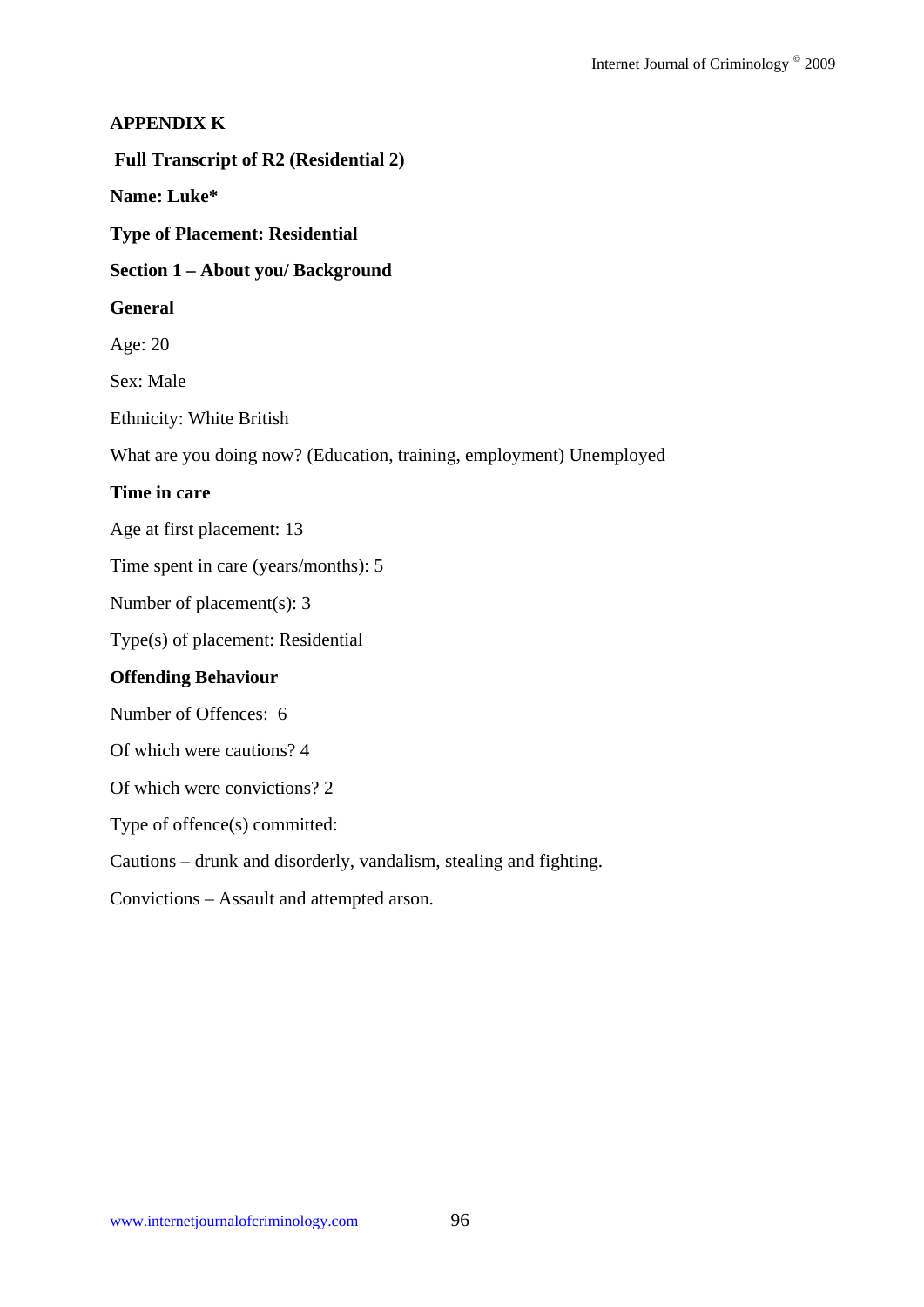## **Section 2 –The overall Care Environment/Experience and its impact on criminal behaviour**

**The following 12 aspects of life are known to relate to offending behaviour. How important were they for you in relation to the start of your offending behaviour?** (Please see the 'Explanations of Risk Factors' for guidance on the meanings of each of these risks)

1= Not important (being in care was a positive experience in this respect)

4= Very important (being in care was a negative experience in this respect)

| Please circle one number for each<br>influence or N/A if not applicable | Not important<br>(positive<br>experience) 1 |                |                         | <b>Very</b><br>important<br>(negative<br>experience) 4 |
|-------------------------------------------------------------------------|---------------------------------------------|----------------|-------------------------|--------------------------------------------------------|
| 1. Living arrangements                                                  | 1                                           | $\overline{2}$ | 3                       | $\overline{\mathbf{4}}$                                |
| 2. Family and Personal<br>relationships                                 | 1                                           | $\overline{2}$ | 3                       | $\overline{\mathbf{4}}$                                |
| 3. Education, training and<br>employment                                | 1                                           | $\overline{2}$ | 3                       | $\boldsymbol{4}$                                       |
| 4. Neighbourhood/ Area lived in                                         | $\mathbf{1}$                                | $\overline{2}$ | $\overline{\mathbf{3}}$ | $\overline{4}$                                         |
| 5. Lifestyle                                                            | $\mathbf{1}$                                | $\overline{2}$ | $\overline{\mathbf{3}}$ | $\overline{4}$                                         |
| 6. Substance Use                                                        | $\mathbf{1}$                                | $\overline{2}$ | $\overline{\mathbf{3}}$ | $\overline{4}$                                         |
| 7. Physical Health                                                      | $\mathbf{1}$                                | $\overline{2}$ | 3                       | $\overline{4}$                                         |
| 8. Emotional and Mental Health                                          | 1                                           | $\overline{2}$ | 3                       | $\overline{4}$                                         |
| 9. Perception of self and others                                        | 1                                           | $\overline{2}$ | $\overline{\mathbf{3}}$ | $\overline{4}$                                         |
| 10. Thinking and behaviour                                              | $\mathbf{1}$                                | $\overline{2}$ | $\overline{\mathbf{3}}$ | $\overline{4}$                                         |
| 11. Attitudes to offending                                              | $\mathbf{1}$                                | $\overline{2}$ | $\overline{\mathbf{3}}$ | $\overline{4}$                                         |
| 12. Motivation to change                                                | 1                                           | $\overline{2}$ | $\overline{\mathbf{3}}$ | $\overline{4}$                                         |

#### **Areas with highest risk (Vulnerabilities): What do you feel made you offend/offend more?**

Risk 1: with other offenders, uncertainty of length of stay (stability). Chaotic and no family.

Risk 2: History of crime in family, no interest from family or love.

Risk 3: Bullied no encouragement and moved schools a lot.

#### **Areas with lowest risk: Which risk(s) do you feel had little impact on your offending behaviour?**

Risk 7: Good health and access to healthcare.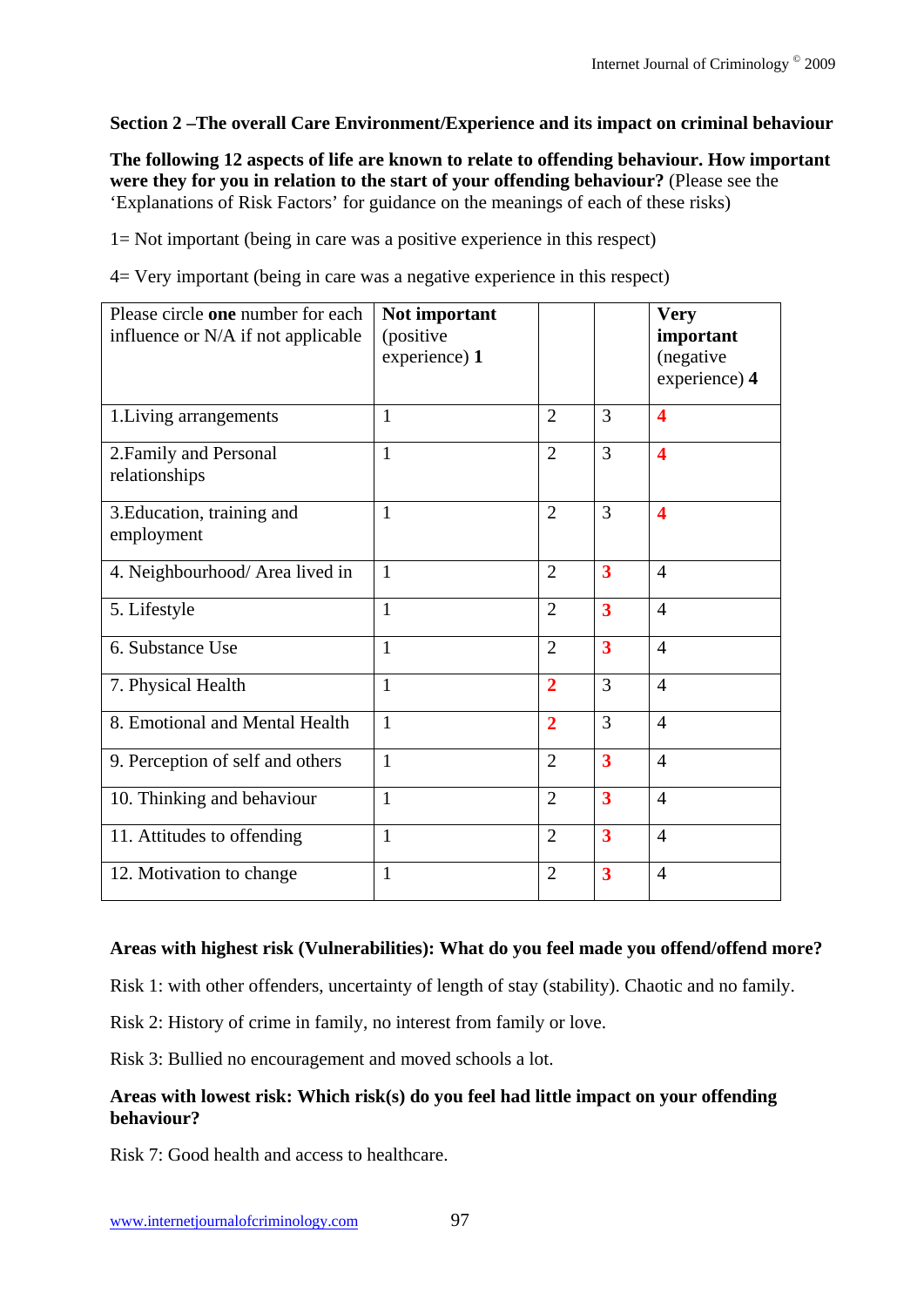Risk 8: No detrimental effects.

#### **Available protective factors (Resilience): What helped you keep out of trouble/ stop offending/offend less? What would have helped you keep out of trouble?**

Helped: None.

Would have helped: If people had not have given up on him, needed encouragement and belief.

#### **Section 3 – Open ended Questions linking Section 1 and 2, plus further questions on care environment/experience. Only relevant questions will be asked.**

#### **Questions from Section 1**

Q1

#### *Interviewer:* **Could I start by asking you to give a brief description of your time in care, highlighting the time spent types of placement, changes in placement and reasons for any changes?**

*Luke:* I was put into care as I was naughty and my mum had enough of it all... Well that was her excuse. I went into care at the age of thirteen into a home... like a residential home with other people who had been bung in there for all sorts of reasons. I moved three times as my behaviour got worse in there and being naughty turned into getting into trouble with the law.

## $O(2a)$

## *Interviewer:* **Could you tell me what it was like growing up/spending time in care?**

*Luke:* Awful, felt like a blinking alien. I was so done in about the whole thing. One minute I was with my mum the next I was with all these weirdoes' crying at night and that.

b)

## *Interviewer:* **How do you think this compares with children growing up at home with their parents?**

*Luke:* Totally different... I mean who has no parents. I mean there is no one with an interest in me at all... parents are supposed to look after you through thick and thin.. Well that's what I thought.

# Q3

## *Interviewer:* **Can you tell me more about the circumstances of your offence(s)?** E.g. **what happened and when; why you think you offended at that time?**

*Luke:* When I was fourteen I was cautioned for drunk and disorderly cause I was bored. I also vandalised the home I was in for attention and they dobbed me in so I got cautioned... that was well out of order of them... if they had given me attention I would not of had to do that. At fifteen I stole and that so I could buy drink as I was bored... leading me to fight as I was drunk and that. So I was so bored and wanted attention I thought fuck it and broke the law and got loads of cautions. Then I was real high time bad boy... I mean I committed assault and attempted arson when I was eighteen and got sent down for a bit. Why did I do that? I do not know think I was angry and destructive... didn't act like a normal person... there was nothing to constrain me or no one to make me think about my actions.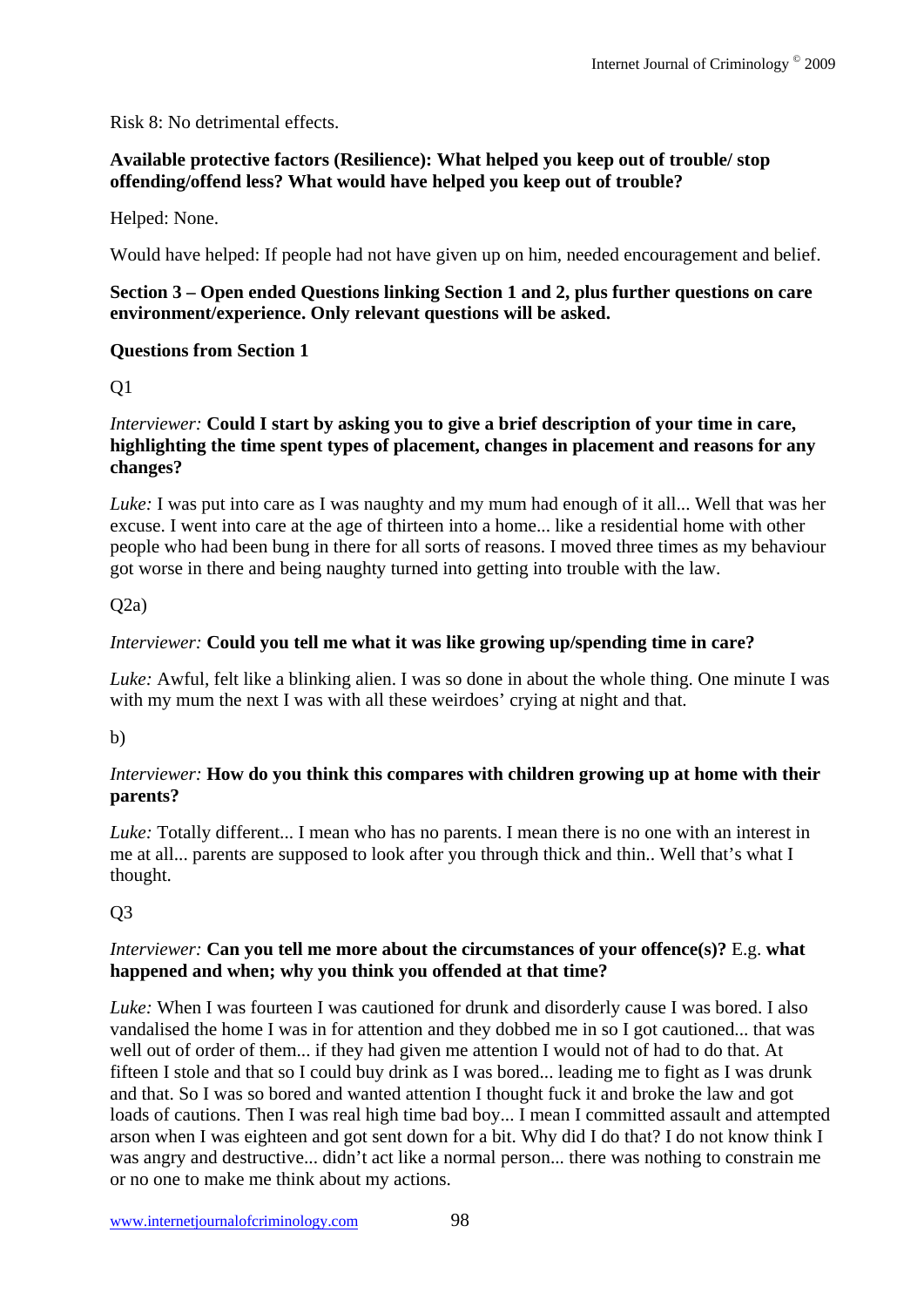## **Questions from Section 2**

*Interviewer:* **You assessed the key influences on offending behaviour in Section 2 of this interview. We will now discuss the relevant influences in relation to your care experience and involvement in criminal behaviour.**

#### Q4 Risk 1.

#### *Interviewer:* **Can you describe your living arrangements, drawing on any particular aspects you feel may have been helpful and positive or alternatively disruptive or negative?**

*Luke:* Very disruptive like I had no stability, with lots of different carers and that. Then there was everyone I lived with... all bad damaged people. All extremely concerning as I was moved loads and that well annoying and frustrating and that. I ran away a lot and I just couldn't handle it. All I can say is I felt I did not belong... it wasn't home.

#### Q5 Risk 2.

#### *Interviewer:* **Through being in care, was your personal relationship with your friends, parents/wider family affected, if at all?**

*Luke:* Yes I had no contact with my mum or anyone. She put me into care and it was so bad. I just couldn't cope. My dad was in prison so didn't see him. My Nan came and visited me a bit but when I moved to the other side of the county that was it she either was too old to travel or just didn't care enough.

#### Q6 Risk 3.

#### *Interviewer:* **Could you give a brief description of your educational experiences** (e.g. **change of school, attendance, achievement, any exclusions, attitudes of teachers and other yps) whilst in care and any further training and employment afterwards?**

*Luke:* I had to move schools every time I moved placement and got expelled from two. That like left me in a pupil referral thingy. I got three GCSE's not exactly achieving I don't think. I then went down for bit for attempted arson and assaulting so I couldn't exactly go into training and now no one will want to employ me.

#### *Interviewer:* **Were there any disruptions or hindrances in gaining your full potential? Was there a positive influence?**

*Luke:* No one gave a shit about me; no one cared or encouraged me. I mean that was it it was full of disruptions with no positive influences at all.

#### Q7 Risk 4.

*Interviewer:* **Please give a brief description of the location** (i.e. where it was; town, city, rural or urban area, near home/long way away) **of your main placement and how this affected your life if at all?** 

*Luke:* It was in the middle of the sticks... actually all of them were. That's why I ran away as I never got to see anyone.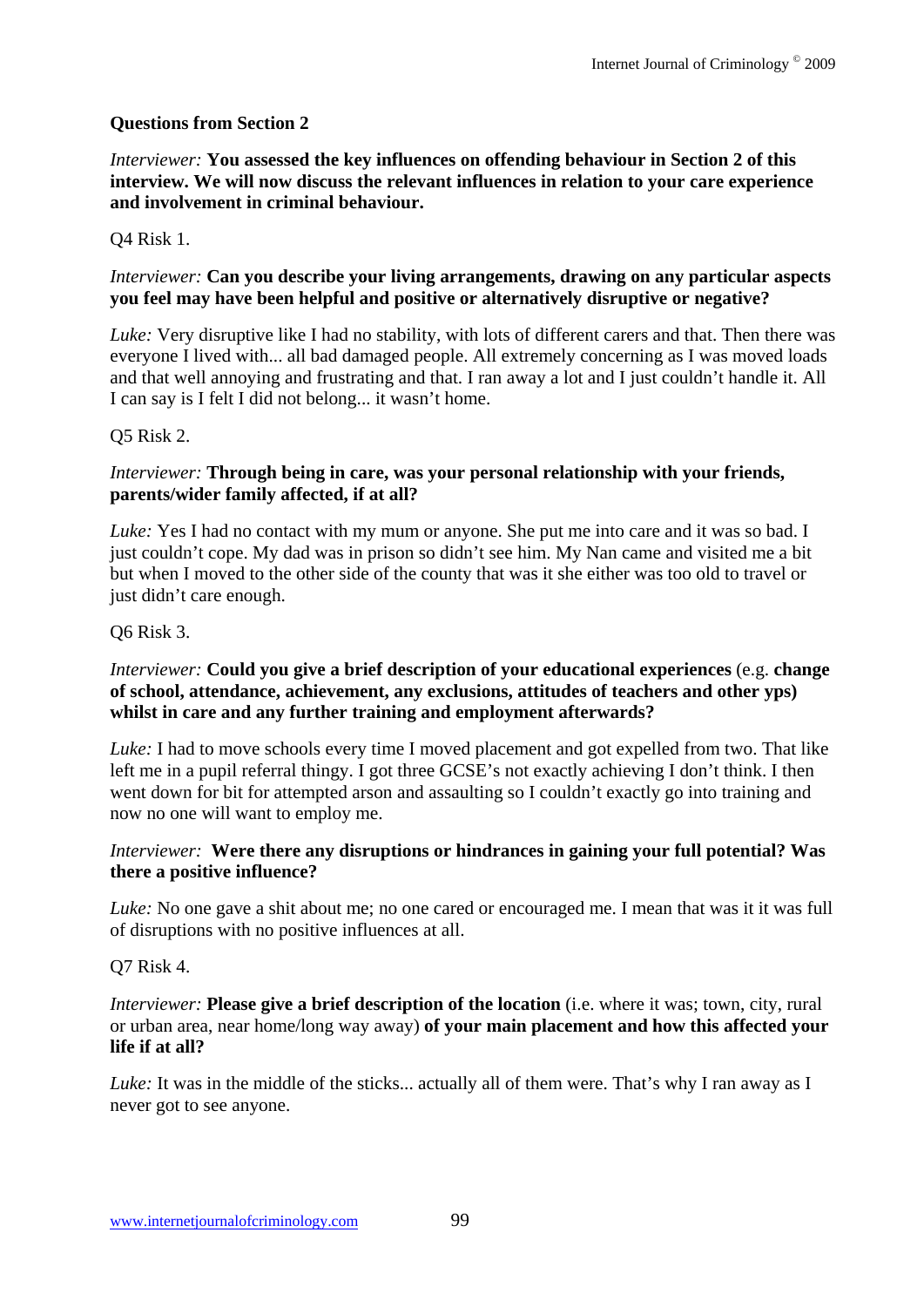Q8 Risk 5.

*Interviewer:* **How do you feel your general lifestyle was whilst in care**, e.g. **friendships, influence of other yps in care, how you used your spare time, financial issues** e.g. pocket money?

*Luke:* I had friends but in the end being so far away I got involved with other residents... that was my main fault I think. Well it all got bad through that, I mean my lifestyle got bad. I soon lost my old friends that were from nice families and was surrounded by like others who were as damaged as me and that. Oh yeah so in my spare time I would be so bored I would be stupid... you know like breaking things and that... causing chaos as we called it. Would get drunk and that so our pocket money wouldn't stretch that far... we would all go on the rob to make sure we had our twenty ciggys and bottle of vodka.

Q9 Risk 6.

#### *Interviewer:* **Did you misuse substances before you were in care?**

*Luke:* No.

#### *Interviewer:* **Did you have any experiences of substance misuse whilst in care? If so please explain if/how these related to being in care.**

*Luke:* Yeah when I was fourteen. They were easy to get hold of and everyone was doing them. Think a lot of people done it for attention to be quite honest... including me.

Q10 Risk 7.

## *Interviewer:* **Could you briefly describe your physical health whilst in care? Was this affected by the care environment?**

*Luke:* It was good.

Q11 Risk 8.

## *Interviewer:* **What affect if any, did your care experience have on your emotional and mental health? Please give examples.**

*Luke:* Not a lot... it was ok like. I suppose looking back I was scared of being moved again as that was what I was used too. Maybe that's why I drank and smoked to forget that.

Q12 Risk 9.

#### *Interviewer:* **Was your perception of yourself and others affected by your care experience?**

*Luke: Yeah for sure...* I felt like umm worthless I think... couldn't give a shit about me or anyone. I never used to be like that but then I lost respect for anyone.

Q13 Risk 10.

#### *Interviewer:* **What was your behaviour like whilst in care? (towards other young people, staff, and other adults)**

*Luke:* Bad... except my kinda mates in there. We were on the same side.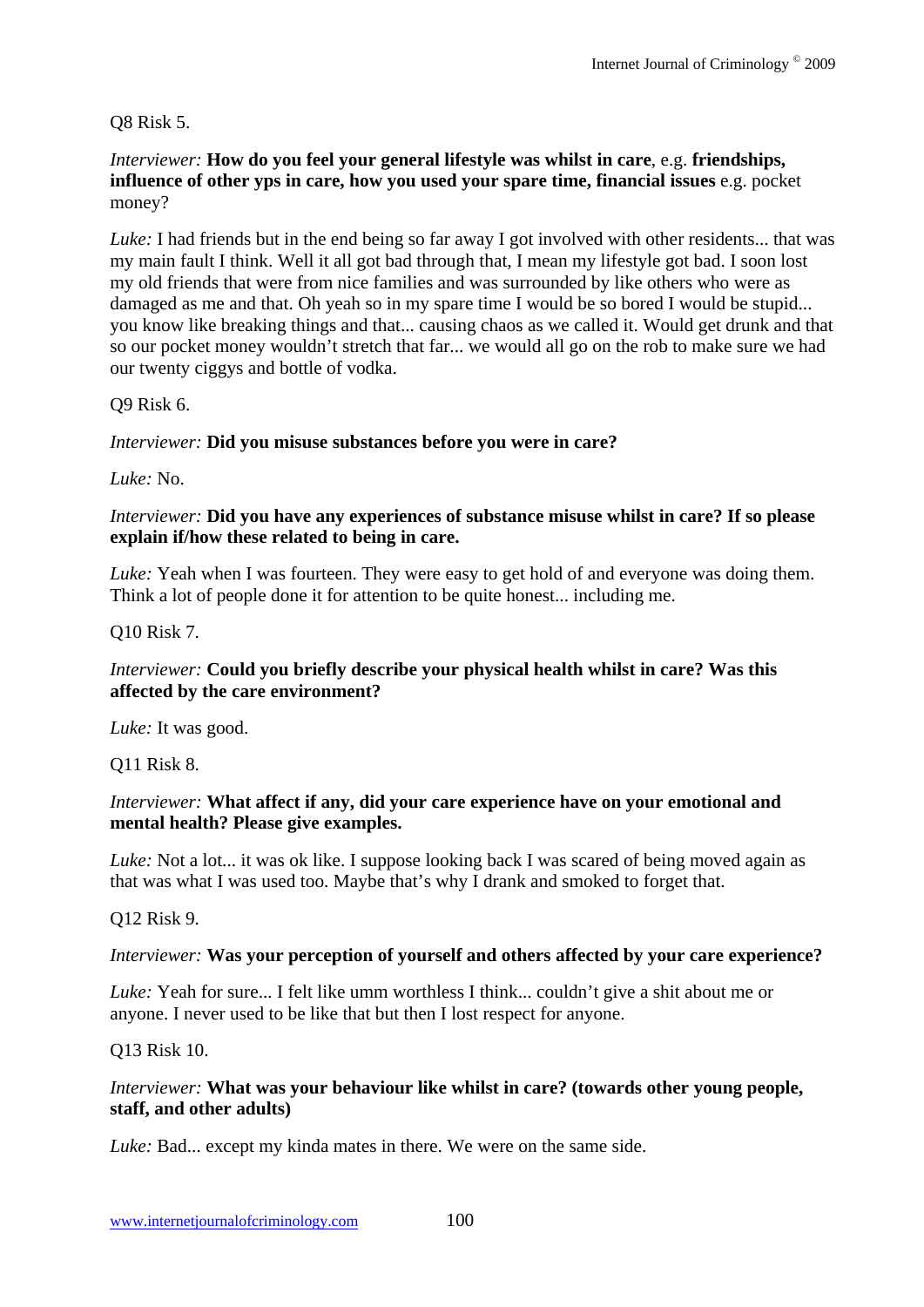#### *Interviewer:* **What were your attitudes to life? How did the placement influence your behaviour?**

*Luke*: I just wanted excitement and that. Think the homes made me rebel to see if anyone cared... which they didn't... I was so right.

## Q14 Risk 11.

#### *Interviewer:* **Did you feel it was ok to offend or knew it was wrong? Did your experiences in care affect this? If so, how?**

*Luke:* Knew it was wrong and that. Everyone in the home encouraged me so although I knew it was wrong I still did it. If that makes sense?

*Interviewer:* Yes that makes perfect sense.

## Q15 Risk 12.

# *Interviewer:* **Did you feel motivated to change whilst in care? If so, how? If not, why?**

*Luke:* No... as I did not understand it would wreck my life.

Q16

#### *Interviewer:* **Which of the twelve risks do you feel was most important in relation to your offending behaviour in your care experience? Why?**

*Luke:* Risk 1 as it was like the living stuff that made me really fucked up and that. Like the people I lived with made me act worse. When this happened no one gave a shit... by the second and third placement they obviously already decided I was beyond repair or something. There was no real help within who I lived with to stop and that. Think that's it really... overall it was just awful.

 $O<sub>17</sub>$ 

#### *Interviewer:* **Which of the twelve risks do you feel was least important in relation to your offending behaviour in your care experience? Why**?

*Luke:* The physical one... can't remember what number it was. It was cause my health was ok and that the whole way through. They always met our health needs and that. Wasn't like neglected in a physical way just emotionally I guess.

Q18

## *Interviewer:* **Do you feel your situation may have been different if not in care?**

Luke: Yep.

Q19

## *Interviewer:* If so **why?**

*Luke:* Wouldn't have been bad at school, away from normal life... like so I probably wouldn't have been as bad.

## **Questions expanding on previous sections paying attention to theoretical considerations**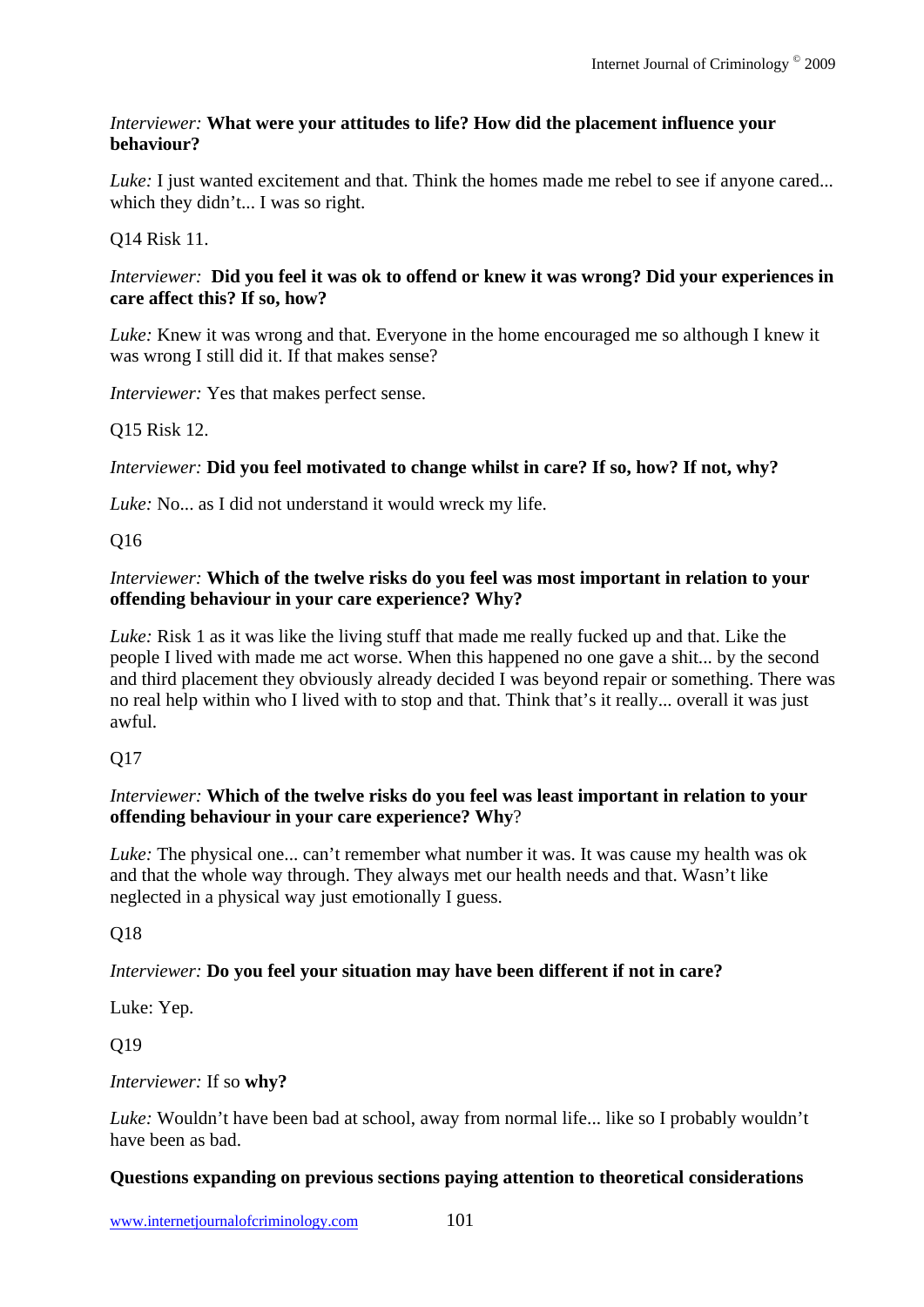## **Risk and Protective Paradigm**

# Q20 **R1**

## *Interviewer:* **Do you feel that you were isolated whilst being in care? If so why?**

*Luke:* Yes as I was away from everyone I used to know and love... without sounding gay.

# Q21 **R2**

## *Interviewer:* **Do you feel you received little supervision and discipline? If so why?**

*Luke:* Yes cause there was little staff for the amount of peeps in there and that. As for the discipline they had already made their mind up in regards to me being bad I think... they gave up on me.

## Q22 **R3**

## *Interviewer:* **Did you hold low attachments to your parents/family? How did this affect you?**

*Luke:* Yes. It made me have no respect for anyone... if the peep I care about don't give a shit about me... then who have I to let down... no one.

## Q23 **R4**

## *Interviewer:* **Did you hold low attachments with others, e.g. peers? How did this affect you?**

*Luke:* Yes. It made me feel really alone... I mean I had friends but not proper ones... I had people to chill with and do stuff with... but no one to talk to and that.

## Q24 **R5**

## *Interviewer:* **Did your family have a history of criminal activity? If so what?**

*Luke:* Yes my dad in prison for robbery.

#### Q25 **R6**

#### *Interviewer:* **Did you have low achievement in school? Why do you feel this was?**

*Luke:* Yes indeed. I bunked cause of being moved so many times... never fitted in. I was then expelled for that and other stuff so I got put in a pupil referral thingy... I could only then do the basic GCSE's.

#### Q26 **R7**

#### *Interviewer:* **Did you play truant from school? If so why?**

*Luke:* Yes... cause I was a misfit bored and generally hated it. As it got to my last school I just wanted to go get drunk and that rather than be at school... it was more entertaining.

#### Q27 **R8**

#### *Interviewer:* **Did you have a poor relationship with the educational system? If so why?**

*Luke:* Yes. Didn't fit in as I said above really... all ended up with me being in referral thing.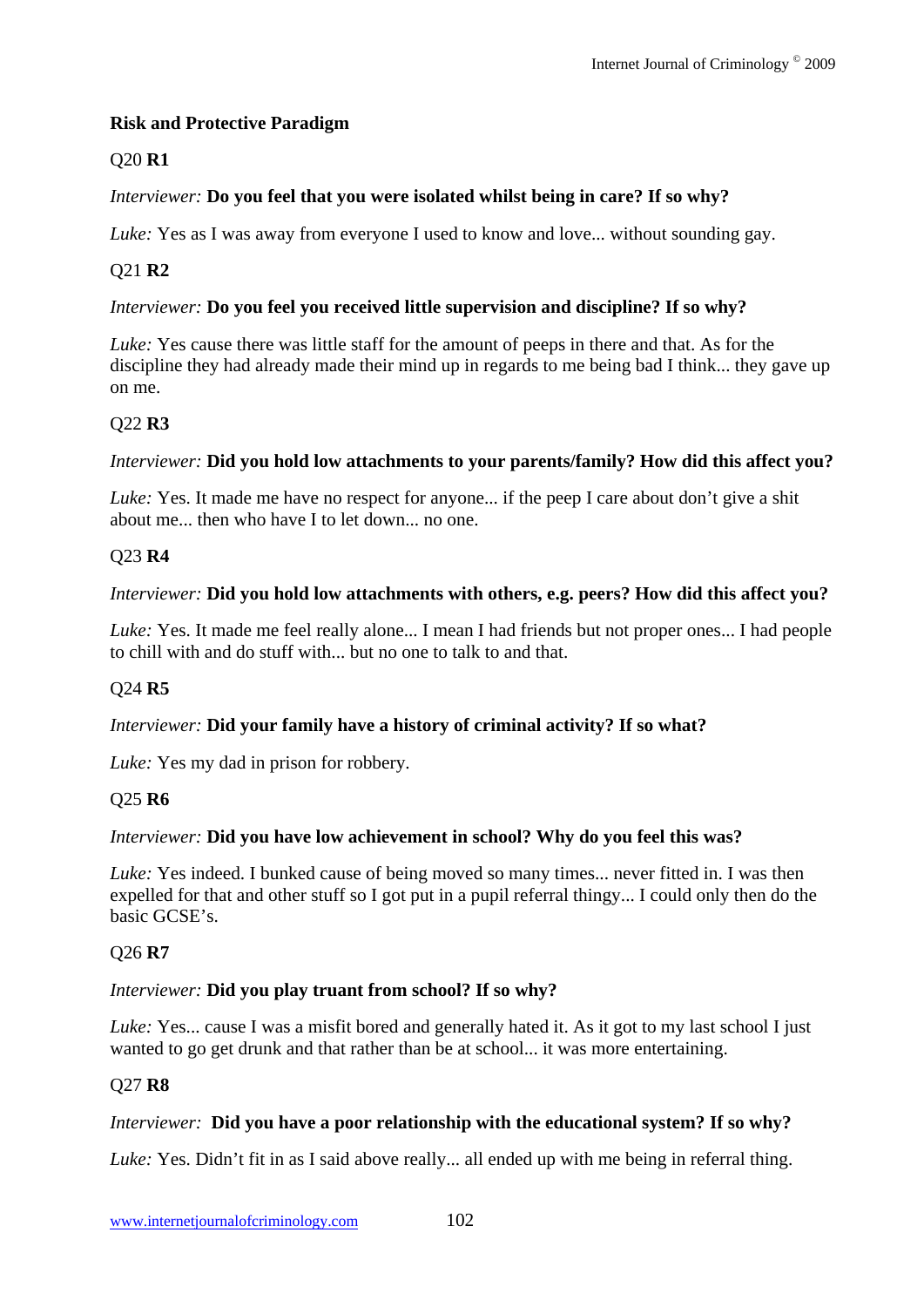# Q28 **P1**

*Interviewer:* **Do you feel you held a positive attitude to schooling?**

*Luke:* No.

# Q29 **P2**

*Interviewer:* **Did you achieve at school?**

*Luke:* No only got three GCSE's.

# Q30 **P3**

*Interviewer:* **Did you hold positive attachments with people? If so who?**

*Luke:* No.

# Q31 **P4**

*Interviewer:* **Did you have encouragement and guidance for positive achievements,** e.g. *for example* **educational achievement? If so, who from?**

*Luke:* No.

# Q32 **P5**

*Interviewer:* **Did you receive supervision and discipline, if so who from?**

*Luke:* No.

# Q33 **P6**

*Interviewer:* **Did you receive recognition and praise for your positive actions?**

*Luke:* Nope I was always being told off.

# Q34 **P7**

*Interviewer:* **Did you have expectations from others in relation to your achievements and actions? Please illustrate your answer.**

*Luke:* No only to go to school this is hardly an expectation.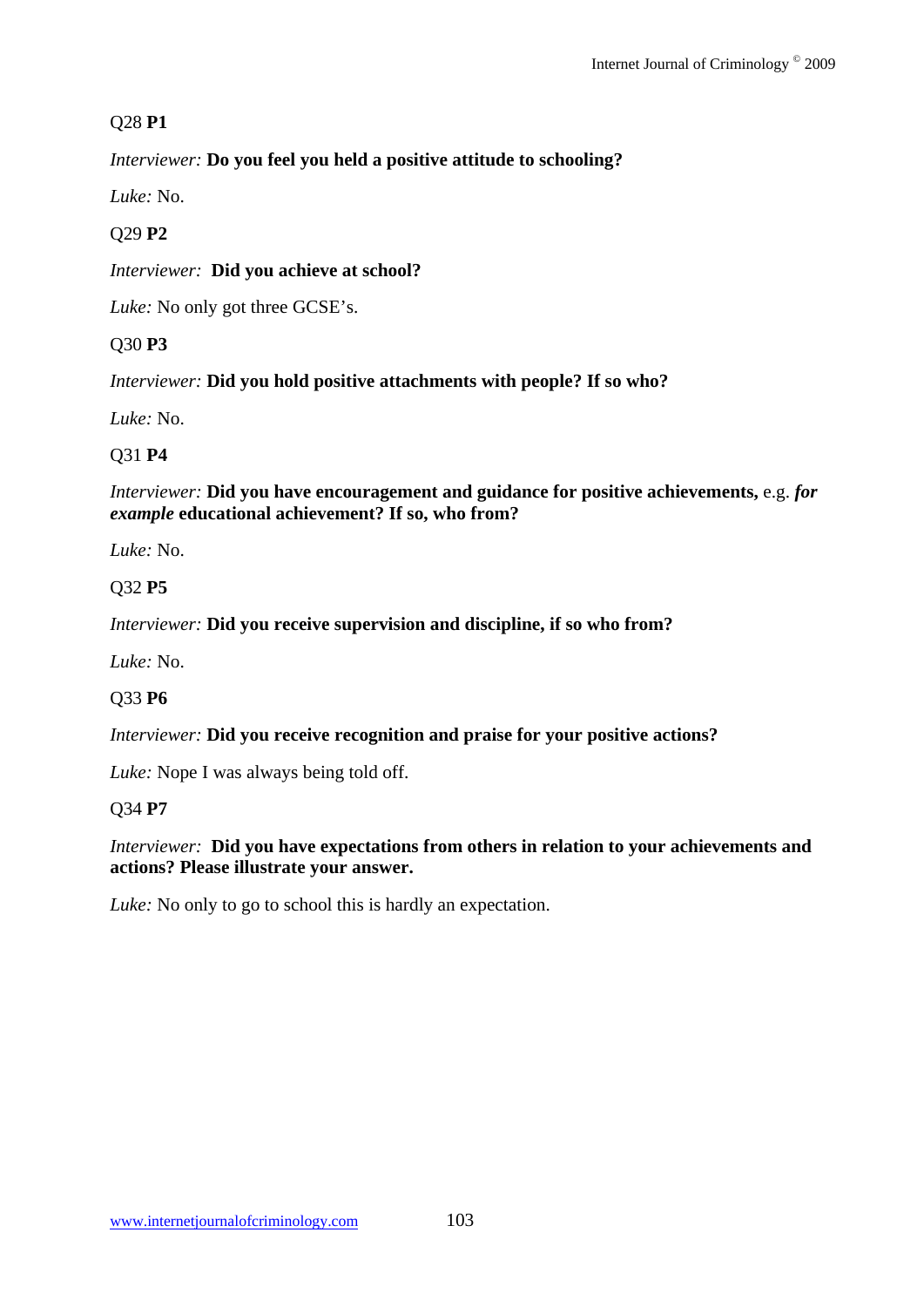# **Control Theory and Social Bonds**

## Q35 **A1**

## *Interviewer:* **Could you tell me a bit more about your relationships with your carers and family and friends? Did you feel close to anyone in particular?**

*Luke*: I had no relationships I wasn't close to anyone at all. I had kinda friends but that was it... my carers changed all the time so never got close to them and my family... well what family... although they are alive I don't really have one.

# Q36 **A2**

*Interviewer:* **Do you feel you had stability in your placement(s)? Who were you attached to?** (Birth parents, carers, friends, staff) **Please illustrate your answer with the reasons why.**

*Luke:* No. I was moved three times and that to different areas. All stability I had gained was lost every time I moved again.

## Q37 **A3**

*Interviewer:* **Did you hold a sensitivity to the opinion of others in relation to choosing your actions? Please illustrate your answer.**

*Luke:* Nope had no sensitivity at all. I had no one close to me hence I respected no one so couldn't care less.

## Q38 **A4**

*Interviewer:* **Did you hold respect for your carers/family/close network? Please give details of your answer.**

*Luke:* No as I said before.

## Q39 **C1**

*Interviewer:* **Were you committed to anything in particular whilst in care,** e.g. *for example* **education, interests, hobbies? Please give an example of your commitments or why you feel you were not able to commit to anything in particular.**

*Luke:* No I was so unsettled. I just thought live for today... I had no focus on the future or consequences and that.

## Q40 **C2**

*Interviewer:* **Do you feel that you were committed to the norms of a person of your age group whilst in care,** e.g. *for example* **achieving at school, planning for the future? Did you carers help or hinder this at all?** 

*Luke:* No not all committed. They deffo hindered it as there was no focus on it... it was obviously just a job for them... they weren't interested at all.

## Q41 **I1**

*Interviewer:* **Did you involve yourself in day to day activities whilst in care?** (E.g. *for example* **washing up, cooking, cleaning) Please illustrate your answer.**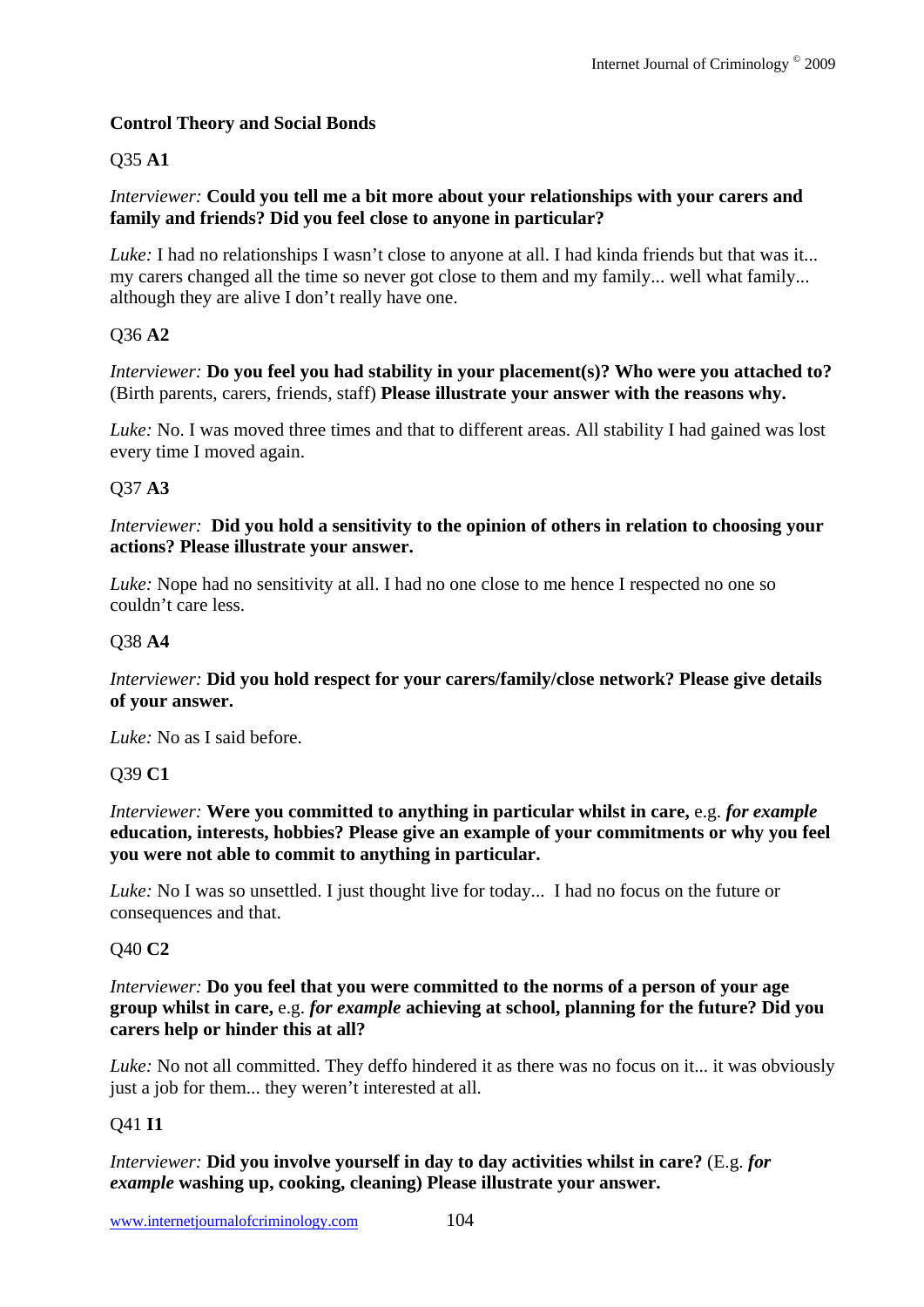*Luke:* No as everything was about health and safety... so stupid so couldn't really get involved even if I wanted to.

#### Q42 **I2**

*Interviewer:* **Have you whilst in care/after care been involved in conventional activities?** 

#### **School/Education/Training?**

*Luke:* three GCSE's in a referral place.

#### *Interviewer:* **Employment?**

*Luke:* Nope I am unemployed.

*Interviewer:* **Hobbies?** 

Luke: No.

#### Q43 **B1**

*Interviewer:* **Did you agree and believe in the rules you were made to follow to whilst in care? Please illustrate your answer.**

*Luke:* No I rebelled to all of them.

#### Q44 **B2**

*Interviewer:* **Do you respect the legal rules attributed to people's actions including your own?** E.g. *for example* **believe in punishment for the protection of others. Please give reasons for your answer.**

*Luke:* No I did as I pleased... it was fun at the time.

#### **Anomie and Strain**

Q45 **M1** 

*Interviewer:* **Do you feel the care system allowed you to achieve your full potential in relation to educational achievement?**

*Luke:* No as they made me unsettled.

#### *Interviewer:* **Did you have the potential to fulfil your capabilities?**

*Luke:* Nope as I was moved around a lot.

#### *Interviewer:* **Did the care experience restricted life chances? Please explain your answer, illustrating ways in which it may have helped or hindered your achievements.**

*Luke:* Yes for sure. They moved me around and paid little attention to me and my capabilities or needs... so I bunked now look where I am... a criminal.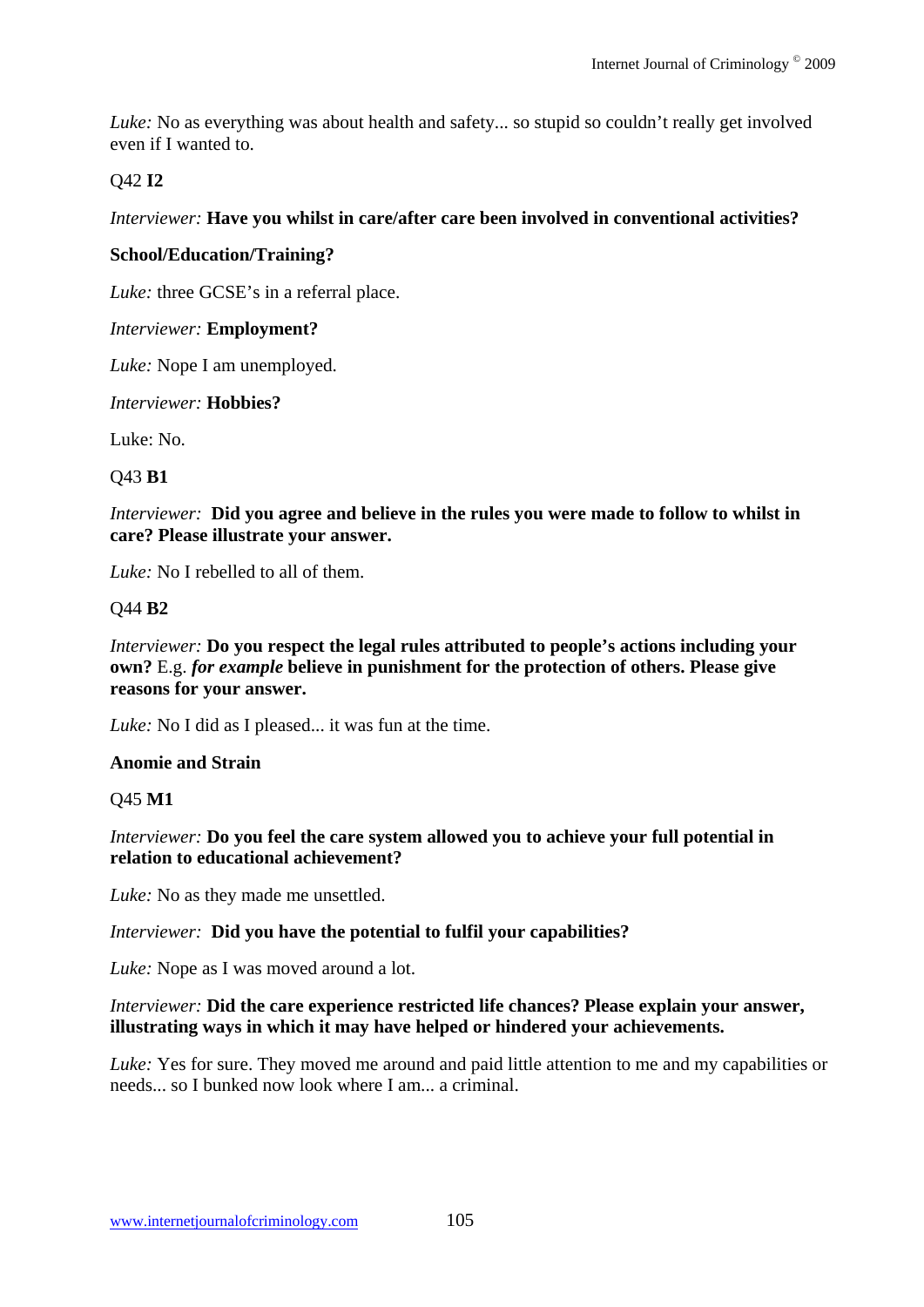# Q46 **M2**

*Interviewer:* **Do you feel your early experiences in care have allowed you to gain a job which caters for your financial and material needs?**

*Luke:* No.

### *Interviewer:* **Do you have the potential to fulfil your capabilities?**

*Luke:* No.

### *Interviewer:* **Has the care experience restricted life chances? Please explain why you feel this is the case.**

*Luke:* Yes as they ruined me growing up like a normal kid... I felt different and distant and was never settled cause of them like. If they helped then maybe I would be able to get a job as I wouldn't have had a record.

# Q47 **M3**

### *Interviewer:* **Are you financially secure now? Were you aided in your transition to adulthood?**

*Luke:* Not at moment I am not. I was given a grant when I left but that's it.

# Q48 **M4**

#### *Interviewer:* **Do you feel you committed any offences to gain anything otherwise not easily available to you?**

Luke: Yes.

### *Interviewer:* **Did the circumstances of the care experience have an influence on your offending behaviour? Please give examples.**

*Luke:* Yes as like I had no freedom so wanted excitement so stole stuff and that.

# Q49 **G1**

### *Interviewer:* **What do you feel your main aspirations are? Do you feel you have the means of gaining them? Please give examples.**

*Luke:* Don't have any.

# Q50 **G2**

# *Interviewer:* **Do you feel you have the ability to live a life legally whilst still gaining the financial needs you require?**

*Luke:* No but I guess I am going to have to.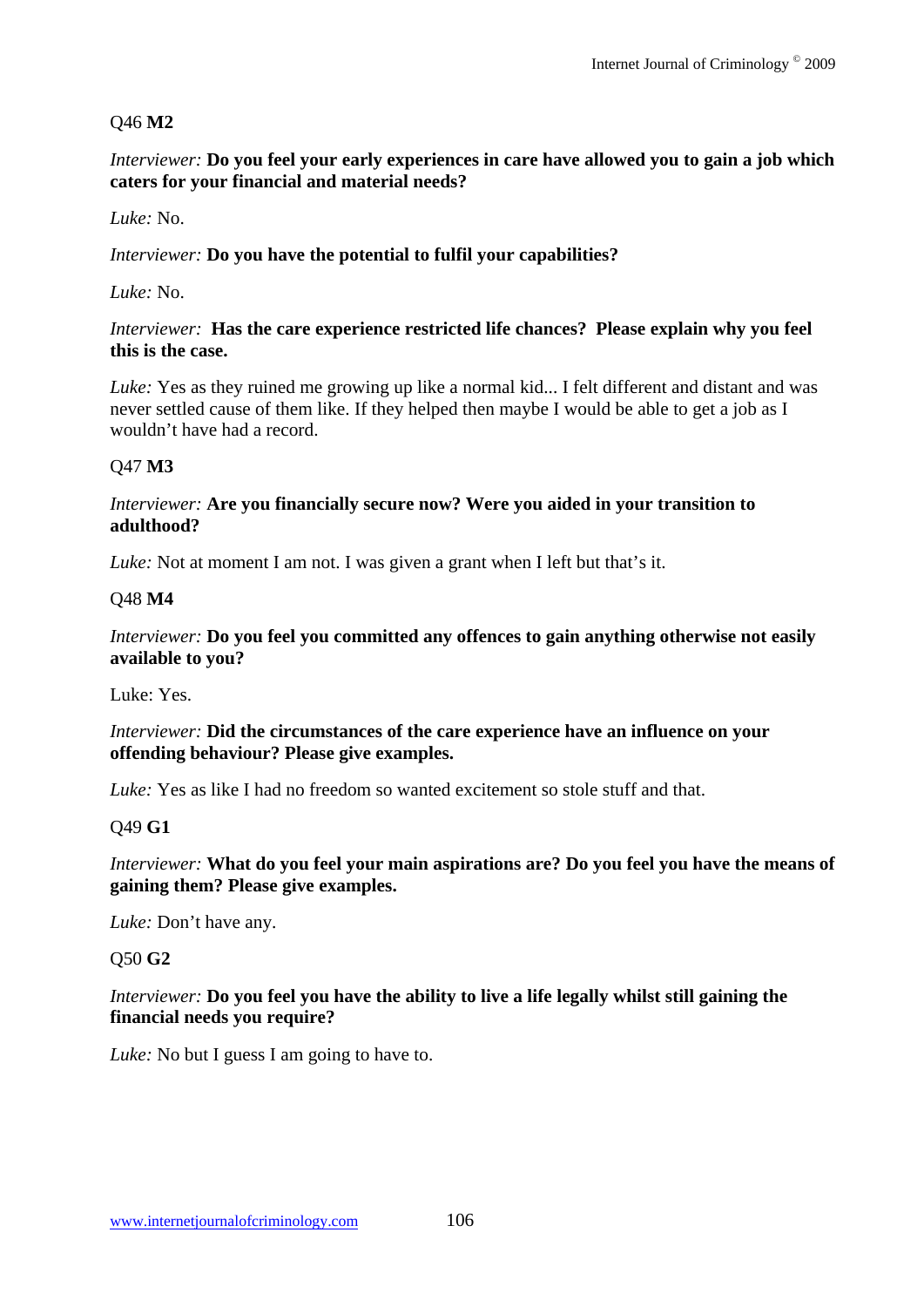# **Summary**

Q51

# *Interviewer:* **What do you feel was the most negative experience whilst being in care in relation to the onset of your criminal behaviour?**

*Luke:* Being in residential homes full stop. Everything about them were bad... I mean everything. The most was it being the total absolute difference to a normal family setting everything made me feel like shit.

Q52

# *Interviewer:* **Positively, what do you feel the care experience offered?**

*Luke:* Safety and all basic material needs met.

Q53

*Interviewer:* **Did the care experience make things better or worse in relation to your offending behaviour?**

*Luke:* Worse.

Q54

*Interviewer:* **What do you believe is needed to aid the problem of the prevalence of criminal careers within the care environment and after?**

*Luke:* Residential homes are bad. If I was in another type then I wouldn't be as bad. Why stick troublesome kids all together... it not going to have good results.

Q55

*Interviewer:* **Is there anything else you would like to add in relation to your care experience and criminal behaviour,** e.g. your main concerns.

Luke: There needs to be more positive expectations for people like me. Just cause people slip up it doesn't mean they can't change.

*Interviewer:* **Thank you for taking part in this interview. All information will be held confidentially and you have the right to withdraw from the research at any point. Please be aware of the services at Waves Community Centre if needed, or alternatively with issues surrounding content of the interview contact myself on the information given prior to the interview.**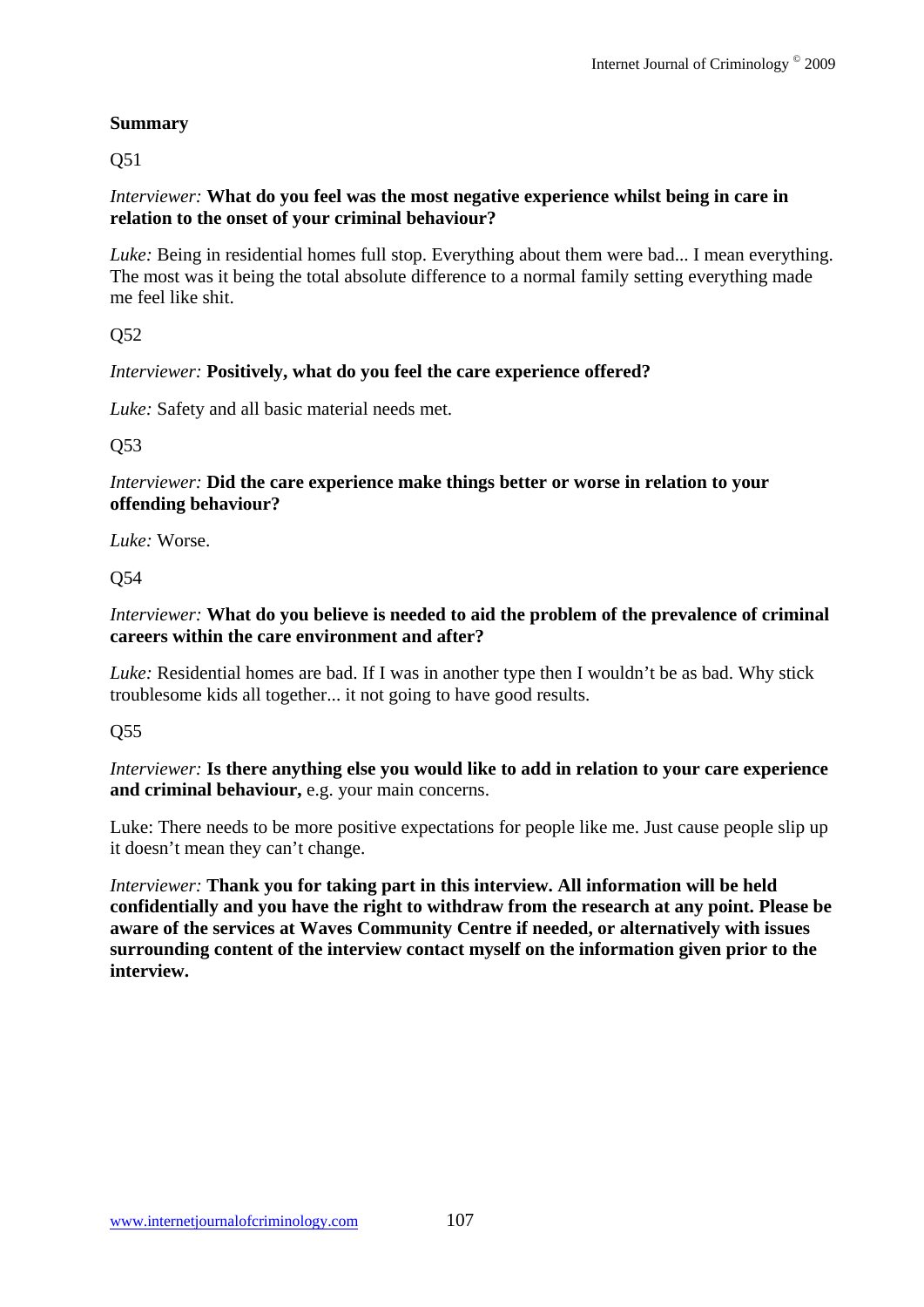### **APPENDIX L**

**Full Transcript of R3 (Residential 3)** 

**Name: Lisa\*** 

**Type of Placement: Residential** 

**Section 1 – About you/ Background** 

#### **General**

Age: 19

Sex: Female

Ethnicity: White British

What are you doing now? (Education, training, employment) Unemployed

### **Time in care**

Age at first placement: 8

Time spent in care (years/months): 9

Number of placement(s): 6

Type(s) of placement: Residential

# **Offending Behaviour**

Number of Offences: 3

Of which were cautions? 2

Of which were convictions? 1

Type of offence(s) committed: Cautions – Stealing and Vandalism. Convictions – Assault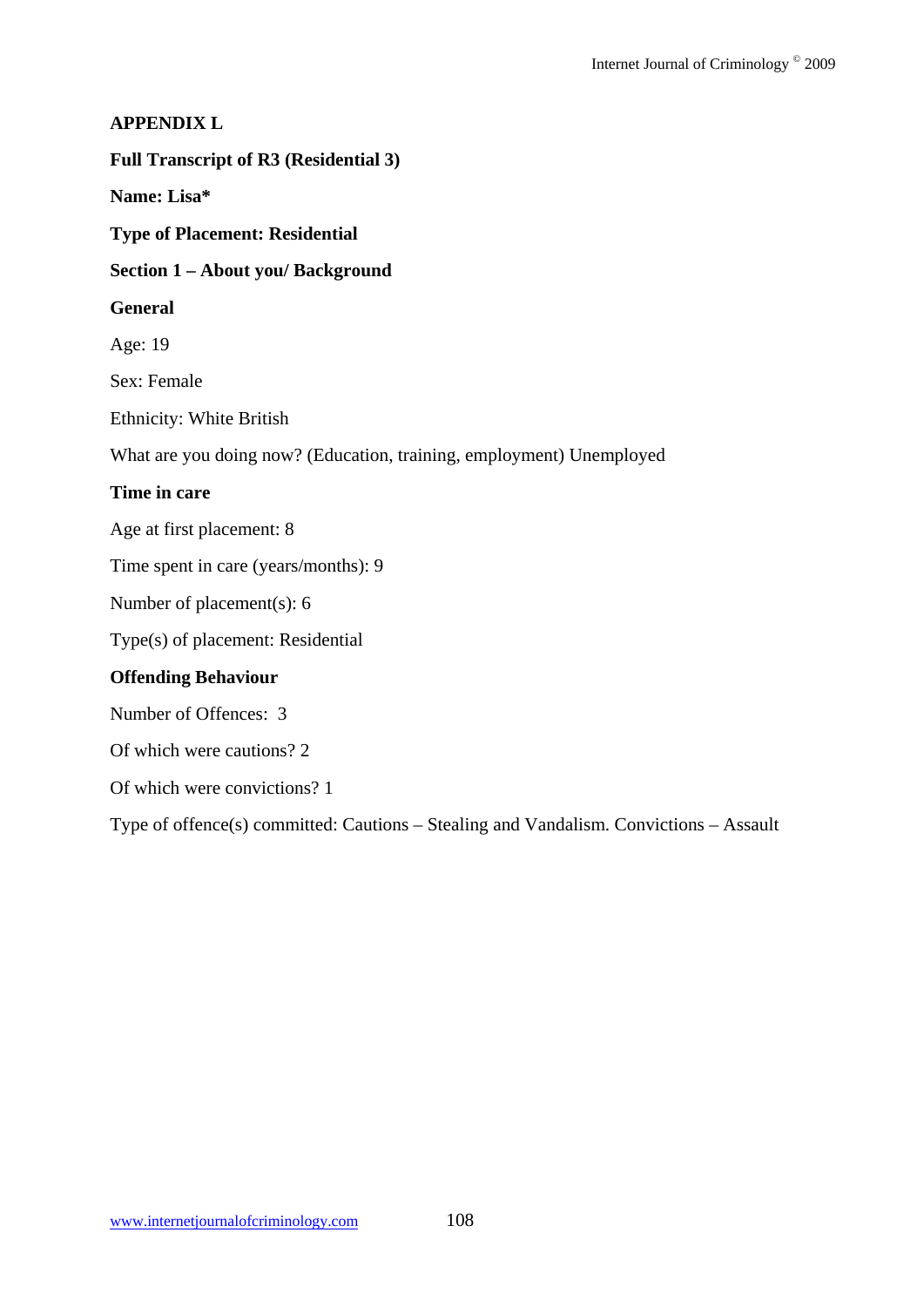# **Section 2 –The overall Care Environment/Experience and its impact on criminal behaviour**

**The following 12 aspects of life are known to relate to offending behaviour. How important were they for you in relation to the start of your offending behaviour?** (Please see the 'Explanations of Risk Factors' for guidance on the meanings of each of these risks)

1= Not important (being in care was a positive experience in this respect)

4= Very important (being in care was a negative experience in this respect)

| Please circle one number for each<br>influence or N/A if not applicable | Not important<br>(positive<br>experience) 1 |                |                         | <b>Very</b><br>important<br>(negative<br>experience) 4 |
|-------------------------------------------------------------------------|---------------------------------------------|----------------|-------------------------|--------------------------------------------------------|
| 1. Living arrangements                                                  | 1                                           | $\overline{2}$ | 3                       | $\overline{\mathbf{4}}$                                |
| 2. Family and Personal<br>relationships                                 | 1                                           | $\overline{2}$ | 3                       | $\overline{\mathbf{4}}$                                |
| 3. Education, training and<br>employment                                | 1                                           | $\overline{2}$ | 3                       | $\overline{4}$                                         |
| 4. Neighbourhood/ Area lived in                                         | $\mathbf{1}$                                | $\overline{2}$ | $\overline{\mathbf{3}}$ | $\overline{4}$                                         |
| 5. Lifestyle                                                            | $\mathbf{1}$                                | $\overline{2}$ | $\overline{\mathbf{3}}$ | $\overline{4}$                                         |
| 6. Substance Use                                                        | $\mathbf{1}$                                | $\overline{2}$ | $\overline{\mathbf{3}}$ | $\overline{4}$                                         |
| 7. Physical Health                                                      | $\mathbf{1}$                                | $\overline{2}$ | 3                       | $\overline{4}$                                         |
| 8. Emotional and Mental Health                                          | 1                                           | $\overline{2}$ | $\overline{\mathbf{3}}$ | $\overline{4}$                                         |
| 9. Perception of self and others                                        | 1                                           | $\overline{2}$ | $\overline{\mathbf{3}}$ | $\overline{4}$                                         |
| 10. Thinking and behaviour                                              | $\mathbf{1}$                                | $\overline{2}$ | $\overline{\mathbf{3}}$ | $\overline{4}$                                         |
| 11. Attitudes to offending                                              | $\mathbf{1}$                                | $\overline{2}$ | $\overline{\mathbf{3}}$ | $\overline{4}$                                         |
| 12. Motivation to change                                                | 1                                           | $\overline{2}$ | $\overline{\mathbf{3}}$ | $\overline{4}$                                         |

### **Areas with highest risk (Vulnerabilities): What do you feel made you offend/offend more?**

Risk 1: Ran away as it was filled with problem children. Every misbehaved and there weren't enough staff.

Risk 2: Family and Personal Relationships were gone as mum hit her and dad sexual abused her.

# **Areas with lowest risk: Which risk(s) do you feel had little impact on your offending behaviour?**

Risk 7: Physical health was always good.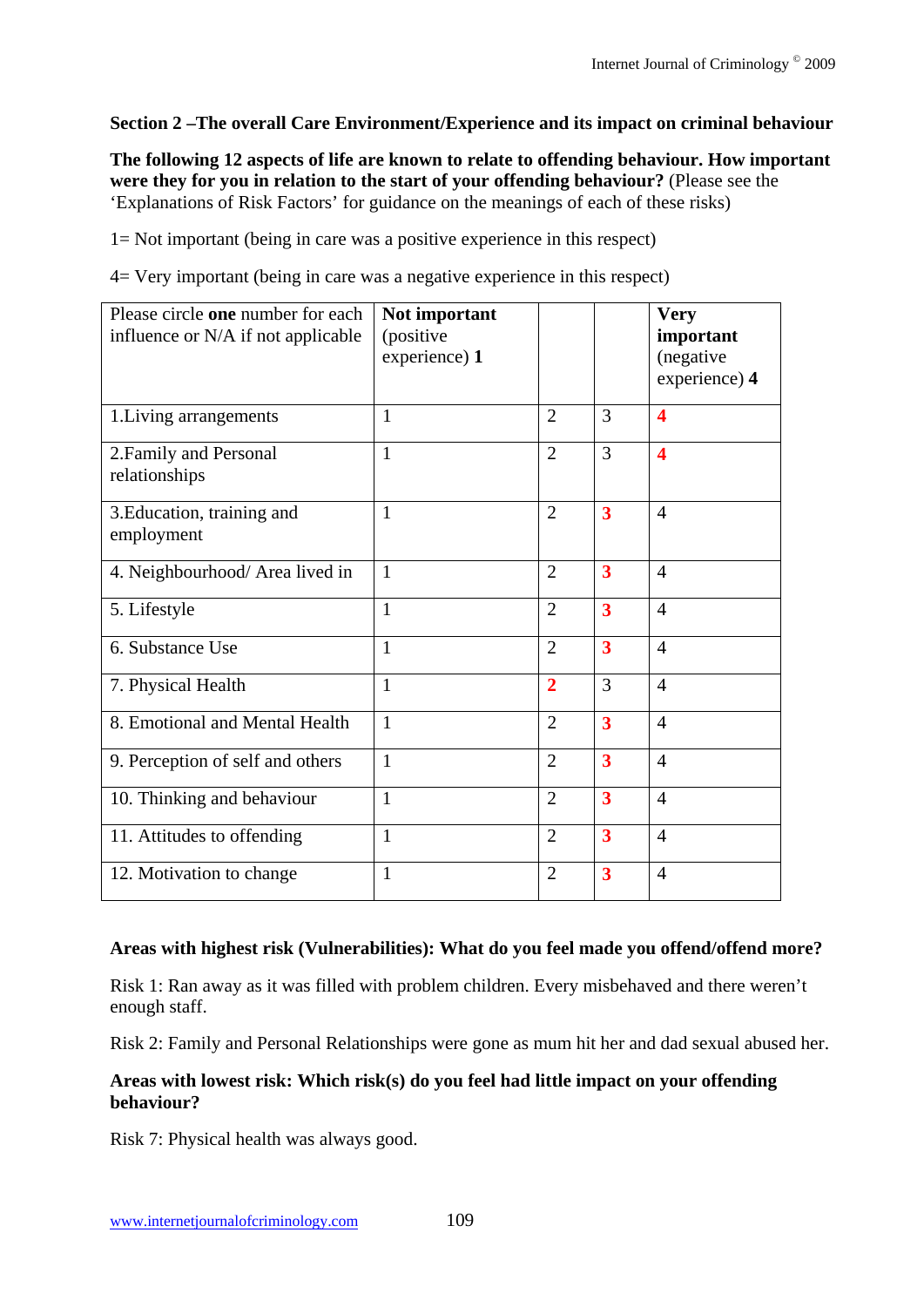# **Available protective factors (Resilience): What helped you keep out of trouble/ stop offending/offend less? What would have helped you keep out of trouble?**

If there was interest in the individual.

Security and stability (Uncertainty over stay so better living arrangements).

Having a sense of belonging with a family.

### **Section 3 – Open ended Questions linking Section 1 and 2, plus further questions on care environment/experience. Only relevant questions will be asked.**

### **Questions from Section 1**

# Q1

### *Interviewer:* **Could I start by asking you to give a brief description of your time in care, highlighting the time spent, types of placement, changes in placement and reasons for any changes?**

*Lisa:* Yes of course that's fine. I used to get abused by my dad and hit by my mum. I went into care at eight as I was in too much danger with them. I changed homes nearly every year.. I kept running away and all that. So moved home.. moved schools.. moved home.. moved schools. All was a vicious circle.. the more I was moved the worst I got at school and running away.

# $O(2a)$

# *Interviewer:* **Could you tell me what it was like growing up/spending time in care?**

*Lisa:* It was awful. I felt so alone. My parents had abused me and it thought being in care would allow safety and love.. turns out I only got safety and no alternative to parents.

### b)

# *Interviewer:* **How do you think this compares with children growing up at home with their parents?**

*Lisa:* Totally different; no one cared about me at all. I was just a job for people and carers. No one actually cared. It just wasn't normal.. not at all.

# Q3

### *Interviewer:* **Can you tell me more about the circumstances of your offence(s**)? E.g. **what happened and when; why you think you offended at that time?**

*Lisa:* Stealing when I was fourteen I had no life and felt bored. So I would bunk of school most days of the week to steal. I would then get drunk with the stuff I had stole or sold to get drink and vandalised stuff a lot.. quite stupid but at the time it made sense. Then what I got done for was assault. I put a girl into hospital when I was in a club. I think I did this cause I was jealous and had blocked up anger but I am not sure really. Was just wild.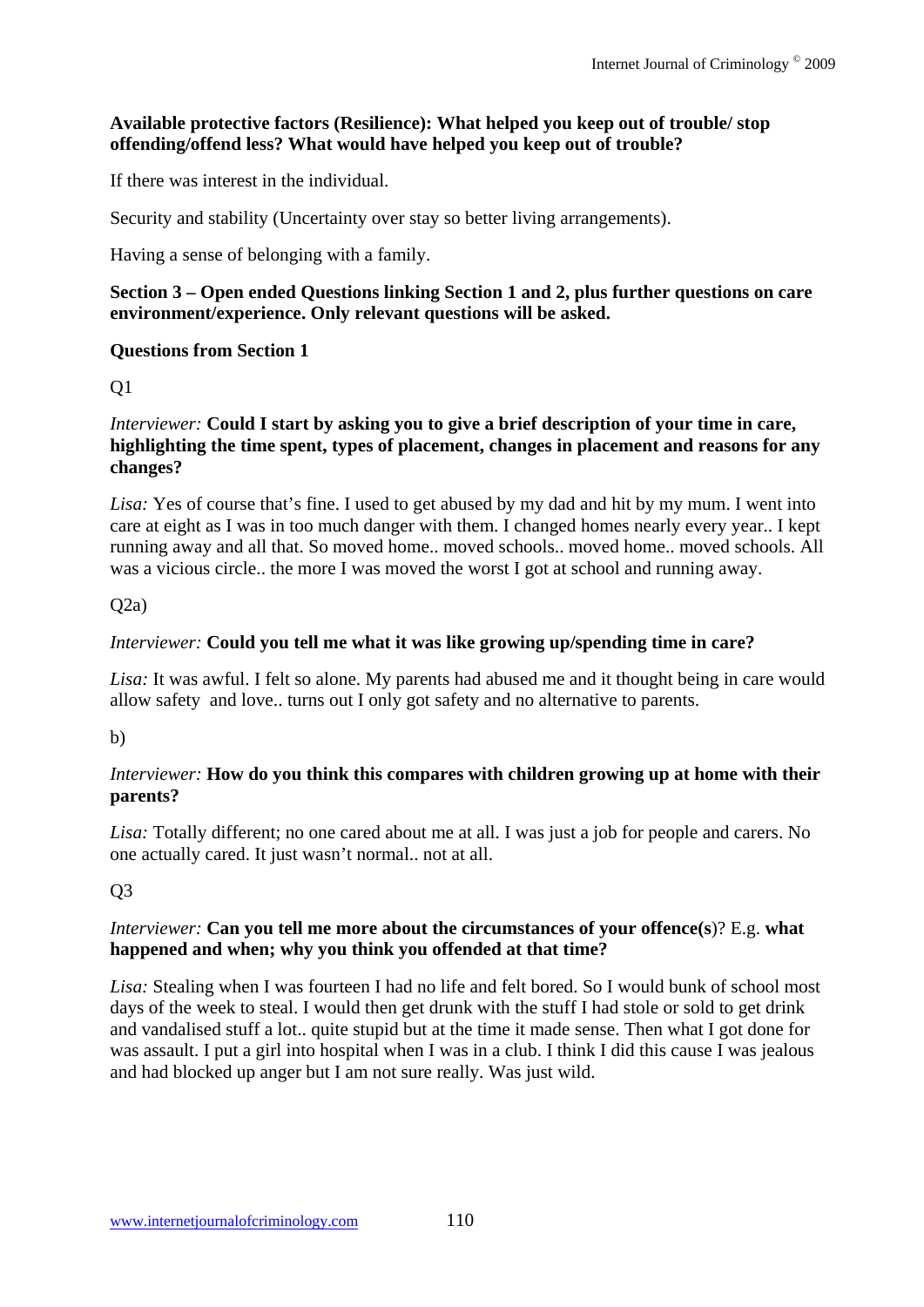### **Questions from Section 2**

*Interviewer:* **You assessed the key influences on offending behaviour in Section 2 of this interview. We will now discuss the relevant influences in relation to your care experience and involvement in criminal behaviour.** 

#### Q4 Risk 1.

#### *Interviewer:* **Can you describe your living arrangements, drawing on any particular aspects you feel may have been helpful and positive or alternatively disruptive or negative?**

*Lisa:* Loads was negative I mean, I had no stable home I kept being moved around.. so when I did get used to a place I never knew when I was going to be moved again. Then there was not being close to anyone as in we had shift workers and that and they didn't really care... couldn't get used to anyone at all. I would run away and that as the whole set up was so weird and I couldn't do what other kids could do..... finally there was these other kids who were well damaged and that made me worse.

#### Q5 Risk 2.

#### *Interviewer:* **Through being in care, was your personal relationship with your friends, parents/wider family affected, if at all?**

*Lisa:* I had no contact with parents as they were bad people... this led me to lose respect and trust for people so my other relationships were affected. If the people who are supposed to love you forever left me and abused me... then everyone else would.

#### Q6 Risk 3.

### *Interviewer:* **Could you give a brief description of your educational experiences** (e.g. *for example* **change of school, attendance, achievement, any exclusions, attitudes of teachers and other yps) whilst in care and any further training and employment afterwards?**

*Lisa:* Was horrendous as I changed schools each time I moved homes except between me being about fifteen to sixteen and I was expelled. I have no further training or any employment at all. I am unemployable.

#### *Interviewer:* **Were there any disruptions or hindrances in gaining your full potential? Was there a positive influence?**

*Lisa:* There was no encouragement as they knew I was a bad egg. Low expectations and that were made of me. I was never pushed at school except to go.. this is hardly what other people's parents would do.

#### Q7 Risk 4.

### *Interviewer:* **Please give a brief description of the location** (i.e. where it was; town, city, rural or urban area, near home/long way away) **of your main placement and how this affected your life if at all?**

*Lisa:* It was a long way away from friends that I had outside the home and from before.. so this had a bad affect on me as the positive people on my life were disappearing as I couldn't see them... pushing me into being mates with others like me.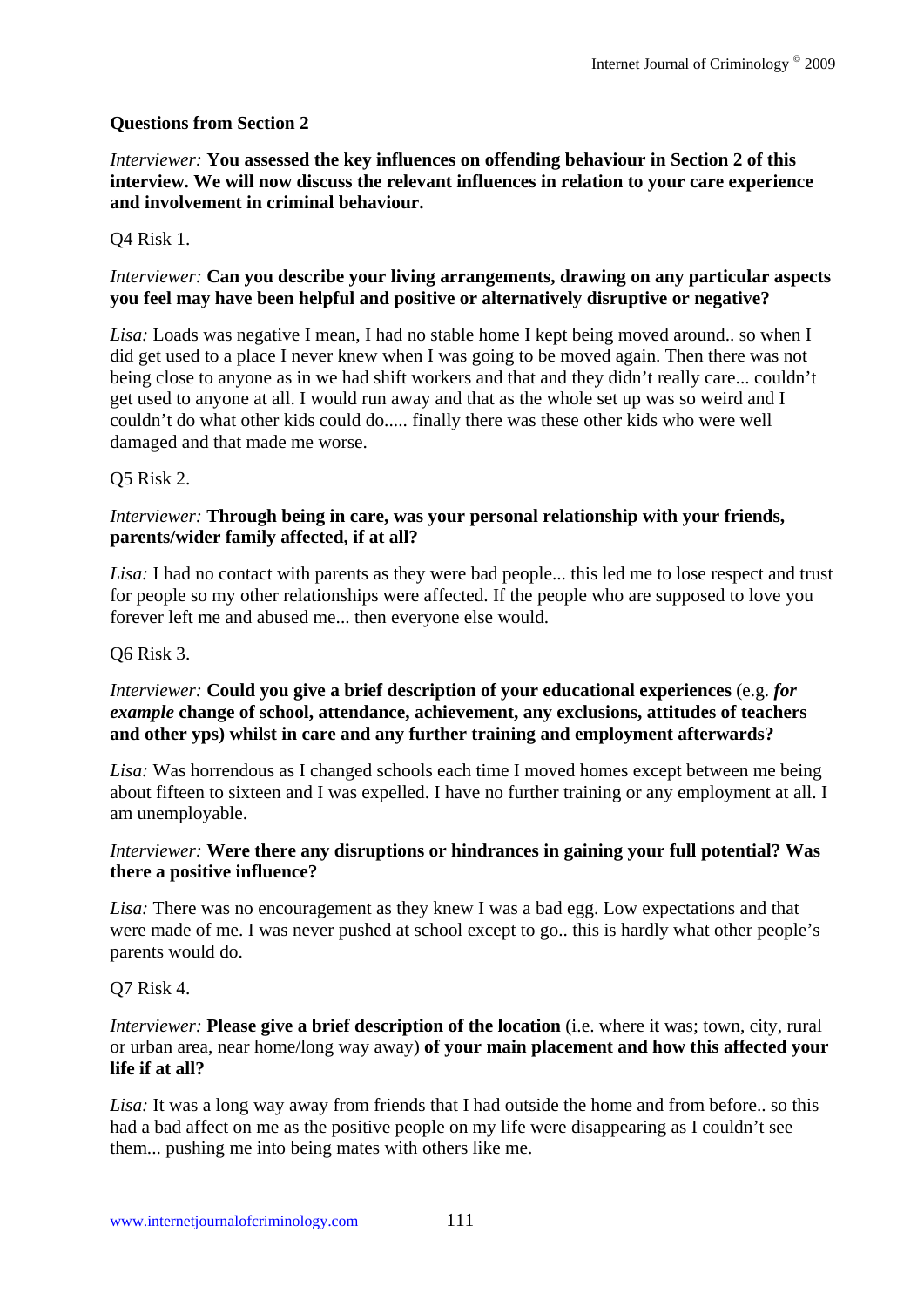Q8 Risk 5.

### *Interviewer:* **How do you feel your general lifestyle was whilst in care,** e.g. *for example*  **friendships, influence of other yps in care, how you used your spare time, financial issues e.g. pocket money?**

*Lisa:* I was really bored and ran away a lot. I suppose my lifestyle was quite crap I mean I had mates but not real ones. Everyone was bored so we all got together and made our fun for past times. It all was a laugh and a joke at the time. We had a bit of money but only basic so we all stole for extra stuff and that.

Q9 Risk 6.

# *Interviewer:* **Did you misuse substances before you were in care?**

*Lisa:* No.

### *Interviewer:* **Did you have any experiences of substance misuse whilst in care**? **If so please explain if/how these related to being in care.**

*Lisa:* In the fourth home I started to take drugs I was fourteen then. Everyone else did it so I thought I would too... to fit in and that. Wanted to be liked.

Q10 Risk 7.

### *Interviewer:* **Could you briefly describe your physical health whilst in care? Was this affected by the care environment?**

Lisa: Was good except I binge drunk a bit... don't know if this was cause of the placement or not though.

Q11 Risk 8.

### *Interviewer:* **What affect if any, did your care experience have on your emotional and mental health? Please give examples.**

*Lisa:* It made it worse as everyone was victims... so your hang ups and depressive moments were mirrored in everyone else too. I felt so alone and started to cut myself at one point. I did it for attention so I did it in visible places.. it was stupid but I wanted someone to come and put their arms around me and that.

Q12 Risk 9.

# *Interviewer:* **Was your perception of yourself and others affected by your care experience?**

*Lisa:* Yes I felt to sad bad and alone that I couldn't trust anyone.

### Q13 Risk 10.

# *Interviewer:* **What was your behaviour like whilst in care? (towards other young people, staff, and other adults)**

*Lisa:* Bad.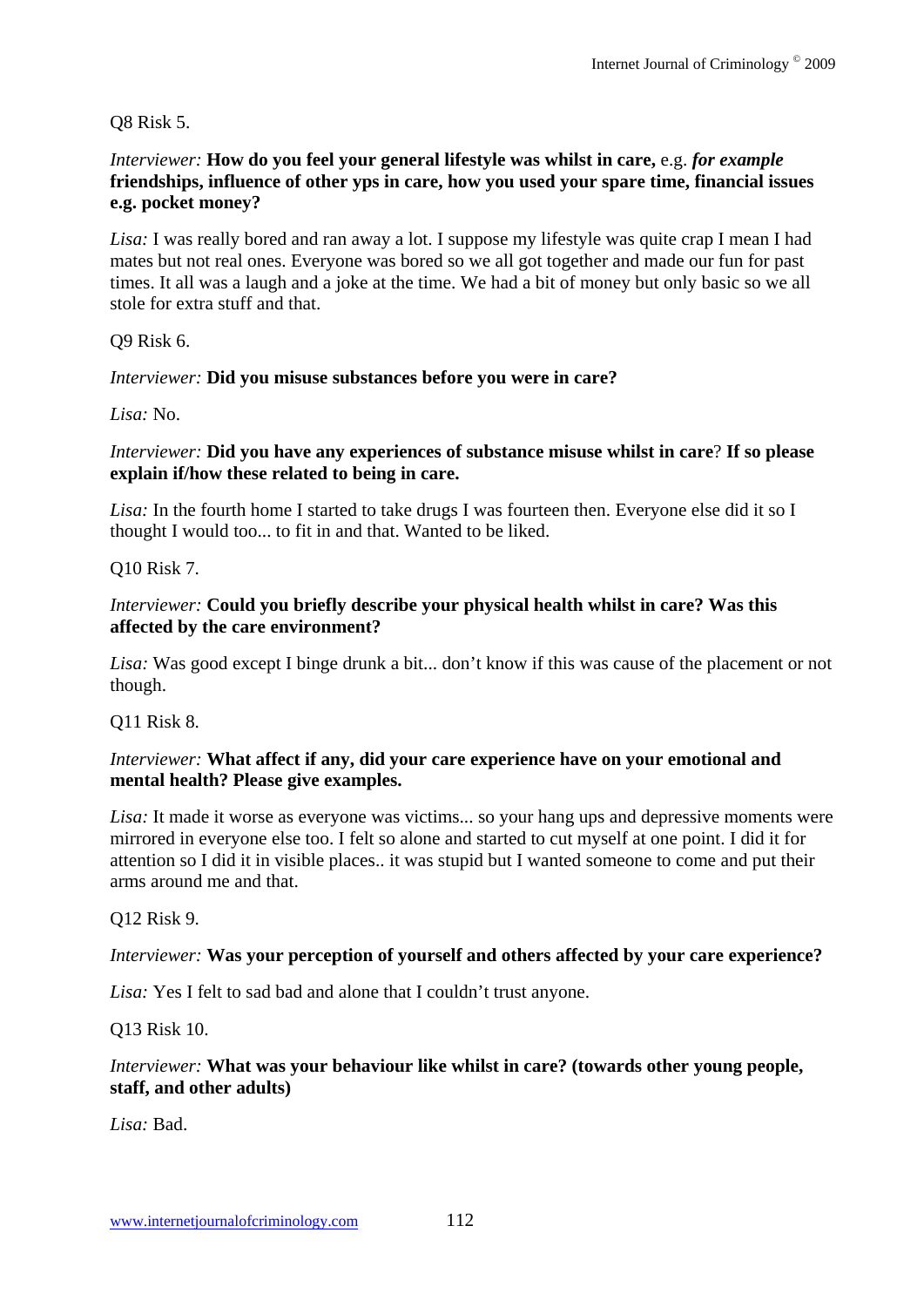# *Interviewer:* **What were your attitudes to life? How did the placement influence your behaviour?**

*Lisa:* I had a very destructive attitude to life. I was so well behaved before. Then the placement made me see that everyone had suffered and that so I wanted to be noticed.

# Q14 Risk 11.

### *Interviewer:* **Did you feel it was ok to offend or knew it was wrong? Did your experiences in care affect this? If so, how?**

*Lisa:* Thought it was wrong... but then everyone was doing it. As if I felt like I had to jump on the wagon and join in. Does that make sense?

*Interviewer:* Yes that's clear thank you.

# Q15 Risk 12.

# *Interviewer:* **Did you feel motivated to change whilst in care? If so, how? If not, why?**

*Lisa:* No. No one had any higher attitudes towards you than victim and criminal. I was expected to be bad and do criminal stuff... that's just how it was in there.

# Q16

# *Interviewer:* **Which of the twelve risks do you feel was most important in relation to your offending behaviour in your care experience? Why?**

*Lisa:* The first one... think it was the one about living. It was the instability I think not knowing whether I was coming or going. Even if I had of settled it was full of other kids with behaviour problems and this didn't exactly help. As I was cut off from other friends so the only ones I had were those I lived with... who were trouble. Oh yeah and also the carers and workers whatever you want to call them... were rubbish they held no interest in anything in my eyes.

# Q17

# *Interviewer:* **Which of the twelve risks do you feel was least important in relation to your offending behaviour in your care experience? Why?**

*Lisa:* Physical health and well being.. think that was risk seven. As it had nothing to do with it at all.

# Q18

# *Interviewer:* **Do you feel your situation may have been different if not in care?**

*Lisa:* Yes.

Q19

### *Interviewer:* **If so why?**

*Lisa:* I never had anyone to love me or anything. I remember doing plays and stuff at school and social workers would come or someone from the home. A different one each time it would be. There was no one to have an interest in my progression.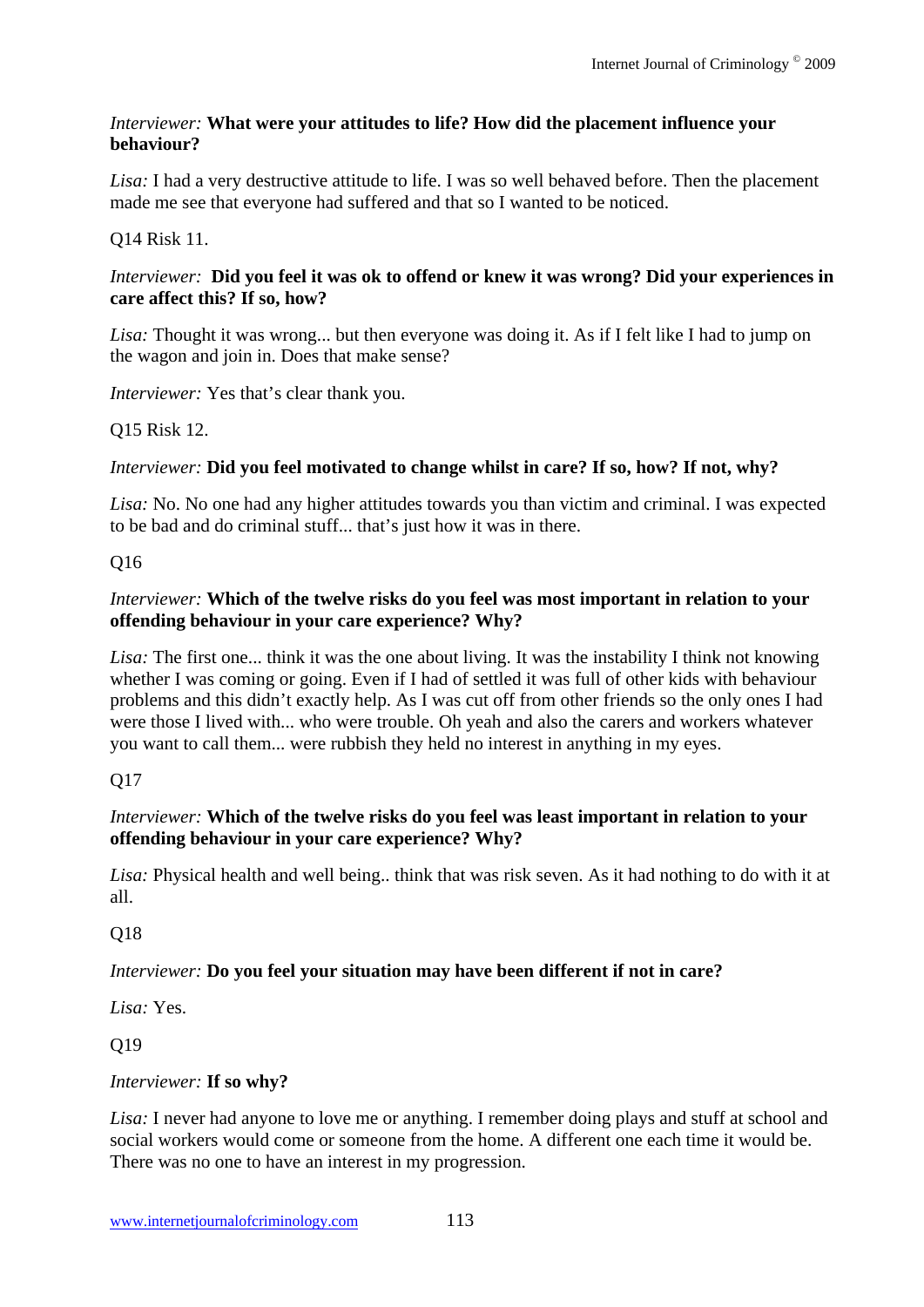# **Questions expanding on previous sections paying attention to theoretical considerations**

# **Risk and Protective Paradigm**

# Q20 **R1**

# *Interviewer:* **Do you feel that you were isolated whilst being in care? If so why?**

*Lisa:* Yes. I was far away from everything. I never fitted in at school... I was the kid from that children's home. The fucked up one I was called for ages in different schools, it was obvious I was different.

# Q21 **R2**

### *Interviewer:* **Do you feel you received little supervision and discipline? If so why?**

*Lisa:* Yes. It was as if everyone was looking at me but not seeing or caring. I rebelled to all of the rules they made as they were so stupid and that.

# Q22 **R3**

### *Interviewer:* **Did you hold low attachments to your parents/family? How did this affect you?**

*Lisa:* Yes. I had no attachments with anyone. It left me feeling alone and in capable of being loved... it made me lose myself respect and made me see myself as worthless as even when I did behave I didn't have love... so why should I try hard not to be in the bad books... when the bad books were people who didn't care about me at all.

### Q23 **R4**

### *Interviewer:* **Did you hold low attachments with others, e.g. peers? How did this affect you?**

*Lisa:* Yes. No one wanted to know me. I didn't spend long enough at a school to make proper mates that I could get close too. This made me frustrated as I had no choice to be friends with others from my homes... there was nothing acting as a positive role model at all.

### Q24 **R5**

### *Interviewer:* **Did your family have a history of criminal activity? If so what?**

*Lisa:* No... dad never got convicted for all he did to me.

### Q25 **R6**

#### *Interviewer:* **Did you have low achievement in school? Why do you feel this was?**

*Lisa:* Yes. I moved schools a lot as I have said and got bullied for being different. This and my bunking mucked up my whole school experience.

### Q26 **R7**

### *Interviewer:* **Did you play truant from school? If so why?**

*Lisa:* Yes. As I was bullied and to get drunk and have fun. My friends from the home never judged me.. we all just went on the rob and got pissed.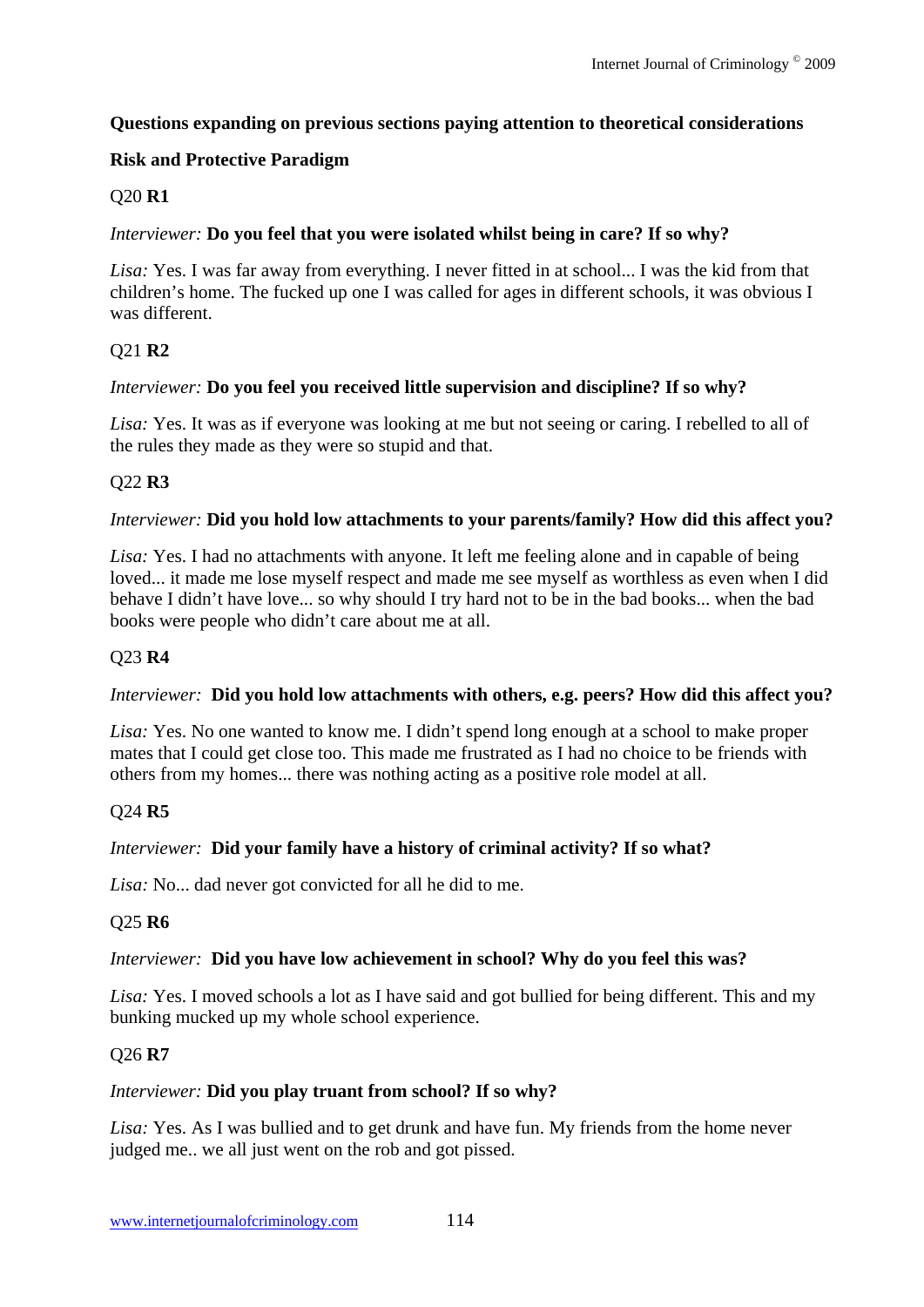# Q27 **R8**

# *Interviewer:* **Did you have a poor relationship with the educational system? If so why?**

Lisa: Yes. I hated it as it reinforced how I wasn't good at anything.

# Q28 **P1**

# *Interviewer:* **Do you feel you held a positive attitude to schooling?**

*Lisa:* No.

# Q29 **P2**

*Interviewer:* **Did you achieve at school?**

Lisa: No. Only got two GSCE's.

# Q30 **P3**

# *Interviewer:* **Did you hold positive attachments with people? If so who?**

*Lisa:* No. My mates were there to be naughty with. There wasn't an attachment there at all.

# Q31 **P4**

# *Interviewer:* **Did you have encouragement and guidance for positive achievements,** e.g. *for example* **educational achievement? If so, who from?**

*Lisa:* No. I was just told to go to school. No one cared if I did well. Attending was a positive achievement in these places.

# Q32 **P5**

# *Interviewer:* **Did you receive supervision and discipline, if so who from?**

*Lisa:* Yes. Carers, staff and social workers would try and discipline me. It wasn't as it should be... they couldn't give me a smack and take away things that would punish me... it just didn't work... I wasn't bothered and I knew how I could get away with things. They wouldn't have that much of ago... I was the kid who cut herself... they didn't want that happening again.

# Q33 **P6**

# *Interviewer:* **Did you receive recognition and praise for your positive actions?**

*Lisa:* No.

# Q34 **P7**

### *Interviewer:* **Did you have expectations from others in relation to your achievements and actions? Please illustrate your answer.**

*Lisa:* No. People had low expectations as I said earlier... going to school was worthy of a reward. There was no encouragement to do well... we were known to be naughty so that's how we behaved.

# **Control Theory and Social Bonds**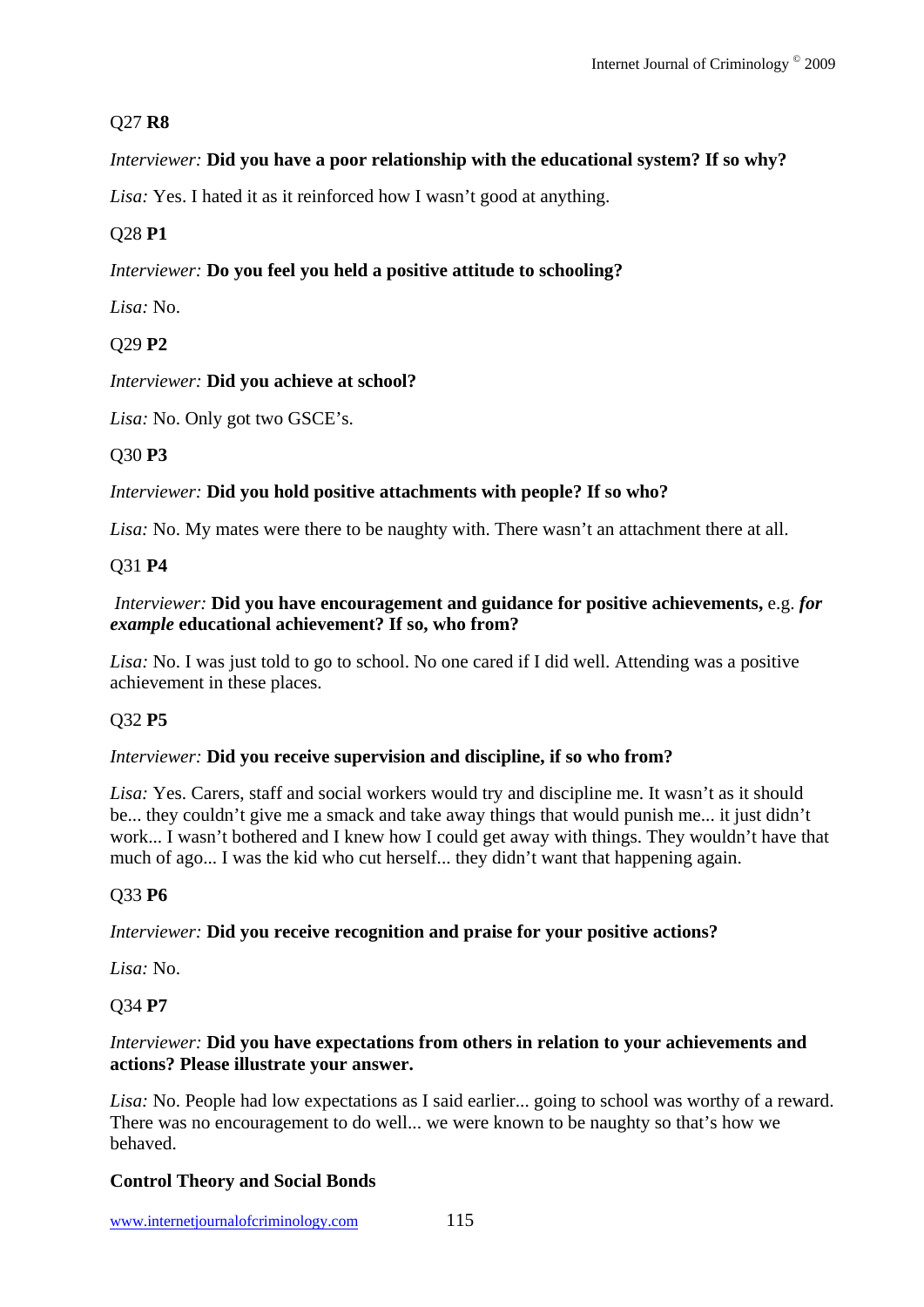# Q35 **A1**

### *Interviewer:* **Could you tell me a bit more about your relationships with your carers and family and friends? Did you feel close to anyone in particular?**

*Lisa:* No link to anyone. Well deffo not my family. As for the carers there were loads of us and not as many of them so didn't get close to them at all. Lost touch with proper mates leaving me with just the kids form the home.

# Q36 **A2**

*Interviewer:* **Do you feel you had stability in your placement(s)? Who were you attached to?**  (Birth parents, carers, friends, staff) **Please illustrate your answer with the reasons why.**

*Lisa:* No stability as I was moved every year nearly. Wasn't attached to anyone everyone were distant from me and I acted the same way in return.

# Q37 **A3**

*Interviewer:* **Did you hold a sensitivity to the opinion of others in relation to choosing your actions? Please illustrate your answer.**

*Lisa:* No. No one cared I had no one to let down at all.

# Q38 **A4**

*Interviewer:* **Did you hold respect for your carers/family/close network? Please give details of your answer.** 

*Lisa:* No as I wasn't close enough to respect people.

### Q39 **C1**

*Interviewer:* **Were you committed to anything in particular whilst in care,** e.g. *for example* **education, interests, hobbies? Please give an example of your commitments or why you feel you were not able to commit to anything in particular.** 

*Lisa:* No. I felt lost. I couldn't do anything as there were high levels of rules. We all just did stuff to cause trouble and get us noticed... as sad as that sounds it is the truth.

### Q40 **C2**

*Interviewer:* **Do you feel that you were committed to the norms of a person of your age group whilst in care,** e.g. *for example* **achieving at school, planning for the future? Did you carers help or hinder this at all?** 

*Lisa:* No. Carers deffo hindered it as they didn't expect anymore from me.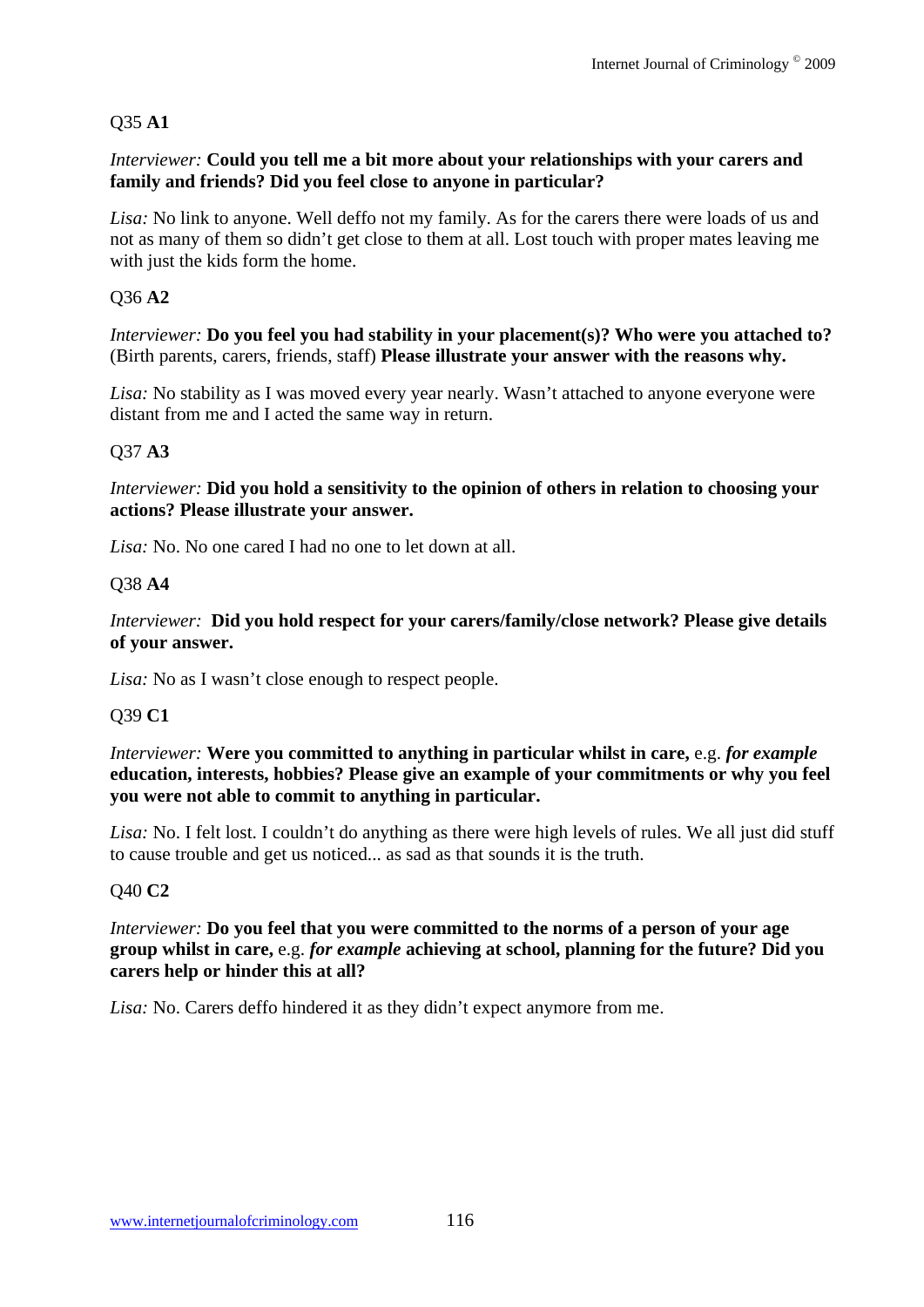# Q41 **I1**

*Interviewer:* **Did you involve yourself in day to day activities whilst in care?** (E.g. *for example* **washing up, cooking, cleaning) Please illustrate your answer.**

*Lisa:* I couldn't it wasn't like a normal house. There was so much health and safety it was untrue.

# Q42 **I2**

### *Interviewer:* **Have you whilst in care/after care been involved in conventional activities?**

# **School/Education/Training?**

*Lisa:* two GCSE's but was excluded.

### *Interviewer:* **Employment?**

*Lisa:* No. I have a criminal record so no job offers for me.

#### *Interviewer:* **Hobbies?**

*Lisa:* No.

### Q43 **B1**

*Interviewer:* **Did you agree and believe in the rules you were made to follow to whilst in care? Please illustrate your answer.**

*Lisa:* No. Rules made me rebel and that. So I would run away and show them I didn't agree.

### Q44 **B2**

*Interviewer:* **Do you respect the legal rules attributed to people's actions including your own?** E.g. *for example* **believe in punishment for the protection of others. Please give reasons for your answer.** 

*Lisa:* I didn't as I felt angry at the world. No one protected me so why should I want others to be protected.

### **Anomie and Strain**

### Q45 **M1**

### *Interviewer:* **Do you feel the care system allowed you to achieve your full potential in relation to educational achievement?**

*Lisa:* No.

### *Interviewer:* **Did you have the potential to fulfil your capabilities?**

*Lisa:* No. I had no chance. When I did go to school I was sent in a bus.. imagine a bus... I looked a twat. So I didn't go.

### *Interviewer:* **Did the care experience restricted life chances? Please explain your answer, illustrating ways in which it may have helped or hindered your achievements.**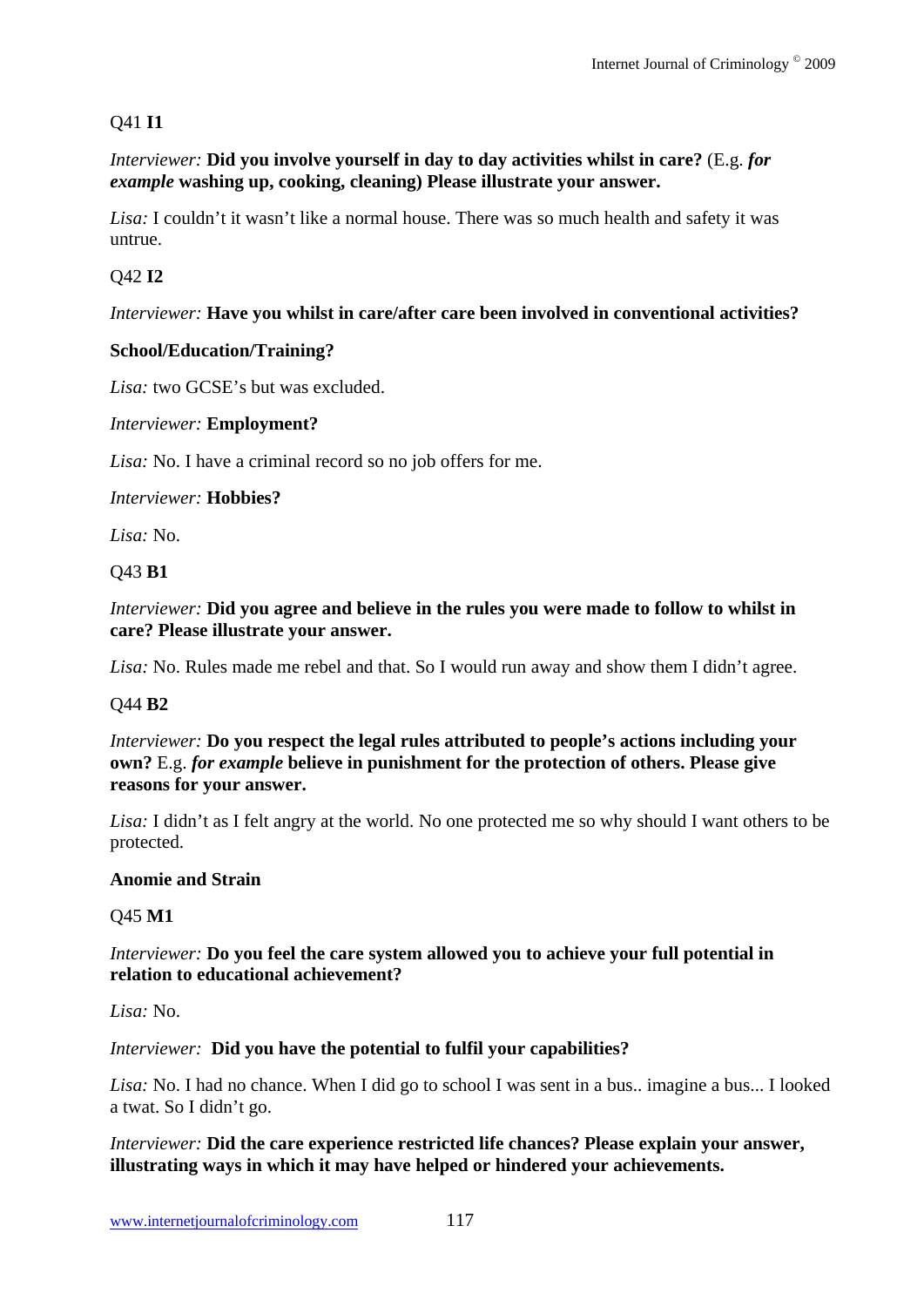*Lisa:* Yes.. they moved me around and fucked everything up basically.

### Q46 **M2**

### *Interviewer:* **Do you feel your early experiences in care have allowed you to gain a job which caters for your financial and material needs?**

*Lisa:* No. Life chances are minimal now. I mean you get a bit of help when you leave but not support like parents would give forever. It has made me commit crime and now I cannot get a job.

### *Interviewer:* **Do you have the potential to fulfil your capabilities? Has the care experience restricted life chances? Please explain why you feel this is the case.**

*Lisa:* No as I just said really.

#### Q47 **M3**

#### *Interviewer:* **Are you financially secure now? Were you aided in your transition to adulthood?**

*Lisa:* Not really as unemployed and reliant on benefits and that. Was I aided... well I got a grant and that. But real parents don't just give you a one off payment then let you go. They say they are there but they are not.

#### Q48 **M4**

### *Interviewer:* **Do you feel you committed any offences to gain anything otherwise not easily available to you?**

*Lisa:* Yes I stole.

#### *Interviewer:* **Did the circumstances of the care experience have an influence on your offending behaviour? Please give examples.**

*Lisa:* It made it easier as everyone knew how to get away with it. Like I would not at first steal... then I would when I got involved in drink and drugs. As we of course wouldn't get money for stuff like that.

### Q49 **G1**

### *Interviewer:* **What do you feel your main aspirations are? Do you feel you have the means of gaining them? Please give examples.**

*Lisa:* I want to have my own place and have a job. I hope I have but in reality I haven't as I am labelled as unemployable because of my record.

#### Q50 **G2**

### *Interviewer:* **Do you feel you have the ability to live a life legally whilst still gaining the financial needs you require?**

*Lisa:* No but will try my best.

#### **Summary**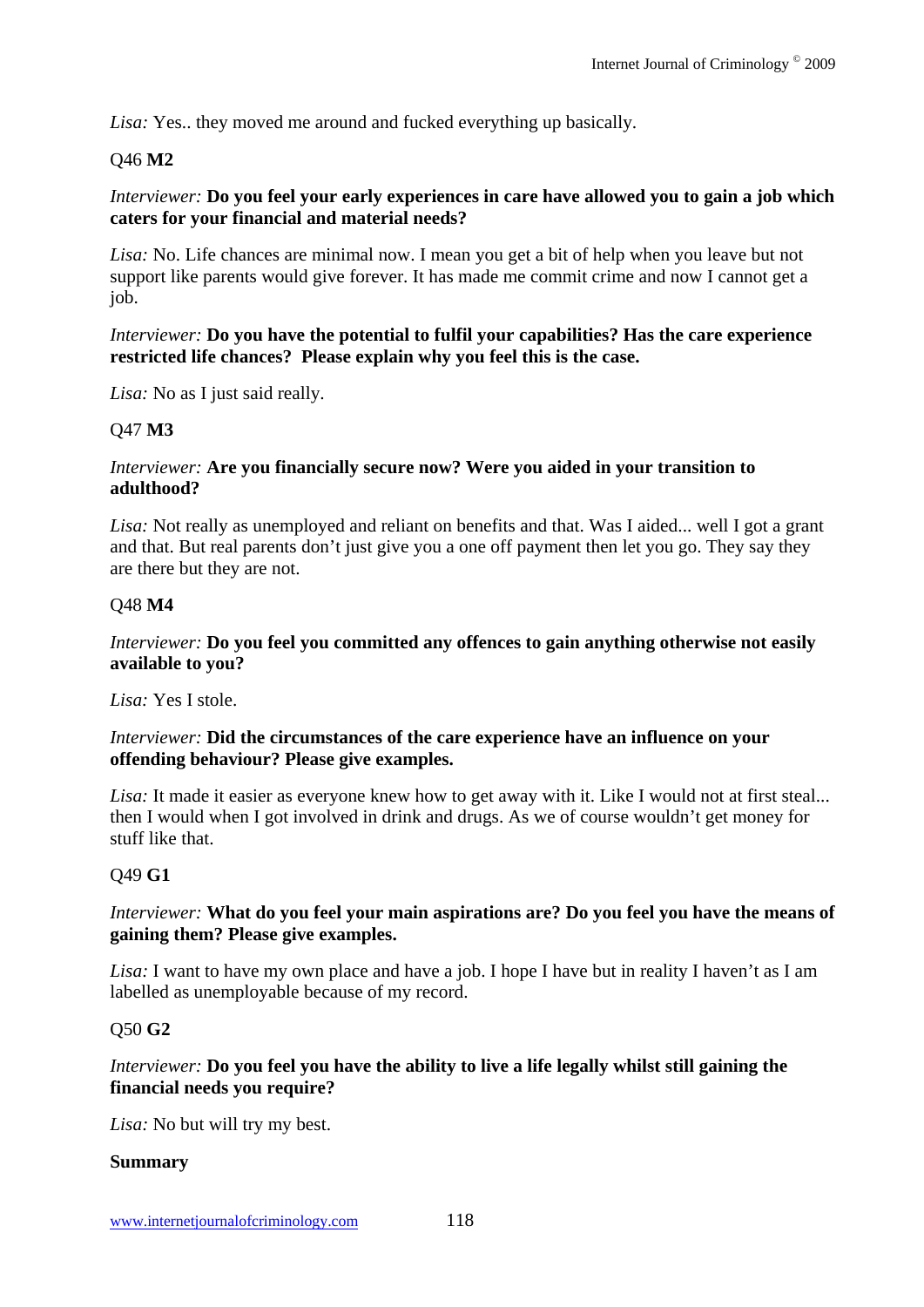# Q51

# *Interviewer:* **What do you feel was the most negative experience whilst being in care in relation to the onset of your criminal behaviour?**

*Lisa:* Who I lived with and where I lived. No one cared or loved me... I just felt like a number not a young lady who needed to be loved.

Q52

# *Interviewer:* **Positively, what do you feel the care experience offered?**

*Lisa:* I had safety from abuse. I may have been depressed but no one hit or touched me.

Q53

### *Interviewer:* **Did the care experience make things better or worse in relation to your offending behaviour?**

*Lisa:* Worse. If I was in a different environment like a foster family maybe I wouldn't have had such bad influences and felt so alone.

Q54

### *Interviewer:* **What do you believe is needed to aid the problem of the prevalence of criminal careers within the care environment and after?**

*Lisa:* More love and emotional attention rather than just a safe house with money... everyone needs to be loved.

# Q55

*Interviewer:* **Is there anything else you would like to add in relation to your care experience and criminal behaviour**, e.g. your main concerns.

*Lisa:* No I'm done.

*Interviewer:* **Thank you for taking part in this interview. All information will be held confidentially and you have the right to withdraw from the research at any point. Please be aware of the services at Waves Community Centre if needed, or alternatively with issues surrounding content of the interview contact myself on the information given prior to the interview.**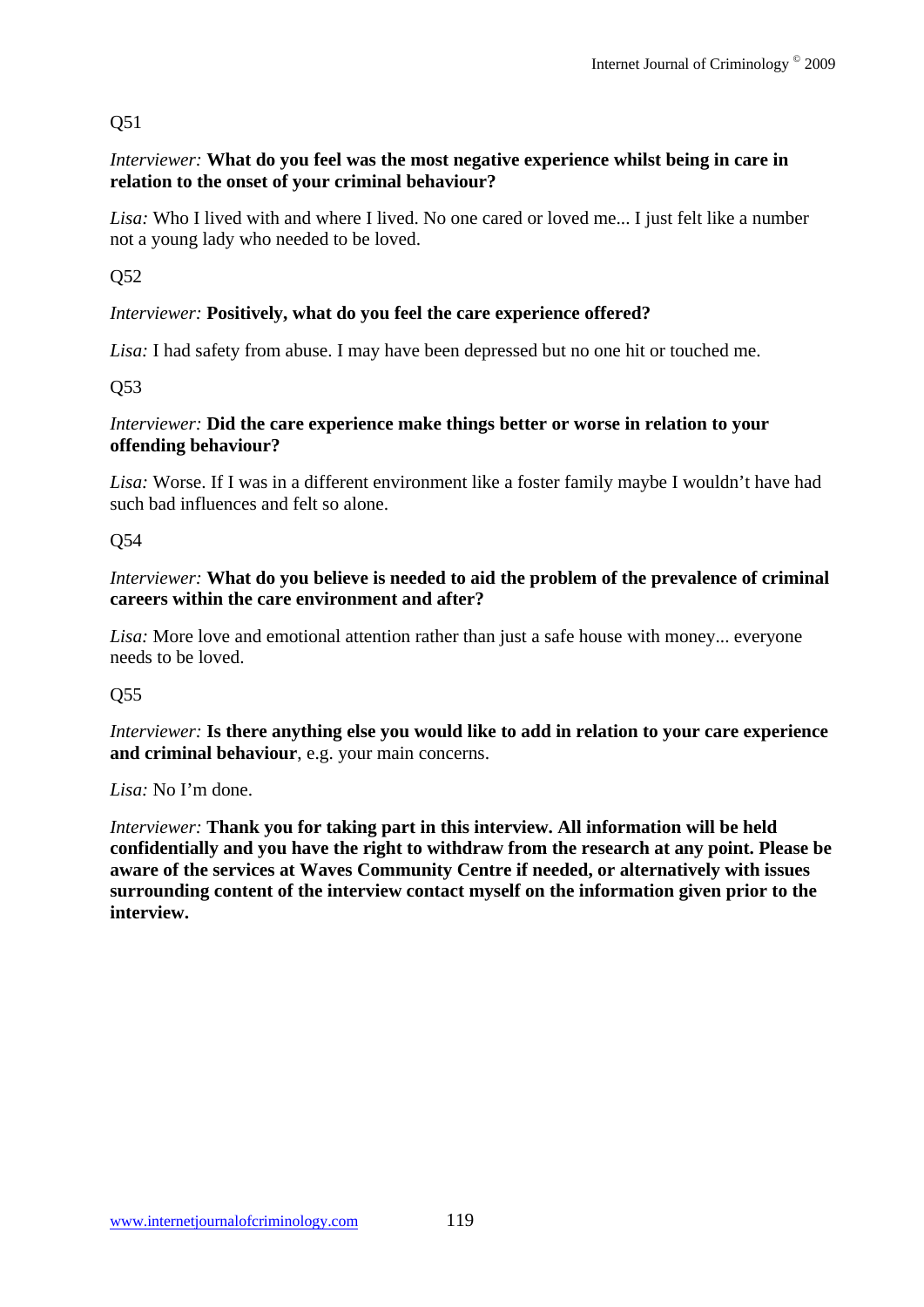### **APPENDIX M**

#### **Full Transcript of S1 (Secure 1)**

### **Name: Robert \***

**Type of Placement: Secure** 

#### **Section 1 – About you/ Background**

#### **General**

Age: 20

Sex: Male

Ethnicity: White British

What are you doing now? (Education, training, employment) Unemployed

### **Time in care**

Age at first placement: 15

Time spent in care ( years/months): 2 years

Number of placement(s): 1

Type(s) of placement: Secure

#### **Offending Behaviour**

Number of Offences: 5

Of which were cautions? 3

Of which were convictions? 2

Type of offence(s) committed: Cautions – Drunk and Disorderly, Fighting and Breech of peace.

Convictions – ABH – 2years in Secure

 $Robbery - 1 year$  in Prison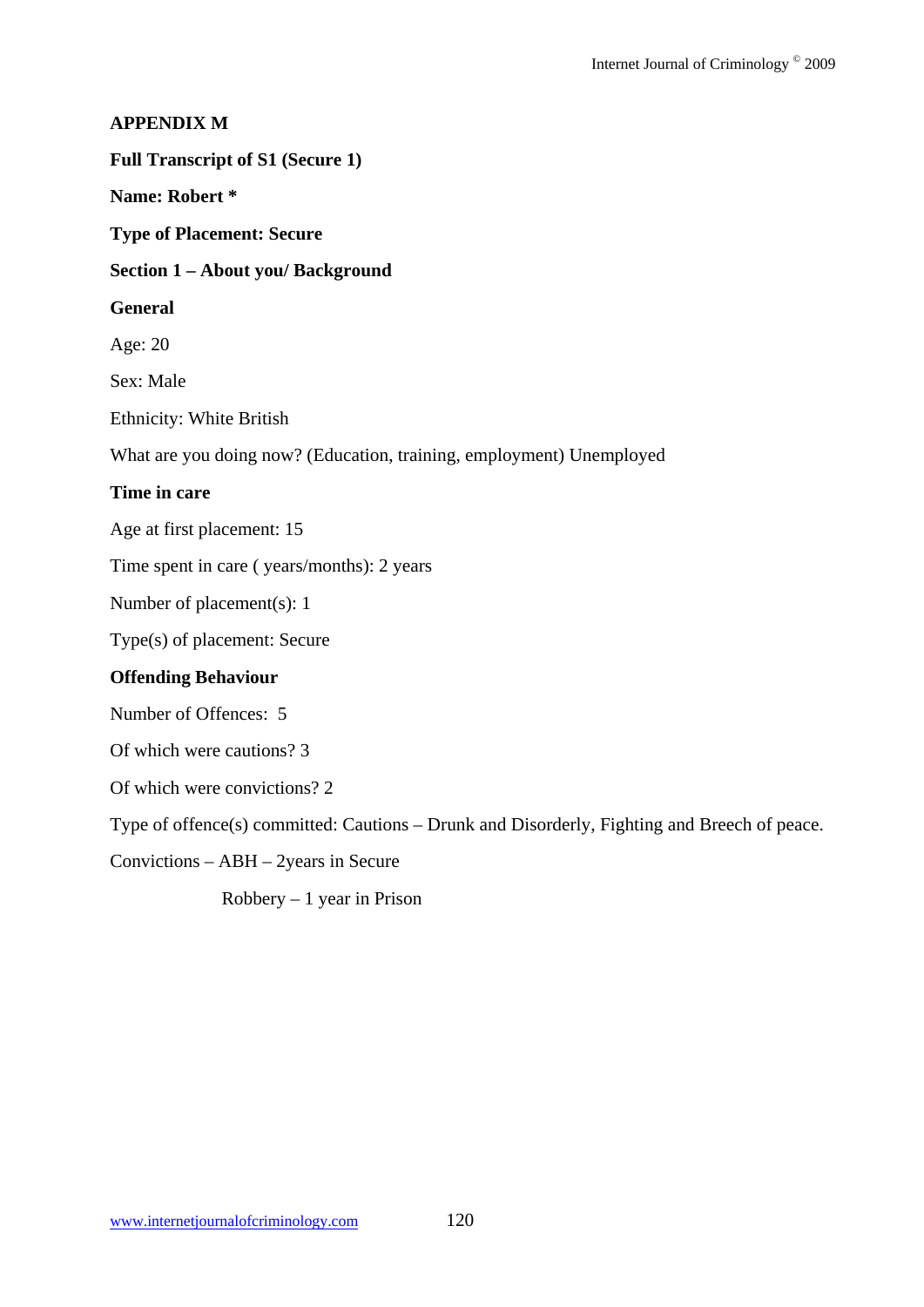# **Section 2 –The overall Care Environment/Experience and its impact on criminal behaviour**

**The following 12 aspects of life are known to relate to offending behaviour. How important were they for you in relation to the start of your offending behaviour?** (Please see the 'Explanations of Risk Factors' for guidance on the meanings of each of these risks)

1= Not important (being in care was a positive experience in this respect)

4= Very important (being in care was a negative experience in this respect)

| Please circle one number for each<br>influence or N/A if not applicable | Not important<br>(positive<br>experience) 1 |                |                         | <b>Very</b><br>important<br>(negative)<br>experience) 4 |
|-------------------------------------------------------------------------|---------------------------------------------|----------------|-------------------------|---------------------------------------------------------|
| 1. Living arrangements                                                  | $\mathbf{1}$                                | $\overline{2}$ | 3                       | $\overline{4}$                                          |
| 2. Family and Personal<br>relationships                                 | $\mathbf{1}$                                | $\overline{2}$ | 3                       | $\overline{4}$                                          |
| 3. Education, training and<br>employment                                | 1                                           | $\overline{2}$ | 3                       | $\overline{4}$                                          |
| 4. Neighbourhood/ Area lived in                                         | $\mathbf{1}$                                | $\overline{2}$ | 3                       | $\overline{4}$                                          |
| 5. Lifestyle                                                            | $\mathbf{1}$                                | $\overline{2}$ | $\overline{\mathbf{3}}$ | $\overline{4}$                                          |
| 6. Substance Use                                                        | 1                                           | $\overline{2}$ | 3                       | $\overline{4}$                                          |
| 7. Physical Health                                                      | $\mathbf{1}$                                | $\overline{2}$ | 3                       | $\overline{4}$                                          |
| 8. Emotional and Mental Health                                          | $\mathbf{1}$                                | $\overline{2}$ | $\overline{\mathbf{3}}$ | $\overline{4}$                                          |
| 9. Perception of self and others                                        | 1                                           | $\overline{2}$ | 3                       | $\overline{4}$                                          |
| 10. Thinking and behaviour                                              | $\mathbf{1}$                                | $\overline{2}$ | 3                       | $\overline{4}$                                          |
| 11. Attitudes to offending                                              | $\mathbf{1}$                                | $\overline{2}$ | $\overline{\mathbf{3}}$ | $\overline{4}$                                          |
| 12. Motivation to change                                                | 1                                           | $\overline{2}$ | 3                       | $\overline{4}$                                          |

### **Areas with highest risk (Vulnerabilities): What do you feel made you offend/offend more?**

Risk 1 and 3: Living with criminals.

Risk 9: Didn't address problems with self identity – criminal identity reinforced.

### **Areas with lowest risk: Which risk(s) do you feel had little impact on your offending behaviour?**

Risk 3: Education was very good; had to do it.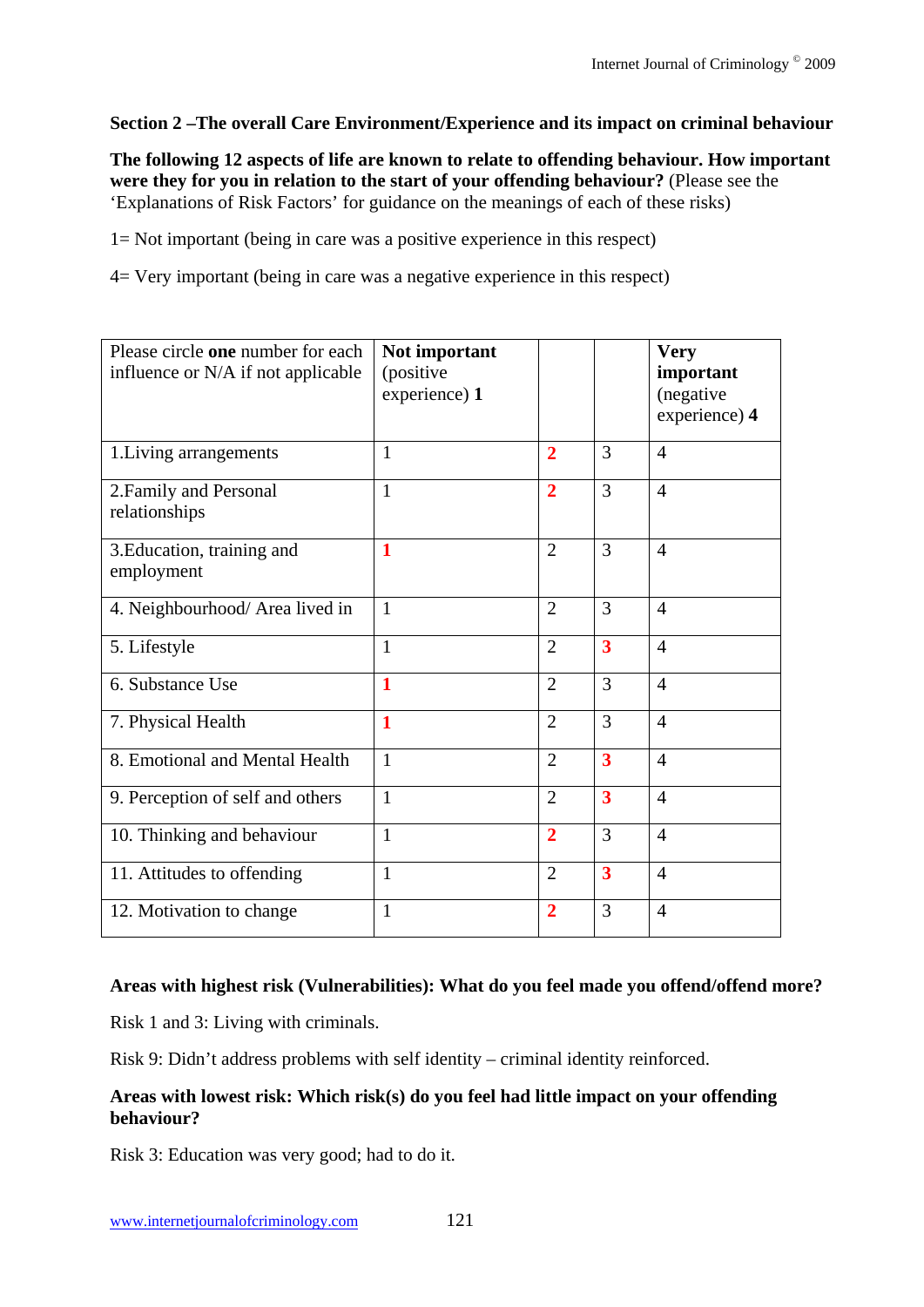Risk 6: Stopped doing drugs ( couldn't).

Risk 7: Looked after himself better.

### **Available protective factors (Resilience): What helped you keep out of trouble/ stop offending/offend less? What would have helped you keep out of trouble?**

Helped: As above.

Would have helped: Not living with loads of other criminals so closely.

### **Section 3 – Open ended Questions linking Section 1 and 2, plus further questions on care environment/experience. Only relevant questions will be asked.**

# **Questions from Section 1**

Q1

#### *Interviewer:* **Could I start by asking you to give a brief description of your time in care, highlighting the time spent, types of placement, changes in placement and reasons for any changes?**

*Robert*: Was put into this secure unit for punishment.. when I was like fifteen. Ya see I was like well naughty when I lived with my mum... like did all sorts. Just my luck I get caught and put into one of these units. My mum was pleased.. like. Spent about two years in there for ABH...

 $Q2a)$ 

# *Interviewer:* **Could you tell me what it was like** growing up/**spending time in care?**

*Robert:* It was well harsh.. like well disciplined.. Isn't it like supposed to be?

*Interviewer:* Yes it is aimed to form a secure environment for those who commit offences.

*Robert:* That's what I thought. So yeah it was like disciplined ( Pause)... well strict and tough.. like I had to behave.

b)

# *Interviewer:* **How do you think this compares with children** growing up **at home with their parents?**

*Robert:* A lot stricter like. Like my mum.. would like... you know be softer on me. Guess I needed it like. Missed my mum of course I did like... but I had no choice and nor did she... she like told me it was for the best.

# $O<sub>3</sub>$

### *Interviewer:* **Can you tell me more about the circumstances of your offence(s)? E.g. what happened and when; why you think you offended at that time?**

*Robert:* What you mean like...exactly what I did?

*Interviewer:* Whatever you feel comfortable disclosing.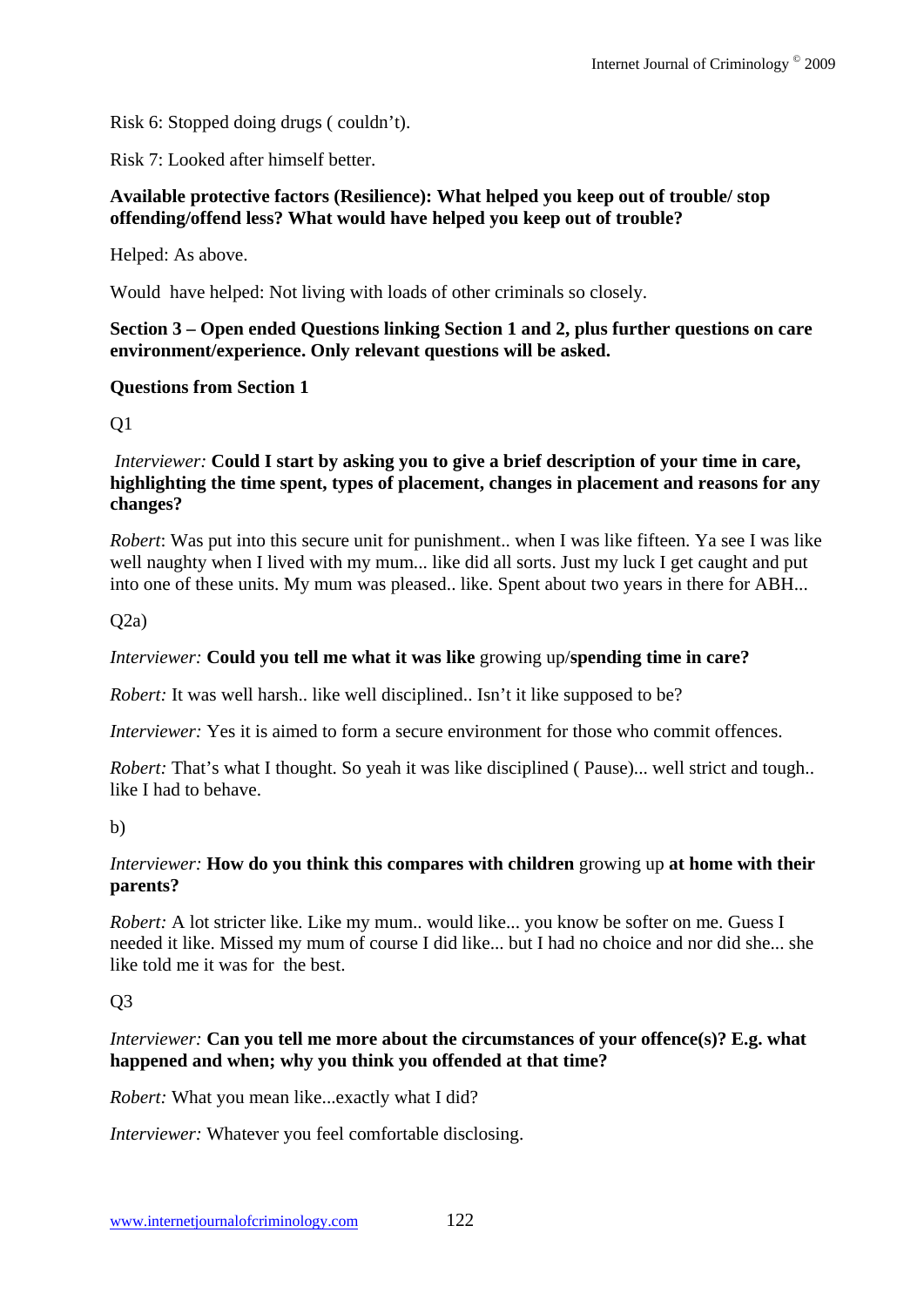*Robert:* No worries.. I don't like mind. Just didn't like wanna go on innit. Where do I start like... The beginning I guess would be a good start ey?? ( Laughs). Shall I just talk about the ones I got caught for? As like I did loads and loads of shit.

*Interviewer:* Yes those you were cautioned and convicted would give me an accurate picture, if you don't mind?

*Robert:* That's sweet. Well all started really when I was like 14 me thinks... Was a naughty dickhead.. oh sorry for swearing darling.

*Interviewer:* That's ok. Carry on.

*Robert:* Yeah like I was fourteen... started getting wasted all the time... ended up getting done by the pigs... sorry I mean police. So yeah was like fourteen got arrested for being drunk and outta control like... cannot really remember like cause I was drunk innit (Laughs). Then few months later was like kinda fighting... still it won't my fault like. Just was some jumped up wanna be starting so I showed him. Some breech of peace as well like a few months like.. was still like fourteen. Then things got crazy like.. went and beat someone up like badly.. don't really wanna say if ya don't mind?

*Interviewer:* No that fine. Only what you are comfortable with.

*Robert:* yeah so that when I got put in the secure unit.. did like two years you can see how bad it was from me saying that... Then after when I was bot eighteen or nineteen can't really remember I went and thought I would chance like robbing a shop... no chance got banged up for a year like that was bad too. You asked me something else didn't ya?

*Interviewer:* Yes, just if you knew why you think you committed these offences?

*Robert:* I was mucked up.. like really angry when I was like fourteen. Got worse and then beat that dude up. Thought I woulda like learnt innit.. but didn't. Learnt a lot in there ( referring to secure unit).. so thought I would join the dudes in robbing a shop. Not clever at all. Not at all.

# **Questions from Section 2**

*Interviewer:* **You assessed the key influences on offending behaviour in Section 2 of this interview. We will now discuss the relevant influences in relation to your care experience and involvement in criminal behaviour.** 

Q4 Risk 1.

# *Interviewer:* **Can you describe your living arrangements, drawing on any particular aspects you feel may have been helpful and positive or alternatively disruptive or negative**?

*Robert:* It was like well scary at first, really like strict and like lots of discipline and barriers to how I could like behave. I behaved well like.. Only way to get out was to behave really well. So I guess that could have been helpful like. All like my needs were catered for and that.. Got treated well like. Then like living with loads of criminals made it like quite bad. I picked up like how to steal and get away with it.. like the tricks of the trade ( Laughs).

# Q5 Risk 2.

# *Interviewer:* **Through being in care, was your personal relationship with your friends, parents/wider family affected, if at all?**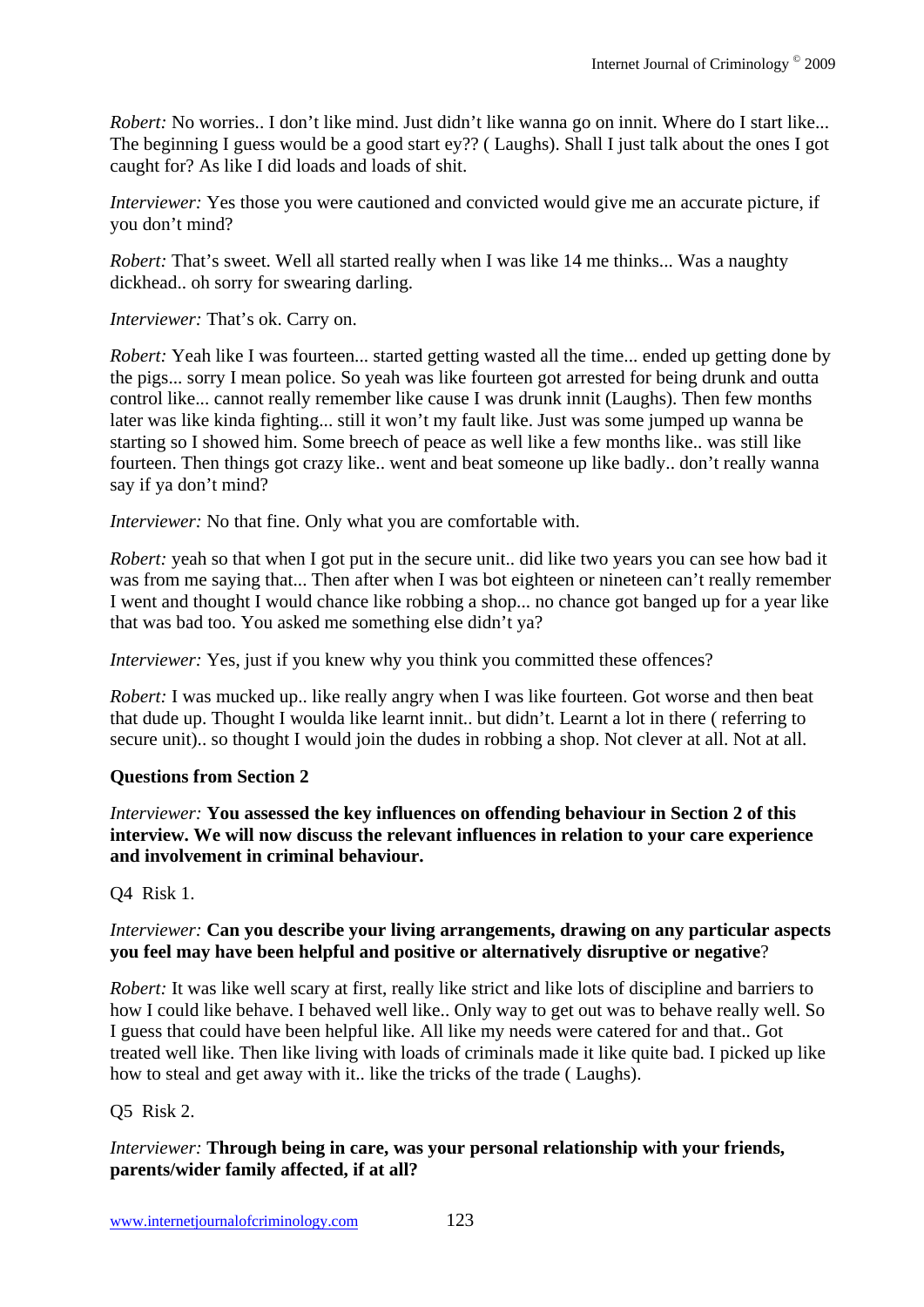*Robert:* No not all really like. Saw my family at visits like.. not a lot but I wasn't really bothered like. It was how it had to be.. although would have been nice being a close family.. but like they didn't really like me when I was too naughty. All in all they never like gave up like. On me.

# Q6 Risk 3.

*Interviewer:* **Could you give a brief description of your educational experiences** (e.g. change of school, attendance, achievement, any exclusions, attitudes of teachers and other yps) **whilst in care and any further training and employment afterwards? Were there any disruptions or hindrances in gaining your full potential? Was there a positive influence?**

*Robert:* I had to go to the classes. Was what I had to do. I didn't do any like training afterwards at all.. got me in abit if trouble again. No disruptions like.. but the work was well easy like. Not GCSE standard like. More basic number stuff.

# Q7 Risk 4.

*Interviewer:* Please give a brief description of the location (i.e. where it was; town, city, rural or urban area, near home/long way away) of your main placement and how this affected your life if at all? **N/A: Robert didn't rate this risk.**

# Q8 Risk 5.

*Interviewer:* **How do you feel your general lifestyle was whilst in care, e.g. friendships, influence of other yps in care**, **how you used your spare time,** financial issues e.g. pocket money?

*Robert:* practically like it was ok.. just you showed me that rick thing and showed like if you had other criminal mates around ya like.. there were loads like. Made me look a good boy like.

Q9 Risk 6.

# *Interviewer:* **Did you misuse substances before you were in care?**

*Robert:* Yeah loads of like cannabis and e's boy. Loads.

### *Interviewer:* **Did you have any experiences of substance misuse whilst in care? If so please explain if/how these related to being in care.**

*Robert:* Couldn't when like I was in there would be near to impossible like unless I was a right crack head. Stopped me doing it, the buzz wasn't worth the careers going on and increasing your time in there like.

Q10 Risk 7.

### *Interviewer:* **Could you briefly describe your physical health whilst in care? Was this affected by the care environment?**

*Robert:* Was good like. Made myself like ill before with all the drugs and drink. Calmed it right down.. like had to dumb it down to get out like. Was affected like but in a good way.

Q11 Risk 8.

# *Interviewer:* **What affect if any, did your care experience have on your emotional and mental health? Please give examples.**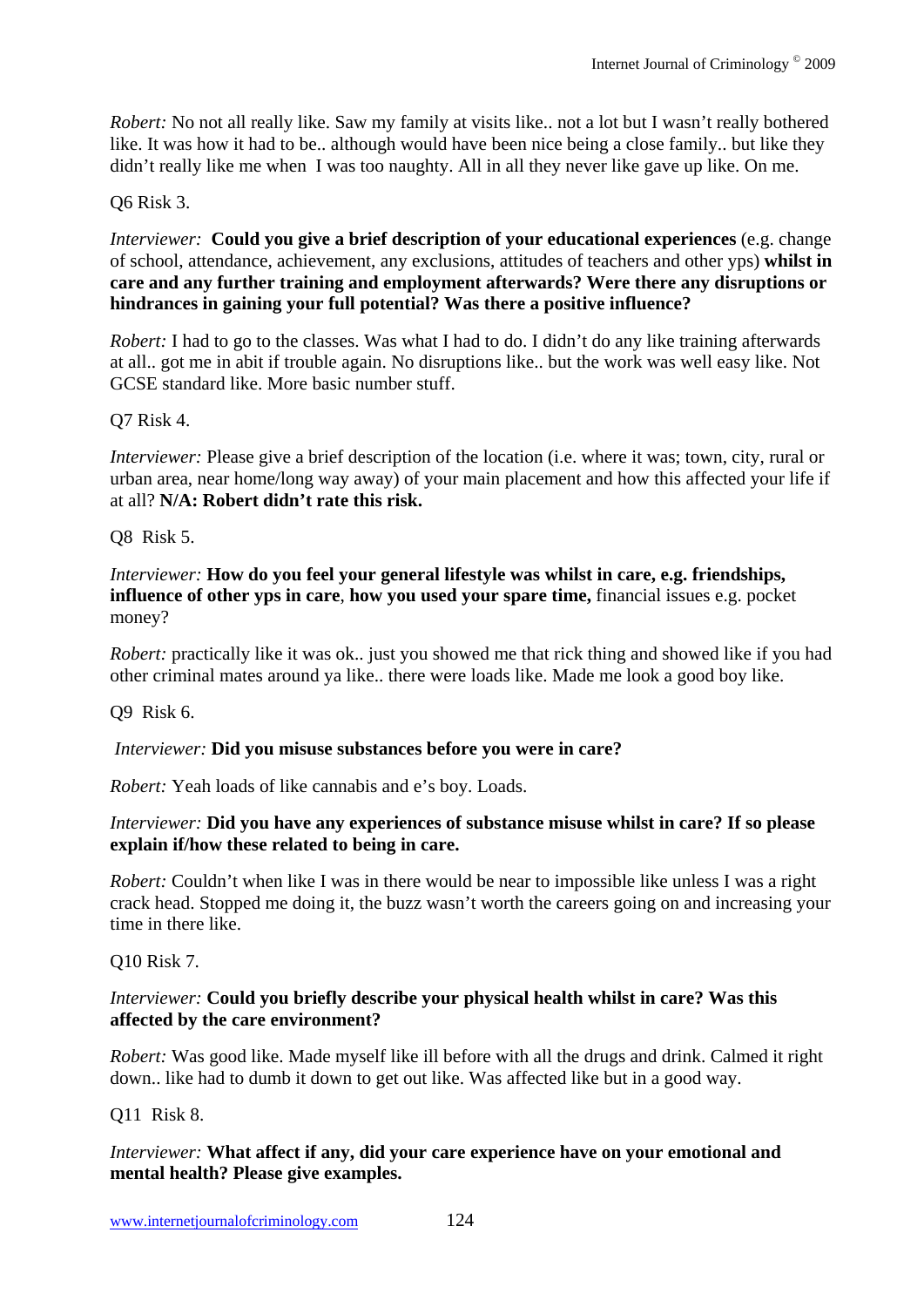*Robert:* Made me like see myself for who I was like. Showed me how I was a criminal I was stuck with that. I was like being punished for what I done. So saw I was a criminal.

# Q12 Risk 9.

### *Interviewer:* **Was your perception of yourself and others affected by your care experience?**

*Robert:* Yeah made me have an even more like criminal mind.. how could I put it.. like I saw myself as a criminal rather than just a naughty boy.

Q13 Risk 10.

### *Interviewer:* **What was your behaviour like whilst in care? (towards other young people, staff, and other adults)**

*Robert:* Well good, a lot better than like being with my mum like. You know mate.. I had to watch out and look sharp. Deffo behaved like.

### *Interviewer:* **What were your attitudes to life?**

*Robert:* Ok like... not really anything I can remember enough like to comment on.

### *Interviewer:* **How did the placement influence your behaviour?**

*Robert:* It made it better, set me boundaries like. Had to behave as was being watched.. also like it kinda reinforced like what I had done. It had been recorded I had beaten up someone badly and everyone knew that.

### Q14 Risk 11.

### *Interviewer:* **Did you feel it was ok to offend or knew it was wrong?**

*Robert:* Knew it was wrong.

### *Interviewer:* **Did your experiences in care affect this? If so, how?**

*Robert:* It kinda made me see like it was wrong.. don't get me wrong like.. they tried like. But thing is like they couldn't change me for good and make me care about crime and that lot.

# Q15 Risk 12.

# *Interviewer:* **Did you feel motivated to change whilst in care? If so, how? If not, why?**

*Robert:* yeah I had every intention to whilst in there as they made you think like that.. in that environment you wanna behave to get out. Shame it just in there like.. outside motivations and support changed.. you have to really want it to happen and that's hard.

# Q16

# *Interviewer:* **Which of the twelve risks do you feel was most important in relation to your offending behaviour** in *and* **your care experience? Why?**

*Robert:* Living arrangements as I lived with a loada over criminals and that. Like a little criminal family.. like swapping techniques and stories of offending. Like well weird you get like more respect the worse your crime was. Some of them spent like ages in that place as they just carried on rebelling.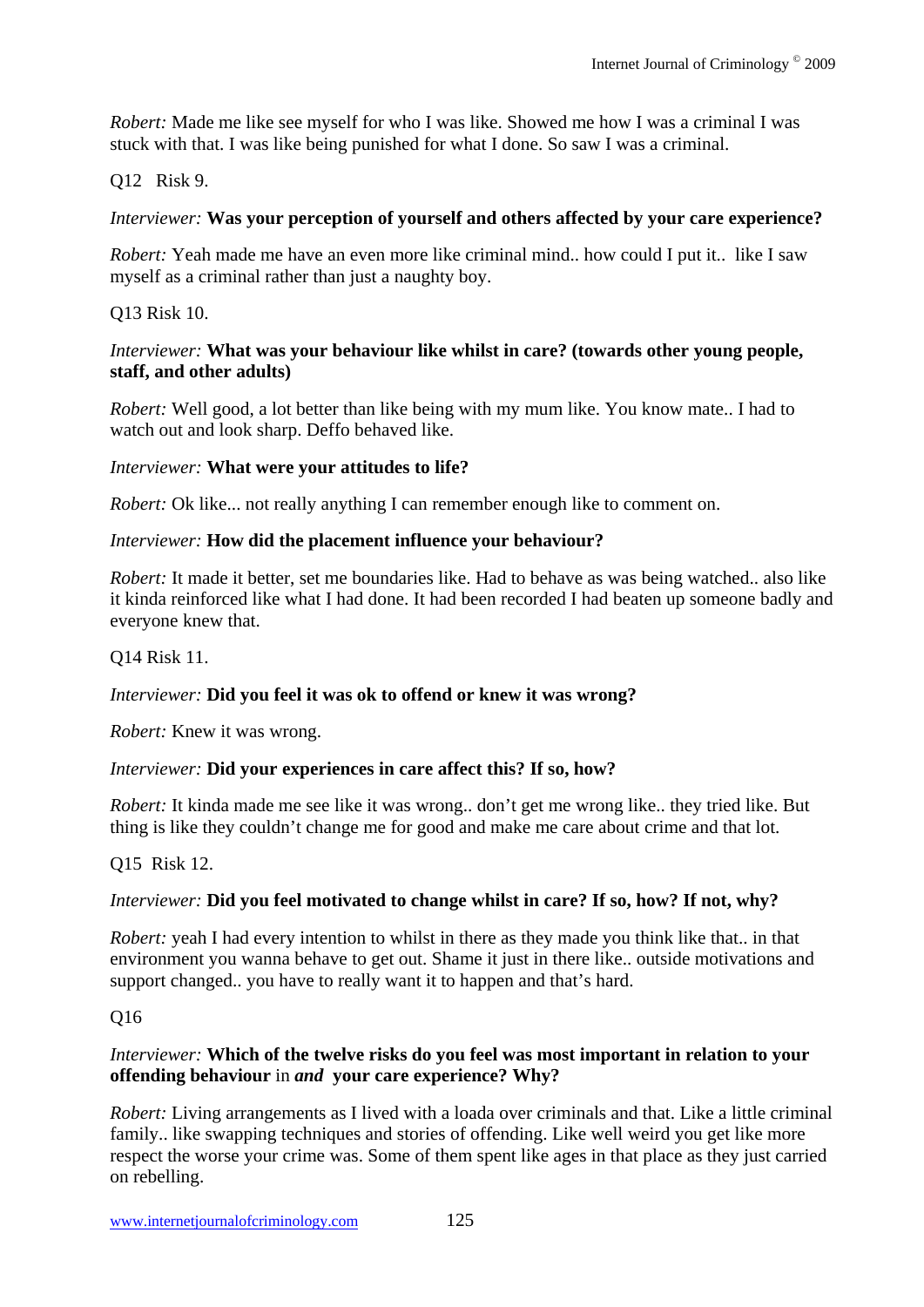# Q17

### *Interviewer:* **Which of the twelve risks do you feel was least important in relation to your offending behaviour** in *and* **your care experience? Why?**

*Robert:* My health as a whole but also generally safety from all the stuff that like got me into trouble. You know like went to classes like and kept myself busy. Could say they did a good job as I was an angel in there like. Stopped drug taking and that destructive stuff so like that gotta be a link that shows the secure unit to be like good.

Q18

# *Interviewer:* **Do you feel your situation may have been different if not in care?**

*Robert:* probably worse like.

Q19

*Interviewer:* If so **why?** 

*Robert:* Were stricter like. Sorted me out in there. Really did like try and help me.. were tougher than mum would have been.

# **Questions expanding on previous sections paying attention to theoretical considerations**

# **Risk and Protective Paradigm**

Q20 - **R1** 

# *Interviewer:* **Do you feel that you were isolated whilst being in care? If so why?**

*Robert:* Nah not really isolated nah.

Q21 **R2** 

# *Interviewer:* **Do you feel you received little supervision and discipline? If so why?**

*Robert:* No

# Q22 **R3**

# *Interviewer:* **Did you hold low attachments to your parents/family? How did this affect you?**

*Robert:* Nah we were cool enough like normal teenage boys are like innit.

Q23 **R4** 

# *Interviewer:* **Did you hold low attachments with others, e.g. peers? How did this affect you?**

*Robert:* Nah was cool with peeps

# Q24 **R5**

# *Interviewer:* **Did your family have a history of criminal activity? If so what?**

*Robert:* yeah my dad did burglary and that. Like I never knew him but heard that init.. probs in my genes ey! ( Laughs).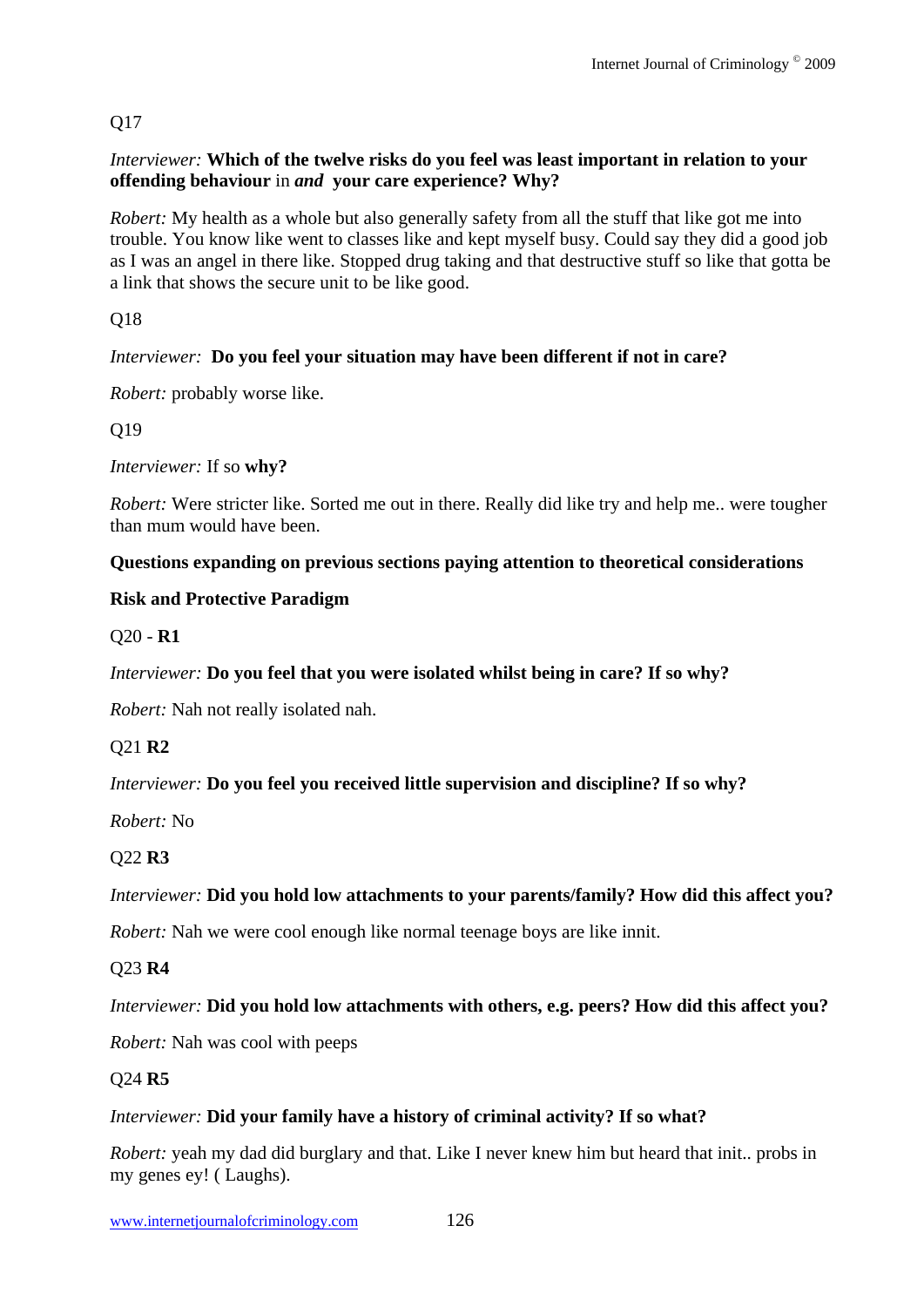# Q25 **R6**

# *Interviewer:* **Did you have low achievement in school? Why do you feel this was?**

*Robert:* Yeah but before secure was bunking and that. The secure made me do work and that like. But not the normal work of like kids yeah.

Q26 **R7** 

# *Interviewer:* **Did you play truant from school? If so why?**

*Robert:* Yeah hated it like (Pause) Was so like boring... (Yawns and laughs).

# Q27 **R8**

# *Interviewer:* **Did you have a poor relationship with the educational system? If so why?**

*Robert:* Like I just said I hated it.

# Q28 **P1**

# *Interviewer:* **Do you feel you held a positive attitude to schooling?**

*Robert:* Nope

# Q29 **P2**

*Interviewer:* **Did you achieve at school?**

*Robert:* No

# Q30 **P3**

# *Interviewer:* **Did you hold positive attachments with people? If so who?**

*Robert:* Yeah like my family always rang and visited me like.

# Q31 **P4**

# *Interviewer:* **Did you have encouragement and guidance for positive achievements, e.g. educational achievement? If so, who from?**

*Robert:* Yeah from those in secure unit.. made me find what I was good at like.

# Q32 **P5**

# *Interviewer:* **Did you receive supervision and discipline, if so who from?**

*Robert:* Yes from workers in unit.

# Q33 **P6**

# *Interviewer:* **Did you receive recognition and praise for your positive actions?**

*Robert:* Yeah like I said before the workers at the home and mum praised me up like.

Q34 **P7**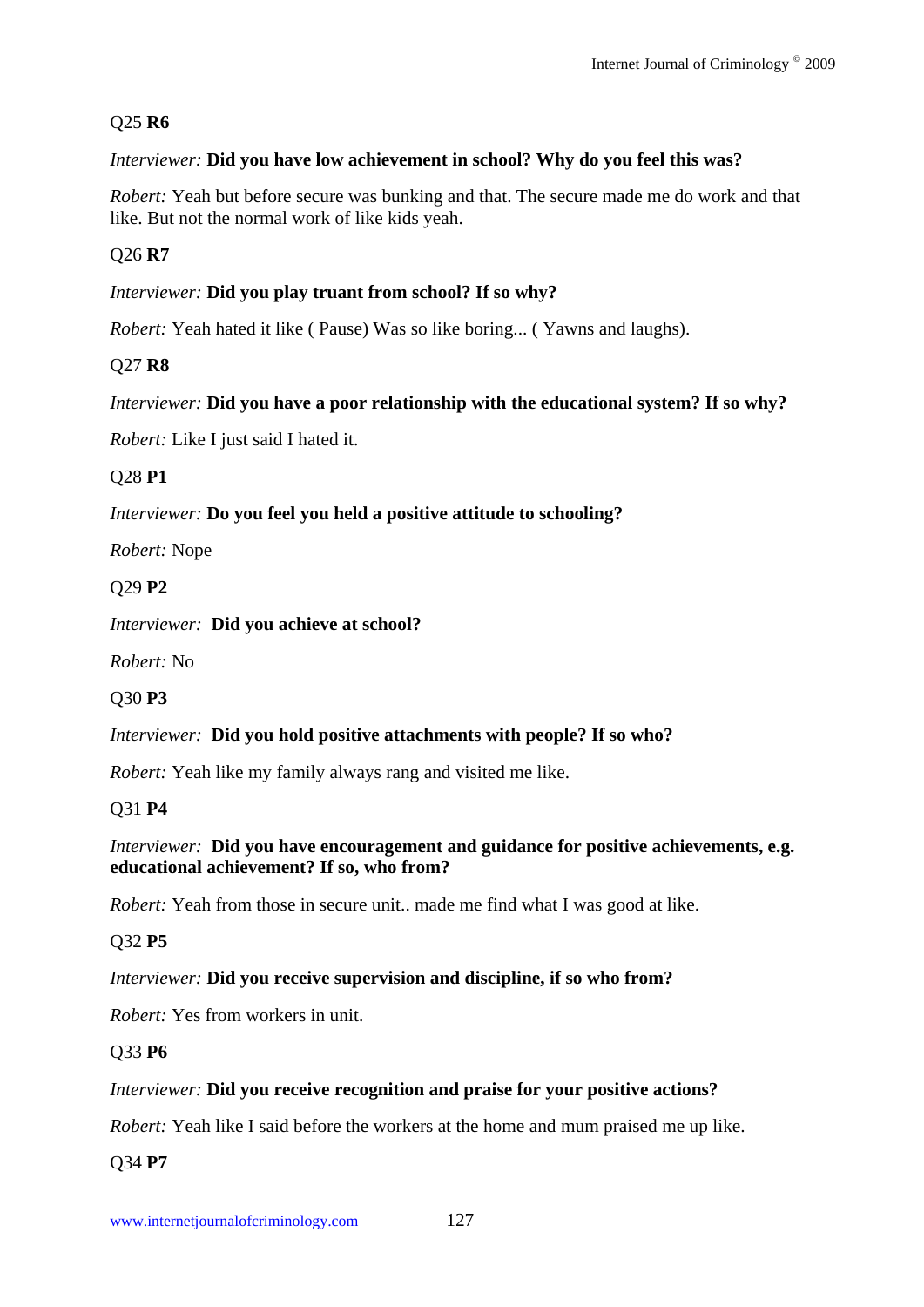### *Interviewer:* **Did you have expectations from others in relation to your achievements and actions? Please illustrate your answer.**

*Robert:* Yeah I was expected to do something good like umm doing school work. And like also expected to change. The whole system like wanted me to change.. think that's its aim innit ( Laughs).

# **Control Theory and Social Bonds**

# Q35 **A1**

# *Interviewer:* **Could you tell me a bit more about your relationships with your carers and family and friends? Did you feel close to anyone in particular?**

Robert: Was like well close to my mates in there. Not anyone in particular... oh yeah and my mum. Oh and this lady called Joyce\* she was lovely she really took an interest in me like.. like a second mum until I left.

# Q36 **A2**

# *Interviewer:* **Do you feel you had stability in your placement(s)?**

*Robert:* Yes, but I was locked in there. Hard to say that it was like a stability in general like.

### *Interviewer:* **Who were you attached to?** (Birth parents, carers, friends, staff) **Please illustrate your answer with the reasons why.**

*Robert:* Attached to my mum like. I don't know she like my mum so I had to be attached to her. She gave birth to me like.

# Q37 **A3**

# *Interviewer:* **Did you hold a sensitivity to the opinion of others in relation to choosing your actions? Please illustrate your answer.**

*Robert:* Nope.

# Q38 **A4**

### *Interviewer:* **Did you hold respect for your carers/family/close network? Please give details of your answer.**

*Robert:* Yes like but it was like not enough innit. I am selfish so maybe not enough to what they all deserve. If I held respect I wouldn't be doing it again would I!

# Q39 **C1**

*Interviewer:* Were you committed to anything in particular whilst in care, e.g. education, **interests, hobbies? Please give an example of your commitments or why you feel you were not able to commit to anything in particular.** 

*Robert:* Yeah but cause I had to. Chose not to commit to anything if I had the choice.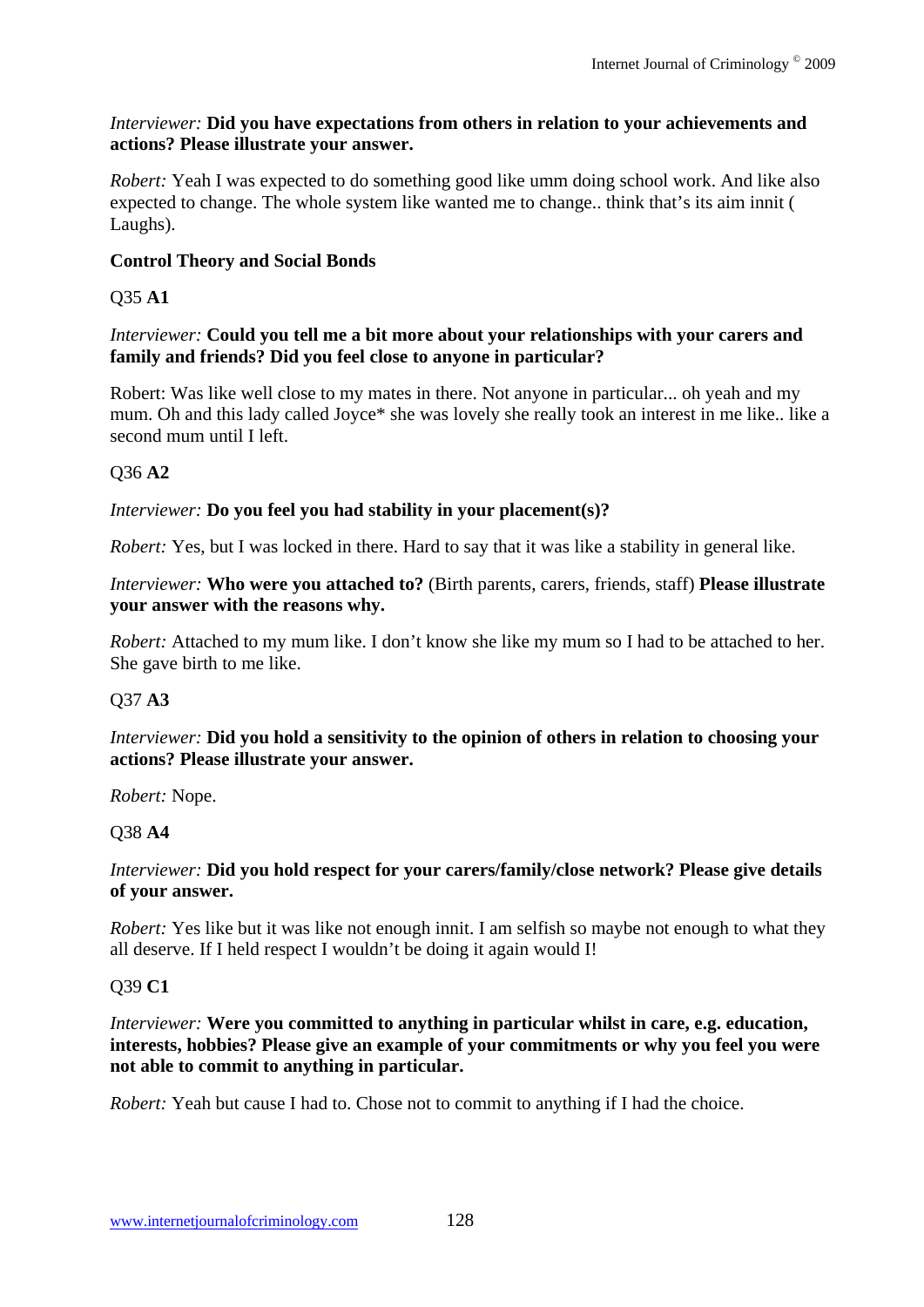# Q40 **C2**

*Interviewer:* **Do you feel that you were committed to the norms of a person of your age group whilst in care, e.g. achieving at school, planning for the future? Did you carers help or hinder this at all?** 

*Robert:* Nope just doing it to get out like.. what I mean is like I went to classes to keep them of my backs. Like I wasn't committed to it. I was forced like.

# Q41 **I1**

*Interviewer:* **Did you involve yourself in day to day activities whilst in care? (E.g. washing up, cooking, cleaning) Please illustrate your answer.** 

*Robert:* Yeah I had to do chores, like washing up and umm oh like setting the table etc.

# Q42 **I2**

*Interviewer:* **Have you whilst in care/after care been involved in conventional activities?**

*Robert:* Like?

*Interviewer:* **School/Education/Training?** 

*Robert:* Yeah in secure had to go to school thing like.

#### *Interviewer:* **Employment?**

*Robert:* No like got a record now so I'm screwed like.

*Interviewer:* **Hobbies?** 

*Robert:* Nope.

Q43 **B1** 

*Interviewer:* **Did you agree and believe in the rules you were made to follow to whilst in care? Please illustrate your answer.** 

*Robert:* Yeah as like I needed to be punished.

### Q44 **B2**

*Interviewer:* **Do you respect the legal rules attributed to people's actions including your own? E.g. believe in punishment for the protection of others. Please give reasons for your answer.** 

*Robert:* yes as I said we all need to be punished. Do the crime gotta do the time.

#### **Anomie and Strain**

### Q45 **M1**

*Interviewer:* **Do you feel the care system allowed you to achieve your full potential in relation to educational achievement?**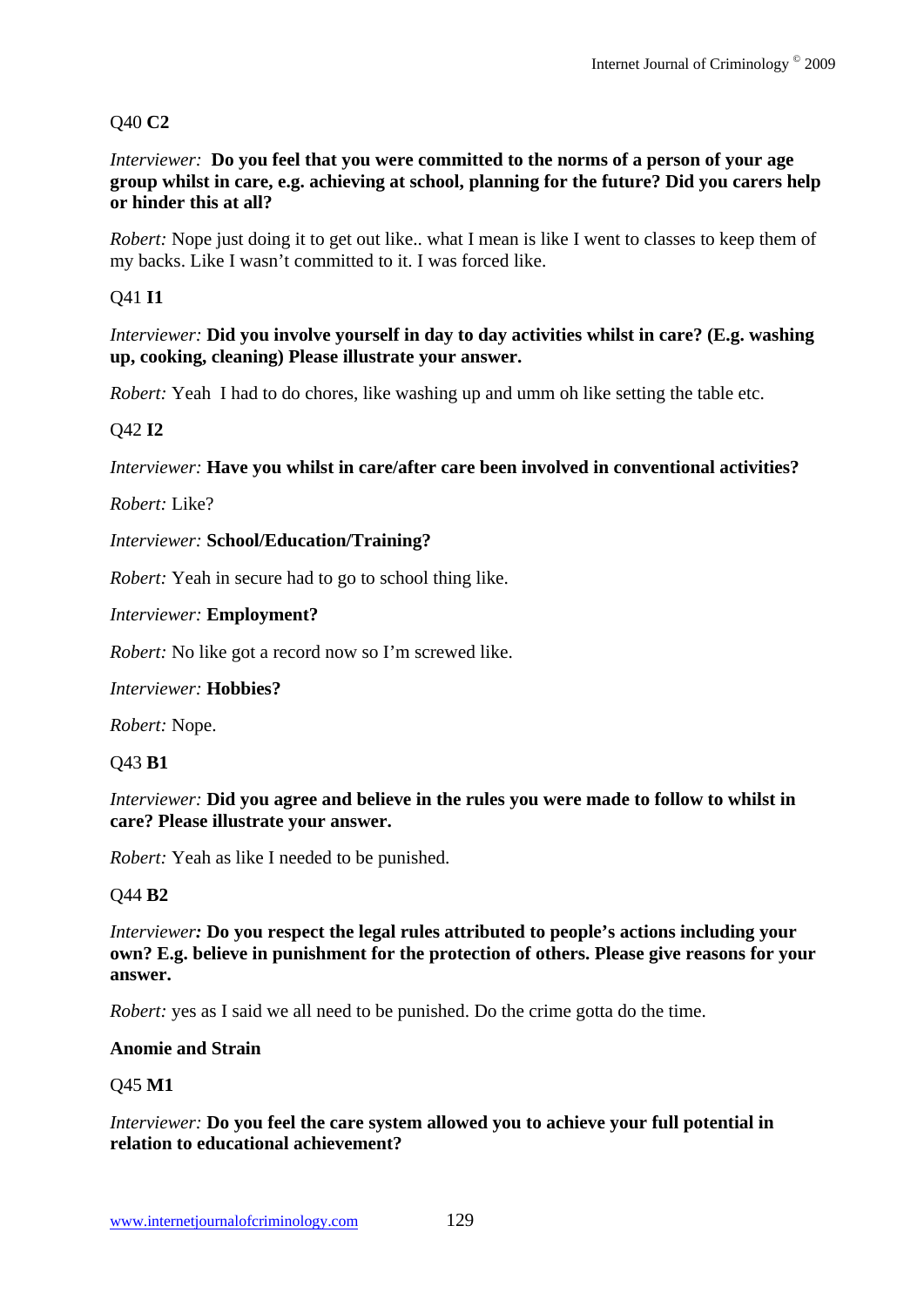*Robert:* Nope.. didn't give me GCSE's to do like.. just basic education. Think they thought we were all backwards or something.

#### *Interviewer:* **Did you have the potential to fulfil your capabilities?**

*Robert:* Nope as I said before.

#### *Interviewer:* **Did the care experience restricted life chances? Please explain your answer, illustrating ways in which it may have helped or hindered your achievements.**

*Robert:* Not really sure, all I know is like it gave me a record so I am royally screwed now. Vicious circle innit. Life's a you know then you like die.

#### Q46 **M2**

#### *Interviewer:* **Do you feel your early experiences in care have allowed you to gain a job which caters for your financial and material needs?**

*Robert:* Nope.

#### *Interviewer:* **Do you have the potential to fulfil your capabilities?**

#### *Robert:* Nope.

#### Interviewer: **Has the care experience restricted life chances? Please explain why you feel this is the case.**

*Robert:* It has restricted them as it has labelled me as one and I see myself as one. I may as well live up to bad reputation of it now innit.

### Q47 **M3**

#### *Interviewer:* **Are you financially secure now? Were you aided in your transition to adulthood?**

*Robert:* Nope I on benefits innit. Aided to adulthood.. umm well when I got out at 17 I was put into a sheltered accommodation as my mum didn't want me disrupting her home. Kinda just dumped there.

### Q48 **M4**

#### *Interviewer:* **Do you feel you committed any offences to gain anything otherwise not easily available to you?**

*Robert:* Yeah stole then committed robbery.

### *Interviewer:* **Did the circumstances of the care experience have an influence on your offending behaviour? Please give examples.**

*Robert:* Yeah for sure.. it like showed me exactly how to do it and not get caught. Well at first then I mucked up.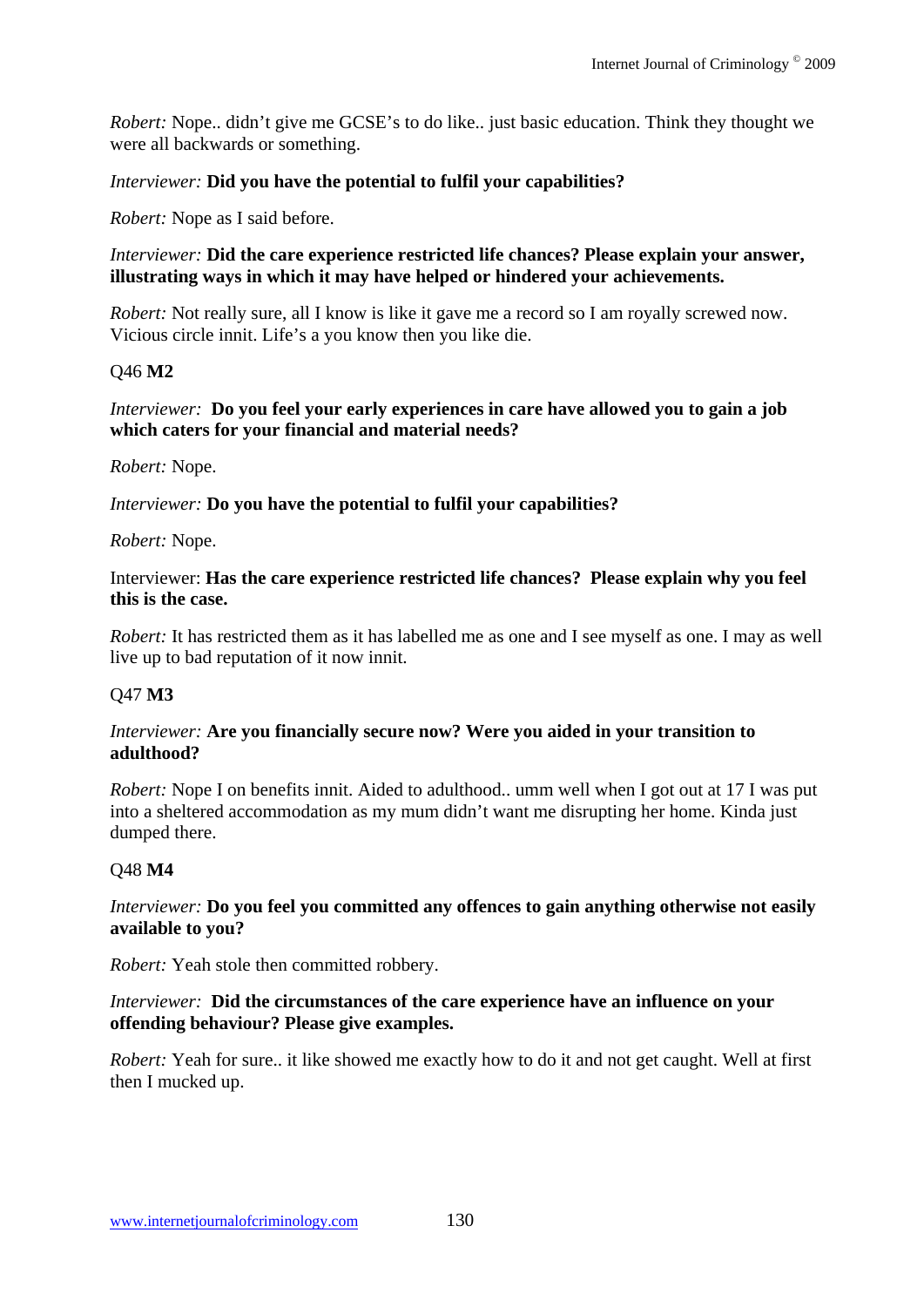# Q49 **G1**

*Interviewer:* **What do you feel your main aspirations are? Do you feel you have the means of gaining them? Please give examples.** 

*Robert:* Want to have a nice job and house but now I got a record I can't like.

# Q50 **G2**

# *Interviewer:* **Do you feel you have the ability to live a life legally whilst still gaining the financial needs you require?**

*Robert:* Nope.. No way. Live too hard.

# **Summary**

Q51

#### *Interviewer:* **What do you feel was the most negative experience whilst being in care in relation to** the onset of **your criminal behaviour?**

*Robert:* Was with criminals.. kinda get more involved innit everyone wants to be the big man like. The environment like is fake.. I was like well good inside but when I came out like I was choosing to do stuff again. I can't say it's the care units fault though.

# Q52

# *Interviewer:* **Positively, what do you feel the care experience offered?**

*Robert:* It lowered all my risks like.. like the ones we have looked at. Made me life have the potential to stop like doing it like bad stuff.

### Q53

#### *Interviewer:* **Did the care experience make things better or worse in relation to your offending behaviour?**

*Robert:* It should have made it better like.. but I rebelled. That was my choice.. it showed me a lot but I am too weak to try hard and combat it. I knew like it easier to misbehave than to control myself like.

# Q54

# *Interviewer:* **What do you believe is needed to aid the problem of the prevalence of criminal careers within the care environment and after?**

*Robert:* Need to like address problems in a real sense like. I went back into wide world and two years later I am banged up with the big men. Needs to be like a long process that addresses everything. The risks were lowered but something in me still makes me do it and I don't understand it.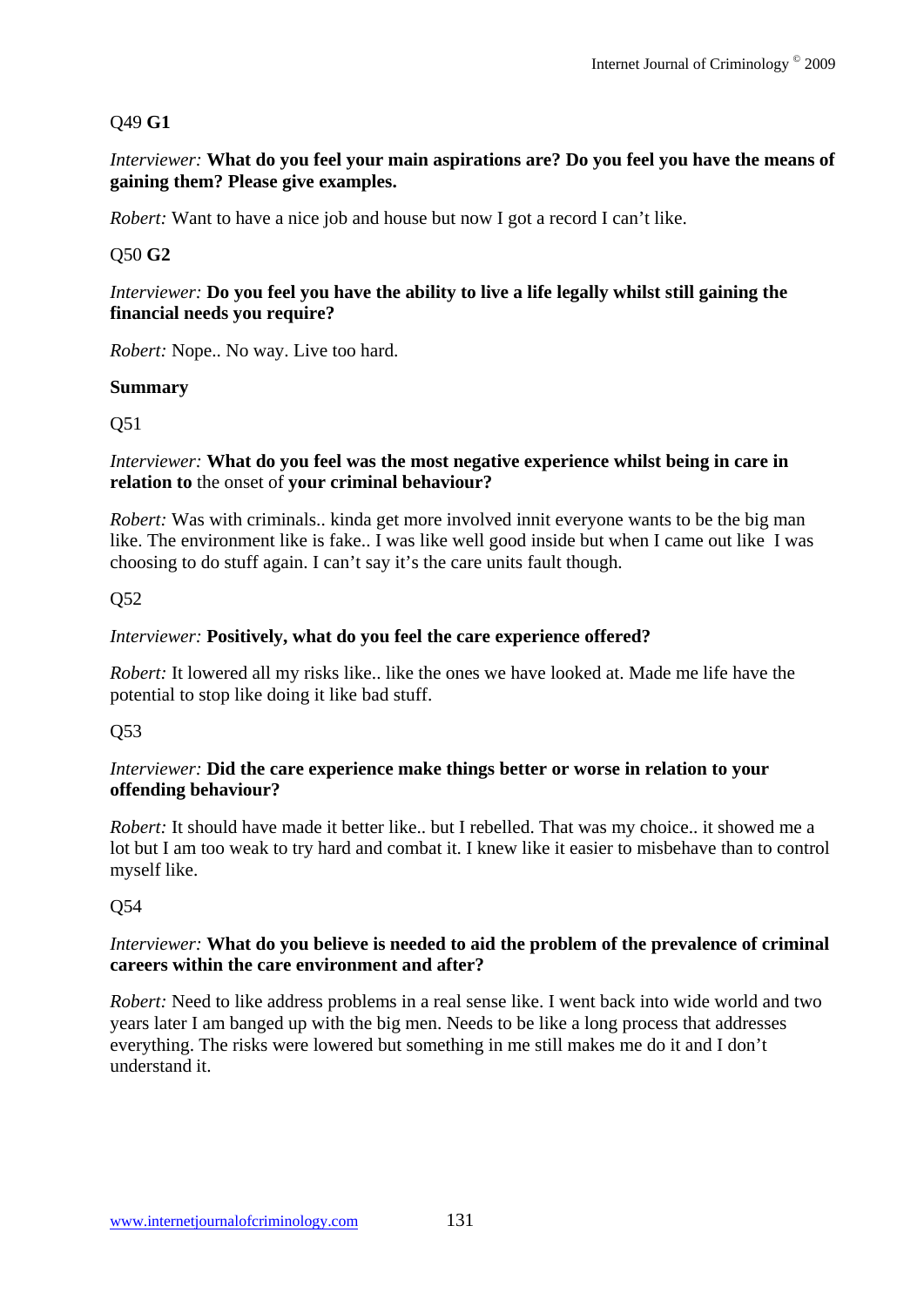### Q55

*Interviewer:* **Is there anything else you would like to add in relation to your care experience and criminal behaviour, e.g. your main concerns.**

*Robert:* Nope I'm coolio.

*Interviewer:* **Thank you for taking part in this interview. All information will be held confidentially and you have the right to withdraw from the research at any point. Please be aware of the services at Waves Community Centre if needed, or alternatively with issues surrounding content of the interview contact myself on the information given prior to the interview.**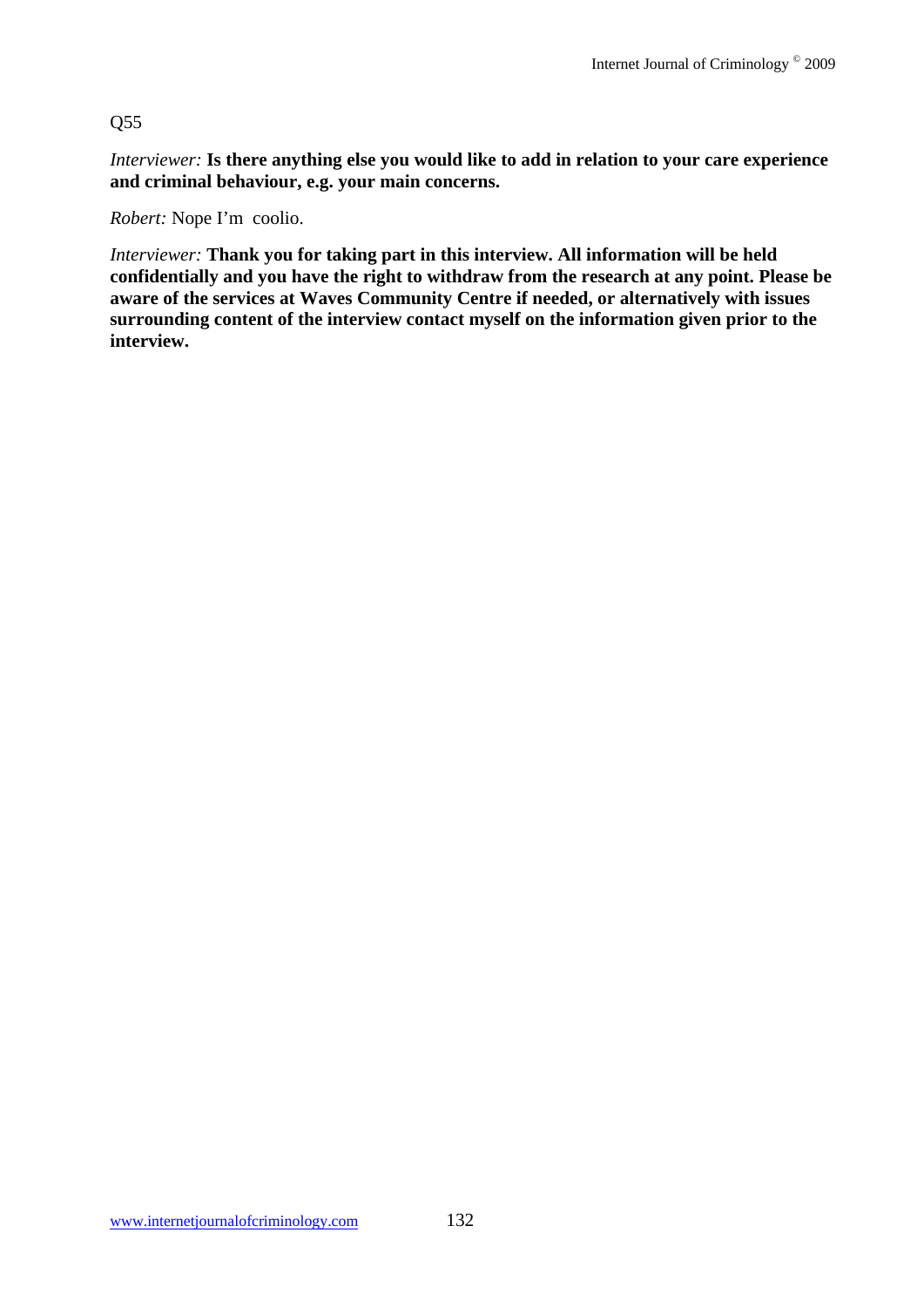# **APPENDIX N Full Transcript of S2 (Secure 2) Name: Abi\* Type of Placement: Secure Section 1 – About you/ Background General**  Age: 20 Sex: Female Ethnicity: White British What are you doing now? (Education, training, employment) Unemployed **Time in care**  Age at first placement: 13 Time spent in care (years/months): 3 years Number of placement(s): 2 Type(s) of placement: Residential  $(13 – 15)$  and Secure  $(15 – 16)$ . **Offending Behaviour**  Number of Offences: 5 Of which were cautions? 3 – Breach of Peace, Fighting and Drunk and Disorderly.

Of which were convictions? 2 – ABH – (1 year in secure) and Assault – ( 6 months in Prison).

Type of offence(s) committed: As above and on bail for shop lifting at the moment (20).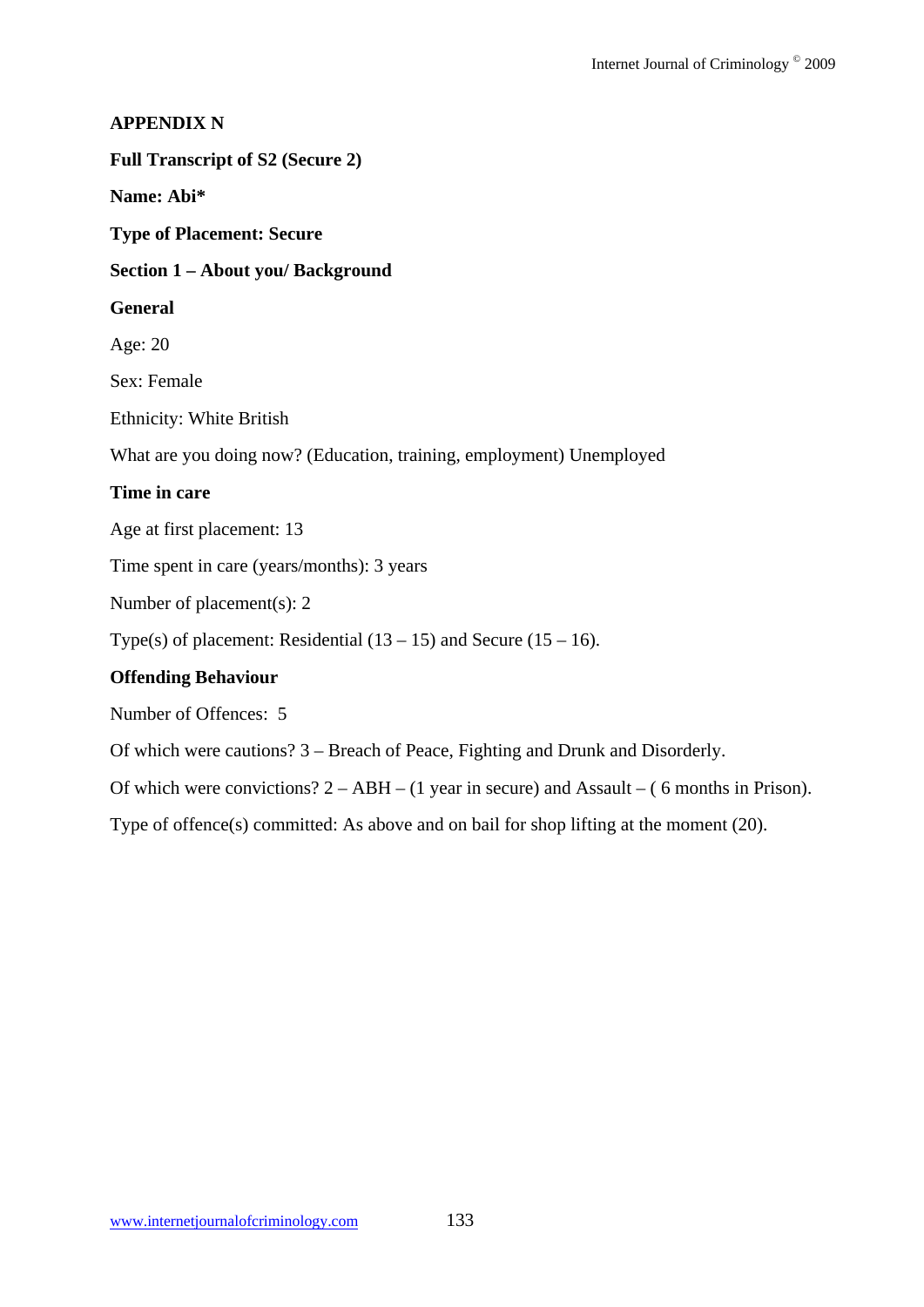# **Section 2 –The overall Care Environment/Experience and its impact on criminal behaviour**

**The following 12 aspects of life are known to relate to offending behaviour. How important were they for you in relation to** the start of **your offending behaviour?** (Please see the 'Explanations of Risk Factors' for guidance on the meanings of each of these risks)

1= Not important (being in care was a positive experience in this respect)

4= Very important (being in care was a negative experience in this respect)

| Please circle one number for each<br>influence or N/A if not applicable | Not important<br>(positive<br>experience) 1 |                |                         | <b>Very</b><br>important<br>(negative<br>experience) 4 |
|-------------------------------------------------------------------------|---------------------------------------------|----------------|-------------------------|--------------------------------------------------------|
| 1. Living arrangements                                                  | 1                                           | $\overline{2}$ | 3                       | $\overline{\mathbf{4}}$                                |
| 2. Family and Personal<br>relationships                                 | $\mathbf{1}$                                | $\overline{2}$ | 3                       | $\overline{4}$                                         |
| 3. Education, training and<br>employment                                | $\mathbf{1}$                                | $\overline{2}$ | 3                       | $\overline{4}$                                         |
| 4. Neighbourhood/ Area lived in                                         | $\mathbf{1}$                                | $\overline{2}$ | 3                       | $\overline{\mathbf{4}}$                                |
| 5. Lifestyle                                                            | $\mathbf{1}$                                | $\overline{2}$ | 3                       | $\overline{\mathbf{4}}$                                |
| 6. Substance Use                                                        | 1                                           | $\overline{2}$ | 3                       | $\overline{4}$                                         |
| 7. Physical Health                                                      | $\mathbf{1}$                                | $\overline{2}$ | 3                       | $\overline{4}$                                         |
| 8. Emotional and Mental Health                                          | $\mathbf{1}$                                | $\overline{2}$ | 3                       | $\overline{4}$                                         |
| 9. Perception of self and others                                        | $\mathbf{1}$                                | $\overline{2}$ | 3                       | $\overline{\mathbf{4}}$                                |
| 10. Thinking and behaviour                                              | $\mathbf{1}$                                | $\overline{2}$ | 3                       | $\overline{4}$                                         |
| 11. Attitudes to offending                                              | $\mathbf{1}$                                | $\overline{2}$ | $\overline{\mathbf{3}}$ | $\overline{4}$                                         |
| 12. Motivation to change                                                | $\mathbf{1}$                                | $\overline{2}$ | 3                       | $\overline{4}$                                         |

### **Areas with highest risk (Vulnerabilities): What do you feel made you offend/offend more?**

Risk 1: Living with known offenders; made it worse. Learnt more about crime than before.

Risk 4: Isolated in area lived in. Behaved in there but only in that place.

Risk 5: All friends ended up being criminals, before had a mix of friends.

Risk 9: Acted like a criminal as was labelled as one .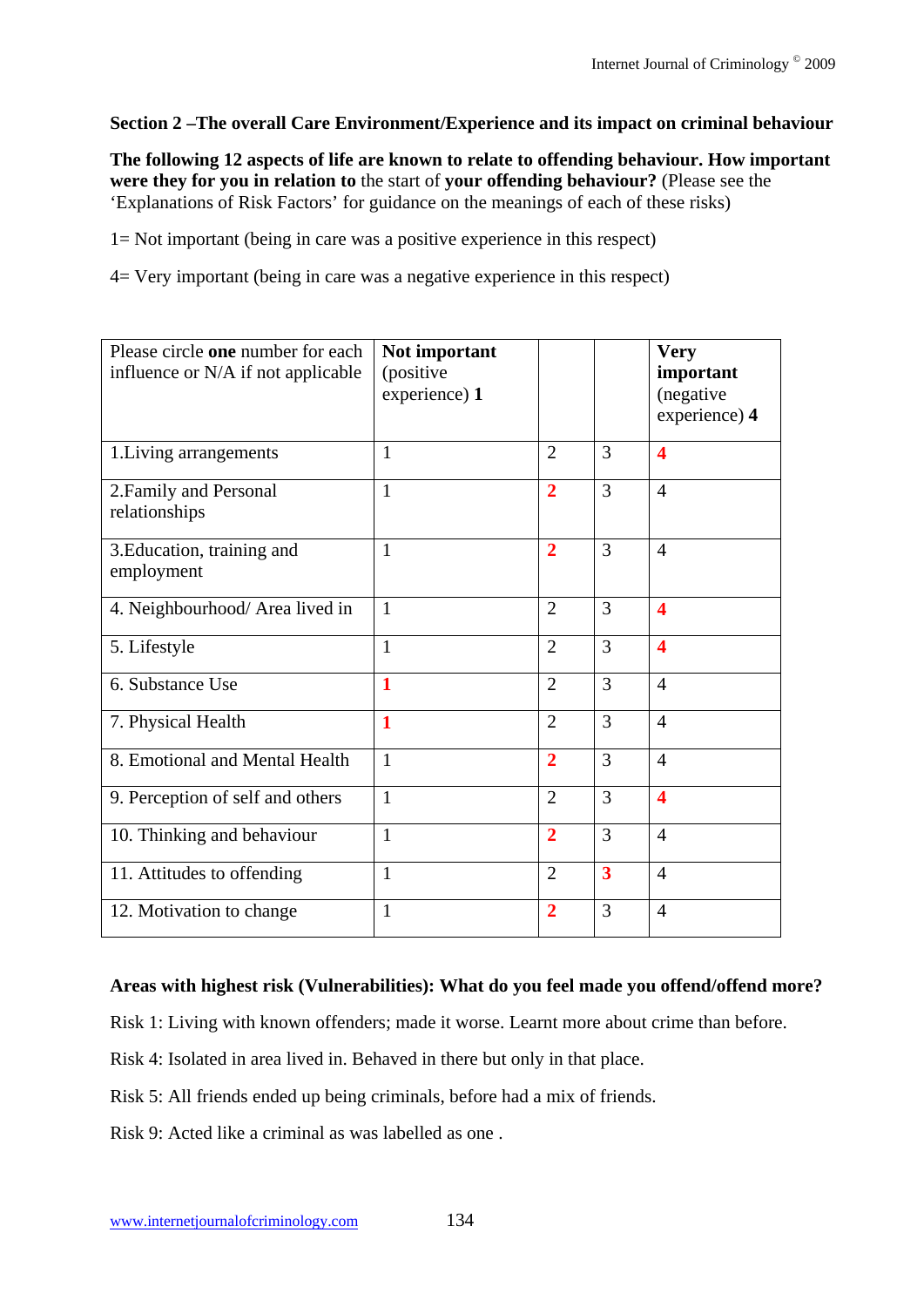### **Areas with lowest risk: Which risk(s) do you feel had little impact on your offending behaviour?**

Risk 6: Stopped taking drugs.

Risk 7: Had good health care.

### **Available protective factors (Resilience): What helped you keep out of trouble/ stop offending/offend less? What would have helped you keep out of trouble?**

Helped: Was locked up so couldn't offend at the time.Would have helped: If had more discipline when lived in care (Residential**).**

### **Section 3 – Open ended Questions linking Section 1 and 2, plus further questions on care environment/experience. Only relevant questions will be asked.**

# **Questions from Section 1**

Q1

### *Interviewer:* **Could I start by asking you to give a brief description of your time in care, highlighting the time spent types of placement, changes in placement and reasons for any changes?**

*Abi:* I was put into care at thirteen as I was outta control and my mum had, had enough. Was in residential for two years then got so bad I was sent to a secure unit for a year to be punished but as they said it was for my welfare as I was acting really badly.

 $Q2a)$ 

# *Interviewer:* **Could you tell me what it was like** growing up/**spending time in care?**

*Abi:* Was awful in both placements. Deffo made me worse as I just felt more and more angry. I was always safe and that but I drifted from my mum and family so I felt very alone; making it more desirable to get in with the wrong crowd and that.

b)

# *Interviewer:* **How do you think this compares with children growing up at home with their parents?**

*Abi:* Nothing like it.

 $O<sub>3</sub>$ 

### *Interviewer:* **Can you tell me more about the circumstances of your offence(s)?** E.g. **what happened and when; why you think you offended at that time?**

*Abi:* When I was thirteen I became really bad got well angry and that. My mum had thought I was bad before that; I got worse like. So I got cautioned for breach of peace; I was making a scene at the shopping centre in Bournemouth... not a pretty site... why did I do that... umm let me think.. probs because I was very angry; maybe the anger of my mum giving up got to me. I had no one to let down anymore. When I was fourteen I remember being really bad, within a couple of months I was done for drunk and disorderly and fighting... same reasons really... had no control... just didn't care. Just before I was fifteen I made a big mistake and beat up this girl at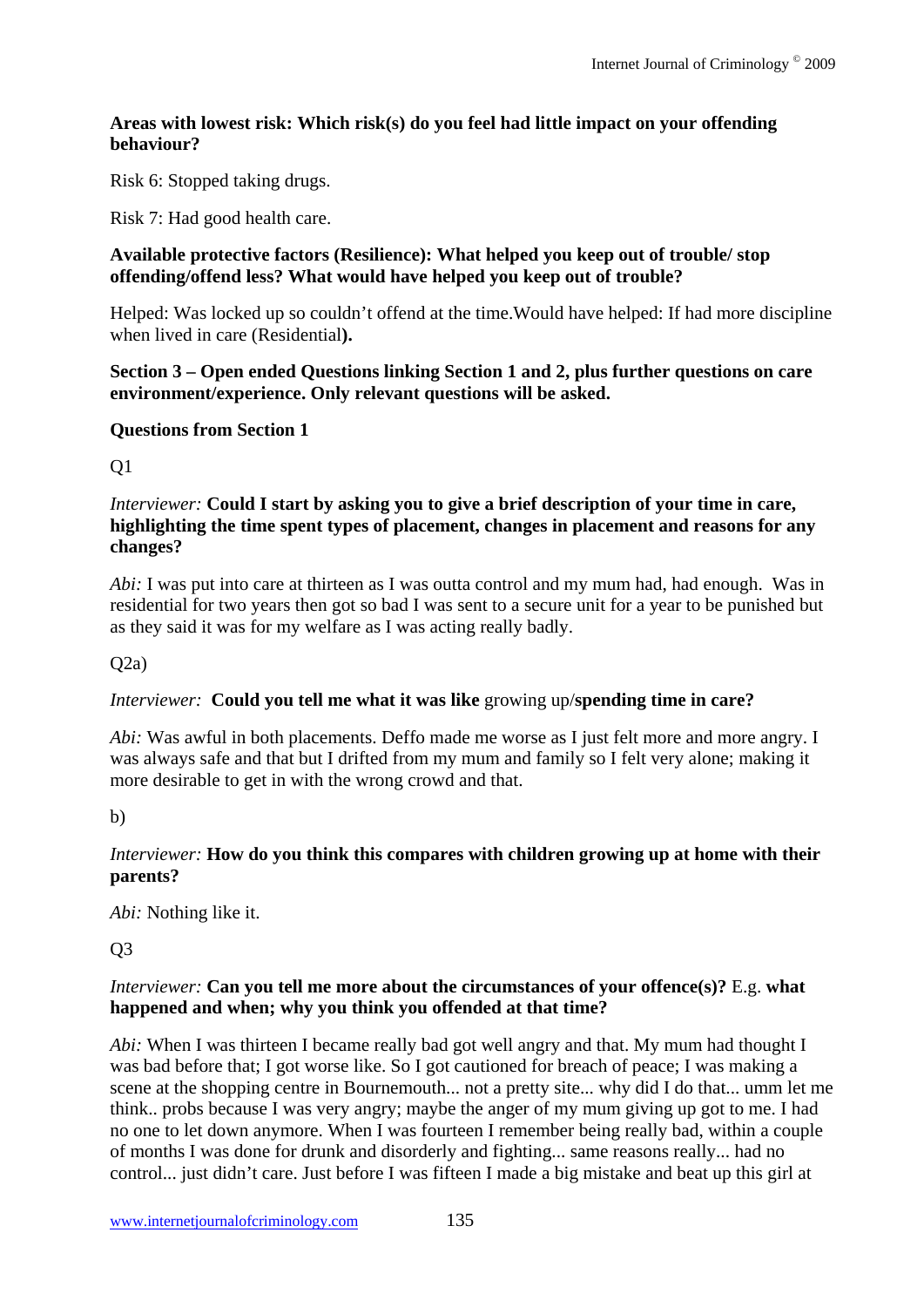the park, it was pretty bad... a lot of blood and that. Almost as if a cloud went over me and I just flipped... I am not proud of that as she never asked for it. I was a twat and so... so bitter and jealous. So yeah I went into prison next... the ABH sent me in secure; then after when I was eighteen I committed assault again; got charged with it and spent six months in prison; I think I did this cause it's all I knew. Being in the secure place made me worse; more angry through knowing what I was. Just a scanky nobody who no one really cared about. So that's my story... oh yeah I am on bail now for shoplifting; why did I do that? Why...umm to get stuff I couldn't afford. You see I came out of prison, had a scanky bedsit and on the dole... easy to get stuff if you steal. I didn't get caught for ages and got myself some nice gear to sell on to make ends meet.

# **Questions from Section 2**

*Interviewer:* **You assessed the key influences on offending behaviour in Section 2 of this interview. We will now discuss the relevant influences in relation to your care experience and involvement in criminal behaviour.** 

Q4 Risk 1.

# *Interviewer:* **Can you describe your living arrangements, drawing on any particular aspects you feel may have been helpful and positive or alternatively disruptive or negative?**

*Abi:* It was good as at the time I had to behave. But at the same time it was addressing my actions it made them worse. I was with loadsa over criminals and although we couldn't do anything as we wanted to get out... we spent a lot of time... how can I put it... plotting stuff. You know thinking and talking about our next jobs as such.

### Q5 Risk 2.

# *Interviewer:* **Through being in care, was your personal relationship with your friends, parents/wider family affected, if at all?**

*Abi:* Yep, only had a few visits. I was outta sight outta mind. No one really cared.

Q6 Risk 3.

### *Interviewer:* **Could you give a brief description of your educational experiences** (e.g. *for example* **change of school, attendance, achievement, any exclusions, attitudes of teachers and** other yps) **whilst in care and any further training and employment afterwards? Were there any disruptions or hindrances in gaining your full potential? Was there a positive influence?**

*Abi:* I changed school twice as I was expelled, can't even remember why... think I bunked and verbally attacked the staff a lot (Laughs) Sorry that's not really funny I know. Just a nervous laugh I think. Was then put in secure so education was compulsory, only problems here is that it wasn't proper education just stupid certificates. Think they thought I have the mental age of like seven the way they treated me. But still it was an advance of being expelled and having no education. Disruptions in residential experience as it was horrific, but I guess if we are talking about secure that didn't affect me badly; except their low opinions on what we could actually do.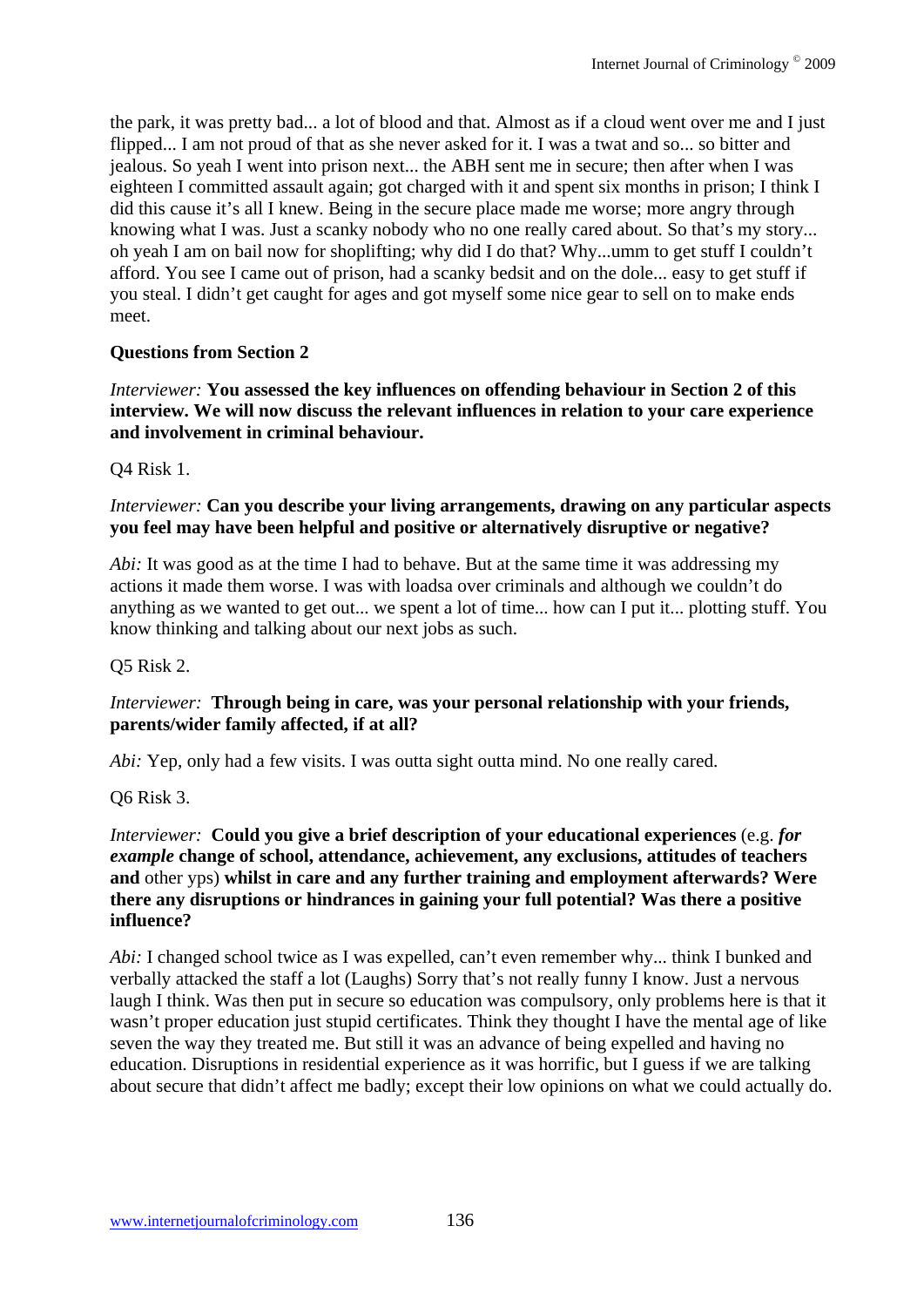# Q7 Risk 4.

*Interviewer:* Please give a brief description of the location (i.e. *for example* where it was; **town, city, rural or urban area, near home/long way away) of your main placement and how this affected your life if at all?**

*Abi:* Was far away in middle of loads fields. Didn't really affect me where it was as either way it was going to be away from everyone I liked. So the location didn't affect me. Just the blinking home itself.

Q8 Risk 5.

*Interviewer:* **How do you feel your general lifestyle was whilst in care, e.g.** *for example* **friendships, influence of other yps in care, how you used your spare time, financial issues e.g. pocket money?** 

*Abi:* Had mates but mot real mates, just people to plot with. Spare time. Played computer games if good if not did chores and that. Not that fun really not that fun at all.

Q9 Risk 6.

*Interviewer:* **Did you misuse substances before you were in care? Did you have any experiences of substance misuse whilst in care? If so please explain if/how these related to being in care.**

*Abi:* Before I did, and in residential but when in secure couldn't .... went on the straight and narrow.. no drugs for abi ( Laughs) God it was hard but it soon became easier after a couple of months. Get used to it and that.

Q10 Risk 7.

### *Interviewer:* **Could you briefly describe your physical health whilst in care? Was this affected by the care environment?**

*Abi:* Good.

Q11 Risk 8.

### *Interviewer:* **What affect if any, did your care experience have on your emotional and mental health? Please give examples.**

*Abi:* Not a lot made me realise a few things but that's all.

Q12 Risk 9.

### *Interviewer:* **Was your perception of yourself and others affected by your care experience?**

*Abi:* Yeah I saw myself as a bad person and others as a waste of space.. If your own mum gives up on you chances are so will everyone else.

#### Q13 Risk 10.

#### *Interviewer:* **What was your behaviour like whilst in care? (towards other young people, staff, and other adults)**

*Abi:* Had to be an angel.. well had to behave all the time.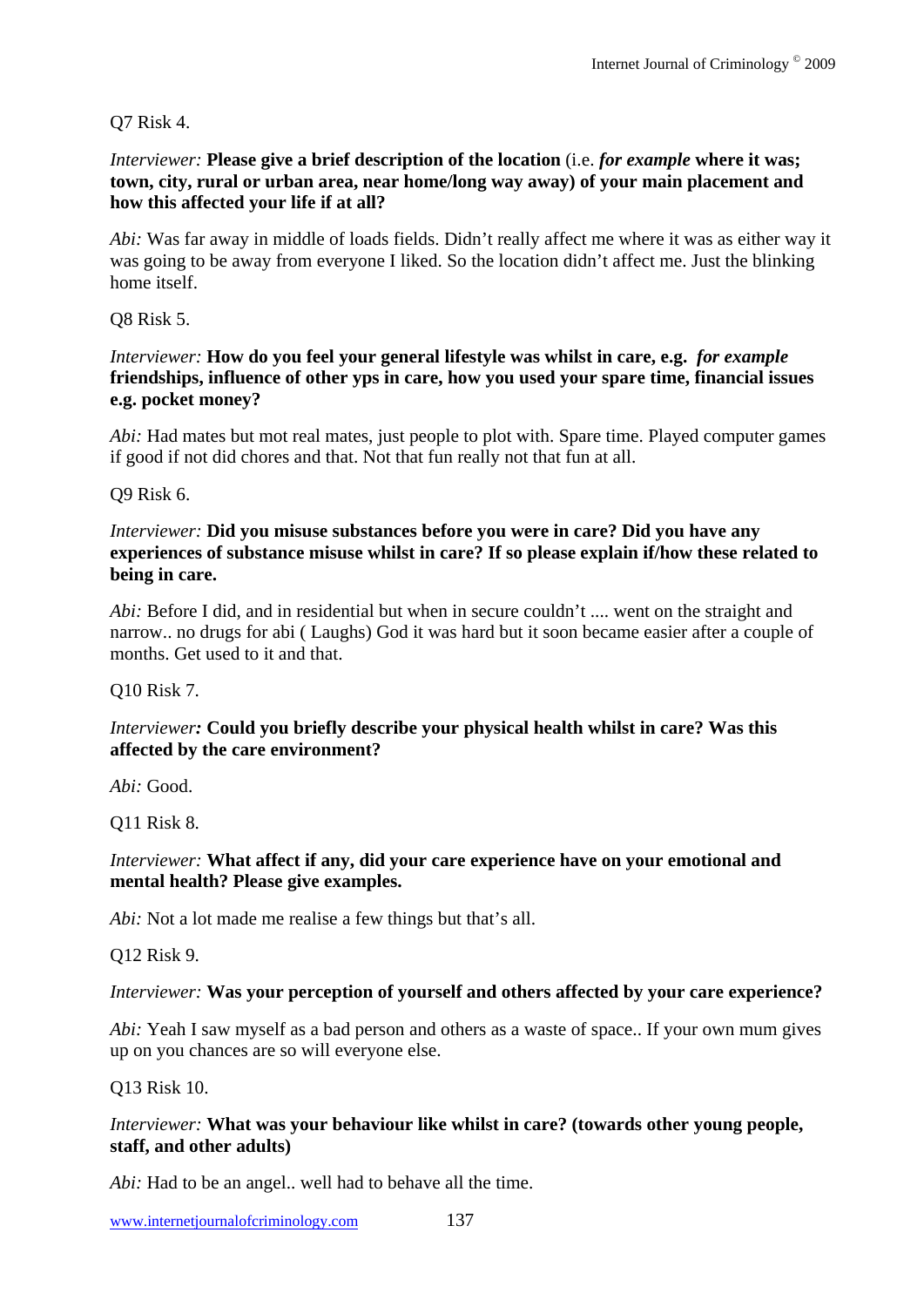### *Interviewer:* **What were your attitudes to life? How did the placement influence your behaviour?**

*Abi:* Attitudes were quite negative, had no sense of belonging or any concern of others. Was in another world kinda. The placement made me behave, but it real silly as I was doing it to get out.. doesn't really change your behaviour in long term. I think it is crap and it just masks the problems.

# Q14 Risk 11.

### *Interviewer:* **Did you feel it was ok to offend or knew it was wrong? Did your experiences in care affect this? If so, how?**

*Abi:* I just thought it was in me.. kinda inevitable kinda thing. The secure placement obviously showed me it was wrong but I still saw it as inevitable.

# Q15 Risk 12.

# *Interviewer:* **Did you feel motivated to change whilst in care? If so, how? If not, why?**

*Abi:* Yes, I did. Showed me what happened when you get done for your crime and do your time ( Laughs). Guess I had the intentions to do so, it deffo helps you there.

# Q16

# *Interviewer:* **Which of the twelve risks do you feel was most important in relation to your offending behaviour** in *and* **your care experience? Why?**

*Abi:* Number one as I was living with other offenders and this made me know more about crime. Everyone in there talks about it, almost as if the more you done the better it is. Not good. I kinda blame this on making me steal.. ok it didn't make me steal but introduced the idea. This wouldn't have been the case in a normal family environment.. being told how to get away with stuff. Not sure how it the care environment fault.. they need to wake up and smell the coffee as it obviously a problem.

# Q17

### *Interviewer:* **Which of the twelve risks do you feel was least important in relation to your offending behaviour** in *and* **your care experience? Why?**

*Abi:* seven. This is cause I was always in good health and that in there and didn't take drugs. It helped me in that sense.

# Q18

# *Interviewer:* **Do you feel your situation may have been different if not in care?**

Abi: Yes as I was dealt with badly.

# Q19 If so why? – **N/A Answer above.**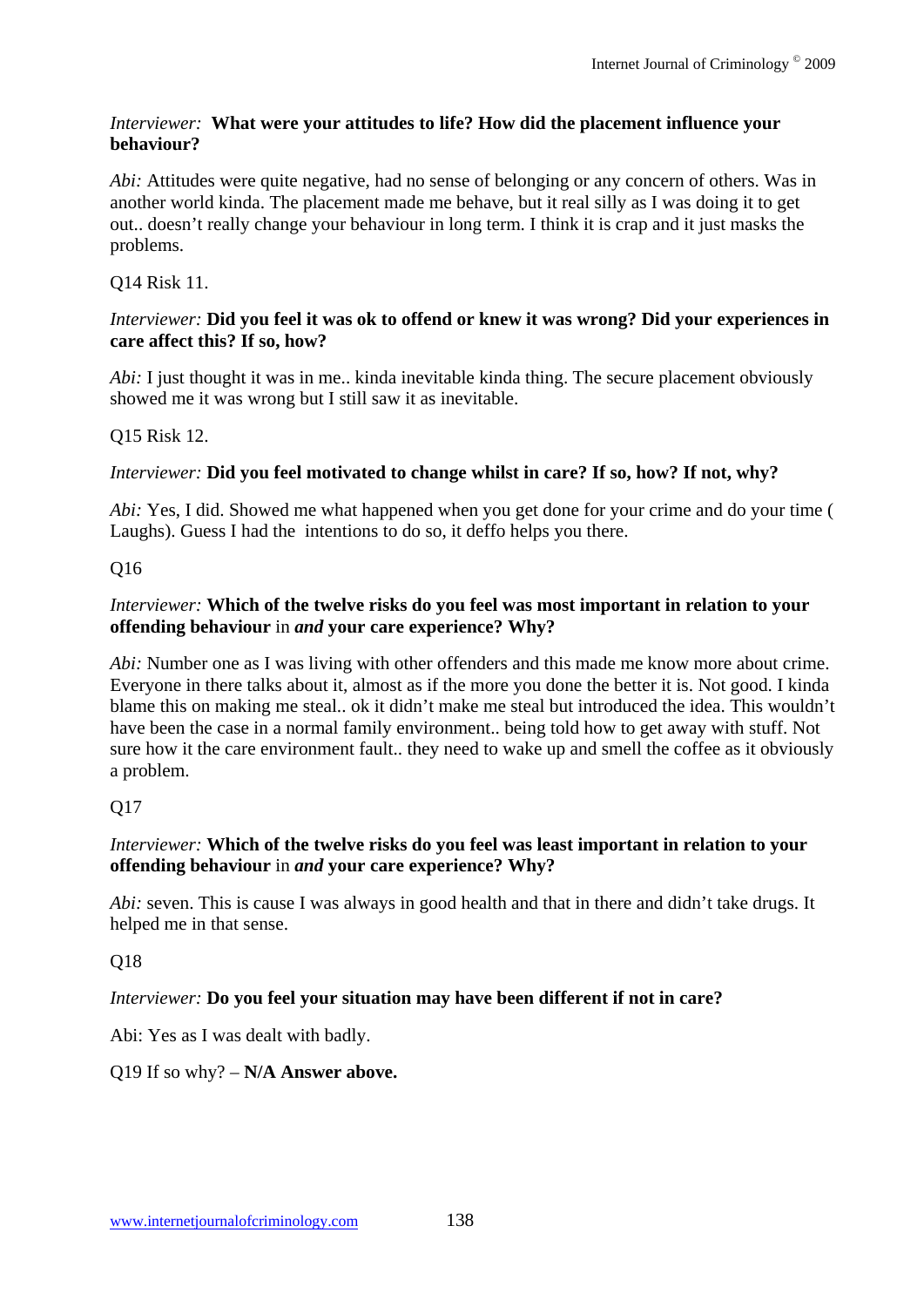### **Questions expanding on previous sections paying attention to theoretical considerations**

# **Risk and Protective Paradigm**

# Q20 **R1**

# *Interviewer:* **Do you feel that you were isolated whilst being in care? If so why?**

*Abi:* Yes, alone in home and secure. I had no one I was just alone on my tod.

# Q21 **R2**

# *Interviewer:* **Do you feel you received little supervision and discipline? If so why?**

*Abi:* No.

# Q22 **R3**

### *Interviewer:* **Did you hold low attachments to your parents/family? How did this affect you?**

*Abi:* Yes as was away from them. Although I was protected by a lot of people in secure this not love like parents give you. It's just a job at the end of the day. It made me feel crap when the workers would get excited near to the end of their shift. You know saying how they couldn't wait to get home. Not having a home hurts so badly so I was affected by this.

### Q23 **R4**

# *Interviewer:* **Did you hold low attachments with others, e.g. peers? How did this affect you?**

*Abi:* Yes as I just said, like same reasons and that.

### Q24 **R5**

### *Interviewer:* **Did your family have a history of criminal activity? If so what?**

*Abi:* Yes, my dad got sent down for GBH all I know is he went away for a long time.

### Q25 **R6**

### *Interviewer:* **Did you have low achievement in school? Why do you feel this was?**

*Abi:* When at normal school did and all that. At secure it was low as.. like I couldn't be bothered. They treated as if we were like seven and stupid. So didn't have normal achievements.

Q26 **R7** Did you play truant from school? If so why? – **N/A as in secure but did before when in residential.** 

#### Q27 **R8**

#### *Interviewer:* **Did you have a poor relationship with the educational system? If so why?**

*Abi:* Yep it was crap at normal school and in secure as that was like doing drawings and stuff.. well maybe not that bad but not the level everyone else would be doing.

### Q28 **P1**

### *Interviewer:* **Do you feel you held a positive attitude to schooling?**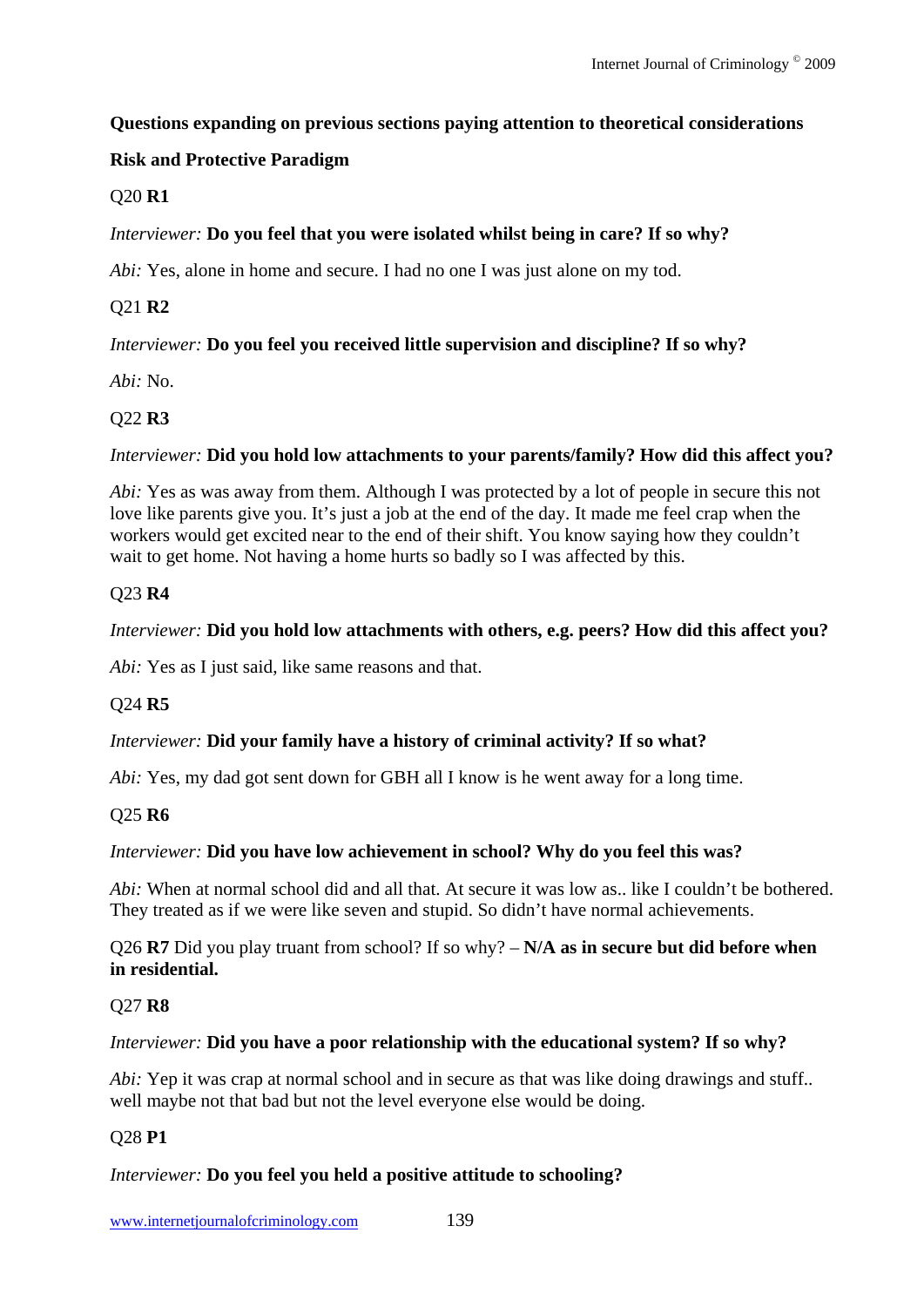*Abi:* No.

# Q29 **P2**

*Interviewer:* **Did you achieve at school?**

Abi: No.

Q30 **P3** 

# *Interviewer:* **Did you hold positive attachments with people? If so who?**

*Abi:* No one really.

# Q31 **P4**

# *Interviewer:* **Did you have encouragement and guidance for positive achievements,** e.g. *for example* **educational achievement? If so, who from?**

*Abi:* Yes the workers at secure helped me a lot, they were very good thinking about it.

# Q32 **P5**

# *Interviewer:* **Did you receive supervision and discipline, if so who from?**

*Abi:* Yes as was locked up and was being watched all the time.

# Q33 **P6**

# *Interviewer:* **Did you receive recognition and praise for your positive actions?**

*Abi:* Yep although they didn't expect much from us.. so behaving normally got us praise ( Laughs).

# Q34 **P7**

# *Interviewer:* **Did you have expectations from others in relation to your achievements and actions? Please illustrate your answer.**

*Abi:* Not really, they didn't want a lot just to be normal. In regards to education they didn't exactly give us hard stuff to do.

# **Control Theory and Social Bonds**

# Q35 **A1**

# *Interviewer:* **Could you tell me a bit more about your relationships with your carers and family and friends? Did you feel close to anyone in particular?**

*Abi:* Didn't really feel close to anyone, was very distant. The only people is saw were other kids of the rails who I hung with but not really close to. And all the nice adults just worked there.. you couldn't get close. As they said you have to be professional and that.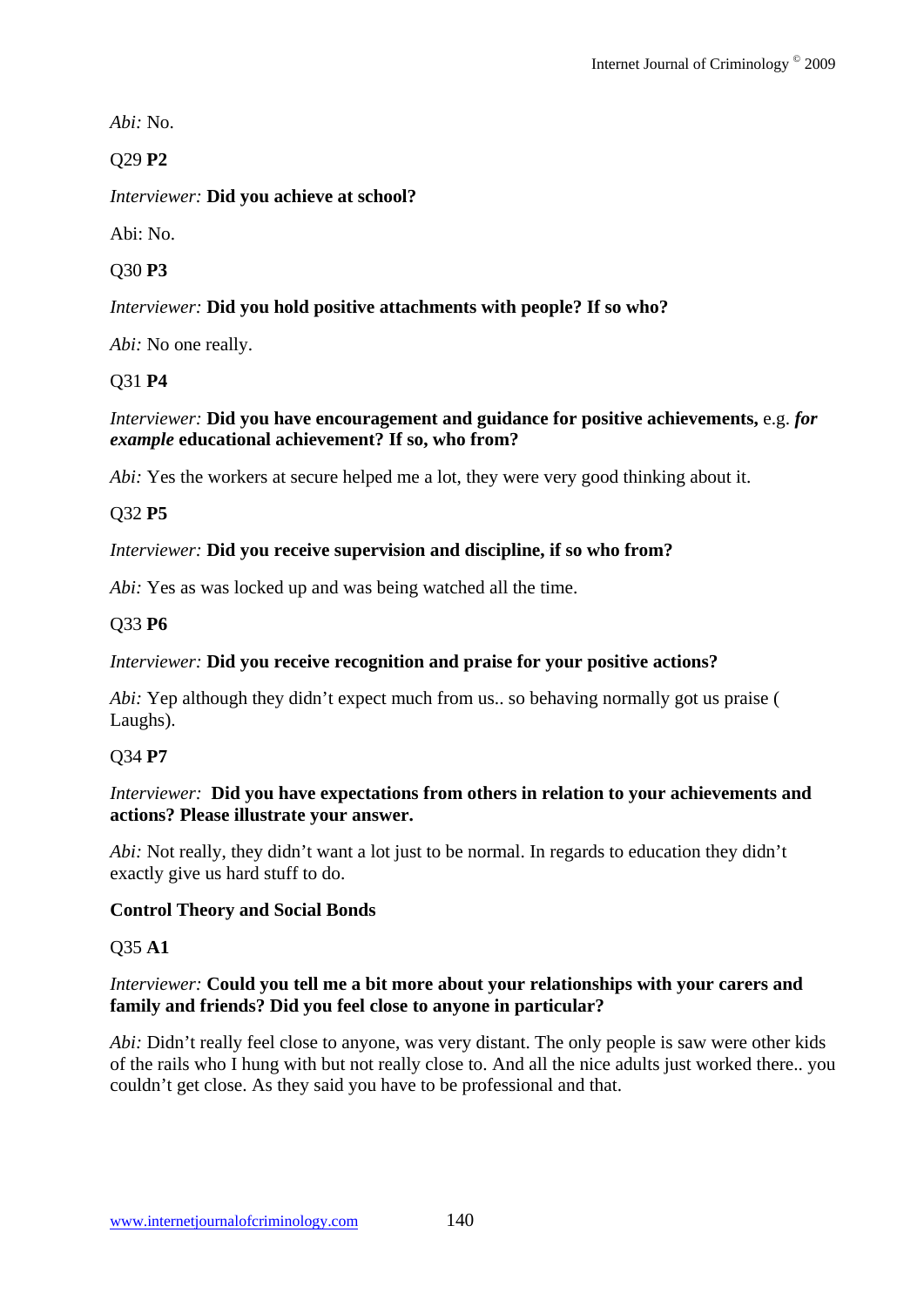# Q36 **A2**

*Interviewer:* **Do you feel you had stability in your placement**(s)**? Who were you attached to? (Birth parents, carers, friends, staff) Please illustrate your answer with the reasons why.** 

*Abi:* I knew I wasn't going to be moved so I guess a bit of stability. Wasn't attached to anyone as had no one to get close to.

# Q37 **A3**

*Interviewer:* **Did you hold a sensitivity to the opinion of others in relation to choosing your actions? Please illustrate your answer.** 

*Abi:* No, I had and still have no one to let down.

# Q38 **A4**

*Interviewer:* **Did you hold respect for your carers/family/close network? Please give details of your answer.**

*Abi:* Nope, no one cared for me so I couldn't give a pooh about what they felt.

# Q39 **C1**

*Interviewer:* **Were you committed to anything in particular whilst in care, e.g. education, interests, hobbies? Please give an example of your commitments or why you feel you were not able to commit to anything in particular.** 

*Abi:* No.. I had to do the work. Wasn't committed to it by any means.

# Q40 **C2**

*Interviewer:* **Do you feel that you were committed to the norms of a person of your age group whilst in care,** e.g. *for example* **achieving at school, planning for the future? Did you carers help or hinder this at all?** 

*Abi:* No was in like the same as a prison. The environment helped to go to lessons and that. But it was in a false environment.. it forced you to commit cause of the circumstances. Didn't sort out the main problems for me.

# Q41 **I1**

*Interviewer:* **Did you involve yourself in day to day activities whilst in care?** (E.g. *for example* **washing up, cooking, cleaning) Please illustrate your answer.**

*Abi:* Yes I had to do chores sometimes. Not thorough choice though.

# Q42 **I2**

### *Interviewer:* **Have you whilst in care/after care been involved in conventional activities?**

# **School/Education/Training?**

*Abi:* Basic in secure.. I mean basic education.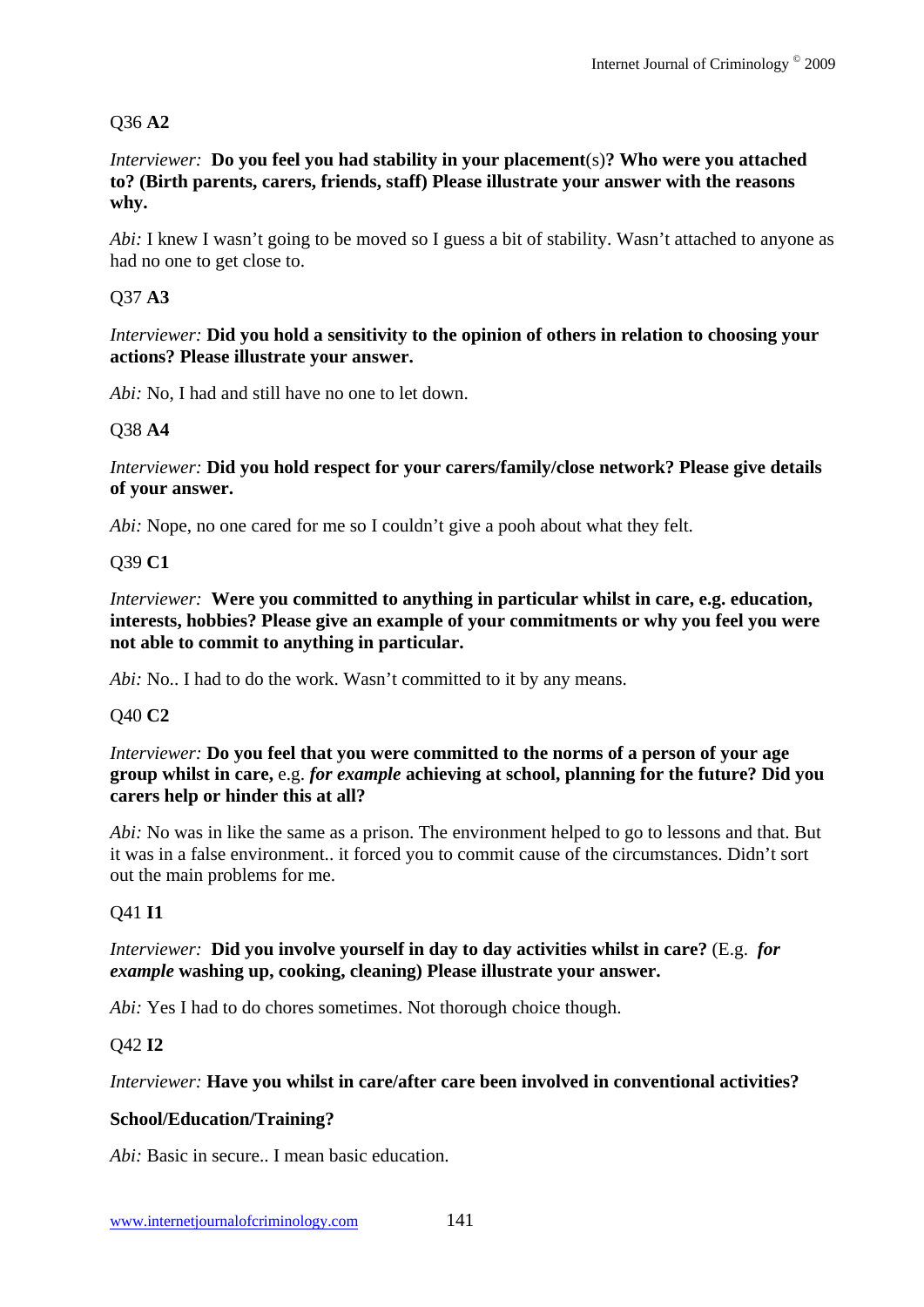#### *Interviewer:* **Employment?**

*Abi:* No.

*Interviewer:* **Hobbies?** 

*Abi:* No.

Q43 **B1** 

*Interviewer:* **Did you agree and believe in the rules you were made to follow to whilst in care? Please illustrate your answer.** 

*Abi:* No I just knew I had to follow them.

Q44 **B2** 

*Interviewer:* **Do you respect the legal rules attributed to people's actions including your own?** E.g. *for example* **believe in punishment for the protection of others. Please give reasons for your answer.** 

*Abi:* No I just don't really care.

#### **Anomie and Strain**

Q45 **M1** 

*Interviewer:* **Do you feel the care system allowed you to achieve your full potential in relation to educational achievement**?

Abi: No

*Interviewer:* **Did you have the potential to fulfil your capabilities?** 

*Abi:* No they just taught you basics.

#### *Interviewer:* **Did the care experience restricted life chances? Please explain your answer, illustrating ways in which it may have helped or hindered your achievements.**

*Abi:* Yes as I said they just taught me basics. Thought I was stupid.

Q46 **M2** 

#### **Interviewer: Do you feel your early experiences in care have allowed you to gain a job which caters for your financial and material needs?**

*Abi:* No

#### *Interviewer:* **Do you have the potential to fulfil your capabilities?**

*Abi*: No as I have been labelled a criminal I have a record and that. No one wants to employ me.

#### *Interviewer:* **Has the care experience restricted life chances? Please explain why you feel this is the case.**

*Abi:* Yes as it made me worse.. so not only did I spend time in secure unit but also went into prison and am probs going back there again. Whether that their fault or mine if do not know.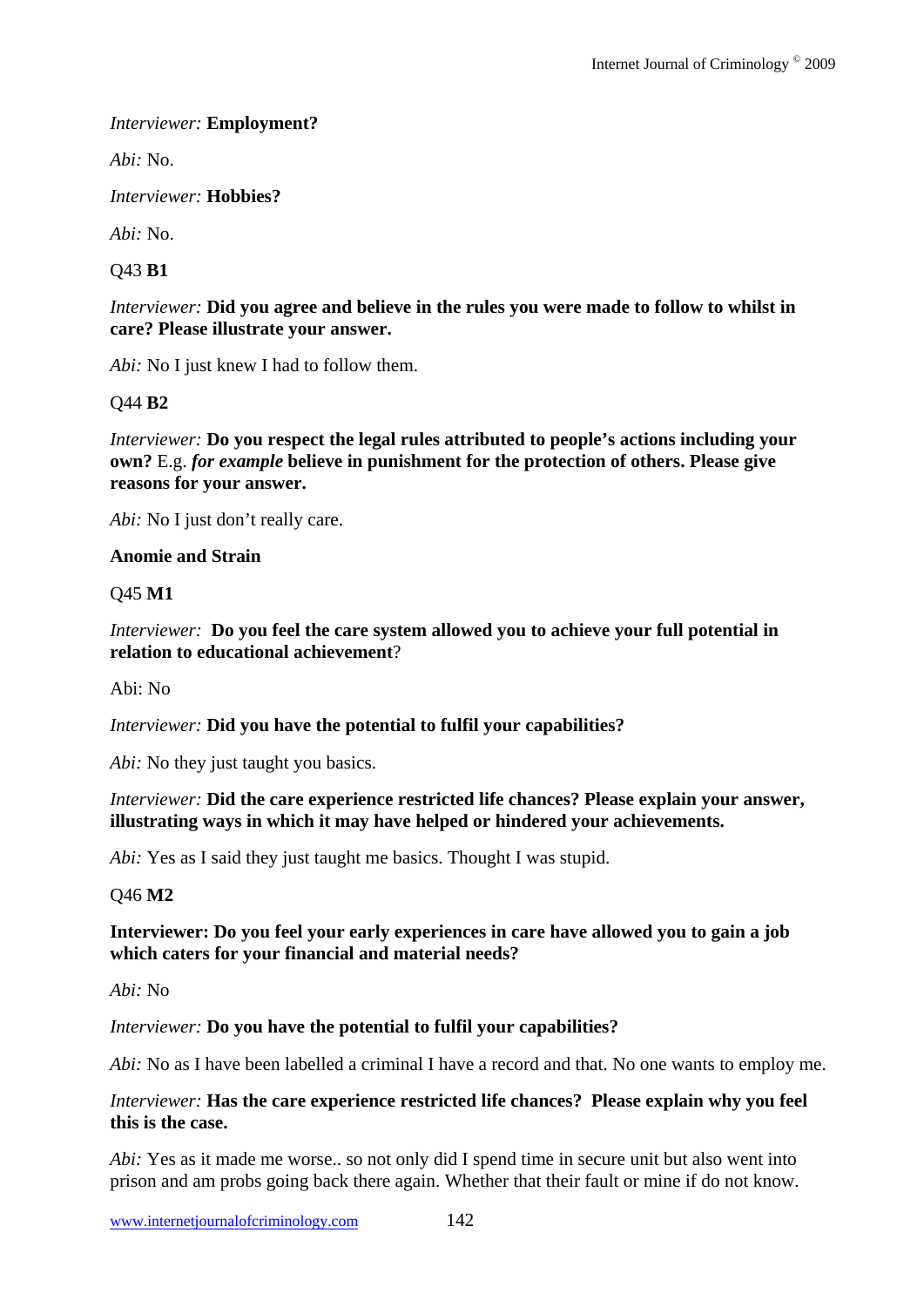### Q47 **M3**

#### *Interviewer:* **Are you financially secure now? Were you aided in your transition to adulthood?**

*Abi:* No, I was put into sheltered accommodation, can't really call that aiding. Setting me up for a fall I guess.

#### Q48 **M4**

#### *Interviewer:* **Do you feel you committed any offences to gain anything otherwise not easily available to you?**

*Abi:* Yes, I am on bail for shoplifting at the moment as I have no chance of ever getting stuff I need on benefits.

#### *Interviewer:* **Did the circumstances of the care experience have an influence on your offending behaviour? Please give examples.**

*Abi:* Yes it made it worse, one thing I didn't do was steal before I went into secure. Went in there aggressive and came out aggressive and dishonest. Others teach you over things which are wrong.

#### Q49 **G1**

#### *Interviewer:* **What do you feel your main aspirations are? Do you feel you have the means of gaining them? Please give examples.**

*Abi:* Just want to be normal, by that I mean have money and can go out a buy stuff.. not steal. I been in secure then prison now looking at prison again. So in short nope I can't no one will employ me.

### Q50 **G2**

#### *Interviewer:* **Do you feel you have the ability to live a life legally whilst still gaining the financial needs you require?**

*Abi:* No.

#### **Summary**

Q51

#### *Interviewer:* **What do you feel was the most negative experience whilst being in care in relation to** the onset of **your criminal behaviour?**

*Abi:* Taught me more and that. By that I mean about how to commit crime. Made me worse in that respect. If you are told you are bad, marked as bad then you tend to just believe you are bad. Also no one showed any interest in me past their job, so I felt even more unwanted than before when I thought things couldn't get any worse than the residential placement.

### Q52

#### *Interviewer:* **Positively, what do you feel the care experience offered?**

*Abi:* I was punished and it worked when I was in there.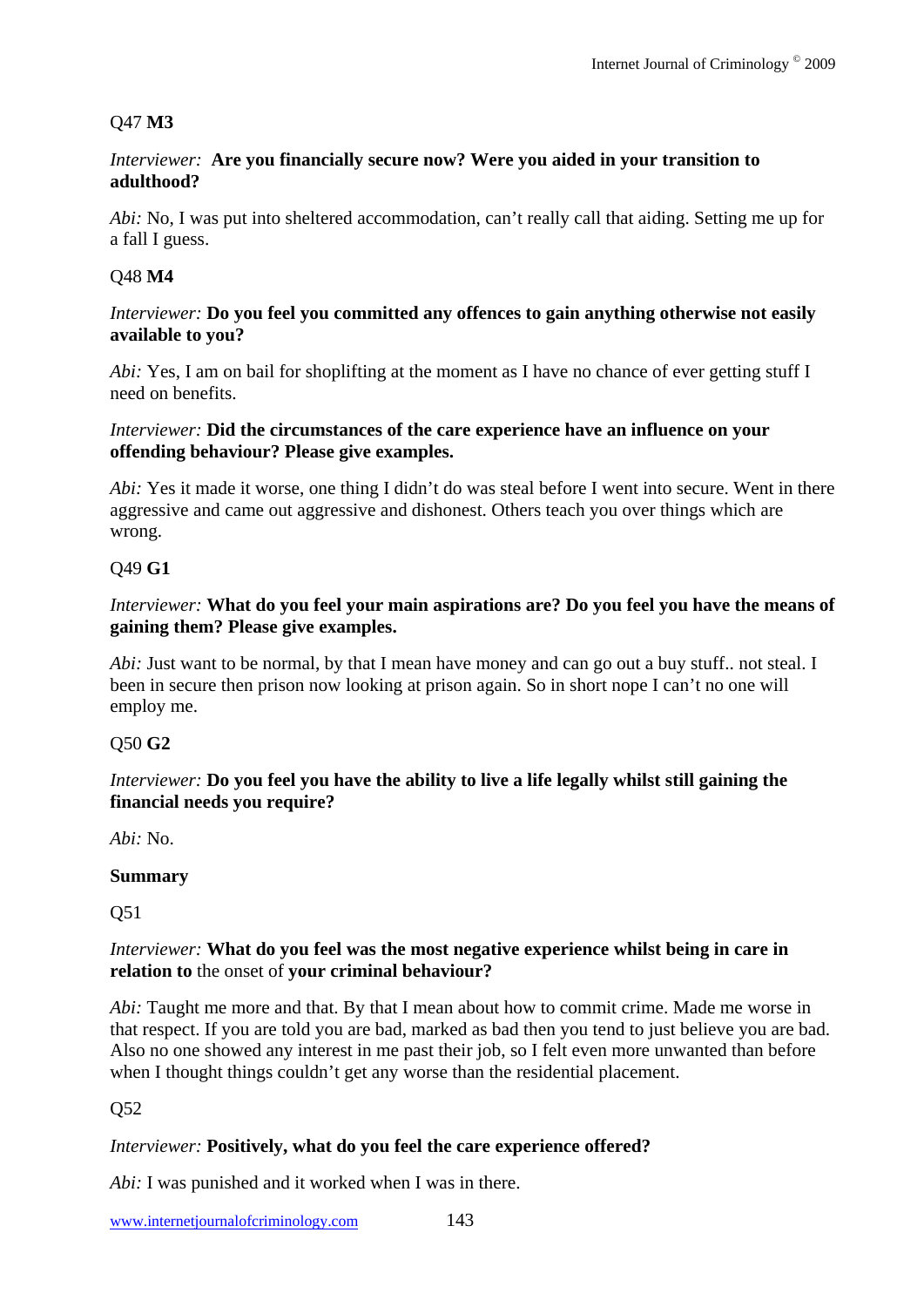## Q53

*Interviewer*: **Did the care experience make things better or worse in relation to your offending behaviour?** 

*Abi*: Worse.

Q54

### *Interviewer:* **What do you believe is needed to aid the problem of the prevalence of criminal careers within the care environment and after?**

*Abi:* In secure units you get results, but in my case only when I was in there. It's as if it masks the problem as I stopped to get out then started again. What is needed is a system which looks at roots of problems and make more efforts in making the person feel excepted and wanted.

Q55

*Interviewer:* **Is there anything else you would like to add in relation to your care experience and criminal behaviour,** e.g. your main concerns.

*Abi:* Secure units obviously need to punish, but like me I was still growing up so still need love and support. I had none of that. There needs to be emphasis on more than practical help in reducing offending.. like the persons mind needs to be looked at and look at their futures and pasts as well as present situation.

*Interviewer:* **Thank you for taking part in this interview. All information will be held confidentially and you have the right to withdraw from the research at any point. Please be aware of the services at Waves Community Centre if needed, or alternatively with issues surrounding content of the interview contact myself on the information given prior to the interview.**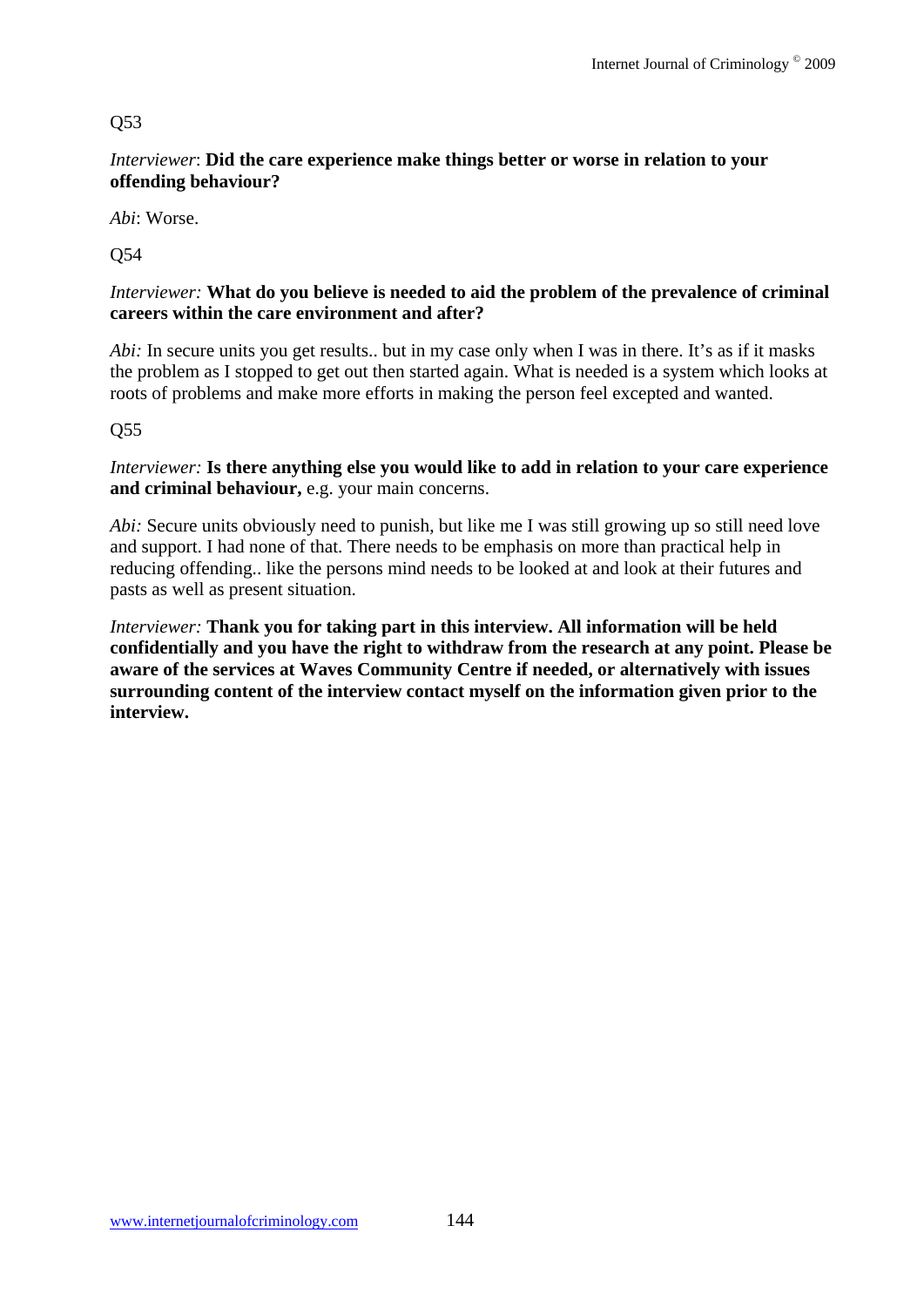### **APPENDIX O**

#### **Full Transcript of S3 (Secure 3)**

**Name: Tim\*** 

**Type of Placement: Secure** 

#### **Section 1 – About you/ Background**

#### **General**

Age: 19

Sex: Male

Ethnicity: White British

What are you doing now? (Education, training, employment) Unemployed

### **Time in care**

Age at first placement: 9

Time spent in care (years/months): 8 years 6months

Number of placement(s): 4

Type(s) of placement: 2 x Foster; 1 x Residential ; 1 x Secure

### **Offending Behaviour**

Number of Offences: 9

Of which were cautions? 5

Of which were convictions? 4

Type of offence(s) committed:

Cautions: Breach of peace; Public Order x 2; Shoplifting; Assault

Convictions: Shoplifting, Armed Robbery x 3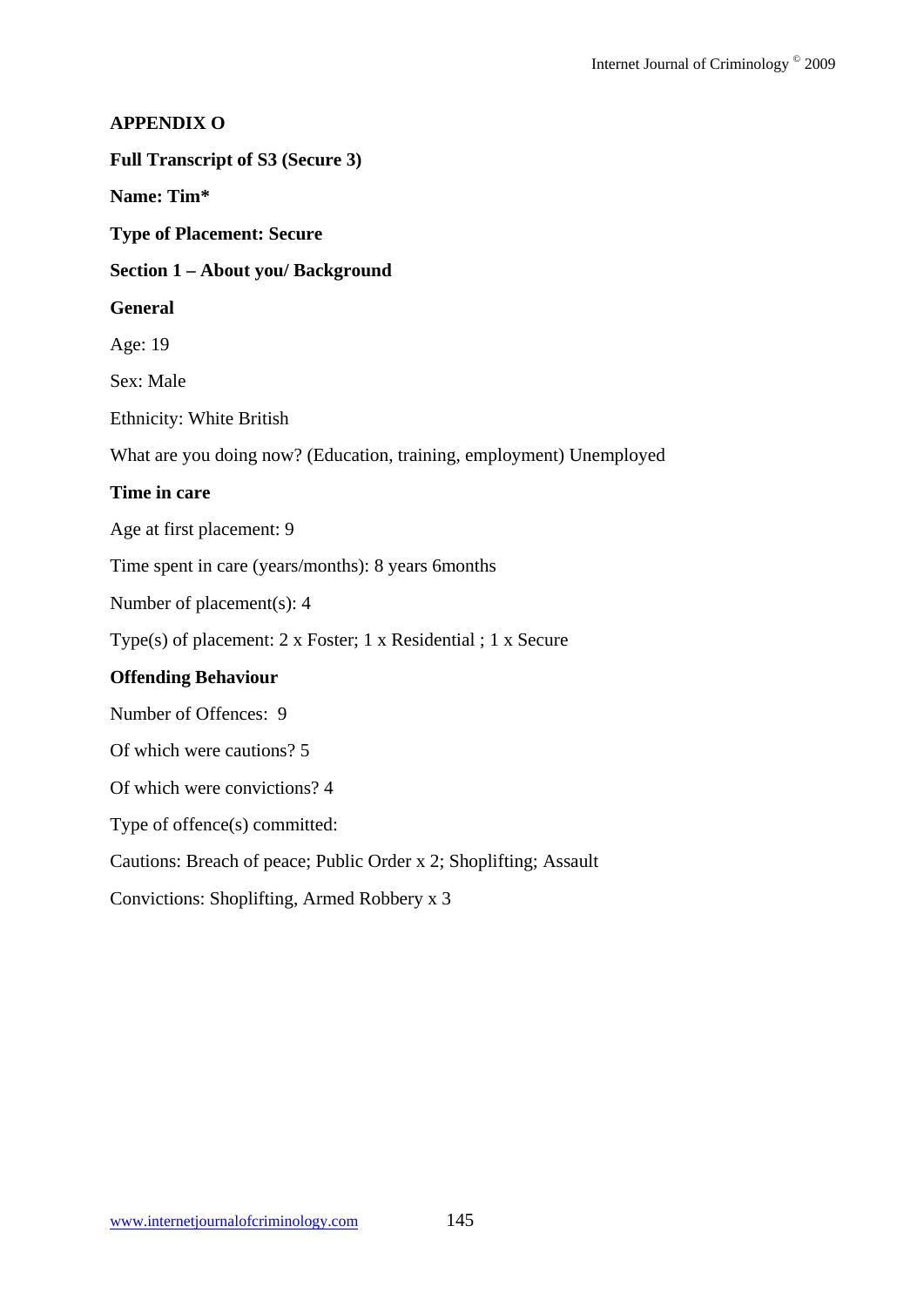## **Section 2 –The overall Care Environment/Experience and its impact on criminal behaviour**

**The following 12 aspects of life are known to relate to offending behaviour. How important were they for you in relation to** the start of **your offending behaviour?** (Please see the 'Explanations of Risk Factors' for guidance on the meanings of each of these risks)

1= Not important (being in care was a positive experience in this respect)

4= Very important (being in care was a negative experience in this respect)

| Please circle one number for each<br>influence or N/A if not applicable | Not important<br>(positive<br>experience) 1 |                |                         | <b>Very</b><br>important<br>(negative<br>experience) 4 |
|-------------------------------------------------------------------------|---------------------------------------------|----------------|-------------------------|--------------------------------------------------------|
| 1. Living arrangements                                                  | 1                                           | $\overline{2}$ | 3                       | 4                                                      |
| 2. Family and Personal<br>relationships                                 | 1                                           | $\overline{2}$ | 3                       | $\overline{\mathbf{4}}$                                |
| 3. Education, training and<br>employment                                | 1                                           | $\overline{2}$ | 3                       | $\overline{4}$                                         |
| 4. Neighbourhood/ Area lived in                                         | $\mathbf{1}$                                | $\overline{2}$ | $\overline{\mathbf{3}}$ | $\overline{4}$                                         |
| 5. Lifestyle                                                            | $\mathbf{1}$                                | $\overline{2}$ | 3                       | $\overline{4}$                                         |
| 6. Substance Use                                                        | 1                                           | $\overline{2}$ | $\overline{\mathbf{3}}$ | $\overline{4}$                                         |
| 7. Physical Health                                                      | $\mathbf{1}$                                | $\overline{2}$ | 3                       | $\overline{4}$                                         |
| 8. Emotional and Mental Health                                          | $\mathbf{1}$                                | $\overline{2}$ | 3                       | $\overline{\mathbf{4}}$                                |
| 9. Perception of self and others                                        | 1                                           | $\overline{2}$ | 3                       | $\overline{4}$                                         |
| 10. Thinking and behaviour                                              | $\mathbf{1}$                                | $\overline{2}$ | 3                       | $\overline{\mathbf{4}}$                                |
| 11. Attitudes to offending                                              | $\mathbf{1}$                                | $\overline{2}$ | 3                       | 4                                                      |
| 12. Motivation to change                                                | 1                                           | $\overline{2}$ | 3                       | $\overline{4}$                                         |

### **Areas with highest risk (Vulnerabilities): What do you feel made you offend/offend more?**

Risk 1: Stability

Risk 2: Low attachments and Criminal Parents

### **Areas with lowest risk: Which risk(s) do you feel had little impact on your offending behaviour?**

Risk 3: Education was good in secure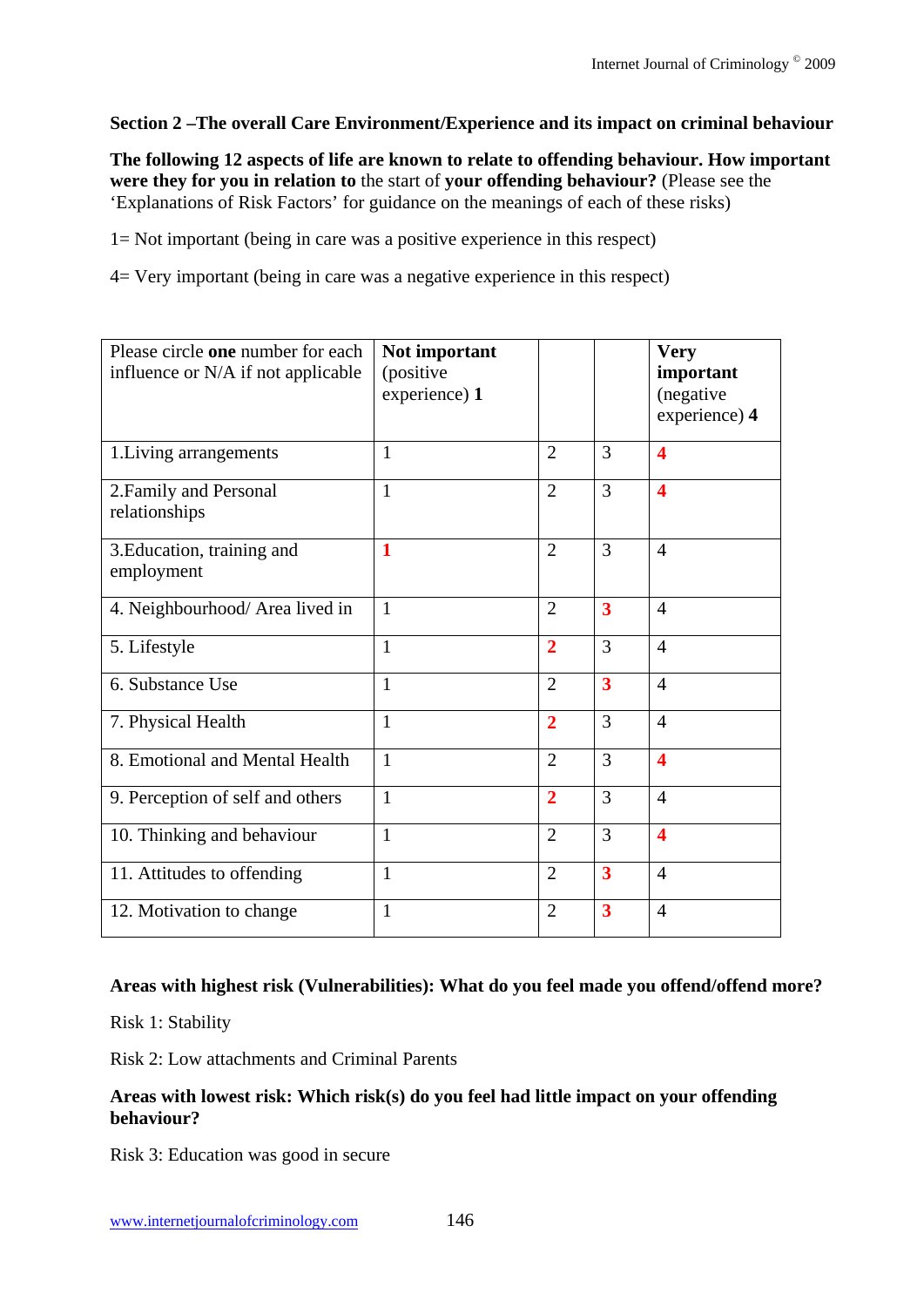## **Available protective factors (Resilience): What helped you keep out of trouble/ stop offending/offend less? What would have helped you keep out of trouble?**

Helped: Removed from peers who were criminal

Would have helped: Someone to love me.

#### **Section 3 – Open ended Questions linking Section 1 and 2, plus further questions on care environment/experience. Only relevant questions will be asked.**

### **Questions from Section 1**

Q1

*Interviewer:* **Could I start by asking you to give a brief description of your time in care, highlighting the time spent, types of placement, changes in placement and reasons for any changes?** 

*Tim:* I have been in care since I was nine. Was in two foster places for three years can't remember exactly how long in each think one for two years then one for one year... but they just didn't work out. Then I went into a residential unit when I was twelve ... moved into a secure unit when I was fifteen where I spent two and a half years as I had to as I was in trouble and was put in there to be punished and for my own welfare.

### $O(2a)$

### *Interviewer:* **Could you tell me what it was like growing up/spending time in care?**

*Tim:* Before I went into secure it was well slack and that... no discipline. No one ever wanted me I was just baggage to everyone involved.

b)

### *Interviewer:* **How do you think this compares with children growing up at home with their parents?**

*Tim:* Different. I always have been so envious of that family thing... no amount of belongings and fun buys that.

Q3

### *Interviewer:* **Can you tell me more about the circumstances of your offence(s)? E.g. what happened and when; why you think you offended at that time?**

*Tim:* When I was twelve is where it all started when I was in that stupid residential home. I got drunk with all the other people who lived there and we got arrested and cautioned. I think we did it as we were bored... well that's why I did it. Umm then there were the public orders... two of them. I was then fourteen and frustrated with live so smashed everything up and that... everything I saw when I was angry. So anger was the reason for that. Oh yeah I got told off... well cautioned for shoplifting at fourteen as well. I did that as I needed money for drink. The big ones happened soon after that where I stole and committed three armed robberies... well I didn't have a gun... but a big machete. I am so embarrassed but I did do all this. Why umm I was bored and had no good role models... had no money for what excited me so I made my own excitement.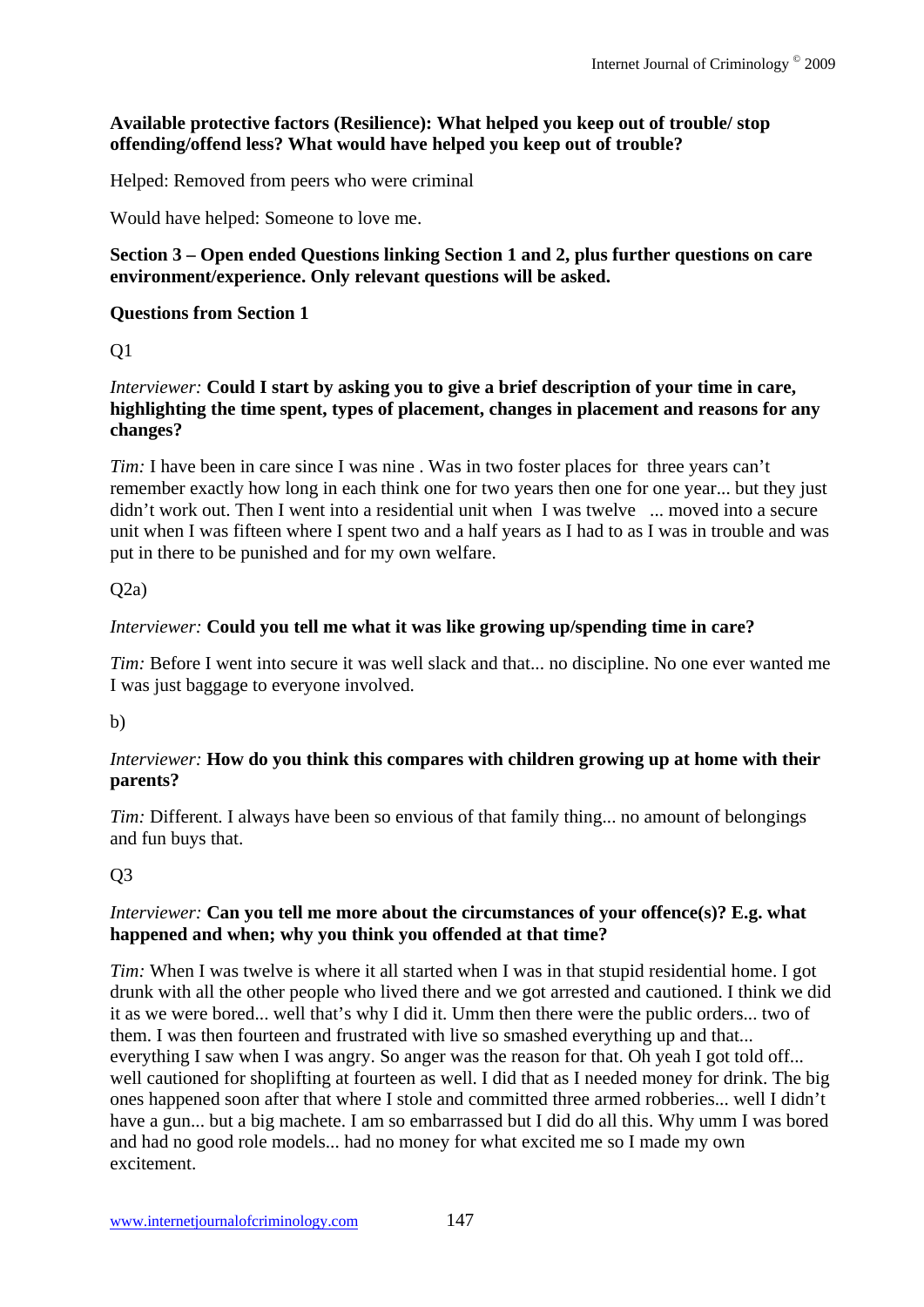### **Questions from Section 2**

*Interviewer:* **You assessed the key influences on offending behaviour in Section 2 of this interview. We will now discuss the relevant influences in relation to your care experience and involvement in criminal behaviour.** 

#### Q4 Risk 1.

#### *Interviewer:* **Can you describe your living arrangements, drawing on any particular aspects you feel may have been helpful and positive or alternatively disruptive or negative?**

*Tim:* Not helpful. I existed and that was all throughout all the placements I had no belonging... so that's got to be negative.

#### Q5 Risk 2.

#### *Interviewer:* **Through being in care, was your personal relationship with your friends, parents/wider family affected, if at all?**

*Tim:* I had no contact with family and no real friends in retrospect.

Q6 Risk 3.

*Interviewer:* **Could you give a brief description of your educational experiences (**e.g. *for example* **change of school, attendance, achievement, any exclusions, attitudes of teachers and other yps) whilst in care and any further training and employment afterwards?**

*Tim:* The education was very good in secure... crap before but secure made it good.

Umm employment..nah I am not employed but that's as I have a record. Everyone is so picky about that now. Especially as there is so much unemployment... they do not need to pick us for jobs.

#### *Interviewer:* **Were there any disruptions or hindrances in gaining your full potential? Was there a positive influence?**

*Tim:* Yeah there was before secure and they were bad... not the extra help I needed and the moving about all the time. In secure it was good but treated me as if I was stupid with the tests I took and work I did.

Q7 Risk 4.

*Interviewer:* **Please give a brief description of the location** (i.e. where it was; town, city, rural or urban area, near home/long way away) **of your** main **placement and how this affected your life if at all?** 

*Tim:* I was far away from everything as I was locked up and isolated you could say as my punishment.

Q8 Risk 5.

*Interviewer:* **How do you feel your general lifestyle was whilst in care,** e.g. *for example* **friendships, influence of other yps in care, how you used your spare time, financial issues** e.g. pocket money?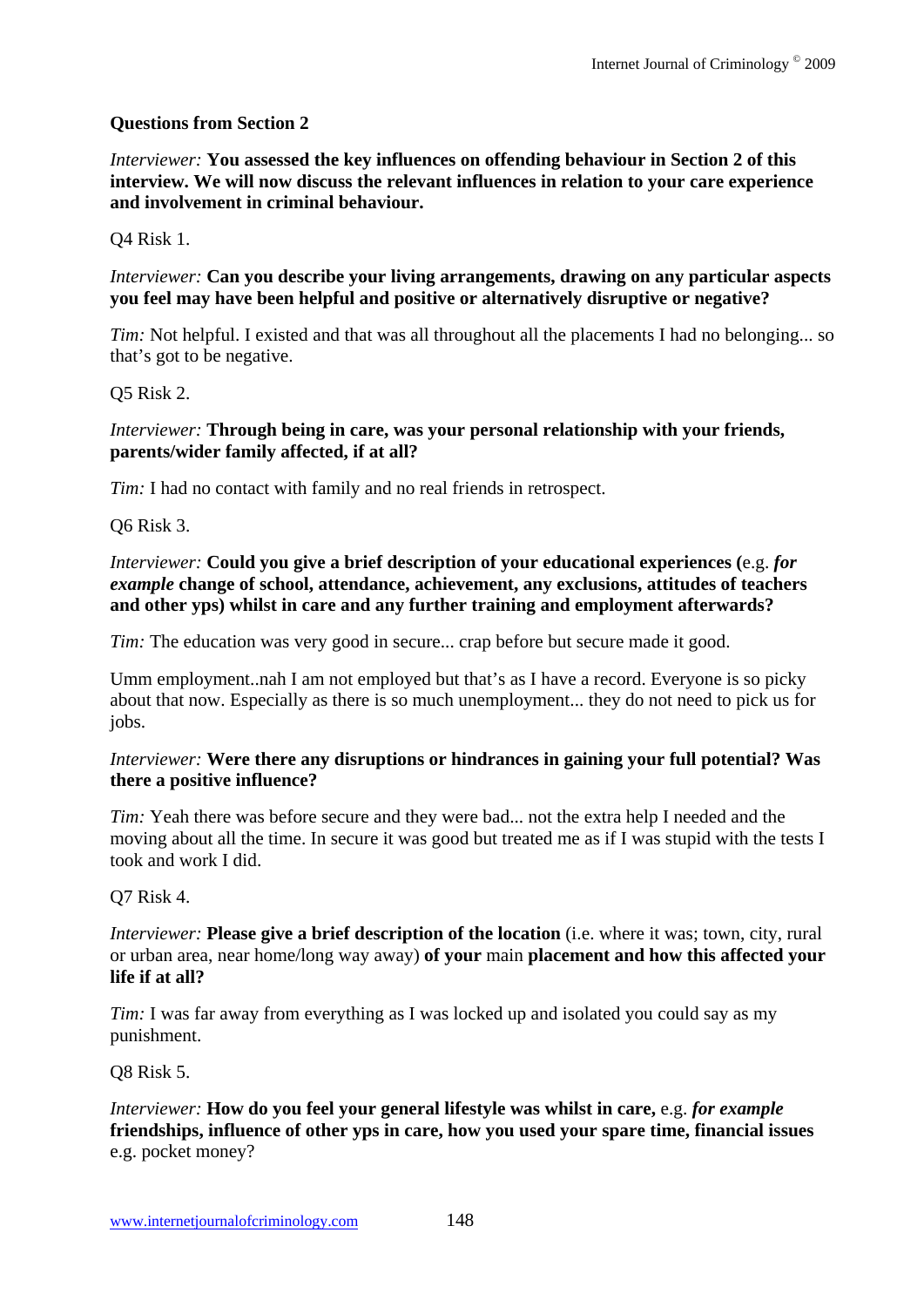*Tim:* It was good in the secure place as I couldn't be naughty... before it was awful in every way I went off the rails but secure changed my way of life. In there my spare time consisted of hobbies rather than stealing and fighting and that.

Q9 Risk 6.

### *Interviewer:* **Did you misuse substances before you were in care? Did you have any experiences of substance misuse whilst in care? If so please explain if/how these related to being in care**.

*Tim:* Not before but soon did when I was twelve in residential. It was not necessarily care that made me but initial rejection maybe to escape or something. Although if the care system filled in the gap of rejection I might have been ok. Then again can anything fill that hole? I don't think it can.

Q10 Risk 7.

### *Interviewer:* **Could you briefly describe your physical health whilst in care? Was this affected by the care environment?**

*Tim:* It was ok.

Q11 Risk 8.

### *Interviewer:* **What affect if any, did your care experience have on your emotional and mental health? Please give examples.**

*Tim:* It didn't really help. Friends play tricks on you in there and that fucked me up. Umm Was stressed a lot about the past and future and that kind of thing.

Q12 Risk 9.

## *Interviewer:* **Was your perception of yourself and others affected by your care experience?**

Tim: A bit I was kind of labelled as a bad person for what I had done. It was obvious I shouldn't be treated like a good guy but I saw myself as a bad person a lot of the time. I respected others a lot more in secure as I saw they were trying to help.

Q13 Risk 10.

### *Interviewer:* **What was your behaviour like whilst in care?** (towards other young people, staff, and other adults) **What were your attitudes to life? How did the placement influence your behaviour?**

*Tim:* Not the best to be truthful as you can probably see with what criminal stuff I have done... and this was just what I got caught for. I have done a lot more than this. Before secure I could act really badly and I did. When I was put into secure I had to behave to get me out but it wasn't nice at all.. it could have made me worse but I wanted to get out and that.

Q14 Risk 11.

## *Interviewer:* **Did you feel it was ok to offend or knew it was wrong? Did your experiences in care affect this? If so, how?**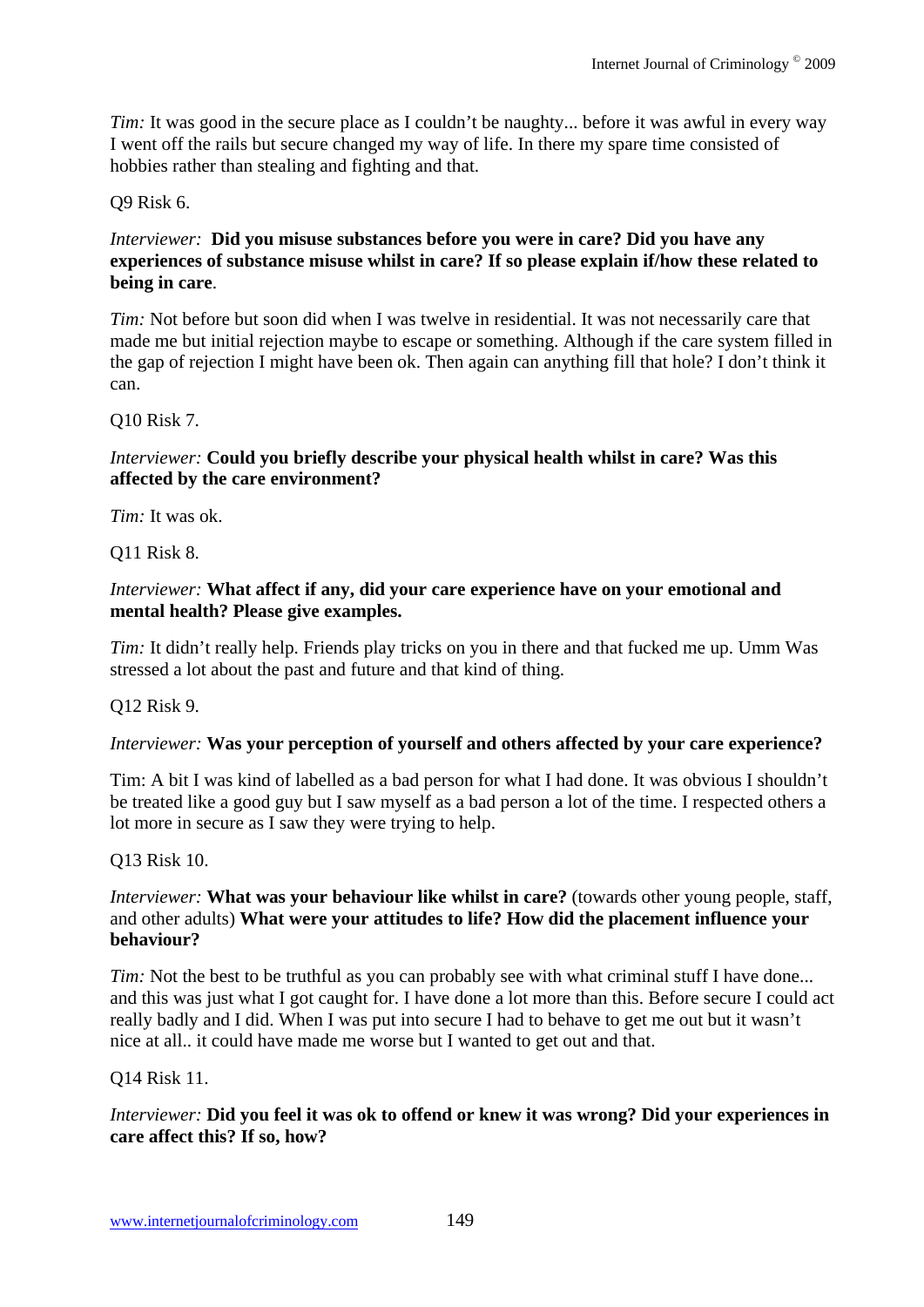*Tim:* I knew it was wrong. The environment showed me more people were doing it... everyone else was so even if it is wrong... if people are doing it... it is easier to follow and think it was ok.

Q15 Risk 12.

### *Interviewer:* **Did you feel motivated to change whilst in care? If so, how? If not, why?**

*Tim:* Not until I got into secure. I did then so I could get out.

Q16

#### *Interviewer:* **Which of the twelve risks do you feel was most important in relation to your offending behaviour** in *and* **your care experience? Why?**

*Tim:* two.. the family one. I wasn't loved and that mucked me up and made me go mental and flip out... doing stupid things.

Q17

#### *Interviewer:* **Which of the twelve risks do you feel was least important in relation to your offending behaviour** in *and* **your care experience? Why?**

*Tim:* Education... umm I am not sure but I always had education and that and secure we were made too.

### Q18

### *Interviewer:* **Do you feel your situation may have been different if not in care?**

*Tim:* Yes I wouldn't have been with so many troublesome people.

O<sub>19</sub>

If so why?

### **Questions expanding on previous sections paying attention to theoretical considerations**

### **Risk and Protective Paradigm**

### Q20 **R1**

### *Interviewer:* **Do you feel that you were isolated whilst being in care? If so why?**

*Tim:* Yes. I was locked up (Laughs).

Q21 **R2** 

### *Interviewer:* **Do you feel you received little supervision and discipline? If so why?**

*Tim:* No. I was highly supervised but in residential I remember there was little that worked.

Q22 **R3** 

### *Interviewer:* **Did you hold low attachments to your parents/family? How did this affect you?**

*Tim:* Yes it made me have low self worth.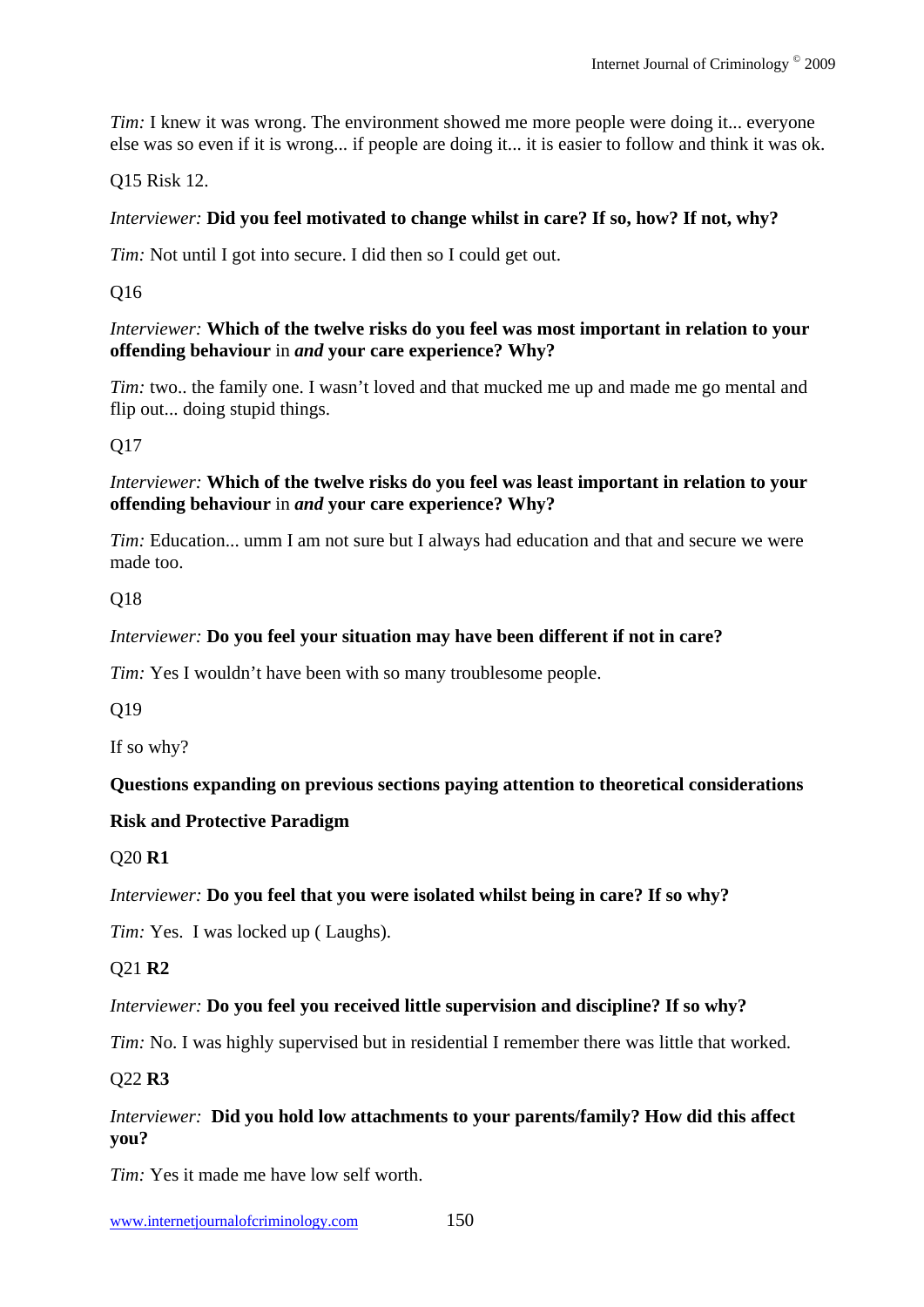## Q23 **R4**

## *Interviewer:* **Did you hold low attachments with others, e.g. peers? How did this affect you?**

*Tim:* Yes I had loose relationships with people... not real connections. It made me feel alone.

## Q24 **R5**

## *Interviewer:* **Did your family have a history of criminal activity? If so what?**

*Tim:* Yes. My mum was a hooker and my dad was a sex offender. I choose to not talk about it... do I have to?

*Interviewer:* No that's ample.

## Q25 **R6**

## *Interviewer:* **Did you have low achievement in school? Why do you feel this was?**

*Tim:* In secure I achieved so no. But before that I did as I was being moved around and no one really cared.

## Q26 **R7**

## *Interviewer:* **Did you play truant from school? If so why?**

*Tim:* Obviously not when I was in secure as I couldn't run away from it. But in residential I did all the time as I hated it.

## Q27 **R8**

## *Interviewer:* Did you have a poor relationship with the educational system? If so why?

*Tim:* Yes as I only did it when had to. I hated it.

## Q28 **P1**

## *Interviewer:* **Do you feel you held a positive attitude to schooling?**

*Tim:* No.

## Q29 **P2**

## *Interviewer:* **Did you achieve at school?**

*Tim:* Not really.

## Q30 **P3**

## *Interviewer:* **Did you hold positive attachments with people? If so who?**

*Tim:* Yes only my social worker. It was my only relationship with anyone.

## Q31 **P4**

## *Interviewer:* **Did you have encouragement and guidance for positive achievements,** e.g. *for example* **educational achievement? If so, who from?**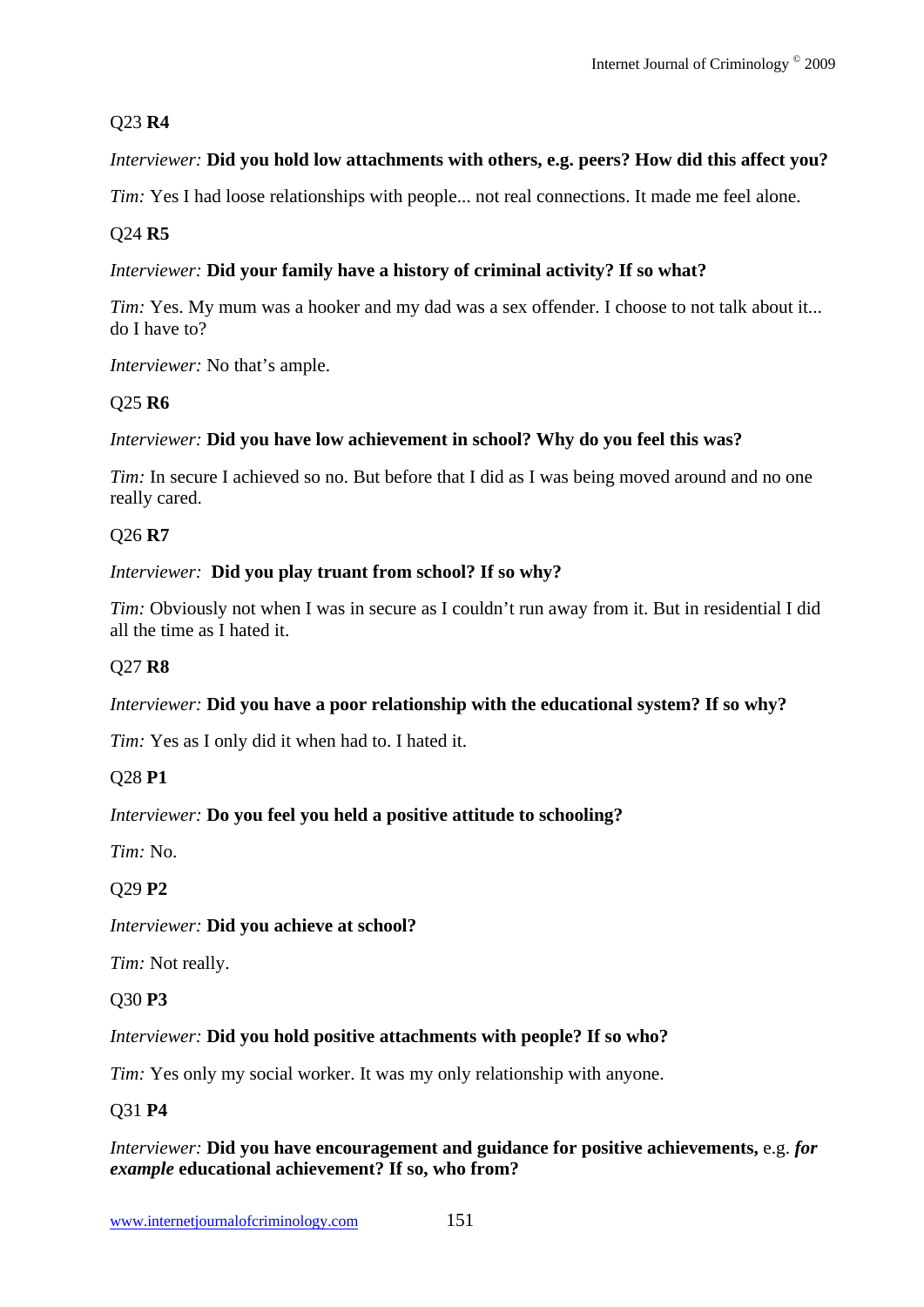*Tim:* Yes I did in secure from everyone involved but not before then.

## Q32 **P5**

### *Interviewer:* **Did you receive supervision and discipline, if so who from?**

*Tim:* Yes from workers in the secure... before then no I didn't.

## Q33 **P6**

*Interviewer:* **Did you receive recognition and praise for your positive actions?**

*Tim:* Yes.

Q34 **P7** 

*Interviewer:* **Did you have expectations from others in relation to your achievements and actions? Please illustrate your answer.**

*Tim:* Yes I had encouragement from my social worker in secure.

### **Control Theory and Social Bonds**

Q35 **A1** 

*Interviewer:* **Could you tell me a bit more about your relationships with your carers and family and friends? Did you feel close to anyone in particular?**

*Tim:* No.

### Q36 **A2**

#### *Interviewer:* **Do you feel you had stability in your placement(s)? Who were you attached to? (Birth parents, carers, friends, staff) Please illustrate your answer with the reasons why.**

*Tim:* No they were always changing... I was always being moved and that. I wasn't attached to people really. In secure I knew I was going to be there for a long time so this changed a bit and became close to staff and social worker.

### Q37 **A3**

### *Interviewer:* **Did you hold a sensitivity to the opinion of others in relation to choosing your actions? Please illustrate your answer.**

*Tim:* No as I wasn't really close enough to anyone to care... my trust levels were very low most of the time... with only few exceptions.

### Q38 **A4**

### *Interviewer:* **Did you hold respect for your carers/family/close network? Please give details of your answer.**

*Tim:* I had to respect people in secure... didn't before that. Then again my social worker I respected a lot and that was my own choice.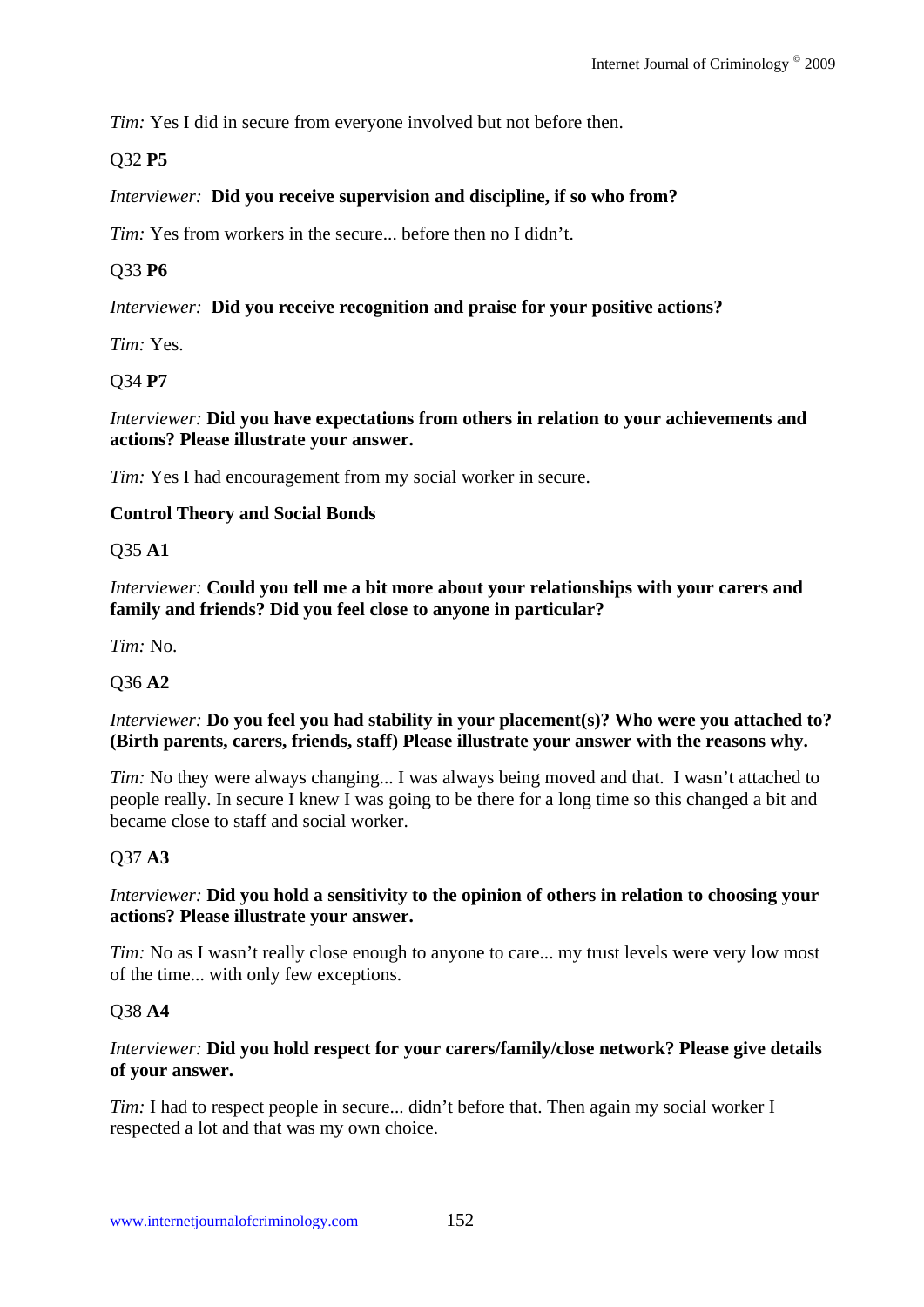## Q39 **C1**

#### *Interviewer:* **Were you committed to anything in particular whilst in care,** e.g. *for example* **education, interests, hobbies? Please give an example of your commitments or why you feel you were not able to commit to anything in particular.**

*Tim:* Before secure I wasn't as I just wanted to misbehave and that... I couldn't commit as I didn't know how to. Then in secure I was so bored I signed up to classes to make the time go.

### Q40 **C2**

#### *Interviewer:* **Do you feel that you were committed to the norms of a person of your age group whilst in care,** e.g. *for example* **achieving at school, planning for the future? Did you carers help or hinder this at all?**

*Tim:* No. I was reckless and lived for the day.. not caring what was round the corner. They all helped before secure but obviously didn't work they didn't understand and really care. They just wanted to go home as it was just a job for them. Umm so I have never really been normal but am trying now.. well since I was put away.

### Q41 **I1**

### *Interviewer:* **Did you involve yourself in day to day activities whilst in care?** (E.g. *for example* **washing up, cooking, cleaning) Please illustrate your answer.**

*Tim:* was given chores to do in secure.

### Q42 **I2**

### *Interviewer:* **Have you whilst in care/after care been involved in conventional activities?**

#### **School/Education/Training?**

*Tim:* I was educated in secure and actually did it. I went to the lessons and got certificates and that. Not really recognised though. Not GSCE's or anything. But I think I was put behind due to all the moving about and worry.

#### *Interviewer:* **Employment?**

*Tim:* No.

#### *Interviewer:* **Hobbies?**

*Tim:* Liked football.

Q43 **B1** 

#### *Interviewer:* **Did you agree and believe in the rules you were made to follow to whilst in care? Please illustrate your answer.**

*Tim:* I was punished so saw consequences which made me agree. Before that though I didn't.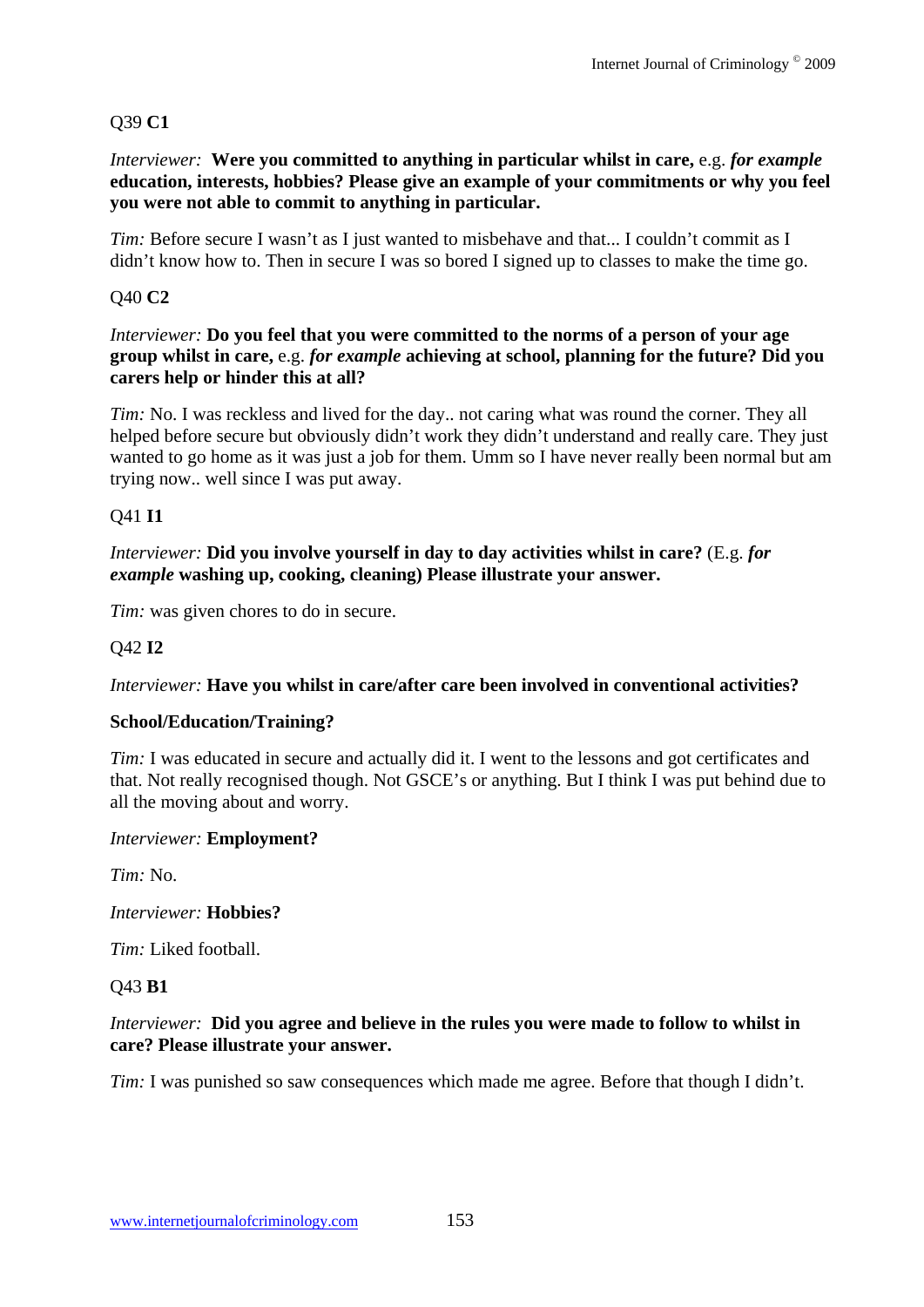## Q44 **B2**

#### *Interviewer:* **Do you respect the legal rules attributed to people's actions including your own?** E.g. *for example* **believe in punishment for the protection of others. Please give reasons for your answer.**

*Tim:* Before secure I didn't... I rebelled I was just too young I think. Then I had to respect it as I was in a place where was punishing you and this was a good thing I think. Showed you, you had to be punished.

#### **Anomie and Strain**

### Q45 **M1**

### *Interviewer:* **Do you feel the care system allowed you to achieve your full potential in relation to educational achievement? Did you have the potential to fulfil your capabilities?**

*Tim:* Nope.. well as I keep saying there was a difference. As in before secure I had a lot of problems that weren't met and I mucked up. Then in there it all seemed to be addressed and efforts were made to make me better. I didn't have the support before to achieve and even when in there they hardly strained me to do really well.. just the basics.

#### *Interviewer:* **Did the care experience restricted life chances? Please explain your answer, illustrating ways in which it may have helped or hindered your achievements.**

*Tim:* yes I think it has on a whole. As before I was locked up.. made me worse behaved. Then I am kind of marked as a criminal now. The secure has helped as it has made me know to stay on the right side of the law now.

### Q46 **M2**

#### *Interviewer:* **Do you feel your early experiences in care have allowed you to gain a job which caters for your financial and material needs? Do you have the potential to fulfil your capabilities?**

*Tim:* No even when secure helped in education it not nearly enough. I think I am screwed like I said before on the last question.

### *Interviewer:* **Has the care experience restricted life chances? Please explain why you feel this is the case.**

*Tim:* Yes as the early experiences made me worse. Even with secures positive help.. the trouble caused by over placements pushed me into crime... which made me get a record.

### Q47 **M3**

### *Interviewer:* **Are you financially secure now? Were you aided in your transition to adulthood?**

*Tim:* No. I was supported on release before I was eighteen. Now I am 19 and I live in council place.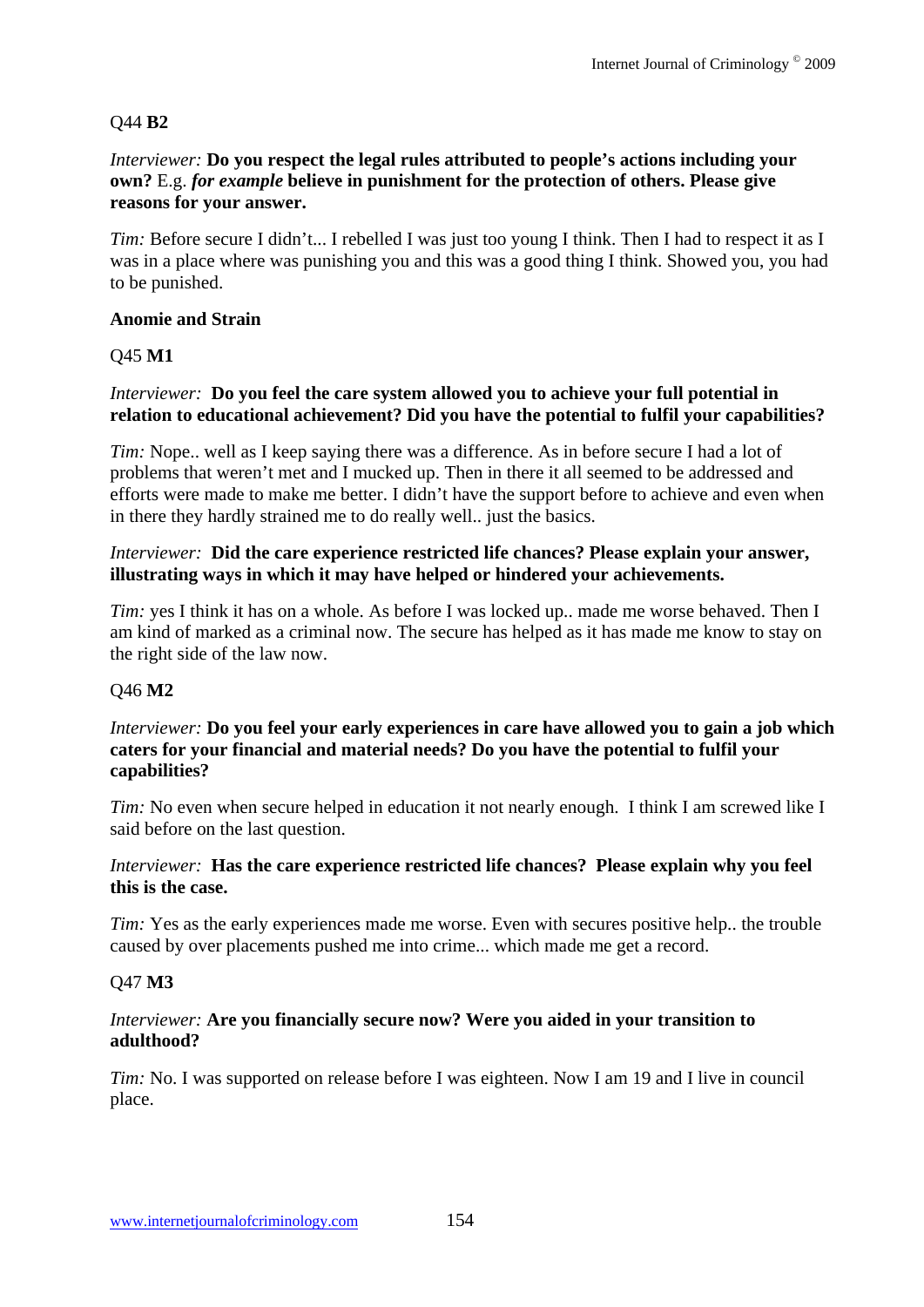### Q48 **M4**

*Interviewer:* **Do you feel you committed any offences to gain anything otherwise not easily available to you?**

#### *Tim:* Yes I stole.

#### *Interviewer:* **Did the circumstances of the care experience have an influence on your offending behaviour? Please give examples.**

*Tim:* Yes I stole to get stuff as I never had what I needed in my eyes.

#### Q49 **G1**

*Interviewer:* **What do you feel your main aspirations are? Do you feel you have the means of gaining them? Please give examples.** 

*Tim:* To do GSCE's. Yeah I can and have been advised to do them and get some proper education behind me.

### Q50 **G2**

#### *Interviewer:* **Do you feel you have the ability to live a life legally whilst still gaining the financial needs you require?**

*Tim:* No but I will have to. Many people don't... but I have to try before I am sent into prison and have a life fuelled with crime and that shit.

#### **Summary**

Q51

#### *Interviewer:* **What do you feel was the most negative experience whilst being in care in relation to** the onset of **your criminal behaviour?**

*Tim:* I had a lack of emotional support and not enough focus on why you're in secure. Also I feel being locked up could offer a fake sense of success. I was a lucky one... many of my friends actually were back in prison soon after as the real world there are many more temptations.

### Q52

### *Interviewer:* **Positively, what do you feel the care experience offered?**

*Tim:* Safety and when I was locked up it also made me feel stable with routine and that.

Q53

#### *Interviewer:* **Did the care experience make things better or worse in relation to your offending behaviour?**

*Tim:* It made it worse as I didn't do anything before I went into secure that was too bad. But secure made me see the consequences so I became good. It made me better.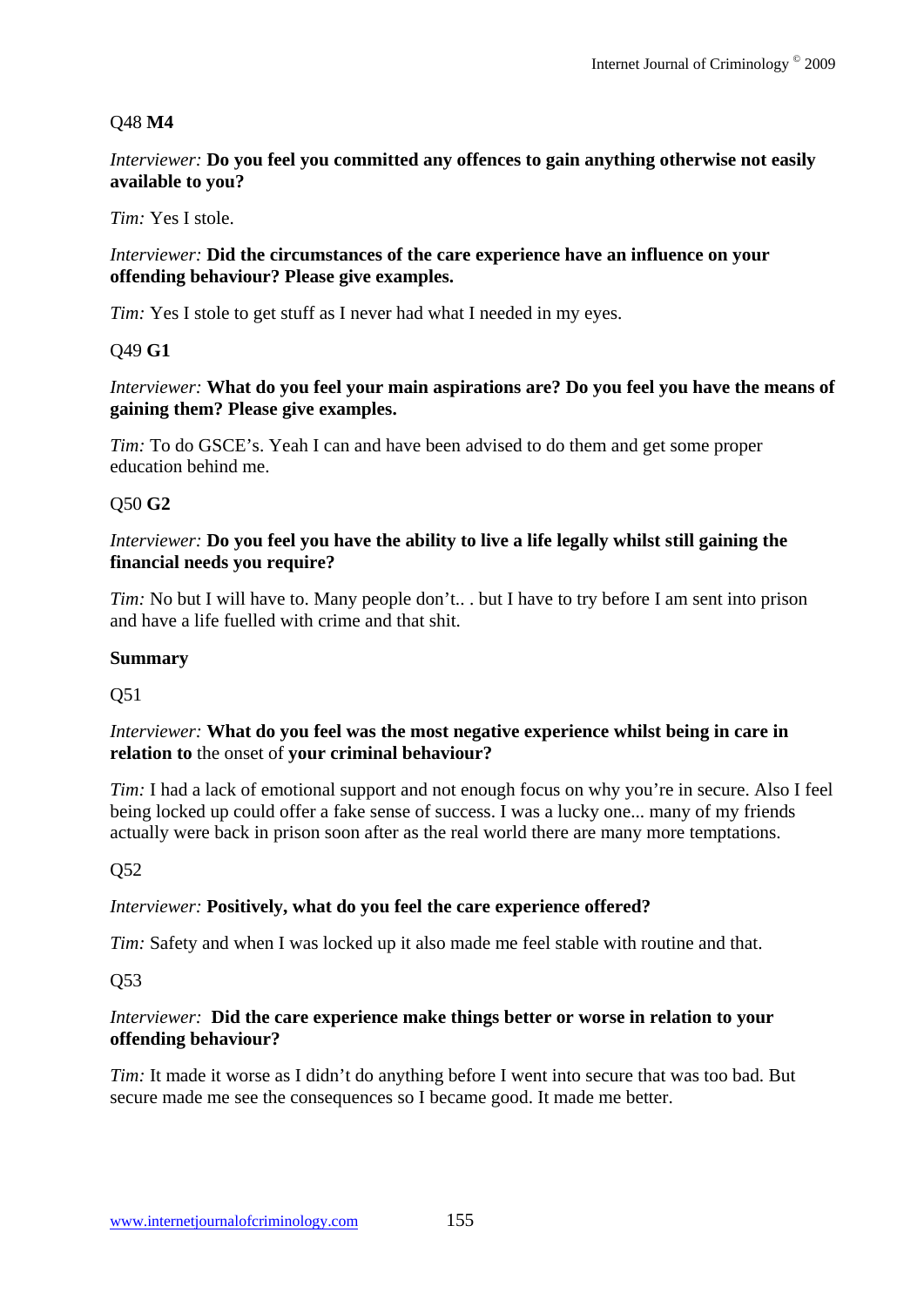## Q54

*Interviewer:* **What do you believe is needed to aid the problem of the prevalence of criminal careers within the care environment and after?**

*Tim:* More emotional support and psychological help.

Q55

*Interviewer:* **Is there anything else you would like to add in relation to your care experience and criminal behaviour,** e.g. your main concerns.

*Tim:* The system is really quite shit and defiantly needs reviewing. I mean secure does what it needs to. It is a superficial environment... in the real world everything is harder and a lot of people I knew slipped back. I have been told I went against the odds and it's had been hard.

*Interviewer:* **Thank you for taking part in this interview. All information will be held confidentially and you have the right to withdraw from the research at any point. Please be aware of the services at Waves Community Centre if needed, or alternatively with issues surrounding content of the interview contact myself on the information given prior to the interview.**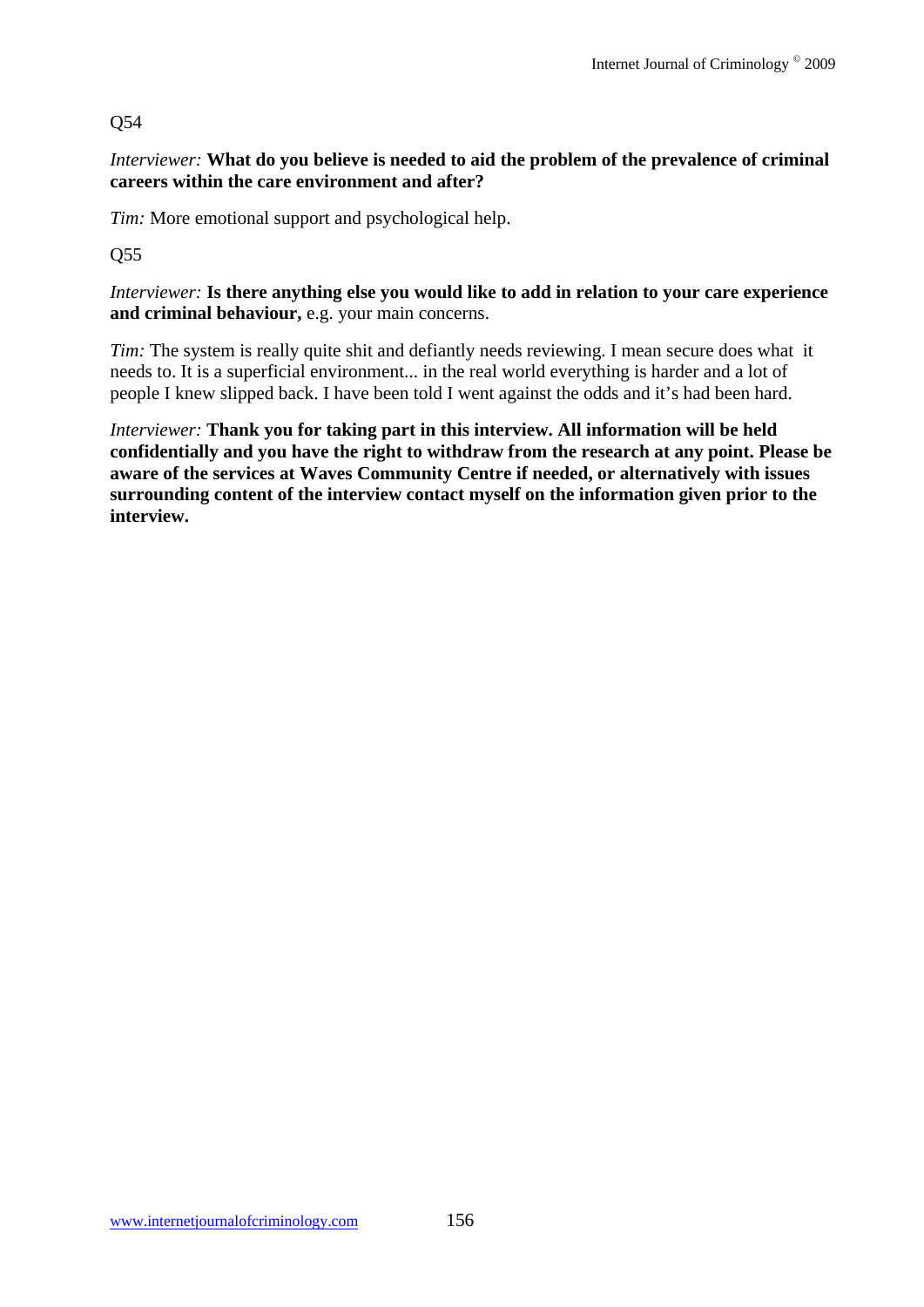### **APPENDIX P**

#### **Full Transcript of F1 (Foster 1)**

**Name: Kay\*** 

**Type of Placement: Foster** 

#### **Section 1 – About you/ Background**

#### **General**

Age: 19

Sex: Female

Ethnicity: White British

What are you doing now? (Education, training, employment) Employed

#### **Time in care**

Age at first placement: 11

Time spent in care (years/months): 7 years

Number of placement(s): 1

Type(s) of placement: Foster (Long term)

### **Offending Behaviour**

Number of Offences: 3

Of which were cautions? 3

Of which were convictions? 0

Type of offence(s) committed: Shoplifting, Assault and Drunk and Disorderly.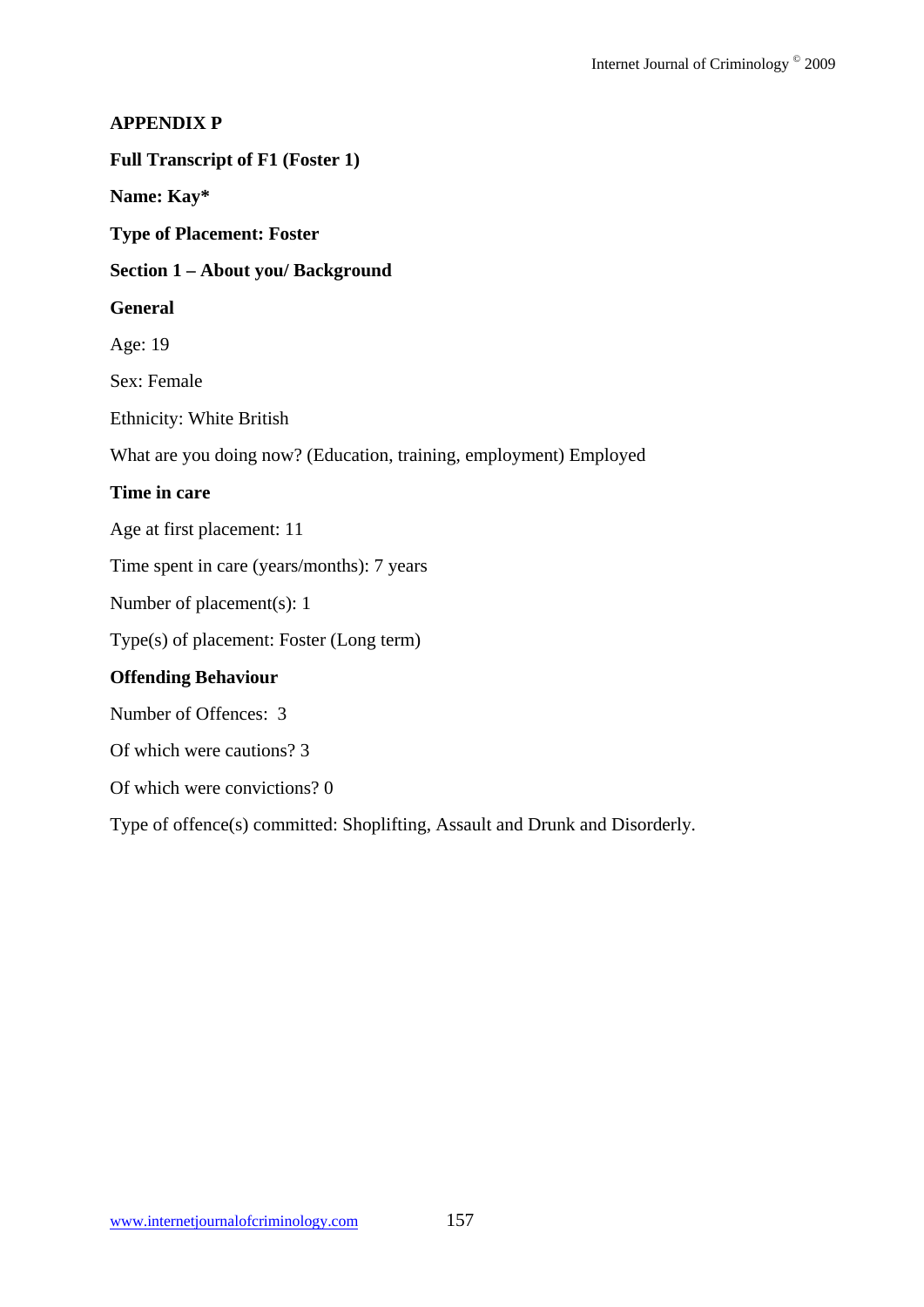## **Section 2 –The overall Care Environment/Experience and its impact on criminal behaviour**

**The following 12 aspects of life are known to relate to offending behaviour. How important were they for you in relation to the start of your offending behaviour?** (Please see the 'Explanations of Risk Factors' for guidance on the meanings of each of these risks)

1= Not important (being in care was a positive experience in this respect)

4= Very important (being in care was a negative experience in this respect)

| Please circle one number for each<br>influence or N/A if not applicable | Not important<br>(positive<br>experience) 1 |                |                         | <b>Very</b><br>important<br>(negative<br>experience) 4 |
|-------------------------------------------------------------------------|---------------------------------------------|----------------|-------------------------|--------------------------------------------------------|
| 1. Living arrangements                                                  | $\mathbf{1}$                                | $\overline{2}$ | 3                       | $\overline{4}$                                         |
| 2. Family and Personal<br>relationships                                 | 1                                           | $\overline{2}$ | 3                       | $\overline{4}$                                         |
| 3. Education, training and<br>employment                                | $\mathbf{1}$                                | $\overline{2}$ | 3                       | $\overline{4}$                                         |
| 4. Neighbourhood/ Area lived in                                         | $\mathbf{1}$                                | $\overline{2}$ | 3                       | $\overline{4}$                                         |
| 5. Lifestyle                                                            | 1                                           | $\overline{2}$ | 3                       | $\overline{4}$                                         |
| 6. Substance Use                                                        | $\mathbf{1}$                                | $\overline{2}$ | $\overline{\mathbf{3}}$ | $\overline{4}$                                         |
| 7. Physical Health                                                      | $\mathbf{1}$                                | $\overline{2}$ | 3                       | $\overline{4}$                                         |
| 8. Emotional and Mental Health                                          | $\mathbf{1}$                                | $\overline{2}$ | $\overline{\mathbf{3}}$ | $\overline{4}$                                         |
| 9. Perception of self and others                                        | $\mathbf{1}$                                | $\overline{2}$ | $\overline{\mathbf{3}}$ | $\overline{4}$                                         |
| 10. Thinking and behaviour                                              | $\mathbf{1}$                                | $\overline{2}$ | 3                       | $\overline{4}$                                         |
| 11. Attitudes to offending                                              | $\mathbf{1}$                                | $\overline{2}$ | 3                       | $\overline{4}$                                         |
| 12. Motivation to change                                                | $\mathbf{1}$                                | $\overline{2}$ | 3                       | $\overline{4}$                                         |

# **Areas with highest risk (Vulnerabilities): What do you feel made you offend/offend more?**

Risk 5: Reckless behaviour (Lifestyle)

Risk 6: Substance use caused offences

Risk 8: Emotional health – mum being ill and past events

Risk 9: Perception of self – had a criminal identity

### **Areas with lowest risk: Which risk(s) do you feel had little impact on your offending behaviour?**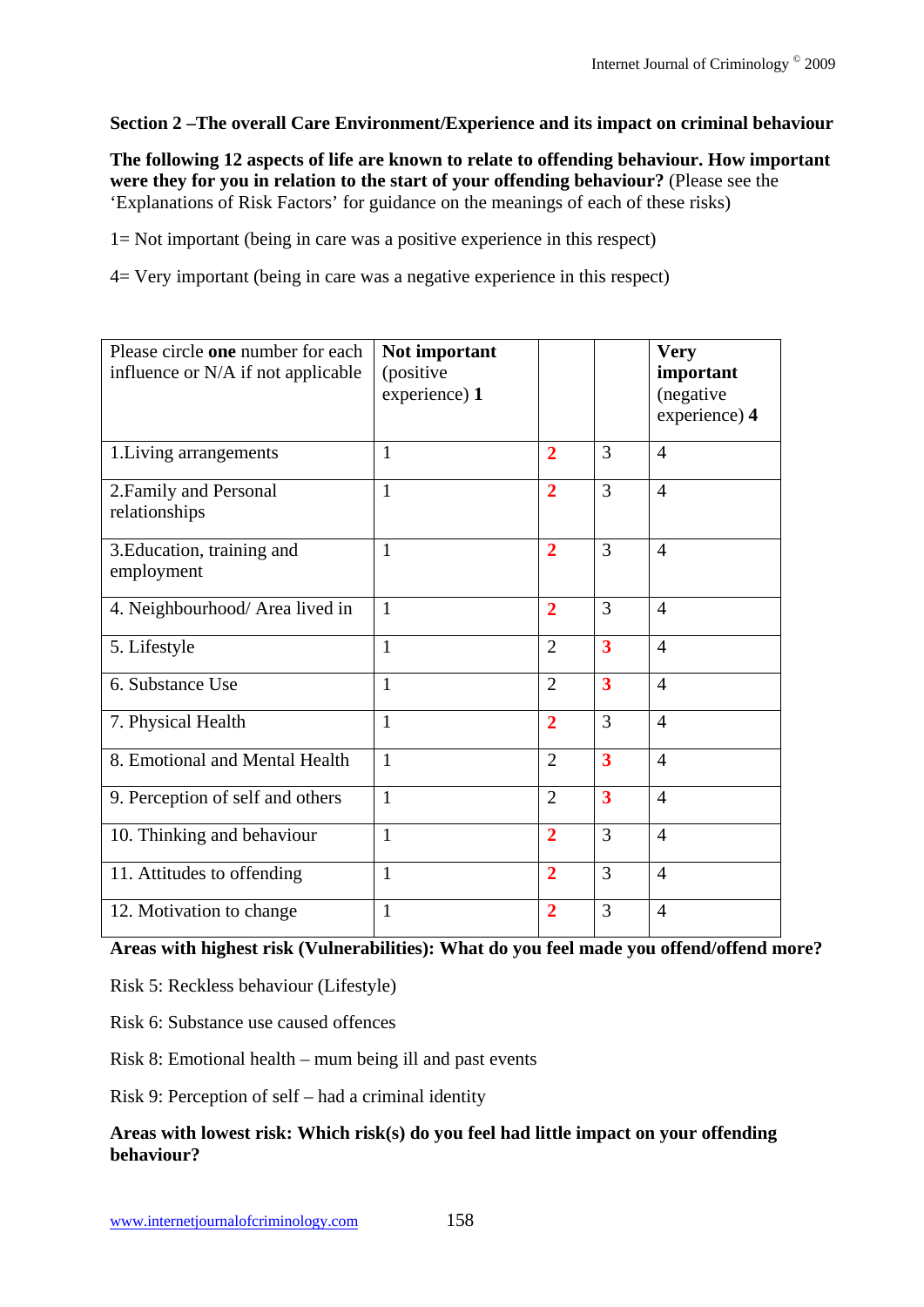Risk 1: Living arrangements – had stability

Risk 2: Family relationships – still saw mum

Risk 3: Educational experiences – got 9 GCSE's

**Available protective factors (Resilience): What helped you keep out of trouble/ stop offending/offend less? What would have helped you keep out of trouble?**Helped: Respect for mum and foster mum,Would have helped: Not being involved in drugs and alcohol. This was the onset of all criminal behaviour. NB – Reference to how she made choices to go out of control not CE.

**Section 3 – Open ended Questions linking Section 1 and 2, plus further questions on care environment/experience. Only relevant questions will be asked.** 

### **Questions from Section 1**

Q1

*Interviewer:* **Could I start by asking you to give a brief description of your time in care, highlighting the time spent, types of placement, changes in placement and reasons for any changes?**

*Kay:* It was awful at first I really missed my mum. When I realised it wasn't her fault I felt better about it though. I moved into a long term foster home which was a stage under adoption. It was a very happy childhood except obvious traumas of my mum being ill but that's understandable I think.

 $O(2a)$ 

### *Interviewer:* **Could you tell me what it was like growing up/spending time in care?**

*Kay*: I was loved dearly by my mum and foster carers. I was so lucky I had a long term placement.

b)

### *Interviewer:* **How do you think this compares with children growing up at home with their parents?**

*Kay:* I had everything I would have had living with family. I still saw my mum lots... she was just too ill to look after me. Everything was normal except that.

## Q3

### *Interviewer:* **Can you tell me more about the circumstances of your offence(s)?** E.g**. what happened and when; why you think you offended at that time?**

*Kay:* Yeah for sure. I shoplifted to buy drink and nick drink when I was like fourteen. I did this as I was bored and everyone was doing it all the time so why not! The drinking was bad for me I lost control one night when I was about fifteen and assaulted a girl for no reason. I did this because I was drunk and out of control... I would drink and get out so wrecked I didn't know what I was doing and would be vicious. Maybe I was angry about my mum and would use it to escape reality... that kind of thing. Then at sixteen the drinking was even more worse... I would go to clubs then and would be such a mess... I got away with it lots but then one night I got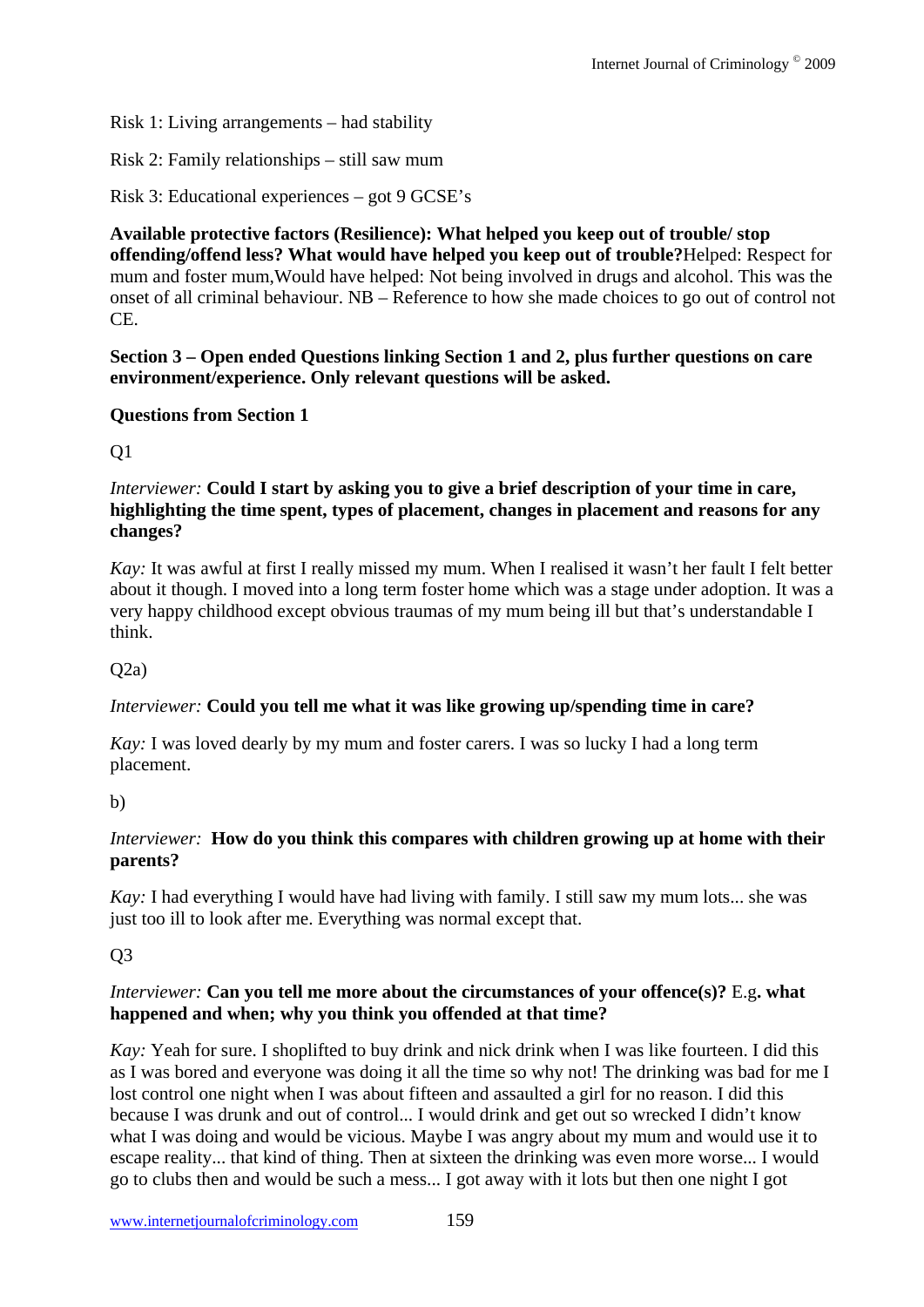caught for drunk and disorderly and was arrested. They cautioned me which was lucky. All of it was just to be reckless I guess... although it was fun and the to do thing... drinking that is. Maybe I just couldn't handle my drink.

### **Questions from Section 2**

### *Interviewer:* **You assessed the key influences on offending behaviour in Section 2 of this interview. We will now discuss the relevant influences in relation to your care experience and involvement in criminal behaviour.**

Q4 Risk 1.

### *Interviewer:* **Can you describe your living arrangements, drawing on any particular aspects you feel may have been helpful and positive or alternatively disruptive or negative?**

*Kay*: They were positive I had a lot of love and support from my carers and mum as much as she could show. Even when she was going for bad stages I knew she loved me to bits. I knew that my carers were going to look after me until I was eighteen... they promised me that... so in this sense I knew I was not going to be moved again... I grew to love them like my own parents.

### Q5 Risk 2.

### *Interviewer:* **Through being in care, was your personal relationship with your friends, parents/wider family affected, if at all?**

*Kay:* No I was placed near where I grew up in my early childhood with my mum.

### Q6 Risk 3.

### Interviewer: **Could you give a brief description of your educational experiences** (e.g. *for example* **change of school, attendance, achievement, any exclusions, attitudes of teachers and other yps) whilst in care and any further training and employment afterwards**?

*Kay:* I stayed at the same school which was lucky... obviously changing schools as got older but with the people I knew which was good. I went to school most of the time and thought it was ok as far as school was. I got nine GCSE's so I could have gone to college but I chose to train as a hairdresser... which is what I am doing now as an apprentice.

### *Interviewer:* **Were there any disruptions or hindrances in gaining your full potential? Was there a positive influence?**

*Kay*: No hindrances but certainly encouragement as my carers wanted me to do well as they were both achievers they expected me to do the same. They were so proud of my results... I remember them throwing me a surprise party which was lovely of them. They were so sweet.

### Q7 Risk 4.

*Interviewer:* **Please give a brief description of the location** (i.e. where it was; town, city, rural or urban area, near home/long way away) **of your main placement and how this affected your life if at all?** 

*Kay*: It was a good location near where I was with my mum so it had no affect on my life really.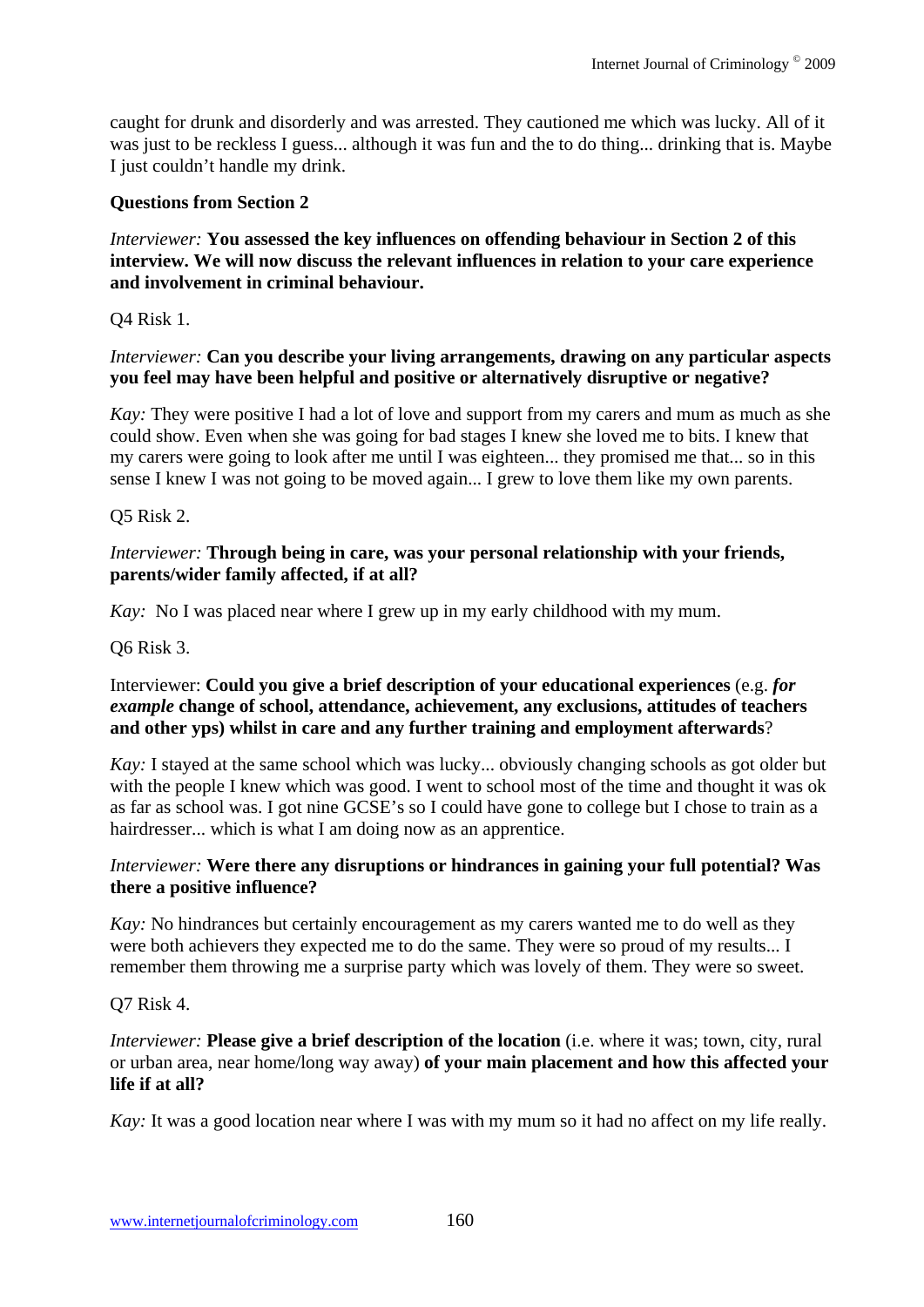Q8 Risk 5.

*Interviewer:* **How do you feel your general lifestyle was whilst in care,** e.g. *for example* **friendships, influence of other yps in care, how you used your spare time, financial issues** e.g. pocket money?

*Kay:* It was ok... I had friendships with lots of people... a lot of older friends. I would always have money and that but I did waste it a lot on drink which made my lifestyle not the most perfect. This was my own choice though... no one made me be irresponsible except me. Yes I did have bad influences but also as many if not more good influences... I chose to behave like I did. No one put a gun to my head.

Q9 Risk 6.

### *Interviewer:* **Did you misuse substances before you were in care? Did you have any experiences of substance misuse whilst in care? If so please explain if/how these related to being in care.**

*Kay:* No not before but that's because I was only seven ( Laughs). I then started smoking cannabis at about fifteen as well as drinking. When I started clubbing at sixteen I started to do ecstasy as well as drink and cannabis as that's the clubbing scene. I don't think this was related to being in care but the reasons in which I was in care. Umm I mean to escape my worries of my mum.

Q10 Risk 7.

### *Interviewer:* **Could you briefly describe your physical health whilst in care? Was this affected by the care environment?**

*Kay:* It was good thanks. The care environment made it better as my mum failed to keep up with doctors and jabs and that where she was ill.

Q11 Risk 8.

### *Interviewer:* **What affect if any, did your care experience have on your emotional and mental health? Please give examples.**

*Kay*: It tried to help but mental state of mind was bad as I knew I wasn't with my mum and I should be to look after her as I was all she had.

Q12 Risk 9.

### *Interviewer:* **Was your perception of yourself and others affected by your care experience?**

*Kay:* No I think I had a low self identity which led to criminal behaviour and that.

Q13 Risk 10.

### *Interviewer:* **What was your behaviour like whilst in care?** (towards other young people, staff, and other adults)

*Kay:* I had behaved well to those I cared about. Only when I was drunk I would be a twat and act like an idiot really.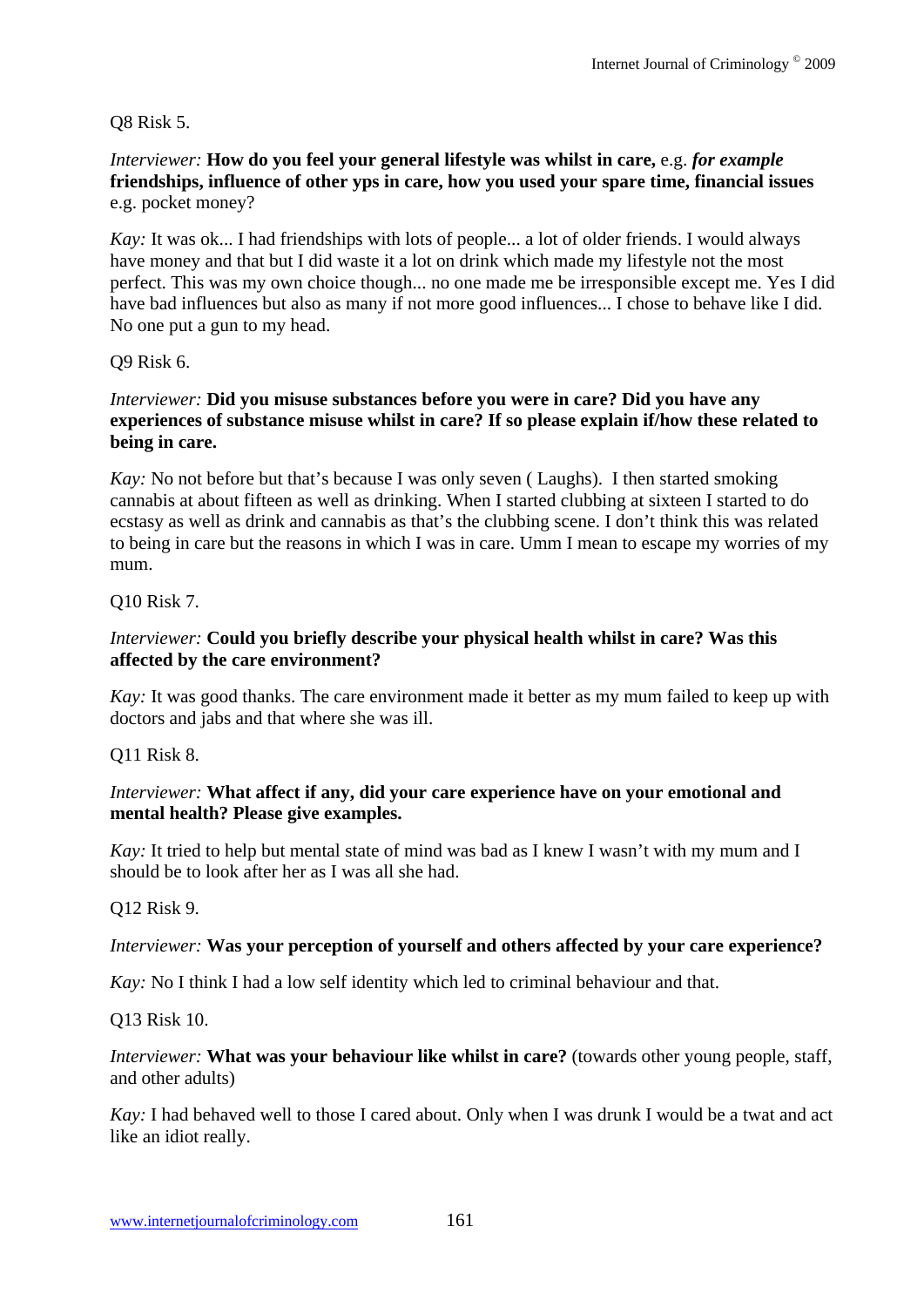### *Interviewer:* **What were your attitudes to life? How did the placement influence your behaviour?**

*Kay*: It didn't really make it worse as I chose to do all the stuff by drinking when I knew what would happen. My attitudes were who cares about the consequences when you can have fun.

## Q14 Risk 11.

### *Interviewer:* **Did you feel it was ok to offend or knew it was wrong? Did your experiences in care affect this? If so, how?**

*Kay:* I knew it was wrong. My carers reinforced this and tried to help me by offering counselling and stuff like that to address my need for drinking and anger. I chose to offend and I knew what I was doing... it wasn't some ( PAUSE) ummm thing I was forced to do. I had everything I needed yet still chose to risk it all.

## Q15 Risk 12.

## *Interviewer:* **Did you feel motivated to change whilst in care? If so, how? If not, why?**

*Kay:* Yes I was punished by foster parents so it made me want to behave as I hates it. They tried so hard but in the end I would behave only to get let back out to be bad again.

## Q16

## *Interviewer:* **Which of the twelve risks do you feel was most important in relation to your offending behaviour in your care experience? Why?**

*Kay:* I think it was my substance use so risk six. It was this that caused my reckless and aggressive uncontrollable behaviour.

## Q17

### *Interviewer:* **Which of the twelve risks do you feel was least important in relation to your offending behaviour in your care experience? Why?**

*Kay:* Risk two. As I had quite good relationships. I would have rated it as one but it was not a positive experience as I should have been with my mum who shouldn't have been ill.

## Q18

## *Interviewer:* **Do you feel your situation may have been different if not in care?**

*Kay:* Everything was good but I would have been complete if my mum was with me. Then again I still might have chosen to do it anyway... so it's hard to say.

## Q19

If so why?

## **Questions expanding on previous sections paying attention to theoretical considerations**

## **Risk and Protective Paradigm**

Q20 **R1**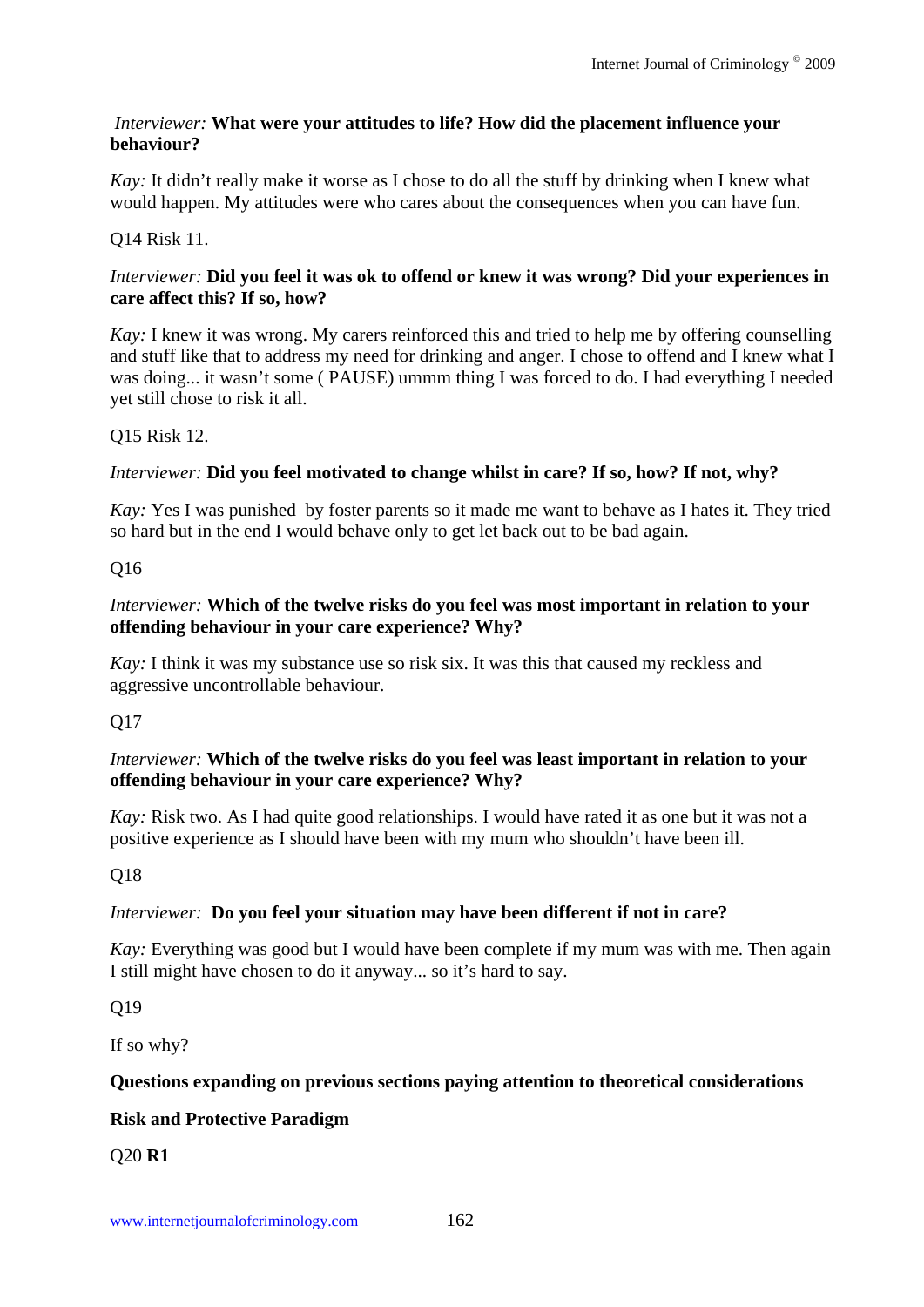*Interviewer:* **Do you feel that you were isolated whilst being in care? If so why?**

*Kay:* No.

### Q21 **R2**

*Interviewer:* **Do you feel you received little supervision and discipline? If so why?** 

*Kay:* No.

## Q22 **R3**

*Interviewer:* **Did you hold low attachments to your parents/family? How did this affect you?** *Kay:* No.

### Q23 **R4**

*Interviewer:* **Did you hold low attachments with others, e.g. peers? How did this affect you?** 

*Kay:* No.

Q24 **R5** 

*Interviewer:* **Did your family have a history of criminal activity? If so what?**

*Kay:* No.

### Q25 **R6**

*Interviewer:* **Did you have low achievement in school? Why do you feel this was?**

*Kay:* No.

Q26 **R7** 

### *Interviewer:* **Did you play truant from school? If so why?**

*Kay:* Yes because of my drinking and drug taking. I would be sorted by the time I had got home if I did it at school time.

## Q27 **R8**

### *Interviewer:* **Did you have a poor relationship with the educational system? If so why?**

*Kay:* No.

### Q28 **P1**

### *Interviewer:* **Do you feel you held a positive attitude to schooling?**

*Kay*: Not really as my mind wasn't in it when I got older but still did it.

### Q29 **P2**

### *Interviewer:* **Did you achieve at school?**

*Kay:* Yes got nine GCSE's.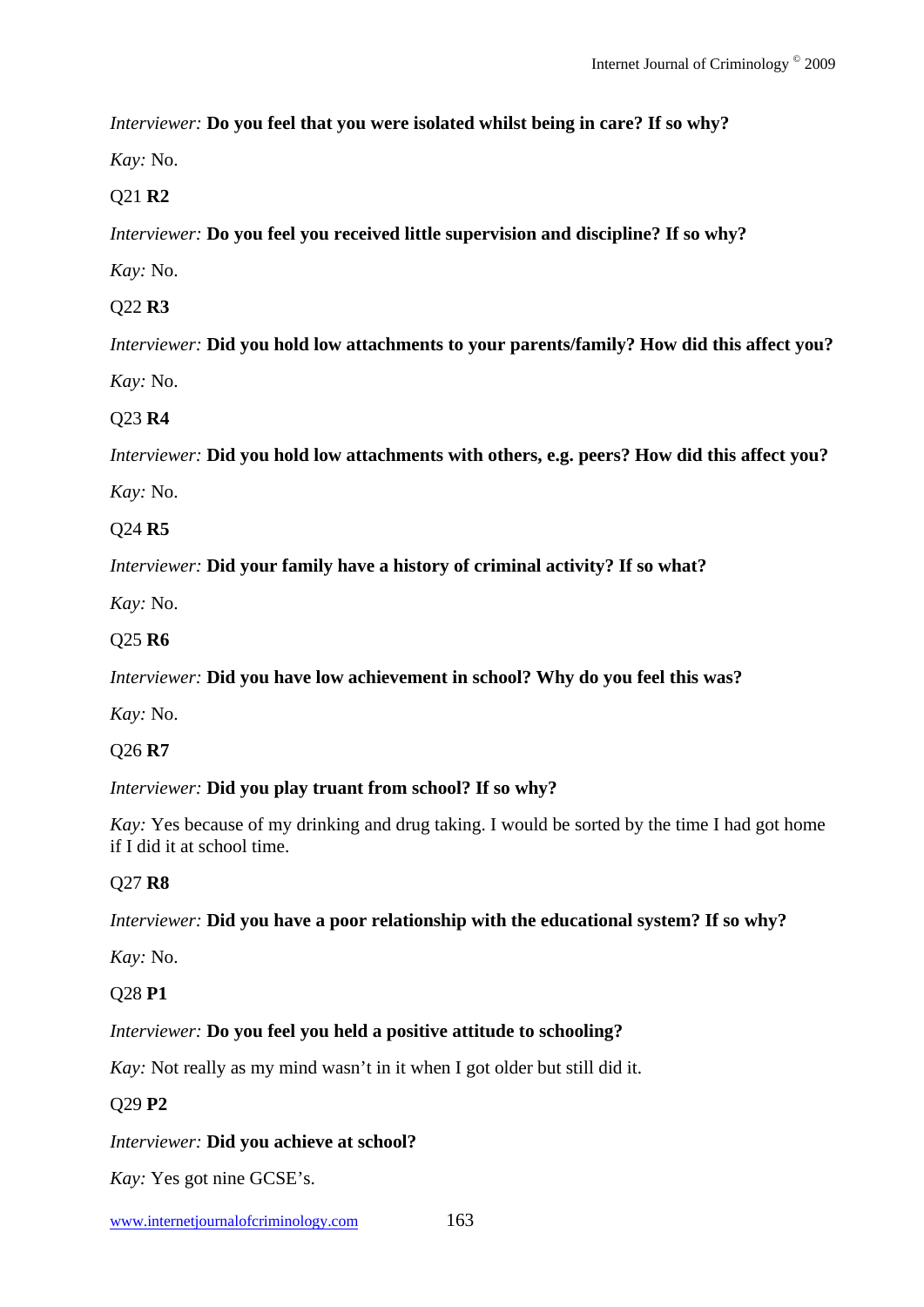## Q30 **P3**

*Interviewer:* **Did you hold positive attachments with people? If so who?** 

*Kay:* Yes my mum and carers.

### Q31 **P4**

*Interviewer:* **Did you have encouragement and guidance for positive achievements,** e.g. *for example* **educational achievement? If so, who from?**

*Kay:* Yes from my carers.

### Q32 **P5**

*Interviewer:* **Did you receive supervision and discipline, if so who from?**

*Kay:* Yes from my carers.

### Q33 **P6**

*Interviewer:* **Did you receive recognition and praise for your positive actions?**

*Kay:* Yes.

Q34 **P7** 

#### *Interviewer:* **Did you have expectations from others in relation to your achievements and actions? Please illustrate your answer.**

*Kay:* Yes I had high ones from my carers. They were professionals so they wanted me to do well... talking about educating today's young people for the challenges of tomorrow or something like that. They were really supportive in everything I did and when I behaved they told me how proud they were of me.

### **Control Theory and Social Bonds**

#### Q35 **A1**

### *Interviewer:* **Could you tell me a bit more about your relationships with your carers and family and friends? Did you feel close to anyone in particular?**

*Kay:* I held good relationships with mum and carers... they were so close to me especially my mum and foster mum. Also had lots of friends... although I am not sure how good that was in hindsight.

### Q36 **A2**

#### *Interviewer:* **Do you feel you had stability in your placement**(s)**? Who were you attached to?** (Birth parents, carers, friends, staff) **Please illustrate your answer with the reasons why**.

*Kay:* Yes I held stability as I never moved in seven years so all was good in that area... plus saw my mum so that was even better.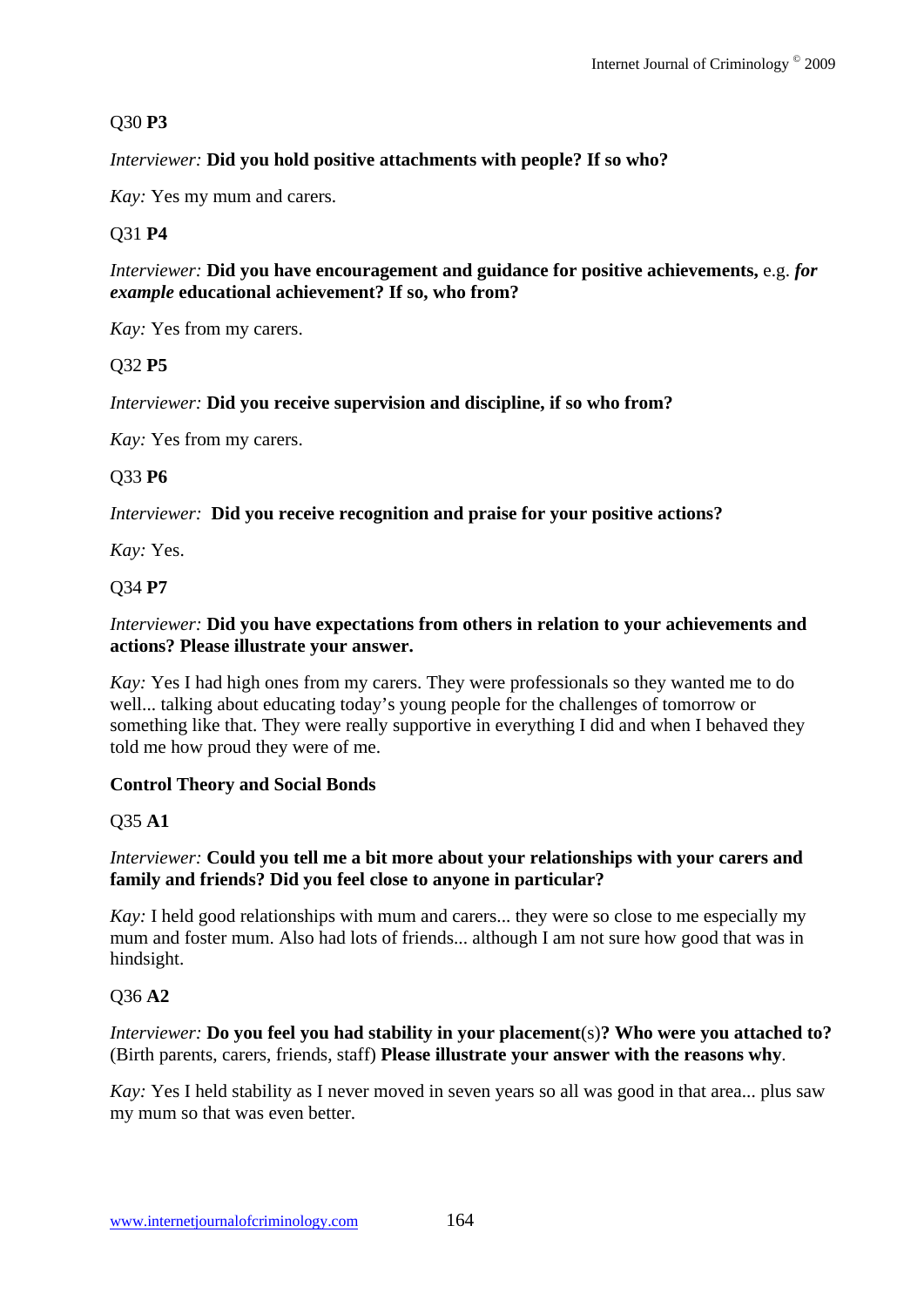## Q37 **A3**

### *Interviewer:* **Did you hold a sensitivity to the opinion of others in relation to choosing your actions? Please illustrate your answer.**

*Kay:* Kind of. I thought I respected my parent's sorry foster parents but obviously looking back I didn't. I didn't' t want to let them done but I couldn't help it... I was selfish.

## Q38 **A4**

### *Interviewer:* **Did you hold respect for your carers/family/close network? Please give details of your answer.**

*Kay:* Yes I respected their feelings although my choices didn't reflect it. Deep down I did and if anyone hurt them I would kill them.

## Q39 **C1**

#### *Interviewer:* **Were you committed to anything in particular whilst in care,** e.g. *for example*  **education, interests, hobbies? Please give an example of your commitments or why you feel you were not able to commit to anything in particular.**

*Kay:* I wouldn't say totally committed but I did do my exams and I have held down this training for a hairdresser job. Oh yeah I loved horse riding... I guess that was my hobby.

## Q40 **C2**

### *Interviewer:* **Do you feel that you were committed to the norms of a person of your age group whilst in care,** e.g. *for example* **achieving at school, planning for the future? Did you carers help or hinder this at all?**

*Kay:* Yes until I hit early teens. I did want to go to college and uni but things went wrong and didn't have that focus anymore. I guess I am doing ok now as I am in training.. but when I was younger I wanted to really make something of myself and go the whole way. I guess I made bad choices as my carers helped me by showing me alternatives for my future. They were awesome as they never pushed me to do anything I didn't want to do... just offered guidance.

## Q41 **I1**

### *Interviewer:* **Did you involve yourself in day to day activities whilst in care?** (E.g. washing up, cooking, cleaning) **Please illustrate your answer.**

*Kay:* Yes with everything it was just like a real family. I would walk the dog and do chores for a bit of money. You know that kind of normal stuff kids do at home.

## Q42 **I2**

## *Interviewer:* **Have you whilst in care/after care been involved in conventional activities?**

## **School/Education/Training?**

*Kay:* Yes I got nine GSCE's.

### *Interviewer:* **Employment?**

*Kay:* I am an apprentice hairdresser.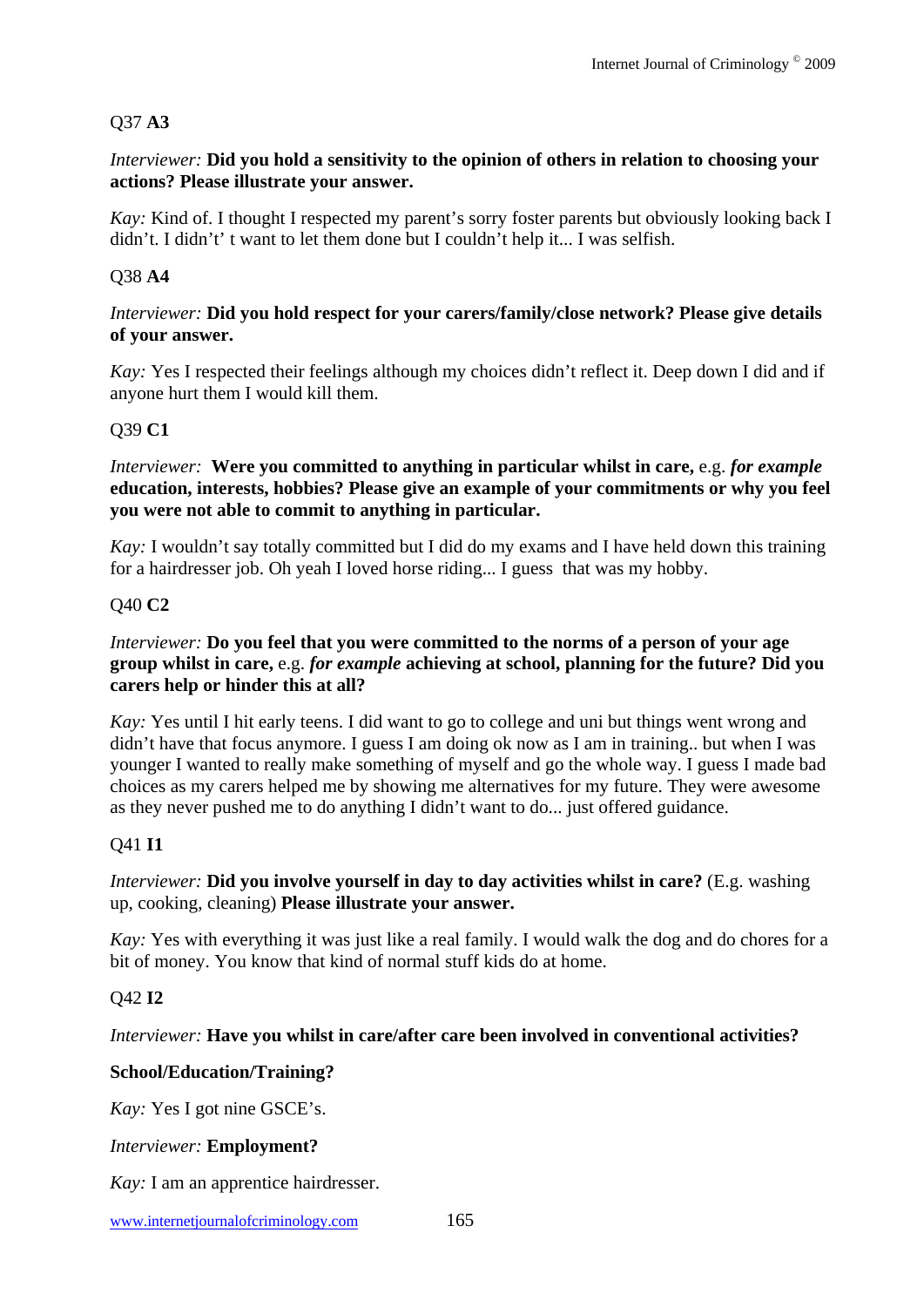#### *Interviewer:* **Hobbies?**

*Kay*: Used to love horse riding but not anymore as don't have a horse.

### Q43 **B1**

*Interviewer:* **Did you agree and believe in the rules you were made to follow to whilst in care? Please illustrate your answer.** 

*Kay:* I ignored them.

#### Q44 **B2**

*Interviewer:* **Do you respect the legal rules attributed to people's actions including your own?** E.g. believe in punishment for the protection of others. **Please give reasons for your answer.** 

*Kay:* Yes. Maybe if I was convicted I wouldn't have carried on for so long.

#### **Anomie and Strain**

#### Q45 **M1**

*Interviewer:* **Do you feel the care system allowed you to achieve your full potential in relation to educational achievement?**

*Kay:* Yes.

*Interviewer:* **Did you have the potential to fulfil your capabilities?** 

*Kay:* Yes.

*Interviewer:* **Did the care experience restricted life chances? Please explain your answer, illustrating ways in which it may have helped or hindered your achievements.**

*Kay*: No it wasn't the systems fault. I had choices as I was brought up knowing my chances in life. I chose to make wrong choices.

### Q46 **M2**

#### *Interviewer:* **Do you feel your early experiences in care have allowed you to gain a job which caters for your financial and material needs?**

*Kay:* Yes.

*Interviewer:* **Do you have the potential to fulfil your capabilities?**

*Kay:* Well I think so.

#### *Interviewer:* **Has the care experience restricted life chances? Please explain why you feel this is the case.**

*Kay:* No as I said before my chances in life are made by me not from their efforts with me as they were top.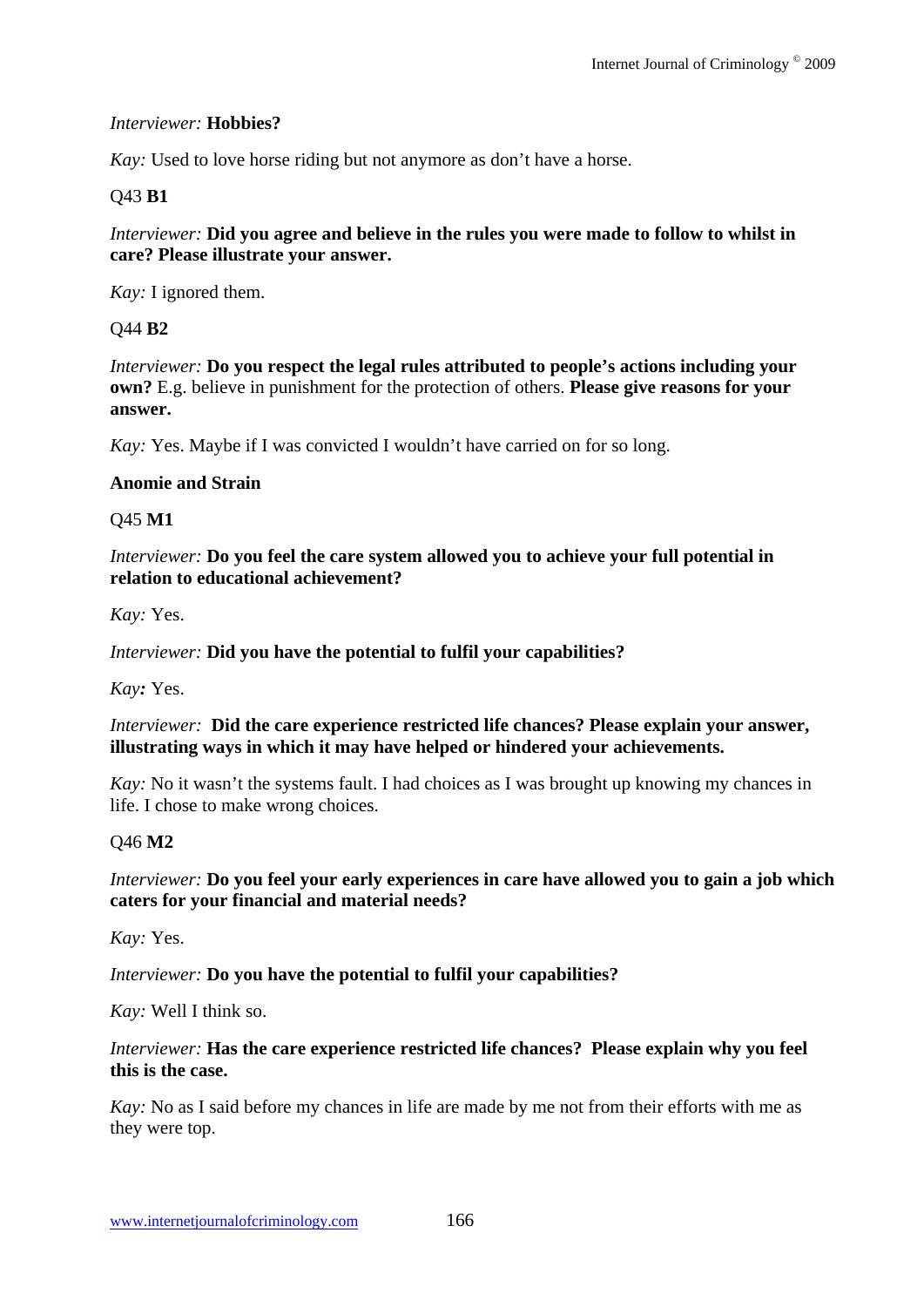## Q47 **M3**

#### *Interviewer:* **Are you financially secure now? Were you aided in your transition to adulthood?**

*Kay*: I am not financial secure now as I am on minimum money as I am training. I am an adult now so I stand on my own two feet. They are parents to others now to help them but they made sure I had the best start before I left them at eighteen.

### Q48 **M4**

#### *Interviewer:* **Do you feel you committed any offences to gain anything otherwise not easily available to you?**

*Kay:* Yes but only for drink and drugs. Then again I shouldn't have had money for that anyways.

#### *Interviewer:* **Did the circumstances of the care experience have an influence on your offending behaviour? Please give examples.**

*Kay*: No it wasn't' t their fault I chose to steal for stuff I shouldn't of had.

### Q49 **G1**

*Interviewer:* **What do you feel your main aspirations are? Do you feel you have the means of gaining them? Please give examples.**

*Kay*: I want to be a well known hairdresser so hopefully I can do that if I stick to it.

## Q50 **G2**

### *Interviewer:* **Do you feel you have the ability to live a life legally whilst still gaining the financial needs you require?**

*Kay*: Yes ill have to. It will be harder than stealing but I will not steal again as if I get caught I will not have any means of getting a job

### **Summary**

Q51

### *Interviewer:* **What do you feel was the most negative experience whilst being in care in relation to the onset of your criminal behaviour?**

*Kay:* My lifestyle and drink and drugs. This wasn't my carers fault though as my own choice. They did all they could but my emotional state took over and made me choose to commit crime. We all have choices and I made bad ones.

## Q52

### *Interviewer:* **Positively, what do you feel the care experience offered?**

*Kay:* They offered me safety and love. I had everything I should have had that a good parent would offer and in some ways more better. I had holidays all over the world and was truly loved I know that. They said it to me as well which made me so happy.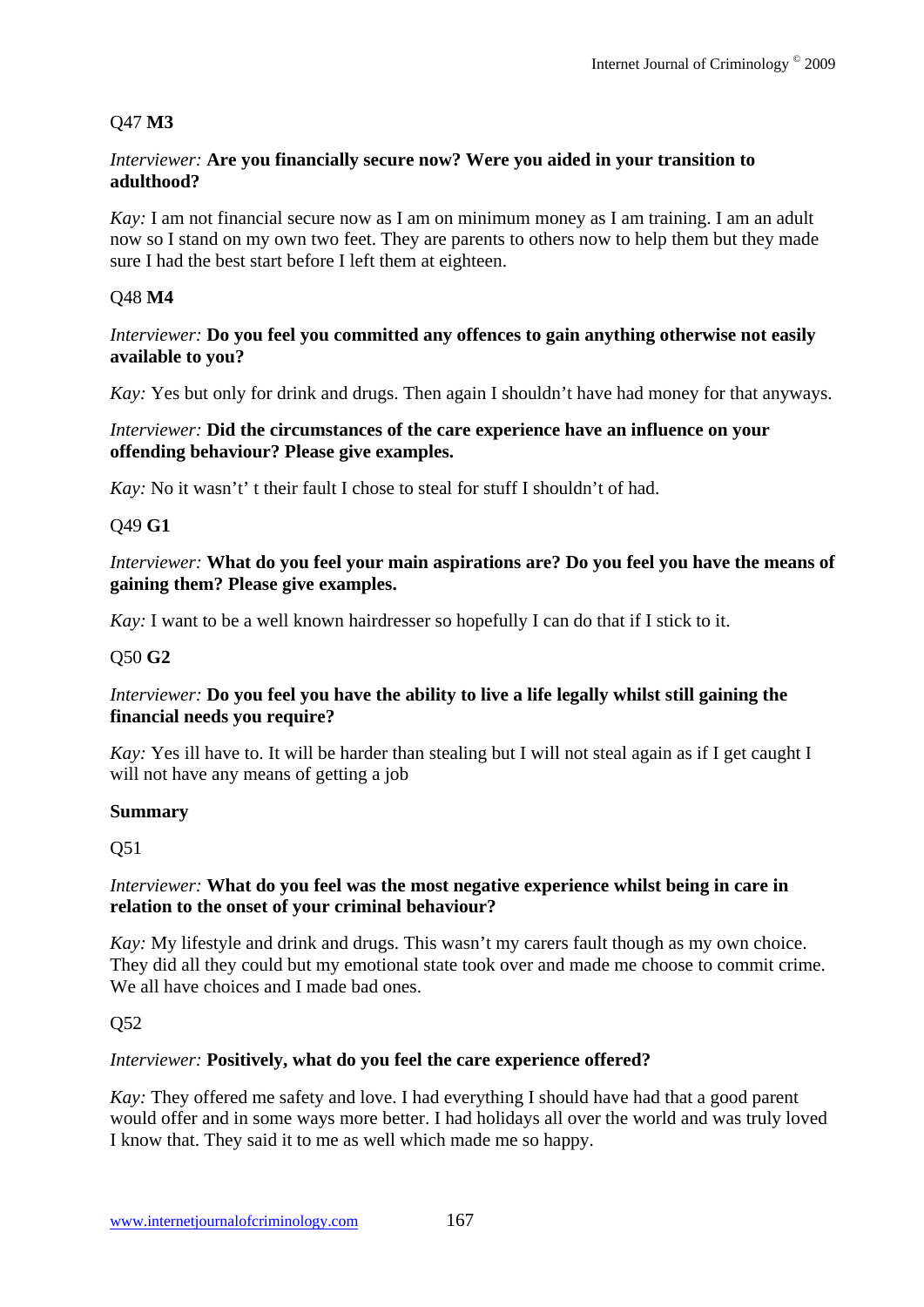## Q53

### *Interviewer:* **Did the care experience make things better or worse in relation to your offending behaviour?**

*Kay:* No affect. It was something inside me so it wasn't anything to do with my placement.

Q54

### *Interviewer:* **What do you believe is needed to aid the problem of the prevalence of criminal careers within the care environment and after?**

*Kay*: I think more attention should be made to prior events which made the kid go into care. Counselling should be a must and acknowledgements of possible vulnerabilities to get involved in crime.

## Q55

*Interviewer:* **Is there anything else you would like to add in relation to your care experience and criminal behaviour,** e.g. your main concerns.

*Kay*: I do not believe that all types of care environments equal crime and that. I can see that it is a theme which is always in media and government stuff, but types of placements make differences.

*Interviewer:* **Thank you for taking part in this interview. All information will be held confidentially and you have the right to withdraw from the research at any point. Please be aware of the services at Waves Community Centre if needed, or alternatively with issues surrounding content of the interview contact myself on the information given prior to the interview.**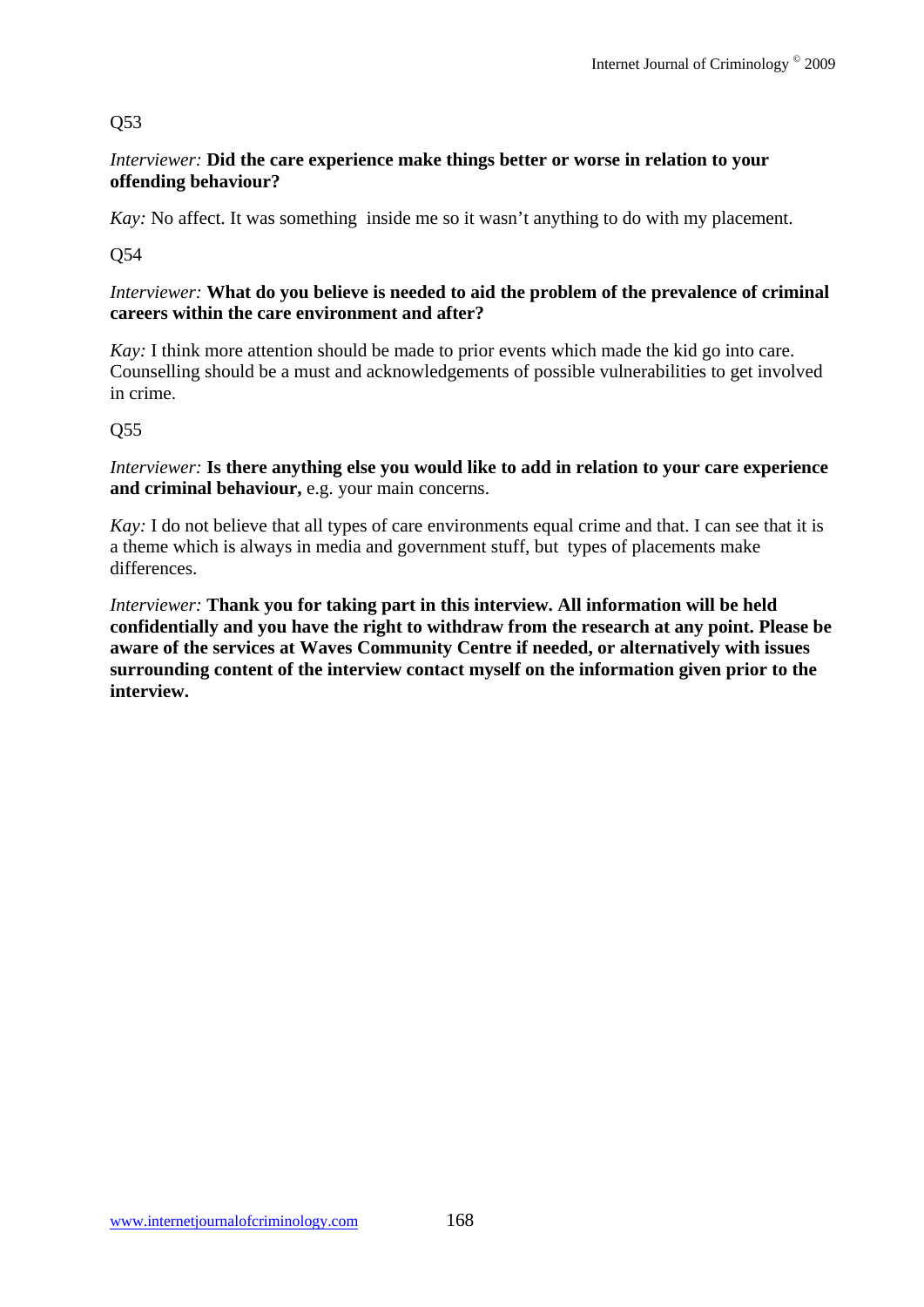### **APPENDIX Q**

#### **Full Transcript of F2 (Foster 2)**

#### **Name: Paul\***

**Type of Placement: Foster** 

#### **Section 1 – About you/ Background**

#### **General**

Age: 22

Sex: Male

Ethnicity: White British

What are you doing now? (Education, training, employment) Unemployed

### **Time in care**

Age at first placement: 8

Time spent in care (years/months): 10

Number of placement(s): 3

Type(s) of placement: Foster

#### **Offending Behaviour**

Number of Offences: 5

Of which were cautions? 3

Of which were convictions? 2

Type of offence(s) committed: Cautioned: Fighting and 2 x Stealing. Convicted: Assaulting police officer and ABH.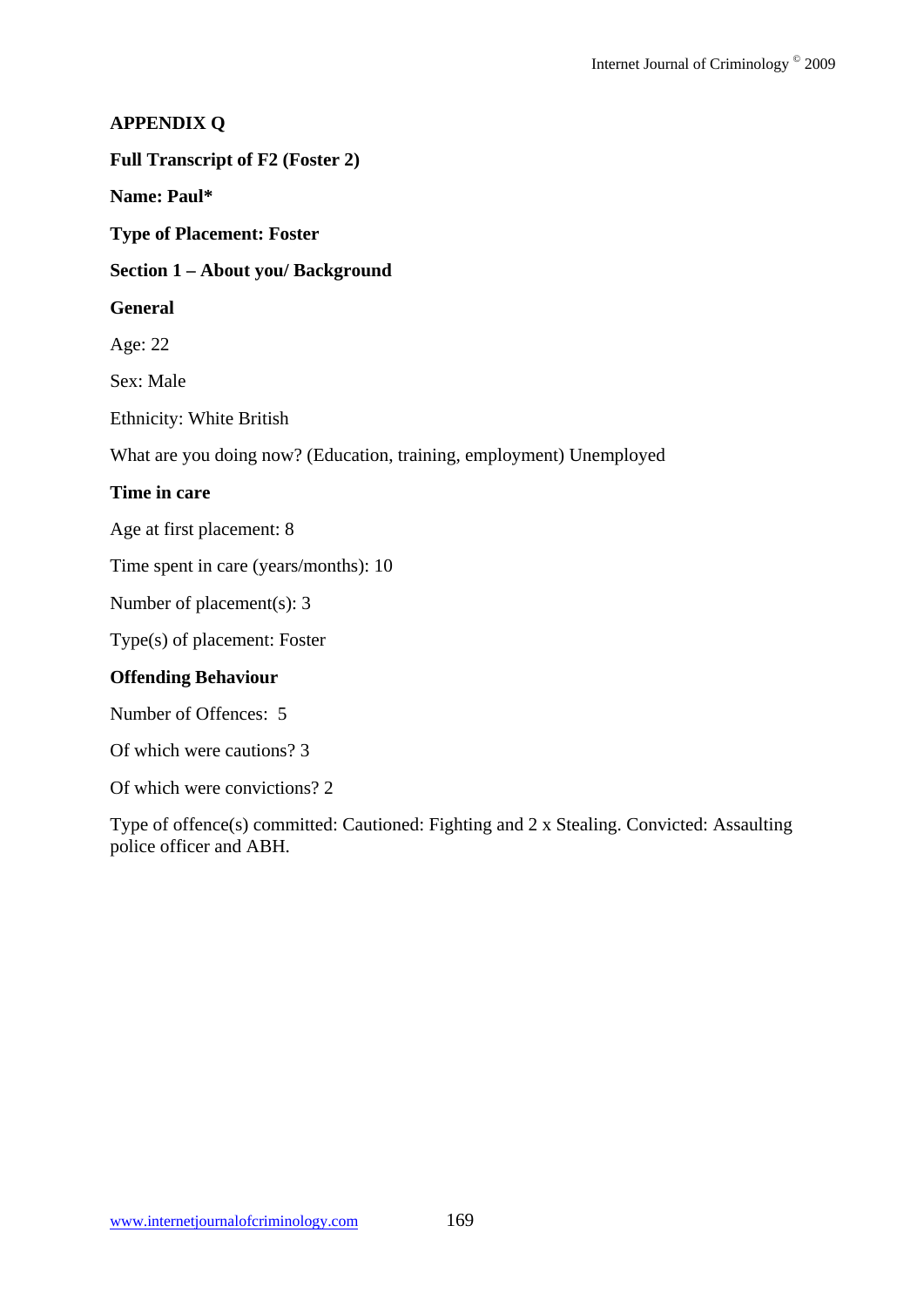## **Section 2 –The overall Care Environment/Experience and its impact on criminal behaviour**

**The following 12 aspects of life are known to relate to offending behaviour. How important were they for you in relation to the start of your offending behaviour?** (Please see the 'Explanations of Risk Factors' for guidance on the meanings of each of these risks)

1= Not important (being in care was a positive experience in this respect)

4= Very important (being in care was a negative experience in this respect)

| Please circle one number for each<br>influence or N/A if not applicable | Not important<br>(positive<br>experience) 1 |                |                         | <b>Very</b><br>important<br>(negative<br>experience) 4 |
|-------------------------------------------------------------------------|---------------------------------------------|----------------|-------------------------|--------------------------------------------------------|
| 1. Living arrangements                                                  | $\mathbf{1}$                                | $\overline{2}$ | 3                       | $\overline{4}$                                         |
| 2. Family and Personal<br>relationships                                 | $\mathbf{1}$                                | $\overline{2}$ | $\overline{\mathbf{3}}$ | $\overline{4}$                                         |
| 3. Education, training and<br>employment                                | $\mathbf{1}$                                | $\overline{2}$ | 3                       | $\overline{4}$                                         |
| 4. Neighbourhood/ Area lived in                                         | $\mathbf{1}$                                | $\overline{2}$ | 3                       | $\overline{4}$                                         |
| 5. Lifestyle                                                            | 1                                           | $\overline{2}$ | 3                       | $\overline{4}$                                         |
| 6. Substance Use                                                        | 1                                           | $\overline{2}$ | 3                       | $\overline{4}$                                         |
| 7. Physical Health                                                      | $\mathbf{1}$                                | $\overline{2}$ | 3                       | $\overline{4}$                                         |
| 8. Emotional and Mental Health                                          | $\mathbf{1}$                                | $\overline{2}$ | $\overline{\mathbf{3}}$ | $\overline{4}$                                         |
| 9. Perception of self and others                                        | $\mathbf{1}$                                | $\overline{2}$ | $\overline{\mathbf{3}}$ | $\overline{4}$                                         |
| 10. Thinking and behaviour                                              | $\mathbf{1}$                                | $\overline{2}$ | $\overline{\mathbf{3}}$ | $\overline{4}$                                         |
| 11. Attitudes to offending                                              | 1                                           | $\overline{2}$ | $\overline{\mathbf{3}}$ | $\overline{4}$                                         |
| 12. Motivation to change                                                | 1                                           | $\overline{2}$ | 3                       | $\overline{4}$                                         |

### **Areas with highest risk (Vulnerabilities): What do you feel made you offend/offend more?**

Risk 2: Poor relationship with parents.

**Areas with lowest risk: Which risk(s) do you feel had little impact on your offending behaviour?** 

Risk 1: Had stable placement at 12 – 18yrs.

**Available protective factors (Resilience): What helped you keep out of trouble/ stop offending/offend less? What would have helped you keep out of trouble?**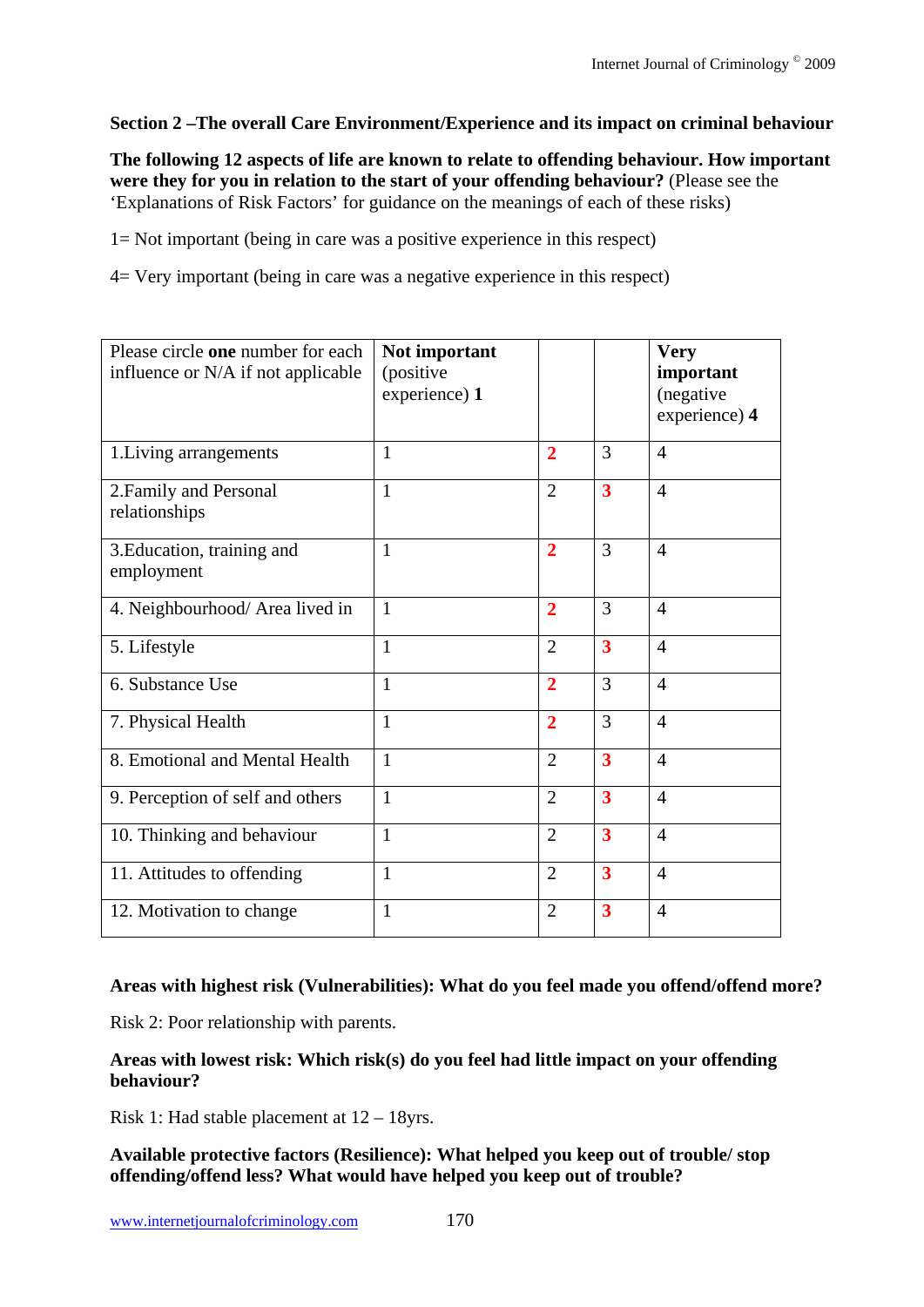Helped: Security with last foster placement.

Would have helped: Contact with family as it made him angry not having any.

### **Section 3 – Open ended Questions linking Section 1 and 2, plus further questions on care environment/experience. Only relevant questions will be asked.**

## **Questions from Section 1**

Q1

*Interviewer:* **Could I start by asking you to give a brief description of your time in care, highlighting the time spent, types of placement, changes in placement and reasons for any changes?**

*Paul:* I went into care when I was eight. I was always in foster placements but was moved when I got too much this happened twice. Then at twelve settled in a family and stayed there until I was eighteen.

 $O(2a)$ 

### *Interviewer:* **Could you tell me what it was like growing up/spending time in care?**

*Paul:* From eight until I was twelve it was really bad. I couldn't come to terms with not being with my mum. When I was twelve I had stability and stayed there until I was eighteen.

b)

### *Interviewer:* **How do you think this compares with children growing up at home with their parents?**

*Paul:* The first two placements were nothing like being with parents, I never felt as if I belonged. When I went into my last placement I at least had support. I am not saying I didn't hate the fact I wasn't with my mum as that still was harsh but as it could be it got better. It is not the same as being with a family as you cannot replace the bond you have with your parents.

 $O<sub>3</sub>$ 

## *Interviewer:* **Can you tell me more about the circumstances of your offence(s)?** E.g. **what happened and when; why you think you offended at that time?**

*Paul:* I was cautioned at the age of fourteen for fighting I think this was due to being really angry. Then at the same age I also got cautioned twice for stealing. Why did I steal? Ummm I think it was to feed my lifestyle and my friends all did it. Then when I was eighteen I assaulted a police officer and got sent down for it... I do not know why I did it. Then to top it off I committed assault at a club and got another six months when I was 20. I really think I was just angry and instead of choosing to contain it I just thought they deserved to be hit.

## **Questions from Section 2**

*Interviewer:* You assessed the key influences on offending behaviour in Section 2 of this interview. We will now discuss the relevant influences in relation to your care experience and involvement in criminal behaviour.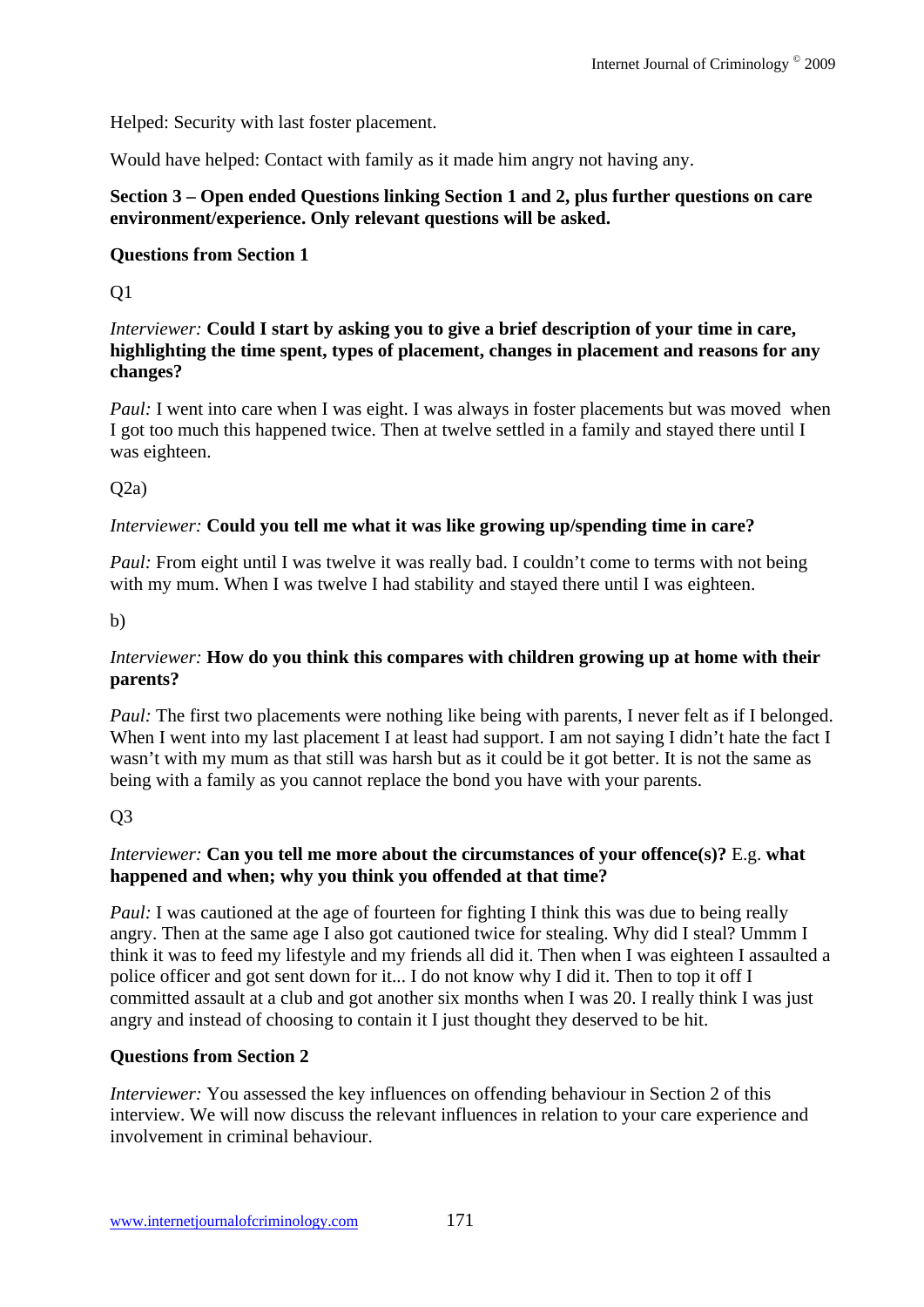### Q4 Risk 1.

#### *Interviewer:* **Can you describe your living arrangements, drawing on any particular aspects you feel may have been helpful and positive or alternatively disruptive or negative?**

*Paul:* I had a nice stable placement when I was twelve so that was good. But before then as I had been moved once I had uncertainty on when I was going to go next and that so that was bad.

### Q5 Risk 2.

#### *Interviewer:* **Through being in care, was your personal relationship with your friends, parents/wider family affected, if at all?**

*Paul:* I didn't see my mum as she didn't want to know. My wider family was a bit weird sometimes they would visit me and that. I understand why they didn't as much as they lived at the other side of the county so that was probably it.

Q6 Risk 3.

### *Interviewer:* **Could you give a brief description of your educational experiences** (e.g. *for example* **change of school, attendance, achievement, any exclusions, attitudes of teachers and other yps) whilst in care and any further training and employment afterwards?**

*Paul:* I was fortunate to stay at the same school when I was moved into care and was moved to the relevant school like senior school and that as I would have if I had been at my mums. I then became a sales person well really a sales assistant in a shop. I stayed there until I was put away for assaulting a police officer... they didn't want me back after that.

#### *Interviewer:* **Were there any disruptions or hindrances in gaining your full potential? Was there a positive influence?**

*Paul:* There was no real disruptions and my carers did invest an interest in my actions so it wasn't their fault.

### Q7 Risk 4.

*Interviewer:* **Please give a brief description of the location** (i.e. where it was; town, city, rural or urban area, near home/long way away) **of your main placement and how this affected your life if at all?** 

*Paul:* It had no real affect as it was where I was used to be in the town. So everything was close to me and that.

#### Q8 Risk 5.

### *Interviewer:* **How do you feel your general lifestyle was whilst in care,** e.g. *for example* **friendships, influence of other yps in care, how you used your spare time, financial issues e.g. pocket money?**

*Paul:* Wasn't that good at all really. Not the worse but not the best. I had a lot of friends but when I hit teens I started hanging out with the bad crowd and that. I went along with what they did and showed them I was the same and wanted to be bad too. Oh money let me think... ummm well I had money but not enough to feed my interests or should I say habits.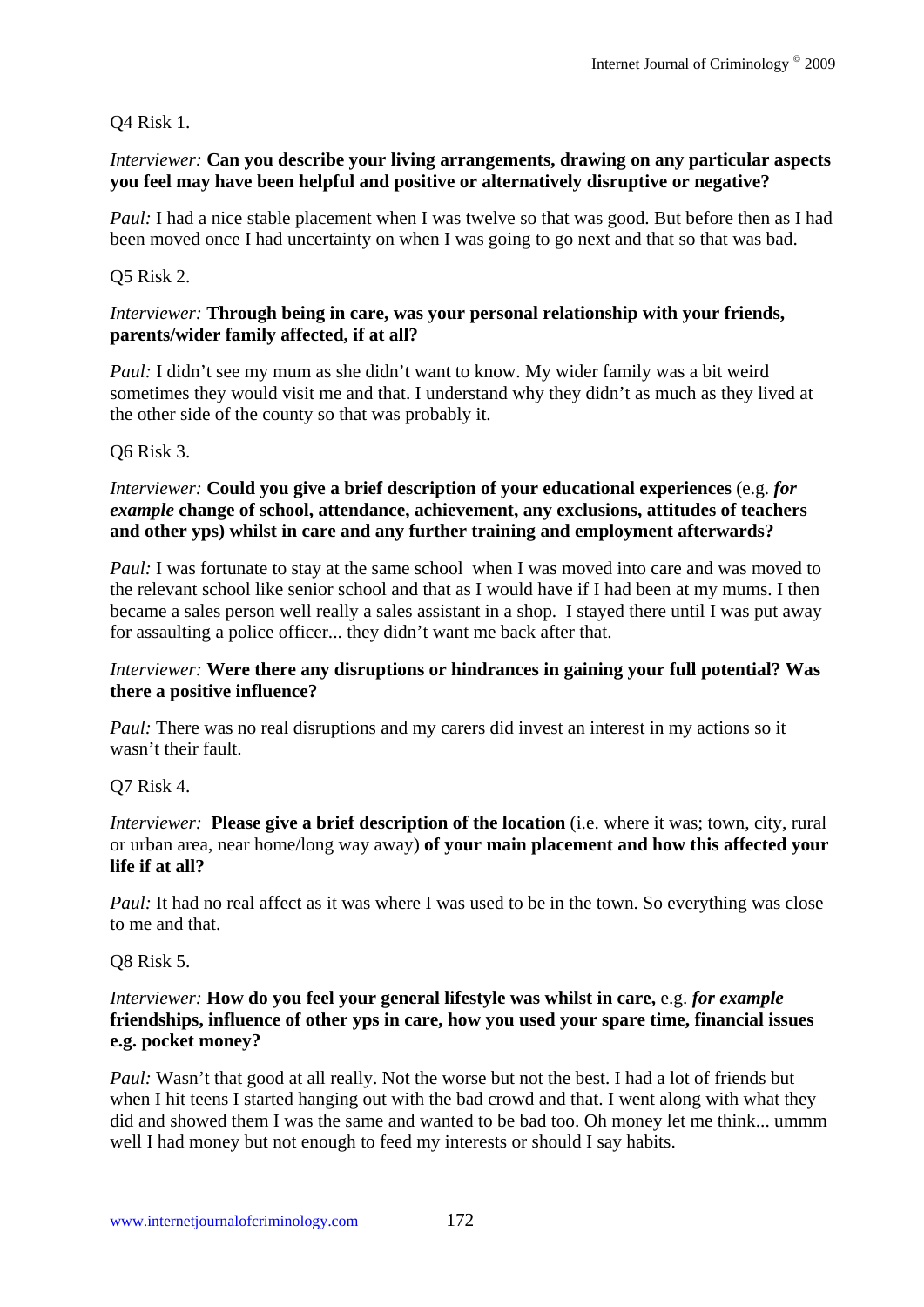Q9 Risk 6.

### *Interviewer:* **Did you misuse substances before you were in care?**

*Paul:* Not before as I was eight.

### *Interviewer:* **Did you have any experiences of substance misuse whilst in care? If so please explain if/how these related to being in care.**

*Paul:* Yes I smoked cannabis and did other stuff but I prefer not to say really. It all started when I was about fourteen I think. I don't think they related to care really. But I lacked respect and that so I didn't care if I got caught. Actually I did not lack respect I just put my own needs first I guess.

Q10 Risk 7.

### *Interviewer:* **Could you briefly describe your physical health whilst in care? Was this affected by the care environment?**

*Paul:* I was healthy and that excepted when I neglected myself and abused myself through all the shit I put in my system. I was actually now thinking about it.. like.. umm put into hospital when I was at my worst, twice in fact. That was because of alcohol and drugs.

### Q11 Risk 8.

### *Interviewer:* **What affect if any, did your care experience have on your emotional and mental health? Please give examples.**

*Paul:* It made me realise that I had been neglected and given up on. Then again it wasn't really the care thing but what had happened before and that.

### Q12 Risk 9.

### *Interviewer:* **Was your perception of yourself and others affected by your care experience?**

*Paul:* I felt really low about myself and lacked interest in other people. It wasn't the care experiences but my own fault. I felt better about myself when I was being tough and that... picked up my self esteem.

## Q13 Risk 10.

### *Interviewer:* **What was your behaviour like whilst in care? (towards other young people, staff, and other adults)**

*Paul:* Ok.

#### *Interviewer:* **What were your attitudes to life? How did the placement influence your behaviour?**

*Paul:* I tried to respect people and myself but my attitudes were so laid back. I enjoyed being the bad boy and kept up that status. My carers tried with me and that but I am not sure if I let them down... actually I did let them down and they did try and make it all better.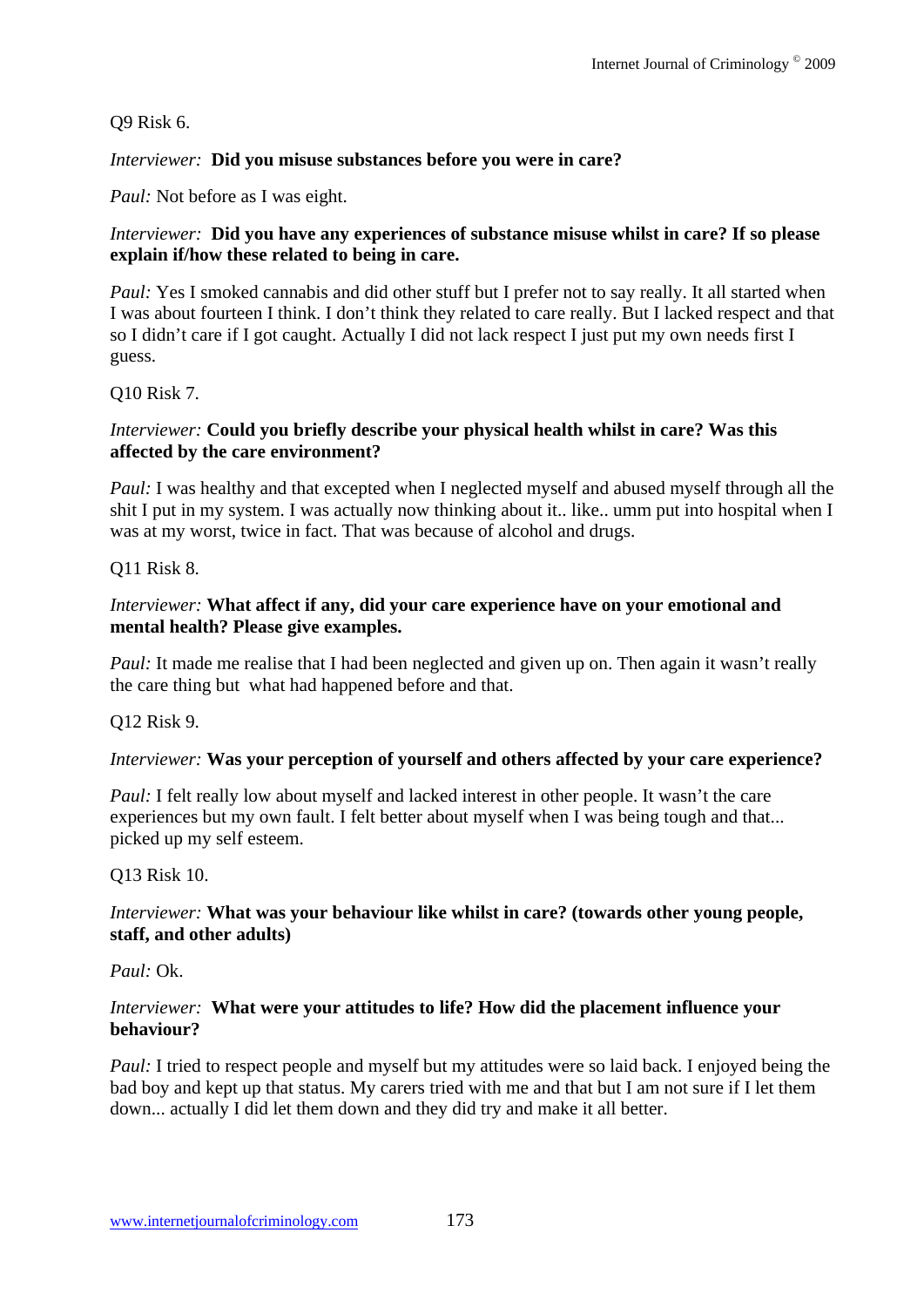## Q14 Risk 11.

### *Interviewer:* **Did you feel it was ok to offend or knew it was wrong? Did your experiences in care affect this? If so, how?**

*Paul:* When I used to get away with it I thought it was ok to do I think. Then when I got punished I changed my views. I don't think the care experience affected this as they told me to follow rules and that rubbish, I just chose not to.

### Q15 Risk 12.

### *Interviewer:* **Did you feel motivated to change whilst in care? If so, how? If not, why?**

*Paul:* No as I got away with it until eighteen.

## Q16

### *Interviewer:* **Which of the twelve risks do you feel was most important in relation to your offending behaviour in your care experience? Why?**

*Paul:* The second one as I was not near family so I didn't really belong or like feel like anyone wanted me there. They did try especially in last place but at the end of the day I wasn't their child and that's all there is to it.

### Q17

### *Interviewer:* **Which of the twelve risks do you feel was least important in relation to your offending behaviour in your care experience? Why?**

*Paul:* I had good home in the end... so that is the first risk. I also had good role models so if I was ever not going to commit crime they did their best.

### Q18

### *Interviewer:* **Do you feel your situation may have been different if not in care?**

*Paul:* Yes.

## Q19

### *Interviewer:* If so **why?**

*Paul:* I would have been with my family. But then again my mum was on benefits so material wise I was well looked after in care.

### **Questions expanding on previous sections paying attention to theoretical considerations**

### **Risk and Protective Paradigm**

### Q20 **R1**

### *Interviewer:* **Do you feel that you were isolated whilst being in care? If so why?**

*Paul:* Yes I was isolated as didn't see family.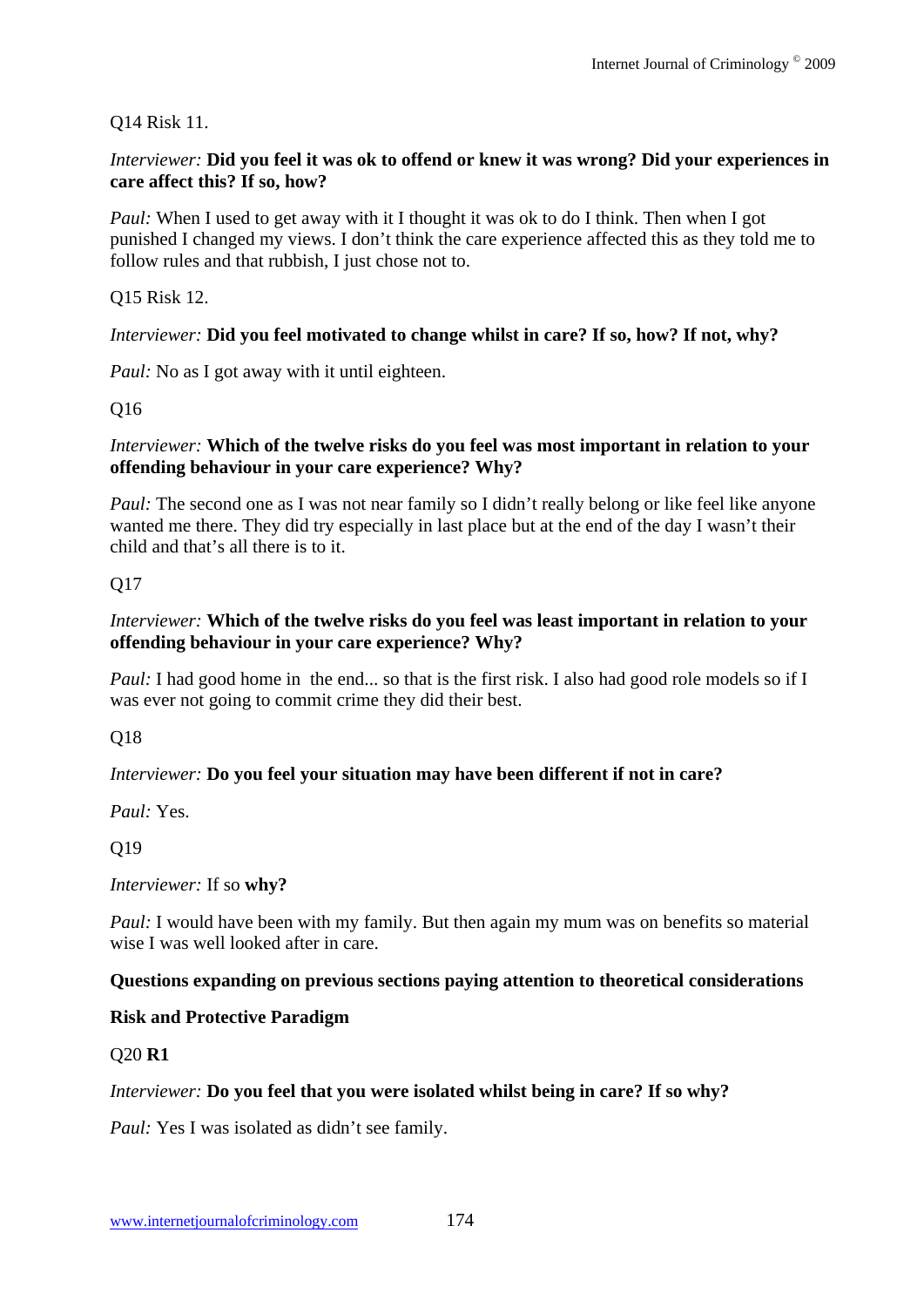## Q21 **R2**

## *Interviewer:* **Do you feel you received little supervision and discipline? If so why?**

*Paul:* No I had discipline but still did it.

## Q22 **R3**

### *Interviewer:* **Did you hold low attachments to your parents/family? How did this affect you?**

*Paul:* Yes. I felt unwanted as if no one cared. With this I thought to myself that if I did act a dick then no one would care and that. There was no point in trying to behave when I couldn't care less.

## Q23 **R4**

### *Interviewer:* **Did you hold low attachments with others,** e.g. peers**? How did this affect you?**

Paul: No I had good friends.

### Q24 **R5**

### *Interviewer:* **Did your family have a history of criminal activity? If so what?**

*Paul:* Yes my dad had a history of petty crime

### Q25 **R6**

#### *Interviewer:* **Did you have low achievement in school? Why do you feel this was?**

*Paul:* Yes as I only got five exams and I could have done better. When started to be reckless my interests changed and school went down the drain.

### Q26 **R7**

### *Interviewer:* **Did you play truant from school? If so why?**

*Paul:* Yes to take drugs and that.

### Q27 **R8**

### *Interviewer:* **Did you have a poor relationship with the educational system? If so why?**

*Paul:* Yes as I said before.

### Q28 **P1**

### *Interviewer:* **Do you feel you held a positive attitude to schooling?**

*Paul: No. At first I did but when it mattered I didn't... by that I mean at end of school.* 

### Q29 **P2**

### *Interviewer:* **Did you achieve at school?**

*Paul:* Yes. Well only five exams but at least it something.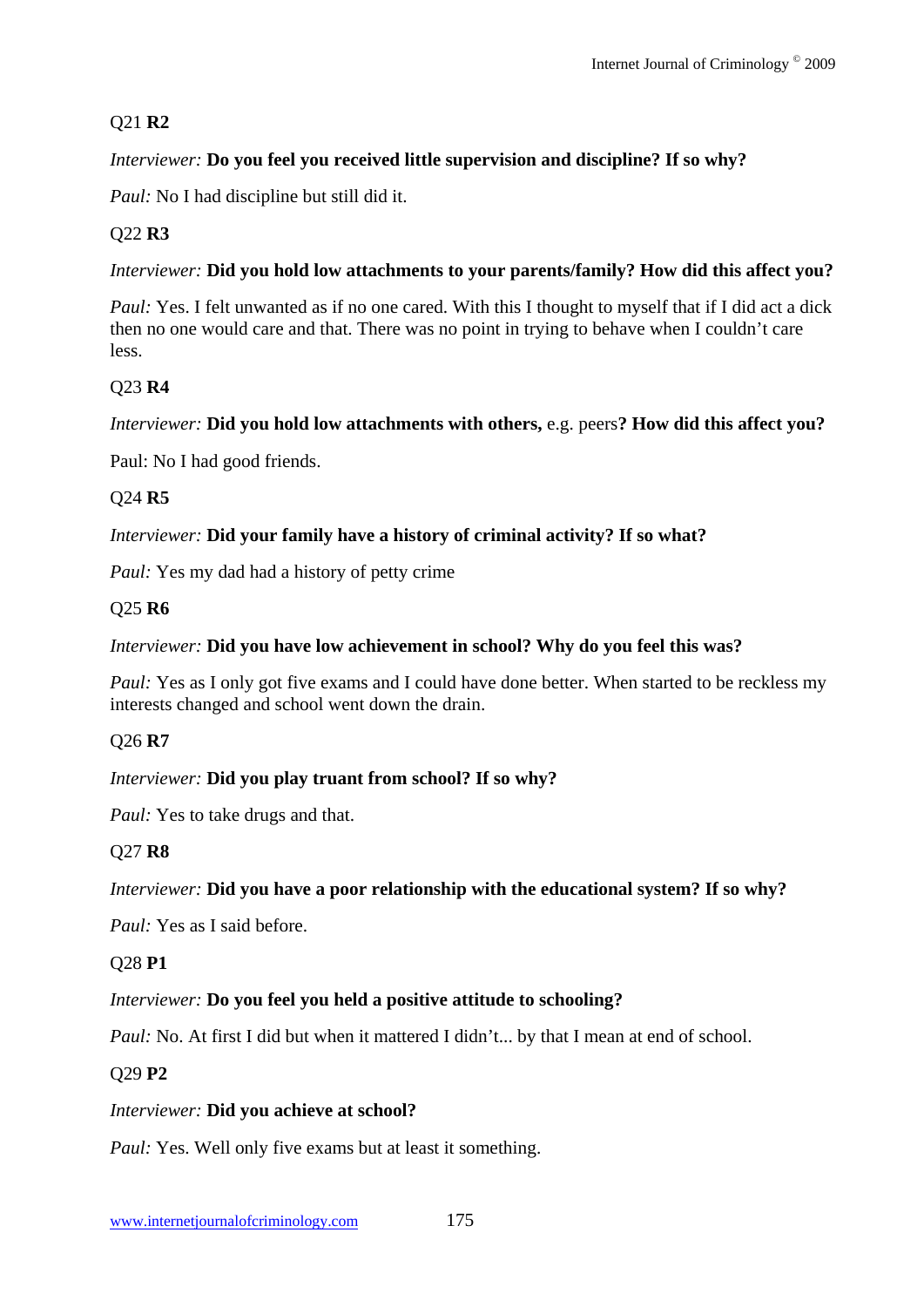## Q30 **P3**

## *Interviewer:* **Did you hold positive attachments with people? If so who?**

*Paul:* Yes from foster parents in my last placements.

## Q31 **P4**

*Interviewer:* **Did you have encouragement and guidance for positive achievements,** e.g. *for example* **educational achievement? If so, who from?**

*Paul:* Yes from foster carers.

### Q32 **P5**

*Interviewer:* **Did you receive supervision and discipline, if so who from?**

*Paul:* Yes from carers.

### Q33 **P6**

*Interviewer:* **Did you receive recognition and praise for your positive actions?**

*Paul:* Yes.

## Q34 **P7**

### *Interviewer:* **Did you have expectations from others in relation to your achievements and actions? Please illustrate your answer.**

*Paul:* Yes. My carers wanted me to do well and helped wherever they could... but my social workers expected the minimum.

### **Control Theory and Social Bonds**

### Q35 **A1**

### *Interviewer:* **Could you tell me a bit more about your relationships with your carers and family and friends? Did you feel close to anyone in particular?**

*Paul:* Yes I did I felt close to my lovely foster parents and not with my real family. They were a substitute I think. My friends were ok guess I was quite close to them as well.

## Q36 **A2**

### *Interviewer:* **Do you feel you had stability in your placement(s)? Who were you attached to? (Birth parents, carers, friends, staff) Please illustrate your answer with the reasons why.**

*Paul:* In my final home I felt secure and I guess stable I felt as if I was family and stopped getting moved around which was lovely!.

### Q37 **A3**

### *Interviewer:* **Did you hold a sensitivity to the opinion of others in relation to choosing your actions? Please illustrate your answer.**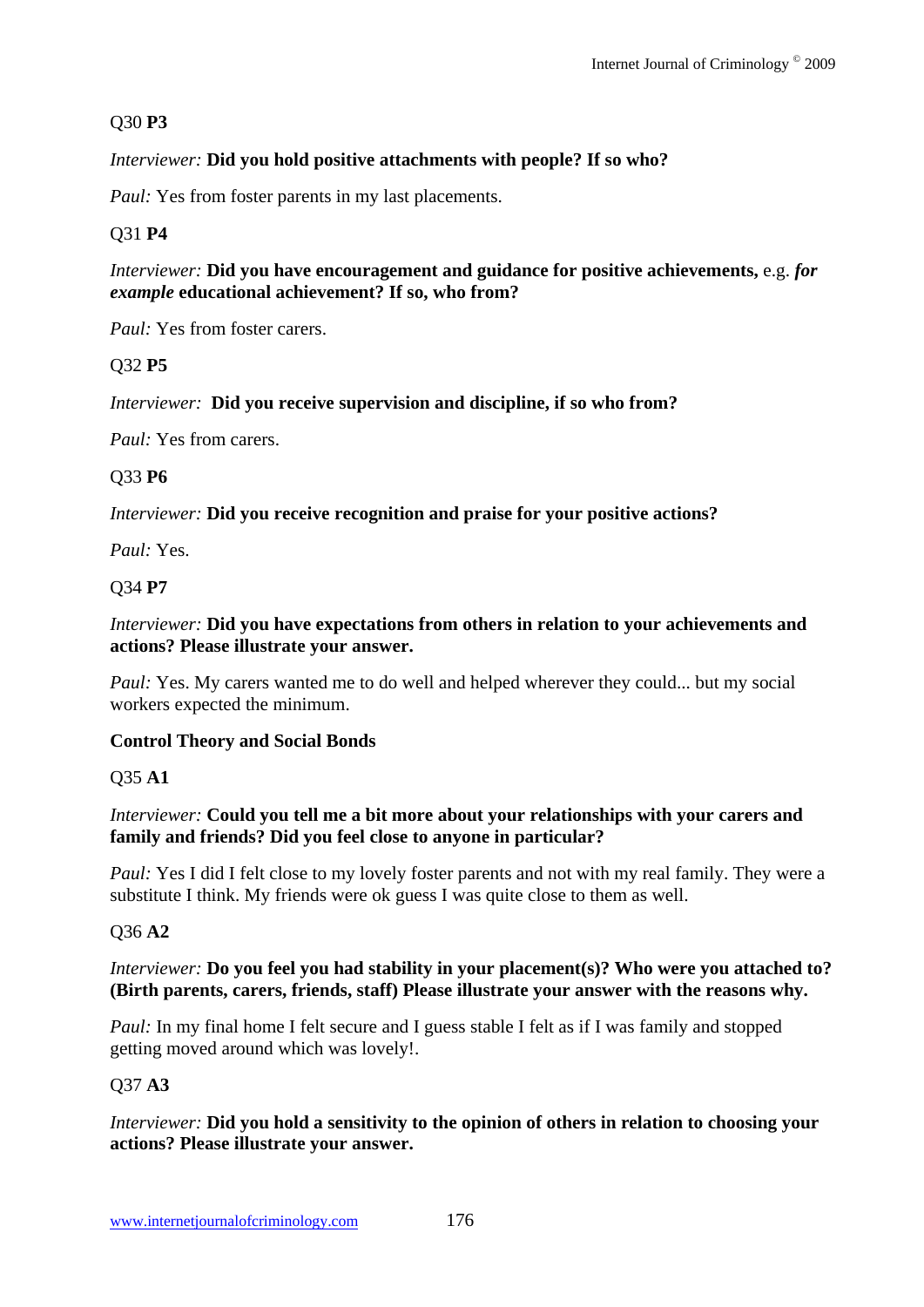*Paul:* No I was well selfish. I mean when I was cautioned for the first time I cared but not for them for me as I got grounded not because of worry or shame.

## Q38 **A4**

#### *Interviewer:* **Did you hold respect for your carers/family/close network? Please give details of your answer.**

*Paul:* I thought I did but obviously I didn't. I didn't think of results of my actions or how they would feel about it.

## Q39 **C1**

*Interviewer:* **Were you committed to anything in particular whilst in care,** e.g. *for example* **education, interests, hobbies? Please give an example of your commitments or why you feel you were not able to commit to anything in particular.**

*Paul:* I was committed to football until I was fourteen when i started being a wanker. Commitments I had changed when I got into the wrong crowd... I cannot blame anyone but myself though.

### Q40 **C2**

*Interviewer:* **Do you feel that you were committed to the norms of a person of your age group whilst in care,** e.g. *for example* **achieving at school, planning for the future? Did you carers help or hinder this at all?** 

*Paul:* Yes sort of. The old foster parents tried to help me have plans and I did... then as I got worse it took over and all the plans were down the drain.

### Q41 **I1**

*Interviewer:* **Did you involve yourself in day to day activities whilst in care?** (E.g. *for example* **washing up, cooking, cleaning) Please illustrate your answer.**

*Paul:* Yes I was like one of the family and did all the chores a real child would.

## Q42 **I2**

*Interviewer:* **Have you whilst in care/after care been involved in conventional activities?**

### **School/Education/Training?**

*Paul:* five GCSE's.

### *Interviewer:* **Employment?**

*Paul:* I was employed as a sales advisor until I went down for the first time... then after no one wanted to know.

#### *Interviewer:* **Hobbies?**

*Paul:* I enjoyed football up until I think early teens. I started being stupid and my fitness started deteriorating because of it so I was crap at the game... so I stepped down out of the team before I lost my place.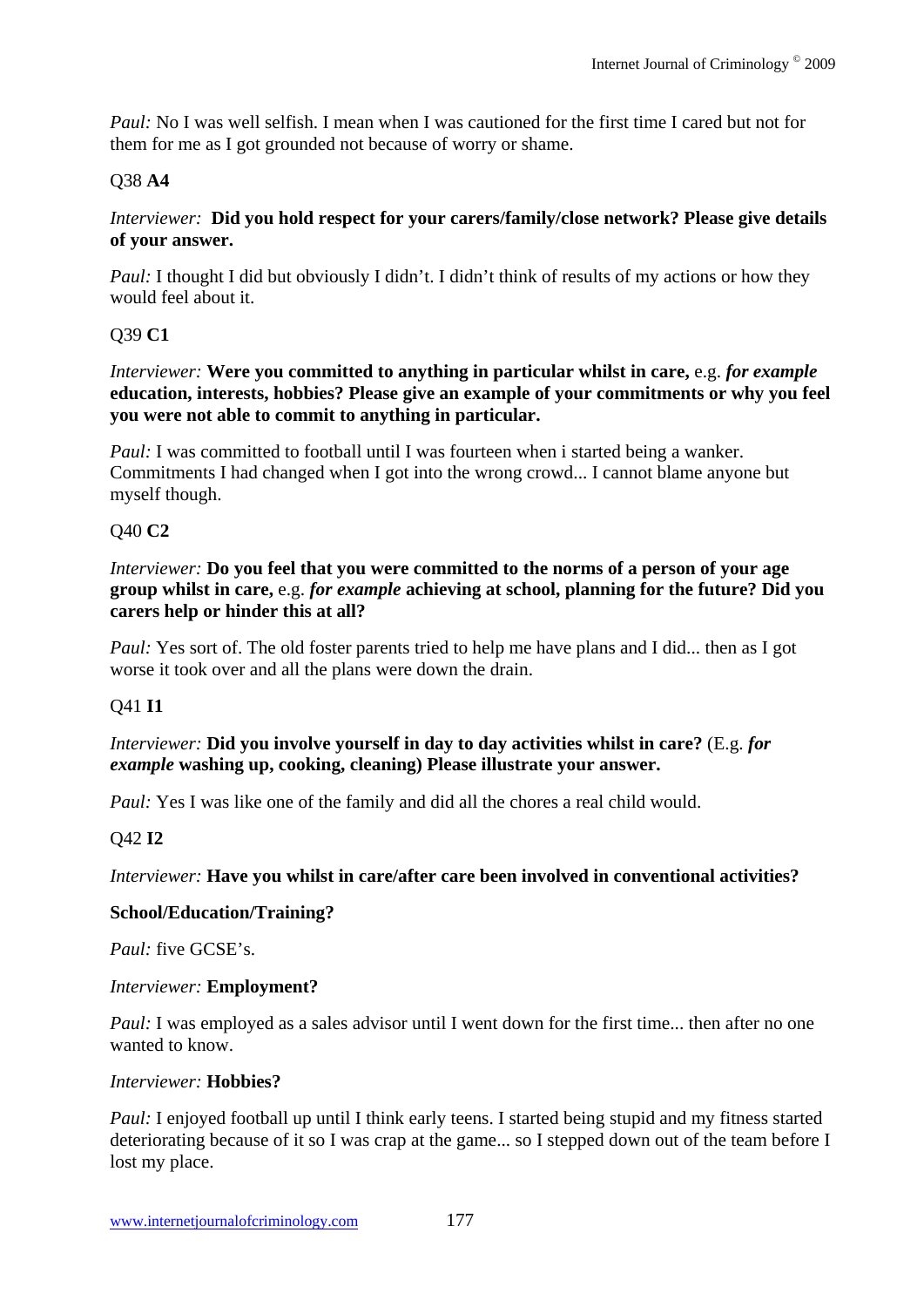#### Q43 **B1**

*Interviewer:* **Did you agree and believe in the rules you were made to follow to whilst in care? Please illustrate your answer.**

*Paul:* Ignored the rules. I saw them as for geeks and goons. They were there to be broken and that's what I did. I enjoyed being the bad buy who fucked all rules.

#### Q44 **B2**

*Interviewer:* **Do you respect the legal rules attributed to people's actions including your own?** E.g. believe in punishment for the protection of others. **Please give reasons for your answer.** 

*Paul:* Yes I do now. What I did was wrong, extremely wrong. There needs to be boundaries. Unfortunately the old cautions didn't even work for me. But punishment forces you to change... well I have been in twice but it does make you see things are wrong. You see other crimes people have committed and really do not agree... like old perverts and that... they need to be put down.

#### **Anomie and Strain**

#### Q45 **M1**

*Interviewer:* **Do you feel the care system allowed you to achieve your full potential in relation to educational achievement? Did you have the potential to fulfil your capabilities?**

*Paul: Yes. I had encouragement from them and that to do well. I chose to take the bad route it* wasn't their fault.

*Interviewer:* **Did the care experience restricted life chances? Please explain your answer, illustrating ways in which it may have helped or hindered your achievements.** 

*Paul:* No. It helped as much as it could but I didn't want to listen.

#### Q46 **M2**

#### *Interviewer:* **Do you feel your early experiences in care have allowed you to gain a job which caters for your financial and material needs? Do you have the potential to fulfil your capabilities?**

*Paul:* Yes but my own stupidness led me to muck it all up with aggression problems. I have lost all potential now as I have screwed up.

#### *Interviewer:* **Has the care experience restricted life chances? Please explain why you feel this is the case.**

*Paul:* No. I chose not to address my problems with anger not them. I felt they didn't need the worry and think they had failed. I mean it was certainly not their fault I mucked up my future. Only you can say what you are going to do.

#### Q47 **M3**

#### *Interviewer:* **Are you financially secure now? Were you aided in your transition to adulthood?**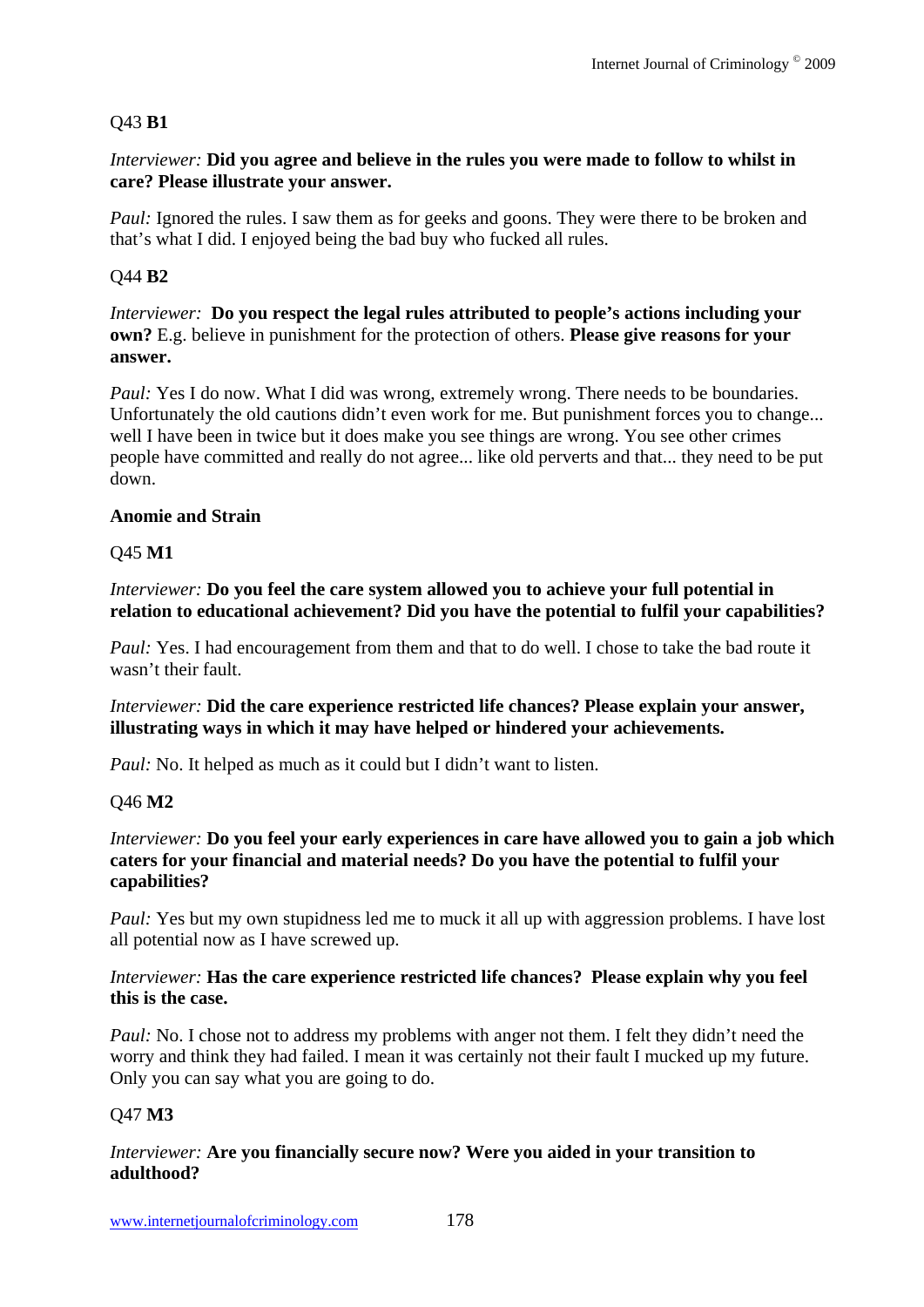*Paul:* No I have a criminal record and have to go and get benefits and that. I was aided when I was eighteen but I soon mucked it all up and spent it on the wrong stuff and that.

## Q48 **M4**

#### *Interviewer:* **Do you feel you committed any offences to gain anything otherwise not easily available to you?**

*Paul:* No. Only for drugs which I needed to steal for as fosters wouldn't obviously agree with that.

## *Interviewer:* **Did the circumstances of the care experience have an influence on your offending behaviour? Please give examples.**

*Paul:* Being put into care made me angry but that's not to say the care experience made it worse or influenced it. It was being put in care that hurt me not the care experience.

## Q49 **G1**

## *Interviewer:* **What do you feel your main aspirations are? Do you feel you have the means of gaining them? Please give examples.**

*Paul:* I want to be successful... am looking at a labourer job at the mo. If I choose to behave then I should gain things honestly as I cannot afford to get caught and be put inside again.

## Q50 **G2**

# *Interviewer:* **Do you feel you have the ability to live a life legally whilst still gaining the financial needs you require?**

*Paul: I think being seen as a criminal has affected my chances but I can only try to behave and* still have good times.

## **Summary**

Q51

## *Interviewer:* **What do you feel was the most negative experience whilst being in care in relation to the onset of your criminal behaviour?**

*Paul:* Being away from my parents even if they didn't want me it hurt me. Otherwise it was all my own fault... I was looked after really well and took the piss and threw it all back in their faces.

# Q52

# *Interviewer:* **Positively, what do you feel the care experience offered?**

*Paul:* I was secure and was away from danger... I was safe from everything except from myself.

Q53

#### *Interviewer:* **Did the care experience make things better or worse in relation to your offending behaviour?**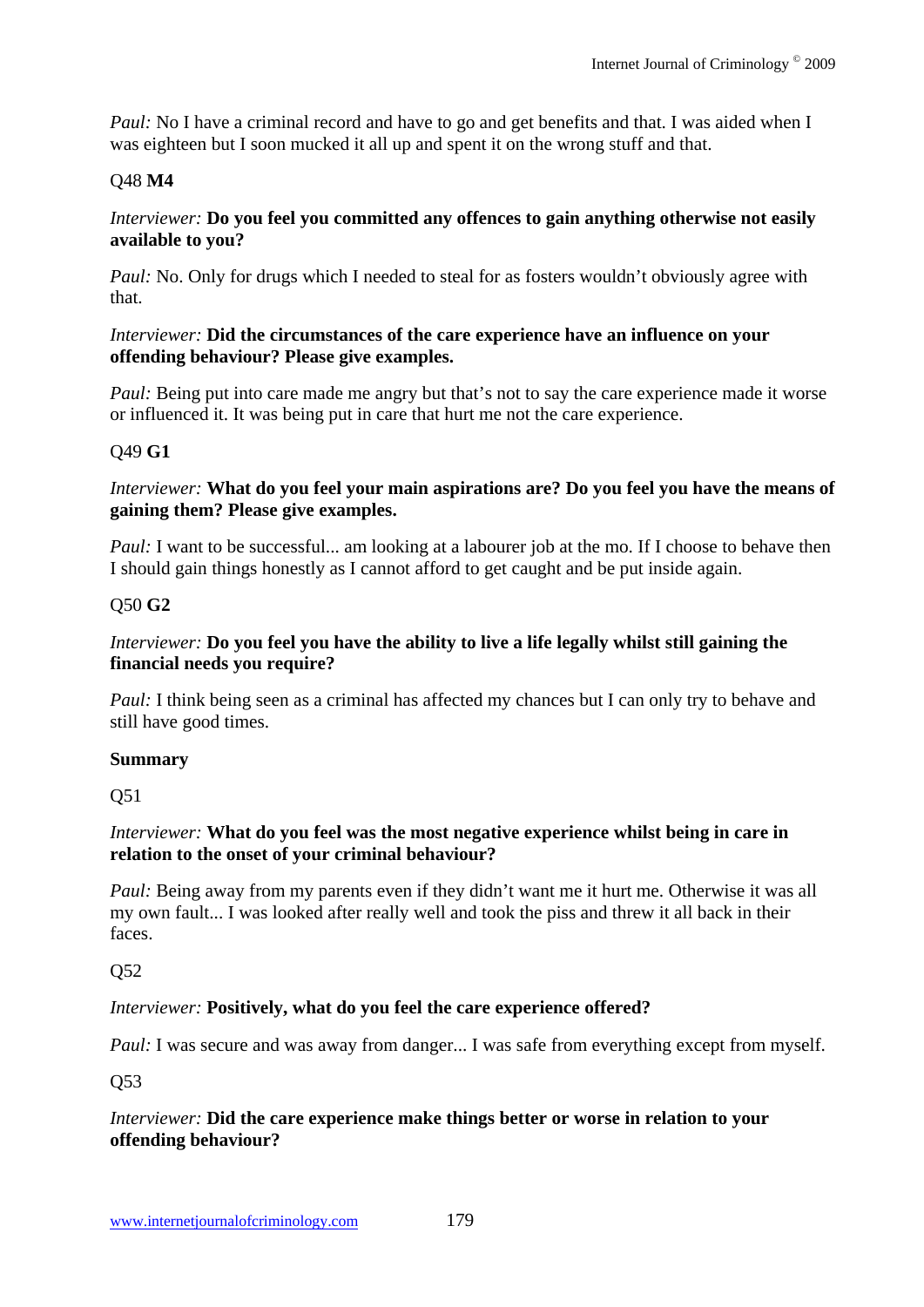*Paul:* I would have anyway. I mean we all hold our own choices and I feel it was me and only me.

# Q54

## *Interviewer:* **What do you believe is needed to aid the problem of the prevalence of criminal careers within the care environment and after?**

*Paul:* Having more contact with family and stuff. As it's not like focused on anything to do with the past and that. Being taken away from danger is of course important but you cannot take away the situation out of the child like that.

# Q55

*Interviewer:* **Is there anything else you would like to add in relation to your care experience and criminal behaviour**, e.g. your main concerns.

*Paul:* I do not feel the care environment can equal crime on its own. It was my choice... no one made me do it. I knew it was wrong.

*Interviewer:* **Thank you for taking part in this interview. All information will be held confidentially and you have the right to withdraw from the research at any point. Please be aware of the services at Waves Community Centre if needed, or alternatively with issues surrounding content of the interview contact myself on the information given prior to the interview.**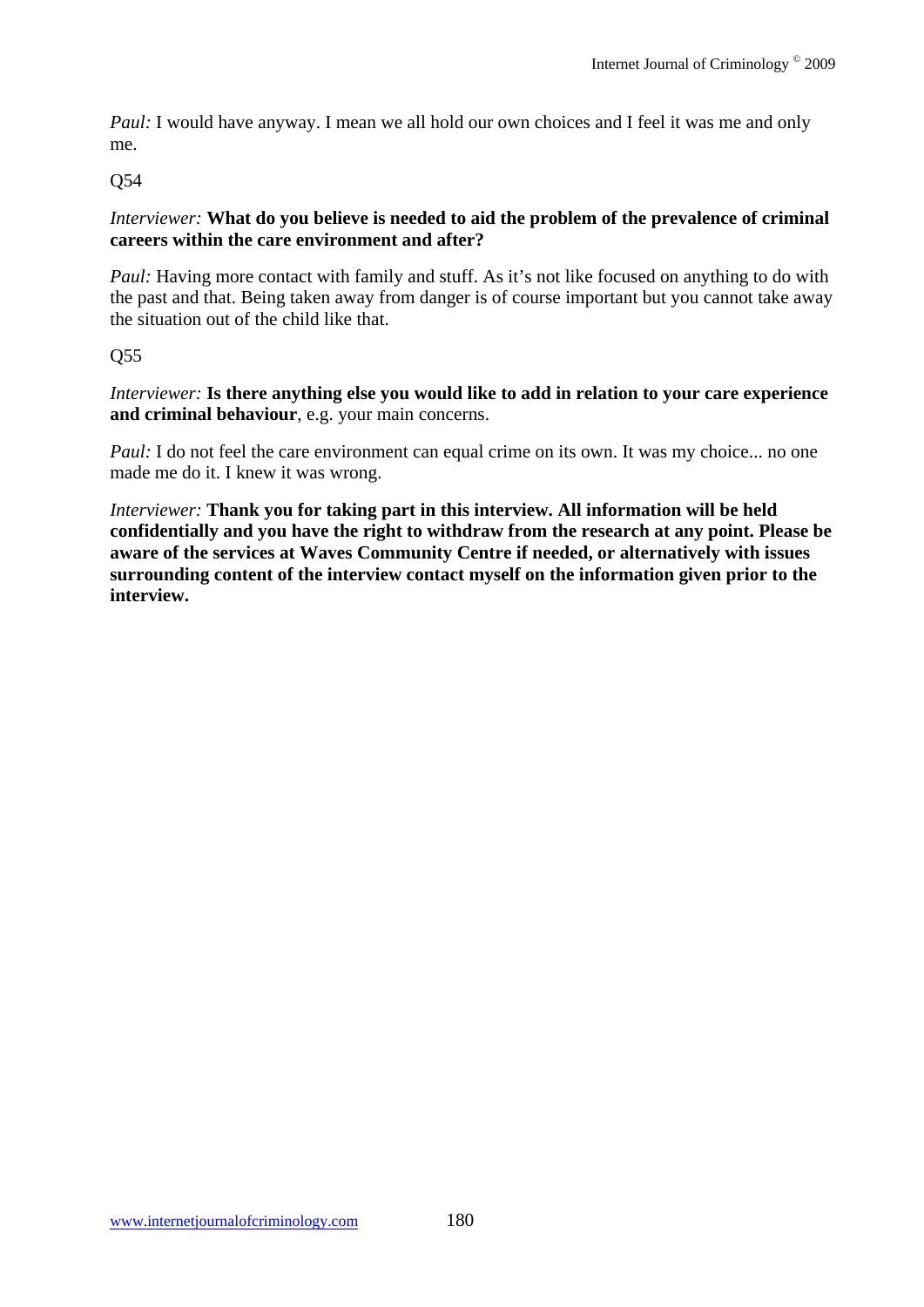## **APPENDIX R**

#### **Full Transcript of F3 (Foster 3)**

#### **Name: Gemma\***

**Type of Placement: Foster** 

#### **Section 1 – About you/ Background**

#### **General**

Age: 21

Sex: Female

Ethnicity: White British

What are you doing now? (Education, training, employment) Unemployed

#### **Time in care**

Age at first placement: 11

Time spent in care (years/months): 5years

Number of placement(s): 6

Type(s) of placement: 1 x Residential 5 x Foster

#### **Offending Behaviour**

Number of Offences: 2

Of which were cautions? 2

Of which were convictions? 0

Type of offence(s) committed: 2 x Shop lifting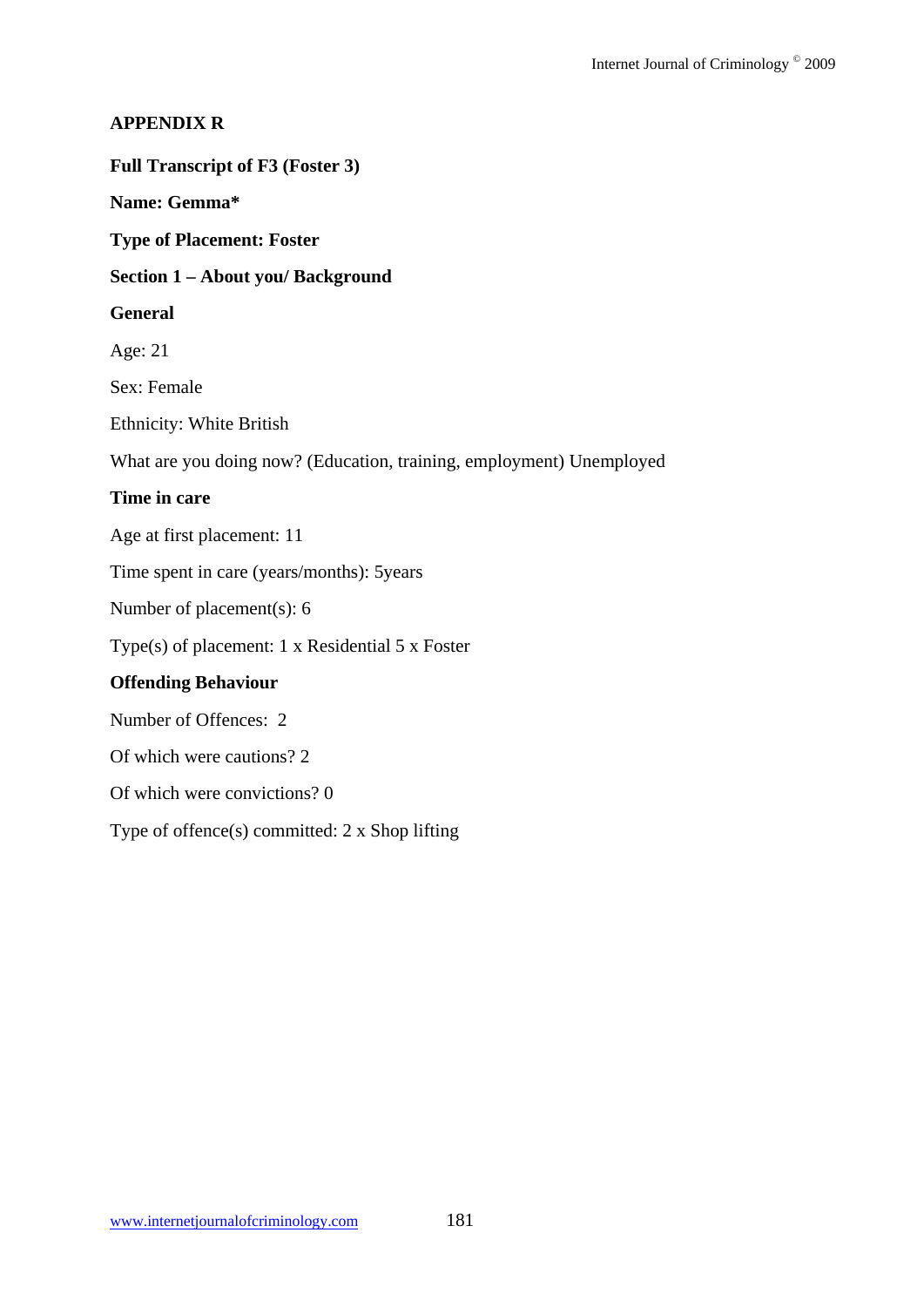## **Section 2 –The overall Care Environment/Experience and its impact on criminal behaviour**

**The following 12 aspects of life are known to relate to offending behaviour. How important were they for you in relation to the start of your offending behaviour?** (Please see the 'Explanations of Risk Factors' for guidance on the meanings of each of these risks

1= Not important (being in care was a positive experience in this respect)

4= Very important (being in care was a negative experience in this respect

| Please circle one number for each<br>influence or N/A if not applicable | Not important<br>(positive<br>experience) 1 |                |                         | <b>Very</b><br>important<br>(negative<br>experience) 4 |
|-------------------------------------------------------------------------|---------------------------------------------|----------------|-------------------------|--------------------------------------------------------|
| 1. Living arrangements                                                  | 1                                           | $\overline{2}$ | 3                       | $\overline{4}$                                         |
| 2. Family and Personal<br>relationships                                 | $\mathbf{1}$                                | $\overline{2}$ | 3                       | $\overline{\mathbf{4}}$                                |
| 3. Education, training and<br>employment                                | $\mathbf{1}$                                | $\overline{2}$ | $\overline{\mathbf{3}}$ | $\overline{4}$                                         |
| 4. Neighbourhood/ Area lived in                                         | $\mathbf{1}$                                | $\overline{2}$ | $\overline{\mathbf{3}}$ | $\overline{4}$                                         |
| 5. Lifestyle                                                            | $\mathbf{1}$                                | $\overline{2}$ | 3                       | $\overline{4}$                                         |
| 6. Substance Use                                                        | $\mathbf{1}$                                | $\overline{2}$ | $\overline{\mathbf{3}}$ | $\overline{4}$                                         |
| 7. Physical Health                                                      | $\mathbf{1}$                                | $\overline{2}$ | 3                       | $\overline{4}$                                         |
| 8. Emotional and Mental Health                                          | $\mathbf{1}$                                | $\overline{2}$ | 3                       | $\overline{4}$                                         |
| 9. Perception of self and others                                        | $\mathbf{1}$                                | $\overline{2}$ | 3                       | $\overline{4}$                                         |
| 10. Thinking and behaviour                                              | $\mathbf{1}$                                | $\overline{2}$ | $\overline{\mathbf{3}}$ | $\overline{4}$                                         |
| 11. Attitudes to offending                                              | $\mathbf{1}$                                | $\overline{2}$ | $\overline{\mathbf{3}}$ | $\overline{4}$                                         |
| 12. Motivation to change                                                | $\mathbf{1}$                                | $\overline{2}$ | 3                       | $\overline{4}$                                         |

## **Areas with highest risk (Vulnerabilities): What do you feel made you offend/offend more?**

Risk 1: Uncertainty on where staying.

Risk 2: Lack of supervision, encouragement and stability. Lack of love and feelings of being wanted.

Risk 5: Being put into sheltered accommodation.

## **Areas with lowest risk: Which risk(s) do you feel had little impact on your offending behaviour?**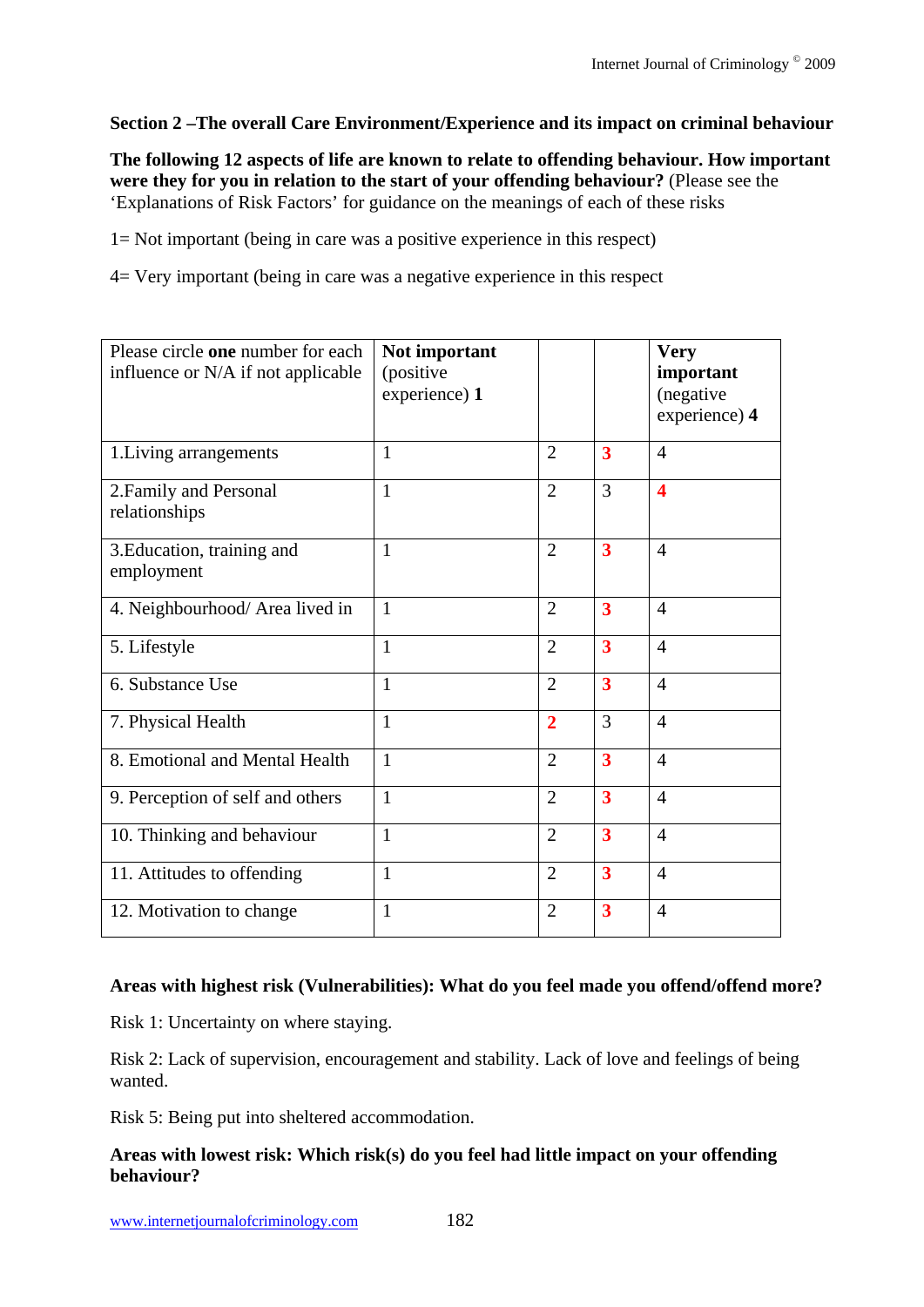## Risk 7: Health was good.

## **Available protective factors (Resilience): What helped you keep out of trouble/ stop offending/offend less? What would have helped you keep out of trouble?**

Helped: Being near friends who were doing well at school.

Would have helped: If wasn't put into sheltered accommodation. More attachment and stability (Less placement shifts)

#### **Section 3 – Open ended Questions linking Section 1 and 2, plus further questions on care environment/experience. Only relevant questions will be asked.**

## **Questions from Section 1**

 $O<sub>1</sub>$ 

#### *Interviewer:* **Could I start by asking you to give a brief description of your time in care, highlighting the time spent, types of placement, changes in placement and reasons for any changes?**

*Gemma:* Yes I was in care for five years and then in sheltered accommodation at sixteen. I was in majority foster placements and one residential home at first. I was expelled and was kind of bad so I kept on being moved... apparently that would help me.

 $O(2a)$ 

## *Interviewer:* **Could you tell me what it was like growing up/spending time in care?**

*Gemma:* Very unsettling and I felt really different.

b)

# *Interviewer:* **How do you think this compares with children growing up at home with their parents?**

*Gemma:* I think you would have more attention in a family.

Q3

## *Interviewer:* **Can you tell me more about the circumstances of your offence(s)?** E.g. **what happened and when; why you think you offended at that time?**

*Gemma:* I had no money when I was in sheltered accommodation so I stole to get stuff.

## **Questions from Section 2**

*Interviewer:* **You assessed the key influences on offending behaviour in Section 2 of this interview. We will now discuss the relevant influences in relation to your care experience and involvement in criminal behaviour.**

*Gemma:* Ok.

Q4 Risk 1.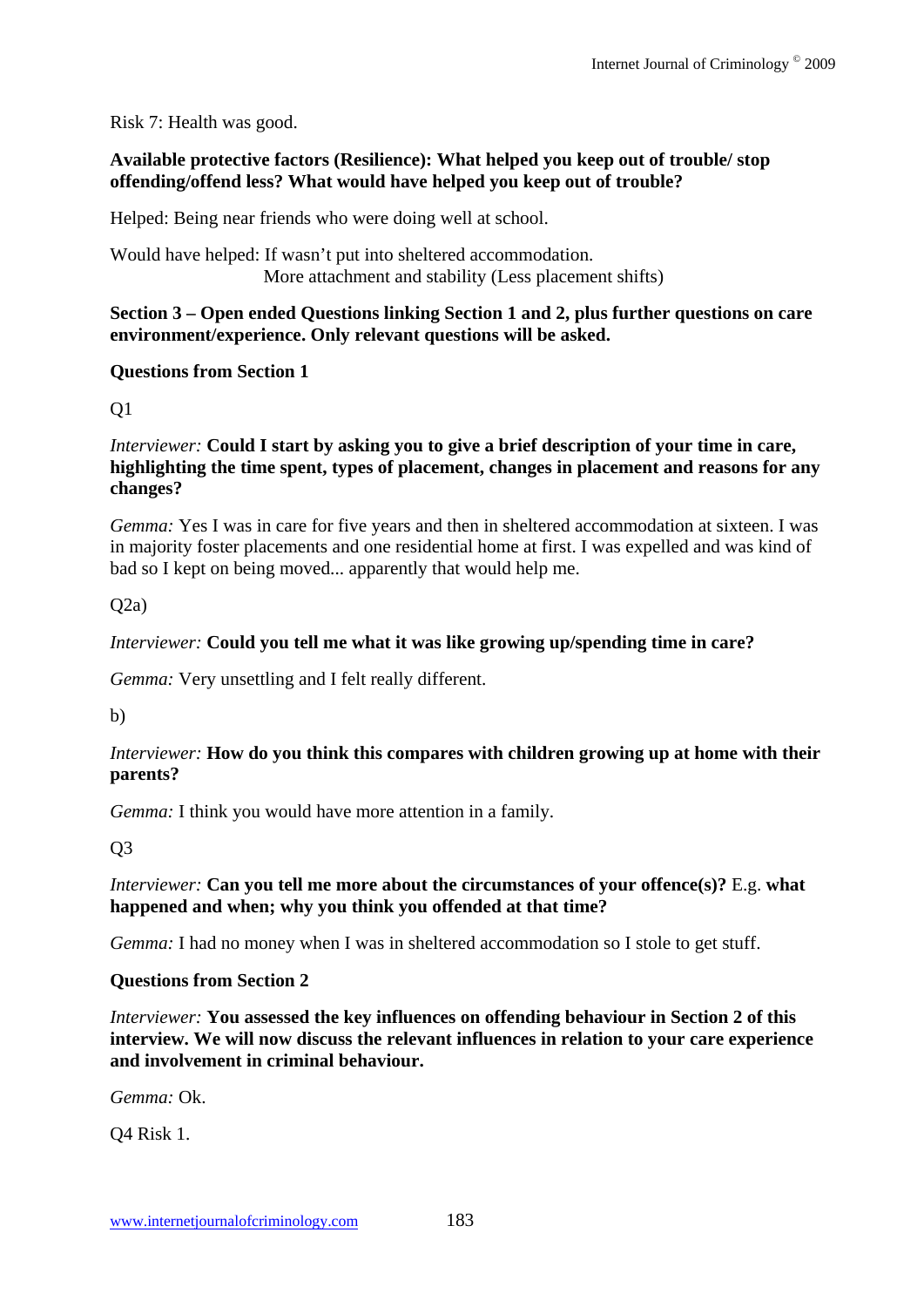## *Interviewer:* **Can you describe your living arrangements, drawing on any particular aspects you feel may have been helpful and positive or alternatively disruptive or negative?**

*Gemma:* The negatives are easy.. I was moved all the time and then shoved into sheltered which had loads of other criminals in it so made me worse... that's why I got caught. The positive are less easy to see... oh yeah I was looked after properly in the physical sense... I got what I needed and was safe.

## Q5 Risk 2.

#### *Interviewer:* **Through being in care, was your personal relationship with your friends, parents/wider family affected, if at all?**

*Gemma:* I didn't see family as I was put at the other side of the county after a few placements. At first I had good friendships which helped me a lot to concentrate and that.

#### Q6 Risk 3.

## *Interviewer:* **Could you give a brief description of your educational experiences** (e.g. *for example* **change of school, attendance, achievement, any exclusions, attitudes of teachers and other yps) whilst in care and any further training and employment afterwards?**

*Gemma:* School was good when I was like twelve but after that it started slowly going downhill. I started bunking and got expelled. Think I went to three schools all together.. sorry three senior schools. I left school... or was kicked out so didn't do any exams or anything. I had no training as I didn't have the exams so got a job at sixteen. It didn't work out for me... stealing was easier so I did that.

#### *Interviewer:* **Were there any disruptions or hindrances in gaining your full potential? Was there a positive influence?**

*Gemma:* There was no positive influence and the disruptions are endless. Think the main ones were the moving me around and lack of pushing me in the right direction.

#### Q7 Risk 4.

*Interviewer:* **Please give a brief description of the location** (i.e. where it was; town, city, rural or urban area, near home/long way away) **of your main placement and how this affected your life if at all?** 

*Gemma*: In the early years it was near to where I grew up and had friends and that. As I got older I made more.. how can I put it... negative role models. Especially in the sheltered house.

#### Q8 Risk 5.

#### *Interviewer:* **How do you feel your general lifestyle was whilst in care,** e.g. *for example* **friendships, influence of other yps in care, how you used your spare time, financial issues** e.g. pocket money?

*Gemma:* It was good enough when I was in care.. then I started to go into bad circles. The more my friends consisted of criminals the more I did. I think I just followed everyone and what they did. I started to use my spare time to behave badly and drink.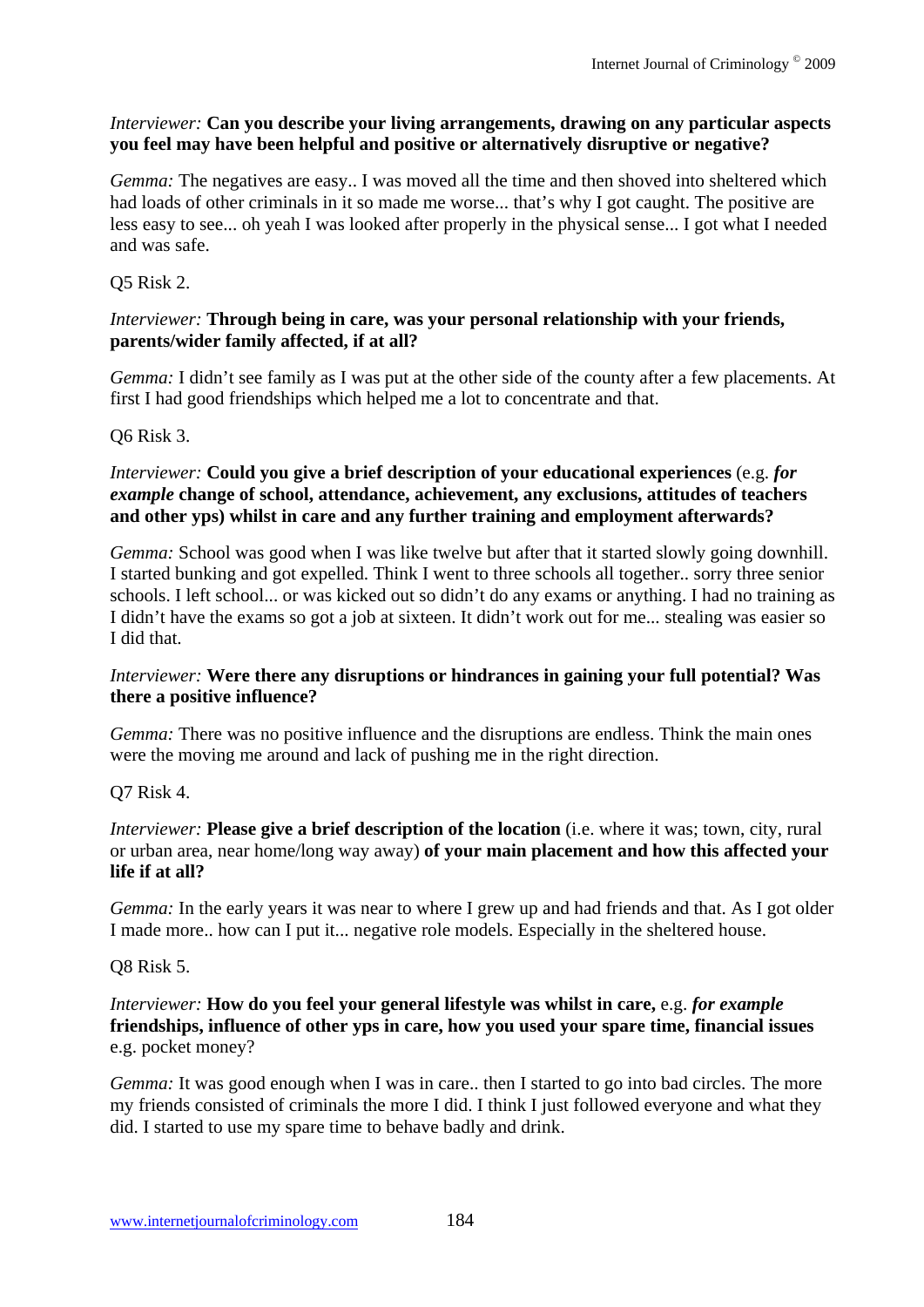#### Q9 Risk 6.

#### *Interviewer:* **Did you misuse substances before you were in care?**

 *Gemma*: No.

#### *Interviewer:* **Did you have any experiences of substance misuse whilst in care? If so please explain if/how these related to being in care.**

*Gemma:* I started to smoke and drink to escape the hellish existence I had. I hated every home I was put in.

Q10 Risk 7.

#### *Interviewer:* **Could you briefly describe your physical health whilst in care? Was this affected by the care environment?**

Gemma: I had good health except when I got really drunk and mashed up ( Laughs). That wasn't the care environments fault directly as they catered for my general health. Although I could argue that the care environment made me drink and it was their fault. But I won't.

Q11 Risk 8.

#### *Interviewer:* **What affect if any, did your care experience have on your emotional and mental health? Please give examples.**

*Gemma:* It made me feel quite rubbish. I was depressed as parents spilt and my mum abandoned me and my two sisters. I only saw them in the holidays at first and then that stopped. I felt really angry as I didn't and still don't know why my mum gave up on me.

Q12 Risk 9.

## *Interviewer:* **Was your perception of yourself and others affected by your care experience?**

*Gemma:* Yes. I felt worthless and this made me very jealous of other people.

Q13 Risk 10.

## *Interviewer:* **What was your behaviour like whilst in care? (towards other young people, staff, and other adults)**

*Gemma:* At first they were good. Then as hit teenage years got bad.

#### *Interviewer:* **What were your attitudes to life? How did the placement influence your behaviour?**

*Gemma:* I had no ambition and didn't care about anything. I was on self destruct mode and that's how I liked it. The foster homes didn't really help but maybe made it worse as they had already decided I was bad news.

## Q14 Risk 11.

#### *Interviewer:* **Did you feel it was ok to offend or knew it was wrong? Did your experiences in care affect this? If so, how?**

*Gemma:* I knew it was bad. Not sure really.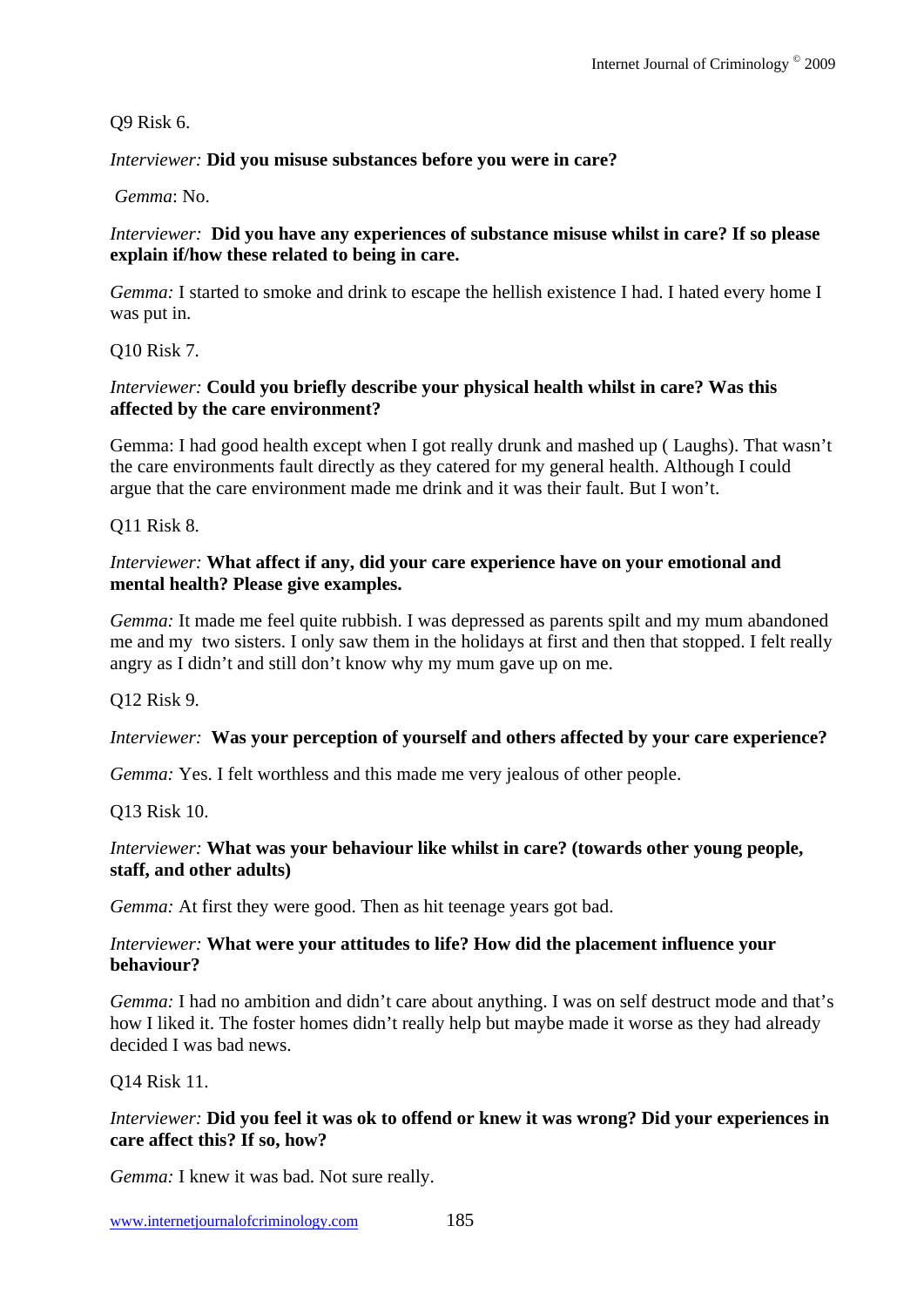## Q15 Risk 12.

## *Interviewer:* **Did you feel motivated to change whilst in care? If so, how? If not, why?**

*Gemma:* No because I wasn't getting caught.

## Q16

## *Interviewer:* **Which of the twelve risks do you feel was most important in relation to your offending behaviour in your care experience? Why?**

*Gemma:* The second one. I had no one to care for me and this led me to my downfall... starting at fucking up school and then being a twat and breaking the law. Then actually the first one... where I lived also was bad as that also led me to being moved around.. not only home but schools... as it made me bad which made me get expelled. No one giving a shit has bad effects on people... it certainly did for me.

Q17

## *Interviewer:* **Which of the twelve risks do you feel was least important in relation to your offending behaviour in your care experience? Why?**

*Gemma:* My physical health so risk seven. I was looked after physically very well. It was just emotionally and love that they failed on.

Q18

## *Interviewer:* **Do you feel your situation may have been different if not in care?**

*Gemma:* Yes as I would have had someone to behave for. I would respect someone who cared for me.

Q19 If so why?

# **Questions expanding on previous sections paying attention to theoretical considerations**

# **Risk and Protective Paradigm**

# Q20 **R1**

# *Interviewer:* **Do you feel that you were isolated whilst being in care? If so why?**

*Gemma:* Yes as I felt different to everyone else.

# Q21 **R2**

## *Interviewer:* **Do you feel you received little supervision and discipline? If so why?**

*Gemma:* Yes. I was seen as a problem child, so felt by when I was fourteen I was given up on. It was just their job so they didn't care for me. They didn't treat me like they would their own children

## Q22 **R3**

## *Interviewer:* **Did you hold low attachments to your parents/family? How did this affect you?**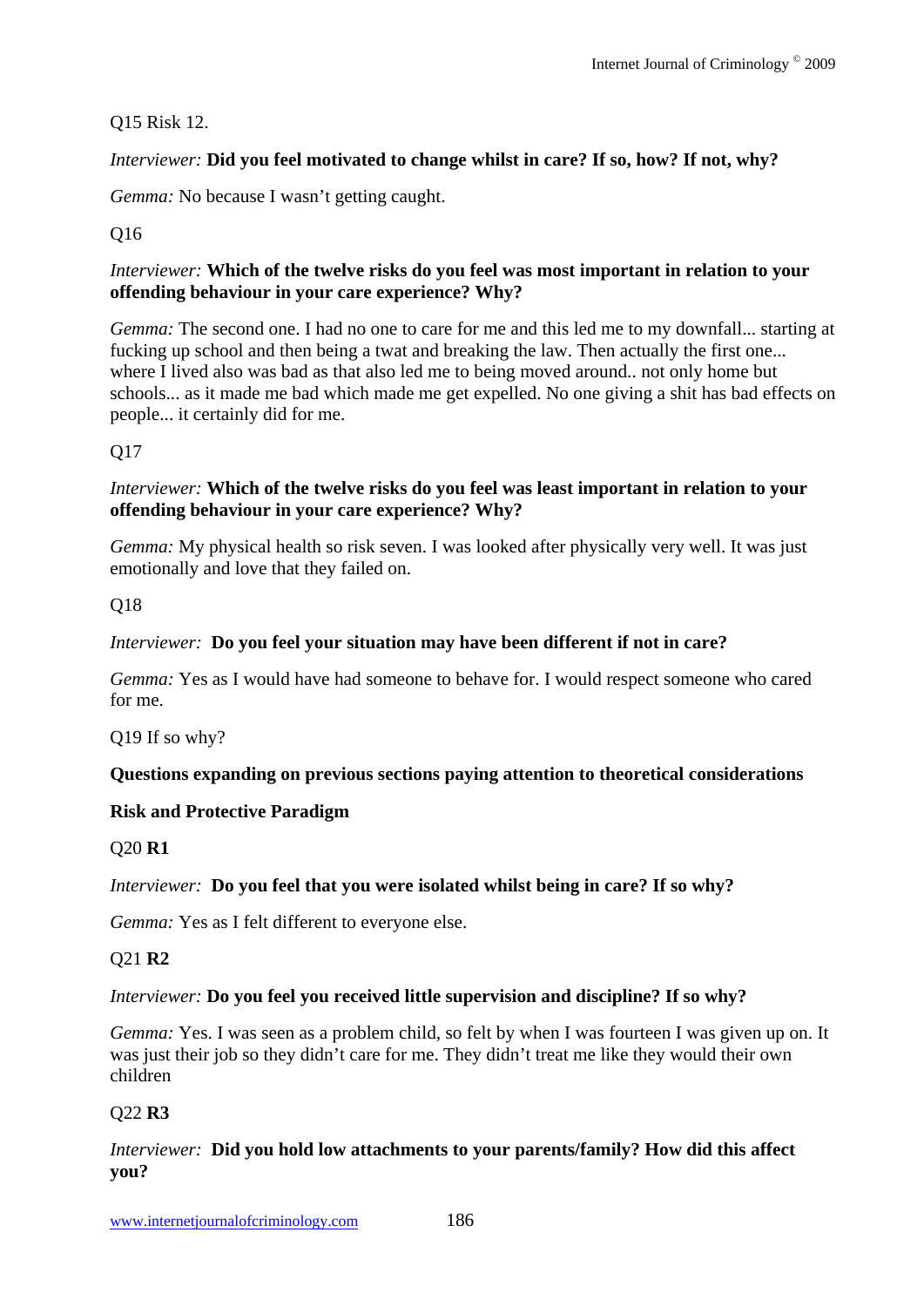*Gemma:* Yes. I had no link. This had a bad affect on me... I felt worthless and really alone.

# Q23 **R4**

# *Interviewer:* **Did you hold low attachments with others, e.g. peers? How did this affect you?**

*Gemma:* No not the whole time.. I did have good friends at school at first which was good.

# Q24 **R5**

# *Interviewer:* **Did your family have a history of criminal activity? If so what?**

*Gemma:* Yes my mum shop lifted.

# Q25 **R6**

# *Interviewer:* **Did you have low achievement in school? Why do you feel this was?**

*Gemma:* Yes. I had no GSCE'S. Guess it was my own fault... although they all could have had more faith in me. They all gave up and excepted I was a problem child. No one wanted to fight for me to change.. that would have been too hard for them. They would have had to care then.

# Q26 **R7**

# *Interviewer:* **Did you play truant from school? If so why?**

*Gemma:* Yes as I got older. The teachers hated me and I hated them... that's it really.

# Q27 **R8**

# *Interviewer:* **Did you have a poor relationship with the educational system? If so why?**

*Gemma:* Yes. I fell behind then felt really stupid. I hated being on report as I always was. Such a nightmare I hated it.

# Q28 **P1**

# *Interviewer:* **Do you feel you held a positive attitude to schooling?**

*Gemma:* No.

# Q29 **P2**

*Interviewer:* **Did you achieve at school?**

*Gemma:* No.

# Q30 **P3**

# *Interviewer:* **Did you hold positive attachments with people? If so who?**

*Gemma:* Yes. I had good friends at the beginning and I won't ever forget them.

# Q31 **P4**

# *Interviewer:* **Did you have encouragement and guidance for positive achievements,** e.g. *for example* **educational achievement? If so, who from?**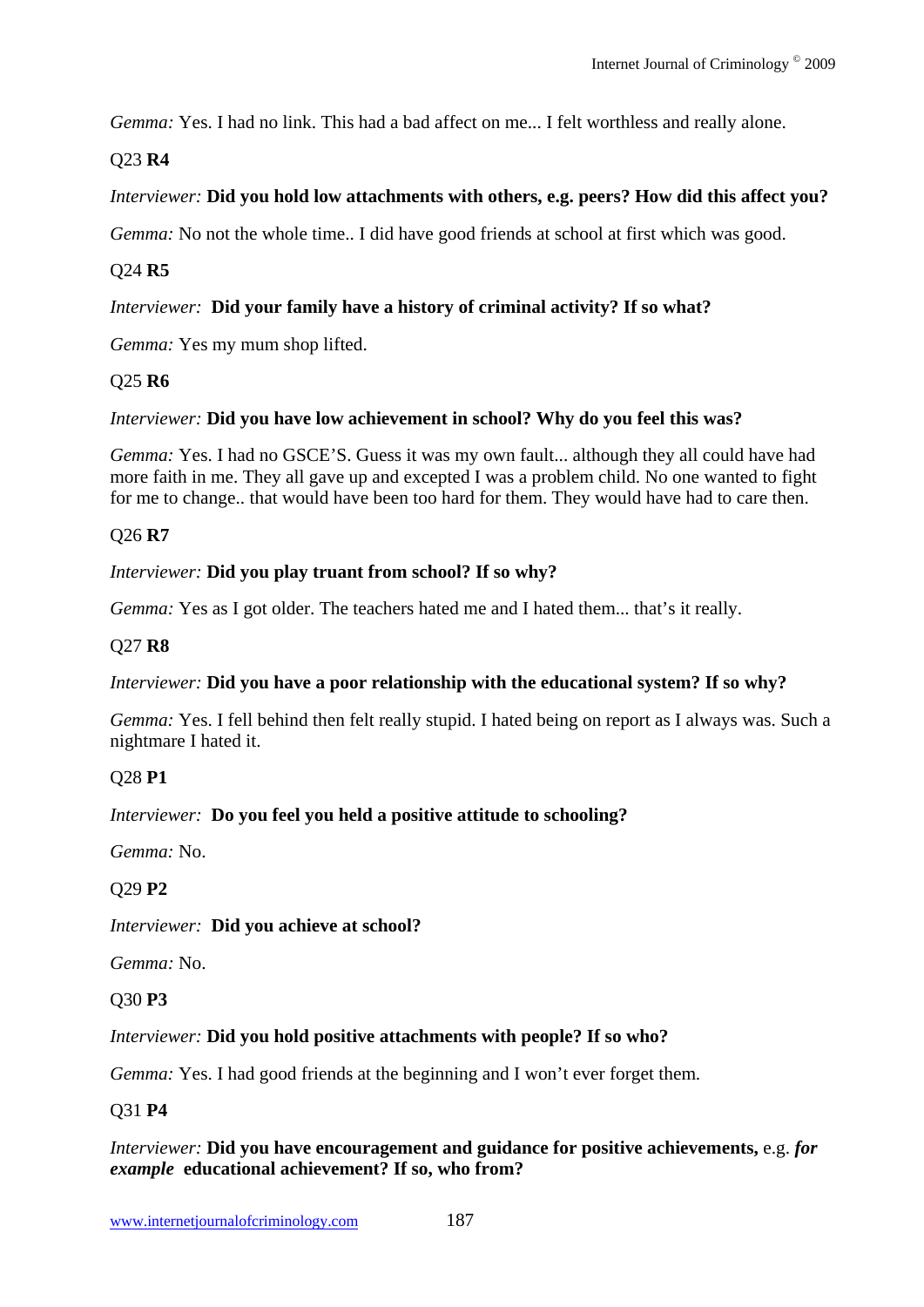*Gemma:* No. At first I did then after first exclusion they gave up on me.

## Q32 **P5**

#### *Interviewer:* **Did you receive supervision and discipline, if so who from?**

*Gemma:* Yes I had some discipline but where I wasn't being looked after by real parents they couldn't be too harsh on me and give good old fashioned punishment because of policies and stuff I guess.

#### Q33 **P6**

#### *Interviewer:* **Did you receive recognition and praise for your positive actions?**

*Gemma:* Yes.

#### Q34 **P7**

*Interviewer:* **Did you have expectations from others in relation to your achievements and actions? Please illustrate your answer.**

*Gemma:* Not really as I was offered silly rewards if I was good at school. You can't call that expectation.

#### **Control Theory and Social Bonds**

#### Q35 **A1**

#### *Interviewer:* **Could you tell me a bit more about your relationships with your carers and family and friends? Did you feel close to anyone in particular?**

*Gemma:* Had no relations with family or carers really. Did feel close to friends early in senior school but not as drifted into a bad crowd.. that didn't give closeness just people to hang around with.

## Q36 **A2**

*Interviewer:* **Do you feel you had stability in your placement(s)? Who were you attached to? (Birth parents, carers, friends, staff) Please illustrate your answer with the reasons why.** 

*Gemma:* No. I was moved around on average once a year. So no.

#### Q37 **A3**

#### *Interviewer:* **Did you hold a sensitivity to the opinion of others in relation to choosing your actions? Please illustrate your answer.**

*Gemma:* Not really as I didn't feel I was letting anyone down.

#### Q38 **A4**

#### *Interviewer:* **Did you hold respect for your carers/family/close network? Please give details of your answer.**

*Gemma:* Not to my family or to my carers. No one cared so why should I respect them... I didn't.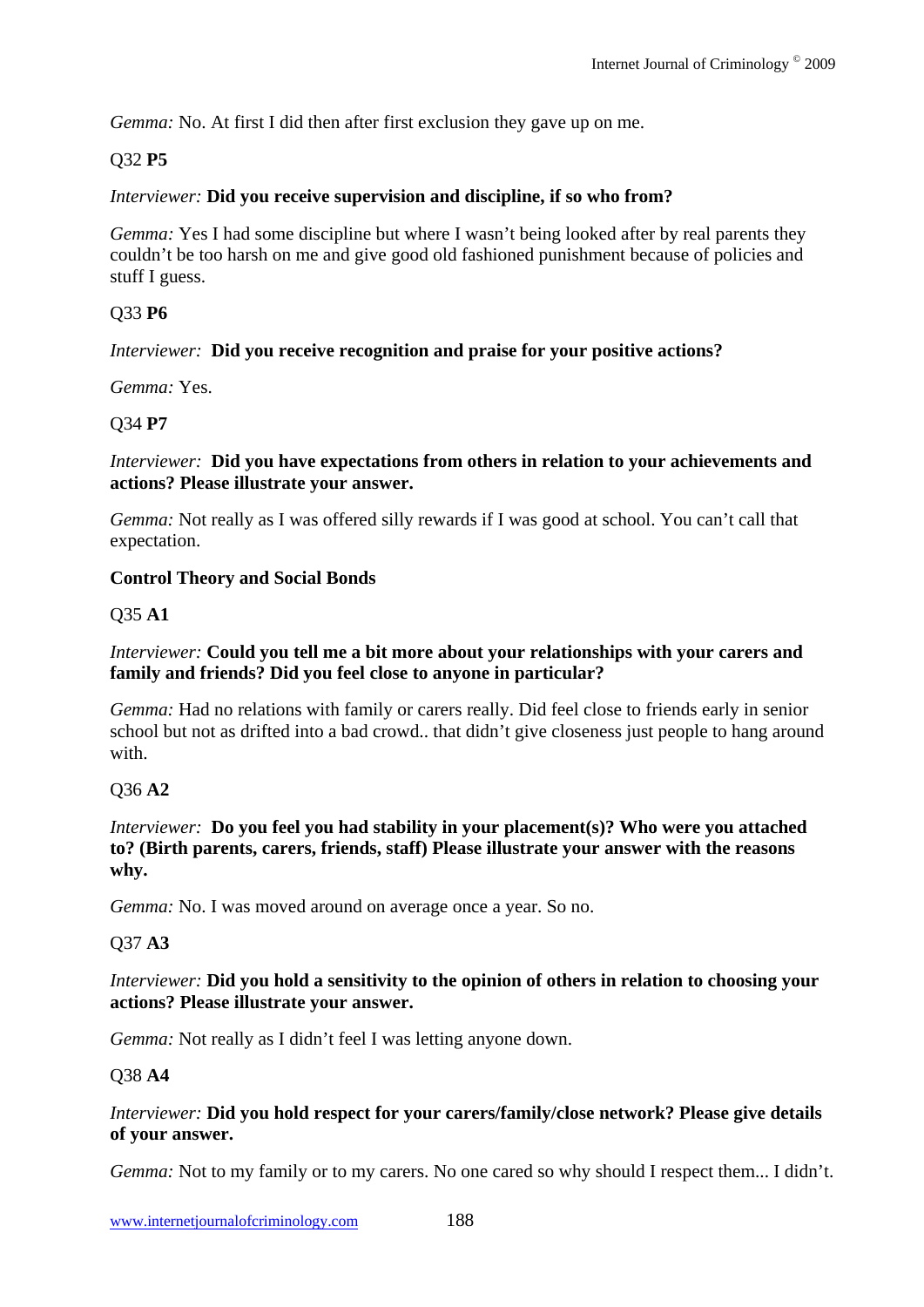# Q39 **C1**

*Interviewer:* **Were you committed to anything in particular whilst in care,** e.g. *for example* **education, interests, hobbies? Please give an example of your commitments or why you feel you were not able to commit to anything in particular.**

*Gemma:* Not school but I liked sport and horses.

## Q40 **C2**

*Interviewer:* **Do you feel that you were committed to the norms of a person of your age group whilst in care,** e.g. *for example* **achieving at school, planning for the future? Did you carers help or hinder this at all?** 

*Gemma:* No. I think my carers made it worse... I mean they just wanted me to go to school so instead of achieving it was attendance which I was supposed to do.. not both.

## Q41 **I1**

#### *Interviewer:* **Did you involve yourself in day to day activities whilst in care?** (E.g. *for example* **washing up, cooking, cleaning) Please illustrate your answer.**

*Gemma:* I tried to fit in and do stuff for the families. The more I started finding joy from being naughty the more I just didn't care about helping.

## Q42 **I2**

## *Interviewer:* **Have you whilst in care/after care been involved in conventional activities?**

## **School/Education/Training?**

*Gemma:* No left school before exams.

## *Interviewer:* **Employment?**

*Gemma:* One job at stables.

## *Interviewer:* **Hobbies?**

*Gemma:* Horse riding but couldn't afford to keep it up.

## Q43 **B1**

## *Interviewer:* **Did you agree and believe in the rules you were made to follow to whilst in care? Please illustrate your answer.**

*Gemma:* No I didn't believe in them. I felt like no one looked out for me so rules didn't pay.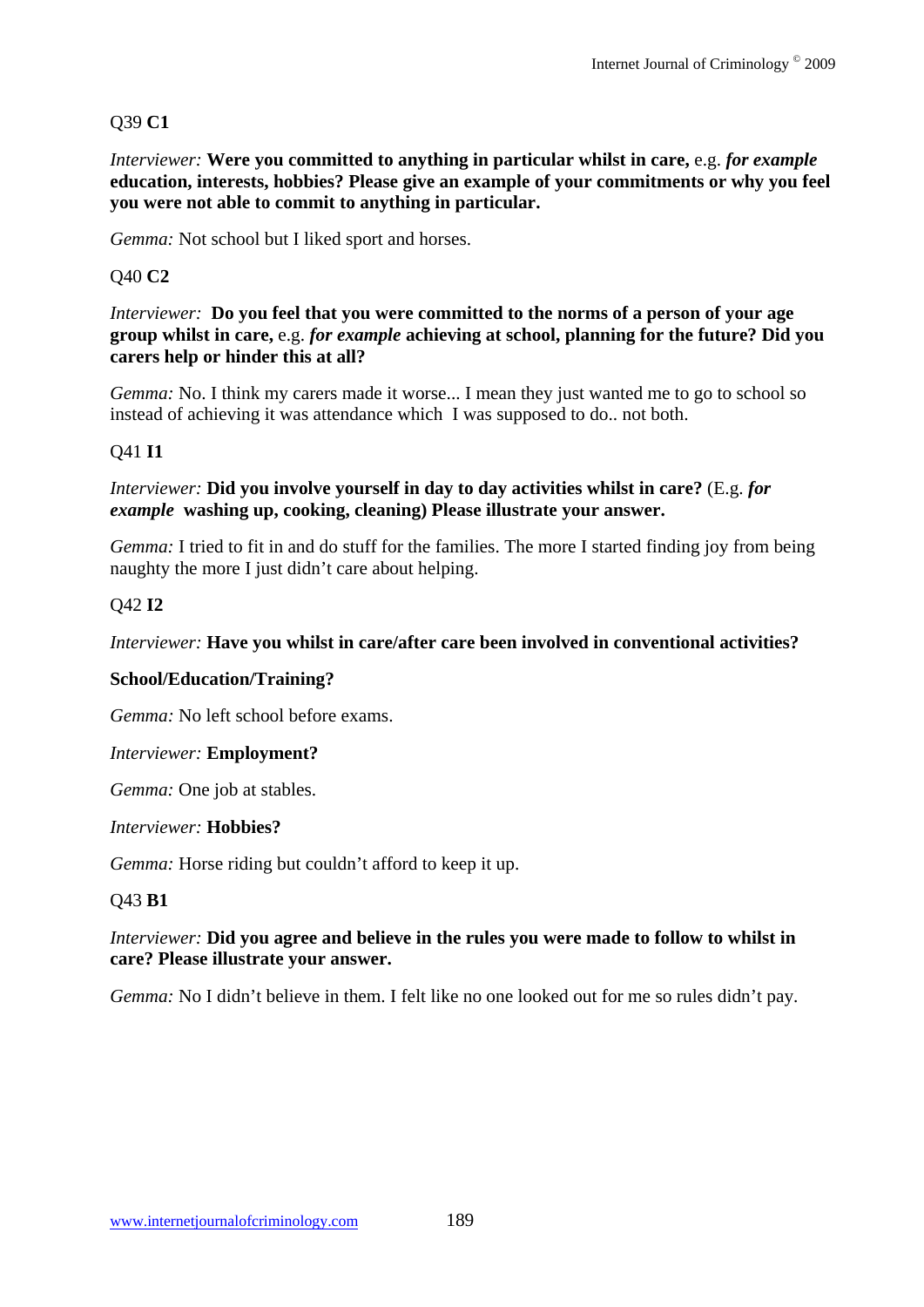# Q44 **B2**

*Interviewer:* **Do you respect the legal rules attributed to people's actions including your own?** E.g. *for example* **believe in punishment for the protection of others. Please give reasons for your answer.** 

*Gemma:* Yes for hard crimes. But if you don't hurt anyone just companies and can get away with it... then do it. I got loads of respect for doing what I did.

## **Anomie and Strain**

Q45 **M1** 

*Interviewer:* **Do you feel the care system allowed you to achieve your full potential in relation to educational achievement?**

*Gemma:* No.

*Interviewer:* **Did you have the potential to fulfil your capabilities?**

*Gemma:* No.

*Interviewer:* **Did the care experience restricted life chances? Please explain your answer, illustrating ways in which it may have helped or hindered your achievements**.

*Gemma:* Yes as they didn't put up enough fight.

## Q46 **M2**

*Interviewer:* **Do you feel your early experiences in care have allowed you to gain a job which caters for your financial and material needs?**

*Gemma:* No. My education was screwed up when I was in care so now I can't get a job at all.

#### *Interviewer:* **Do you have the potential to fulfil your capabilities? Has the care experience restricted life chances? Please explain why you feel this is the case.**

*Gemma:* No. I am not sure if it is their fault or mine as well. All that can be said is that due to the past my future is looking very rubbish.

# Q47 **M3**

#### *Interviewer:* **Are you financially secure now? Were you aided in your transition to adulthood?**

*Gemma:* No I have no money. What do you mean by transition?

*Interviewer:* I mean going into adulthood from a teenager.

*Gemma:* Oh yeah.. sorry I am so thick. Oh umm no I wasn't. I was given minimum money but no guidance really. They just set you up with some second hand stuff and forget about your future. They say they are there but there not really. They just want to strike you off and case closed kind of thing.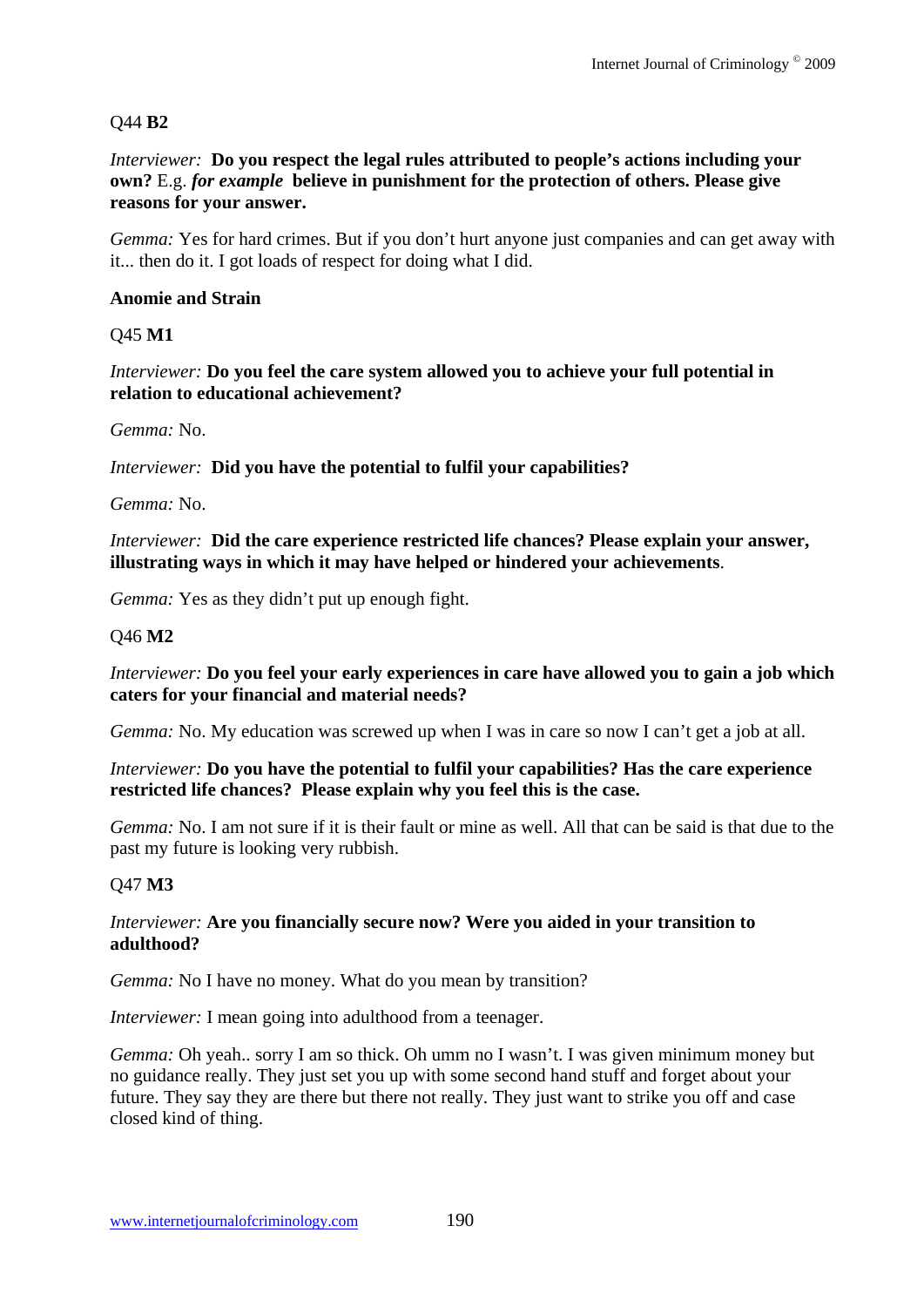## Q48 **M4**

#### *Interviewer:* **Do you feel you committed any offences to gain anything otherwise not easily available to you?**

*Gemma:* Yes I stole.

*Interviewer:* Did the circumstances of the care experience have an influence on your offending behaviour? Please give examples.

*Gemma:* Yes I guess so. As all the crap that went on led me to have nothing or nothing to fall back on.

#### Q49 **G1**

*Interviewer:* **What do you feel your main aspirations are? Do you feel you have the means of gaining them? Please give examples.**

*Gemma*: I would love to horse ride professionally... no chance if doing that.

## Q50 **G2**

*Interviewer:* **Do you feel you have the ability to live a life legally whilst still gaining the financial needs you require?** 

*Gemma:* I am trying to get back on track.

#### **Summary**

Q51

## *Interviewer:* **What do you feel was the most negative experience whilst being in care in relation to the onset of your criminal behaviour?**

*Gemma:* I felt isolated, alone and lost. I never knew where I was going next and lacked respect. If you have no one to let down... you take the easy route of breaking the law. That's what I did.

Q52

## *Interviewer:* **Positively, what do you feel the care experience offered?**

*Gemma:* Safety and comfort.

#### Q53

#### *Interviewer:* **Did the care experience make things better or worse in relation to your offending behaviour?**

*Gemma:* Worse. I had no criminal behaviour and as I got moved around and further in the system it got worse. Having no belonging made me see that I was good at stealing so that's what I chose to do.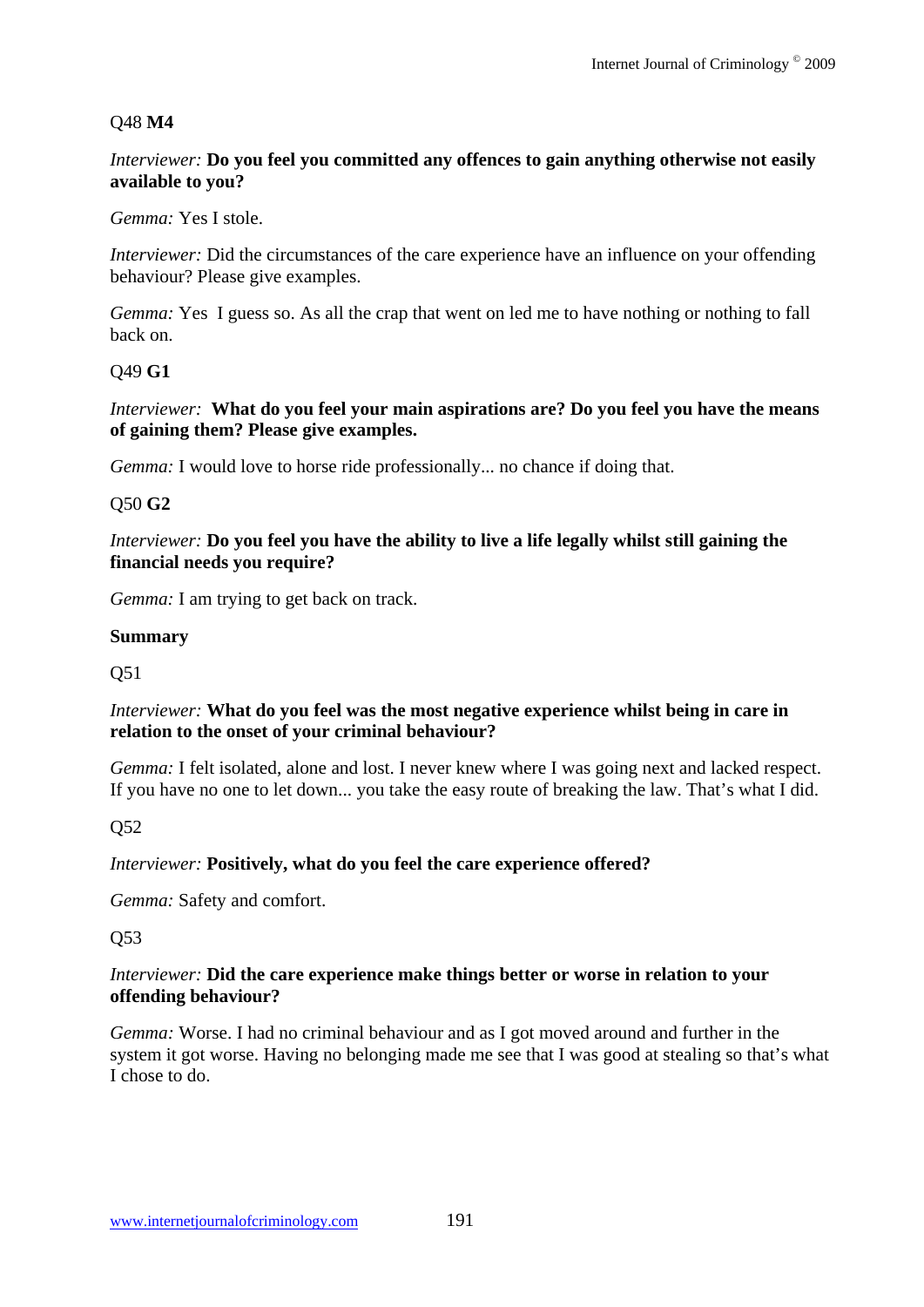# Q54

## *Interviewer:* **What do you believe is needed to aid the problem of the prevalence of criminal careers within the care environment and after?**

*Gemma:* Care and support not just money. Every poor person who has to be in care I think will see that it's just a job for all the carers.

Q55

*Interviewer:* **Is there anything else you would like to add in relation to your care experience and criminal behaviour,** e.g. your main concerns.

*Gemma:* The care system should pay more attention to children's futures. I mean protection is good but the need for higher ideas of these children is important. I mean they shouldn't be seen as a waste of space... but to look at why they are. People that work for them will say they do... but in my experiences and others I know that is a load of rubbish.

*Interviewer:* **Thank you for taking part in this interview. All information will be held confidentially and you have the right to withdraw from the research at any point. Please be aware of the services at Waves Community Centre if needed, or alternatively with issues surrounding content of the interview contact myself on the information given prior to the interview.**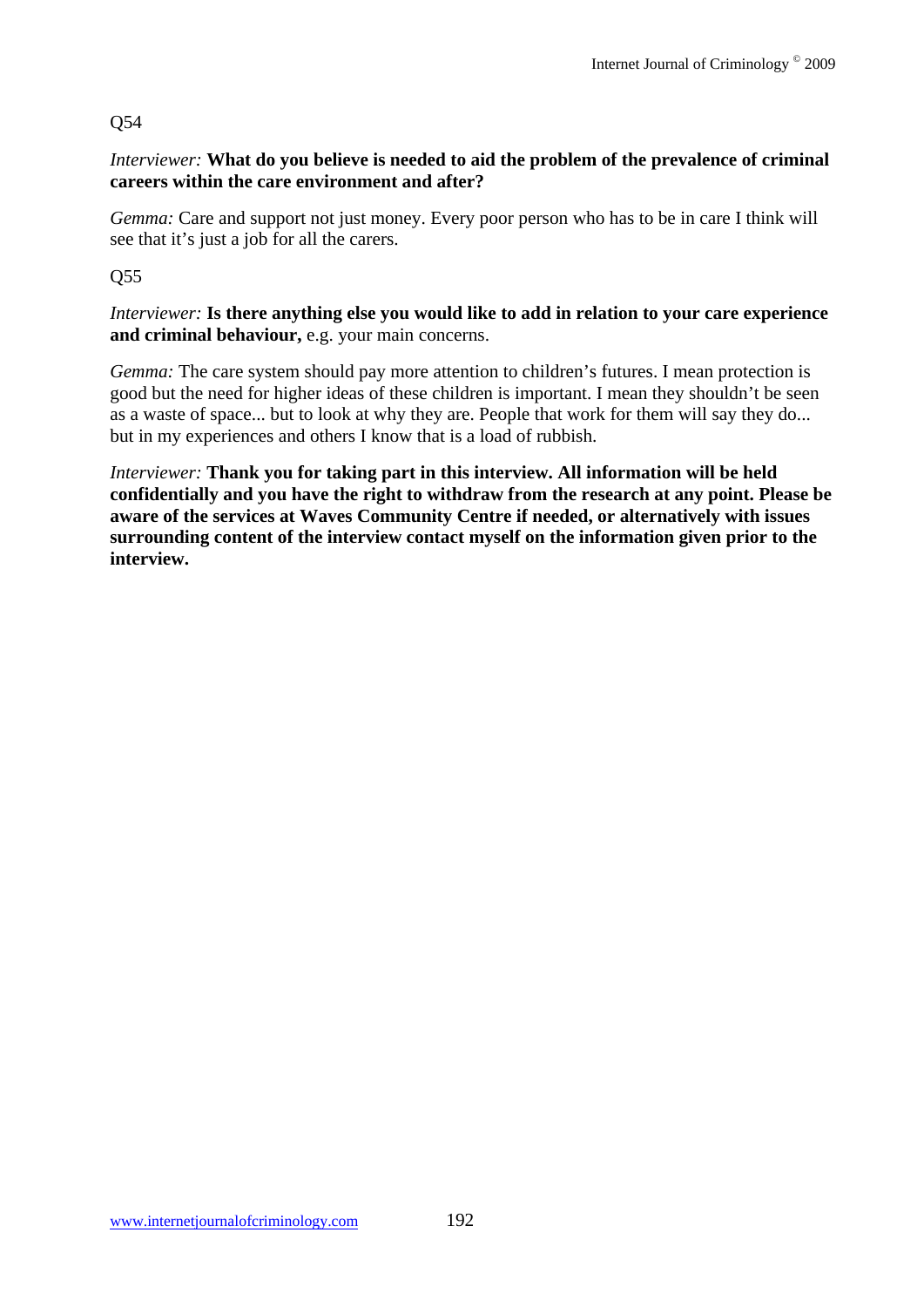#### **APPENDIX S**

## **Full Transcript of K1 (Kinship 1)**

## **Name: Dean\***

**Type of Placement: Kinship** 

#### **Section 1 – About you/ Background**

#### **General**

Age: 19

Sex: Male

Ethnicity: White British

What are you doing now? (Education, training, employment) Training

#### **Time in care**

Age at first placement: 12

Time spent in care (years/months): 6

Number of placement(s): 1

Type(s) of placement: Kinship

## **Offending Behaviour**

Number of Offences: 2

Of which were cautions? 2

Of which were convictions? 0

Type of offence(s) committed: Fighting and stealing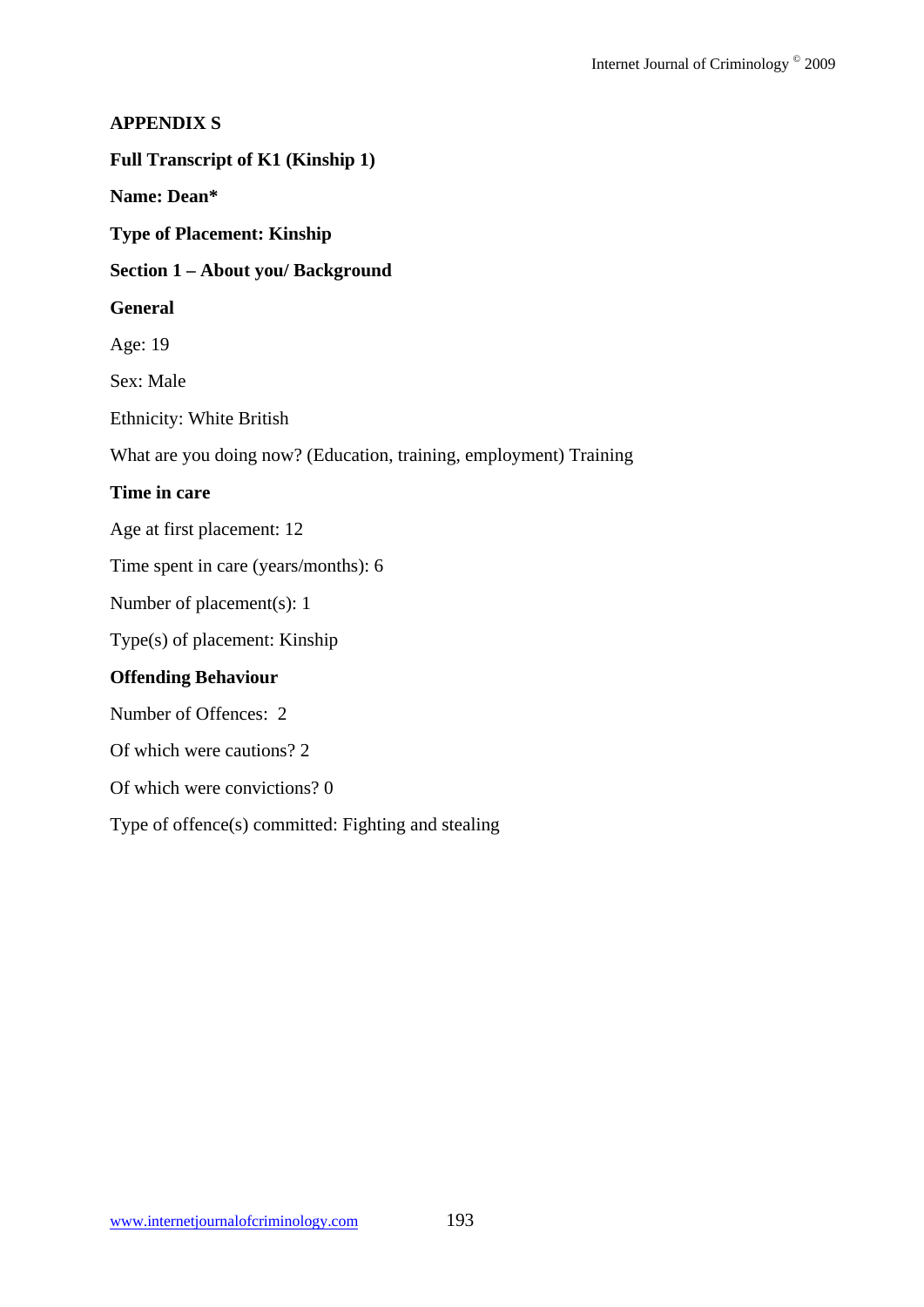## **Section 2 –The overall Care Environment/Experience and its impact on criminal behaviour**

**The following 12 aspects of life are known to relate to offending behaviour. How important were they for you in relation to the start of your offending behaviour?** (Please see the 'Explanations of Risk Factors' for guidance on the meanings of each of these risks)

1= Not important (being in care was a positive experience in this respect)

4= Very important (being in care was a negative experience in this respect)

| Please circle one number for each<br>influence or N/A if not applicable | Not important<br>(positive<br>experience) |                |                         | <b>Very</b><br>important<br>(negative<br>experience) |
|-------------------------------------------------------------------------|-------------------------------------------|----------------|-------------------------|------------------------------------------------------|
| 1. Living arrangements                                                  | 1                                         | $\overline{2}$ | 3                       | $\overline{4}$                                       |
| 2. Family and Personal<br>relationships                                 | $\mathbf{1}$                              | $\overline{2}$ | 3                       | $\overline{4}$                                       |
| 3. Education, training and<br>employment                                | $\mathbf{1}$                              | $\overline{2}$ | 3                       | $\overline{4}$                                       |
| 4. Neighbourhood/ Area lived in                                         | $\mathbf{1}$                              | $\overline{2}$ | 3                       | $\overline{4}$                                       |
| 5. Lifestyle                                                            | $\mathbf{1}$                              | $\overline{2}$ | $\overline{\mathbf{3}}$ | $\overline{4}$                                       |
| 6. Substance Use                                                        | 1                                         | $\overline{2}$ | $\overline{\mathbf{3}}$ | $\overline{4}$                                       |
| 7. Physical Health                                                      | 1                                         | $\overline{2}$ | 3                       | $\overline{4}$                                       |
| 8. Emotional and Mental Health                                          | $\mathbf{1}$                              | $\overline{2}$ | 3                       | $\overline{4}$                                       |
| 9. Perception of self and others                                        | $\mathbf{1}$                              | $\overline{2}$ | $\overline{\mathbf{3}}$ | $\overline{4}$                                       |
| 10. Thinking and behaviour                                              | $\mathbf{1}$                              | $\overline{2}$ | $\overline{\mathbf{3}}$ | $\overline{4}$                                       |
| 11. Attitudes to offending                                              | $\mathbf{1}$                              | $\overline{2}$ | $\overline{\mathbf{3}}$ | $\overline{4}$                                       |
| 12. Motivation to change                                                | 1                                         | $\overline{2}$ | 3                       | $\overline{4}$                                       |

## **Areas with highest risk (Vulnerabilities): What do you feel made you offend/offend more?**

Risk 5: Had older, criminal friends. Took part in reckless behaviour.

Risk 6: Offences happened because of taking drugs and drinking.

Risk 9: Held a criminal identity.

Risk 10: Aggressive and held little respect.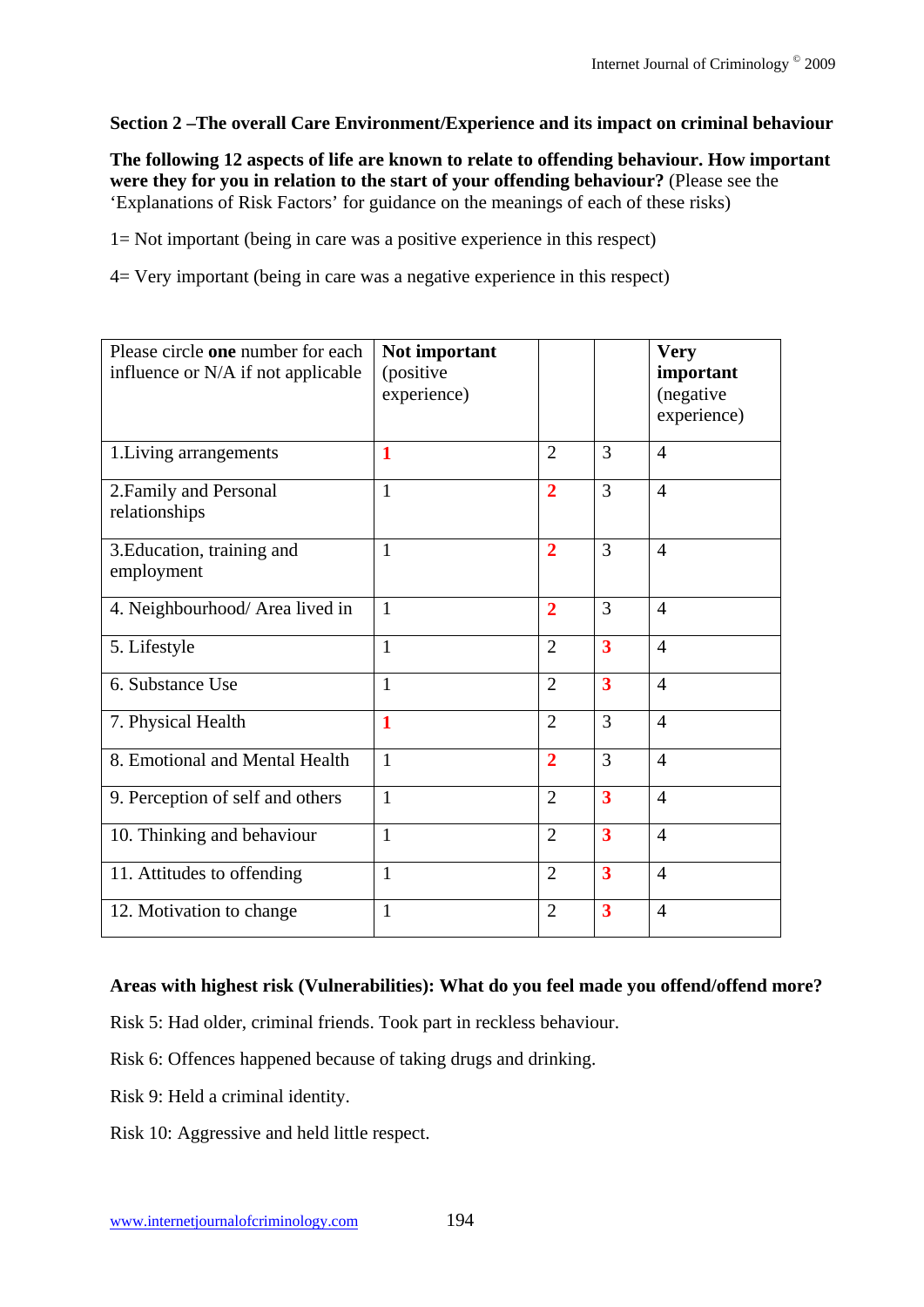## **Areas with lowest risk: Which risk(s) do you feel had little impact on your offending behaviour?**

Risk 1: Lived with Nan and had a lot of love.

Risk 2: Held good relationships with people.

## **Available protective factors (Resilience): What helped you keep out of trouble/ stop offending/offend less? What would have helped you keep out of trouble?**

Helped: As above.

Would have helped: Not taking drugs. Stricter parenting skills administered.

## **Section 3 – Open ended Questions linking Section 1 and 2, plus further questions on care environment/experience. Only relevant questions will be asked.**

## **Questions from Section 1**

Q1

## *Interviewer:* **Could I start by asking you to give a brief description of your time in care, highlighting the time spent types of placement, changes in placement and reasons for any changes?**

*Dean:* Yeah course you can. Like when I was like twelve my mum went mad starting drinking and that and then abandoned me. So my Nan took me on as my mum ran away and never came back. I thought that she would come back but I was so wrong. I ended up staying with my Nan until I was eighteen. Then again I am moaning but I was well lucky I wasn't ditched in a home. That would have been bad.

 $O(2a)$ 

## *Interviewer:* **Could you tell me what it was like growing up/spending time in care?**

*Dean:* Yeah well it was quite good. My Nan looked after me really well. I felt so safe it was good to be looked after... knowing I wouldn't be left alone and that. It was very different to being with my mum, but I think it was overall quite good.

b)

# *Interviewer:* **How do you think this compares with children growing up at home with their parents?**

*Dean:* Very similar I felt too safe with my Nan as I said... so it was like living with an older mum. The only difference was my Nan wasn't as strict... maybe I had a softer life than if I was with my mum... I never got grounded or anything even when I was naughty. At the time I thought that this was ok, but now maybe it wasn't so good.

Q3

## *Interviewer:* **Can you tell me more about the circumstances of your offence(s)?** E.g. **what happened and when; why you think you offended at that time?**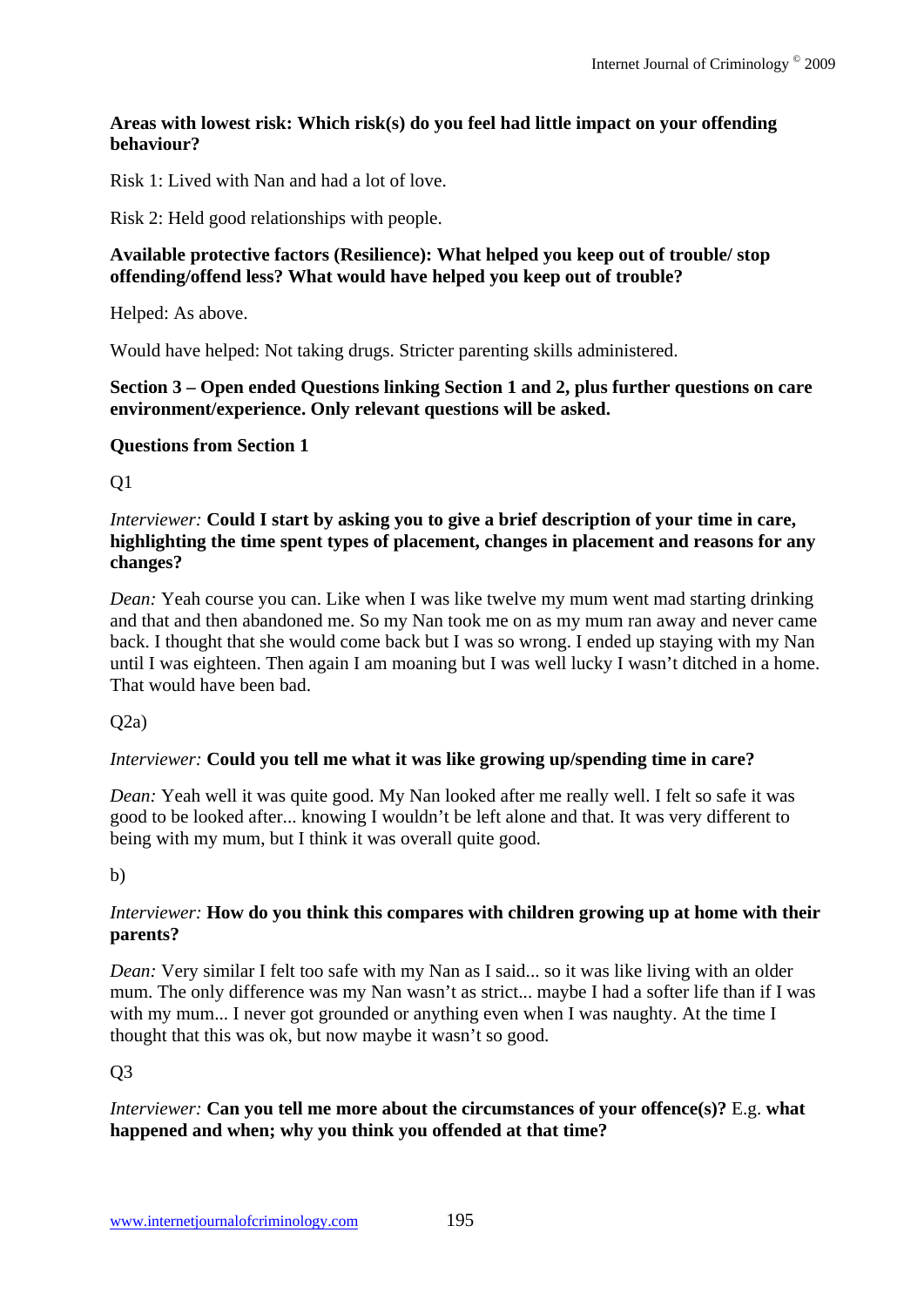*Dean:* Ok well my first offence was fighting; I attacked a boy at school. I was very angry and couldn't help it... felt different to everyone else. I was different cause I lived with me Nan... I was easily wound up when people said things about my Nan... so I beat up someone one day that's the long and short of it. The second of my offences was stealing; I shoplifted on many occasions at about fifteen; I did this as my lifestyle began to change and started to take drugs and that. Drinking every weekend and as I got older would be weekdays too. I never had any money and I wanted to keep drinking so I stole... sometimes alcohol sometimes bigger things to sell to get drugs and drink. I wasn't a druggy; it wasn't hardcore stuff just dope, but still I did steal to feed my habits. All my friends did it so I thought I would too.

# **Questions from Section 2**

*Interviewer:* **You assessed the key influences on offending behaviour in Section 2 of this interview. We will now discuss the relevant influences in relation to your care experience and involvement in criminal behaviour.** 

Q4 Risk 1.

## *Interviewer:* **Can you describe your living arrangements, drawing on any particular aspects you feel may have been helpful and positive or alternatively disruptive or negative?**

*Dean:* Helpful aspects ummmmmm what do you mean by helpful?

*Interviewer:* By that I mean what was positive about living with your Nan?

*Dean:* I had a lot of love and stability with my Nan. I was safe and never went without the basics. I wouldn't say I had anything really disruptive about living with my Nan... I could have done with more money but that's cause I wanted drink and that and nicer stuff (Pause) but maybe I am just materialistic and greedy as I always had what I needed.

Q5 Risk 2.

## *Interviewer:* **Through being in care, was your personal relationship with your friends, parents/wider family affected, if at all?**

*Dean:* Nope it was cool, obviously my relationship with my mum became nonexistent but that was it.

# Q6 Risk 3.

## *Interviewer:* **Could you give a brief description of your educational experiences** (e.g. *for example* **change of school, attendance, achievement, any exclusions, attitudes of teachers and other yps) whilst in care and any further training and employment afterwards?**

*Dean:* Went to school as a normal kid does up until mum left. Then I started to bunk a bit but nothing major at first like. Stayed at the same school which was cool, got 5 five GCSE's which wasn't too shammy eh! Considering I hated it and was never there I did ok for myself. Managing to get those exams helped me a lot, now I am training to be a plumber at college so all is good.

## *Interviewer:* **Were there any disruptions or hindrances in gaining your full potential? Was there a positive influence?**

*Dean:* Think with my Nan being soft it may have led to make taking the mick a bit, like I mean bunking cause I wasn't scared of being shouted out as she was so gentle and a bit of a walk over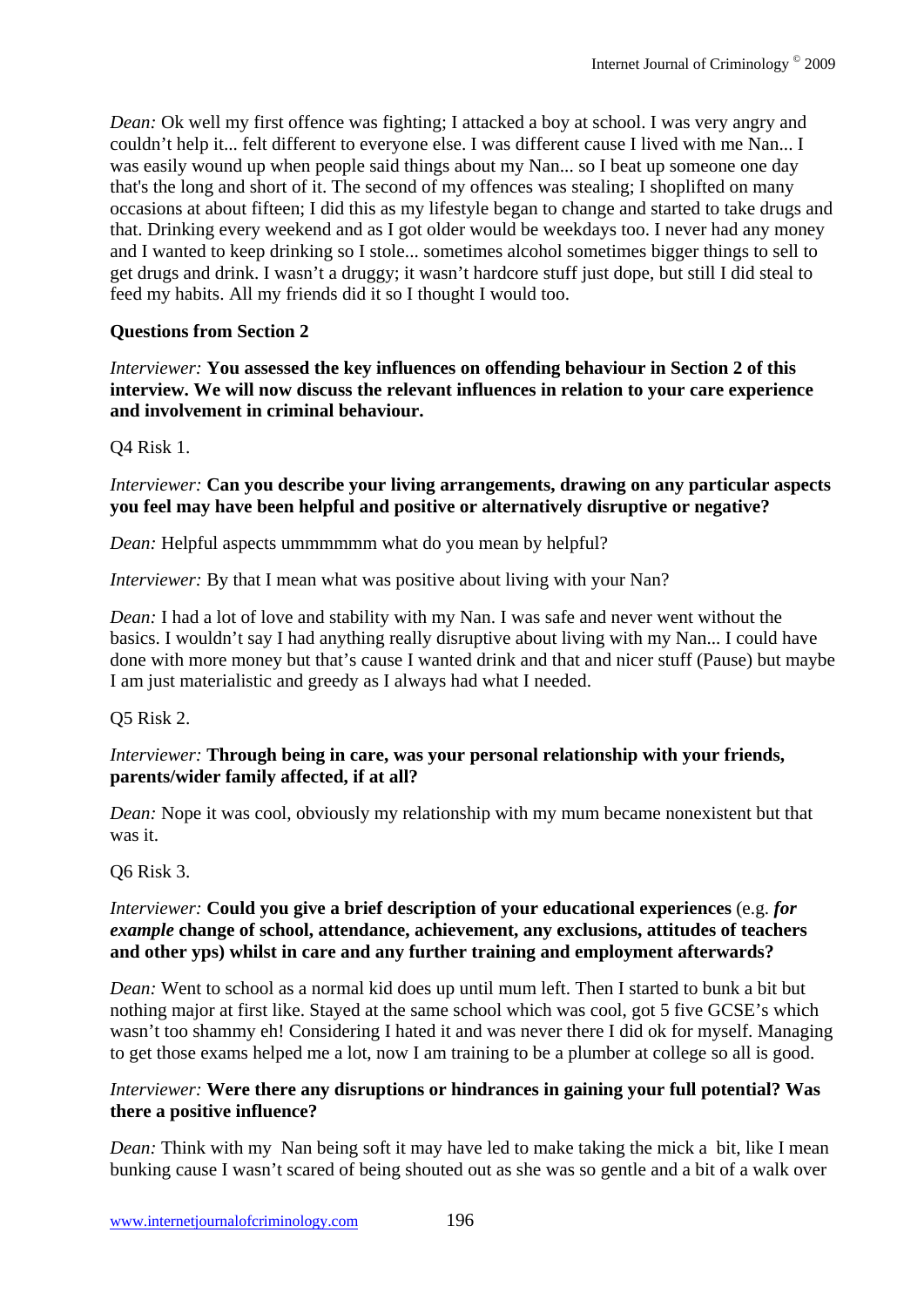I am afraid to say. Oh positive... ummm oh yeah of course my Nan had like loadsa time for me and took an interest. Without fail she would be at my parent's evenings and buying me revision books, she was a diamond really.

Q7 Risk 4.

Interviewer: **Please give a brief description of the location** (i.e. for example where it was; town, city, rural or urban area, near home/long way away) **of your** main **placement and how this affected your life if at all?** 

*Dean:* It was near where I grew up with my mum, like ten minutes away. It was near my friends and school so it was an ok place to live. It was deffo not a bad move, it could of been worse if I was sent to the other side of the world with a stranger but the difference was very small in comparison to what it could have been.

Q8 Risk 5.

*Interviewer:* **How do you feel your general lifestyle was whilst in care**, e.g. *for example your*  **friendships, influence of other***s* yps in care, **how you used your spare time, financial issues** *etc* e.g. pocket money?

*Dean:* It was ok yeah was kinda ok. I used to hang out with my boys, you know do the stuff boys do... being silly and that. Sometimes we used to get up to mischief and that so that was all fun. They all used to dare me to do stuff and that, really enjoyed being pushed into danger... was fun, better than school like. Loved it! Oh you spoke about influences, guess I was easily influenced like and that wasn't a good thing, as the ones that I copied were bad boys, you know boys who everyone were scared of. It sounds so stupid now but that's that I guess. So yeah I used to be naughty in my spare time with my hard mates, had not a lot of money and that so we should all take it in turns to steal. That answer your question?

*Interviewer*: Yes, thank you.

Q9 Risk 6.

# *Interviewer:* **Did you misuse substances before you were in care?**

*Dean:* Nope.

## *Interviewer:* **Did you have any experiences of substance misuse whilst in care? If so please explain if** *or* **how these related to being in care.**

*Dean:* yes as it was something to do that I knew I could get away with. My Nan was soft as well and pussy footed around me as she felt sorry for me cause of what my mum did to me.

Q10 Risk 7.

## *Interviewer:* **Could you briefly describe your physical health whilst in care? Was this affected by the care environment?**

*Dean:* It was good, so no affect by living with my Nan. Why you think that it would have been bad?

*Interviewer:* No, it is just I am asking about the risks which are known to be linked to offending behaviour. It is good that your health wasn't a risk for you.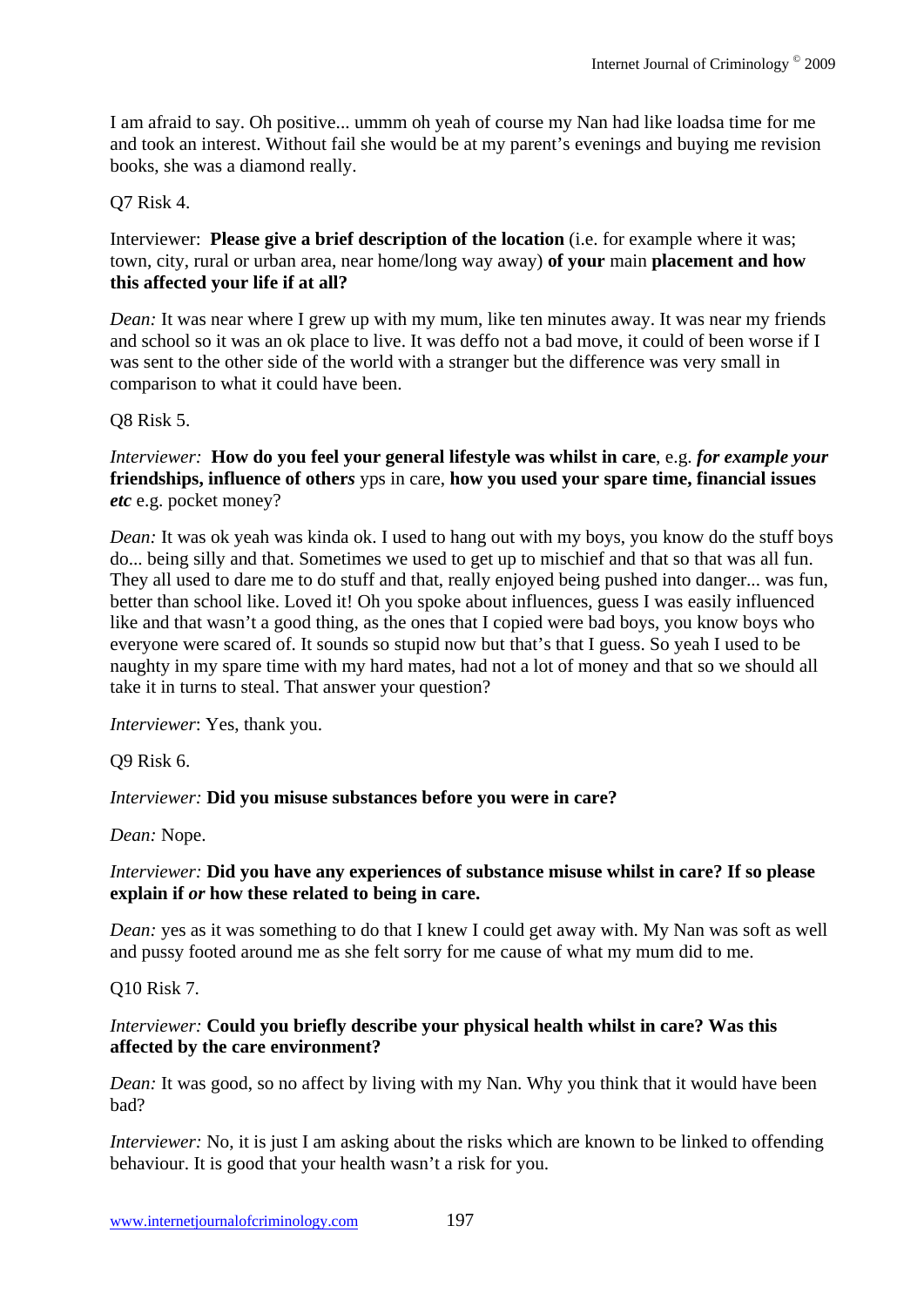## *Dean:* Ok cool.

## Q11 Risk 8.

## *Interviewer:* **What affect if any, did your care experience have on your emotional and mental health? Please give examples.**

*Dean:* It had no effect, what happened to me before had an affect but not living with my Nan. She helped me that's all. She couldn't change what made me sad though.

Q12 Risk 9.

#### *Interviewer:* **Was your perception of yourself and others affected by your care experience?**

*Dean:* Wouldn't say by the experience entirely but by being put into care I had no trust of other people. So the experience of being put into care did make me see people differently. Same as how I saw myself, it wasn't cause of my Nan but cause of the circumstances that made me see myself as a criminal, I knew I was good at the that. People cared about me when I was a bad one and I could get away with it, many others couldn't but I could.

Q13 Risk 10.

#### *Interviewer:* **What was your behaviour like whilst in care? (towards other young people, staff, and other adults)**

*Dean:* Bad ass.

#### *Interviewer:* **What were your attitudes to life?**

*Dean:* I wanted to see how much I could get away with. I was behaving like an animal who just wanted to cause carnage and that.

#### *Interviewer:* **How did the placement influence your behaviour?**

*Dean:* Nan didn't give me discipline, so it was easy to do shit. Sorry didn't mean to swear. Sorry. So yeah my behaviour got worse as wasn't scared of getting caught.

Q14 Risk 11.

#### *Interviewer:* **Did you feel it was ok to offend or knew it was wrong?**

*Dean:* Thought it was ok.

#### *Interviewer:* **Did your experiences in care affect this? If so, how?**

*Dean:* Yeah as I got away with everything. If you aren't punished then you do not see it as bad. Think there some research on that maybe you should read up on it!! Jokes boy. Yeah (Laughs) umm yeah it did affect my attitudes as I thought if I wasn't getting punished then it must be ok.

#### Q15 Risk 12.

#### *Interviewer:* **Did you feel motivated to change whilst in care? If so, how? If not, why?**

*Dean:* No as I had no reasons to change as got away with it all... all the time until I got my cautions.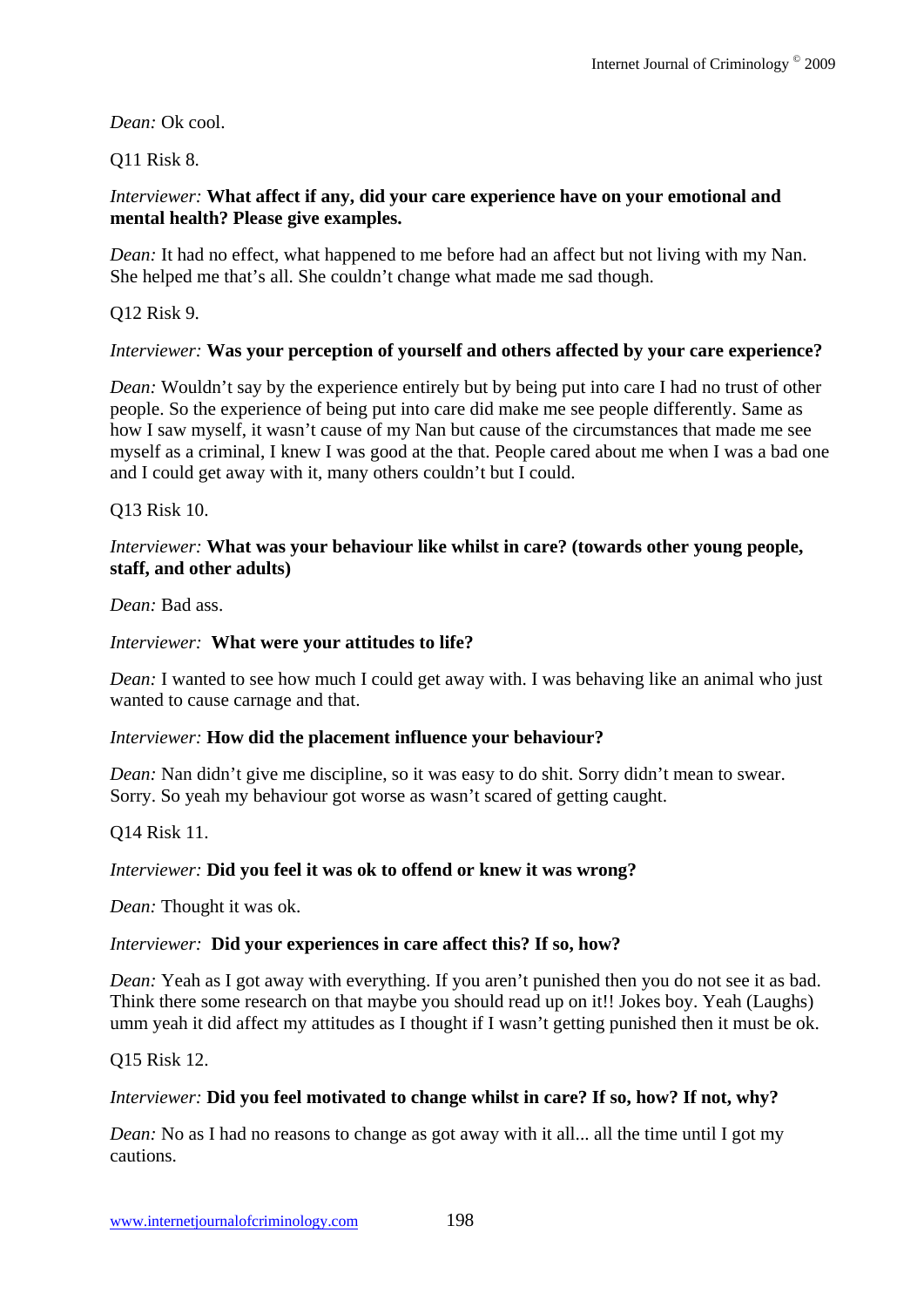# Q16

## *Interviewer:* **Which of the twelve risks do you feel was most important in relation to your offending behaviour in your care experience? Why?**

*Dean:* Lifestyle risk so risk five, as I started drinking and taking drugs and hanging with people I shouldn't have.

Q17

## *Interviewer:* **Which of the twelve risks do you feel was least important in relation to your offending behaviour in your care experience? Why?**

*Dean:* The first one... what was it ummm the living arrangements as had a lot of love and support. And guess that Relationship one umm risk two came second as had contact with family... lived with one which is the best type of care you can get.

Q18

# *Interviewer:* **Do you feel your situation may have been different if not in care?**

*Dean:* Maybe... but I can't really say as I do not know. All I know is it could have gone either way but with my attitude it probably would have been the same. I chose to commit the crime so I guess whoever I would have lived with I would have chose to do the same stuff... not really sure though. Then again my mum might have been stricter on me. Who knows eh, who knows.

Q19

If so why? – **Not asked as answered above.** 

**Questions expanding on previous sections paying attention to theoretical considerations** 

# **Risk and Protective Paradigm**

Q20 **R1** 

*Interviewer:* **Do you feel that you were isolated whilst being in care? If so why?** 

*Dean:* No.

# Q21 **R2**

## *Interviewer:* **Do you feel you received little supervision and discipline? If so why?**

*Dean:* Yes, like my Nan was so soft. She thought it was just a troublesome youth and everyone was like it. I remember her saying she was scared as she thought I would rebel so chose not to discipline me.

## Q22 **R3**

## *Interviewer:* **Did you hold low attachments to your parents/family? How did this affect you?**

*Dean:* Nope.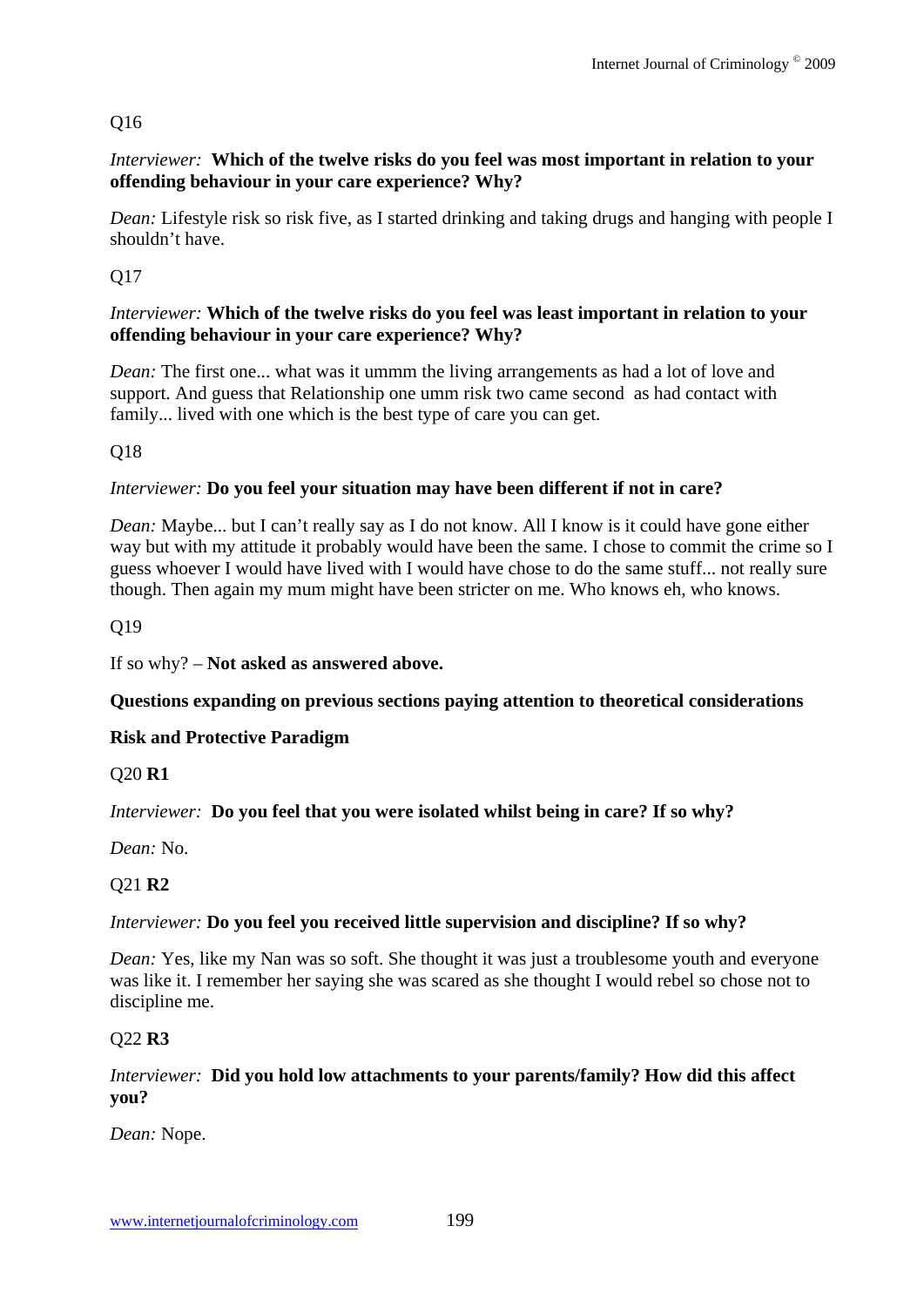# Q23 **R4**

# *Interviewer:* **Did you hold low attachments with others, e.g. peers? How did this affect you?**

*Dean:* Nope again.

# Q24 **R5**

# *Interviewer:* **Did your family have a history of criminal activity? If so what?**

*Dean:* Nope as far as I know ( Laughs).

# Q25 **R6**

# *Interviewer:* **Did you have low achievement in school? Why do you feel this was?**

*Dean:* Yes only got five GCSE'S. Must have been caused I bunked off all the time to get stoned or smashed. Anything that was exciting was better than school that was my attitude to it all.

# Q26 **R7**

*Interviewer:*Did **you played truant** from school? If so **why?** 

*Dean:* To have fun as I said before, school was for losers in my mind then.. wanted to be cool and excepted plus I knew I could.

# Q27 **R8**

## *Interviewer:* **Did you have a poor relationship with the educational system? If so why?**

*Dean:* As I said it was crap, so boring and they were hard on me and wasn't used to it as Nan was so soft. So I felt what better way but to get away from it and have fun.

# Q28 **P1**

# *Interviewer:* **Do you feel you held a positive attitude to schooling?**

*Dean:* Nope.

# Q29 **P2**

## *Interviewer:* **Did you achieve at school?**

*Dean:* Got five GCSE'S.

# Q30 **P3**

## *Interviewer:* **Did you hold positive attachments with people? If so who?**

*Dean:* Yes my Nan and held attachment to my mates but not sure how positive they were.

# Q31 **P4**

*Interviewer:* **Did you have encouragement and guidance for positive achievements, e.g. educational achievement? If so, who from?** 

*Dean:* Yes from my Nan.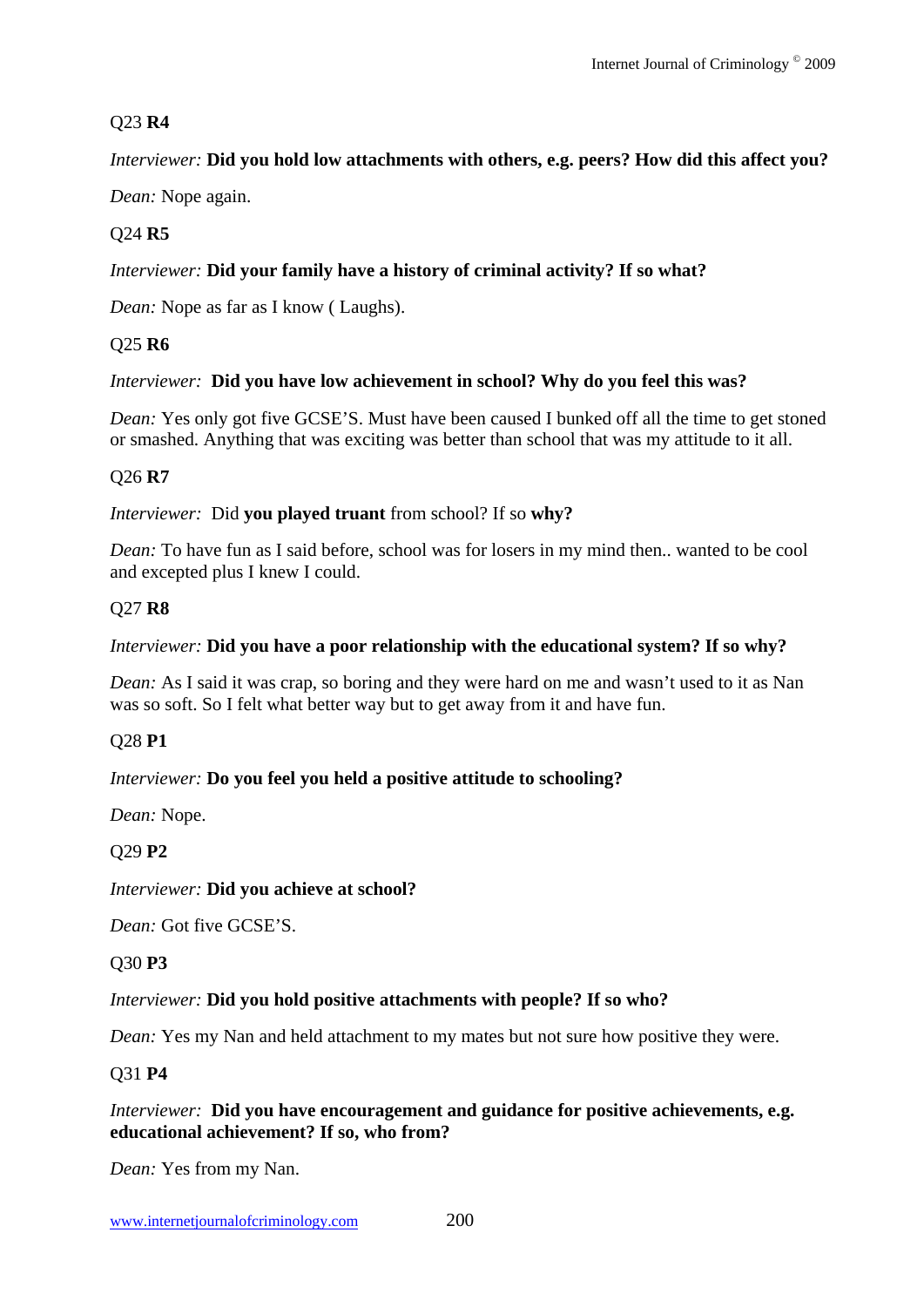# Q32 **P5**

# *Interviewer:* **Did you receive supervision and discipline, if so who from?**

*Dean:* Nope.

# Q33 **P6**

# *Interviewer:* **Did you receive recognition and praise for your positive actions?**

*Dean:* Yes from Nan the legend was always interested in me.

# Q34 **P7**

## *Interviewer:* **Did you have expectations from others in relation to your achievements and actions? Please illustrate your answer.**

*Dean:* Yes I had some from Nan, she wanted me to do well but not huge expectations. Think this was as she didn't want to push me to hard in case I broke cause of what had happened before.

# **Control Theory and Social Bonds**

## Q35 **A1**

## *Interviewer:* **Could you tell me a bit more about your relationships with your carers and family and friends? Did you feel close to anyone in particular?**

*Dean:* I was close to my Nan really close and to some of my friends. But if I look back the only person I could talk to was my Nan. We were really close, I know that sounds gay but we were really close as could be. She was like my mum for all my teenage years and carried me through**.** 

# Q36 **A2**

# *Interviewer:* **Do you feel you had stability in your placement**(s)**?**

*Dean:* Yes I knew my Nan wouldn't let me go, she promised me and she was a woman of her word.

## Interviewer: **Who were you attached to?** (Birth parents, careers, friends, staff) **Please illustrate your answer with the reasons why.**

*Dean:* As I said my Nan was important to me and I guess we were attached. She was like a mum to me so I saw her as the closest person I had.

# Q37 **A3**

## *Interviewer:* **Did you hold sensitivity to the opinion of others in relation to choosing your actions? Please illustrate your answer.**

*Dean:* No, I was selfish I guess. I just thought I wouldn't get caught and if I did I wouldn't be in that much trouble. I thought of myself and not how it would affect my Nan at all.

## Q38 **A4**

## *Interviewer:* **Did you hold respect for your carers/family/close network? Please give details of your answer.**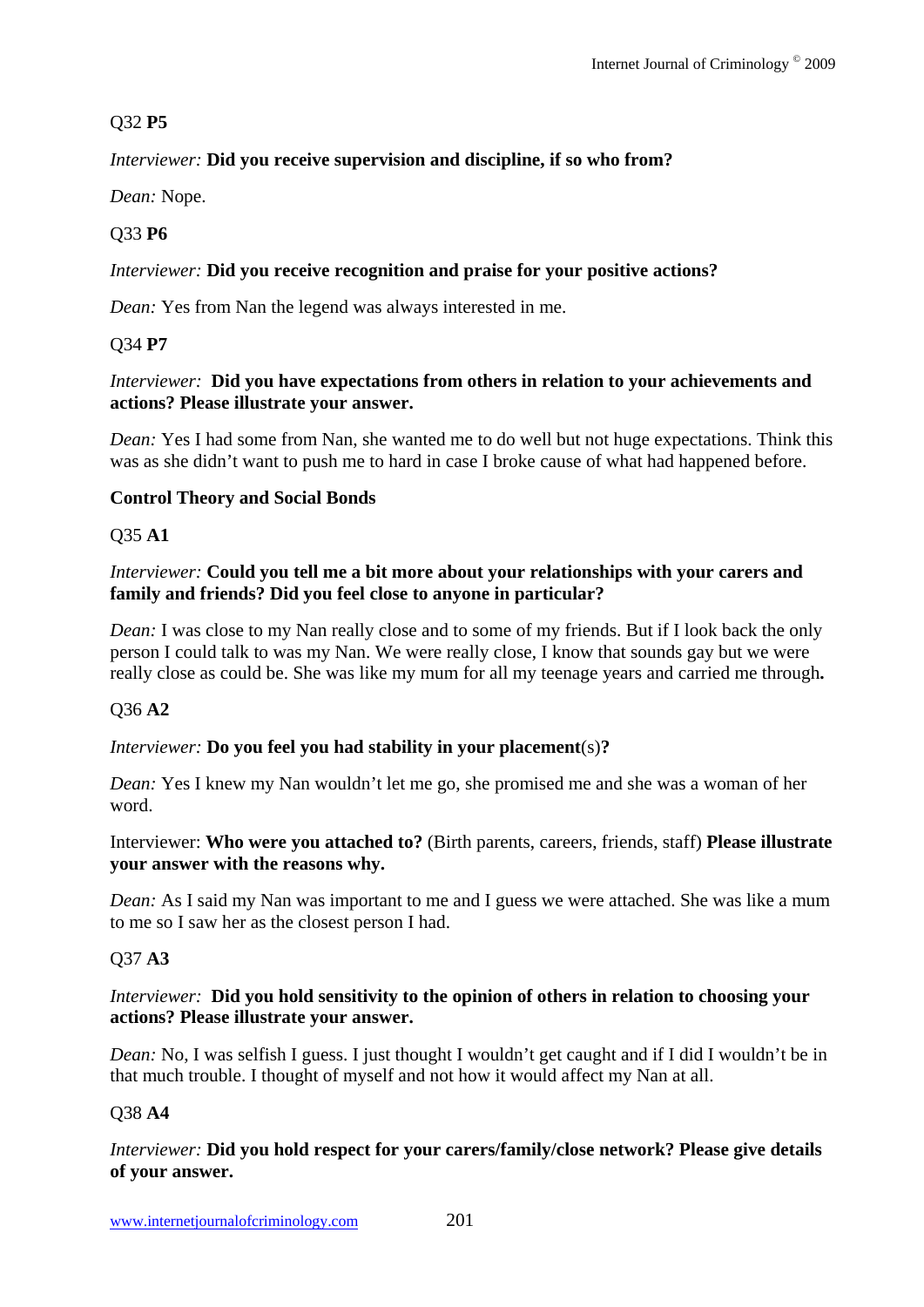*Dean:* Yes.. well I thought I did but looking at it now with what I spoke about today maybe I didn't as I didn't think about my Nan and that when I was breaking the law, bunking and being an idiot.

## Q39 **C1**

*Interviewer:* **Were you committed to anything in particular whilst in care,** e.g. *for example your* **education, interests, and hobbies? Please give an example of your commitments or why you feel you were not able to commit to anything in particular.** 

*Dean:* Nope not really. Think it was because I found it easier to be naughty and that. Going to school or bunking and getting drunk.. I committed to being naughty.. I was good at that.

## Q40 **C2**

#### *Interviewer:* **Do you feel that you were committed to the norms of a person of your age group whilst in care,** e.g. *for example* **achieving at school,** *and* **planning for the future? Did you carers help or hinder this at all?**

*Dean:* Nope, most people went to school and had ideas of college and that but at the time I didn't. Don't think my Nan hindered it at all, maybe my Nan could have been stricter and that would have helped but other than that I am not really sure.

#### Q41 **I1**

## *Interviewer:* **Did you involve yourself in day to day activities whilst in care?** (E.g. *for example* **washing up, cooking, cleaning) Please illustrate your answer.**

*Dean:* Nope, I just did what I wanted. I could so I did kinda thing.

## Q42 **I2**

*Interviewer:* **Have you whilst in care/after care been involved in** conventional activities?

## **School/Education/Training?**

*Dean:* five GSCE'S and am training to be a plumber at the moment

#### *Interviewer:* **Employment?**

*Dean:* None as of yet.

*Interviewer:* **Hobbies?** 

*Dean:* **Nope.**Q43 **B1** 

## *Interviewer:* **Did you agree and believe in the rules you were made to follow to whilst in care? Please illustrate your answer.**

*Dean:* I just ignored them, not sure if I believed in them or not.

## Q44 **B2**

*Interviewer:* **Do you respect the legal rules attributed to people's actions including your own?** E.g. *for example* **believe in punishment for the protection of others. Please give reasons for your answer.**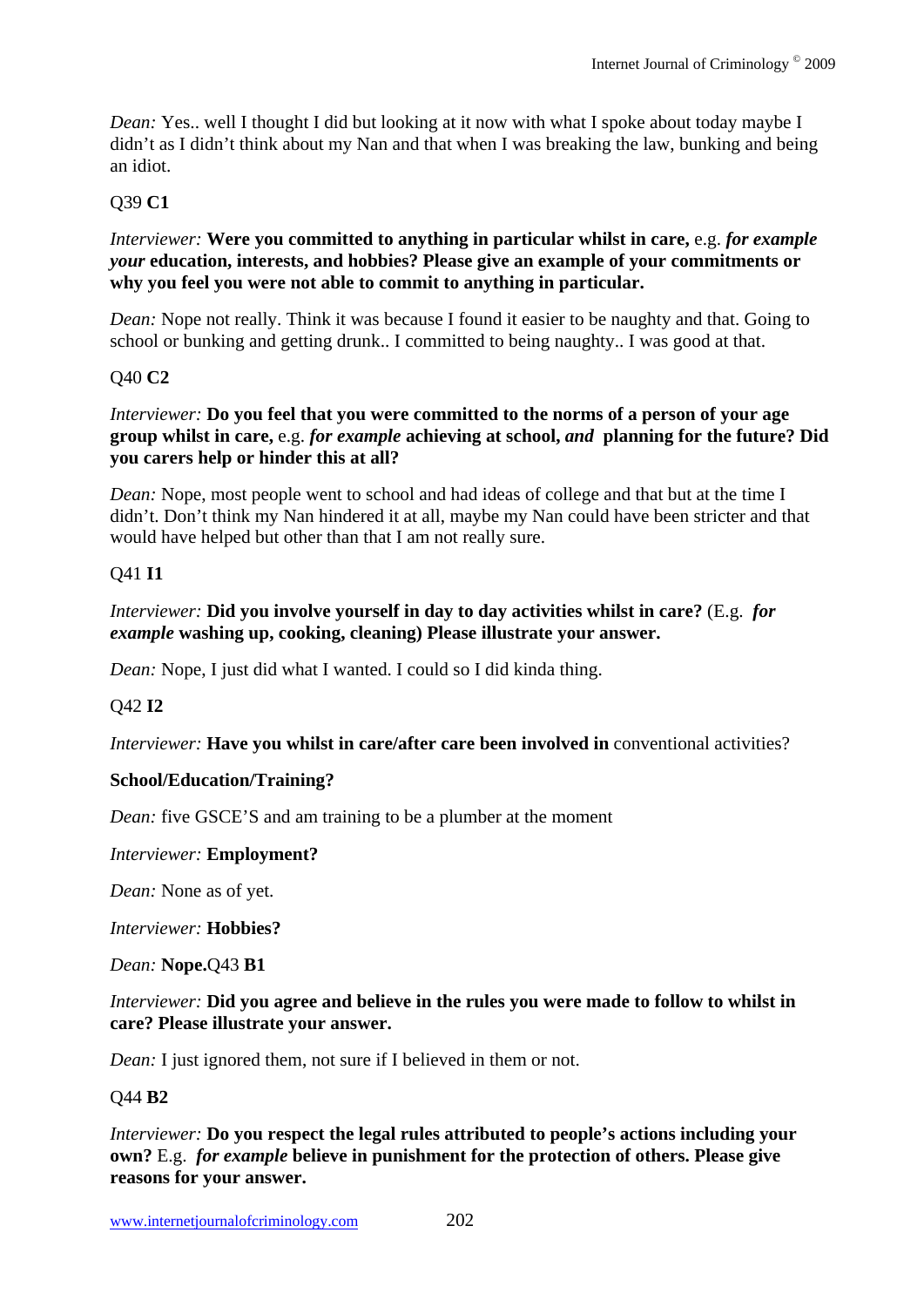*Dean:* Not when I was breaking the law, not sure why.. but now I do as I am older and more wise of the effect of bad behaviour.

#### **Anomie and Strain**

## Q45 **M1**

#### *Interviewer:* **Do you feel the care system allowed you to achieve your full potential in relation to educational achievement?**

*Dean:* Don't think it has a real link in my case. I chose to only do five GCSE's.

#### *Interviewer:* **Did you have the potential to fulfil your capabilities?**

*Dean:* Yes.

#### *Interviewer:* **Did the care experience restricted life chances? Please explain your answer, illustrating ways in which it may have helped or hindered your achievements**.

*Dean:* Nope, if anything it helped. I restricted my own chances in life. I chose to bunk and take drugs and everything that leaded up to me only getting five GCSE's.

#### Q46 **M2**

#### *Interviewer:* **Do you feel your early experiences in care have allowed you to gain a job which caters for your financial and material needs?**

*Dean:* Do not think it has anything to do with it in my case, you make your own destiny.

## *Interviewer:* **Do you have the potential to fulfil your capabilities?**

*Dean:* Yes.

*Interviewer:* Has the care experience restricted life chances? Please explain why you feel this is the case.

*Dean:* Nope I did that myself. That's why I am trying to sort it out now.

## Q47 **M3**

#### *Interviewer:* **Are you financially secure now? Were you aided in your transition to adulthood?**

*Dean:* Not at the mo, that's cause I am still training. Nan helps me still now and I am 19 so that's all good.

## Q48 **M4**

#### *Interviewer:* **Do you feel you committed any offences to gain anything otherwise not easily available to you?**

*Dean:* No only to get money for drugs and drink, that's not cause of my Nan as I shouldn't have had those things anyway.

*Interviewer:* **Did the circumstances of the care experience have an influence on your offending behaviour? Please give examples.**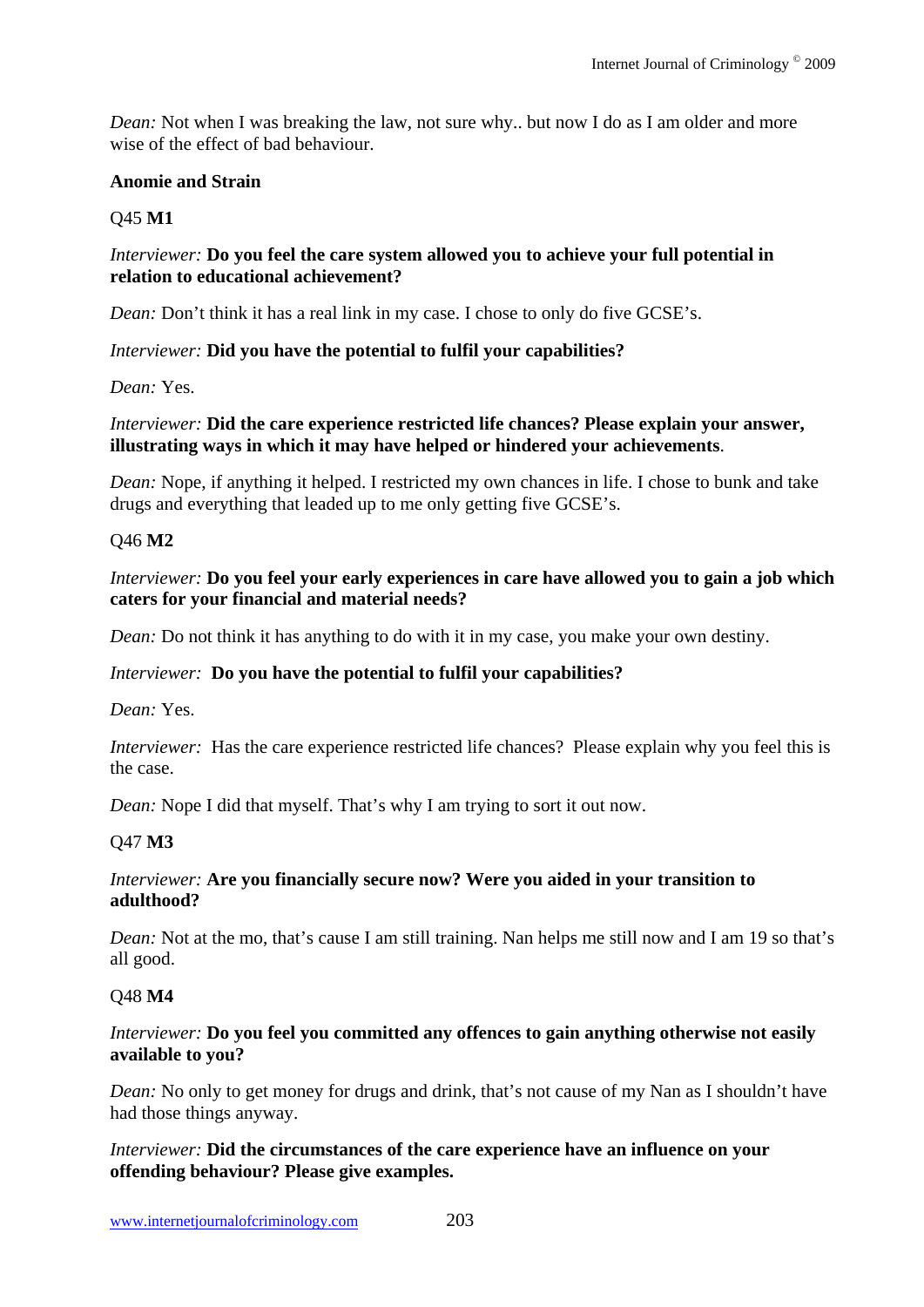*Dean:* Nope.

# Q49 **G1**

*Interviewer:* **What do you feel your main aspirations are? Do you feel you have the means of gaining them? Please give examples.** 

*Dean:* Want to be a plumber, if I work hard I should be able to like to be able to be a proper plumber and get what I want legally ( Laughs).

# Q50 **G2**

*Interviewer:* **Do you feel you have the ability to live a life legally whilst still gaining the financial needs you require?**

*Dean:* Yep.

# **Summary**

Q51

## *Interviewer:* **What do you feel was the most negative experience whilst being in care in relation to the onset of your criminal behaviour?**

*Dean:* The lack of discipline and the lifestyle I chose to indulge in, the drinking and drugs that I got away with caused my behaviour to get worse and both cautions were when I was under the influence or to gain drink or drugs.

Q52

# *Interviewer:* **Positively, what do you feel the care experience offered?**

*Dean:* A good parent for me, with lots of love and support.

Q53

# *Interviewer:* **Did the care experience make things better or worse in relation to your offending behaviour?**

*Dean:* Hard to judge, ummm yeah it had no affect... I chose to do it I think.

Q54

## *Interviewer:* **What do you believe is needed to aid the problem of the prevalence of criminal careers within the care environment and after?**

*Dean:* More than just relying on someone like my Nan to bring up someone, of course had a social worker but need more than a nine to five worker. Need schemes to address children like I was, real discipline and intervention. Not making excuses as I made my own choices but damage is done when put into care. Maybe it is not the care system but events before need also to be addressed.

# Q55

*Interviewer:* **Is there anything else you would like to add in relation to your care experience and criminal behaviour?** e.g. your main concerns.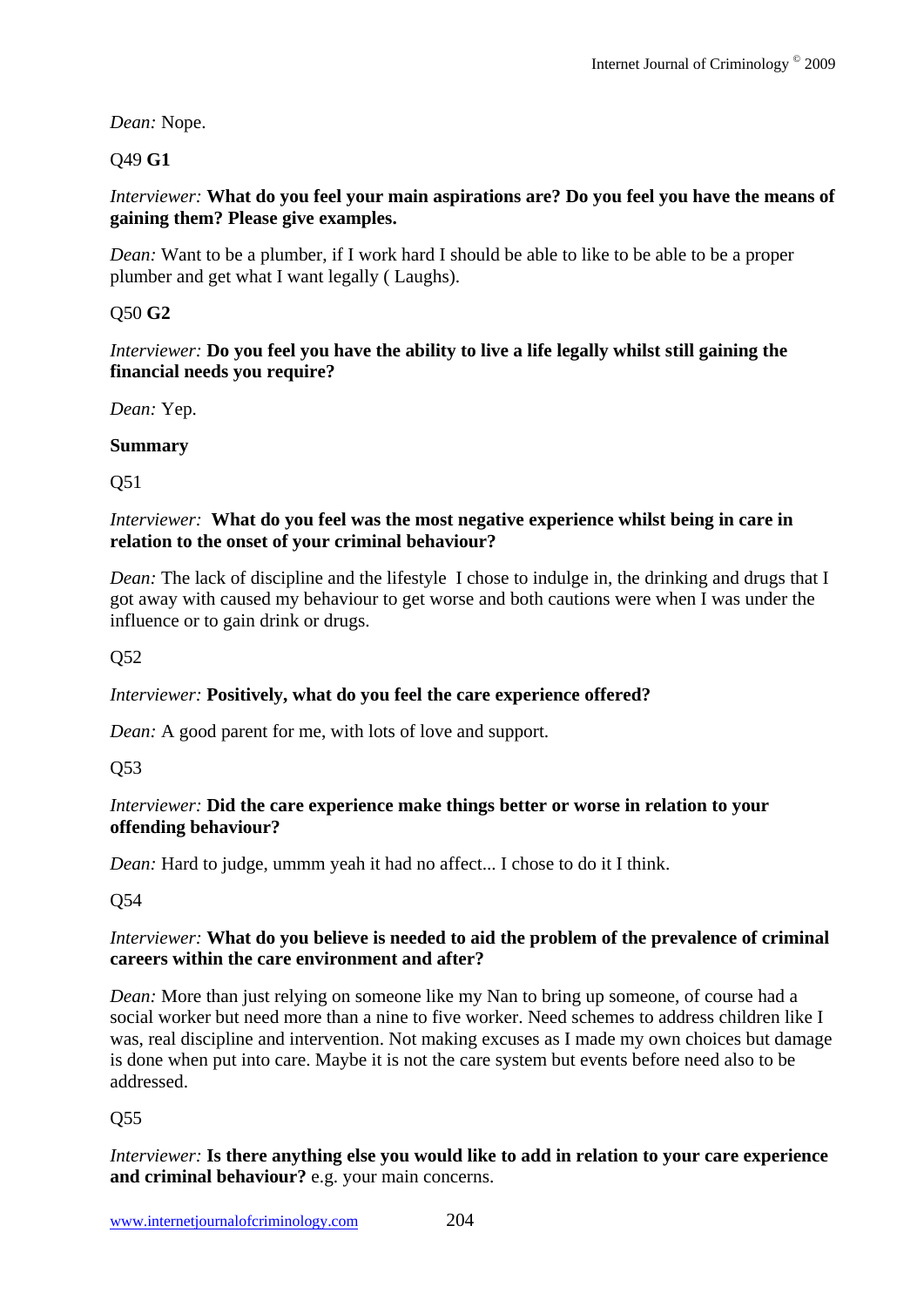#### *Dean:* Nope.

*Interviewer:* **Thank you for taking part in this interview. All information will be held confidentially and you have the right to withdraw from the research at any point. Please be aware of the services at Waves Community Centre if needed, or alternatively with issues surrounding content of the interview contact myself on the information given prior to the interview.**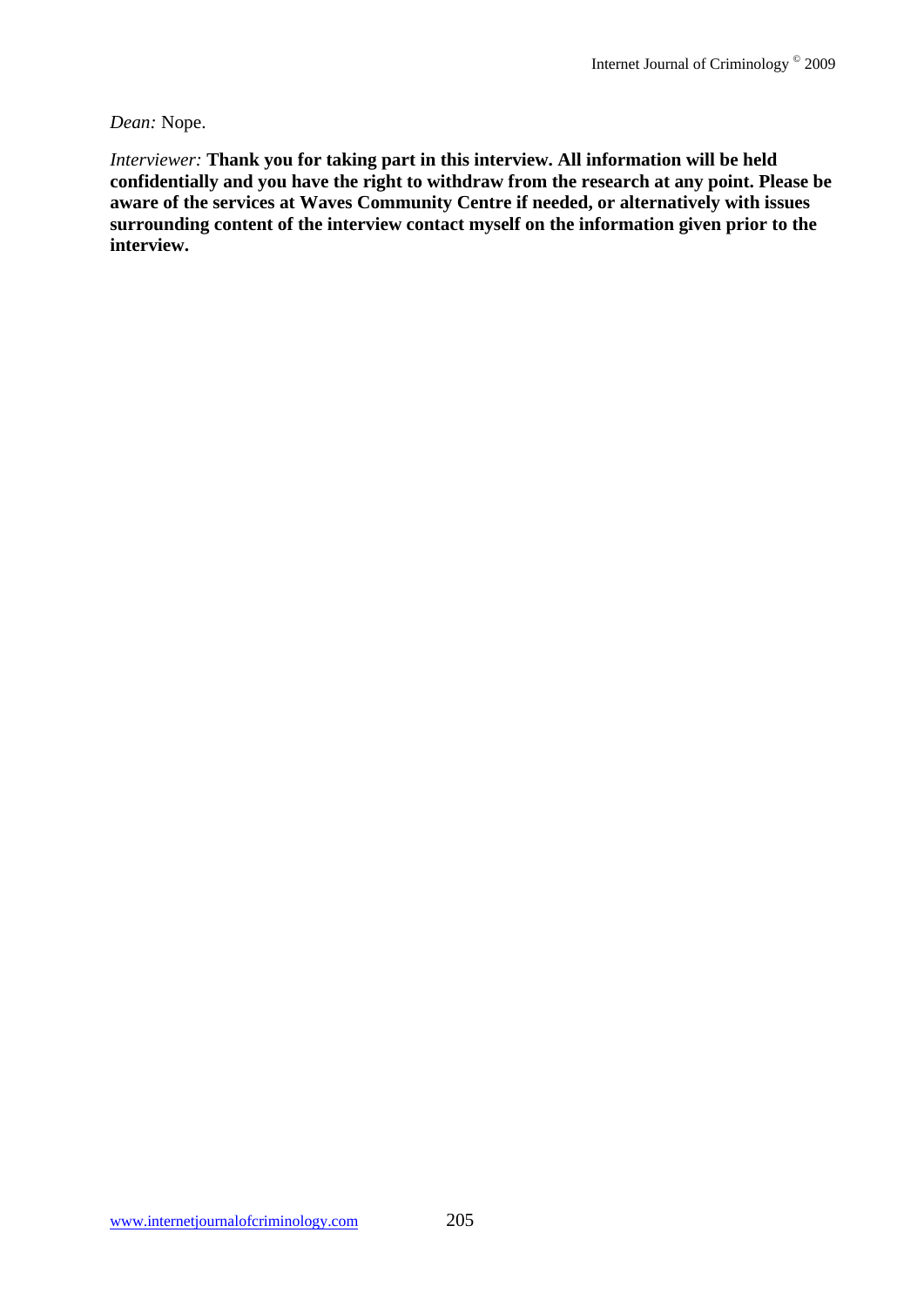## **APPENDIX T**

**Full Transcript of K2 (Kinship 2)** 

**Name: Owen\*** 

**Type of Placement: Kinship** 

#### **Section 1 – About you/ Background**

#### **General**

Age: 21

Sex: Male

Ethnicity: White British

What are you doing now? (Education, training, employment) Unemployed

#### **Time in care**

Age at first placement: 7

Time spent in care (years/months): 11

Number of placement(s): 2

Type(s) of placement: 1 x Foster 1 x Kinship

#### **Offending Behaviour**

Number of Offences: 4

Of which were cautions? 3

Of which were convictions? 1

Type of offence(s) committed:

Cautioned: Vandalism, Drunk and Disorderly and Shoplifting.

Convicted: Assault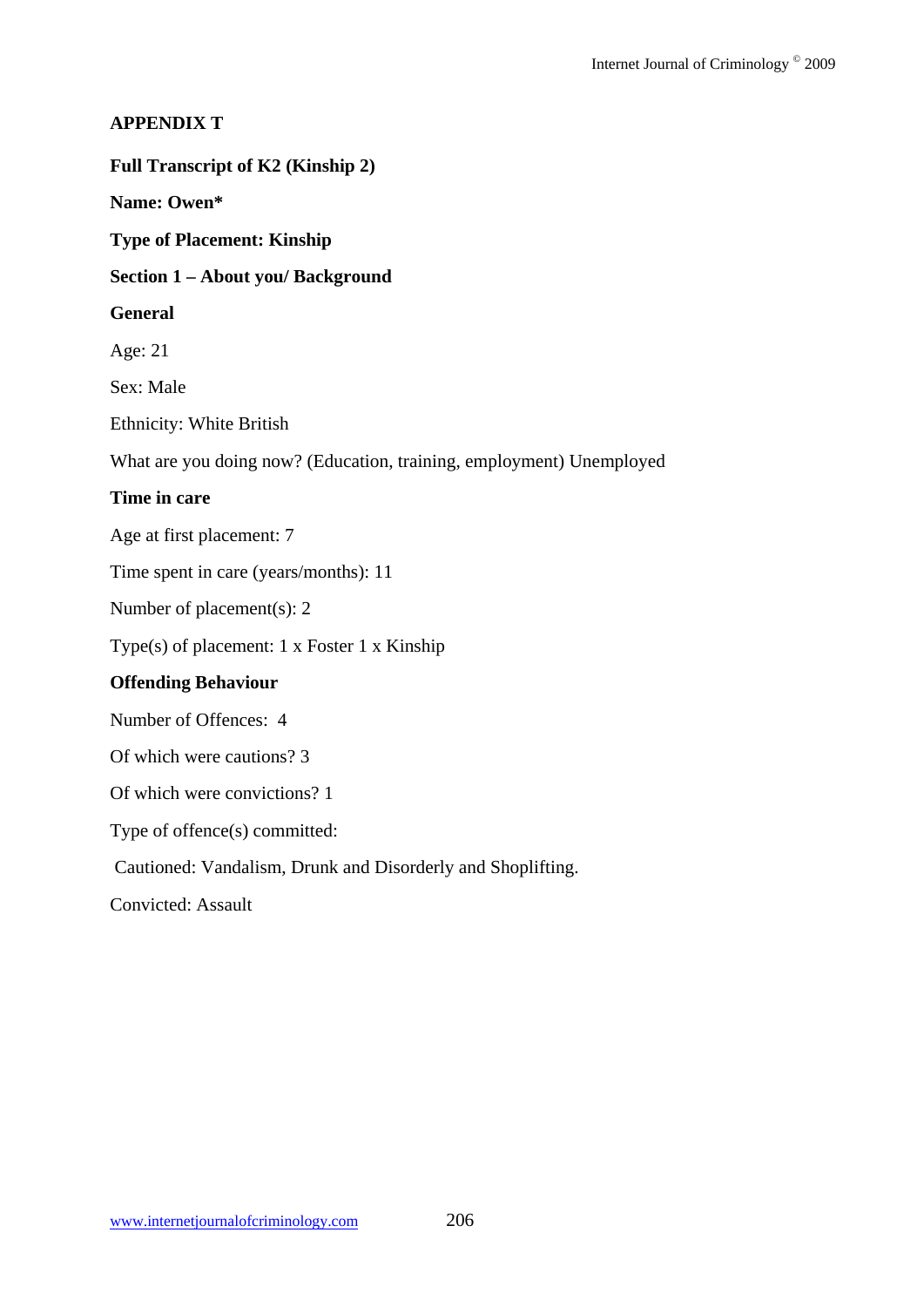## **Section 2 –The overall Care Environment/Experience and its impact on criminal behaviour**

**The following 12 aspects of life are known to relate to offending behaviour. How important were they for you in relation to the start of your offending behaviour?** (Please see the 'Explanations of Risk Factors' for guidance on the meanings of each of these risks)

1= Not important (being in care was a positive experience in this respect)

4= Very important (being in care was a negative experience in this respect)

| Please circle one number for each<br>influence or N/A if not applicable | Not important<br>(positive)<br>experience) 1 |                       |                         | <b>Very</b><br>important<br>(negative<br>experience) 4 |
|-------------------------------------------------------------------------|----------------------------------------------|-----------------------|-------------------------|--------------------------------------------------------|
| 1. Living arrangements                                                  | 1                                            | $\overline{2}$<br>2.5 | 3                       | $\overline{4}$                                         |
| 2. Family and Personal<br>relationships                                 | $\mathbf{1}$                                 | $\overline{2}$        | 3                       | $\overline{4}$                                         |
| 3. Education, training and<br>employment                                | $\mathbf{1}$                                 | $\overline{2}$        | $\overline{\mathbf{3}}$ | $\overline{4}$                                         |
| 4. Neighbourhood/ Area lived in                                         | $\mathbf{1}$                                 | $\overline{2}$        | $\overline{\mathbf{3}}$ | $\overline{4}$                                         |
| 5. Lifestyle                                                            | $\mathbf{1}$                                 | $\overline{2}$        | $\overline{\mathbf{3}}$ | $\overline{4}$                                         |
| 6. Substance Use                                                        | 1                                            | $\overline{2}$        | $\overline{\mathbf{3}}$ | $\overline{4}$                                         |
| 7. Physical Health                                                      | $\mathbf{1}$                                 | $\overline{2}$        | 3                       | $\overline{4}$                                         |
| 8. Emotional and Mental Health                                          | $\mathbf{1}$                                 | $\overline{2}$        | $\overline{\mathbf{3}}$ | $\overline{4}$                                         |
| 9. Perception of self and others                                        | $\mathbf{1}$                                 | $\overline{2}$        | $\overline{\mathbf{3}}$ | $\overline{4}$                                         |
| 10. Thinking and behaviour                                              | $\mathbf{1}$                                 | $\overline{2}$        | 3                       | $\overline{4}$                                         |
| 11. Attitudes to offending                                              | $\mathbf{1}$                                 | $\overline{2}$        | $\overline{\mathbf{3}}$ | $\overline{4}$                                         |
| 12. Motivation to change                                                | $\mathbf{1}$                                 | $\overline{2}$        | $\overline{\mathbf{3}}$ | $\overline{4}$                                         |

#### **Areas with highest risk (Vulnerabilities): What do you feel made you offend/offend more?**  Risk 4: Neighbourhood – council estate with lots of trouble

Risk 5: Lifestyle – reckless behaviour, not enough money and lack of non criminal friends

Risk 8: Emotional and Mental Health

- Risk 10: Behaviour aggressive and angry
- Risk 11: Attitudes to offending: Saw it as inevitable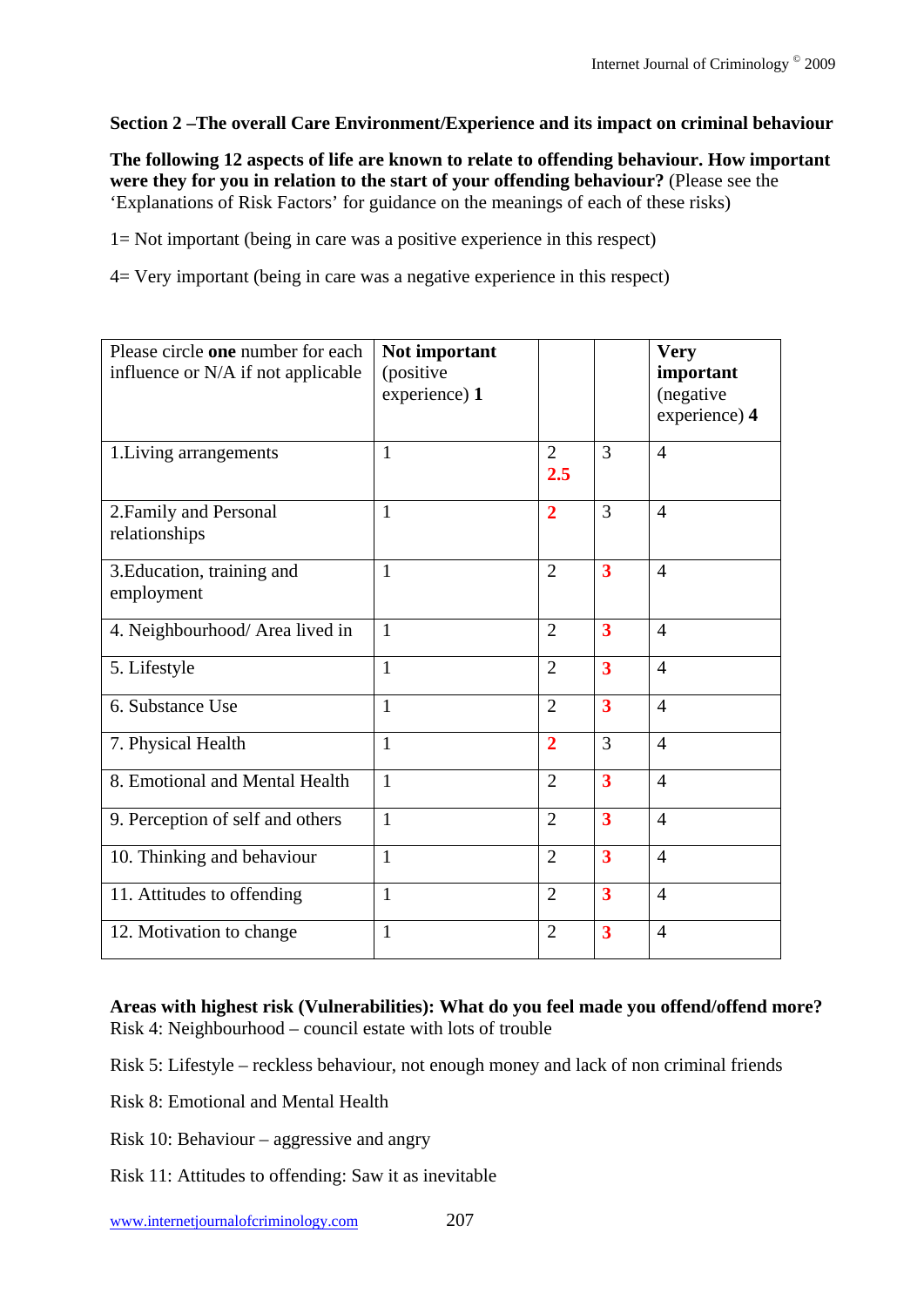## **Areas with lowest risk: Which risk(s) do you feel had little impact on your offending behaviour?**

Risk 2: Family and Personal Relationships – lived with Nan and Gramps (although had poor boundaries)

Risk 7: Physical health - Was looked after in a basic sense very well

## **Available protective factors (Resilience): What helped you keep out of trouble/ stop offending/offend less? What would have helped you keep out of trouble?**

Helped: Nan and Gramps loved him. Held love for mum and her memory. Didn't want to let her down.

Would have helped: Better income – never had any money.

More encouragement – lacked it as carers didn't want to push him because he was delicate.

## **Section 3 – Open ended Questions linking Section 1 and 2, plus further questions on care environment/experience. Only relevant questions will be asked.**

# **Questions from Section 1**

Q1

## *Interviewer:* **Could I start by asking you to give a brief description of your time in care, highlighting the time spent, types of placement, changes in placement and reasons for any changes?**

*Owen:* Yep. I spent 11 years in care. I was put in foster care for eighteen months when my Nan and Gramps were going for custody of me. My mum died that's why I was put into care. So I then went into their care and stayed there in care until I was eighteen and stayed living there even now.

 $O(2a)$ 

# *Interviewer:* **Could you tell me what it was like growing up/spending time in care?**

*Owen:* It was ok. Tough times for Nan and Gramps but they tried their best.

b)

## *Interviewer:* **How do you think this compares with children growing up at home with their parents?**

*Owen:* I think others would have had more money. Both of them were retired and had very little income. Also I think others would have had more discipline... but because I was grieving and so were they...they were soft on me.

# Q3

# *Interviewer:* **Can you tell me more about the circumstances of your offence(s)?** E.g. **what happened and when; why you think you offended at that time?**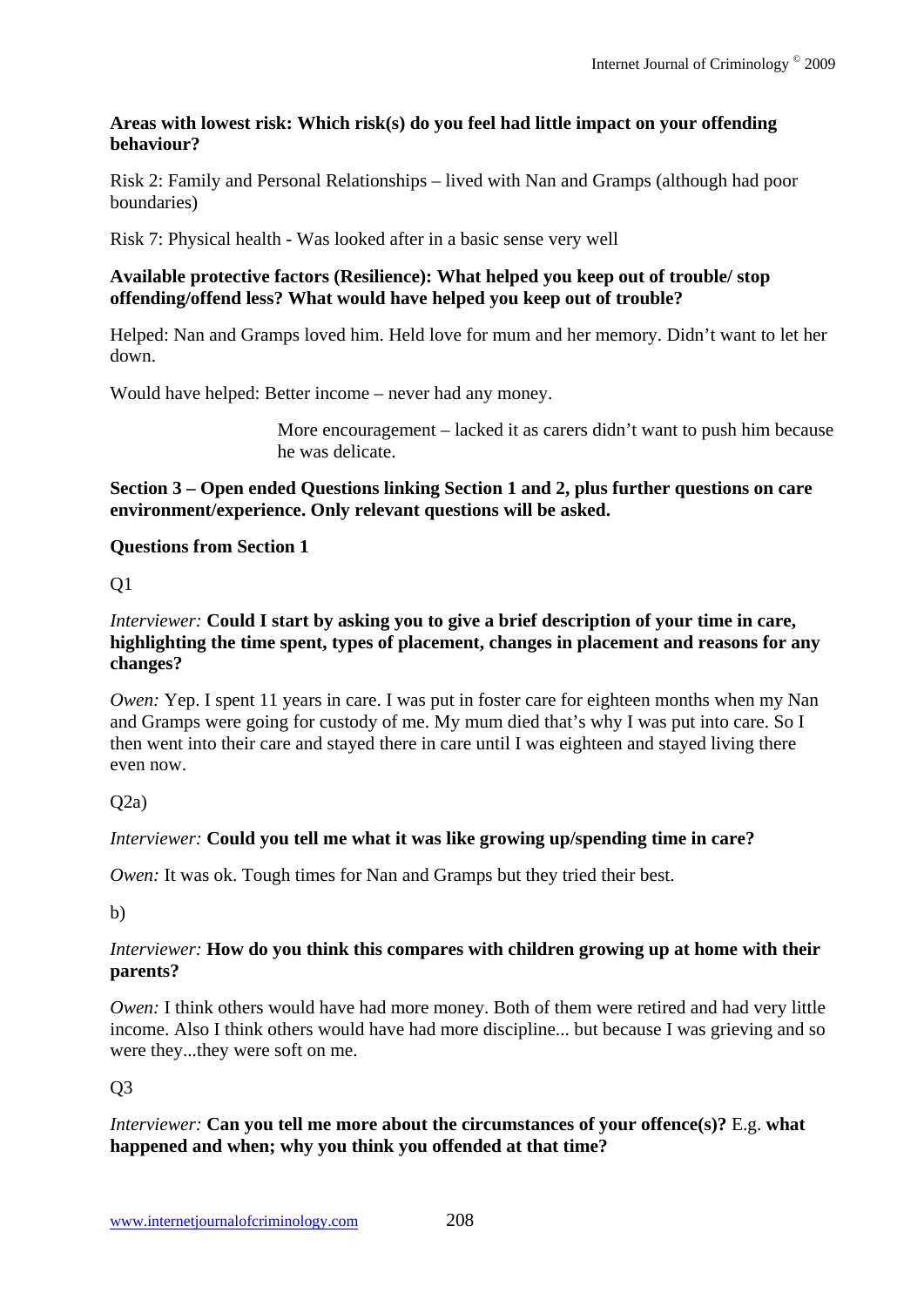*Owen:* Ok first thing I did was when I was thirteen. I got cautioned for vandalism... why I was destructive I think. One day I was with my mates and thought I would join in so broke all the windows of the local youth club. Then I started drinking the next year... like every weekend. So I soon at fourteen got done for drunk and disorderly. Why..... I had nothing else to do but get drunk in the park. Money was tight so I never really got much pocket money so started stealing from the shop... got caught and then cautioned for that. Then I did stuff in between that was minor. When I was nineteen I assaulted a bouncer and got sent down for six months... I don't know why I did that... maybe because I was angry and lacked self discipline.

#### **Questions from Section 2**

*Interviewer:* **You assessed the key influences on offending behaviour in Section 2 of this interview. We will now discuss the relevant influences in relation to your care experience and involvement in criminal behaviour.** 

Q4 Risk 1.

#### *Interviewer:* **Can you describe your living arrangements, drawing on any particular aspects you feel may have been helpful and positive or alternatively disruptive or negative?**

*Owen:* They were ok. Positively I lived with my family but then again it was near to poverty... ok that's an exaggeration but we were very poor. Nan and Gramps were on state pensions and of course they got money to look after me... which it did. But in comparison to others.. I didn't have stuff like holidays and game consoles.

#### Q5 Risk 2.

## *Interviewer:* **Through being in care, was your personal relationship with your friends, parents/wider family affected, if at all?**

*Owen:* Not really. I had good relationships with Nan, Gramps and good friends.

Q6 Risk 3.

*Interviewer:* **Could you give a brief description of your educational experiences** (e.g. *for example* **change of school, attendance, achievement, any exclusions, attitudes of teachers and other yps) whilst in care and any further training and employment afterwards?** 

*Owen:* I got three GCSE's but did bunk a lot and get up to shit.

## *Interviewer:* **Were there any disruptions or hindrances in gaining your full potential? Was there a positive influence?**

*Owen:* I wasn't really pushed as they were too concerned about my grief and that. They were still too soft on me. I knew I would bunk off and I wouldn't get grounded.

#### Q7 Risk 4.

*Interviewer:* **Please give a brief description of the location** (i.e. where it was; town, city, rural or urban area, near home/long way away) **of your main placement and how this affected your life if at all?** 

*Owen:* Was a council estate was good cause near school but bad as it had bad influences on me...the trouble was hard to avoid.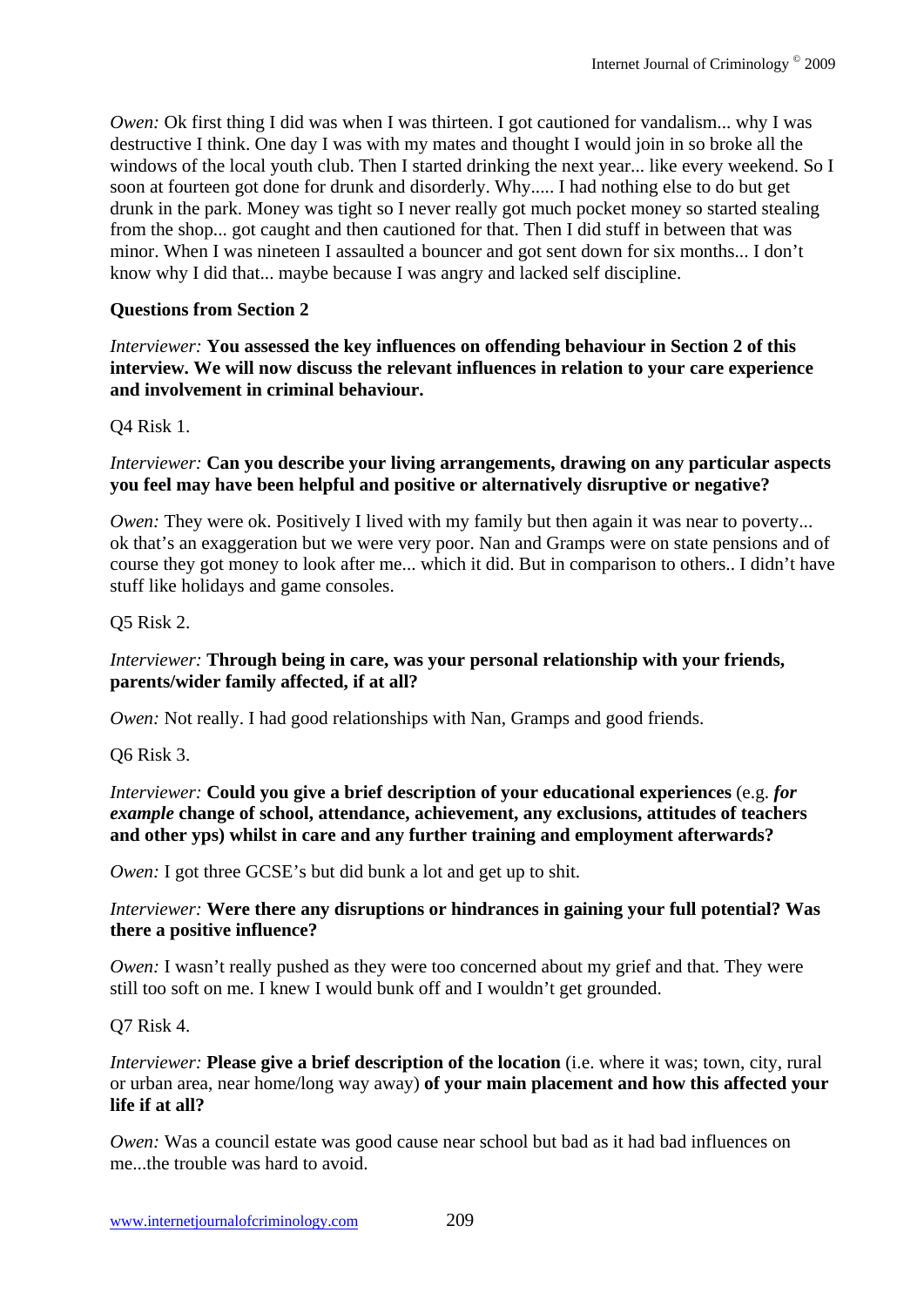## Q8 Risk 5.

*Interviewer:* **How do you feel your general lifestyle was whilst in care,** e.g. *for example* **friendships, influence of other yps in care, how you used your spare time, financial issues**  e.g. pocket money?

*Owen:* It was a bit crap. I mean I had a lot of friends but a lot of them were hard nuts always in trouble. I soon started stealing for something to do and plus I did not have any money at all. I had to steal to get stuff everyone else had. I didn't want to ask Nan and Gramps as it would worry them and they would feel bad.

Q9 Risk 6.

## *Interviewer:* **Did you misuse substances before you were in care?**

*Owen:* No was too young.

## *Interviewer:* **Did you have any experiences of substance misuse whilst in care? If so please explain if/how these related to being in care.**

*Owen:* Started drinking when I was like fourteen I think it was. I think it was to forget about my mum.... not forget her... but forget she was gone and I would never see her again. I am not sure if this was cause I was in care but the reasons why was in care. Then again they were so soft on me I had no fear of getting caught as they wouldn't even ground me.

## Q10 Risk 7.

## *Interviewer:* **Could you briefly describe your physical health whilst in care? Was this affected by the care environment?**

*Owen:* It was good.

Q11 Risk 8.

#### *Interviewer:* **What affect if any, did your care experience have on your emotional and mental health? Please give examples.**

*Owen:* It stressed me out as I was worried about money and wanted to have the gear that made me not stand out... like everyone would wear Nike trainers and I would wear nick trainers ( Laughs). Also I was grieving for my mum... it made it worse being round family as they were grieving too. I tried to hide it to protect them .

Q12 Risk 9.

## *Interviewer:* **Was your perception of yourself and others affected by your care experience?**

*Owen:* I saw myself as a bad guy... I was good at it and fitted in well in the estate. I saw myself as below those kids who had their own houses.. or I mean their parents did. You wouldn't think it... but there is so much stigma with not being rich. I became jealous of others for all of those reasons.

## Q13 Risk 10.

## *Interviewer:* **What was your behaviour like whilst in care? (towards other young people, staff, and other adults)**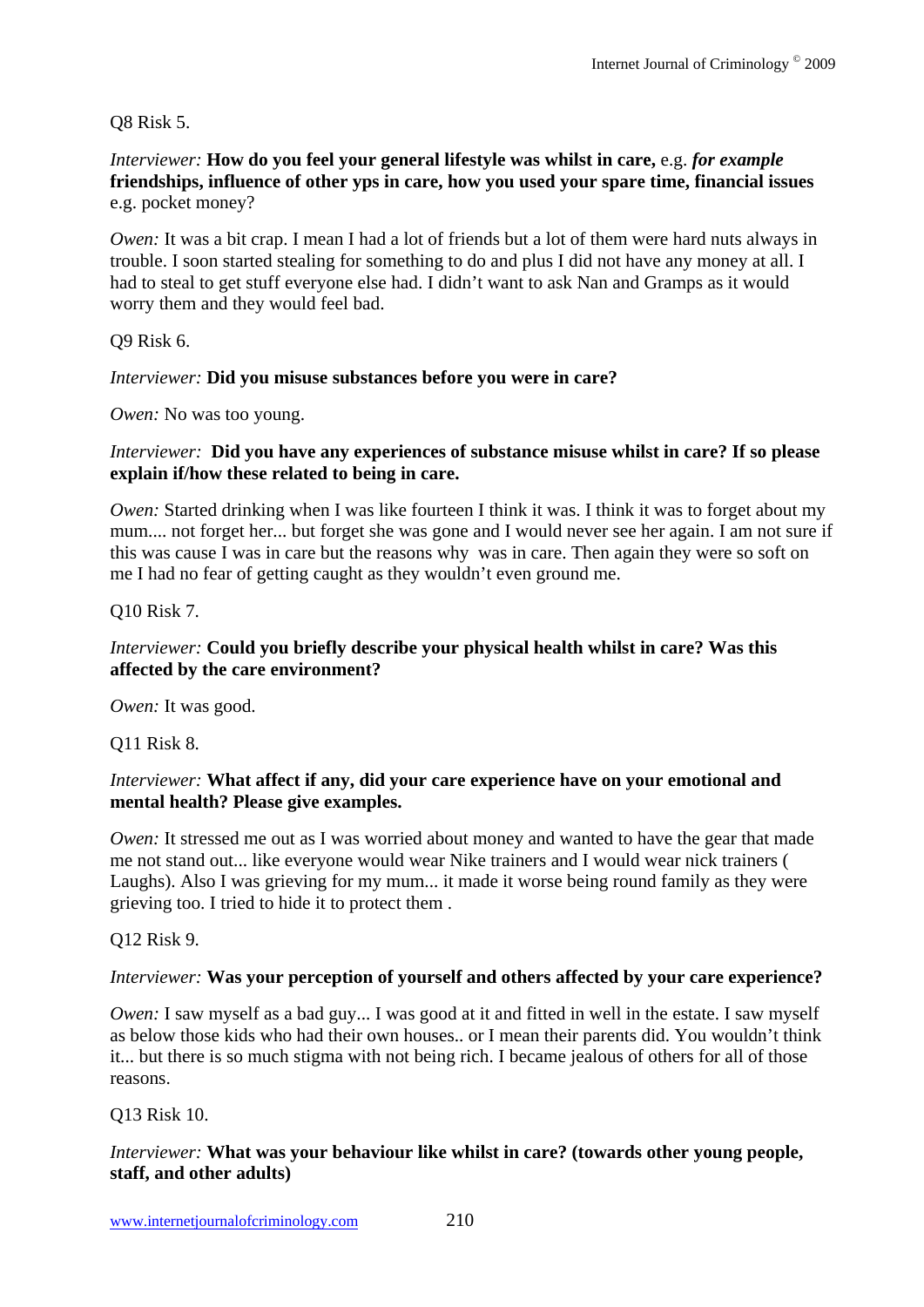*Owen:* I was very angry and badly behaved.

#### *Interviewer:* **What were your attitudes to life? How did the placement influence your behaviour?**

*Owen:* I was destructive and couldn't care less. I don't think it made it worse it just didn't stop it or make it better.

Q14 Risk 11.

#### *Interviewer:* **Did you feel it was ok to offend or knew it was wrong? Did your experiences in care affect this? If so, how?**

*Owen:* I knew it was wrong... but I got away with it. I didn't realise it affected them so much. I feel bad now.

Q15 Risk 12.

## *Interviewer:* **Did you feel motivated to change whilst in care? If so, how? If not, why?**

*Owen:* No because I got away with it.

Q16

*Interviewer:* **Which of the twelve risks do you feel was most important in relation to your offending behaviour in your care experience? Why?**

*Owen:* My lifestyle as I had no money and too many influences which were quite bad ones.

Q17

## *Interviewer:* **Which of the twelve risks do you feel was least important in relation to your offending behaviour in your care experience? Why?**

*Owen:* my relationships with my Nan and Gramps were good.

Q18

## *Interviewer:* **Do you feel your situation may have been different if not in care?**

*Owen:* Yes.

Q19

*Interviewer:* **If so why?**

*Owen:* My mum would have disciplined me and would have had more money.

## **Questions expanding on previous sections paying attention to theoretical considerations**

## **Risk and Protective Paradigm**

## Q20 **R1**

## *Interviewer:* **Do you feel that you were isolated whilst being in care? If so why?**

*Owen:* Yes I just didn't fit in at school.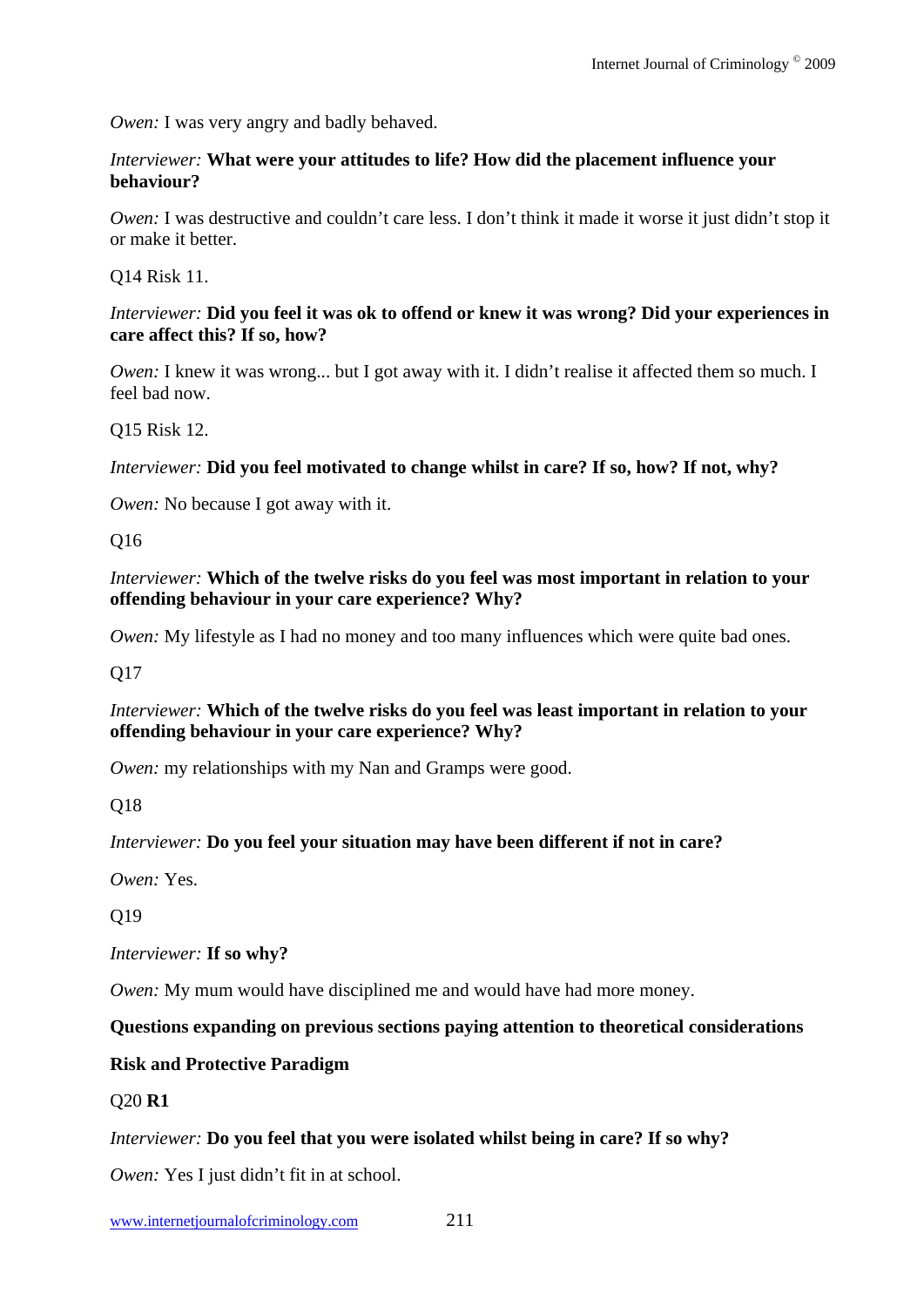# Q21 **R2**

# *Interviewer:* **Do you feel you received little supervision and discipline? If so why?**

*Owen:* Yes. Nan and Gramps felt I was delicate so didn't push me.

# Q22 **R3**

# *Interviewer:* **Did you hold low attachments to your parents/family? How did this affect you?**

*Owen:* No.

# Q23 **R4**

## *Interviewer:* **Did you hold low attachments with others, e.g. peers? How did this affect you?**

*Owen:* Yes... well I didn't really fit in. I mean this made me kind of be pushed into friendships within the estate as they didn't make me feel different.

## Q24 **R5**

## *Interviewer:* **Did your family have a history of criminal activity? If so what?**

*Owen:* No.

## Q25 **R6**

## *Interviewer:* **Did you have low achievement in school? Why do you feel this was?**

*Owen:* Yes. I think it was cause of me bunking as I didn't fit in. I was seen as below everyone else or that's how it felt.

# Q26 **R7**

## *Interviewer:* **Did you play truant from school? If so why?**

*Owen: Yes... as I just said.* 

# Q27 **R8**

# *Interviewer:* **Did you have a poor relationship with the educational system? If so why?**

*Owen:* Yes as I was picked on cause I was behind.

# Q28 **P1**

# *Interviewer:* **Do you feel you held a positive attitude to schooling?**

*Owen:* No.

# Q29 **P2**

## *Interviewer:* **Did you achieve at school?**

*Owen:* No I got three GCSE's... you can't really call that achieving when most people get ten.

## Q30 **P3**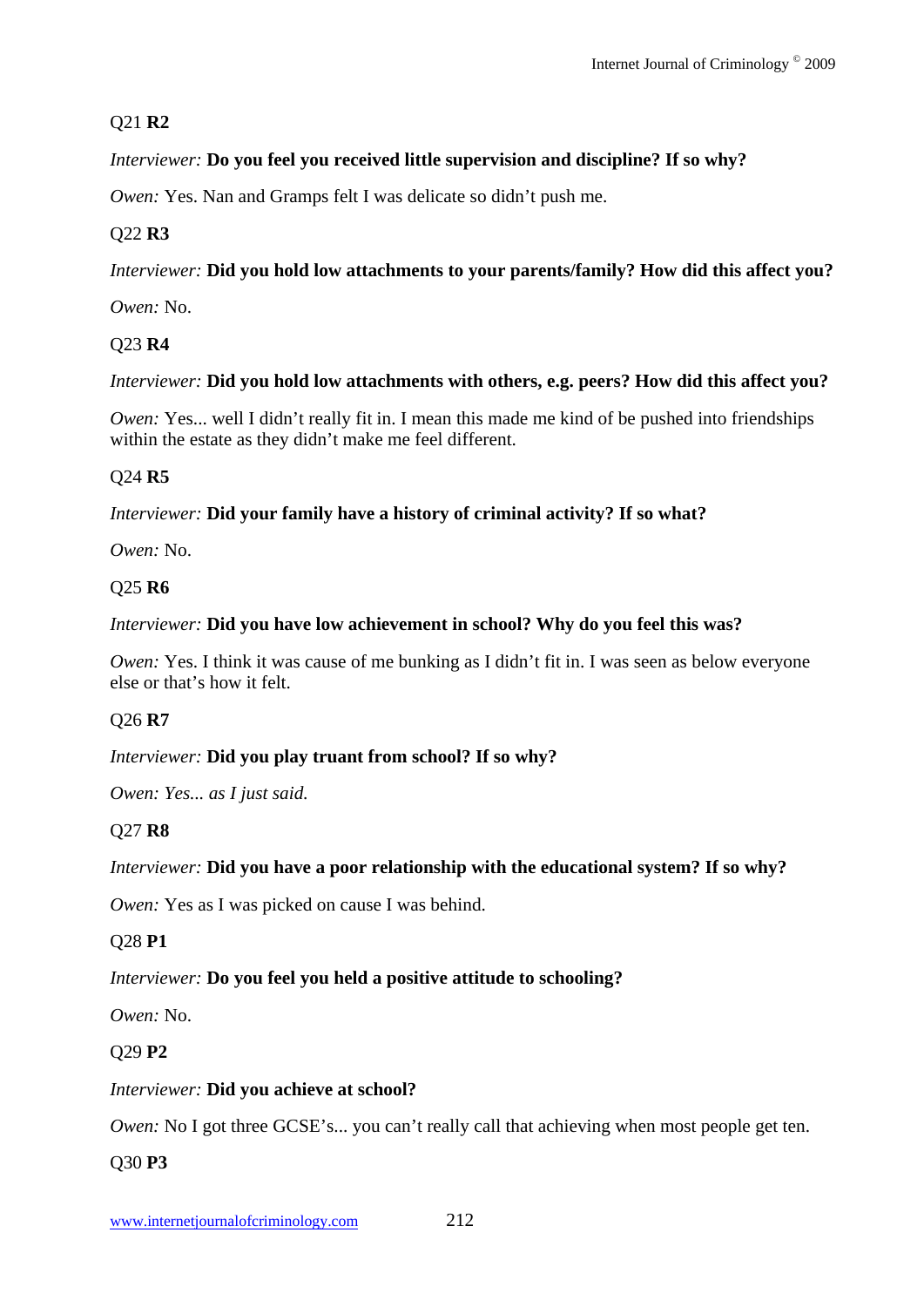# *Interviewer:* **Did you hold positive attachments with people? If so who?**

*Owen:* Yes me Nan and Gramps.

# Q31 **P4**

## *Interviewer:* **Did you have encouragement and guidance for positive achievements,** e.g. *for example* **educational achievement? If so, who from?**

*Owen:* Not really. I wasn't pushed by Nan or Gramps or even by my social worker.

# Q32 **P5**

# *Interviewer:* **Did you receive supervision and discipline, if so who from?**

*Owen:* No.

# Q33 **P6**

# *Interviewer:* **Did you receive recognition and praise for your positive actions?**

*Owen:* Yes as I did when I behaved. Seems really silly as I should have always behaved.

# Q34 **P7**

## *Interviewer:* **Did you have expectations from others in relation to your achievements and actions? Please illustrate your answer.**

*Owen:* Not really. They were happy enough me staying out of trouble. Their expectations were pretty low I think... probs cause of what had happened to mum.

# **Control Theory and Social Bonds**

Q35 **A1** 

*Interviewer:* **Could you tell me a bit more about your relationships with your carers and family and friends? Did you feel close to anyone in particular?**

*Owen:* Close to Nan and Gramps but no one else really.

# Q36 **A2**

## *Interviewer:* **Do you feel you had stability in your placement(s)? Who were you attached to? (Birth parents, carers, friends, staff) Please illustrate your answer with the reasons why.**

*Owen:* Yes as Nan and Gramps were always there. I knew if they could help it they wouldn't ever leave me. They have always been there and still are... I live with them now ( Laughs).

# Q37 **A3**

## *Interviewer:* **Did you hold a sensitivity to the opinion of others in relation to choosing your actions? Please illustrate your answer.**

*Owen:* No. Looking back I should have but I didn't. I didn't see that what I did must have hurt them.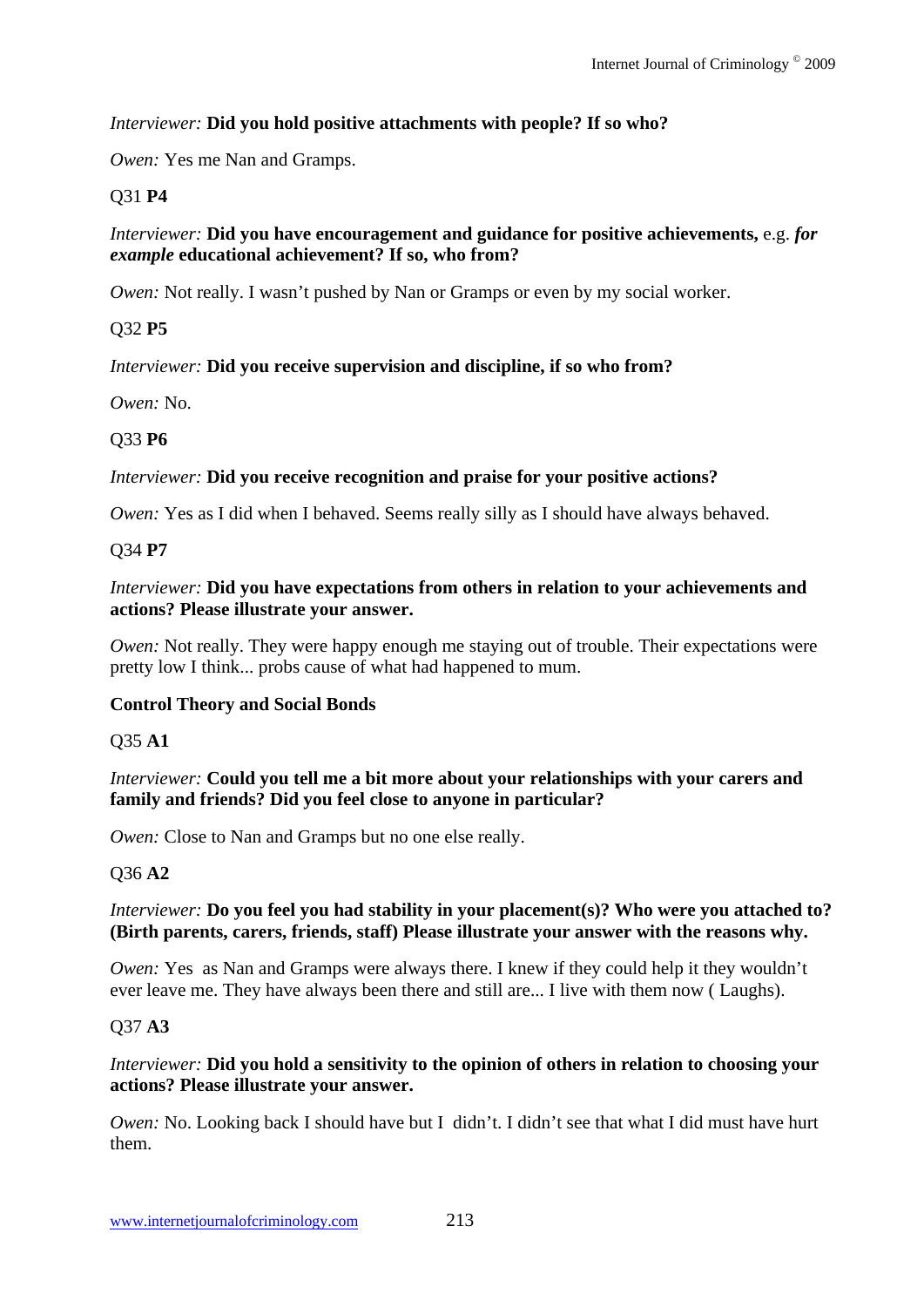## Q38 **A4**

#### *Interviewer:* **Did you hold respect for your carers/family/close network? Please give details of your answer.**

*Owen:* Yes but not enough to stop me breaking the law. I respect them bringing me up... they could of just slung me in a home.

#### Q39 **C1**

*Interviewer:* **Were you committed to anything in particular whilst in care,** e.g. *for example* **education, interests, hobbies? Please give an example of your commitments or why you feel you were not able to commit to anything in particular.**

*Owen:* No I never fitted in... so I chose something I could do... which was being a bad guy.

#### Q40 **C2**

#### *Interviewer:* **Do you feel that you were committed to the norms of a person of your age group whilst in care,** e.g. *for example* **achieving at school, planning for the future? Did you carers help or hinder this at all?**

*Owen:* No. I am not sure if they hindered as you put it. I mean they did treat me slackly as in were soft. This could have like umm made them have lower expectations of me... they saw me as delicate as my Nan puts it. Maybe they thought too much about the past and not what I could do in the future.

#### Q41 **I1**

#### *Interviewer:* **Did you involve yourself in day to day activities whilst in care?** (E.g. *for example* **washing up, cooking, cleaning) Please illustrate your answer.**

*Owen:* No I was so selfish and didn't bother as didn't have too.

#### Q42 **I2**

#### *Interviewer:* **Have you whilst in care/after care been involved in conventional activities?**

#### **School/Education/Training?**

*Owen:* Got three GCSE's.

#### *Interviewer:* **Employment?**

*Owen:* No... I was put into prison and now I cannot get a job. I just have benefits.

#### *Interviewer:* **Hobbies?**

*Owen:* No.

#### Q43 **B1**

#### *Interviewer:* **Did you agree and believe in the rules you were made to follow to whilst in care? Please illustrate your answer.**

*Owen:* No as they didn't help me.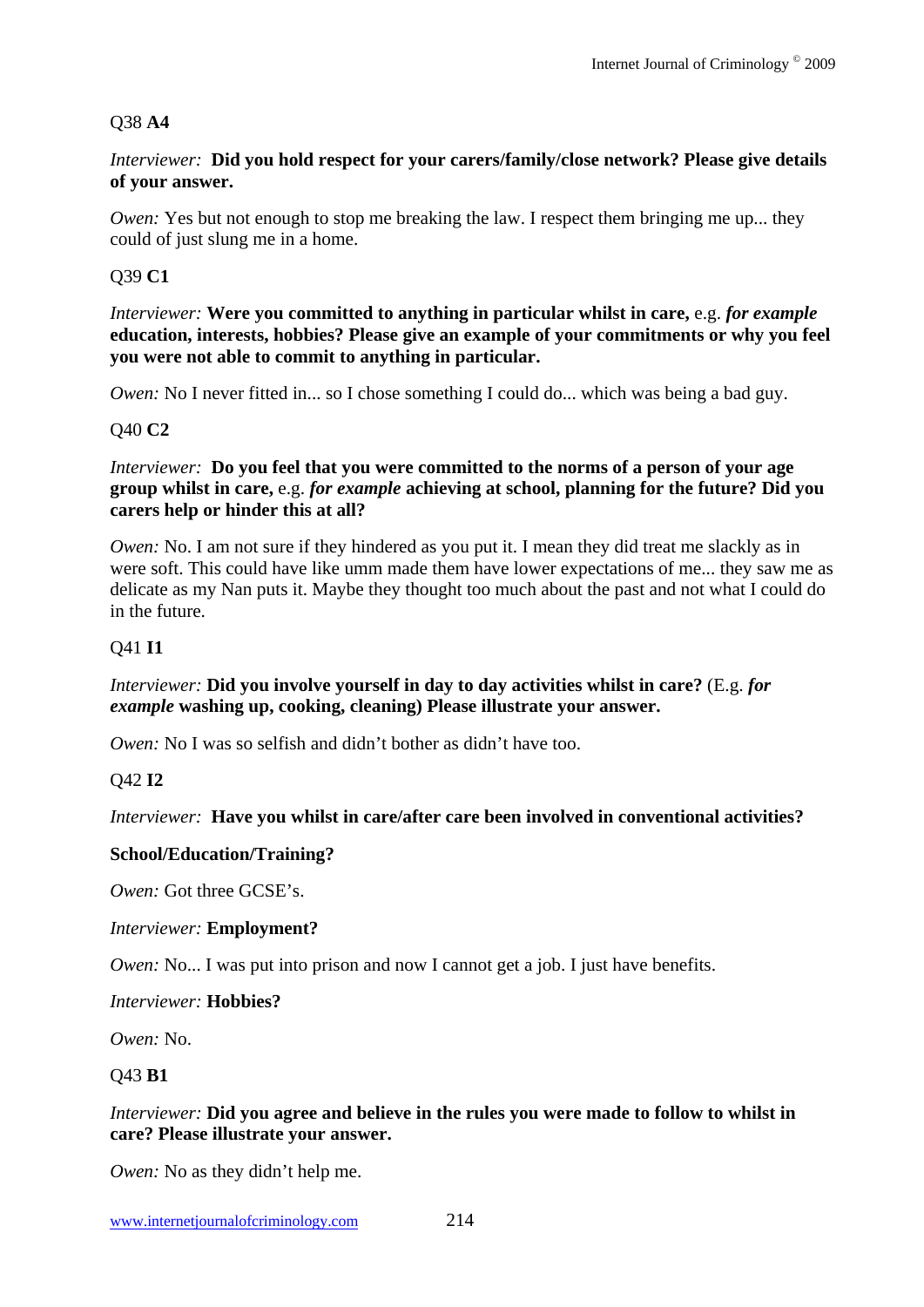## Q44 **B2**

#### *Interviewer:* **Do you respect the legal rules attributed to people's actions including your own?** E.g. *for example* **believe in punishment for the protection of others. Please give reasons for your answer.**

*Owen:* No... 'cause I didn't.

#### **Anomie and Strain**

#### Q45 **M1**

#### *Interviewer:* **Do you feel the care system allowed you to achieve your full potential in relation to educational achievement?**

*Owen:* No as I wasn't pushed enough or shown enough interest from social workers... they should have as they weren't emotionally involved with me.

#### *Interviewer:* **Did you have the potential to fulfil your capabilities? Did the care experience restricted life chances? Please explain your answer, illustrating ways in which it may have helped or hindered your achievements.**

*Owen*: No I don't think I did. I wouldn't say restricted them but could have helped more.. like I said the social workers should have. Well the stability of my care made it better I guess... if I was not with them then I might have not got any exams. Hindered... well the lack of expectations and discipline couldn't have done me any good.

#### Q46 **M2**

#### *Interviewer:* **Do you feel your early experiences in care have allowed you to gain a job which caters for your financial and material needs?**

*Owen:* No.

#### *Interviewer:* **Do you have the potential to fulfil your capabilities? Has the care experience restricted life chances? Please explain why you feel this is the case.**

*Owen:* No I don't think I do as I have mucked it all up now. I can't say the experience has restricted it but could have pushed me more to do better at school... then have more ways of getting a job.

## Q47 **M3**

#### *Interviewer:* **Are you financially secure now? Were you aided in your transition to adulthood?**

*Owen:* No. I still live with Nan and Gramps so still quite poor... but they have helped as I would have been in a bigger mess if in a bedsit or something.

#### Q48 **M4**

## *Interviewer:* **Do you feel you committed any offences to gain anything otherwise not easily available to you?**

*Owen:* Yes I stole as we had nothing.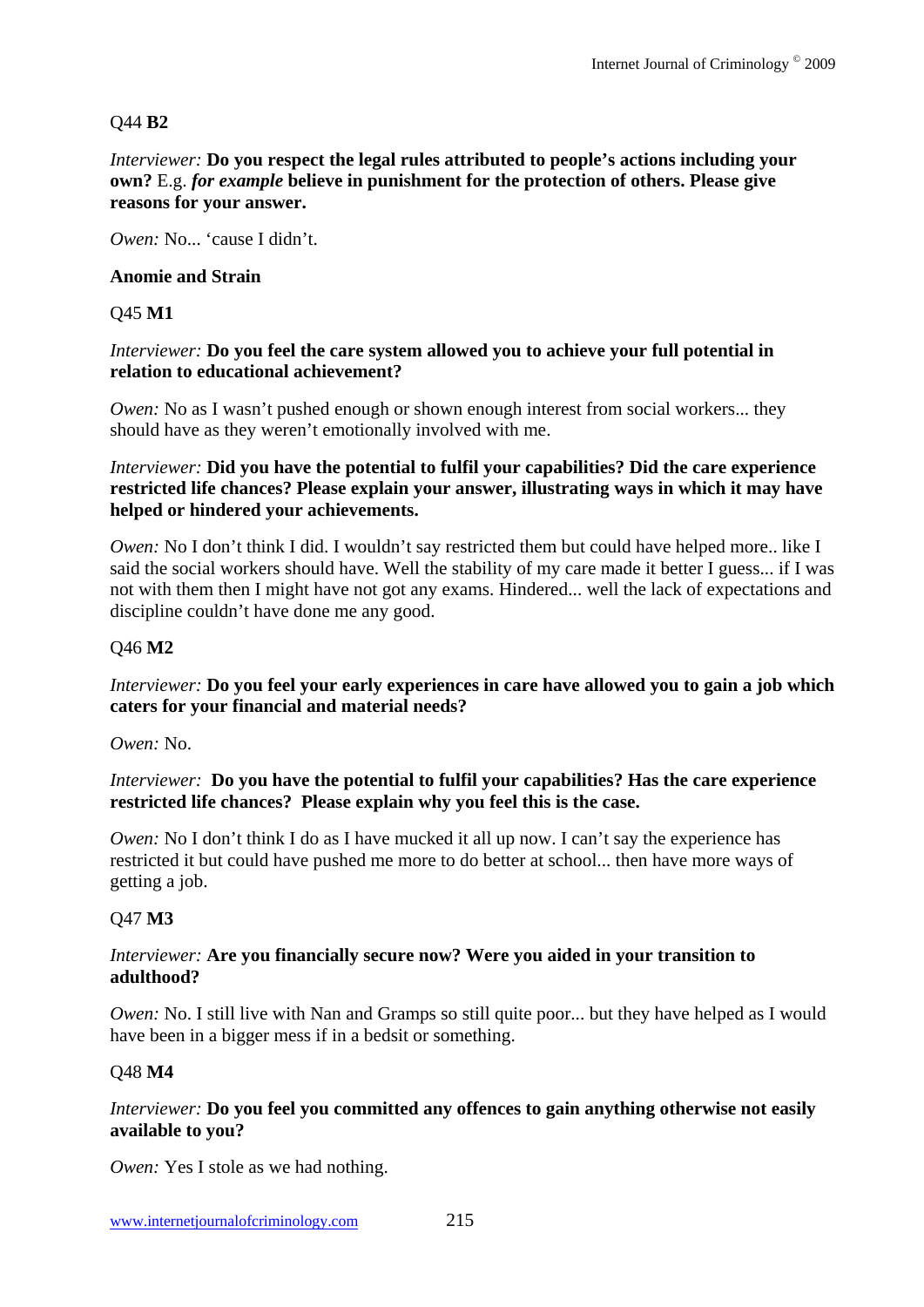## *Interviewer:* **Did the circumstances of the care experience have an influence on your offending behaviour? Please give examples.**

*Owen:* As I just said we had little so I would still not to worry me Nan and Gramps.

# Q49 **G1**

## *Interviewer:* **What do you feel your main aspirations are? Do you feel you have the means of gaining them? Please give examples.**

*Owen*: I want my own flat and freedom... can I get that... now I have a record I will be lucky to get a good job.. then again I have no real education so that's that I guess.

## Q50 **G2**

## *Interviewer:* **Do you feel you have the ability to live a life legally whilst still gaining the financial needs you require?**

*Owen:* No.

## **Summary**

Q51

#### *Interviewer:* **What do you feel was the most negative experience whilst being in care in relation to the onset of your criminal behaviour?**

*Owen:* I had no money or discipline... so I stole and acted a prick. The lack of being grounded and that made me see that I actually could get away with everything... so when I hit that bouncer I went too far.

## Q52

## *Interviewer:* **Positively, what do you feel the care experience offered?**

*Owen:* I had a lot of love and security. I mean me Nan and Gramps loved me so much... without getting too mushy they really did.

## Q53

## *Interviewer:* **Did the care experience make things better or worse in relation to your offending behaviour?**

*Owen:* I think maybe worse or it could have been losing mum. It is hard to say really.

Q54

## *Interviewer:* **What do you believe is needed to aid the problem of the prevalence of criminal careers within the care environment and after?**

*Owen:* I think they should look at what happened to make people go in care.... more help for family looking after kids and more support. More family looking after kids would be great... with more practical support it would offer a lot.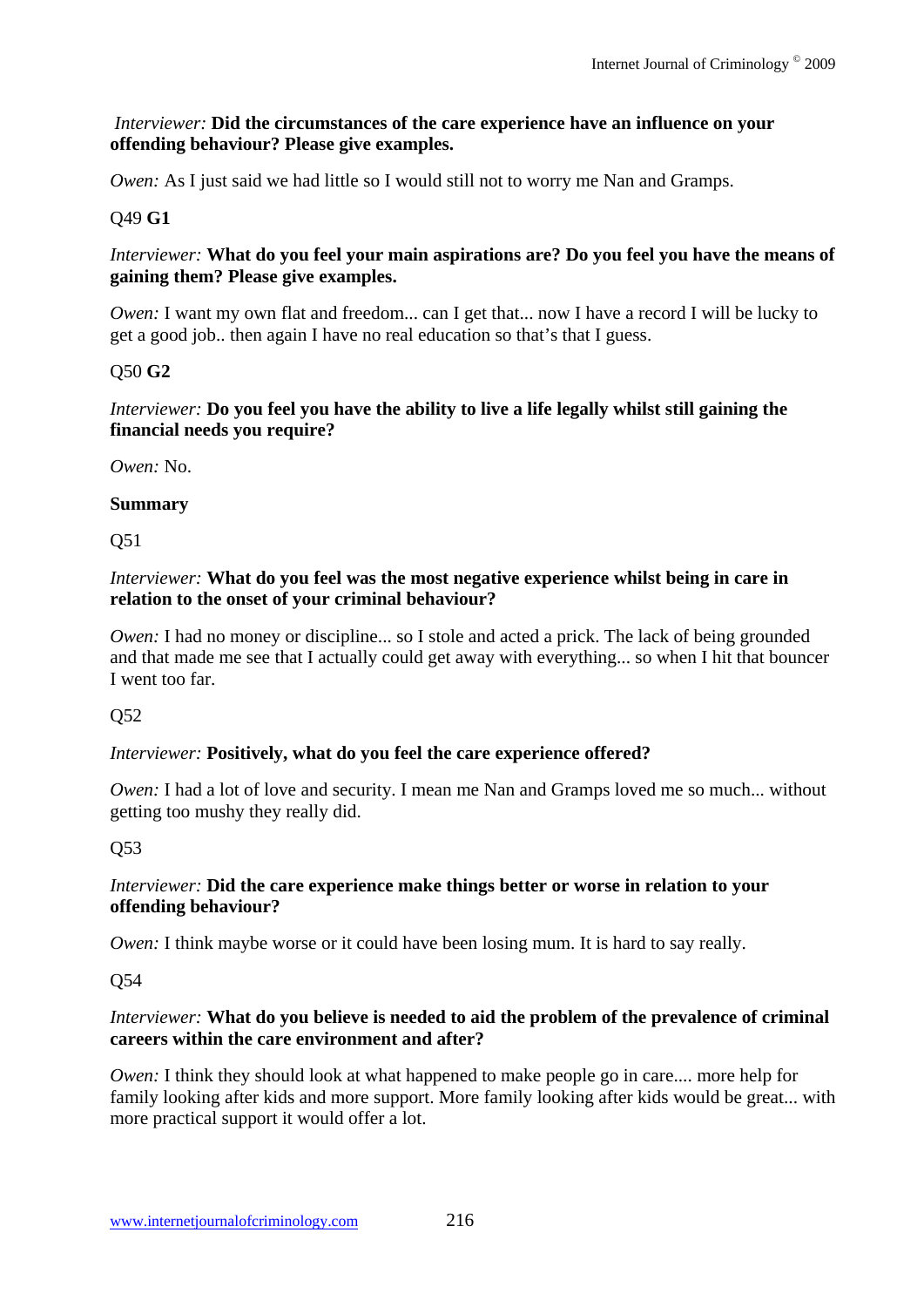## Q55

*Interviewer:* **Is there anything else you would like to add in relation to your care experience and criminal behaviour,** e.g. your main concerns.

*Owen:* There needs to be more help for my Nan and Gramps... oh sorry I mean for people like them bringing up their grandkids... Financially that is.

*Interviewer:* **Thank you for taking part in this interview. All information will be held confidentially and you have the right to withdraw from the research at any point. Please be aware of the services at Waves Community Centre if needed, or alternatively with issues surrounding content of the interview contact myself on the information given prior to the interview.**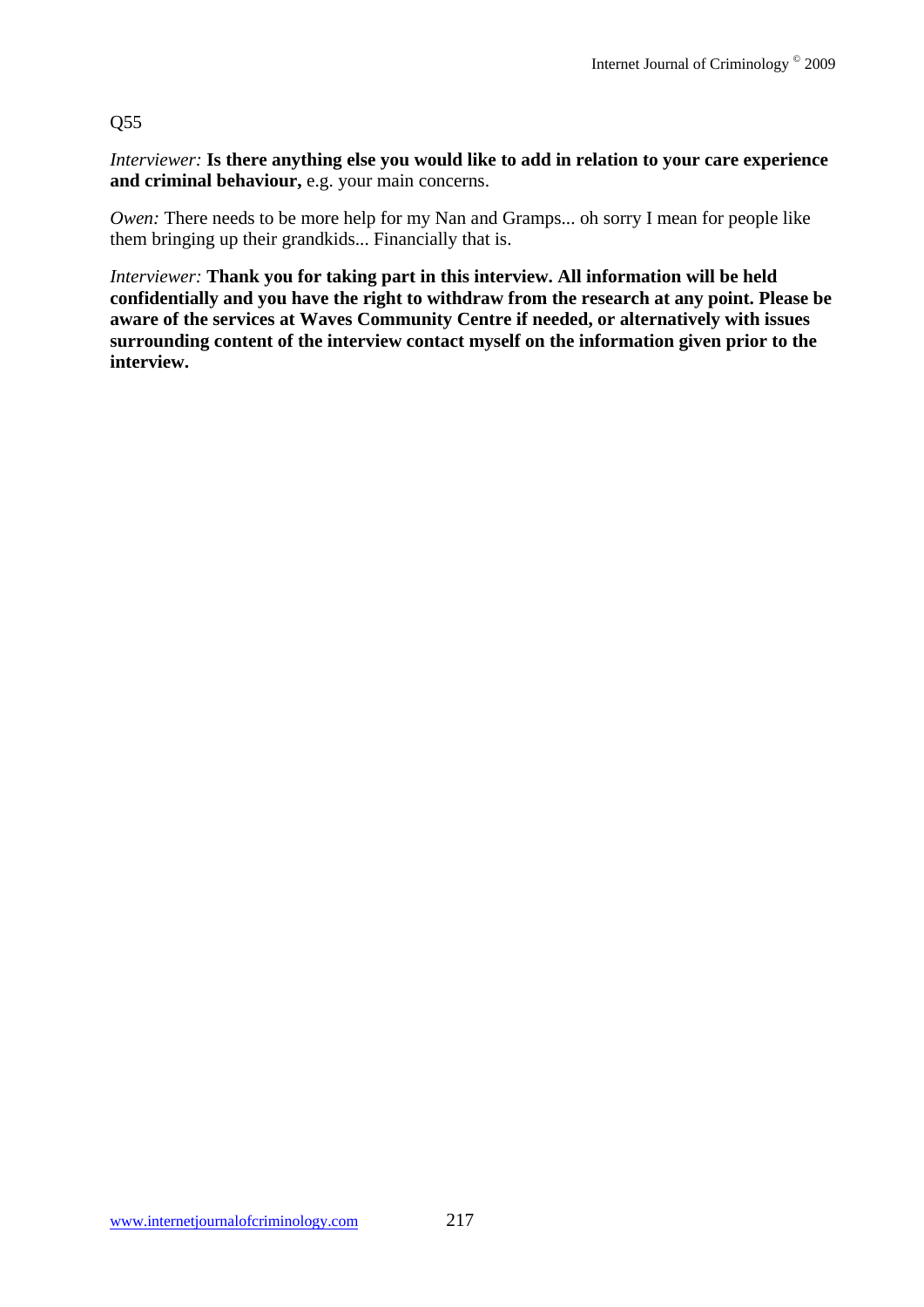## **APPENDIX U**

#### **Full Transcript of K3 (Kinship 3)**

## **Name: Pam\***

**Type of Placement: Kinship** 

#### **Section 1 – About you/ Background**

#### **General**

Age: 20

Sex: Female

Ethnicity: White British

What are you doing now? (Education, training, employment) Unemployed

## **Time in care**

Age at first placement: 5

Time spent in care (years/months): 13years

Number of placement(s): 3

Type(s) of placement: Foster x 2 and Kinship x 1

## **Offending Behaviour**

Number of Offences: 3

Of which were cautions? 2

Of which were convictions? 1

Type of offence(s) committed:

Cautions: 1 x Shoplifting 1 x Assault.

Convictions: 1 x Shoplifting.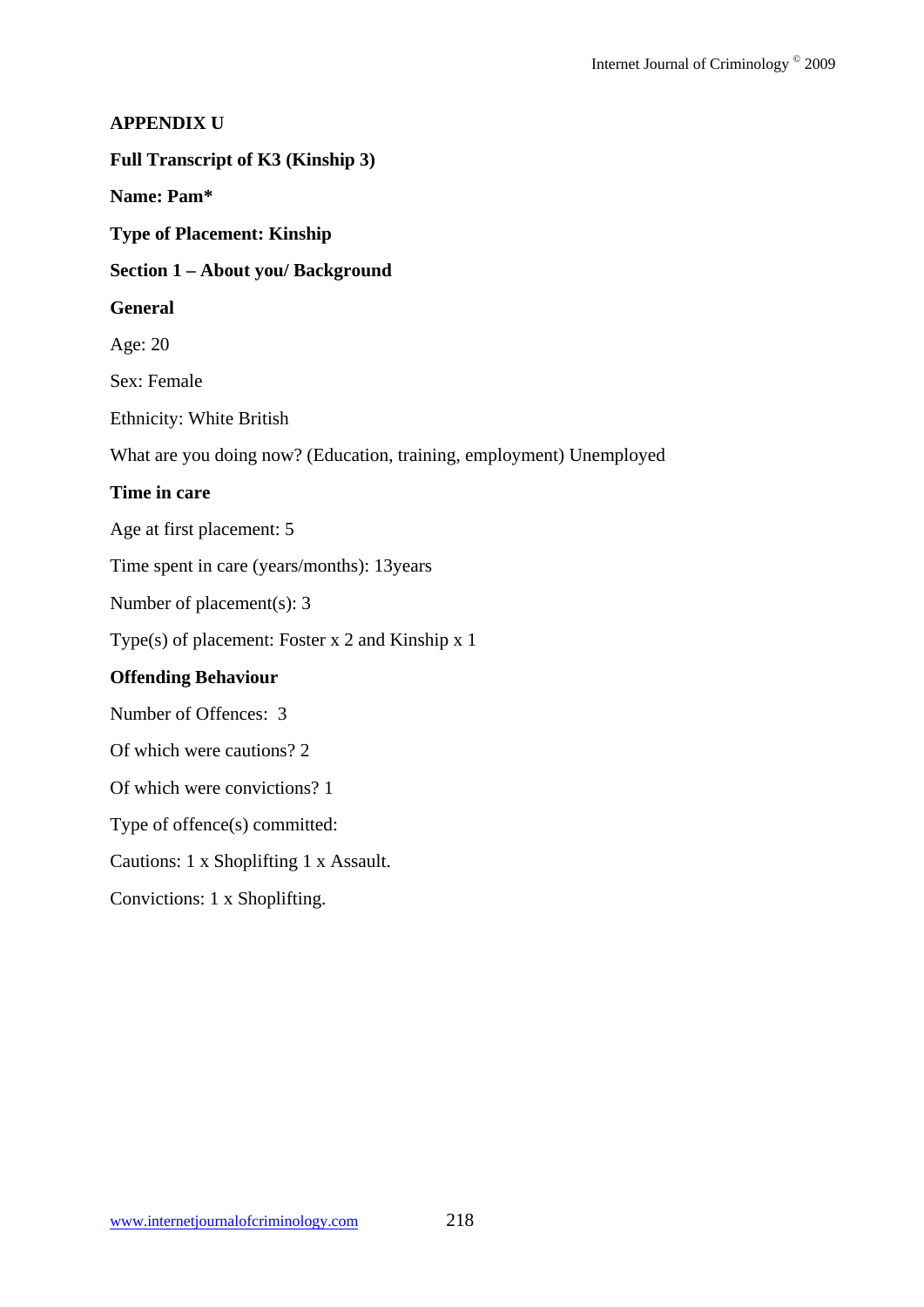## **Section 2 –The overall Care Environment/Experience and its impact on criminal behaviour**

**The following 12 aspects of life are known to relate to offending behaviour. How important were they for you in relation to the start of your offending behaviour?** (Please see the 'Explanations of Risk Factors' for guidance on the meanings of each of these risks)

1= Not important (being in care was a positive experience in this respect)

4= Very important (being in care was a negative experience in this respect)

| Please circle one number for each<br>influence or N/A if not applicable | Not important<br>(positive<br>experience) 1 |                |                         | <b>Very</b><br>important<br>(negative<br>experience) 4 |
|-------------------------------------------------------------------------|---------------------------------------------|----------------|-------------------------|--------------------------------------------------------|
| 1. Living arrangements                                                  | $\mathbf{1}$                                | $\overline{2}$ | 3                       | $\overline{4}$                                         |
| 2. Family and Personal<br>relationships                                 | $\mathbf{1}$                                | $\overline{2}$ | 3                       | $\overline{4}$                                         |
| 3. Education, training and<br>employment                                | $\mathbf{1}$                                | $\overline{2}$ | $\overline{\mathbf{3}}$ | $\overline{4}$                                         |
| 4. Neighbourhood/ Area lived in                                         | $\mathbf{1}$                                | $\overline{2}$ | $\overline{3}$          | $\overline{4}$                                         |
| 5. Lifestyle                                                            | $\mathbf{1}$                                | $\overline{2}$ | 3                       | $\overline{4}$                                         |
| 6. Substance Use                                                        | $\mathbf{1}$                                | $\overline{2}$ | 3                       | $\overline{4}$                                         |
| 7. Physical Health                                                      | 1                                           | $\overline{2}$ | 3                       | $\overline{4}$                                         |
| 8. Emotional and Mental Health                                          | $\mathbf{1}$                                | $\overline{2}$ | $\overline{3}$          | $\overline{4}$                                         |
| 9. Perception of self and others                                        | $\mathbf{1}$                                | $\overline{2}$ | $\overline{3}$          | $\overline{4}$                                         |
| 10. Thinking and behaviour                                              | $\mathbf{1}$                                | $\overline{2}$ | $\overline{\mathbf{3}}$ | $\overline{4}$                                         |
| 11. Attitudes to offending                                              | $\mathbf{1}$                                | $\overline{2}$ | $\overline{\mathbf{3}}$ | $\overline{4}$                                         |
| 12. Motivation to change                                                | $\mathbf{1}$                                | $\overline{2}$ | $\overline{\mathbf{3}}$ | $\overline{4}$                                         |

## **Areas with highest risk (Vulnerabilities): What do you feel made you offend/offend more?**

Risk 3: Education – Not involved in school

Risk 5: Lifestyle – Lack of Money.

## **Areas with lowest risk: Which risk(s) do you feel had little impact on your offending behaviour?**

Risk 2: Relationships - Good relationships with family

Risk 7: Physical Health – Good health.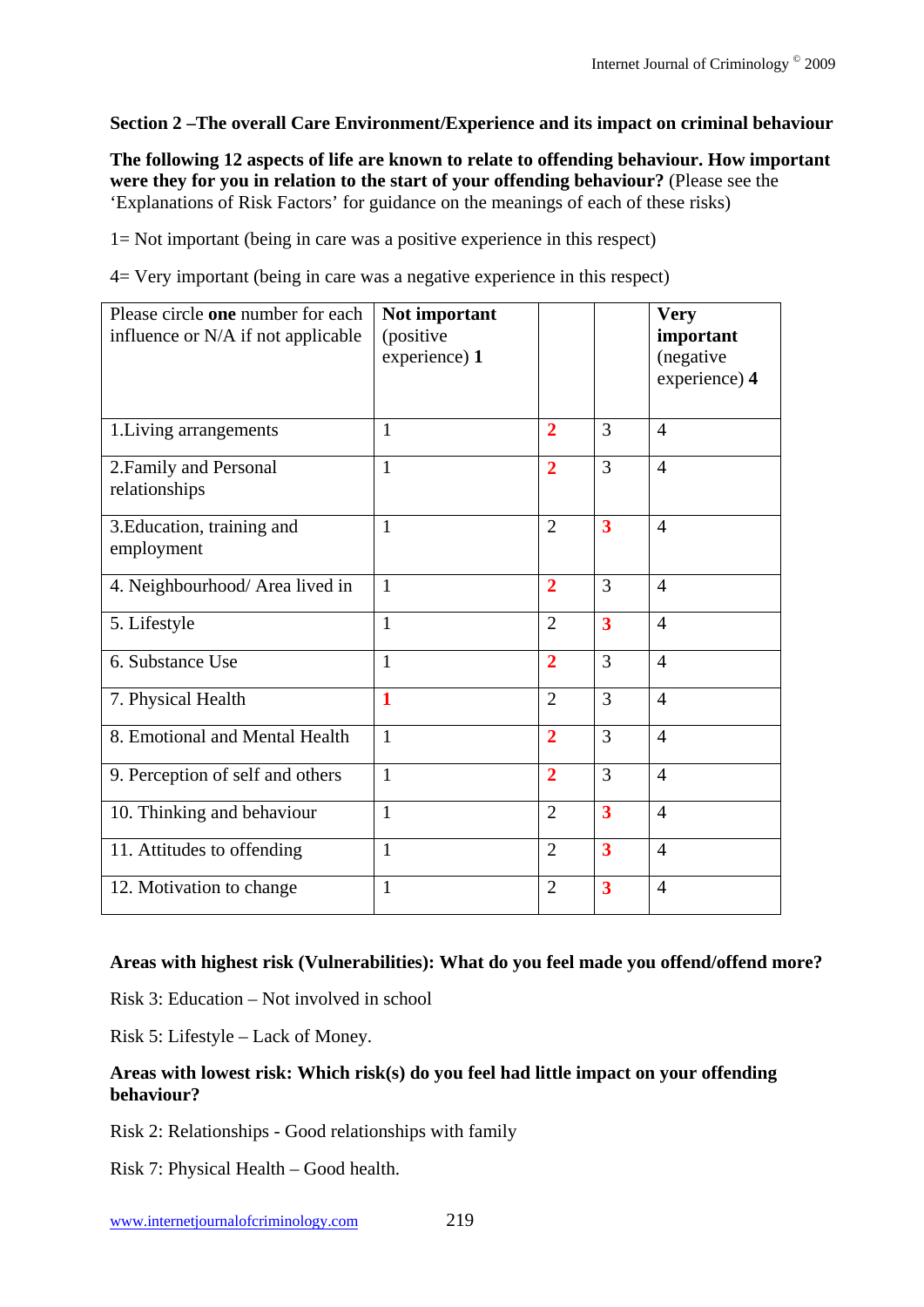## **Available protective factors (Resilience): What helped you keep out of trouble/ stop offending/offend less? What would have helped you keep out of trouble?**

Helped: Attachments to family and Nan (carer).Would have helped: If had more money.

## **Section 3 – Open ended Questions linking Section 1 and 2, plus further questions on care environment/experience. Only relevant questions will be asked.**

## **Questions from Section 1**

Q1

*Interviewer:* **Could I start by asking you to give a brief description of your time in care, highlighting the time spent, types of placement, changes in placement and reasons for any changes?** 

*Pam:* I was in care for thirteen years. There was three placements in total. Two foster places when I was waiting for my Nan to get care of me.

## $O(2a)$

## *Interviewer:* **Could you tell me what it was like growing up/spending time in care?**

*Pam*: It was good... I was safe. I mean I was away from my alcoholic mum and dada who was really aggressive.

## $O2b)$

## *Interviewer:* **How do you think this compares with children growing up at home with their parents?**

*Pam:* The same really.. just your mum is your Nan.

Q3

## *Interviewer:* **Can you tell me more about the circumstances of your offence(s)?** E.g. **what happened and when; why you think you offended at that time?**

*Pam:* I assaulted this girl when I was about fifteen... she thought she was better than me so I hit her... well beat her up... I think it was a fight but they cautioned me for it. Oh and there was shoplifting when I was growing up.... I did it to get what everyone else had and firstly I was cautioned for it and then when I was eighteen I got convicted... fucking me over as I lost my job.

## **Questions from Section 2**

*Interviewer:* **You assessed the key influences on offending behaviour in Section 2 of this interview. We will now discuss the relevant influences in relation to your care experience and involvement in criminal behaviour.** 

Q4 Risk 1.

## *Interviewer:* **Can you describe your living arrangements, drawing on any particular aspects you feel may have been helpful and positive or alternatively disruptive or negative?**

*Pam:* It was just normal being with my Nan. Only negative thing was weren't particularly rich.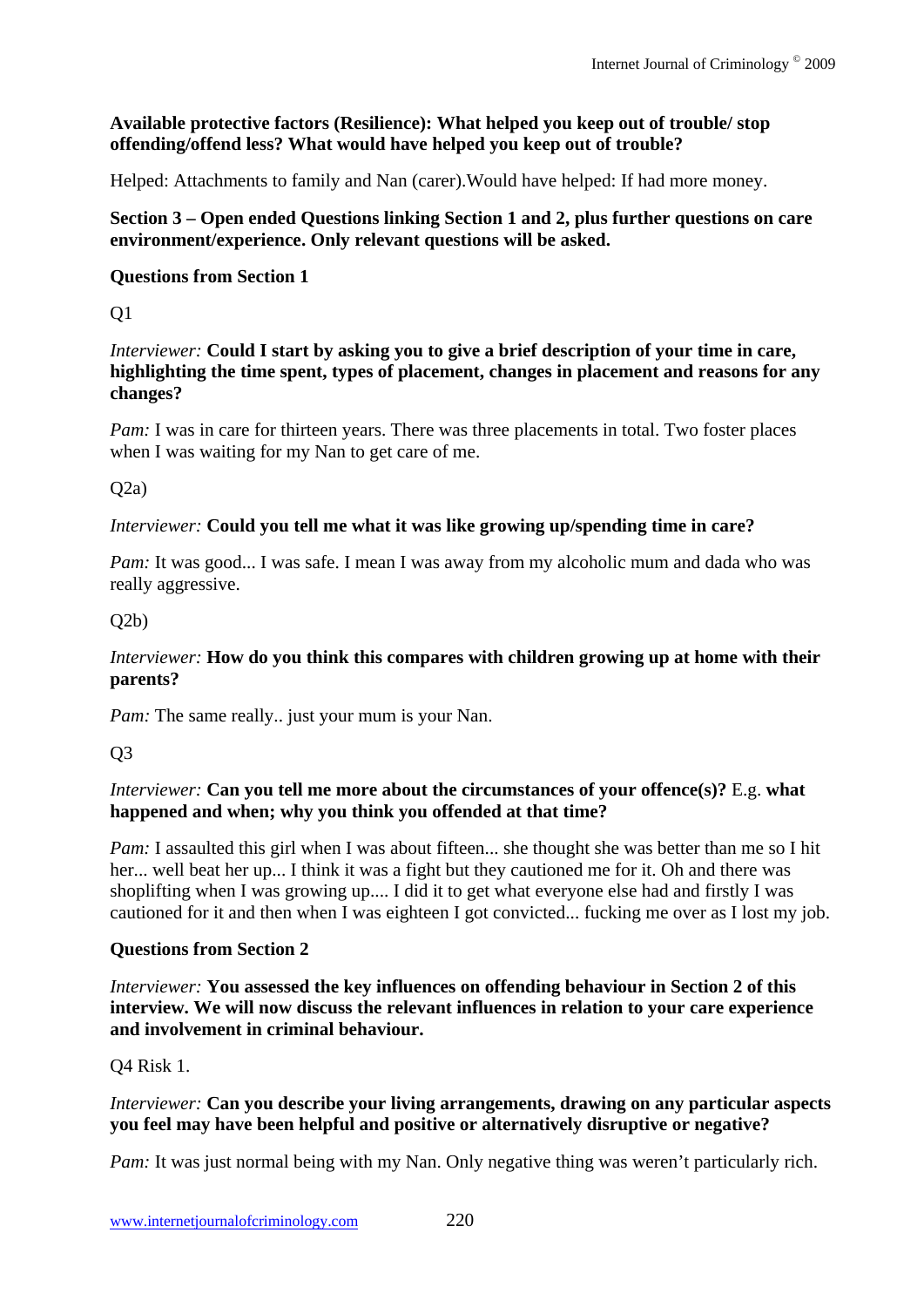## Q5 Risk 2.

*Interviewer:* **Through being in care, was your personal relationship with your friends, parents/wider family affected, if at all?**

*Pam:* Not really.

Q6 Risk 3.

*Interviewer:* **Could you give a brief description of your educational experiences** (e.g. *for example* **change of school, attendance, achievement, any exclusions, attitudes of teachers and other yps) whilst in care and any further training and employment afterwards?** 

*Pam:* I went to the same school all my life... well obviously different ones... but only when there was a normal change. Didn't like teachers or school... felt bullied by them as I wasn't very clever. I couldn't wait to get out and get a job... so that's what I did. I went straight to work at Tesco's.

#### *Interviewer:* **Were there any disruptions or hindrances in gaining your full potential? Was there a positive influence?**

*Pam:* I bunked off so that must not have helped. No real positive influences though as far as I can have seen.

Q7 Risk 4.

*Interviewer:* **Please give a brief description of the location** (i.e. where it was; town, city, rural or urban area, near home/long way away) **of your main placement and how this affected your life if at all?** 

*Pam:* In a town... big estate thing. No didn't really affect me.

Q8 Risk 5.

*Interviewer:* **How do you feel your general lifestyle was whilst in care,** e.g**. friendships, influence of other yps in care, how you used your spare time, financial issues** e.g. pocket money?

*Pam:* I had friends who were bad news so we would bunk... it started as I hated school and being picked on... whereas they just used to like knocking about the streets causing trouble.

Q9 Risk 6.

#### *Interviewer:* **Did you misuse substances before you were in care?**

*Pam:* No I was blinking five (Laughs).

#### *Interviewer:* **Did you have any experiences of substance misuse whilst in care? If so please explain if/how these related to being in care.**

*Pam:* I dabbled with a bit of cannabis. That was not to do with being in care... like wake up.. everyone does that.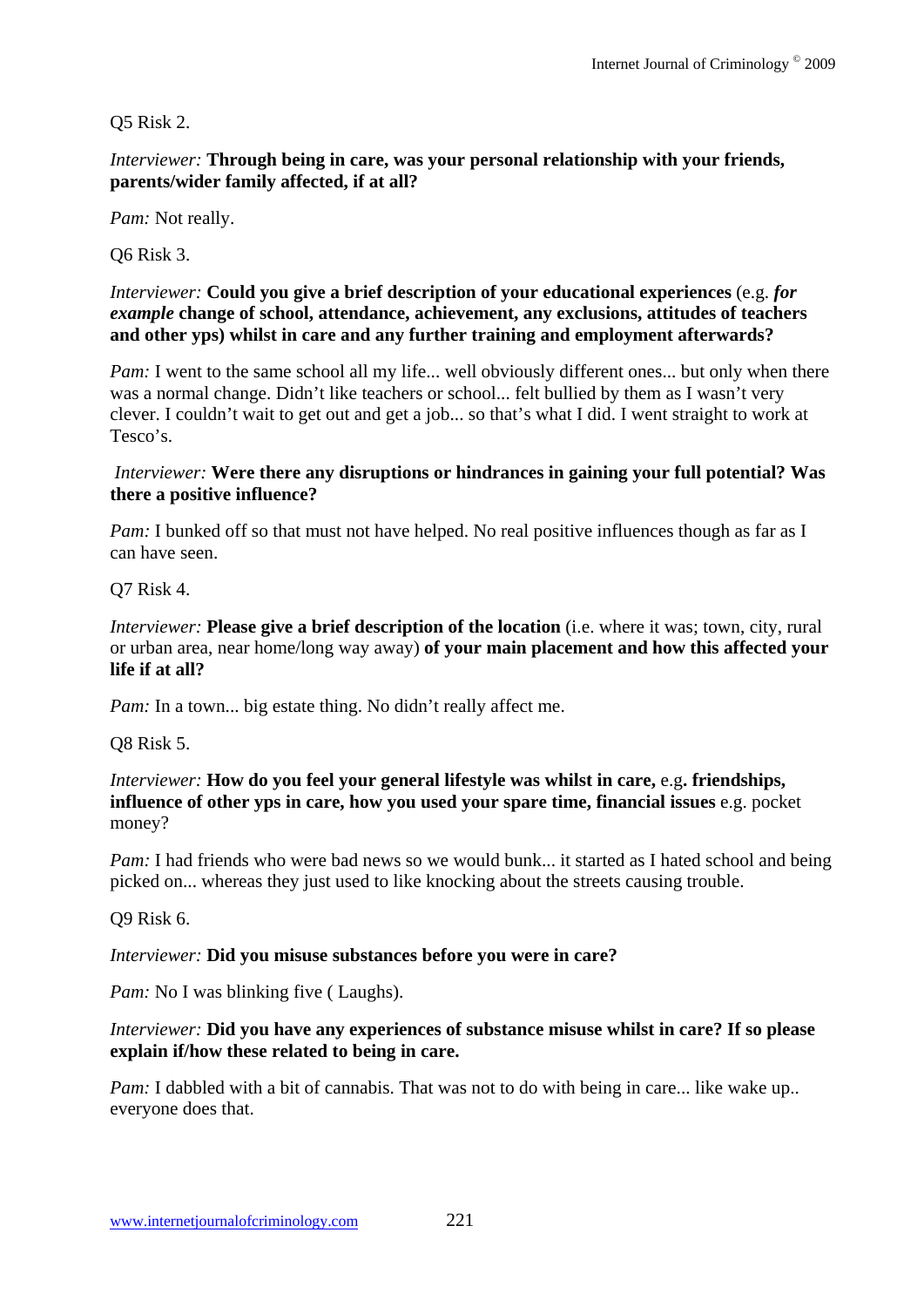#### Q10 Risk 7.

#### *Interviewer:* **Could you briefly describe your physical health whilst in care? Was this affected by the care environment?**

*Pam:* Perfect help except an abortion which I learnt from... this wasn't anything to do with who or where I lived.

Q11 Risk 8.

#### *Interviewer:* **What affect if any, did your care experience have on your emotional and mental health? Please give examples.**

*Pam:* It wasn't the care experience but stuff that happened before. I found it hard to deal with that fact of my parents not changing for the sake of me. My mum even had another child five years on... she kept her yet never... never tried to get me back... now that hurts.

#### Q12 Risk 9.

#### *Interviewer:* **Was your perception of yourself and others affected by your care experience?**

*Pam:* No just my perceptions. I saw myself as hard and untouchable. I guess I had to toughen up. I didn't trust anyone who got close to me though.

#### Q13 Risk 10.

#### *Interviewer:* **What was your behaviour like whilst in care? (towards other young people, staff, and other adults) What were your attitudes to life? How did the placement influence your behaviour?**

*Pam*: I was just rude... with a bad attitude. Umm... let me think.... it didn't really help as I wasn't punished.

Q14 Risk 11.

#### *Interviewer:* **Did you feel it was ok to offend or knew it was wrong? Did your experiences in care affect this? If so, how?**

*Pam:* I knew it was wrong but needed to steal. I never thought of my Nan and she never even shouted at me. I remember on my first arrest she kept so calm... maybe she was too old to get angry and have that energy.

Q15 Risk 12.

#### *Interviewer:* **Did you feel motivated to change whilst in care? If so, how? If not, why?**

*Pam:* No as it was the only way.

Q16

#### *Interviewer:* **Which of the twelve risks do you feel was most important in relation to your offending behaviour in your care experience? Why?**

*Pam:* Lifestyle... I had no money. This made me steal and made me jealous... leading up to me beating up a girl.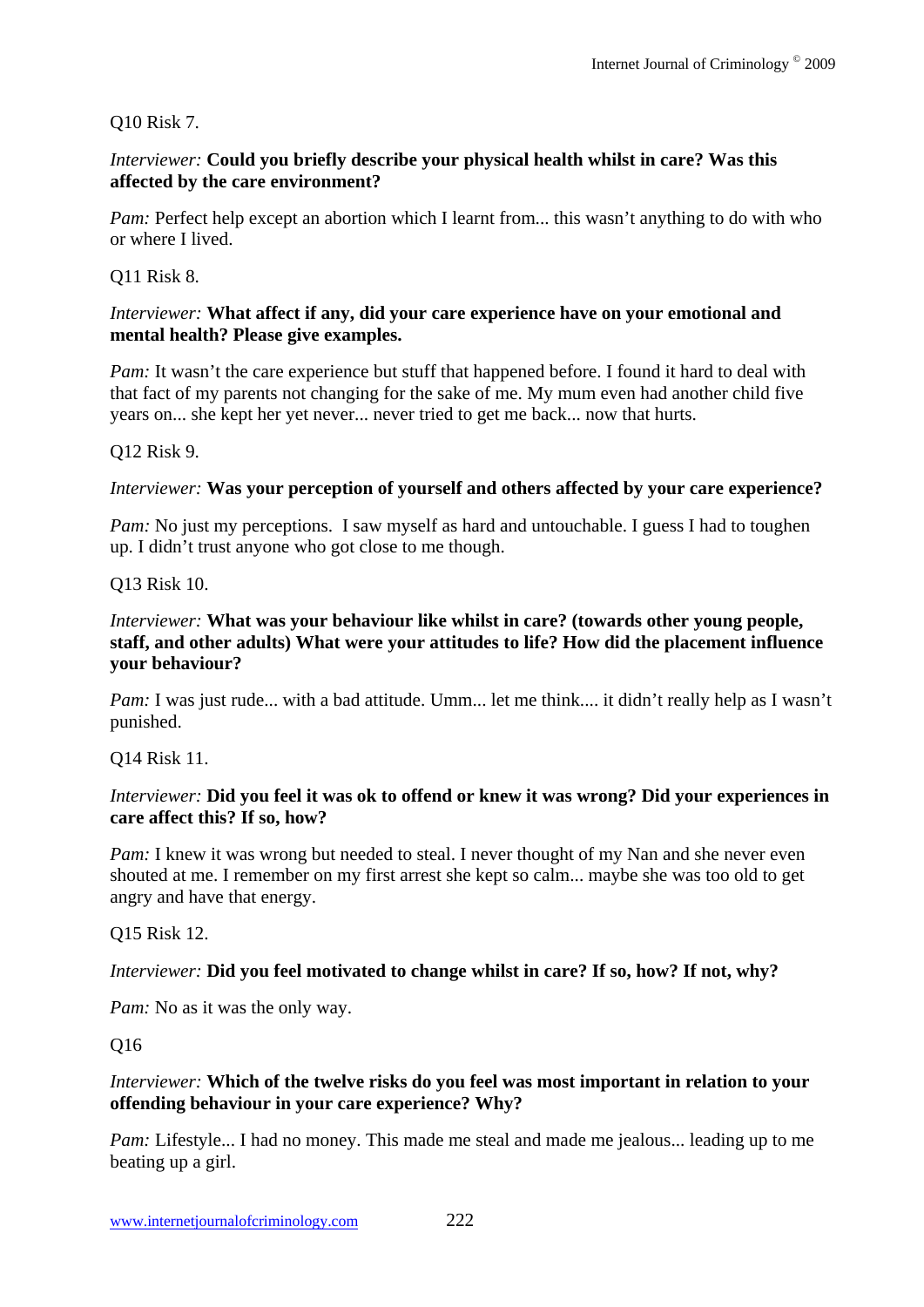# Q17

## *Interviewer:* **Which of the twelve risks do you feel was least important in relation to your offending behaviour in your care experience? Why?**

*Pam*: I had loads of love and affection so relationships was least to do with it.

Q18

## *Interviewer:* **Do you feel your situation may have been different if not in care?**

*Pam:* No.... well maybe would have been shouted out and that... Actually yes I would have been as my dad was well strict.

Q19 If so why?

## **Questions expanding on previous sections paying attention to theoretical considerations**

## **Risk and Protective Paradigm**

Q20 **R1** 

*Interviewer:* **Do you feel that you were isolated whilst being in care? If so why?**

*Pam:* No.

## Q21 **R2**

## *Interviewer:* **Do you feel you received little supervision and discipline? If so why?**

*Pam:* Yes.. as my Nan was too old to shout. She knew I would just run away if she did punish me.

## Q22 **R3**

# *Interviewer:* **Did you hold low attachments to your parents/family? How did this affect you?**

Pam: No.

## Q23 **R4**

## *Interviewer:* **Did you hold low attachments with others, e.g. peers? How did this affect you?**

*Pam:* Yes I never fitted in. So that's why I bunked school and met others like me.

## Q24 **R5**

## *Interviewer:* **Did your family have a history of criminal activity? If so what?**

*Pam:* Yes my dad had been arrested for assault.

## Q25 **R6**

## *Interviewer:* **Did you have low achievement in school? Why do you feel this was?**

*Pam:* Yes... I didn't like it.

## Q26 **R7**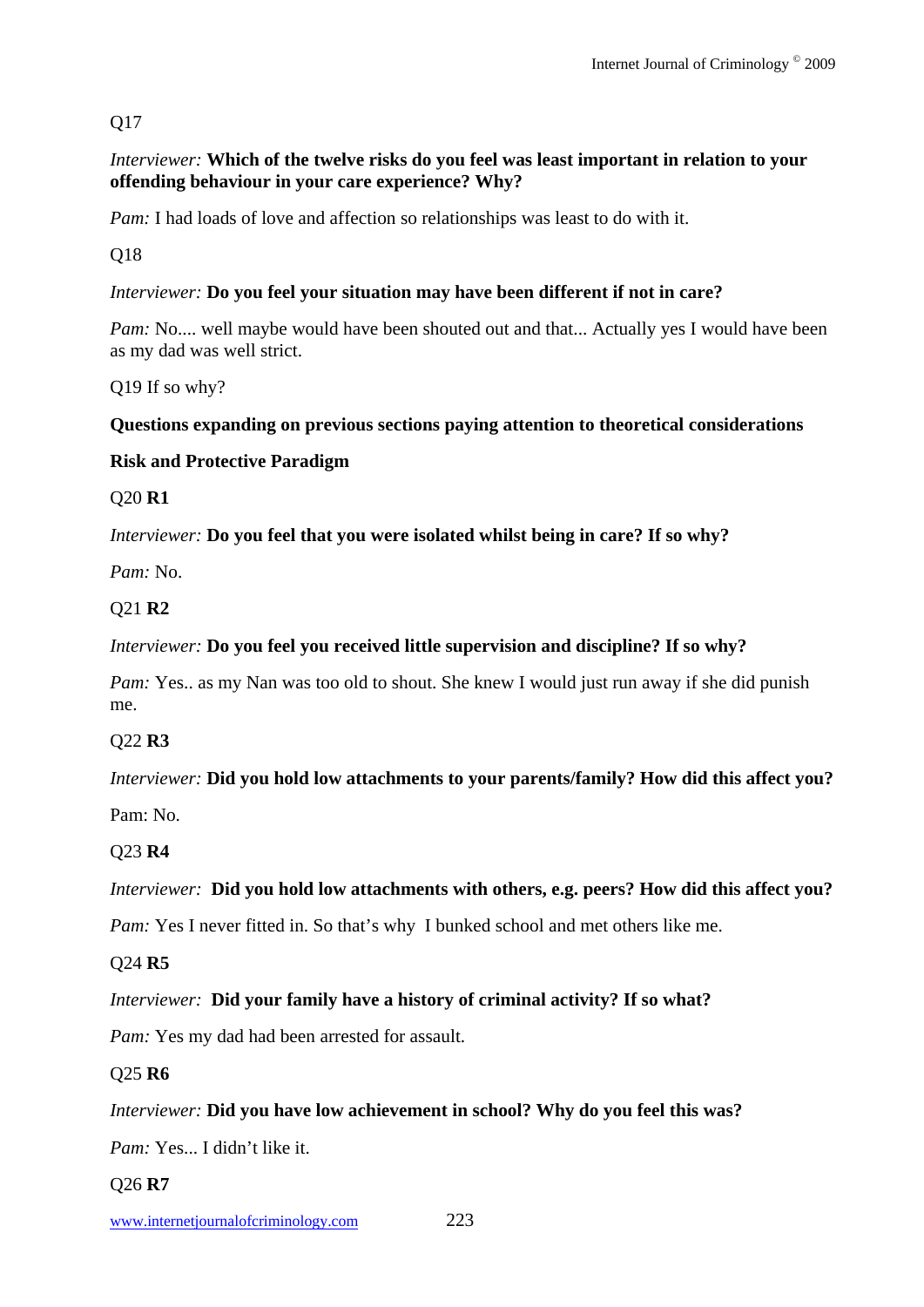## *Interviewer:* **Did you play truant from school? If so why?**

*Pam:* Yes as I said I hated it and felt stupid.

# Q27 **R8**

# *Interviewer:* **Did you have a poor relationship with the educational system? If so why?**

*Pam:* Yes the teachers hated me and picked on me for being not as clever as everyone else.

# Q28 **P1**

# *Interviewer:* **Do you feel you held a positive attitude to schooling?**

*Pam:* No.

# Q29 **P2**

# *Interviewer:* **Did you achieve at school?**

*Pam:* No... I only got two GSCE's and that was two F's for maths and english.

# Q30 **P3**

# *Interviewer:* **Did you hold positive attachments with people? If so who?**

*Pam:* Yes my family.

# Q31 **P4**

## *Interviewer:* **Did you have encouragement and guidance for positive achievements,** e.g. *for example* **educational achievement? If so, who from?**

*Pam:* No. My Nan knew I hated it so never made me go.

# Q32 **P5**

## *Interviewer:* **Did you receive supervision and discipline, if so who from?**

*Pam:* No... Nan was well soft.

# Q33 **P6**

# *Interviewer:* **Did you receive recognition and praise for your positive actions?**

*Pam:* Yes if I went to school I could stay out late.

## Q34 **P7**

## *Interviewer:* **Did you have expectations from others in relation to your achievements and actions? Please illustrate your answer.**

*Pam:* Yes... I had to go to school in the end so Nan wouldn't have me taken away.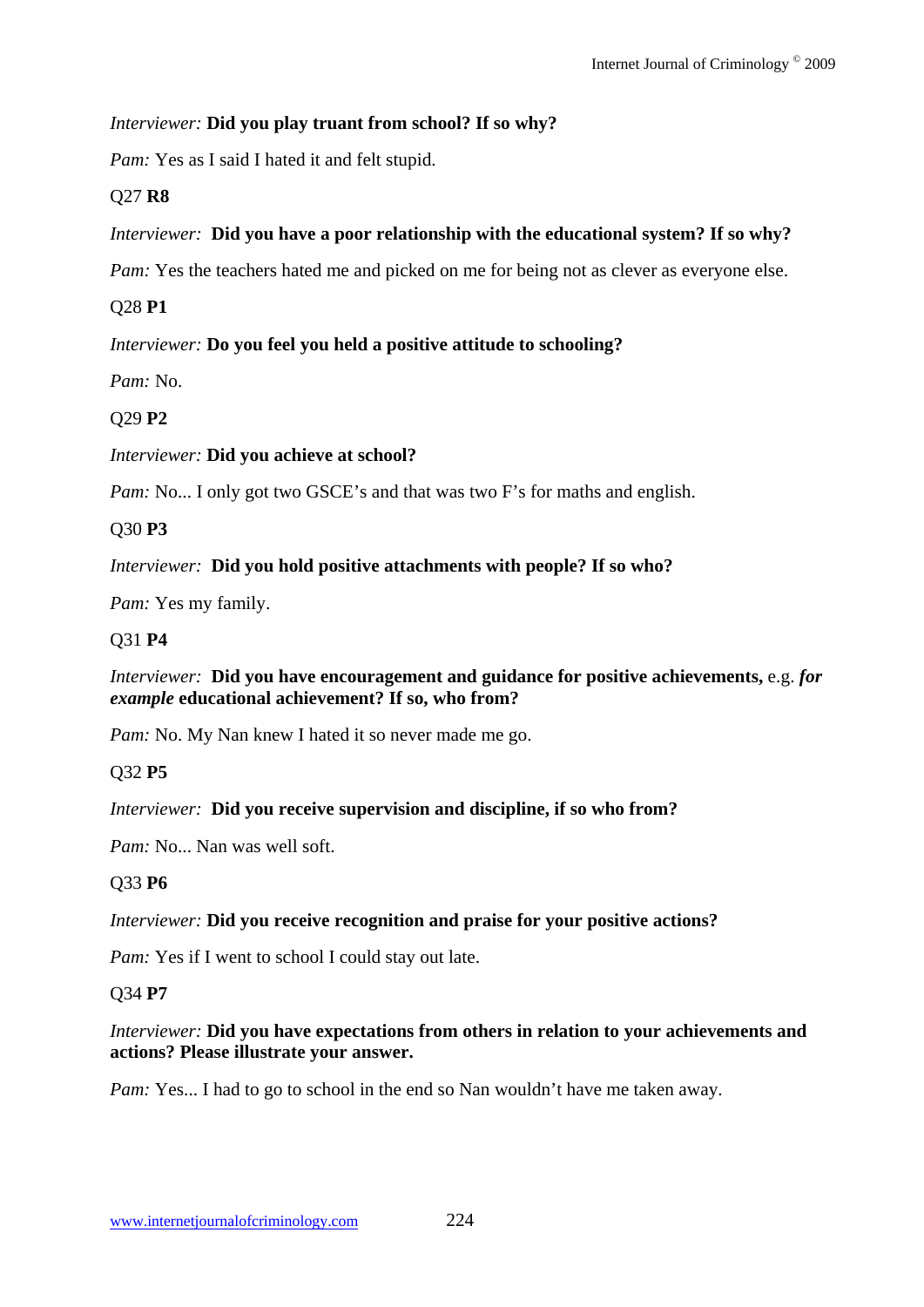## **Control Theory and Social Bonds**

## Q35 **A1**

*Interviewer:* **Could you tell me a bit more about your relationships with your carers and family and friends? Did you feel close to anyone in particular?**

*Pam:* Good with family especially Nan. Mates well... I had lots but not being a good thing as they influenced me.

## Q36 **A2**

*Interviewer:* **Do you feel you had stability in your placement(s)? Who were you attached to? (Birth parents, carers, friends, staff) Please illustrate your answer with the reasons why.**

*Pam:* I was very stable as I knew it was for good.

#### Q37 **A3**

*Interviewer:* **Did you hold a sensitivity to the opinion of others in relation to choosing your actions? Please illustrate your answer.** 

*Pam:* No I did what I wanted.

#### Q38 **A4**

*Interviewer:* **Did you hold respect for your carers/family/close network? Please give details of your answer.** 

*Pam:* Some for my Nan... but not a lot for my parents as they did neglect me.

#### Q39 **C1**

*Interviewer:* **Were you committed to anything in particular whilst in care**, e.g. *for example* **education, interests, hobbies? Please give an example of your commitments or why you feel you were not able to commit to anything in particular.**

*Pam:* I enjoyed drinking with my mates... that's what I was committed to.

## Q40 **C2**

*Interviewer:* **Do you feel that you were committed to the norms of a person of your age group whilst in care,** e.g. *for example* **achieving at school, planning for the future? Did you carers help or hinder this at all?** 

*Pam:* No... I just wanted to get a job and any job at that. Just wanted a laugh. That was nothing to do with my Nan.

#### Q41 **I1**

#### *Interviewer:* **Did you involve yourself in day to day activities whilst in care?** (E.g. *for example* **washing up, cooking, cleaning) Please illustrate your answer.**

*Pam:* No.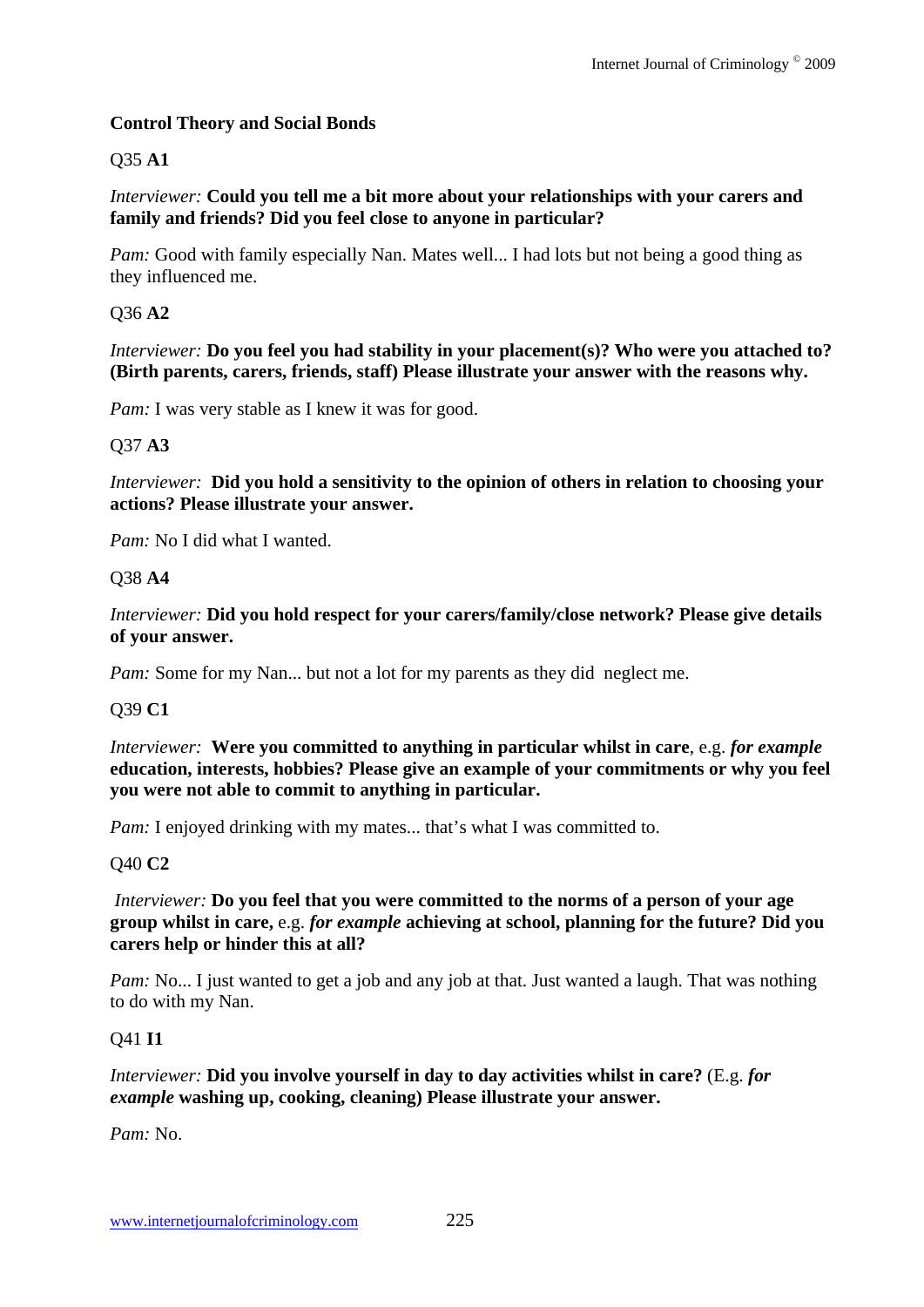# Q42 **I2**

# *Interviewer:* **Have you whilst in care/after care been involved in conventional activities?**

## **School/Education/Training?**

*Pam:* I left school at sixteen with two GCSE's which were F's (Laughs).

## *Interviewer:* **Employment?**

*Pam:* Worked at Tesco's for two years but then I got busted for stealing so Tesco's no more.

## *Interviewer:* **Hobbies?**

*Pam:* No.

## Q43 **B1**

*Interviewer:* **Did you agree and believe in the rules you were made to follow to whilst in care? Please illustrate your answer.**

*Pam:* No I thought they were just there to be boring and suppress you.

# Q44 **B2**

*Interviewer:* **Do you respect the legal rules attributed to people's actions including your own?** E.g. *for example* **believe in punishment for the protection of others. Please give reasons for your answer.** 

*Pam:* I do now. I don't agree with people killing people and that of course I don't.

## **Anomie and Strain**

Q45 **M1** 

## *Interviewer:* **Do you feel the care system allowed you to achieve your full potential in relation to educational achievement?**

*Pam:* Nothing to do with it as I was stupid anyway.

## *Interviewer:* **Did you have the potential to fulfil your capabilities? Did the care experience restricted life chances? Please explain your answer, illustrating ways in which it may have helped or hindered your achievements.**

*Pam:* I guess I could of done more if I was pushed... needed like rules and pressure. So maybe being with Nan who was well... like... soft... made me worse. But in general I would say I was just crap at school.

## Q46 **M2**

## *Interviewer:* **Do you feel your early experiences in care have allowed you to gain a job which caters for your financial and material needs?**

*Pam:* Well my early experiences at school as left me only ever working for a supermarket... then I fucked that up and stole. But that not the care thing that me being an idiot. I know I could of gone to college and trained to be something.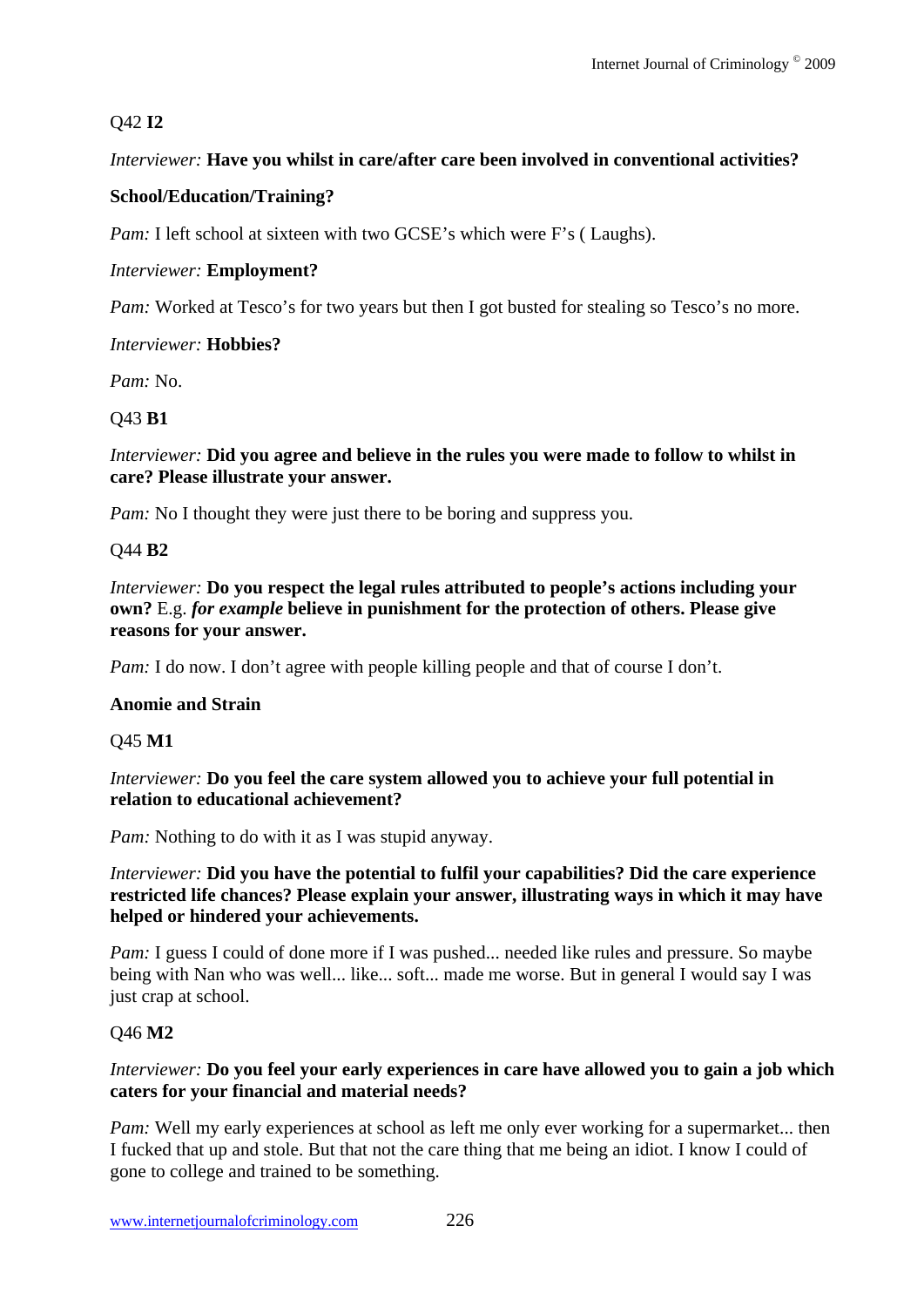## *Interviewer:* **Do you have the potential to fulfil your capabilities? Has the care experience restricted life chances? Please explain why you feel this is the case.**

*Pam:* Nope as I just said through me not at school... not doing well... led to crappy job and me still on the rob. Not my Nan's fault though.

## Q47 **M3**

#### *Interviewer:* **Are you financially secure now? Were you aided in your transition to adulthood?**

*Pam:* No I am still struggling and Nan had nothing but support to aid me with.

## Q48 **M4**

#### *Interviewer:* **Do you feel you committed any offences to gain anything otherwise not easily available to you?**

*Pam:* Yes as stole to get clothes and that... for example to go to parties. Got sick and tired of being the scanky girl.

#### *Interviewer:* **Did the circumstances of the care experience have an influence on your offending behaviour? Please give examples.**

*Pam:* Yes as I said I was materialistic and with no money I got jealous and lashed out and stole.

## Q49 **G1**

## *Interviewer:* **What do you feel your main aspirations are? Do you feel you have the means of gaining them? Please give examples.**

*Pam:* Love to have a nice house... never going to happen.

## Q50 **G2**

## *Interviewer:* **Do you feel you have the ability to live a life legally whilst still gaining the financial needs you require?**

*Pam:* I am trying to stop stealing as but it hard as I can't survive on benefits.

## **Summary**

Q51

## *Interviewer:* **What do you feel was the most negative experience whilst being in care in relation to the onset of your criminal behaviour?**

*Pam:* I lacked being pushed and punished and having nice gear.

Q52

## *Interviewer:* **Positively, what do you feel the care experience offered?**

*Pam:* A loving Nan that kept me safe.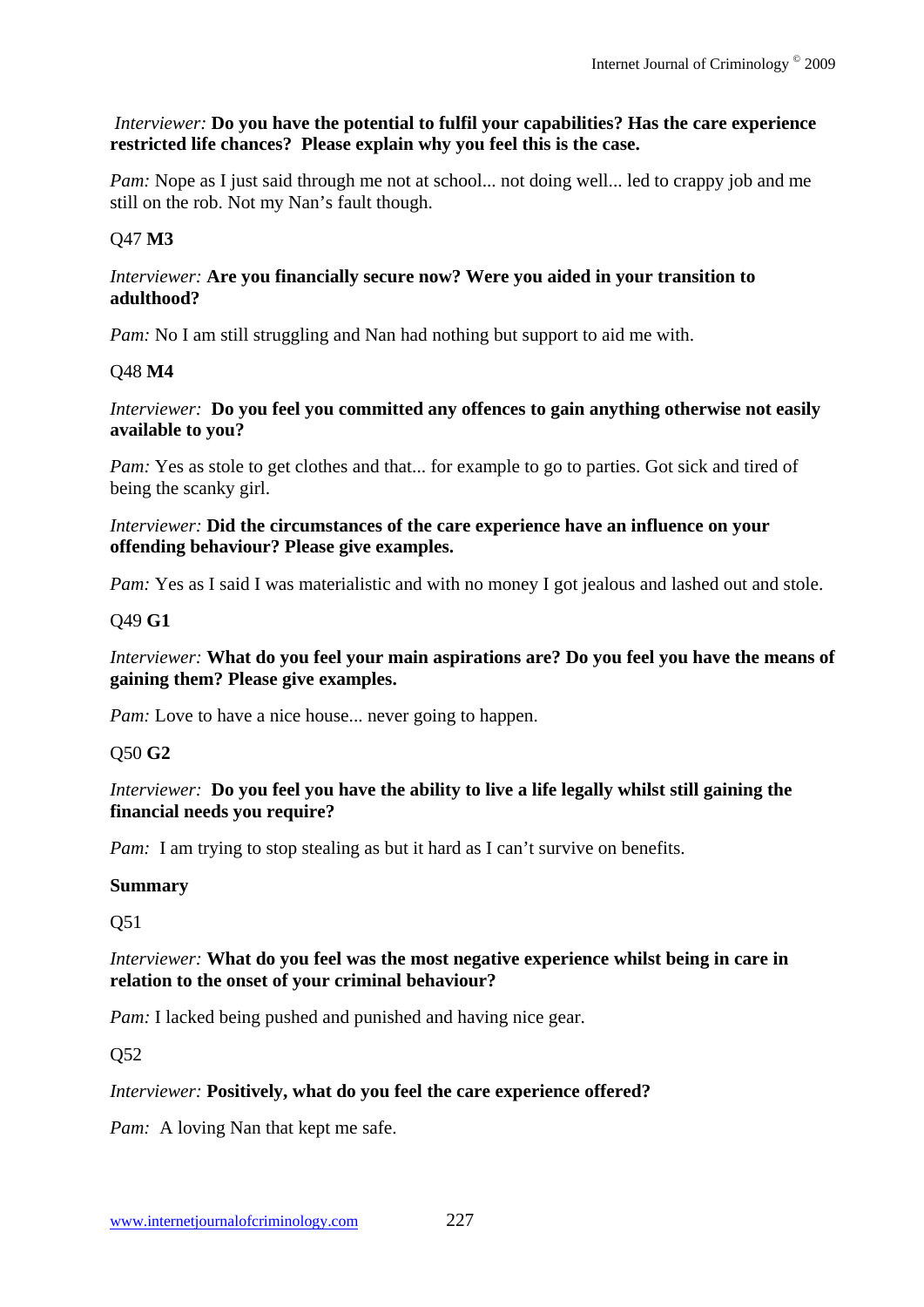## Q53

## *Interviewer:* **Did the care experience make things better or worse in relation to your offending behaviour?**

*Pam:* No affect really. I would have stole anyway. My Nan tried her best and I just wanted more. Being in care cannot be blamed for me assaulting people or stealing dresses.

Q54

*Interviewer:* **What do you believe is needed to aid the problem of the prevalence of criminal careers within the care environment and after?**

*Pam:* A lot more financial help and stricter rules.

Q55

*Interviewer:* **Is there anything else you would like to add in relation to your care experience and criminal behaviour,** e.g. your main concerns.

*Pam:* No that's all thanks.

*Interviewer:* **Thank you for taking part in this interview. All information will be held confidentially and you have the right to withdraw from the research at any point. Please be aware of the services at Waves Community Centre if needed, or alternatively with issues surrounding content of the interview contact myself on the information given prior to the interview.**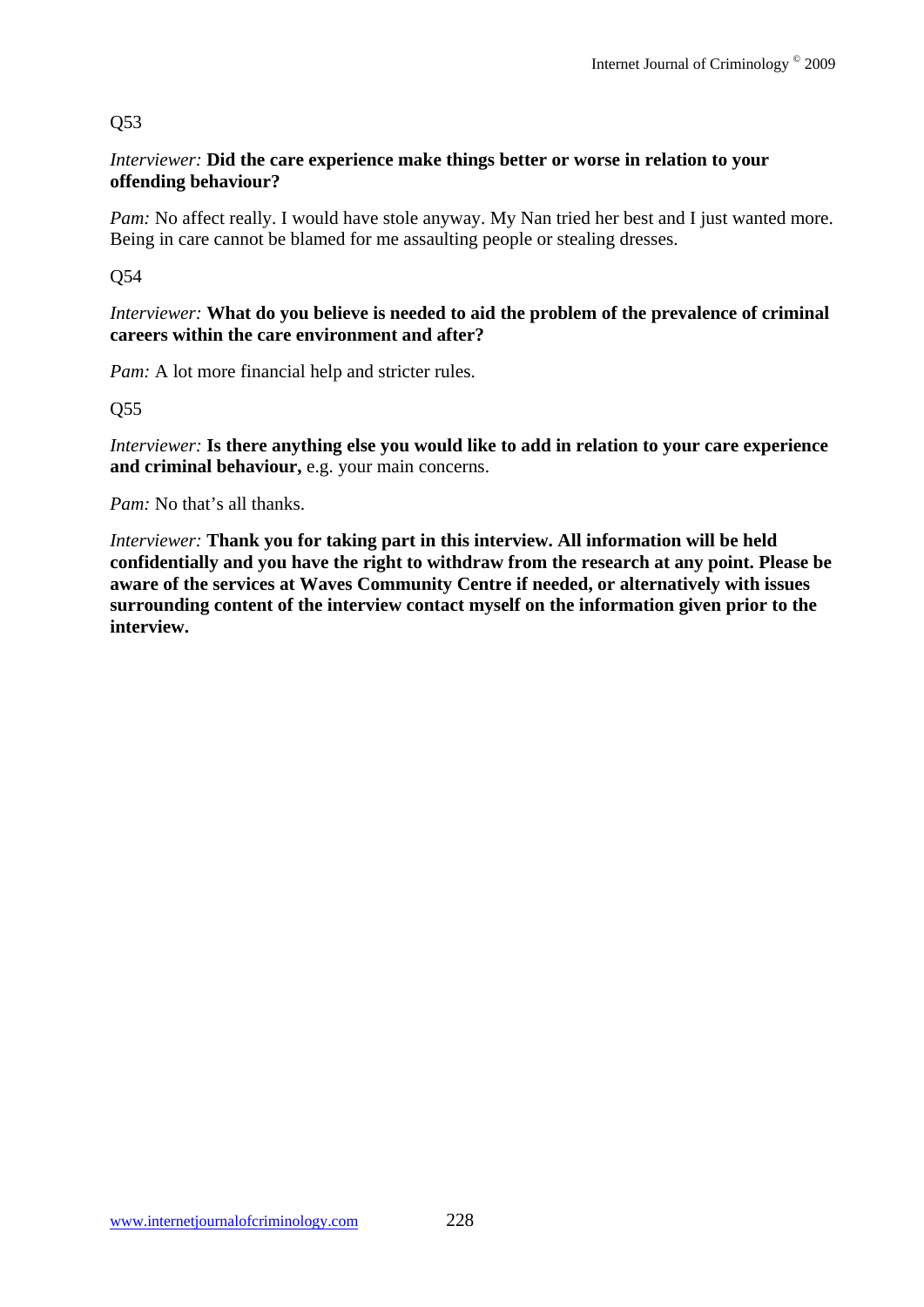# **LIST OF TABLES**

| Page                                                                                                                                                                    |  |
|-------------------------------------------------------------------------------------------------------------------------------------------------------------------------|--|
| <b>Table 1:</b> References to Participants and Location of Full                                                                                                         |  |
| Table 2: Participants: Age and Sex, Care Experience, Current<br>Situation and Amount of Offences Committed                                                              |  |
| Table 3: Care Experience and Offending                                                                                                                                  |  |
| <b>Table 4: Participants Risk Rating of 12 Aspects of Everyday Life in Their Care</b><br>Experience – How important were they in relation to their offending behaviour? |  |
| <b>Table 5:</b> Mean Risk Scores for Each Type of Placement                                                                                                             |  |
| <b>Table 6:</b> Risk Factors Experienced by Each Participant                                                                                                            |  |
| <b>Table 7:</b> Mean Risk Factors for Each Type of Placement                                                                                                            |  |
| <b>Table 8:</b> Protective Factors Experienced by Each Participant                                                                                                      |  |
| Table 9: Mean Protective Factors for Each Type of Placement                                                                                                             |  |
| <b>Table 10:</b> Risk V's Protective Factors: Does the placement present vulnerabilities<br>or resilience to crime?<br>.34                                              |  |
| Table 11: A Summary of Participants Experiences of the Four Social Bonds                                                                                                |  |
| Table 12: A Summary of Participants Life Chances: Identifying Available Means (M)<br>and Goals (G)                                                                      |  |
| Table 13: Participants General Opinions on the Care Experience                                                                                                          |  |
| Table 14: Main Themes Highlighted in Each Type of Placement                                                                                                             |  |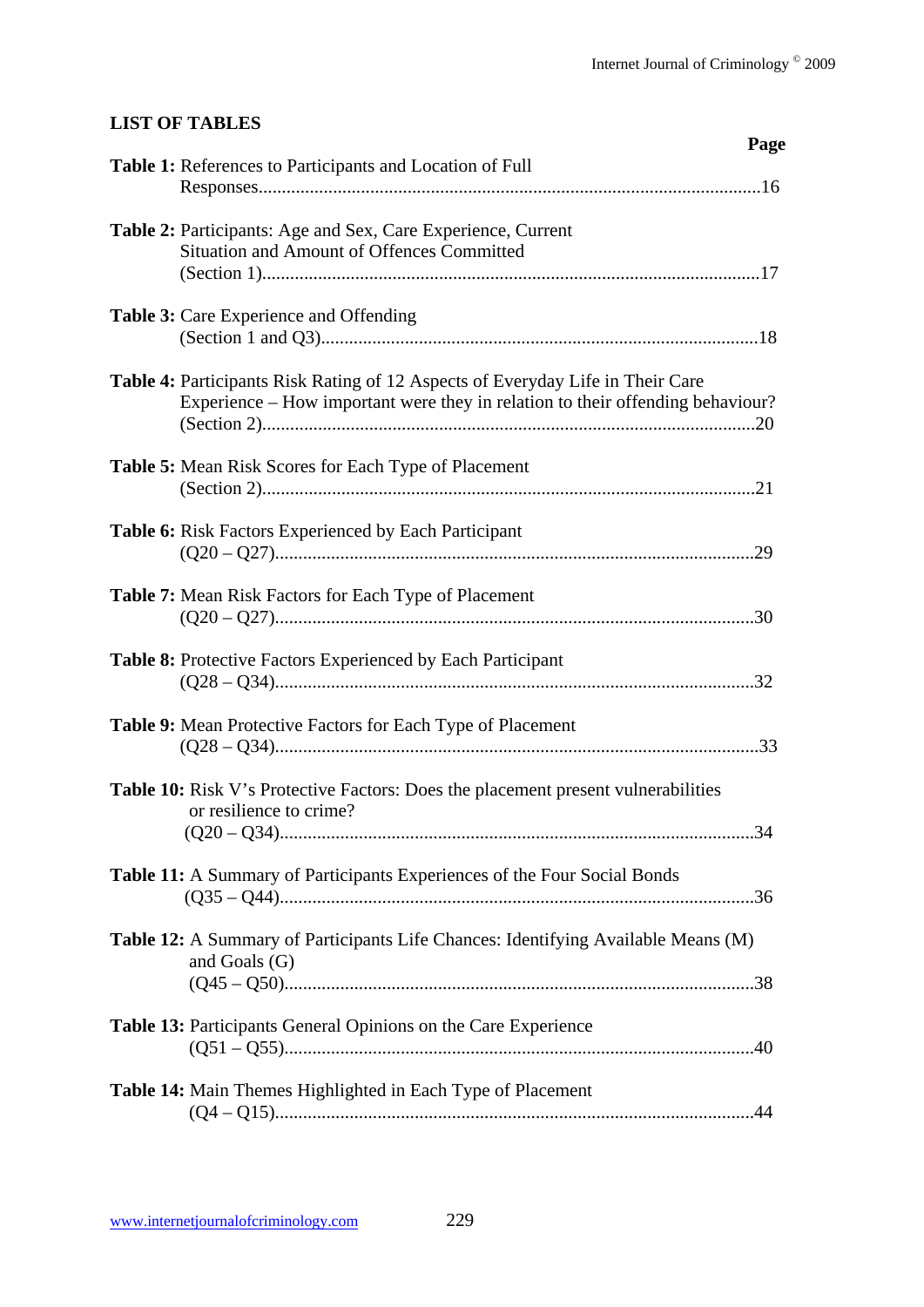| <b>Table 15:</b> An Overview of the Theoretical Explanations for the Participants |  |
|-----------------------------------------------------------------------------------|--|
|                                                                                   |  |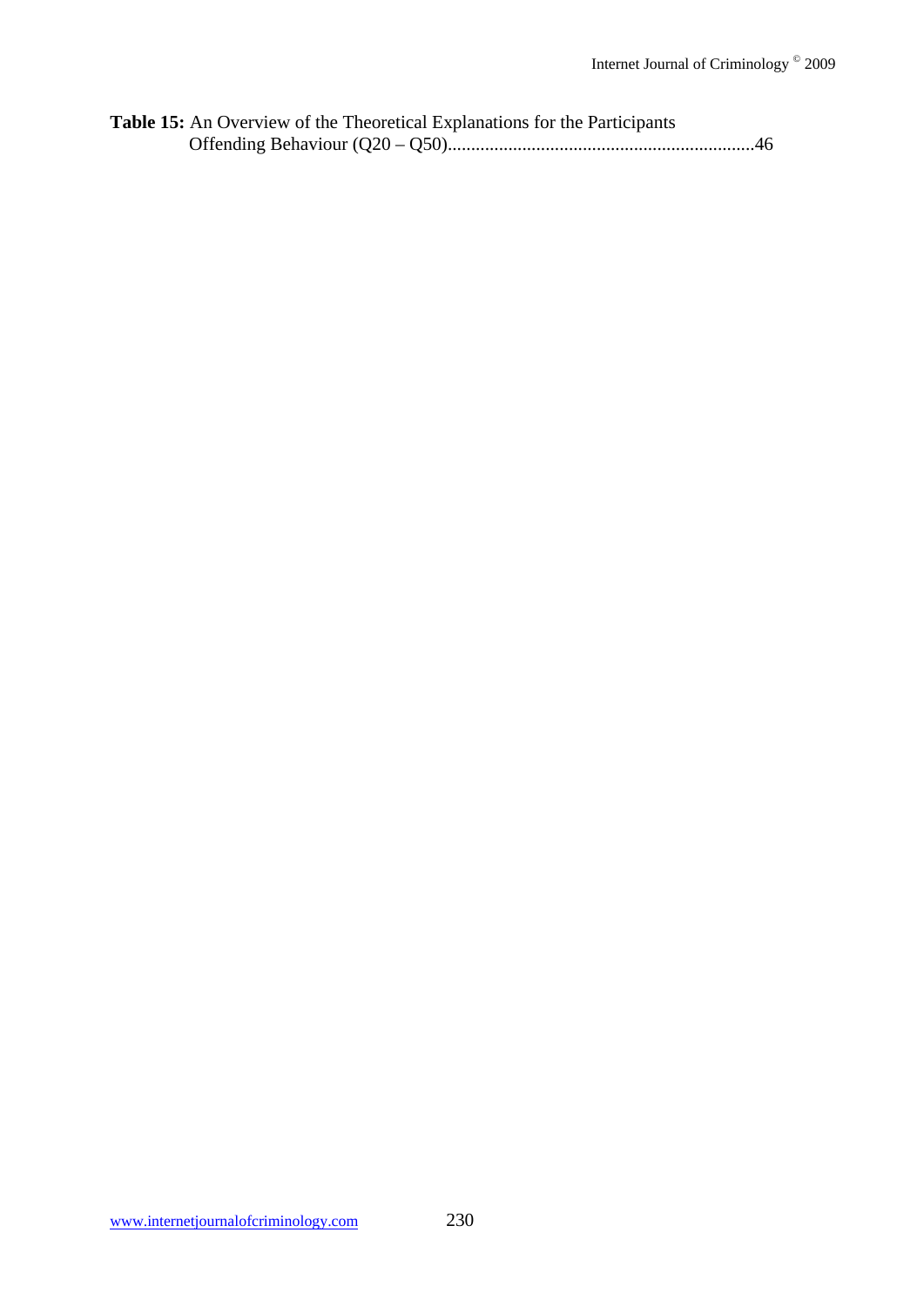# **LIST OF ABBREVIATIONS**

| <b>BSC</b>   | <b>British Society of Criminology</b>                           |
|--------------|-----------------------------------------------------------------|
| <b>CE</b>    | <b>Care Environment</b>                                         |
| <b>CEs</b>   | <b>Care Environments</b>                                        |
| <b>CLCA</b>  | Children (Leaving Care) Act                                     |
| <b>CPS</b>   | <b>Crown Prosecution Service</b>                                |
| <b>DfES</b>  | Department for Education and Skills                             |
| DH           | Department of Health                                            |
| <b>MORI</b>  | Market and Opinion Research International                       |
| <b>NACRO</b> | National Association for the Care and Resettlement of Offenders |
| <b>YJB</b>   | Youth Justice Board                                             |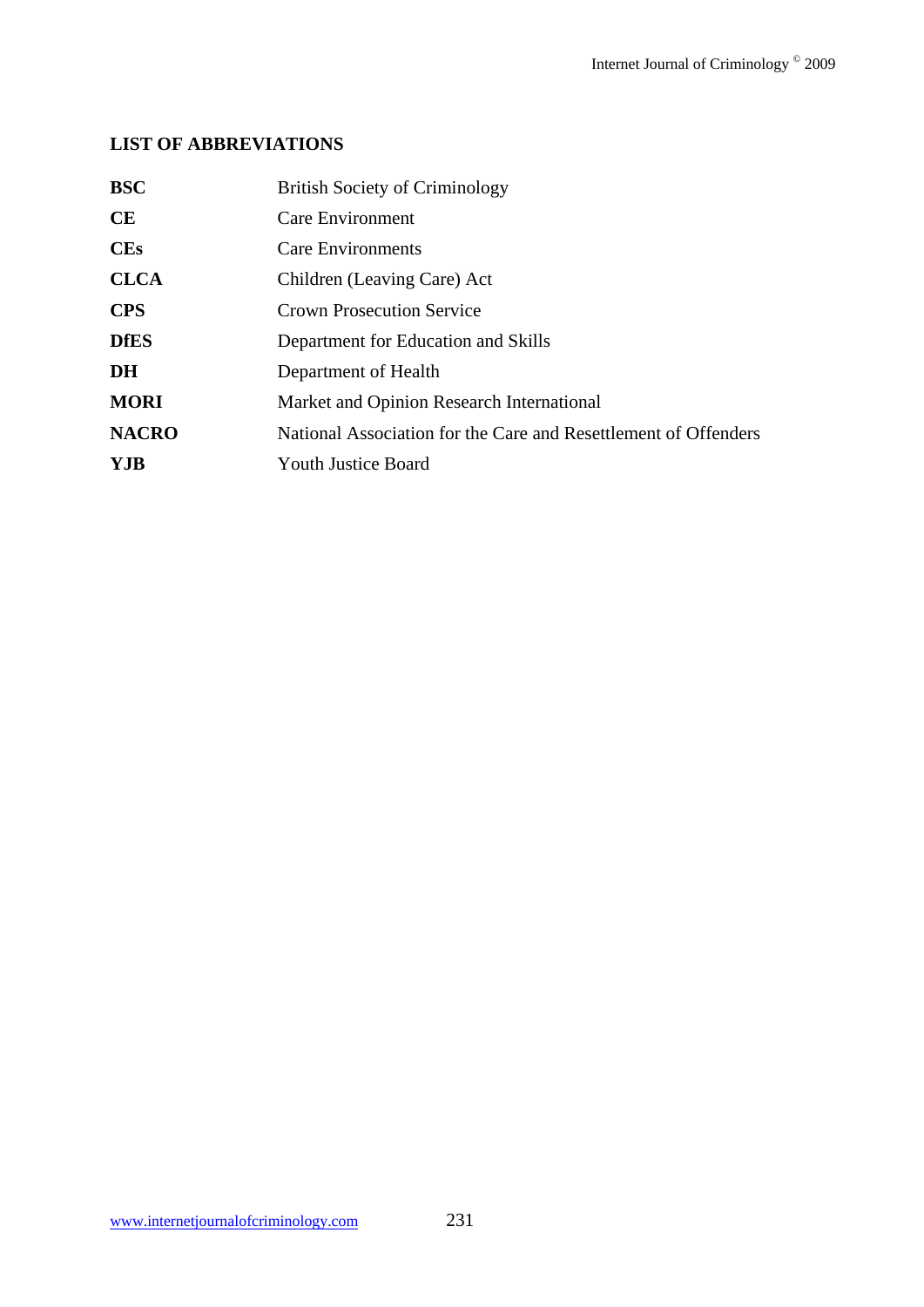# **GLOSSARY**

**Anomie and Strain Theory:** Anomie and Strain developed by Durkheim (1893 in 1964) later Merton (1938) and Cohen (1957) shows we all share the same goals but some people are limited in their applicability in terms of time, place, persons and social circumstances. The accepted and conventional means of achieving these goals are through education and hard work, if these means are not available life chances are affected and in turn may result in heightened illegal means to gain the desired goals.

**ASSET Risk Ratings:** Is a structured assessment tool aimed to identify particular needs or risk factors the young person may have, in order to enable practitioners to structure intervention effectively to reduce offending/reoffending.

**Attachment Theory:** Describes attachment as a propensity to make strong bonds to particular others and it explains the distress and disturbance felt and demonstrated when there is separation or loss from that person or persons. This theory is used to explain offending behaviour when low attachments are present, it is highlighted that it could cause increased likelihood of offending.

**Care Environment(s)/Placements:** The environments/placements in which local authorities locate looked after children for their protection. See individual placement types for definitions of each care environment.

**Care Leavers:** Looked after children who have reached the age of 16 and whose situation falls into one of the following categories.

- **Eligible –** aged 16 or 17 and have been looked after for a period of 13 weeks since the age of 14 and remain looked after (planned periods of respite care do not count)
- **Relevant** previously 'eligible' but no longer looked after and under 18
- **Former relevant –** any young person aged 18 or over but under 21 who was 'eligible' or 'relevant' prior to becoming 18. The authority responsible for the young person when they were looked after is responsible for providing support and assistance up to the age of 21, or 24 if they were in an education programme at 21.

**Care Order:** Given by the Court to protect a child if it is satisfied the child is suffering or is likely to suffer significant harm if he or she was not in the care of Social Services.

**Cautions/Final Warning:** Official warnings given to those who commit less serious crimes. It highlights the likely consequences of committing further crimes, aiming to divert offenders away from court and reduce the likelihood of the individuals offending again.

**Children Act (2004):** Provides the legislative framework for improving children's lives and cover both universal services, accessed by all children, and targeted services for those with additional needs. It aims to encourage the integrated planning, commissioning and delivery of health, social care and educational services.

**Children (Leaving Care) Act (CLCA) (2000):** Ensured that children and young people accommodated by local authorities under the Children Act (1989) were provided with due care and support during their transition from care up until the age of 21 years or 24 if in full time education.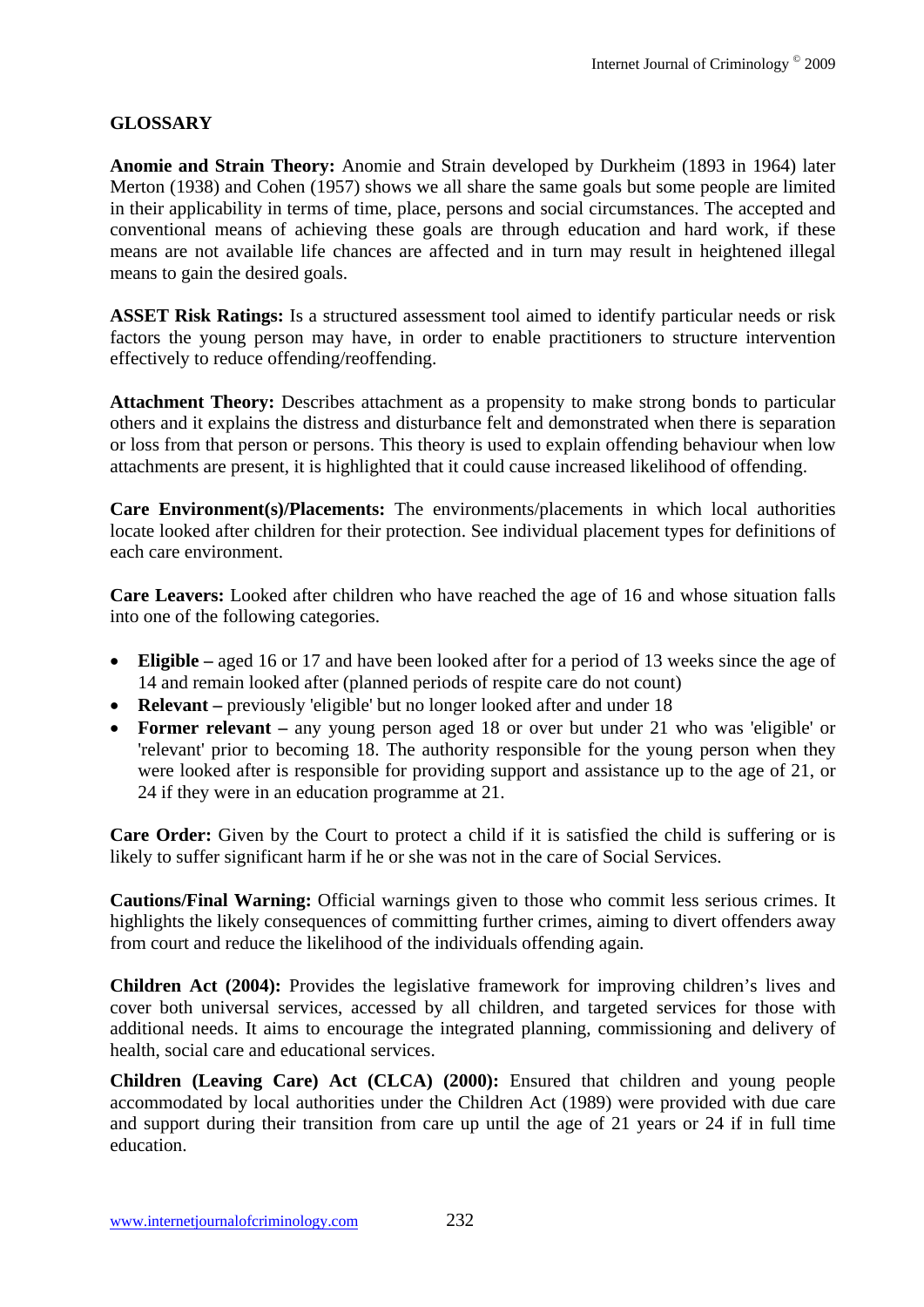**Choice Protects (2002):** Was launched to improve outcomes for looked after children by providing a degree of placement stability and giving children and young people and their families' greater choice over their placements.

**Control Theory:** Hirschi (1969) Control Theory sees individuals who commit crime to be free of attachments, aspirations and moral beliefs that bind most people to a life within the law. It highlights 'Why do people not commit crime' rather than 'Why do people commit crime'. Four bonds induce people to comply with rules: attachment, commitment, involvement and belief. Attachment reflects sensitivity to others opinions; commitment flowed from an investment in time and energy; involvement stemmed from engrossment in conventional activity; and belief in obeying legal rules.

**Convictions**: Verdicts resulting when the Criminal Justice System finds an individual guilty of a crime.

**Corporate Parents:** Are those in local authorities who have responsibility for children in their care, making their needs a priority and seeking the same outcomes any good parent would want for their own children.

**Criminogenic:** Producing or tending to produce crime or criminality.

**Department for Education and Skills (DfES)**: Is a Government run body responsible for the education system and children's services in England .Their aims include to make young children and young people happy, keep them safe, give them good standards of education and help them to stay on track. Outcome indicators are released annually to highlight areas of improvement or concern within different groups in society, including looked after children.

**Department of Health (DH):** A Government run body providing health and social care policy, guidance and publications for NHS and social care professionals.

Foster Placements/Care: Are placements that have certified stand in 'Carer(s)' for the care of children or young people who have been removed from their birth parents or other custodial adults by local authorities. Responsibility for the young person is assumed by the relevant local authority acting as 'corporate parents' and the placement in which the child or young person is placed.

**Home Office:** Is a government department responsible for internal affairs and leading on criminal policy in England and Wales. It oversees the work of the police, the Youth Justice Board for England and Wales (YJB) and the prison and probation services.

**Individual Agency/Choice:** Agency highlights the freewill, competence and self efficacy possessed by individuals to make choices. Choice is part of the human condition, its content contained in the subjective experiences of the person emerging in and through social process. Individuals may be seen to hold agency and make choices about criminal involvement.

**Interventions:** Services and resources provided for looked after children to meet the assessed needs, desired outcomes and plan for the child.

**Kinship Placements/Fostering/Care:** The same principal as foster placements/care in which full time care, nurturing and protection of children is by relatives, godparents, stepparents, or any adult who has a kinship bond with a child. Responsibility for the young person is assumed by the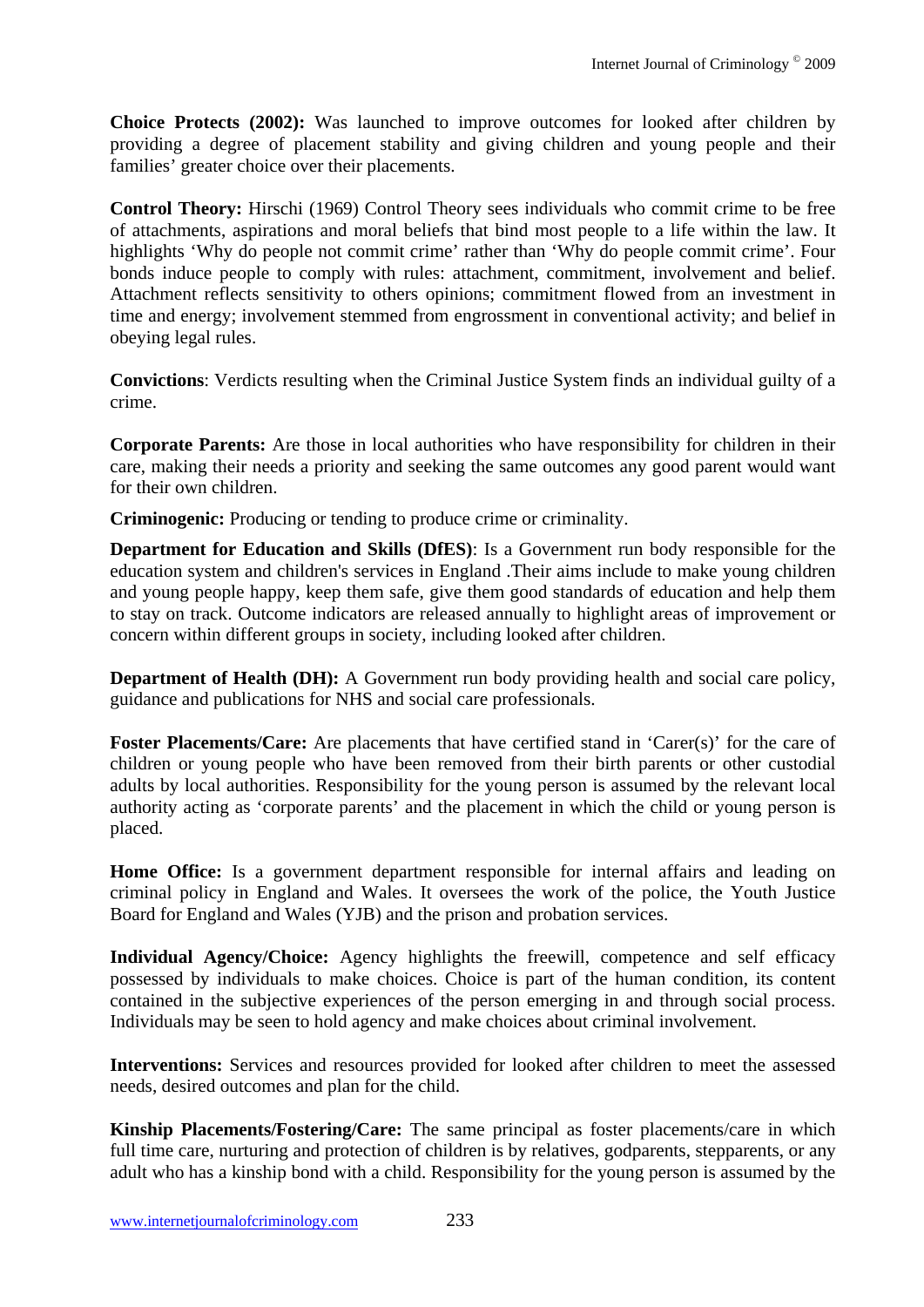relevant local authority acting as 'corporate parents' and the kinship carers of whom the child or young person is placed with.

Labelling Theory: Focuses on the concept of the majority adopting labels for individuals, normally negative labels to those who are seen to be deviant from the norms. Often the act of labelling results in self - fulfilling prophecies in which individuals will behave in the way they are perceived. It explains how when negative associations cause labels on individuals, those in receipt of such perceptions are likely to act in a way which enhances the already determined labels, as there is little point in trying to go against them.

Life Chances: Are the opportunities each individual has to improve their quality of life. It describes how likely it is, given certain factors, that an individual's life will turn out a certain way .Life chances are linked with one's social situation, the opportunities are the extent to which individuals have access to important societal resources such as education and employment.

**Local Authority:** The (children's services) authority that is responsible for each looked after child, their care and their care plan. They are also called **Corporate Parents**.

**Long Term Fostering:** A child or young person is placed with foster carer(s) and it is envisaged that the child will remain with them until they are 18 or older. The child is part of the foster carer's family but parental responsibilities are shared also with the local authorities acting as corporate parents.

**Looked After Children:** This term refers to children who are either in care (subject to a care order) or accommodated by a local authority. This can include: living with family or friends, in foster care, residential placements, secure units, special school or supported lodgings.

**Market and Opinion Research International (MORI):** Is a leading research company with global reach offering a full range of established and innovative qualitative and quantitative research services and consultancy. It provides clients such as the Government with the understanding and insight they need to help make the decisions that matter.

**National Association for the Care and Resettlement of Offenders (NACRO):** Is an independent voluntary organisation or crime reduction charity working to prevent crime. 'Changing life's, reducing crime' is the crime reduction charities aims, attempting to make society safer by finding practical solutions to reducing crime. Since 1966 they have worked to give ex-offenders, disadvantaged people and deprived communities the help they need to build a better future.

**Offending/Offending Behaviour:** Behaviour that breaks the law.

**Offending/Reoffending Rates:** Measurements of the amount of offending/reoffending present, defining prevalence's within different groups or categories.

**Protective Factors:** Factors which protect from offending/reoffending.

**Quality Protects (1998):** Was part of a wider strategy to address social exclusion, and in particular aimed to improve serviced for children in local authority care and those leaving care through local authority management action plans.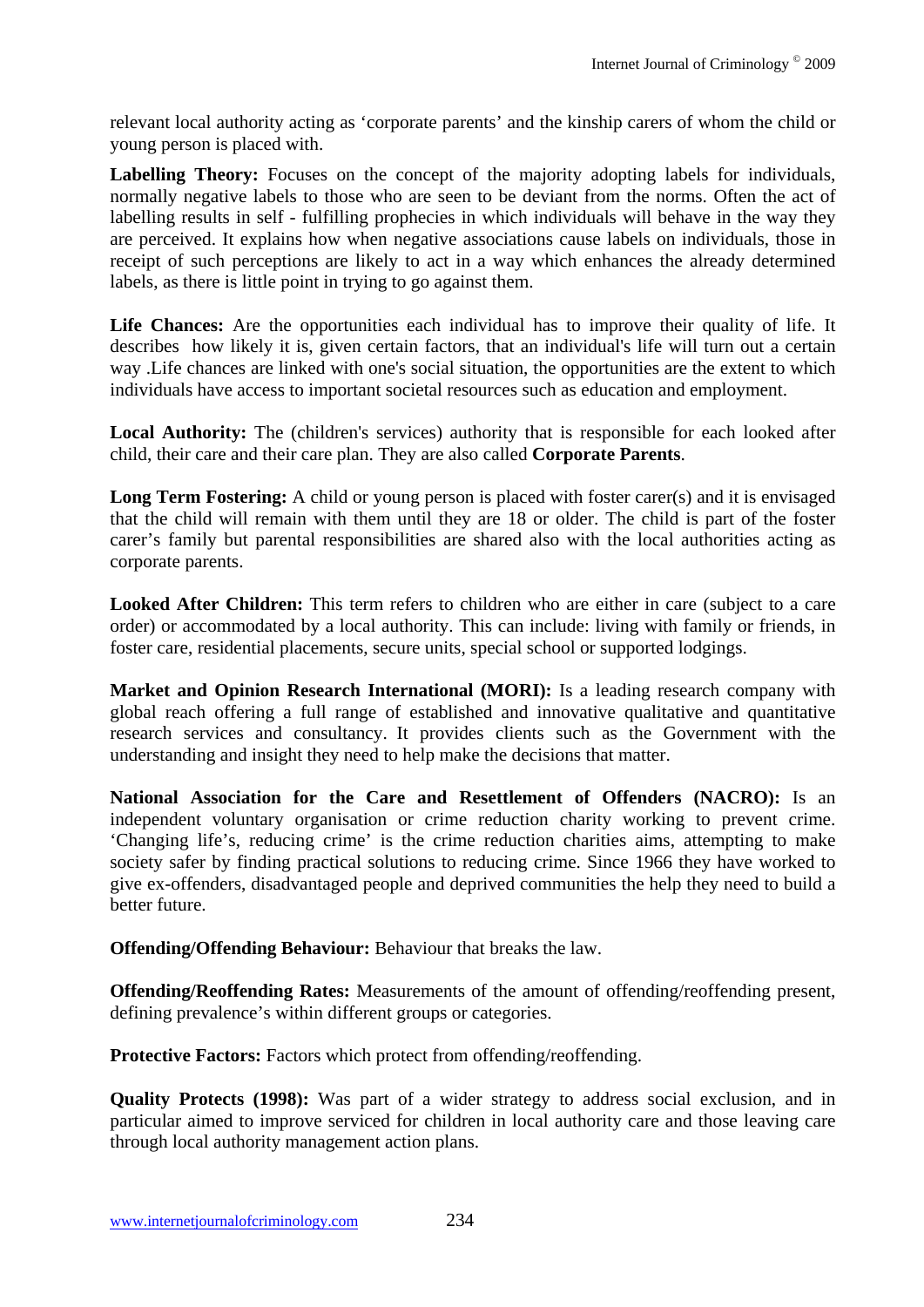**Reoffending/ Recidivism:** Acts of a person repeating offending behaviour after they have either experienced negative consequences of that behaviour, or have been treated or trained to extinguish that behaviour.

**Residential Placements:** Placements for children who are not living with their family or foster carers. Children are looked after by staff of the home with local authorities acting as corporate parents to the child/young person.

**Resilience:** Is a set of qualities that helps a person to withstand many of the negative effects of adversity, allowing them to function reasonably despite continued exposure to risk. This term is used when individuals receive significant protective factors against enabling them to be resilient to offending.

**Risk and Protective Factors Paradigm:** Highlights the factors which present risk to offending and alternative factors which protect from offending. Heightened risks such as 'poor attachments' and 'low achievement' present vulnerabilities to crime, with protective factors such as 'good attachments' 'stability' and 'encouragement' offering possible resilience to crime.

**Risk Factors:** Factors which offer risk of offending/reoffending.

**Secure Placements/Units:** Focus on attending the physical, emotional and behavioural needs of the young people they accommodate. They are run by local authority social services, overseen by the Department of Health (DH) and Department for Educations and Skills (DfES). They are generally used to accommodate young offenders of both genders, aged 12 to 14; girls up to the age of 16; and 15 to 16year old boys who are assessed as vulnerable; but they can also be used to house young people solely on welfare grounds.

**Social Exclusion:** The process whereby certain groups are pushed to the margins of society and prevented from participating fully by virtue of their poverty, low education or inadequate life skills. This distances them from job, income and education opportunities as well as social and community networks.

**Social Services:** A department of the local authority (also called the council, children's services authority) which supports and protects people.

**Transitions:** The act of passing from one stage of life to the next, moving from being looked after by local authorities to leaving the care system; transitioning to adulthood.

**Vulnerabilities:** A combination of characteristics of the person concerned and the risks which they are exposed to in their particular circumstances. This term is used when individuals receive significant risk factors which make them vulnerable to offending.

Youth Justice Board (YJB): Is a non departmental public body established in September 1998 to co ordinate the youth justice system for England and Wales. Its objective is to prevent offending by children and young people by helping to prevent crime and fear of crime, identify and deal with young offenders and reduce reoffending.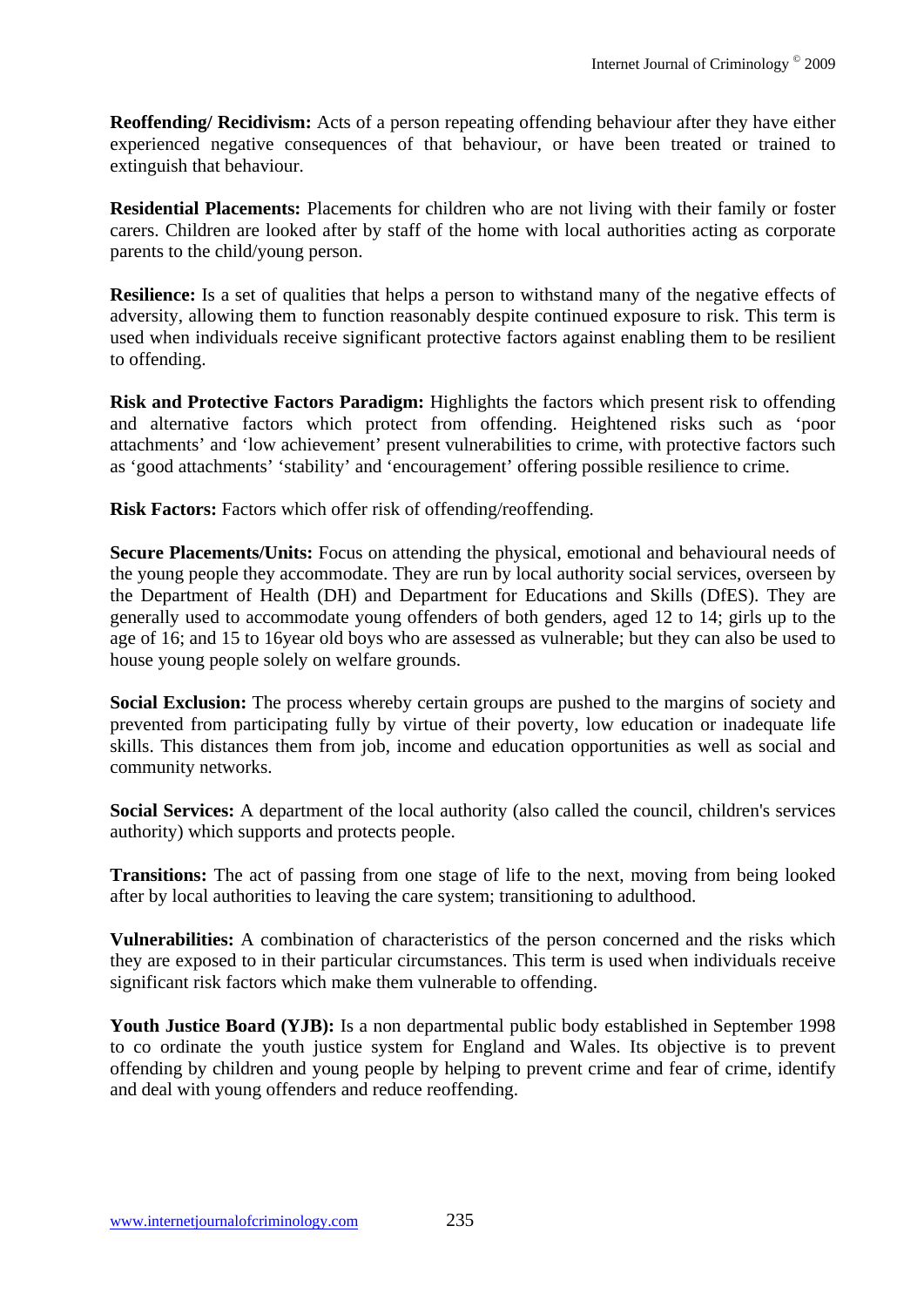# **REFERENCES AND BIBLIOGRAPHY**

Aldgate, J. (1994). Graduating from Care – A Missed Opportunity for Encouraging Successful Citizenship. *Children and Youth Services Review,* 16(3), 255 – 272.

Baker, K., Jones, S., Merrington, S. and Roberts, C. (2005) *Further Development of Asset.*  London: Youth Justice Board.

Barnes, B. (2000). *Understanding Agency: Social Theory and Responsible Action.* London: Sage.

Barth, R.P., Crea, T.M., John, K., Thoburns, J. and Quinton, D. (2005). Beyond attachment theory and therapy: Towards sensitive and evidence- based interventions with foster and adoptive families in distress. *Child and Family Social Work,* 10, 257 – 268.

Biehal, N., Clayden, J., Stein, M. and Wade, J. (1995). *Moving On: Young People and Leaving Care Schemes.* London: HMSO.

Blome, W. (1997). What happens to foster kids: education experiences of a random sample of foster care youth and a matched group of non- foster care youth. *Child and Adolescent Social Work Journal,* 14, 41 -53.

Broad, B. (2005). *Improving the Health and Wellbeing of Young People Leaving Care.* Lyme Regis: Russell House

Broad, B., Hayes, R. and Rushforth, C. (2001).*Kith and kin: Kinship care for vulnerable young people.* York: Joseph Rowntree Foundation/National Children's Bureau.

BSC, British Society of Criminology. (2008).*Code of Ethics for researchers in the field of* 

*Criminology.* Retrieved May 15th, 2008, from British Society of Criminology Web site: http://www.britsoccrim.org/ethical.htm

Bullock, R., Litte, M. and Millham, S. (1998). *Secure treatment outcomes: The care careers of very difficult adolescents*. Aldershot: Ashgate.

Bynner, J. (2001). Childhood risk and protective factors in social exclusion. *Children and Society,* 15, 285 – 301.

Cashmore, J. and Paxman, M. (2006). Predicting after – care outcomes: the importance of 'felt' security. *Child and Family Social Work,* 11, 232 – 241.

Chamberlain, P., Price, J.M., Reid, J.B., Landsverk, J., Fisher, P.A. and Stoolmiller, M. (2006). Who disrupts from placement in foster and kinship care? *Child Abuse & Neglect,* 30, 409 – 424.

Chase, E., Simon, A. and Jackson, S. 2006). Appendix. In E.Chase, A. Simon and S.Jackson (Eds) *In Care and After: A positive perspective.* London: Routledge.

Cohen, A. (1957). *Delinquent Boys.* Glencoe: Free Press.

CPS, Crown Prosecution Service (2006). *CPS Guidance on the Prosecution of Offending Behaviour in Children's Homes.* London: CPS.

Department for Education and Skills, Research Report 545. London: Department for Education and Skills.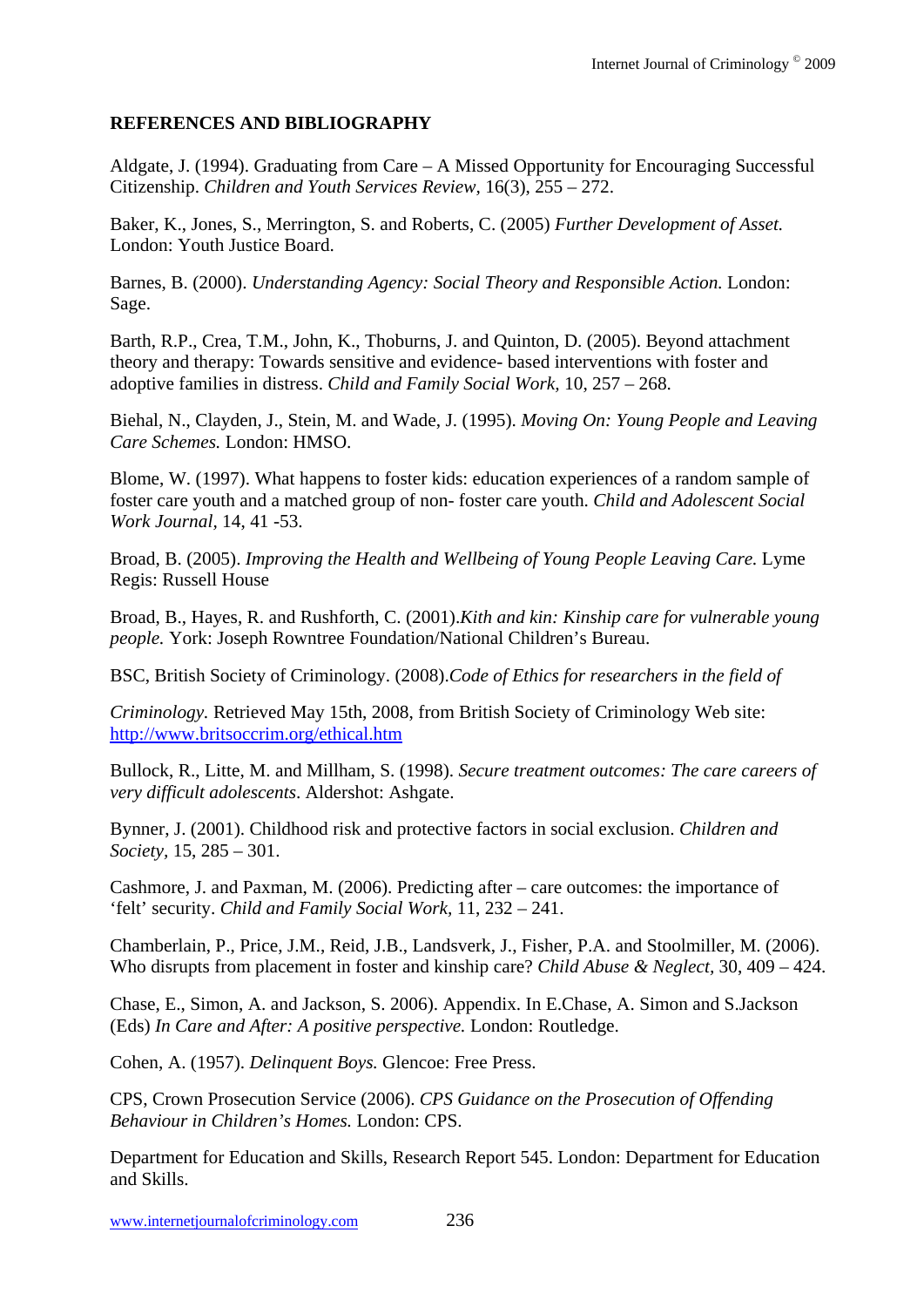DfES, Department for Education and Skills (2005). *Qualitative Study: The Placement stability of looked after children.* London: DfES.

DfES (2006). *Care Matters: Transforming the Lives of Children and Young People in Care.*  London: DfES.

DfES (2007). *Children looked after in England (including adoption and care leavers) year* 

*ending 31 March 2007***.SFR 27/2007, 20<sup>th</sup> September. London: DfES.** 

DfES (2008a). *Outcome Indicators for Looked- After Children. Twelve months to 30 September 2007: England.* SFR 08/2008**,***24 April 2008*. London: DfES.

DfES (2008b). *Children Accommodated in Secure Children's Homes At 31 March 2008: England and Wales***.** SFR 17/2008, 24<sup>th</sup> July. London: DfES.

DH, Department of Health (1998). *Quality Protects – Transforming Children's Services.*  London: Department of Health.

DH (2003). *Outcome Indicators for the Looked- After Children, Twelve months to 30 September 2002, England.* London: Department of Health.

Dixon, J. and Stein, M. (2005). *Leaving Care: Through care and Aftercare in Scotland.* London: Jessica Kingsley Publications.

Durkheim, E. (1964). *The Division of Labour in Society.* New York: Free Press.

Farrington, D. (1994). Early developmental prevention of juvenile delinquency, *Criminal Behaviour and Mental Health*, 4, 209-27.

Farrington, D. (1996). *Understanding and Preventing Youth Crime.* York: York Publishing Services Ltd/ Joseph Rowntree Foundation.

Flynn, R.(2000). *Kinship foster care* Highlight no.179. London: National Children's Bureau.

Geenen, S. and Powers, L.E. (2007). "Tomorrow is another problem" The experiences of youth in foster care during their transition into adulthood. *Children and Youth Services Review,* 29,  $1085 - 1101$ .

Gilgun, J.F. (1999). Mapping Resilience as Process Among Adults With Childhood Adversities. In H.I. McCubbin, E.A.Thompson, A.I.Thompson and J.A. Futrell (Eds) *The Dynamics of Resilient Families* (pp.41 – 70)*.* London; Sage.

Gilligan, R. (2001a). *Promoting Resilience: A Resource Guide on Working with Children in the Care System.* London: BAAF.

Gilligan, R. (2001b). *Promoting Resilience*. London: British Agencies for Adoption and Fostering.

Goldson, B. (2002). *Vulnerable Inside: Children in secure and penal settings.* London: The Children's Society.

Gottfredson, M., & Hirschi, T. (1990). *A General Theory of Crime*. Stanford: Stanford University Press.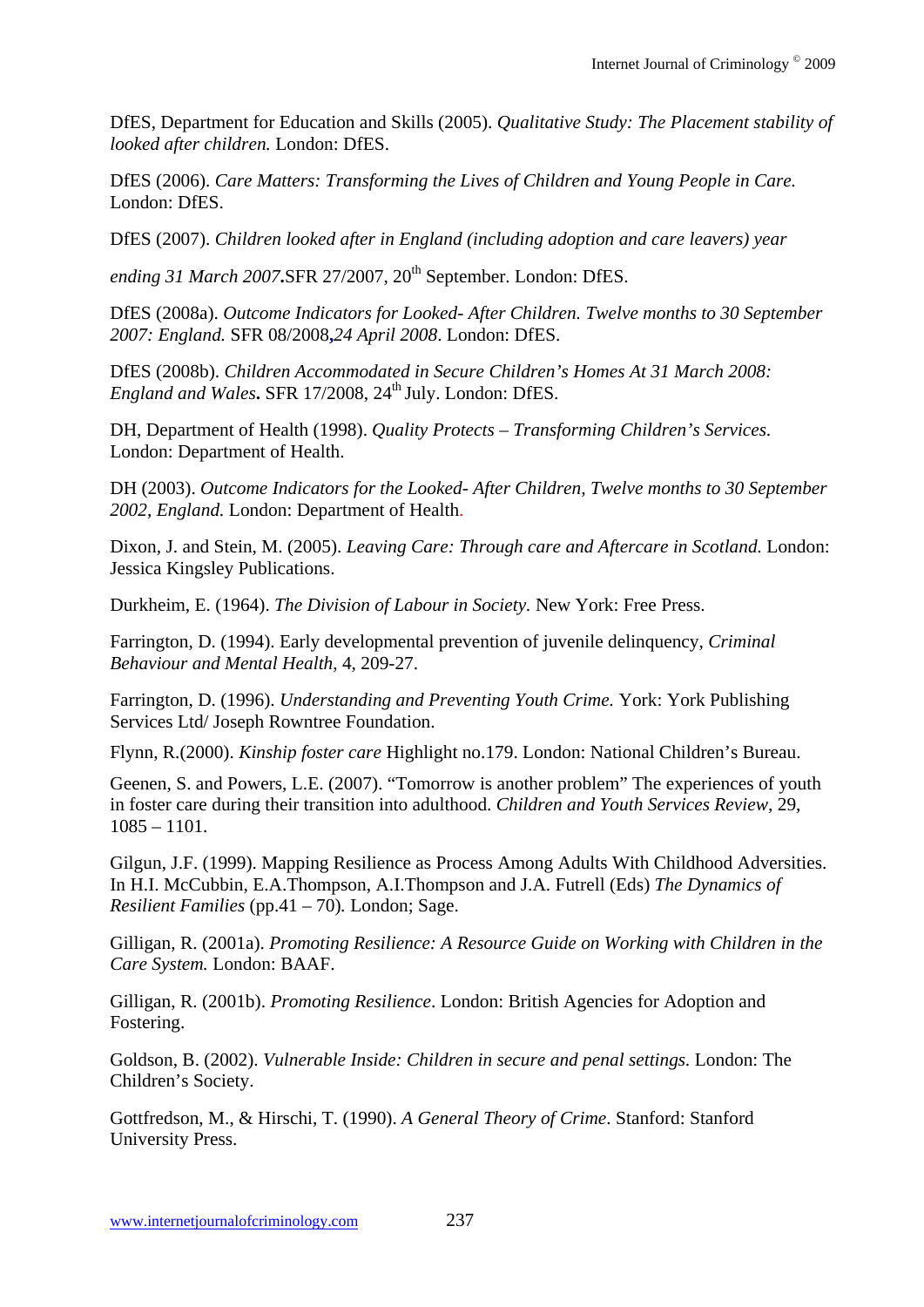Graham, J., and Bowling, B. (1995) *Young people and crime* (Home Office Research Study no. 145). London: HMSO.

Hagan, F.E. (2000). *Research Methods In Criminal Justice and Criminology.* London: Pearson.

Harrington, R.C., Kroll, L., Rothwell, J., McCarthy, K., Bradley, D. and Bailey, S, (2005). Psychosocial needs of boys in secure care for serious or persistent offending. *Journal of Child Psychology and Psychiatry,* 46(8), 859 – 866.

Hayden, C. (2007). *Children in trouble: the role of families, schools and communities.*  Basingstoke: Palgrave Macmillan.

Hayden, C. (2008). Education, schooling and young offenders of secondary school age. *Pastoral Care in Education,* 26(1), 23 – 31.

Hayden, C. and Shawyer, A. (2004). *Research Methods and Research Management: Masters Level.* Chichester: RPM Print.

Hitlin, S. and Elder, G.H. (2007) Time, Self, and the Curiously Abstract Concept of Agency. *Sociological Theory,* 25(2), 170 – 191.

Hirschi, T. (1969). *Causes of Delinquency.* Berkeley: University of California Press.

Holland, S., Faulkner, A. and Perez-del-Aguila, R. (2005). Promoting stability and continuity of care for looked after children: a survey and critical review. *Child and Family Social Work,* 10, 29  $-41.$ 

Home Office (1998). *Supporting Families: A Discussion Document.* London: Home Office.

Home Office (2004). *Preventative approaches targeting young people in local authority residential care,* Home Office Development and Practice Report 14, London: Home Office.

Home Office (2006). *Re-offending of juveniles: results from the 2004 cohort.* London: Home Office.

Howard League (1997) *Lost Inside – the imprisonment of teenage girls.* London: Howard League.

Jackson, S. (2002).Promoting stability and continuity in care away from home. In D.McNeish, T.Newman and H. Roberts (Eds) *What Works for Children.* Buckingham: Open University Press.

Jackson, S. (2006). Looking after children away from home: Past and present. In E.Chase, A. Simon and S. Jackson (Eds) *In Care and After: A positive perspective* (pp. 9 – 25). London: Routledge.

Jackson, S. and Martin, P.Y. (1998). Surviving the care system: Education and Resilience. *Journal of Adolescence,* 21 (5), 569 – 583.

Jackson, S., Ajayi, S. and Quigley, M.(2003). *By Degrees: The First Year from Care to University.* London: University of London.

Jackson, S. and Simon, A. (2006). The costs and benefits of educating children in care. ?. In E.Chase, A.Simon and S. Jackson (Eds) *In Care and After: A positive perspective* (pp. 44 – 62)*.*  London: Routledge.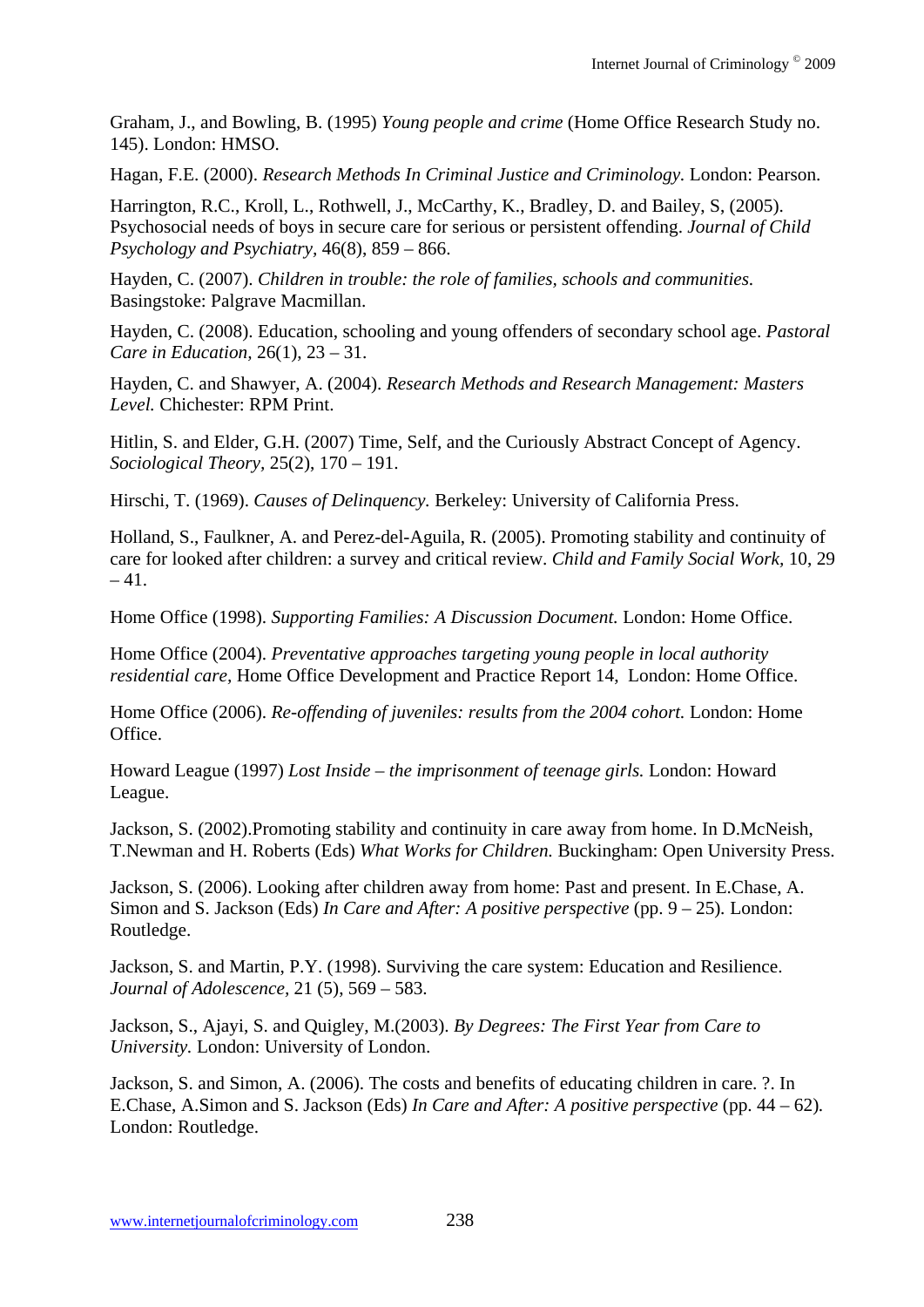James, S., Landsverk, J. and Slymen, D.J. (2004). Placement movement in out of home care: Patterns and predictors. *Children and Youth Services Review,* 78, 601 – 627.

Jupp, V. (1989). *Methods of Criminological Research.* London: Routledge.

Kurtz, Z., Thornes, R. and Bailey, S. (1998). Children in the criminal justice and secure care systems: how their mental health needs are met. *Journal of Adolescence,* 21, 543 – 553.

Leathers, S.J. (2006). Placement disruption and negative placement outcomes among adolescents in long- term foster care: The role of behaviour problems. *Child Abuse and Neglect,* 30, 307 – 324.

Luthar, S., Cicchetti, D. and Becker, B. (2000). The Construct of Resilience: A Critical Evaluation and Guidelines for Future Work. *Child Development,* 71(3), 543 – 562.

McCarty, P., Laing, K. and Walker, J. (2004). *Offenders of the Future? Assessing the Risk of Children and Young People Becoming Involved in Criminal or Antisocial Behaviour.* 

Mendes, P. and Moslehuddin, B. (2004). Graduating from the child welfare system: a comparison of the UK and Australian leaving care debates. *International Journal of Social Welfare,* 332 – 339.

Mendes, P. and Moslehuddin, B. (2006). From Dependence to Interdependence: Towards Better Outcomes for Young People Leaving State Care. *Child Abuse Review,* 15, 110 – 126.

Merton, R. (1938). Social Structure and Anomie. *American Sociological Review,* 3(5), 672 – 682.

Milligan, I. and Stevens, I. (2006). Balancing Rights and Risk: The Impact of Health and Safety Regulations on the Lives of Children in Residential Care. *Journal of Social Work,* 6(3), 239 – 254.

Monck, E., Reynolds, J. and Wigfall, V. (2003). *The Role of Concurrent Planning: Making Permanent Placements for Young Children.* London: BAAF.

Montgomery, P., Donkoh, C. and Underhill, K. (2006). Independent living programs for young people leaving the care system: The state of the evidence. *Children and Youth Services Review,*  1435 – 1448.

MORI, Market and Opinion Research International (2004). *MORI Youth Survey 2004.*London: Youth Justice Board.

Nacro, National Association for the Care and Resettlement of Offenders (2005). *A Handbook on reducing offending by looked after children.* London: Nacro.

Nacro, (2006). *The Children (Leaving Care) Act 2000: implications for the youth justice system*, *Youth Crime Briefing,* June. London: Nacro.

Neale, J.(2002). *Drug Users in Society.* Houndmills: Palgrave.

Oliver, C. (2006) Advocacy: Giving young people a voice. In E. Chase, A. Simon and S. Jackson (Eds) *In Care and After: A positive perspective* (pp. 137 – 151)*.* London: Routledge.

O'Neill, T. (2001). *Children in Secure Accommodation: A Gendered Exploration of Locked Institutional Care for Children in Trouble.* London: Jessica Kingsley Publishers.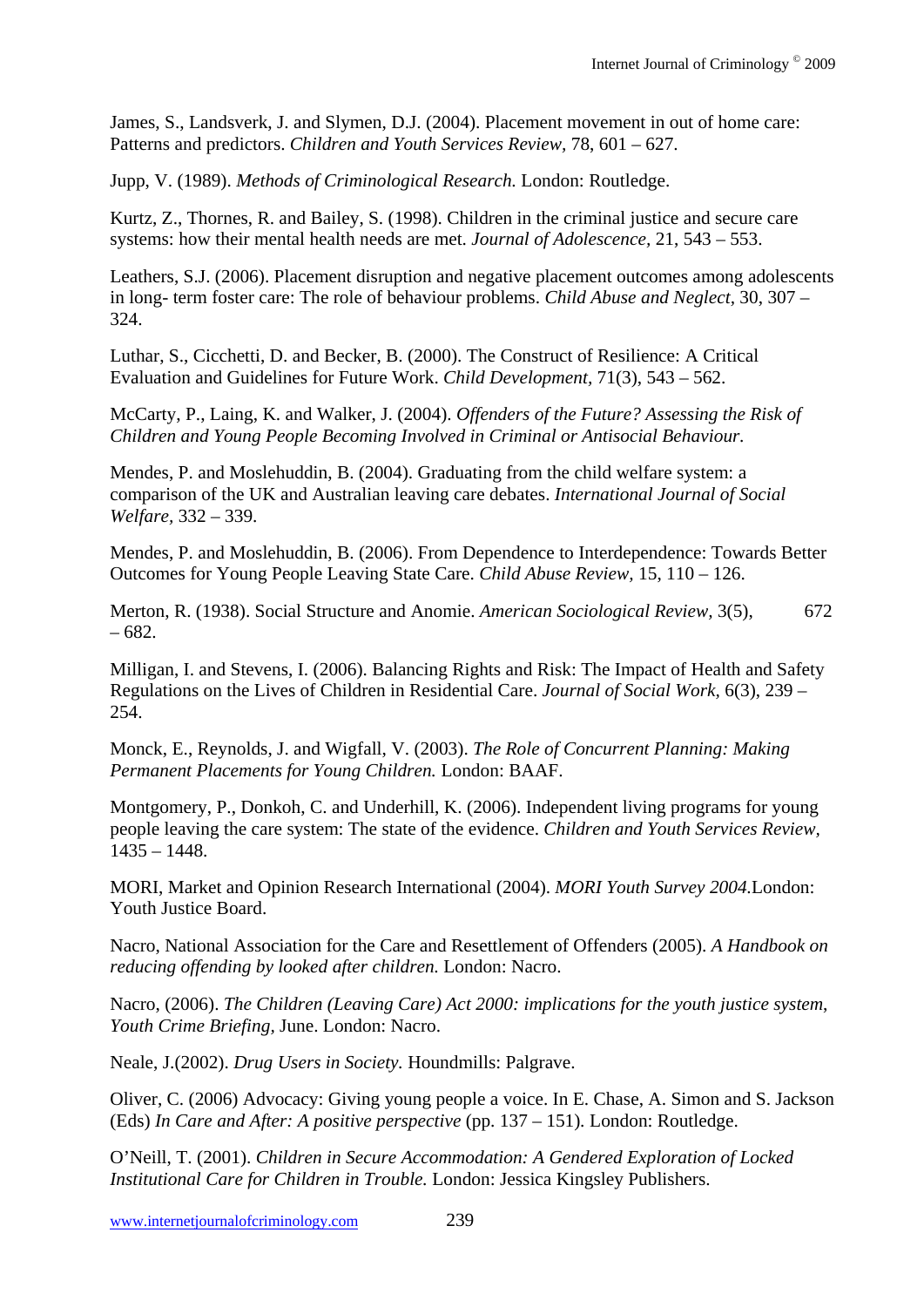Oosterman, M., Schuengel, C., Wim Slot, N., Bullens, R. and Doreleijers, T. (2007) Disruptions in foster care: A review and Meta – analysis. *Children and Youth Services Review,* 29, 53 – 76.

Osterling, K.L. and Hines, A.M. (2006). Mentoring adolescent foster youth: promoting resilience during developmental transitions. *Child and Family Social Work,* 11, 242 – 253.

Payne, A., Gottfredson, D. and Gottfredson, G. (2003). Schools as communities: The relationships among communal school organisation, student bonding, and social disorder. *Criminology,* 41(3), 749 – 777.

Pond, R. (1999). *Introduction to Criminology.* Winchester: Waterside Press.

Richards, A. and Tapsfield, R. (2003). *Funding family and friends care: The way forward.*  London: Family Rights Group.

Ritchie, C. (2005). Critical Commentary: Looked After Children: Time for Change?. *British Journal of Social Work,* 35, 761 – 767.

Robson, C. (1993). *Real World Research: A Resource for Social Scientists and Practitioner – researchers* (Second Edition)*.* Oxford: Blackwell.

Rock, P. (2007). Sociological Theories of Crime. In M. Maguire, R. Morgan, and R. Reiner (Eds) *The Oxford Handbook of Criminology* (Fourth Edition) (pp. 3 – 42). Oxford: Oxford University Press.

Rutter, M., Giller, H., Hagell, A. (1998) *Antisocial Behaviour by Young People*. Cambridge: Cambridge University Press.

Schofield, G. (2003). *Part of the Family: Pathways Through Foster Care.* London: BAAF.

Sergeant, H. (2006). *Handle with Care*: *An investigation into the care system.* London: Centre for Young Policy Studies.

Silverman, D. (2001). *Interpreting Qualitative Data.* London: Sage.

Silverman, D. (2005). *Doing Qualitative Research.* London: Sage.

Simon, A. and Owen, C. (2006). Outcomes for children in care: What do we know?. In E. Chase, A. Simon and S. Jackson (Eds) *In Care and After: A positive perspective* (pp*.* 26 – 43) .London: Routledge.

Sinclair, I. and Gibbs, I. (1998). *Children's Homes: A Study in Diversity.* Chichester: John Wiley Publications.

Solanki, A.R. (2003). *An evaluation of the Nacro 'On-Side' project.* Nacro's Research & Evaluation Section. Retrieved January  $9<sup>th</sup>$ , 2008, from Nacro Website: www.nacro.org.uk/data/resources/nacro-2005042000.doc.

Stein, M. (2006). Research Review: Young people leaving care. *Child and Family Social Work,*  11, 273 – 279.

Stein, M. (2008). *Young People Leaving Care* Highlight no 240. London: National Children's Bureau.

Stryker, S. and K.D. Vryan. (2003). The Symbolic Interactionist Frame. In J. DeLamater (Ed) *Handbook of Social Psychology* (pp.3 – 28). New York: Kluwer.